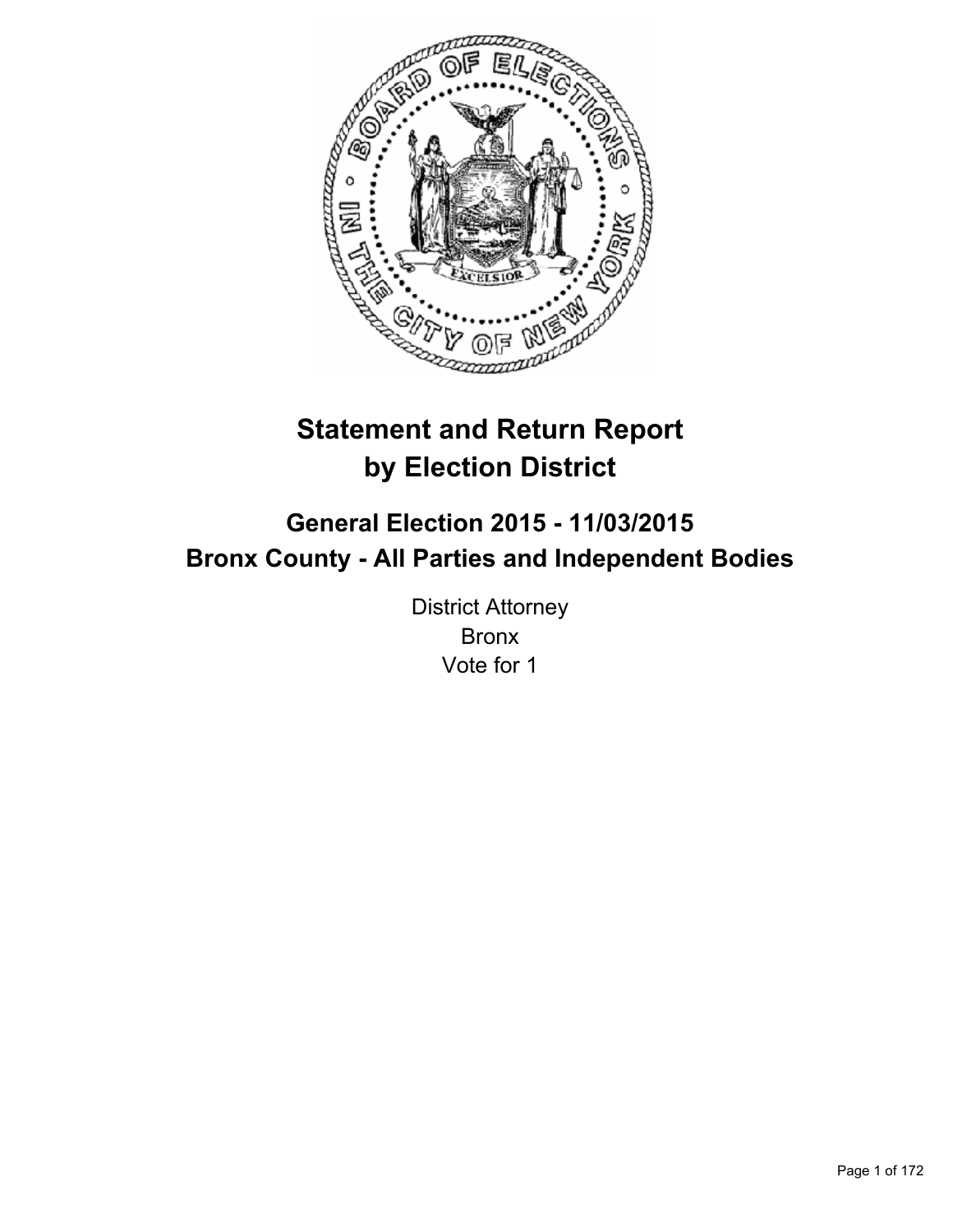

| PUBLIC COUNTER                                           | 39       |
|----------------------------------------------------------|----------|
| <b>EMERGENCY</b>                                         | 0        |
| ABSENTEE/MILITARY                                        | 3        |
| <b>AFFIDAVIT</b>                                         | 3        |
| <b>Total Ballots</b>                                     | 45       |
| Less - Inapplicable Federal/Special Presidential Ballots | $\Omega$ |
| <b>Total Applicable Ballots</b>                          | 45       |
| DARCEL D. CLARK (DEMOCRATIC)                             | 41       |
| ROBERT D. SIANO (REPUBLICAN)                             |          |
| ROBERT D. SIANO (CONSERVATIVE)                           |          |
| <b>Total Votes</b>                                       | 43       |
| Unrecorded                                               | 2        |

#### **002/77**

| PUBLIC COUNTER                                           | 52 |
|----------------------------------------------------------|----|
| <b>EMERGENCY</b>                                         | 0  |
| ABSENTEE/MILITARY                                        |    |
| AFFIDAVIT                                                | 3  |
| <b>Total Ballots</b>                                     | 56 |
| Less - Inapplicable Federal/Special Presidential Ballots | 0  |
| <b>Total Applicable Ballots</b>                          | 56 |
| DARCEL D. CLARK (DEMOCRATIC)                             | 47 |
| ROBERT D. SIANO (REPUBLICAN)                             | 4  |
| ROBERT D. SIANO (CONSERVATIVE)                           | 2  |
| <b>Total Votes</b>                                       | 53 |
| Unrecorded                                               | 3  |

| <b>PUBLIC COUNTER</b>                                    | 80 |
|----------------------------------------------------------|----|
| <b>EMERGENCY</b>                                         | 0  |
| ABSENTEE/MILITARY                                        | 3  |
| AFFIDAVIT                                                |    |
| <b>Total Ballots</b>                                     | 84 |
| Less - Inapplicable Federal/Special Presidential Ballots | 0  |
| <b>Total Applicable Ballots</b>                          | 84 |
| DARCEL D. CLARK (DEMOCRATIC)                             | 70 |
| ROBERT D. SIANO (REPUBLICAN)                             |    |
| ROBERT D. SIANO (CONSERVATIVE)                           |    |
| <b>Total Votes</b>                                       | 75 |
| Unrecorded                                               | 9  |
| 004/77 COMBINED into: 002/77                             |    |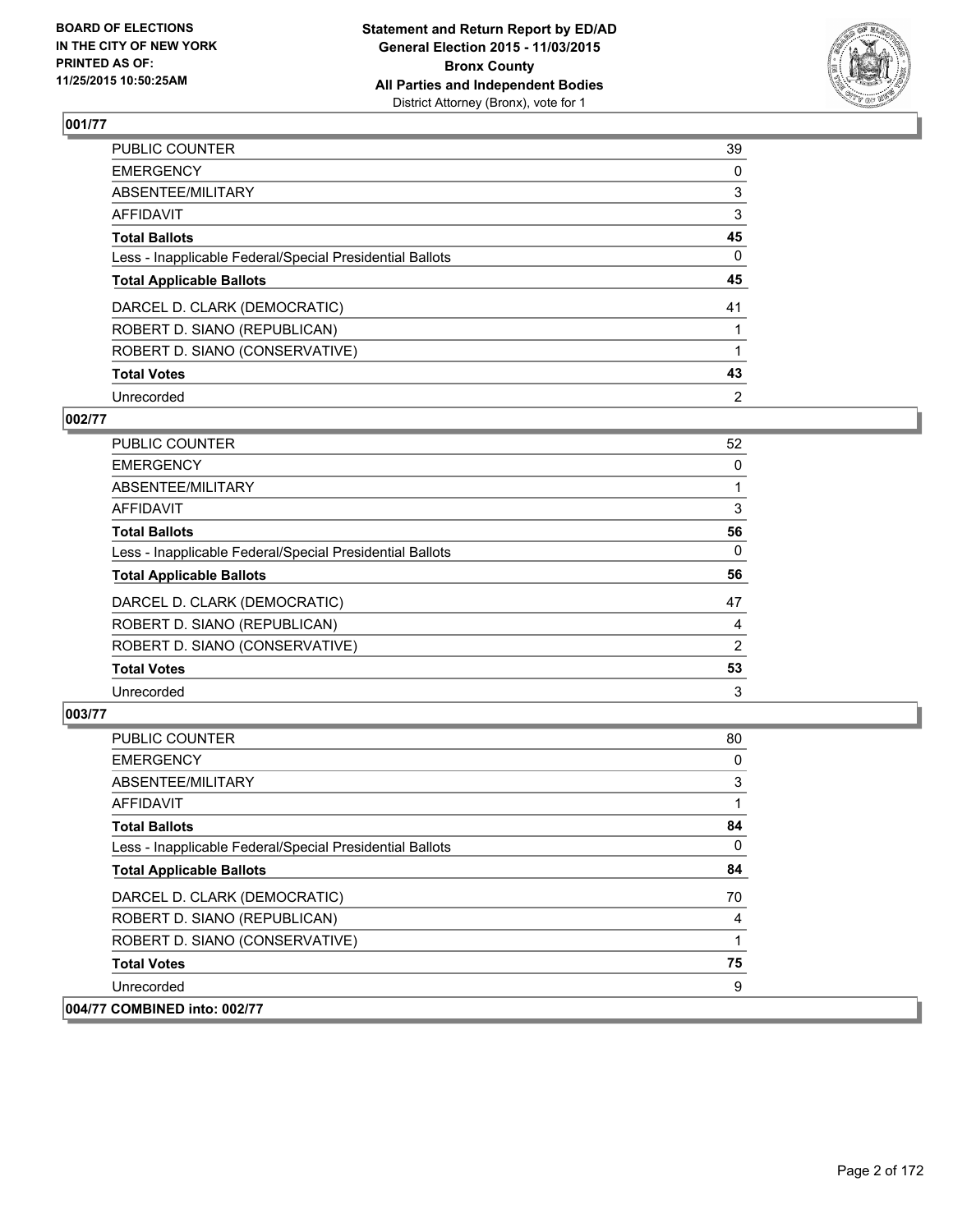

| PUBLIC COUNTER                                           | 56             |
|----------------------------------------------------------|----------------|
| <b>EMERGENCY</b>                                         | 0              |
| ABSENTEE/MILITARY                                        | $\overline{2}$ |
| <b>AFFIDAVIT</b>                                         |                |
| <b>Total Ballots</b>                                     | 59             |
| Less - Inapplicable Federal/Special Presidential Ballots | $\Omega$       |
| <b>Total Applicable Ballots</b>                          | 59             |
| DARCEL D. CLARK (DEMOCRATIC)                             | 50             |
| ROBERT D. SIANO (REPUBLICAN)                             |                |
| ROBERT D. SIANO (CONSERVATIVE)                           | $\Omega$       |
| <b>Total Votes</b>                                       | 51             |
| Unrecorded                                               | 8              |

#### **006/77**

| PUBLIC COUNTER                                           | 57             |
|----------------------------------------------------------|----------------|
| <b>EMERGENCY</b>                                         | 0              |
| ABSENTEE/MILITARY                                        | $\overline{2}$ |
| <b>AFFIDAVIT</b>                                         | 0              |
| <b>Total Ballots</b>                                     | 59             |
| Less - Inapplicable Federal/Special Presidential Ballots | 0              |
| <b>Total Applicable Ballots</b>                          | 59             |
| DARCEL D. CLARK (DEMOCRATIC)                             | 51             |
| ROBERT D. SIANO (REPUBLICAN)                             | 4              |
| ROBERT D. SIANO (CONSERVATIVE)                           |                |
| <b>Total Votes</b>                                       | 56             |
| Unrecorded                                               | 3              |

| PUBLIC COUNTER                                           | 81 |
|----------------------------------------------------------|----|
| <b>EMERGENCY</b>                                         | 0  |
| ABSENTEE/MILITARY                                        | 3  |
| <b>AFFIDAVIT</b>                                         | 5  |
| <b>Total Ballots</b>                                     | 89 |
| Less - Inapplicable Federal/Special Presidential Ballots | 0  |
| <b>Total Applicable Ballots</b>                          | 89 |
| DARCEL D. CLARK (DEMOCRATIC)                             | 80 |
| ROBERT D. SIANO (REPUBLICAN)                             | 3  |
| ROBERT D. SIANO (CONSERVATIVE)                           |    |
| <b>Total Votes</b>                                       | 84 |
| Unrecorded                                               | 5  |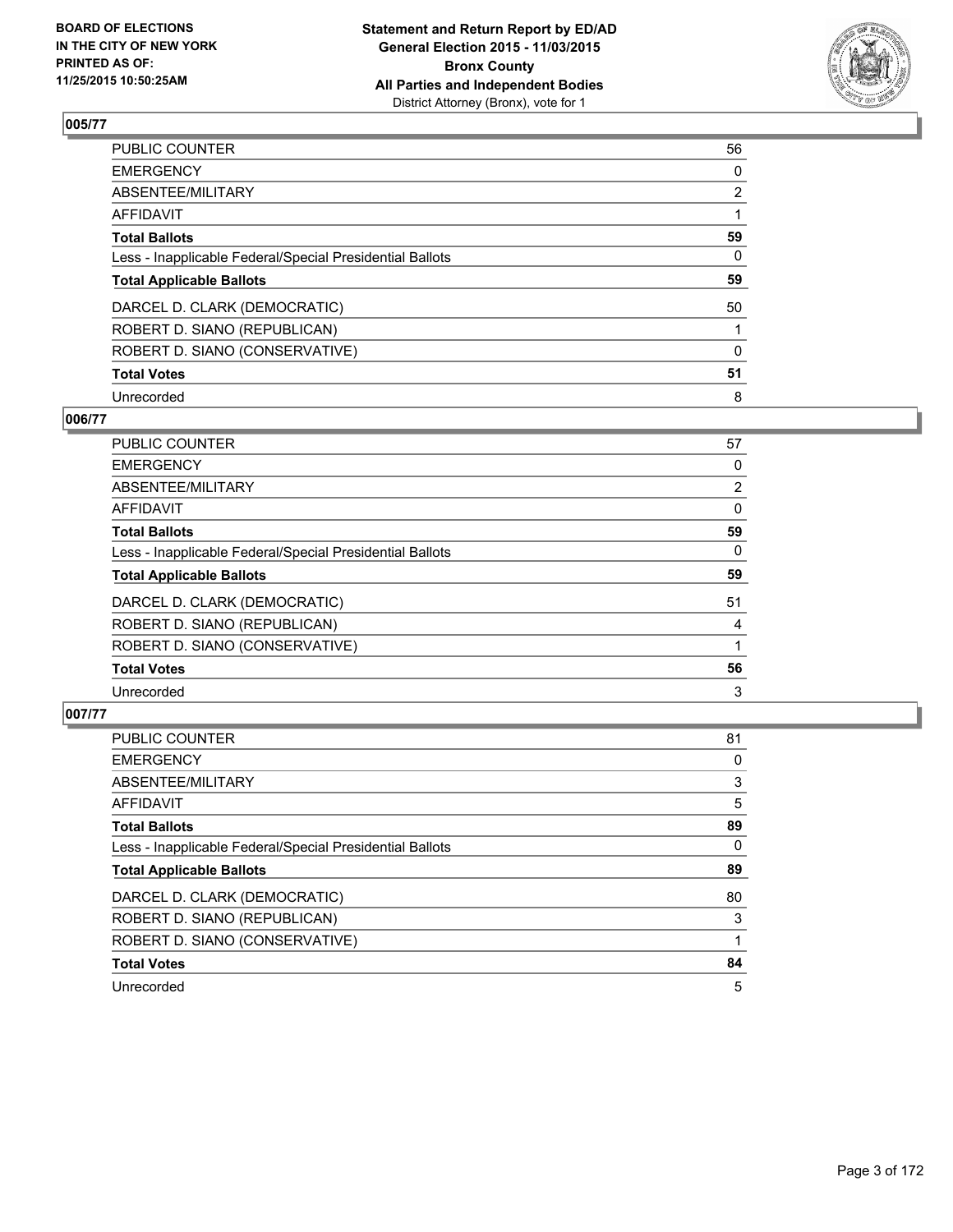

| PUBLIC COUNTER                                           | 64       |
|----------------------------------------------------------|----------|
| <b>EMERGENCY</b>                                         | 0        |
| ABSENTEE/MILITARY                                        | 3        |
| <b>AFFIDAVIT</b>                                         | 2        |
| <b>Total Ballots</b>                                     | 69       |
| Less - Inapplicable Federal/Special Presidential Ballots | $\Omega$ |
| <b>Total Applicable Ballots</b>                          | 69       |
| DARCEL D. CLARK (DEMOCRATIC)                             | 64       |
| ROBERT D. SIANO (REPUBLICAN)                             | 2        |
| ROBERT D. SIANO (CONSERVATIVE)                           | $\Omega$ |
| <b>Total Votes</b>                                       | 66       |
| Unrecorded                                               | 3        |

#### **009/77**

| PUBLIC COUNTER                                           | 61             |
|----------------------------------------------------------|----------------|
| <b>EMERGENCY</b>                                         | 0              |
| ABSENTEE/MILITARY                                        | 3              |
| AFFIDAVIT                                                | $\overline{2}$ |
| <b>Total Ballots</b>                                     | 66             |
| Less - Inapplicable Federal/Special Presidential Ballots | 0              |
| <b>Total Applicable Ballots</b>                          | 66             |
| DARCEL D. CLARK (DEMOCRATIC)                             | 59             |
| ROBERT D. SIANO (REPUBLICAN)                             | 3              |
| ROBERT D. SIANO (CONSERVATIVE)                           | 2              |
| <b>Total Votes</b>                                       | 64             |
| Unrecorded                                               | 2              |

| <b>PUBLIC COUNTER</b>                                    | 113              |
|----------------------------------------------------------|------------------|
| <b>EMERGENCY</b>                                         | 0                |
| ABSENTEE/MILITARY                                        | 3                |
| AFFIDAVIT                                                | $\overline{2}$   |
| <b>Total Ballots</b>                                     | 118              |
| Less - Inapplicable Federal/Special Presidential Ballots | $\Omega$         |
| <b>Total Applicable Ballots</b>                          | 118              |
| DARCEL D. CLARK (DEMOCRATIC)                             | 98               |
| ROBERT D. SIANO (REPUBLICAN)                             | 3                |
| ROBERT D. SIANO (CONSERVATIVE)                           | 0                |
| <b>JUDY LETT (WRITE-IN)</b>                              |                  |
| <b>Total Votes</b>                                       | 102 <sub>2</sub> |
| Unrecorded                                               | 16               |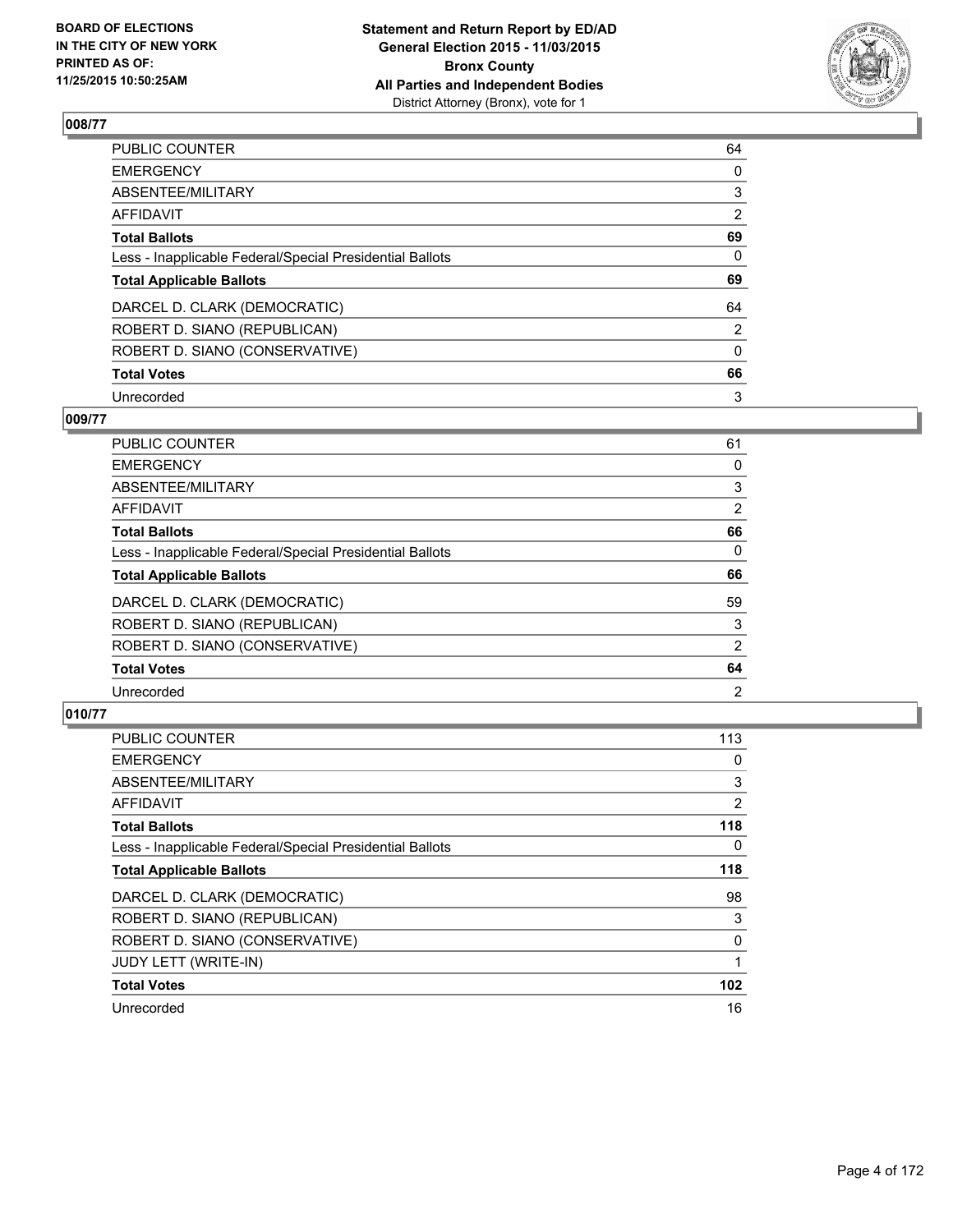

| PUBLIC COUNTER                                           | 65       |
|----------------------------------------------------------|----------|
| <b>EMERGENCY</b>                                         | 0        |
| ABSENTEE/MILITARY                                        |          |
| <b>AFFIDAVIT</b>                                         |          |
| <b>Total Ballots</b>                                     | 67       |
| Less - Inapplicable Federal/Special Presidential Ballots | 0        |
| <b>Total Applicable Ballots</b>                          | 67       |
| DARCEL D. CLARK (DEMOCRATIC)                             | 56       |
| ROBERT D. SIANO (REPUBLICAN)                             | 2        |
| ROBERT D. SIANO (CONSERVATIVE)                           | $\Omega$ |
| <b>Total Votes</b>                                       | 58       |
| Unrecorded                                               | 9        |

# **012/77**

| PUBLIC COUNTER                                           | 59 |
|----------------------------------------------------------|----|
| <b>EMERGENCY</b>                                         | 0  |
| ABSENTEE/MILITARY                                        | 6  |
| AFFIDAVIT                                                |    |
| <b>Total Ballots</b>                                     | 66 |
| Less - Inapplicable Federal/Special Presidential Ballots | 0  |
| <b>Total Applicable Ballots</b>                          | 66 |
| DARCEL D. CLARK (DEMOCRATIC)                             | 60 |
| ROBERT D. SIANO (REPUBLICAN)                             |    |
| ROBERT D. SIANO (CONSERVATIVE)                           |    |
| <b>Total Votes</b>                                       | 62 |
| Unrecorded                                               | 4  |
|                                                          |    |

| <b>PUBLIC COUNTER</b>                                    | 116 |
|----------------------------------------------------------|-----|
| <b>EMERGENCY</b>                                         | 0   |
| ABSENTEE/MILITARY                                        | 4   |
| AFFIDAVIT                                                | 3   |
| <b>Total Ballots</b>                                     | 123 |
| Less - Inapplicable Federal/Special Presidential Ballots | 0   |
| <b>Total Applicable Ballots</b>                          | 123 |
| DARCEL D. CLARK (DEMOCRATIC)                             | 108 |
| ROBERT D. SIANO (REPUBLICAN)                             | 8   |
| ROBERT D. SIANO (CONSERVATIVE)                           | 0   |
| <b>Total Votes</b>                                       | 116 |
| Unrecorded                                               |     |
| 014/77 COMBINED into: 013/77                             |     |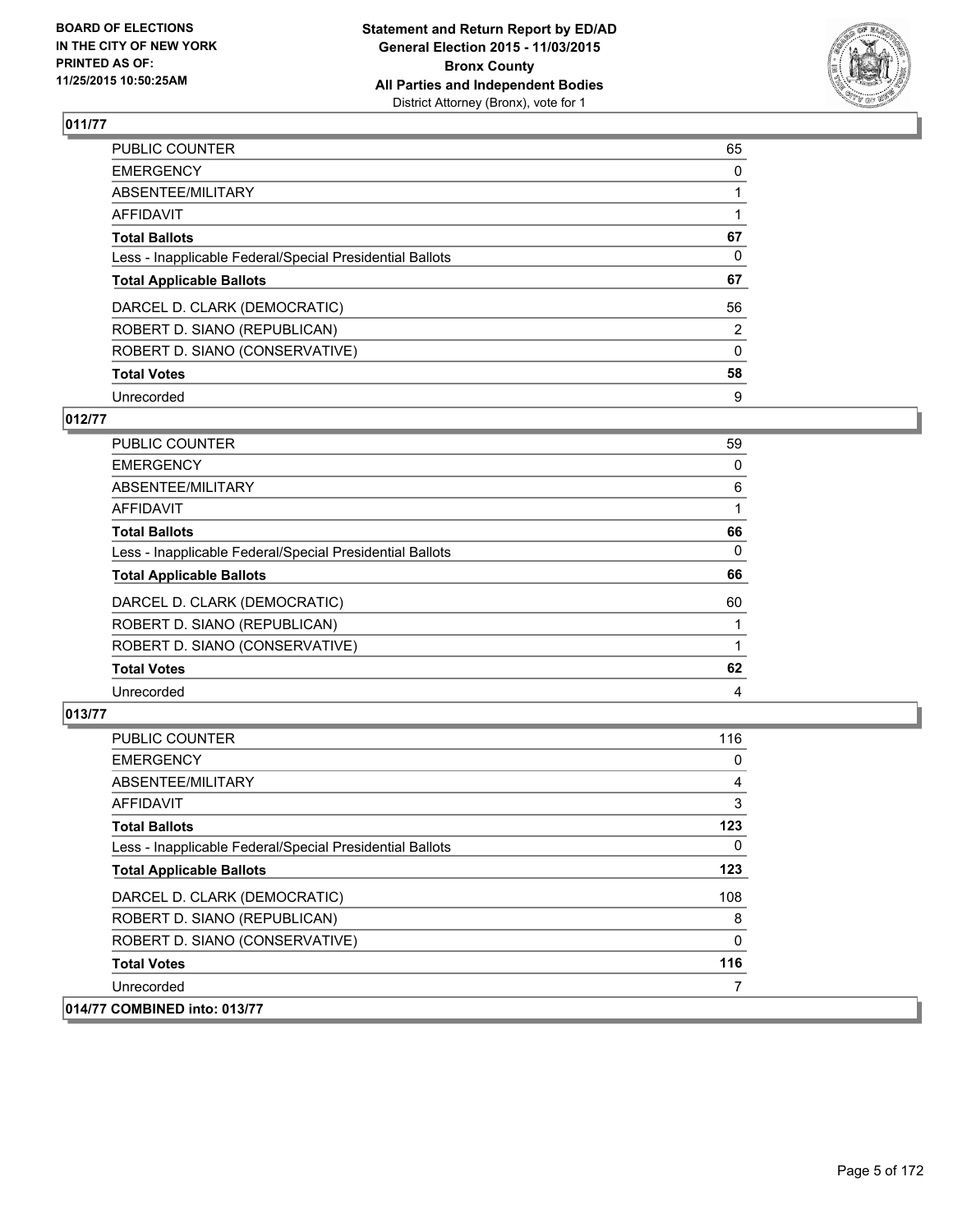

| PUBLIC COUNTER                                           | 57       |
|----------------------------------------------------------|----------|
| <b>EMERGENCY</b>                                         | 0        |
| ABSENTEE/MILITARY                                        | 0        |
| <b>AFFIDAVIT</b>                                         | $\Omega$ |
| <b>Total Ballots</b>                                     | 57       |
| Less - Inapplicable Federal/Special Presidential Ballots | 0        |
| <b>Total Applicable Ballots</b>                          | 57       |
| DARCEL D. CLARK (DEMOCRATIC)                             | 42       |
| ROBERT D. SIANO (REPUBLICAN)                             | 3        |
| ROBERT D. SIANO (CONSERVATIVE)                           |          |
| <b>Total Votes</b>                                       | 46       |
| Unrecorded                                               | 11       |

# **016/77**

| <b>PUBLIC COUNTER</b>                                    | 87 |
|----------------------------------------------------------|----|
| <b>EMERGENCY</b>                                         | 0  |
| <b>ABSENTEE/MILITARY</b>                                 | 0  |
| <b>AFFIDAVIT</b>                                         |    |
| <b>Total Ballots</b>                                     | 88 |
| Less - Inapplicable Federal/Special Presidential Ballots | 0  |
| <b>Total Applicable Ballots</b>                          | 88 |
| DARCEL D. CLARK (DEMOCRATIC)                             | 74 |
| ROBERT D. SIANO (REPUBLICAN)                             | 5  |
| ROBERT D. SIANO (CONSERVATIVE)                           | 4  |
| <b>Total Votes</b>                                       | 83 |
| Unrecorded                                               | 5  |
|                                                          |    |

| PUBLIC COUNTER                                           | 46 |
|----------------------------------------------------------|----|
| <b>EMERGENCY</b>                                         | 0  |
| ABSENTEE/MILITARY                                        | 4  |
| <b>AFFIDAVIT</b>                                         | 2  |
| <b>Total Ballots</b>                                     | 52 |
| Less - Inapplicable Federal/Special Presidential Ballots | 0  |
| <b>Total Applicable Ballots</b>                          | 52 |
| DARCEL D. CLARK (DEMOCRATIC)                             | 42 |
| ROBERT D. SIANO (REPUBLICAN)                             |    |
| ROBERT D. SIANO (CONSERVATIVE)                           |    |
| <b>Total Votes</b>                                       | 44 |
| Unrecorded                                               | 8  |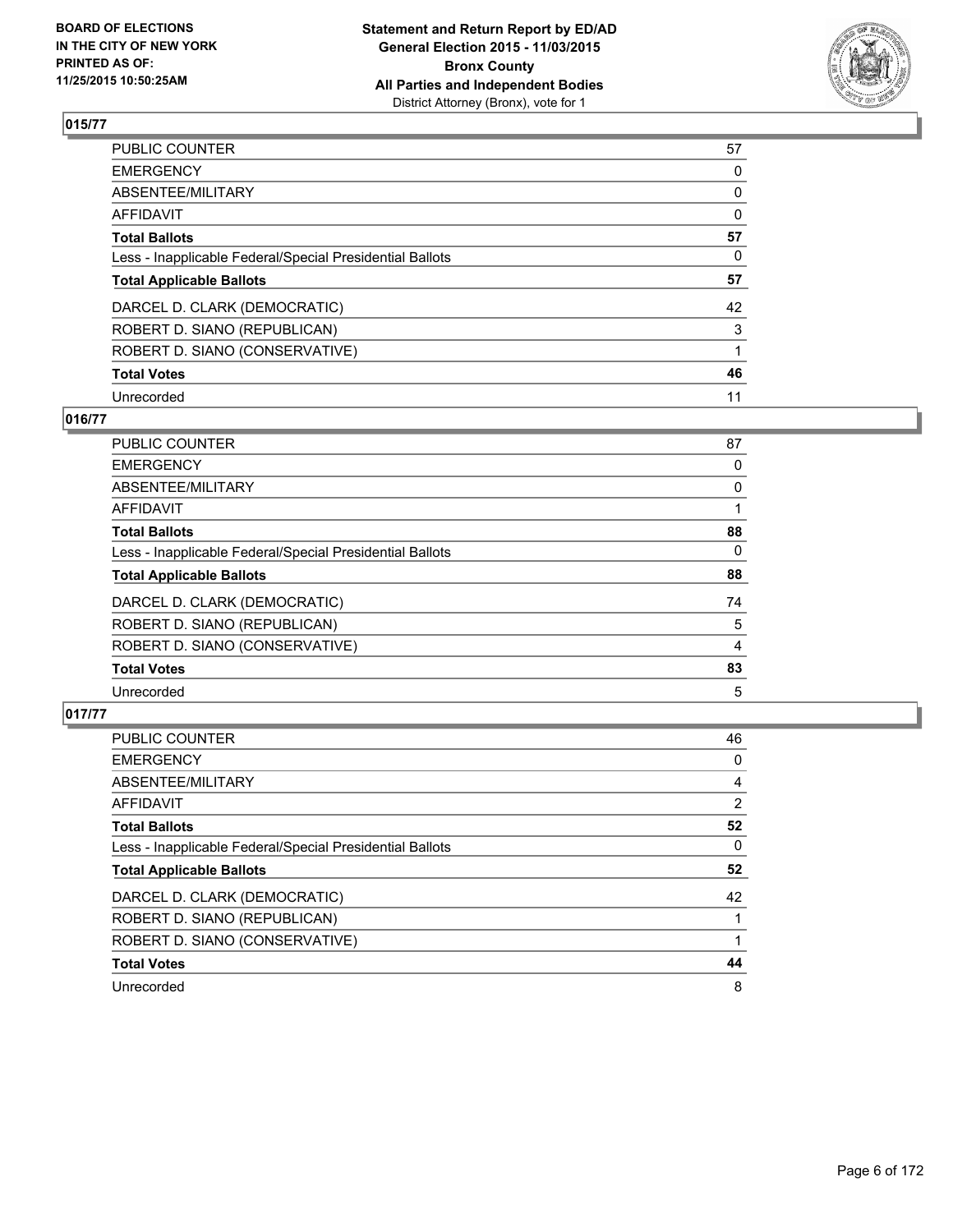

| PUBLIC COUNTER                                           | 41       |
|----------------------------------------------------------|----------|
| <b>EMERGENCY</b>                                         | 0        |
| ABSENTEE/MILITARY                                        | 3        |
| <b>AFFIDAVIT</b>                                         | 0        |
| <b>Total Ballots</b>                                     | 44       |
| Less - Inapplicable Federal/Special Presidential Ballots | 0        |
| <b>Total Applicable Ballots</b>                          | 44       |
| DARCEL D. CLARK (DEMOCRATIC)                             | 36       |
| ROBERT D. SIANO (REPUBLICAN)                             | 3        |
| ROBERT D. SIANO (CONSERVATIVE)                           | $\Omega$ |
| <b>Total Votes</b>                                       | 39       |
| Unrecorded                                               | 5        |

# **019/77**

| <b>PUBLIC COUNTER</b>                                    | 113 |
|----------------------------------------------------------|-----|
| <b>EMERGENCY</b>                                         | 0   |
| ABSENTEE/MILITARY                                        | 3   |
| AFFIDAVIT                                                | 0   |
| <b>Total Ballots</b>                                     | 116 |
| Less - Inapplicable Federal/Special Presidential Ballots | 0   |
| <b>Total Applicable Ballots</b>                          | 116 |
| DARCEL D. CLARK (DEMOCRATIC)                             | 103 |
| ROBERT D. SIANO (REPUBLICAN)                             | 3   |
| ROBERT D. SIANO (CONSERVATIVE)                           | 2   |
| <b>Total Votes</b>                                       | 108 |
| Unrecorded                                               | 8   |

| PUBLIC COUNTER                                           | 37 |
|----------------------------------------------------------|----|
| <b>EMERGENCY</b>                                         | 0  |
| ABSENTEE/MILITARY                                        | 0  |
| <b>AFFIDAVIT</b>                                         |    |
| <b>Total Ballots</b>                                     | 38 |
| Less - Inapplicable Federal/Special Presidential Ballots | 0  |
| <b>Total Applicable Ballots</b>                          | 38 |
| DARCEL D. CLARK (DEMOCRATIC)                             | 26 |
| ROBERT D. SIANO (REPUBLICAN)                             | 2  |
| ROBERT D. SIANO (CONSERVATIVE)                           | 5  |
| <b>Total Votes</b>                                       | 33 |
| Unrecorded                                               | 5  |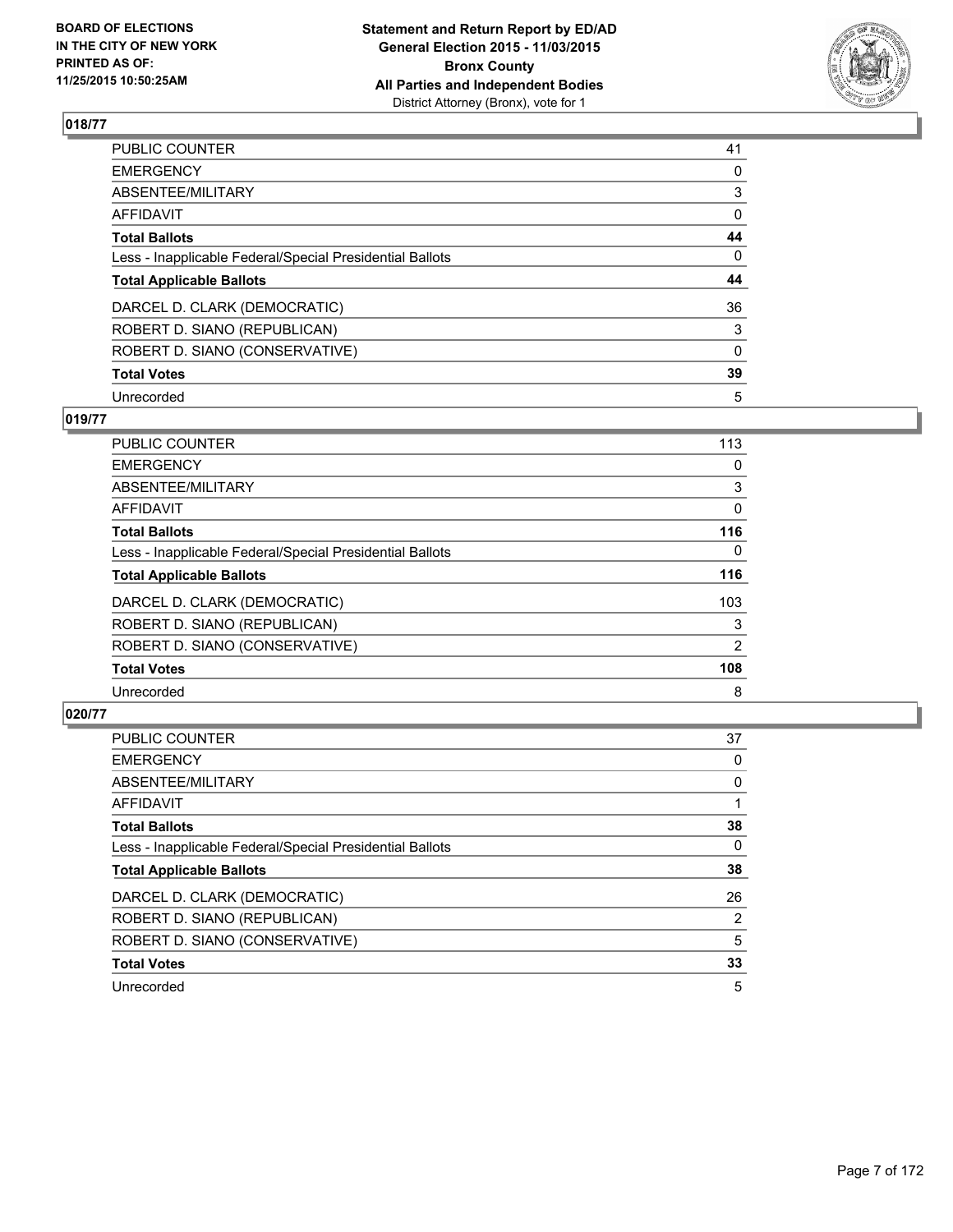

| <b>PUBLIC COUNTER</b>                                    | 100            |
|----------------------------------------------------------|----------------|
| <b>EMERGENCY</b>                                         | 0              |
| ABSENTEE/MILITARY                                        | $\overline{2}$ |
| AFFIDAVIT                                                | 5              |
| <b>Total Ballots</b>                                     | 107            |
| Less - Inapplicable Federal/Special Presidential Ballots | 0              |
| <b>Total Applicable Ballots</b>                          | 107            |
| DARCEL D. CLARK (DEMOCRATIC)                             | 89             |
| ROBERT D. SIANO (REPUBLICAN)                             | 11             |
| ROBERT D. SIANO (CONSERVATIVE)                           |                |
| <b>Total Votes</b>                                       | 101            |
| Unrecorded                                               | 6              |
|                                                          |                |

# **022/77 COMBINED into: 021/77**

# **023/77**

| PUBLIC COUNTER                                           | 110   |
|----------------------------------------------------------|-------|
| <b>EMERGENCY</b>                                         | 0     |
| ABSENTEE/MILITARY                                        | 2     |
| AFFIDAVIT                                                | 0     |
| <b>Total Ballots</b>                                     | $112$ |
| Less - Inapplicable Federal/Special Presidential Ballots | 0     |
| <b>Total Applicable Ballots</b>                          | 112   |
| DARCEL D. CLARK (DEMOCRATIC)                             | 100   |
| ROBERT D. SIANO (REPUBLICAN)                             | 5     |
| ROBERT D. SIANO (CONSERVATIVE)                           | 0     |
| UNATTRIBUTABLE WRITE-IN (WRITE-IN)                       | 1     |
| <b>Total Votes</b>                                       | 106   |
| Unrecorded                                               | 6     |
|                                                          |       |

## **024/77 COMBINED into: 019/77**

| 94 |
|----|
| 0  |
| 1  |
| 3  |
| 98 |
| 0  |
| 98 |
| 89 |
| 3  |
| 1  |
| 93 |
| 5  |
|    |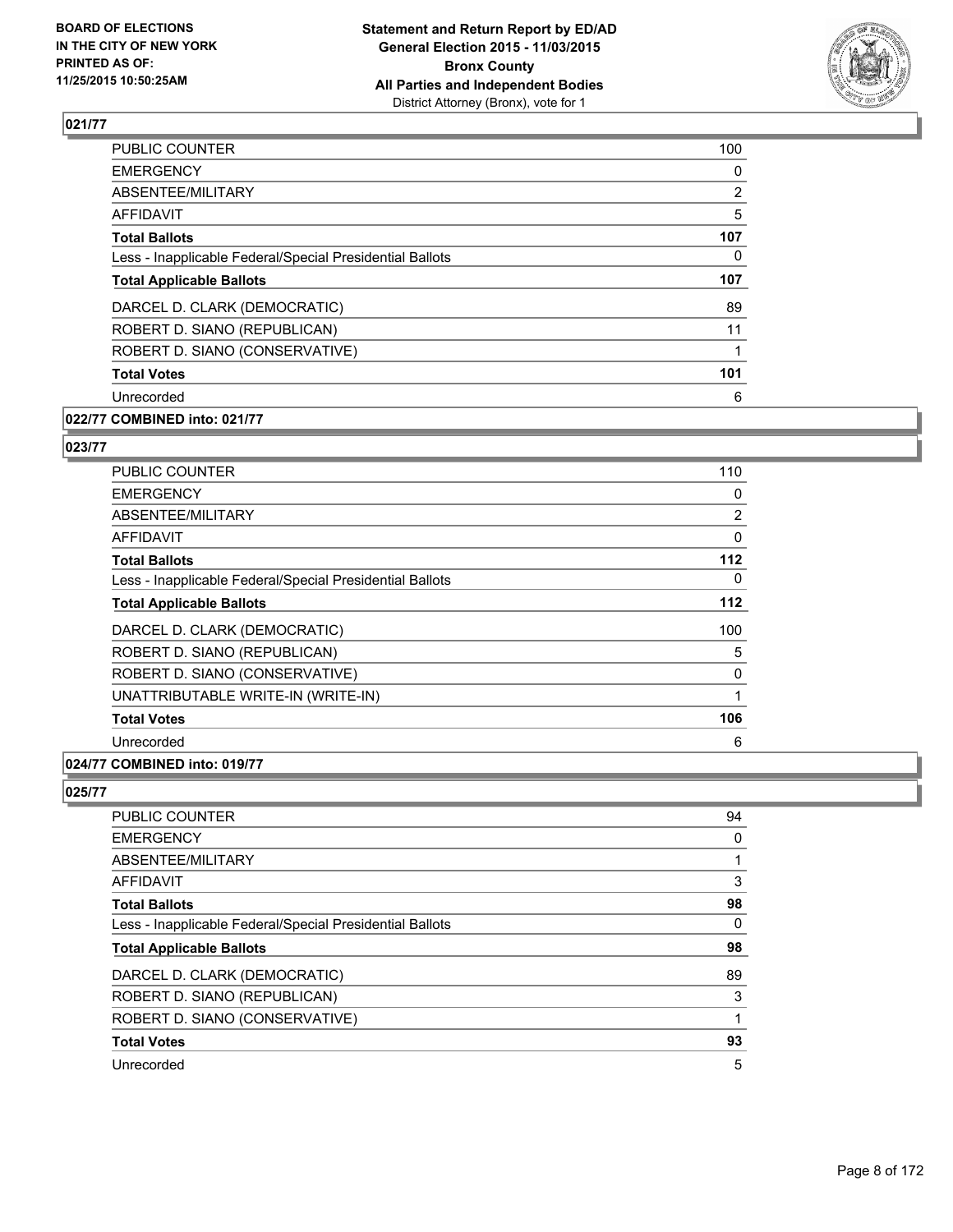

| PUBLIC COUNTER                                           | 79             |
|----------------------------------------------------------|----------------|
| <b>EMERGENCY</b>                                         | 0              |
| ABSENTEE/MILITARY                                        | $\overline{2}$ |
| <b>AFFIDAVIT</b>                                         | 0              |
| <b>Total Ballots</b>                                     | 81             |
| Less - Inapplicable Federal/Special Presidential Ballots | $\Omega$       |
| <b>Total Applicable Ballots</b>                          | 81             |
| DARCEL D. CLARK (DEMOCRATIC)                             | 69             |
| ROBERT D. SIANO (REPUBLICAN)                             | 7              |
| ROBERT D. SIANO (CONSERVATIVE)                           |                |
| <b>Total Votes</b>                                       | 77             |
| Unrecorded                                               | 4              |

#### **027/77**

| PUBLIC COUNTER                                           | 111 |
|----------------------------------------------------------|-----|
| <b>EMERGENCY</b>                                         | 0   |
| ABSENTEE/MILITARY                                        | 10  |
| <b>AFFIDAVIT</b>                                         | 5   |
| <b>Total Ballots</b>                                     | 126 |
| Less - Inapplicable Federal/Special Presidential Ballots | 0   |
| <b>Total Applicable Ballots</b>                          | 126 |
| DARCEL D. CLARK (DEMOCRATIC)                             | 94  |
| ROBERT D. SIANO (REPUBLICAN)                             | 10  |
| ROBERT D. SIANO (CONSERVATIVE)                           | 3   |
| <b>Total Votes</b>                                       | 107 |
| Unrecorded                                               | 19  |

**028/77 COMBINED into: 027/77**

**029/77 COMBINED into: 026/77**

**030/77 COMBINED into: 026/77**

**031/77 COMBINED into: 026/77**

#### **032/77 COMBINED into: 018/77**

| PUBLIC COUNTER                                           | 44             |
|----------------------------------------------------------|----------------|
|                                                          |                |
| <b>EMERGENCY</b>                                         | 0              |
| ABSENTEE/MILITARY                                        | $\overline{2}$ |
| AFFIDAVIT                                                |                |
| <b>Total Ballots</b>                                     | 47             |
| Less - Inapplicable Federal/Special Presidential Ballots | 0              |
| <b>Total Applicable Ballots</b>                          | 47             |
| DARCEL D. CLARK (DEMOCRATIC)                             | 38             |
| ROBERT D. SIANO (REPUBLICAN)                             | 2              |
| ROBERT D. SIANO (CONSERVATIVE)                           | 4              |
| <b>Total Votes</b>                                       | 44             |
| Unrecorded                                               | 3              |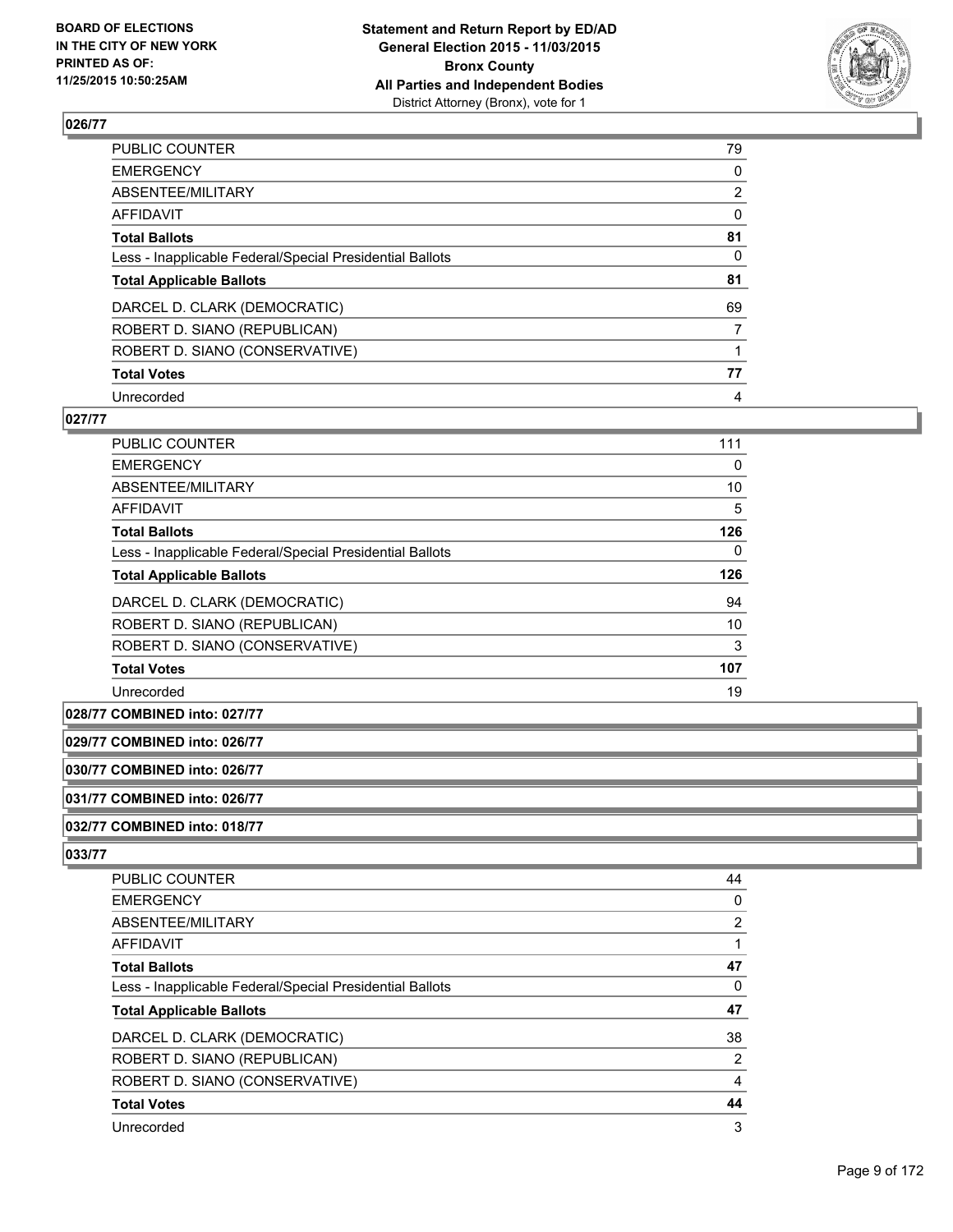

| PUBLIC COUNTER                                           | 56       |
|----------------------------------------------------------|----------|
| <b>EMERGENCY</b>                                         | 0        |
| ABSENTEE/MILITARY                                        | 3        |
| <b>AFFIDAVIT</b>                                         | 5        |
| <b>Total Ballots</b>                                     | 64       |
| Less - Inapplicable Federal/Special Presidential Ballots | $\Omega$ |
| <b>Total Applicable Ballots</b>                          | 64       |
| DARCEL D. CLARK (DEMOCRATIC)                             | 55       |
| ROBERT D. SIANO (REPUBLICAN)                             | 2        |
| ROBERT D. SIANO (CONSERVATIVE)                           |          |
| <b>Total Votes</b>                                       | 58       |
| Unrecorded                                               | 6        |

#### **035/77**

| <b>PUBLIC COUNTER</b>                                    | 33 |
|----------------------------------------------------------|----|
| <b>EMERGENCY</b>                                         | 0  |
| ABSENTEE/MILITARY                                        |    |
| AFFIDAVIT                                                | 2  |
| <b>Total Ballots</b>                                     | 36 |
| Less - Inapplicable Federal/Special Presidential Ballots | 0  |
| <b>Total Applicable Ballots</b>                          | 36 |
| DARCEL D. CLARK (DEMOCRATIC)                             | 32 |
| ROBERT D. SIANO (REPUBLICAN)                             | 2  |
| ROBERT D. SIANO (CONSERVATIVE)                           |    |
| <b>Total Votes</b>                                       | 35 |
| Unrecorded                                               |    |
|                                                          |    |

#### **036/77 COMBINED into: 033/77**

| <b>PUBLIC COUNTER</b>                                    | 36 |
|----------------------------------------------------------|----|
| <b>EMERGENCY</b>                                         | 0  |
| ABSENTEE/MILITARY                                        | 3  |
| <b>AFFIDAVIT</b>                                         | 1  |
| <b>Total Ballots</b>                                     | 40 |
| Less - Inapplicable Federal/Special Presidential Ballots | 0  |
| <b>Total Applicable Ballots</b>                          | 40 |
| DARCEL D. CLARK (DEMOCRATIC)                             | 37 |
| ROBERT D. SIANO (REPUBLICAN)                             | 0  |
| ROBERT D. SIANO (CONSERVATIVE)                           | 1  |
| <b>Total Votes</b>                                       | 38 |
| Unrecorded                                               | 2  |
| 038/77 COMBINED into: 017/77                             |    |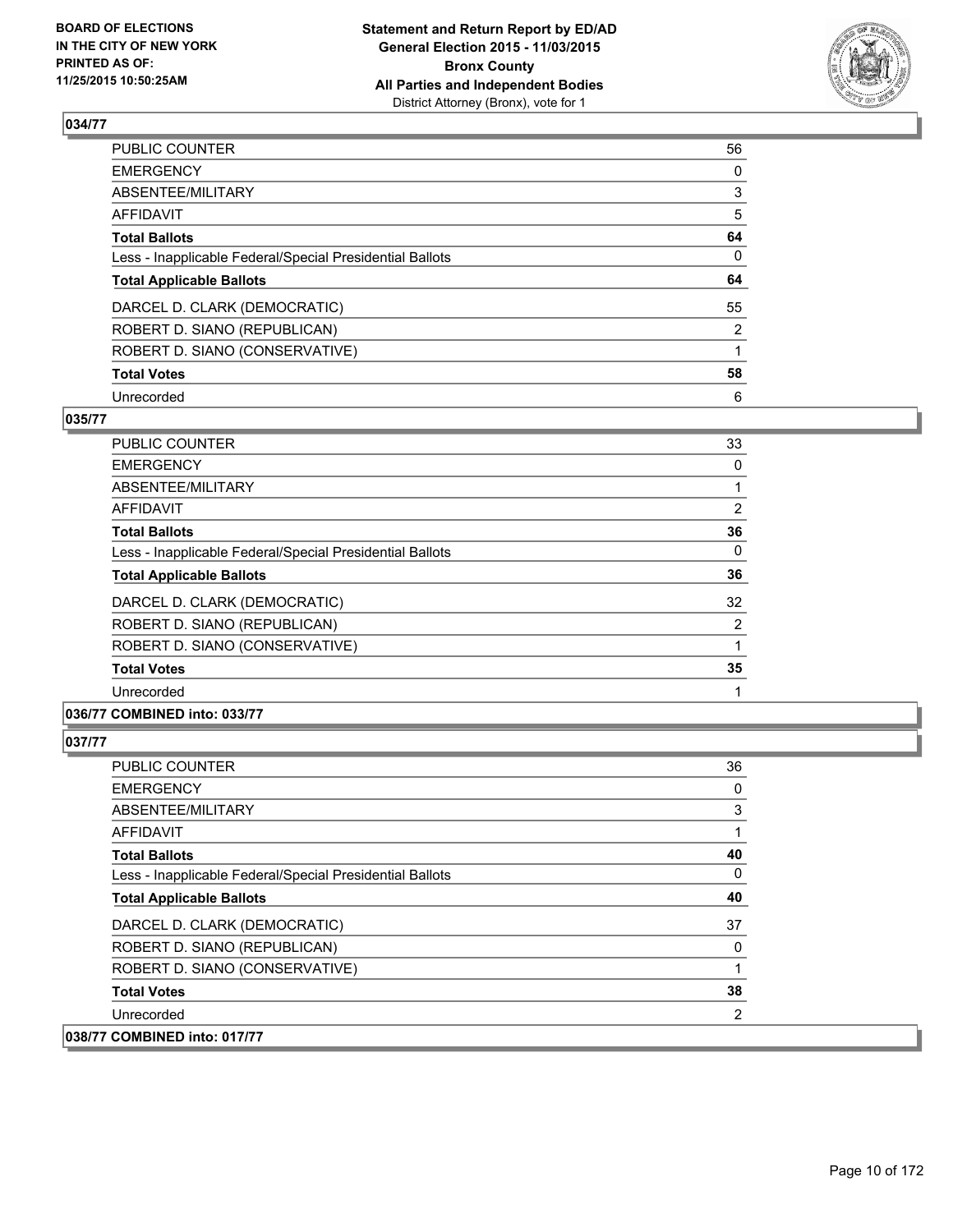

| <b>PUBLIC COUNTER</b>                                    | 120 |
|----------------------------------------------------------|-----|
| <b>EMERGENCY</b>                                         | 0   |
| ABSENTEE/MILITARY                                        | 5   |
| AFFIDAVIT                                                | 3   |
| <b>Total Ballots</b>                                     | 128 |
| Less - Inapplicable Federal/Special Presidential Ballots | 0   |
| <b>Total Applicable Ballots</b>                          | 128 |
| DARCEL D. CLARK (DEMOCRATIC)                             | 118 |
| ROBERT D. SIANO (REPUBLICAN)                             | 4   |
| ROBERT D. SIANO (CONSERVATIVE)                           | 0   |
| ROMAN J JIMENEZ1 (WRITE-IN)                              | 1   |
| <b>Total Votes</b>                                       | 123 |
| Unrecorded                                               | 5   |
|                                                          |     |

#### **040/77 COMBINED into: 039/77**

#### **041/77**

| <b>PUBLIC COUNTER</b>                                    | 88                    |
|----------------------------------------------------------|-----------------------|
| <b>EMERGENCY</b>                                         | 0                     |
| ABSENTEE/MILITARY                                        | $\mathbf{2}^{\prime}$ |
| <b>AFFIDAVIT</b>                                         |                       |
| <b>Total Ballots</b>                                     | 91                    |
| Less - Inapplicable Federal/Special Presidential Ballots | 0                     |
| <b>Total Applicable Ballots</b>                          | 91                    |
| DARCEL D. CLARK (DEMOCRATIC)                             | 85                    |
| ROBERT D. SIANO (REPUBLICAN)                             |                       |
| ROBERT D. SIANO (CONSERVATIVE)                           | 3                     |
| <b>Total Votes</b>                                       | 89                    |
| Unrecorded                                               | 2                     |

| <b>PUBLIC COUNTER</b>                                    | 50             |
|----------------------------------------------------------|----------------|
| <b>EMERGENCY</b>                                         | 0              |
| ABSENTEE/MILITARY                                        | $\overline{2}$ |
| <b>AFFIDAVIT</b>                                         | $\overline{2}$ |
| <b>Total Ballots</b>                                     | 54             |
| Less - Inapplicable Federal/Special Presidential Ballots | 0              |
| <b>Total Applicable Ballots</b>                          | 54             |
| DARCEL D. CLARK (DEMOCRATIC)                             | 47             |
| ROBERT D. SIANO (REPUBLICAN)                             | 0              |
| ROBERT D. SIANO (CONSERVATIVE)                           | 0              |
| UNATTRIBUTABLE WRITE-IN (WRITE-IN)                       | 1              |
| <b>Total Votes</b>                                       | 48             |
| Unrecorded                                               | 6              |
| 043/77 COMBINED into: 041/77                             |                |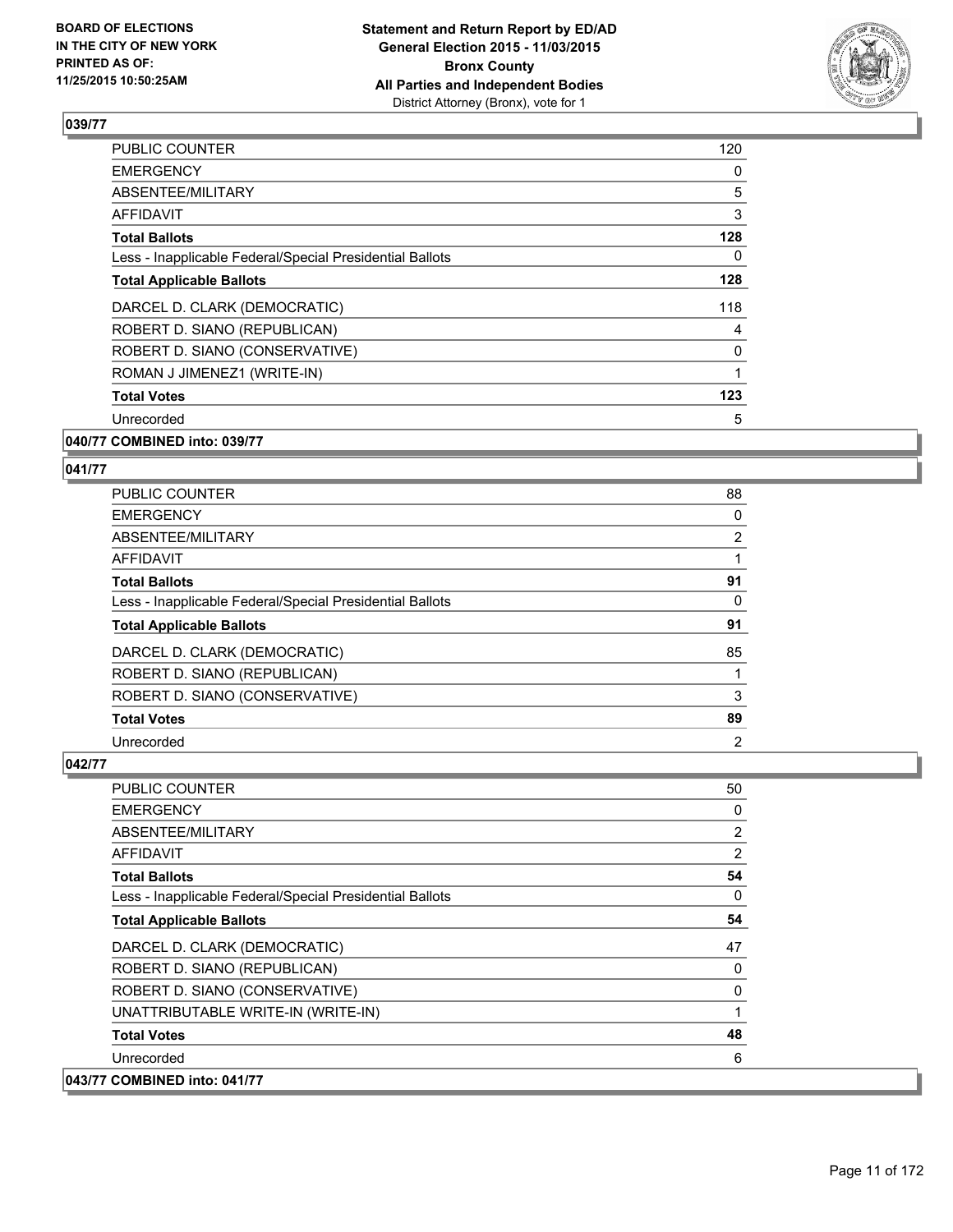

| PUBLIC COUNTER                                           | 60             |
|----------------------------------------------------------|----------------|
| <b>EMERGENCY</b>                                         | 0              |
| ABSENTEE/MILITARY                                        | $\overline{4}$ |
| <b>AFFIDAVIT</b>                                         | 4              |
| <b>Total Ballots</b>                                     | 68             |
| Less - Inapplicable Federal/Special Presidential Ballots | $\Omega$       |
| <b>Total Applicable Ballots</b>                          | 68             |
| DARCEL D. CLARK (DEMOCRATIC)                             | 61             |
| ROBERT D. SIANO (REPUBLICAN)                             |                |
| ROBERT D. SIANO (CONSERVATIVE)                           | $\Omega$       |
| <b>Total Votes</b>                                       | 62             |
| Unrecorded                                               | 6              |

#### **045/77**

| <b>PUBLIC COUNTER</b>                                    | 116 |
|----------------------------------------------------------|-----|
| <b>EMERGENCY</b>                                         | 0   |
| ABSENTEE/MILITARY                                        | 20  |
| AFFIDAVIT                                                | 2   |
| <b>Total Ballots</b>                                     | 138 |
| Less - Inapplicable Federal/Special Presidential Ballots | 0   |
| <b>Total Applicable Ballots</b>                          | 138 |
| DARCEL D. CLARK (DEMOCRATIC)                             | 116 |
| ROBERT D. SIANO (REPUBLICAN)                             | 5   |
| ROBERT D. SIANO (CONSERVATIVE)                           |     |
| <b>Total Votes</b>                                       | 122 |
| Unrecorded                                               | 16  |

| PUBLIC COUNTER                                           | 113 |
|----------------------------------------------------------|-----|
| <b>EMERGENCY</b>                                         | 0   |
| ABSENTEE/MILITARY                                        | 5   |
| <b>AFFIDAVIT</b>                                         | 6   |
| <b>Total Ballots</b>                                     | 124 |
| Less - Inapplicable Federal/Special Presidential Ballots | 0   |
| <b>Total Applicable Ballots</b>                          | 124 |
| DARCEL D. CLARK (DEMOCRATIC)                             | 101 |
| ROBERT D. SIANO (REPUBLICAN)                             | 13  |
| ROBERT D. SIANO (CONSERVATIVE)                           | 2   |
| JAYE HAGEN (WRITE-IN)                                    | 1   |
| <b>Total Votes</b>                                       | 117 |
| Unrecorded                                               | 7   |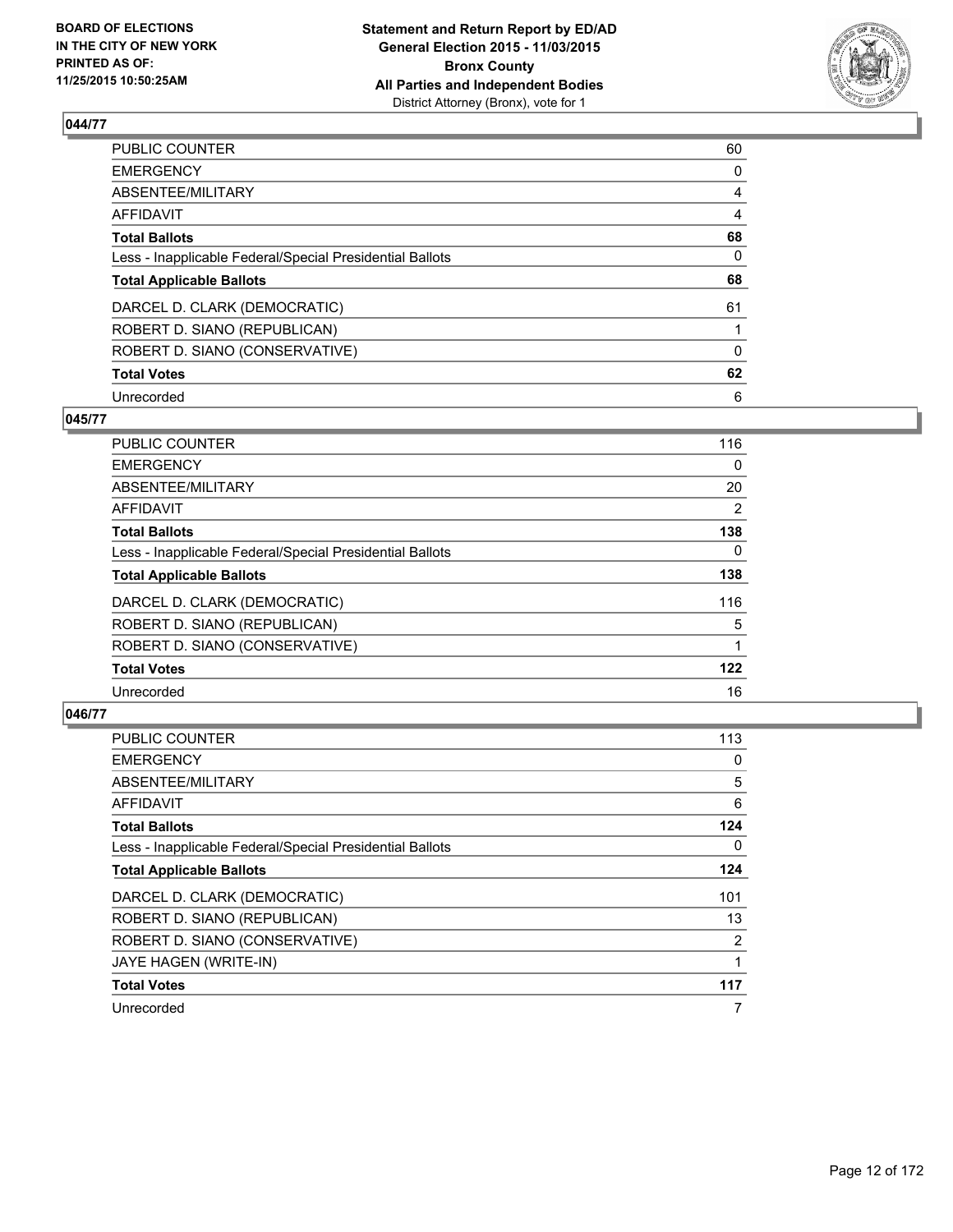

| <b>PUBLIC COUNTER</b>                                    | 129 |
|----------------------------------------------------------|-----|
| <b>EMERGENCY</b>                                         | 0   |
| ABSENTEE/MILITARY                                        | 3   |
| AFFIDAVIT                                                | 6   |
| <b>Total Ballots</b>                                     | 138 |
| Less - Inapplicable Federal/Special Presidential Ballots | 0   |
| <b>Total Applicable Ballots</b>                          | 138 |
| DARCEL D. CLARK (DEMOCRATIC)                             | 118 |
| ROBERT D. SIANO (REPUBLICAN)                             | 10  |
| ROBERT D. SIANO (CONSERVATIVE)                           |     |
| UNATTRIBUTABLE WRITE-IN (WRITE-IN)                       |     |
| <b>Total Votes</b>                                       | 130 |
| Unrecorded                                               | 8   |

## **048/77**

| <b>PUBLIC COUNTER</b>                                    | 54 |
|----------------------------------------------------------|----|
| <b>EMERGENCY</b>                                         | 0  |
| ABSENTEE/MILITARY                                        | 0  |
| AFFIDAVIT                                                |    |
| <b>Total Ballots</b>                                     | 55 |
| Less - Inapplicable Federal/Special Presidential Ballots | 0  |
| <b>Total Applicable Ballots</b>                          | 55 |
| DARCEL D. CLARK (DEMOCRATIC)                             | 49 |
| ROBERT D. SIANO (REPUBLICAN)                             | 2  |
| ROBERT D. SIANO (CONSERVATIVE)                           | 0  |
| <b>Total Votes</b>                                       | 51 |
|                                                          |    |

| <b>PUBLIC COUNTER</b>                                    | 80 |
|----------------------------------------------------------|----|
| <b>EMERGENCY</b>                                         | 0  |
| ABSENTEE/MILITARY                                        | 5  |
| AFFIDAVIT                                                | 3  |
| <b>Total Ballots</b>                                     | 88 |
| Less - Inapplicable Federal/Special Presidential Ballots | 0  |
| <b>Total Applicable Ballots</b>                          | 88 |
| DARCEL D. CLARK (DEMOCRATIC)                             | 78 |
| ROBERT D. SIANO (REPUBLICAN)                             | 5  |
| ROBERT D. SIANO (CONSERVATIVE)                           |    |
| <b>Total Votes</b>                                       | 84 |
| Unrecorded                                               | 4  |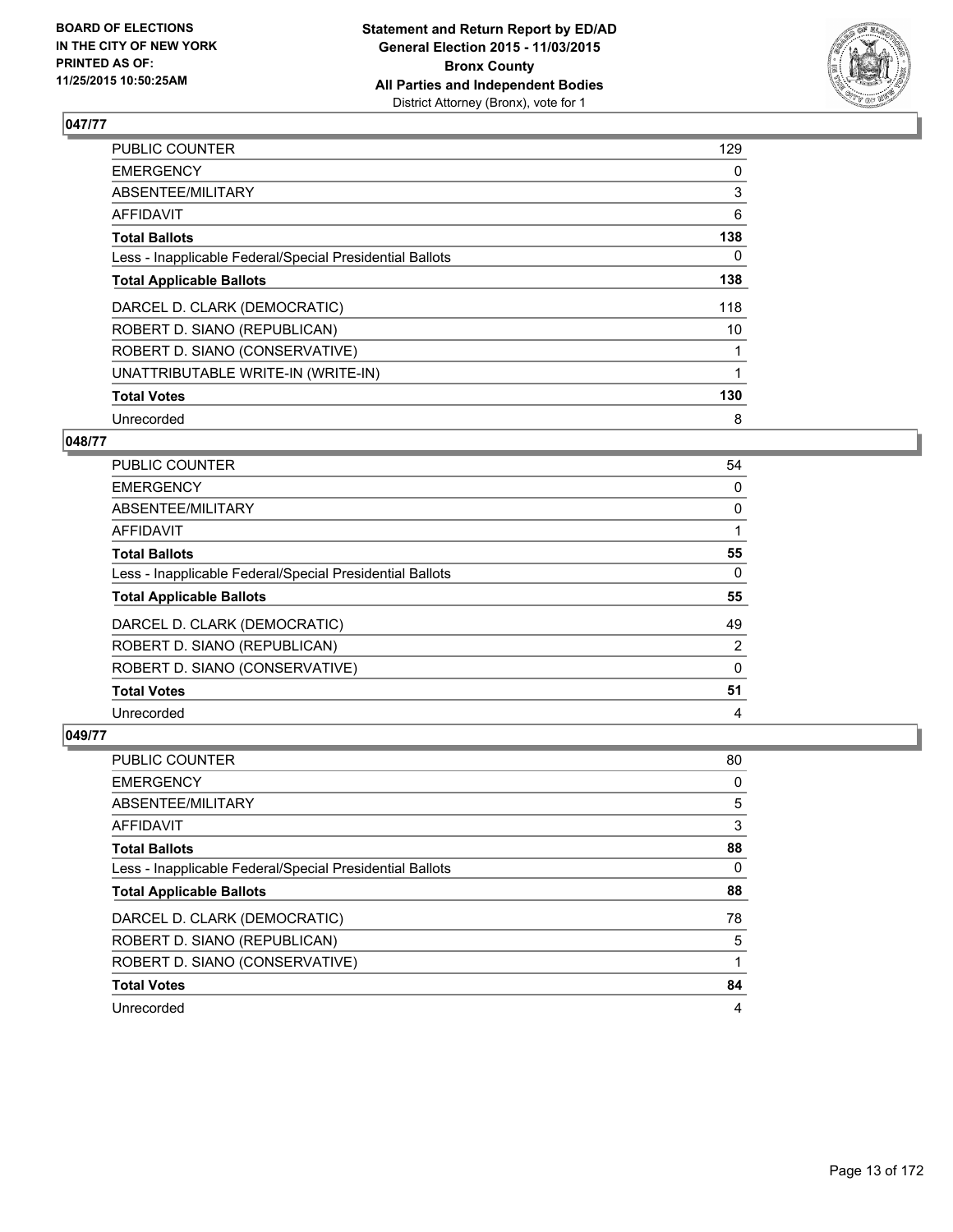

| PUBLIC COUNTER                                           | 65  |
|----------------------------------------------------------|-----|
| <b>EMERGENCY</b>                                         | 45  |
| ABSENTEE/MILITARY                                        | 4   |
| <b>AFFIDAVIT</b>                                         | 2   |
| <b>Total Ballots</b>                                     | 116 |
| Less - Inapplicable Federal/Special Presidential Ballots | 0   |
| <b>Total Applicable Ballots</b>                          | 116 |
| DARCEL D. CLARK (DEMOCRATIC)                             | 95  |
| ROBERT D. SIANO (REPUBLICAN)                             | 8   |
| ROBERT D. SIANO (CONSERVATIVE)                           | 3   |
| <b>Total Votes</b>                                       | 106 |
| Unrecorded                                               | 10  |

#### **051/77**

| PUBLIC COUNTER                                           | 34 |
|----------------------------------------------------------|----|
| <b>EMERGENCY</b>                                         | 11 |
| ABSENTEE/MILITARY                                        | 0  |
| <b>AFFIDAVIT</b>                                         | 0  |
| <b>Total Ballots</b>                                     | 45 |
| Less - Inapplicable Federal/Special Presidential Ballots | 0  |
| <b>Total Applicable Ballots</b>                          | 45 |
| DARCEL D. CLARK (DEMOCRATIC)                             | 38 |
| ROBERT D. SIANO (REPUBLICAN)                             | 0  |
| ROBERT D. SIANO (CONSERVATIVE)                           | 0  |
| <b>Total Votes</b>                                       | 38 |
| Unrecorded                                               | 7  |
|                                                          |    |

| <b>PUBLIC COUNTER</b>                                    | 17 |
|----------------------------------------------------------|----|
| <b>EMERGENCY</b>                                         | 0  |
| ABSENTEE/MILITARY                                        | 1  |
| AFFIDAVIT                                                | 4  |
| <b>Total Ballots</b>                                     | 22 |
| Less - Inapplicable Federal/Special Presidential Ballots | 0  |
| <b>Total Applicable Ballots</b>                          | 22 |
| DARCEL D. CLARK (DEMOCRATIC)                             | 14 |
| ROBERT D. SIANO (REPUBLICAN)                             | 2  |
| ROBERT D. SIANO (CONSERVATIVE)                           | 0  |
| KAUEF BROWDER (WRITE-IN)                                 | 1  |
| <b>Total Votes</b>                                       | 17 |
| Unrecorded                                               | 5  |
| 053/77 COMBINED into: 050/77                             |    |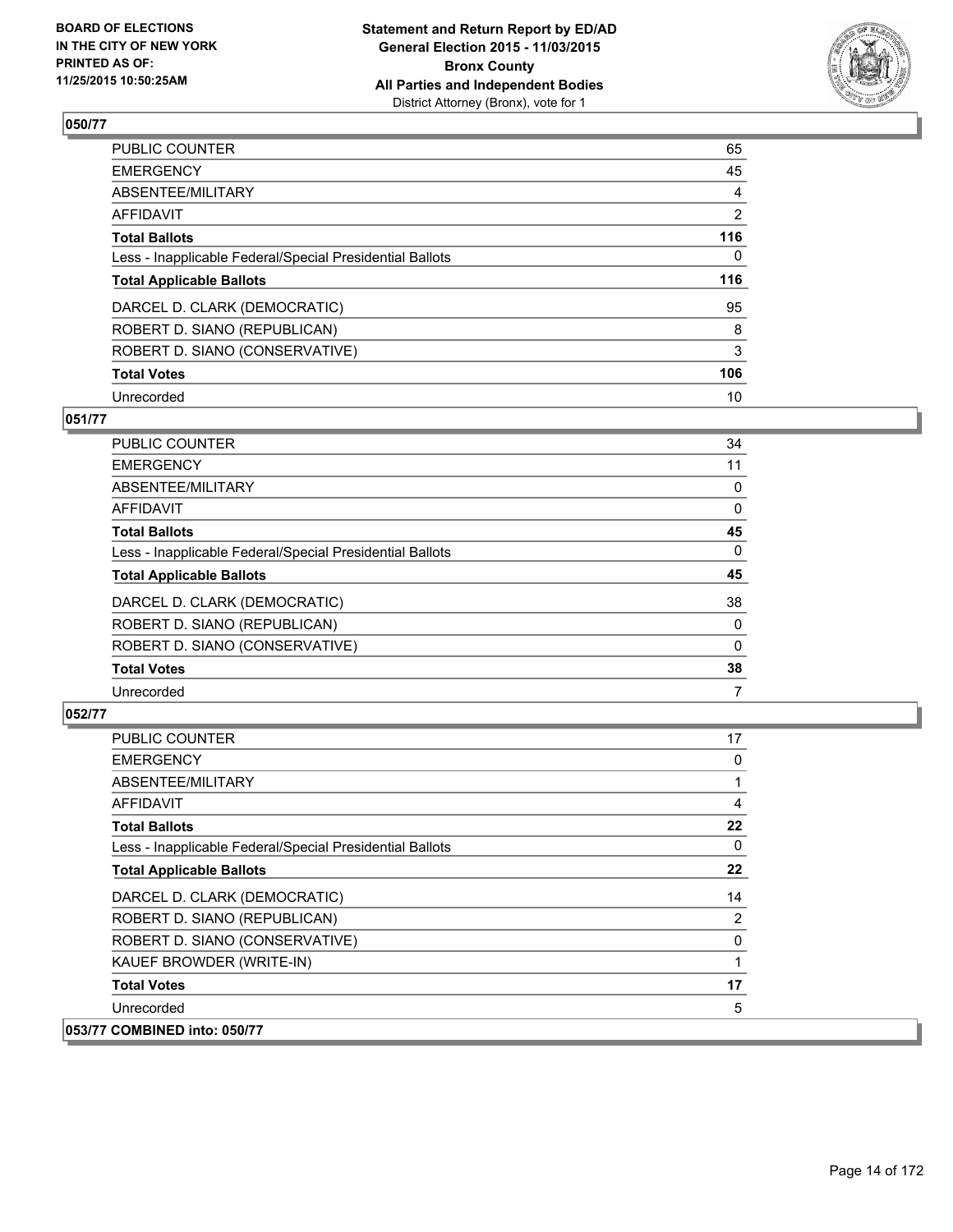

| PUBLIC COUNTER                                           | 101            |
|----------------------------------------------------------|----------------|
| <b>EMERGENCY</b>                                         | 0              |
| ABSENTEE/MILITARY                                        | $\overline{2}$ |
| <b>AFFIDAVIT</b>                                         | 2              |
| <b>Total Ballots</b>                                     | 105            |
| Less - Inapplicable Federal/Special Presidential Ballots | 0              |
| <b>Total Applicable Ballots</b>                          | 105            |
| DARCEL D. CLARK (DEMOCRATIC)                             | 94             |
| ROBERT D. SIANO (REPUBLICAN)                             | 2              |
| ROBERT D. SIANO (CONSERVATIVE)                           | $\overline{2}$ |
| <b>Total Votes</b>                                       | 98             |
| Unrecorded                                               | 7              |

# **055/77**

| <b>PUBLIC COUNTER</b>                                    | 37       |
|----------------------------------------------------------|----------|
| <b>EMERGENCY</b>                                         | 0        |
| ABSENTEE/MILITARY                                        |          |
| <b>AFFIDAVIT</b>                                         |          |
| <b>Total Ballots</b>                                     | 39       |
| Less - Inapplicable Federal/Special Presidential Ballots | $\Omega$ |
| <b>Total Applicable Ballots</b>                          | 39       |
| DARCEL D. CLARK (DEMOCRATIC)                             | 37       |
| ROBERT D. SIANO (REPUBLICAN)                             | 2        |
| ROBERT D. SIANO (CONSERVATIVE)                           | $\Omega$ |
| <b>Total Votes</b>                                       | 39       |
|                                                          |          |

#### **056/77 COMBINED into: 045/77**

#### **057/77 COMBINED into: 047/77**

#### **058/77 COMBINED into: 046/77**

#### **059/77**

| <b>PUBLIC COUNTER</b>                                    | 88 |
|----------------------------------------------------------|----|
| <b>EMERGENCY</b>                                         | 0  |
| ABSENTEE/MILITARY                                        | 7  |
| AFFIDAVIT                                                |    |
| <b>Total Ballots</b>                                     | 96 |
| Less - Inapplicable Federal/Special Presidential Ballots | 0  |
| <b>Total Applicable Ballots</b>                          | 96 |
| DARCEL D. CLARK (DEMOCRATIC)                             | 83 |
| ROBERT D. SIANO (REPUBLICAN)                             | 6  |
| ROBERT D. SIANO (CONSERVATIVE)                           | 1  |
| <b>Total Votes</b>                                       | 90 |
| Unrecorded                                               | 6  |
| 060/77 COMBINED into: 059/77                             |    |

**061/77 COMBINED into: 049/77**

**062/77 COMBINED into: 054/77**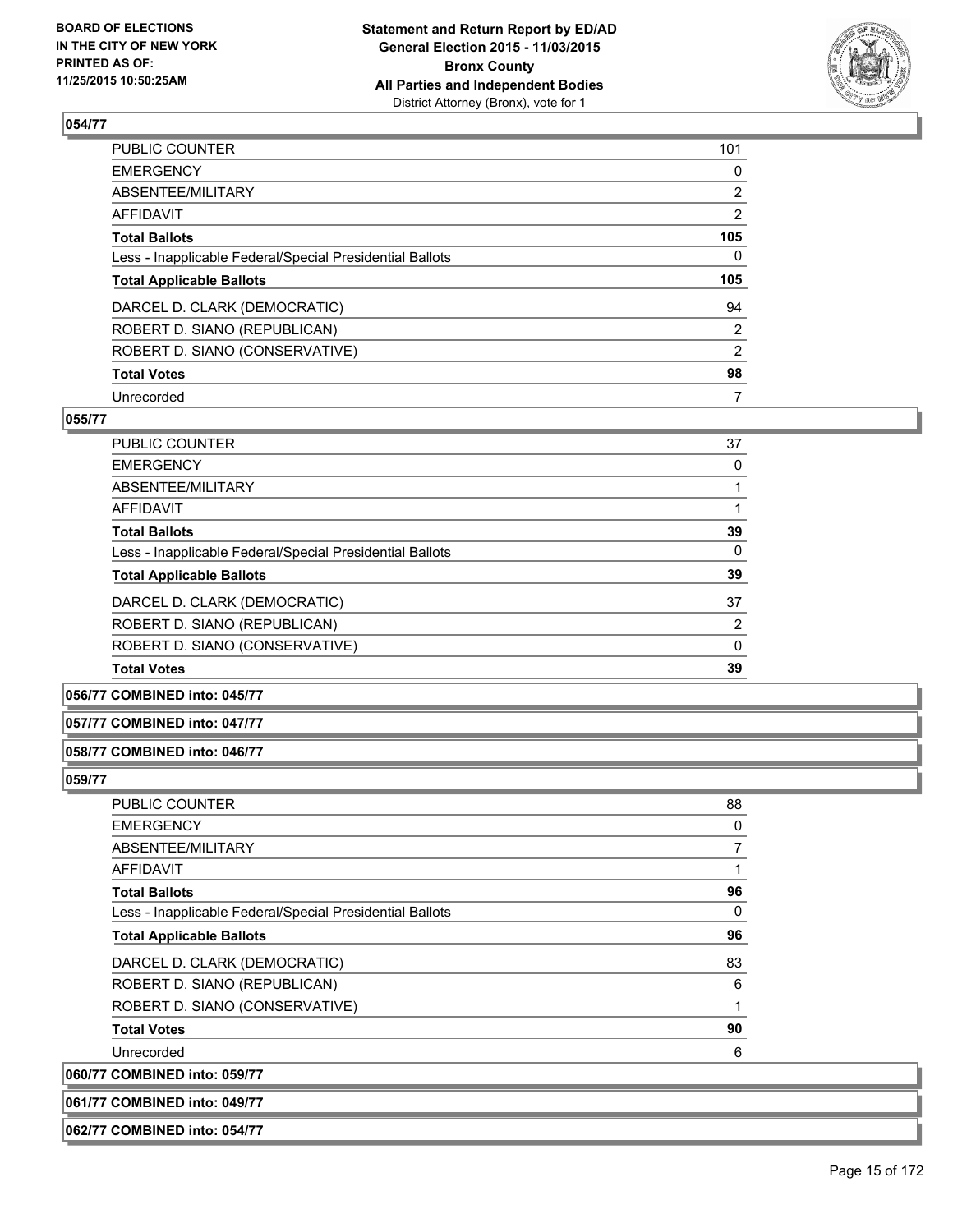

| <b>PUBLIC COUNTER</b>                                    | 53             |
|----------------------------------------------------------|----------------|
| <b>EMERGENCY</b>                                         | 0              |
| ABSENTEE/MILITARY                                        |                |
| AFFIDAVIT                                                | 4              |
| <b>Total Ballots</b>                                     | 58             |
| Less - Inapplicable Federal/Special Presidential Ballots | 0              |
| <b>Total Applicable Ballots</b>                          | 58             |
| DARCEL D. CLARK (DEMOCRATIC)                             | 48             |
| ROBERT D. SIANO (REPUBLICAN)                             | 4              |
| ROBERT D. SIANO (CONSERVATIVE)                           | $\overline{2}$ |
| <b>Total Votes</b>                                       | 54             |
| Unrecorded                                               | 4              |
|                                                          |                |

## **064/77 COMBINED into: 063/77**

#### **065/77**

| PUBLIC COUNTER                                           | 45 |
|----------------------------------------------------------|----|
| <b>EMERGENCY</b>                                         | 0  |
| ABSENTEE/MILITARY                                        | 4  |
| <b>AFFIDAVIT</b>                                         | 3  |
| <b>Total Ballots</b>                                     | 52 |
| Less - Inapplicable Federal/Special Presidential Ballots | 0  |
| <b>Total Applicable Ballots</b>                          | 52 |
| DARCEL D. CLARK (DEMOCRATIC)                             | 44 |
| ROBERT D. SIANO (REPUBLICAN)                             | 0  |
| ROBERT D. SIANO (CONSERVATIVE)                           |    |
| <b>Total Votes</b>                                       | 45 |
| Unrecorded                                               | 7  |

## **066/77**

| PUBLIC COUNTER                                           |    |
|----------------------------------------------------------|----|
| <b>EMERGENCY</b>                                         | O) |
| ABSENTEE/MILITARY                                        | 0  |
| <b>AFFIDAVIT</b>                                         |    |
| <b>Total Ballots</b>                                     |    |
| Less - Inapplicable Federal/Special Presidential Ballots |    |
| <b>Total Applicable Ballots</b>                          |    |
| DARCEL D. CLARK (DEMOCRATIC)                             |    |
| ROBERT D. SIANO (REPUBLICAN)                             |    |
| ROBERT D. SIANO (CONSERVATIVE)                           |    |
| <b>Total Votes</b>                                       |    |

**067/77 COMBINED into: 016/77**

**068/77 COMBINED into: 001/77**

**069/77 COMBINED into: 009/77**

**070/77 COMBINED into: 039/77**

**071/77 COMBINED into: 045/77**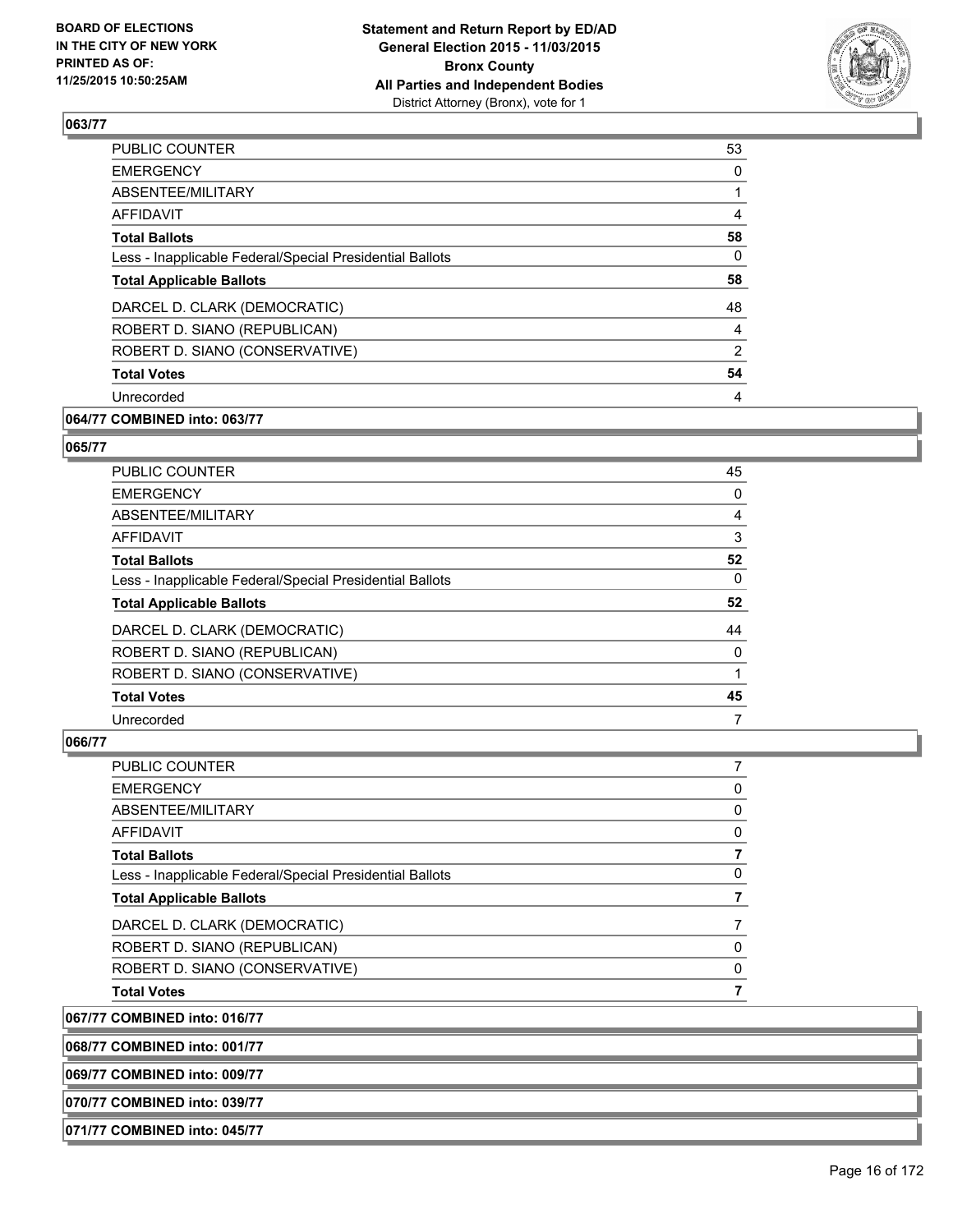

**072/77 COMBINED into: 049/77**

**073/77 COMBINED into: 009/77**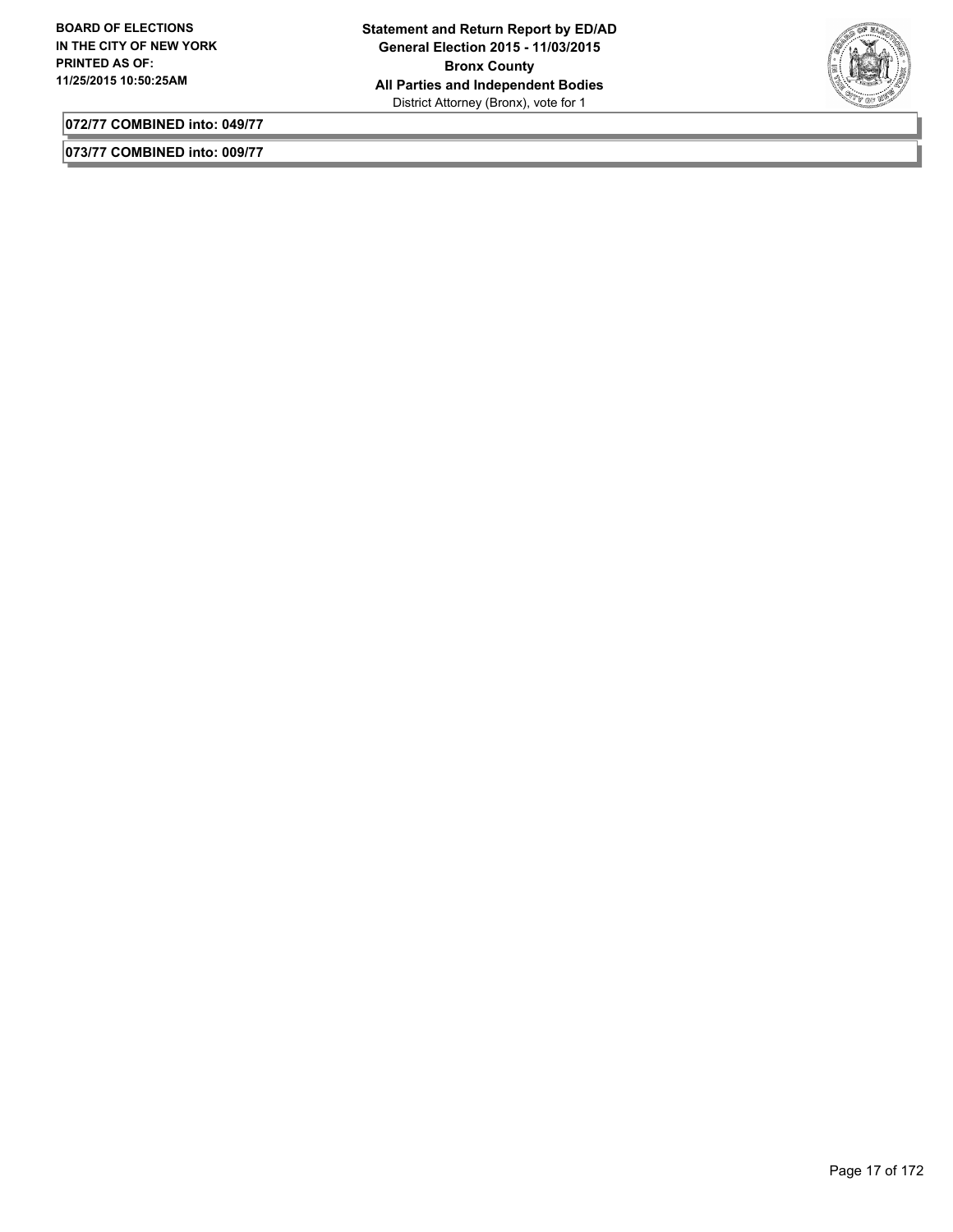

| PUBLIC COUNTER                                           | 40       |
|----------------------------------------------------------|----------|
| <b>EMERGENCY</b>                                         | 0        |
| ABSENTEE/MILITARY                                        | 3        |
| <b>AFFIDAVIT</b>                                         |          |
| <b>Total Ballots</b>                                     | 44       |
| Less - Inapplicable Federal/Special Presidential Ballots | 0        |
| <b>Total Applicable Ballots</b>                          | 44       |
| DARCEL D. CLARK (DEMOCRATIC)                             | 38       |
| ROBERT D. SIANO (REPUBLICAN)                             | 2        |
| ROBERT D. SIANO (CONSERVATIVE)                           | $\Omega$ |
| <b>Total Votes</b>                                       | 40       |
| Unrecorded                                               | 4        |

#### **002/78**

| PUBLIC COUNTER                                           | 86             |
|----------------------------------------------------------|----------------|
| <b>EMERGENCY</b>                                         | 0              |
| ABSENTEE/MILITARY                                        |                |
| <b>AFFIDAVIT</b>                                         | $\overline{2}$ |
| <b>Total Ballots</b>                                     | 89             |
| Less - Inapplicable Federal/Special Presidential Ballots | 0              |
| <b>Total Applicable Ballots</b>                          | 89             |
| DARCEL D. CLARK (DEMOCRATIC)                             | 75             |
| ROBERT D. SIANO (REPUBLICAN)                             | 5              |
| ROBERT D. SIANO (CONSERVATIVE)                           |                |
| <b>Total Votes</b>                                       | 81             |
| Unrecorded                                               | 8              |

| <b>PUBLIC COUNTER</b>                                    | 62 |
|----------------------------------------------------------|----|
| <b>EMERGENCY</b>                                         | 0  |
| ABSENTEE/MILITARY                                        |    |
| <b>AFFIDAVIT</b>                                         | 26 |
| <b>Total Ballots</b>                                     | 89 |
| Less - Inapplicable Federal/Special Presidential Ballots | 0  |
| <b>Total Applicable Ballots</b>                          | 89 |
| DARCEL D. CLARK (DEMOCRATIC)                             | 72 |
| ROBERT D. SIANO (REPUBLICAN)                             | 5  |
| ROBERT D. SIANO (CONSERVATIVE)                           | 6  |
| <b>Total Votes</b>                                       | 83 |
| Unrecorded                                               | 6  |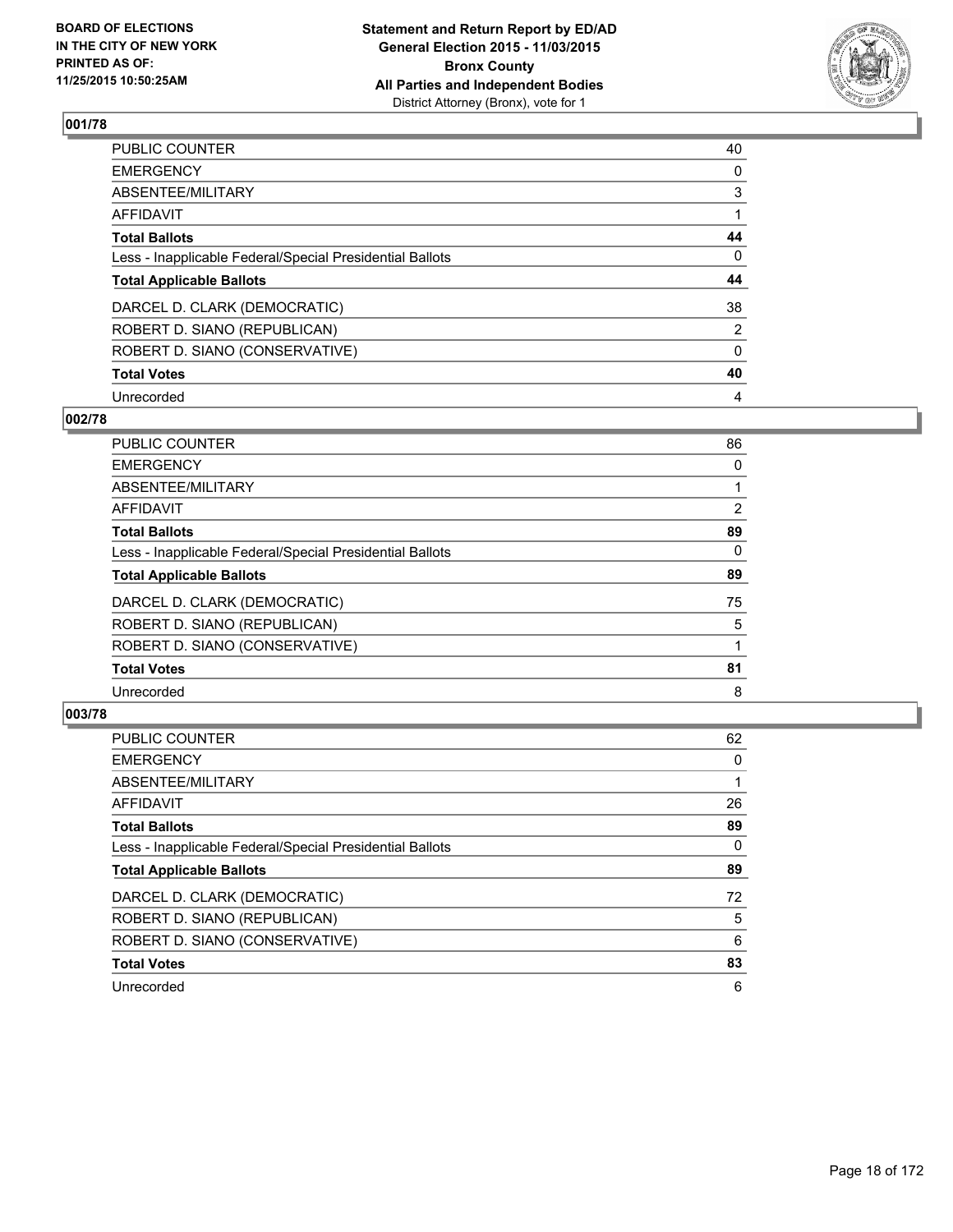

| <b>PUBLIC COUNTER</b>                                    | 69             |
|----------------------------------------------------------|----------------|
| <b>EMERGENCY</b>                                         | 0              |
| ABSENTEE/MILITARY                                        | 6              |
| AFFIDAVIT                                                |                |
| <b>Total Ballots</b>                                     | 76             |
| Less - Inapplicable Federal/Special Presidential Ballots | 0              |
| <b>Total Applicable Ballots</b>                          | 76             |
| DARCEL D. CLARK (DEMOCRATIC)                             | 68             |
| ROBERT D. SIANO (REPUBLICAN)                             | $\overline{2}$ |
| ROBERT D. SIANO (CONSERVATIVE)                           | $\overline{2}$ |
| <b>Total Votes</b>                                       | 72             |
| Unrecorded                                               | 4              |
|                                                          |                |

# **005/78 COMBINED into: 003/78**

#### **006/78**

| <b>PUBLIC COUNTER</b>                                    | 66 |
|----------------------------------------------------------|----|
| <b>EMERGENCY</b>                                         | 0  |
| ABSENTEE/MILITARY                                        |    |
| AFFIDAVIT                                                |    |
| <b>Total Ballots</b>                                     | 68 |
| Less - Inapplicable Federal/Special Presidential Ballots | 0  |
| <b>Total Applicable Ballots</b>                          | 68 |
| DARCEL D. CLARK (DEMOCRATIC)                             | 60 |
| ROBERT D. SIANO (REPUBLICAN)                             | 6  |
| ROBERT D. SIANO (CONSERVATIVE)                           |    |
| <b>Total Votes</b>                                       | 67 |
| Unrecorded                                               |    |

| PUBLIC COUNTER                                           | 93  |
|----------------------------------------------------------|-----|
| <b>EMERGENCY</b>                                         | 0   |
| ABSENTEE/MILITARY                                        | 16  |
| <b>AFFIDAVIT</b>                                         |     |
| <b>Total Ballots</b>                                     | 110 |
| Less - Inapplicable Federal/Special Presidential Ballots | 0   |
| <b>Total Applicable Ballots</b>                          | 110 |
| DARCEL D. CLARK (DEMOCRATIC)                             | 85  |
| ROBERT D. SIANO (REPUBLICAN)                             | 8   |
| ROBERT D. SIANO (CONSERVATIVE)                           | 7   |
| <b>Total Votes</b>                                       | 100 |
| Unrecorded                                               | 10  |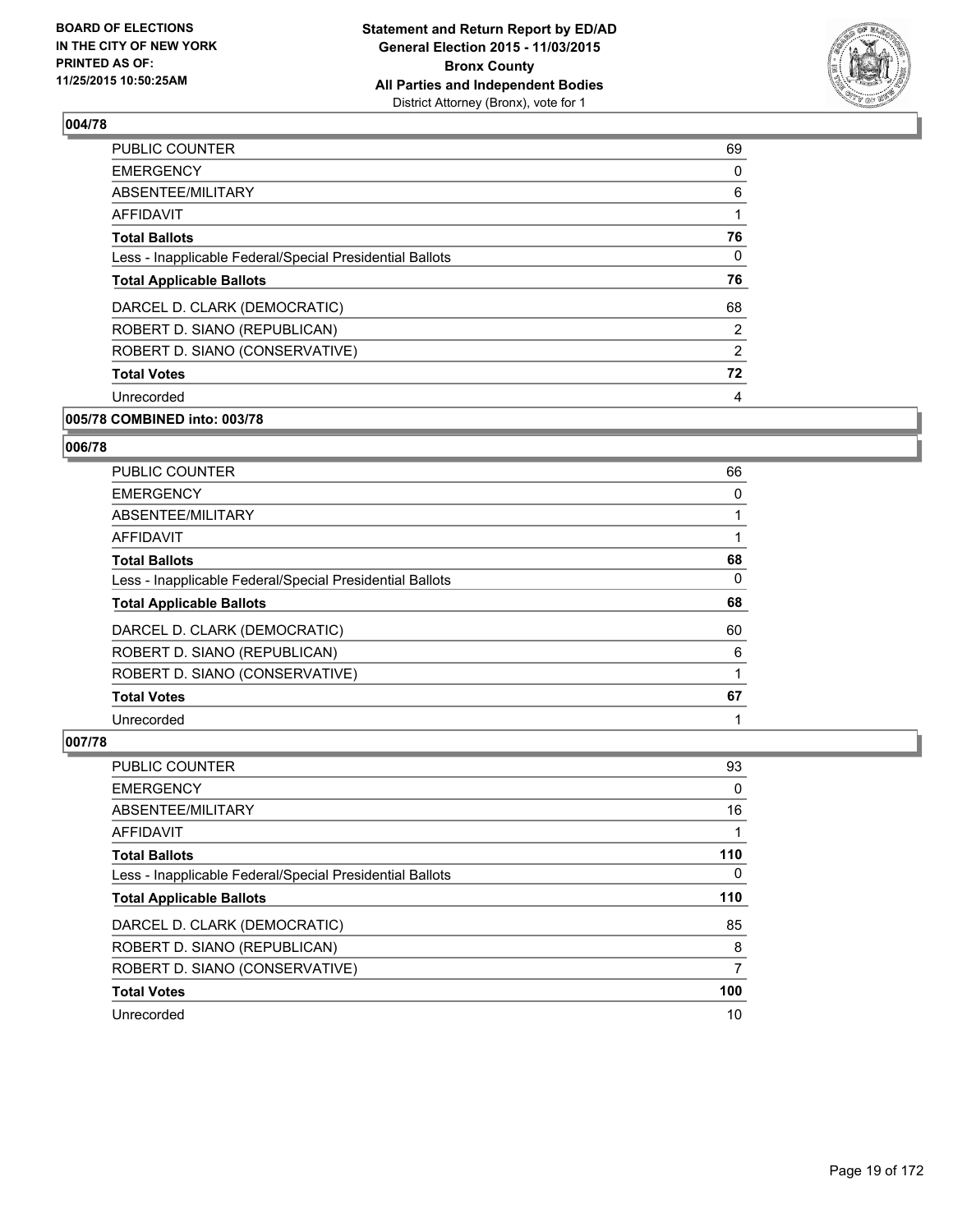

| PUBLIC COUNTER                                           | 29             |
|----------------------------------------------------------|----------------|
| <b>EMERGENCY</b>                                         | $\Omega$       |
| ABSENTEE/MILITARY                                        | 0              |
| <b>AFFIDAVIT</b>                                         | $\overline{2}$ |
| <b>Total Ballots</b>                                     | 31             |
| Less - Inapplicable Federal/Special Presidential Ballots | 0              |
| <b>Total Applicable Ballots</b>                          | 31             |
| DARCEL D. CLARK (DEMOCRATIC)                             | 26             |
| ROBERT D. SIANO (REPUBLICAN)                             | 3              |
| ROBERT D. SIANO (CONSERVATIVE)                           | 2              |
| <b>Total Votes</b>                                       | 31             |
|                                                          |                |

#### **009/78 COMBINED into: 007/78**

## **010/78**

| PUBLIC COUNTER                                           | 54 |
|----------------------------------------------------------|----|
| <b>EMERGENCY</b>                                         | 0  |
| ABSENTEE/MILITARY                                        | 3  |
| <b>AFFIDAVIT</b>                                         | 0  |
| <b>Total Ballots</b>                                     | 57 |
| Less - Inapplicable Federal/Special Presidential Ballots | 0  |
| <b>Total Applicable Ballots</b>                          | 57 |
| DARCEL D. CLARK (DEMOCRATIC)                             | 49 |
| ROBERT D. SIANO (REPUBLICAN)                             | 2  |
| ROBERT D. SIANO (CONSERVATIVE)                           |    |
| <b>Total Votes</b>                                       | 52 |
| Unrecorded                                               | 5  |

| <b>PUBLIC COUNTER</b>                                    | 25 |
|----------------------------------------------------------|----|
| <b>EMERGENCY</b>                                         | 0  |
| ABSENTEE/MILITARY                                        | 5  |
| AFFIDAVIT                                                | 0  |
| <b>Total Ballots</b>                                     | 30 |
| Less - Inapplicable Federal/Special Presidential Ballots | 0  |
| <b>Total Applicable Ballots</b>                          | 30 |
| DARCEL D. CLARK (DEMOCRATIC)                             | 23 |
| ROBERT D. SIANO (REPUBLICAN)                             |    |
| ROBERT D. SIANO (CONSERVATIVE)                           | 2  |
| <b>Total Votes</b>                                       | 26 |
| Unrecorded                                               | 4  |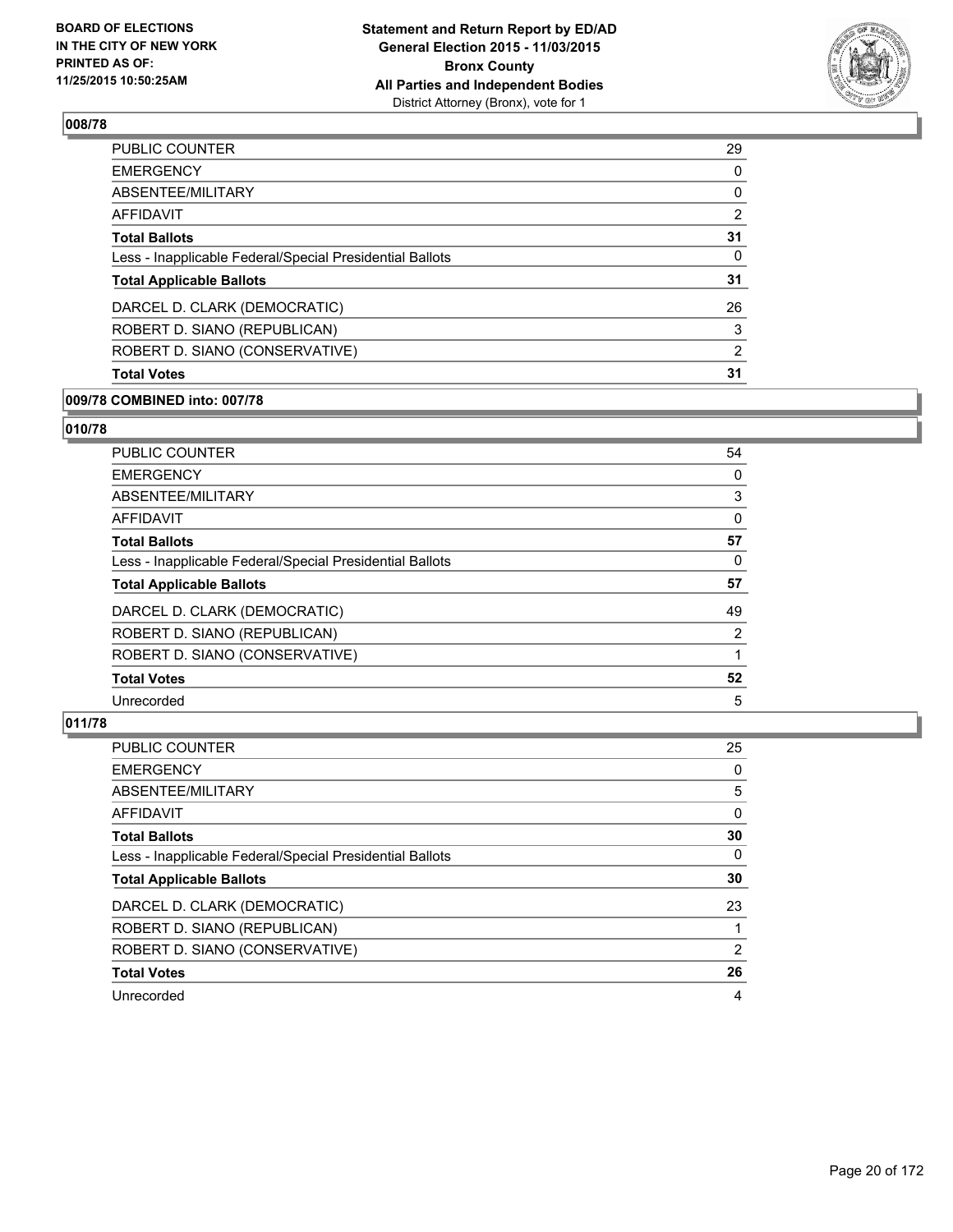

| PUBLIC COUNTER                                           | 50       |
|----------------------------------------------------------|----------|
| <b>EMERGENCY</b>                                         | 0        |
| ABSENTEE/MILITARY                                        | 0        |
| <b>AFFIDAVIT</b>                                         | 4        |
| <b>Total Ballots</b>                                     | 54       |
| Less - Inapplicable Federal/Special Presidential Ballots | $\Omega$ |
| <b>Total Applicable Ballots</b>                          | 54       |
| DARCEL D. CLARK (DEMOCRATIC)                             | 44       |
| ROBERT D. SIANO (REPUBLICAN)                             | 2        |
| ROBERT D. SIANO (CONSERVATIVE)                           |          |
| <b>Total Votes</b>                                       | 47       |
| Unrecorded                                               | 7        |

#### **013/78**

| <b>PUBLIC COUNTER</b>                                    | 61 |
|----------------------------------------------------------|----|
| <b>EMERGENCY</b>                                         | 0  |
| ABSENTEE/MILITARY                                        | 4  |
| AFFIDAVIT                                                | 0  |
| <b>Total Ballots</b>                                     | 65 |
| Less - Inapplicable Federal/Special Presidential Ballots | 0  |
| <b>Total Applicable Ballots</b>                          | 65 |
| DARCEL D. CLARK (DEMOCRATIC)                             | 48 |
| ROBERT D. SIANO (REPUBLICAN)                             | 5  |
| ROBERT D. SIANO (CONSERVATIVE)                           | 2  |
| <b>Total Votes</b>                                       | 55 |
| Unrecorded                                               | 10 |
|                                                          |    |

| <b>PUBLIC COUNTER</b>                                    | 85 |
|----------------------------------------------------------|----|
| <b>EMERGENCY</b>                                         | 0  |
| ABSENTEE/MILITARY                                        | 4  |
| <b>AFFIDAVIT</b>                                         |    |
| <b>Total Ballots</b>                                     | 90 |
| Less - Inapplicable Federal/Special Presidential Ballots | 0  |
| <b>Total Applicable Ballots</b>                          | 90 |
| DARCEL D. CLARK (DEMOCRATIC)                             | 79 |
| ROBERT D. SIANO (REPUBLICAN)                             | 3  |
| ROBERT D. SIANO (CONSERVATIVE)                           | 0  |
| <b>Total Votes</b>                                       | 82 |
| Unrecorded                                               | 8  |
| 015/78 COMBINED into: 026/78                             |    |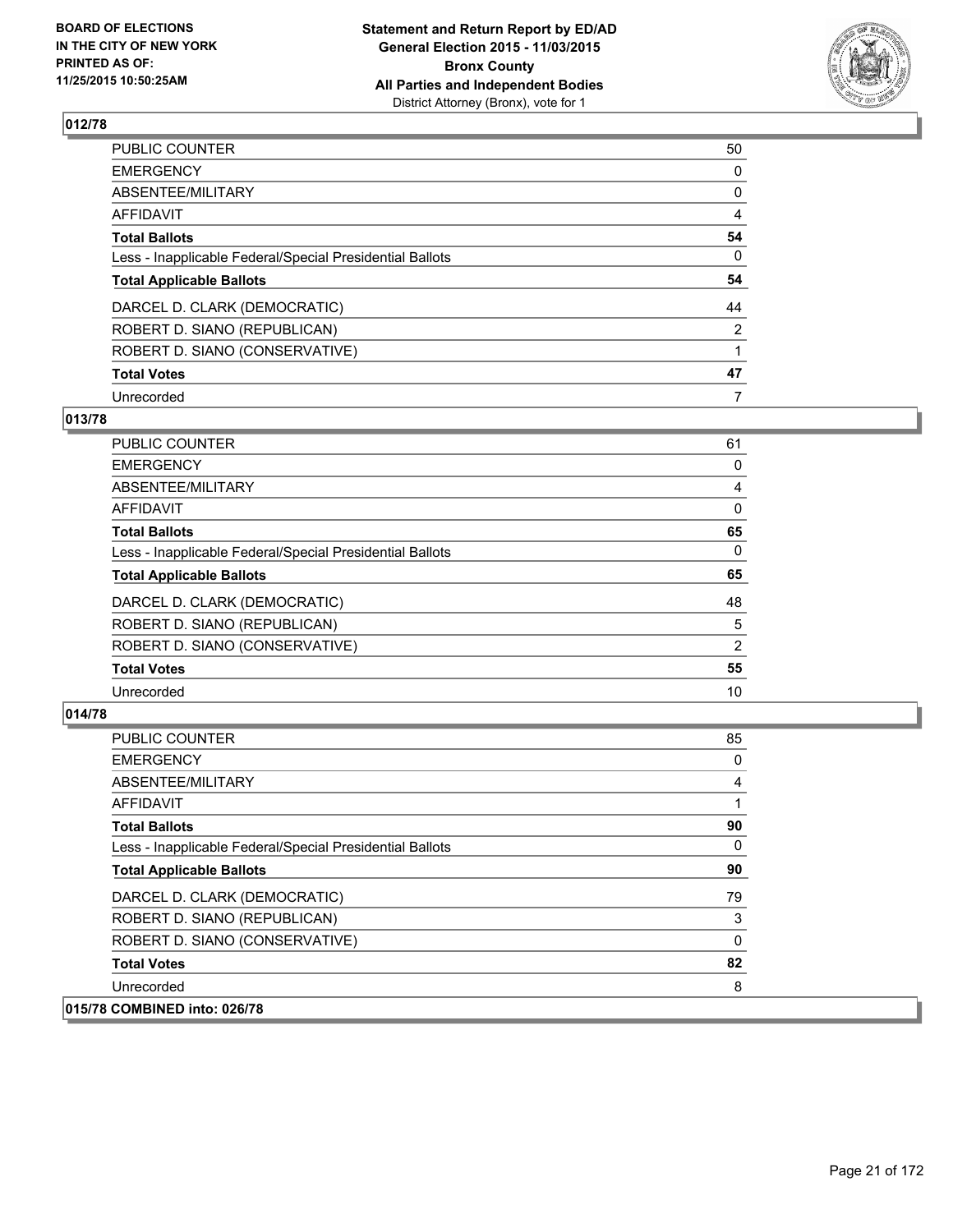

| <b>PUBLIC COUNTER</b>                                    | 106 |
|----------------------------------------------------------|-----|
| <b>EMERGENCY</b>                                         | 0   |
| ABSENTEE/MILITARY                                        | 4   |
| AFFIDAVIT                                                |     |
| <b>Total Ballots</b>                                     | 111 |
| Less - Inapplicable Federal/Special Presidential Ballots | 0   |
| <b>Total Applicable Ballots</b>                          | 111 |
| DARCEL D. CLARK (DEMOCRATIC)                             | 88  |
| ROBERT D. SIANO (REPUBLICAN)                             | 6   |
| ROBERT D. SIANO (CONSERVATIVE)                           | 6   |
| <b>JACK MCCOY (WRITE-IN)</b>                             |     |
| <b>Total Votes</b>                                       | 101 |
| Unrecorded                                               | 10  |
|                                                          |     |

# **017/78 COMBINED into: 012/78**

#### **018/78 COMBINED into: 046/78**

#### **019/78**

| PUBLIC COUNTER                                           | 45 |
|----------------------------------------------------------|----|
| <b>EMERGENCY</b>                                         | 0  |
| ABSENTEE/MILITARY                                        | 5  |
| AFFIDAVIT                                                | 2  |
| <b>Total Ballots</b>                                     | 52 |
| Less - Inapplicable Federal/Special Presidential Ballots | 0  |
| <b>Total Applicable Ballots</b>                          | 52 |
| DARCEL D. CLARK (DEMOCRATIC)                             | 43 |
| ROBERT D. SIANO (REPUBLICAN)                             | 6  |
| ROBERT D. SIANO (CONSERVATIVE)                           | 0  |
| <b>Total Votes</b>                                       | 49 |
| Unrecorded                                               | 3  |
|                                                          |    |

#### **020/78 COMBINED into: 014/78**

#### **021/78 COMBINED into: 013/78**

| PUBLIC COUNTER                                           | 48 |
|----------------------------------------------------------|----|
| <b>EMERGENCY</b>                                         | 0  |
| ABSENTEE/MILITARY                                        | 5  |
| AFFIDAVIT                                                | 0  |
| <b>Total Ballots</b>                                     | 53 |
| Less - Inapplicable Federal/Special Presidential Ballots | 0  |
| <b>Total Applicable Ballots</b>                          | 53 |
| DARCEL D. CLARK (DEMOCRATIC)                             | 42 |
| ROBERT D. SIANO (REPUBLICAN)                             | 4  |
| ROBERT D. SIANO (CONSERVATIVE)                           |    |
| <b>Total Votes</b>                                       | 47 |
| Unrecorded                                               | 6  |
|                                                          |    |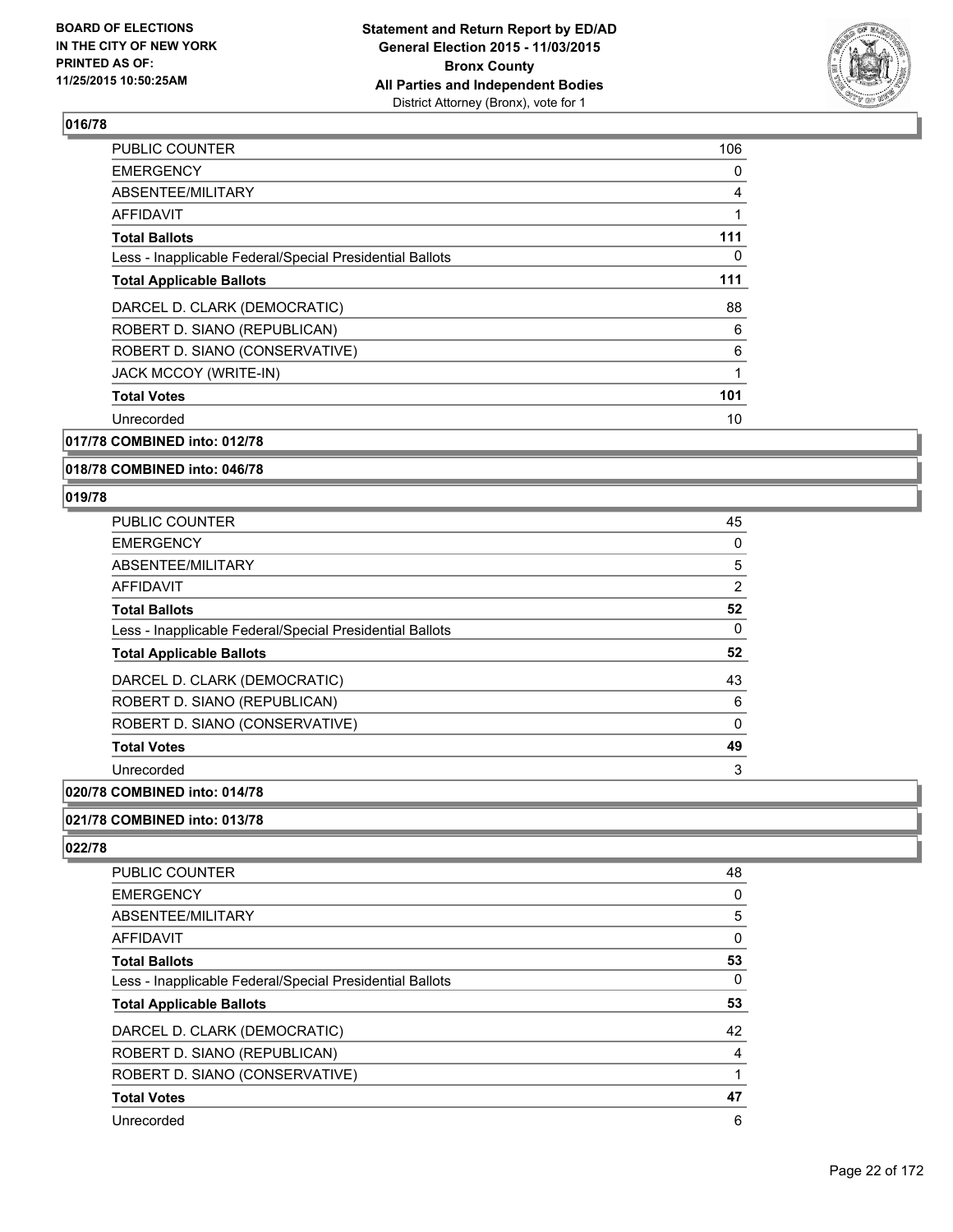

| PUBLIC COUNTER                                           | 64             |
|----------------------------------------------------------|----------------|
| <b>EMERGENCY</b>                                         | 0              |
| <b>ABSENTEE/MILITARY</b>                                 | 4              |
| AFFIDAVIT                                                | 0              |
| <b>Total Ballots</b>                                     | 68             |
| Less - Inapplicable Federal/Special Presidential Ballots | $\Omega$       |
| <b>Total Applicable Ballots</b>                          | 68             |
| DARCEL D. CLARK (DEMOCRATIC)                             | 61             |
| ROBERT D. SIANO (REPUBLICAN)                             | 3              |
| ROBERT D. SIANO (CONSERVATIVE)                           | $\overline{2}$ |
| <b>Total Votes</b>                                       | 66             |
| Unrecorded                                               | 2              |

#### **024/78**

| PUBLIC COUNTER                                           | 40 |
|----------------------------------------------------------|----|
| <b>EMERGENCY</b>                                         | 0  |
| ABSENTEE/MILITARY                                        |    |
| AFFIDAVIT                                                | 0  |
| <b>Total Ballots</b>                                     | 41 |
| Less - Inapplicable Federal/Special Presidential Ballots | 0  |
| <b>Total Applicable Ballots</b>                          | 41 |
| DARCEL D. CLARK (DEMOCRATIC)                             | 29 |
| ROBERT D. SIANO (REPUBLICAN)                             | 5  |
| ROBERT D. SIANO (CONSERVATIVE)                           | 0  |
| <b>Total Votes</b>                                       | 34 |
| Unrecorded                                               | 7  |

| PUBLIC COUNTER                                           | 62             |
|----------------------------------------------------------|----------------|
| <b>EMERGENCY</b>                                         | 0              |
| ABSENTEE/MILITARY                                        | $\overline{2}$ |
| <b>AFFIDAVIT</b>                                         |                |
| <b>Total Ballots</b>                                     | 65             |
| Less - Inapplicable Federal/Special Presidential Ballots | 0              |
| <b>Total Applicable Ballots</b>                          | 65             |
| DARCEL D. CLARK (DEMOCRATIC)                             | 62             |
| ROBERT D. SIANO (REPUBLICAN)                             | 0              |
| ROBERT D. SIANO (CONSERVATIVE)                           | 0              |
| <b>Total Votes</b>                                       | 62             |
| Unrecorded                                               | 3              |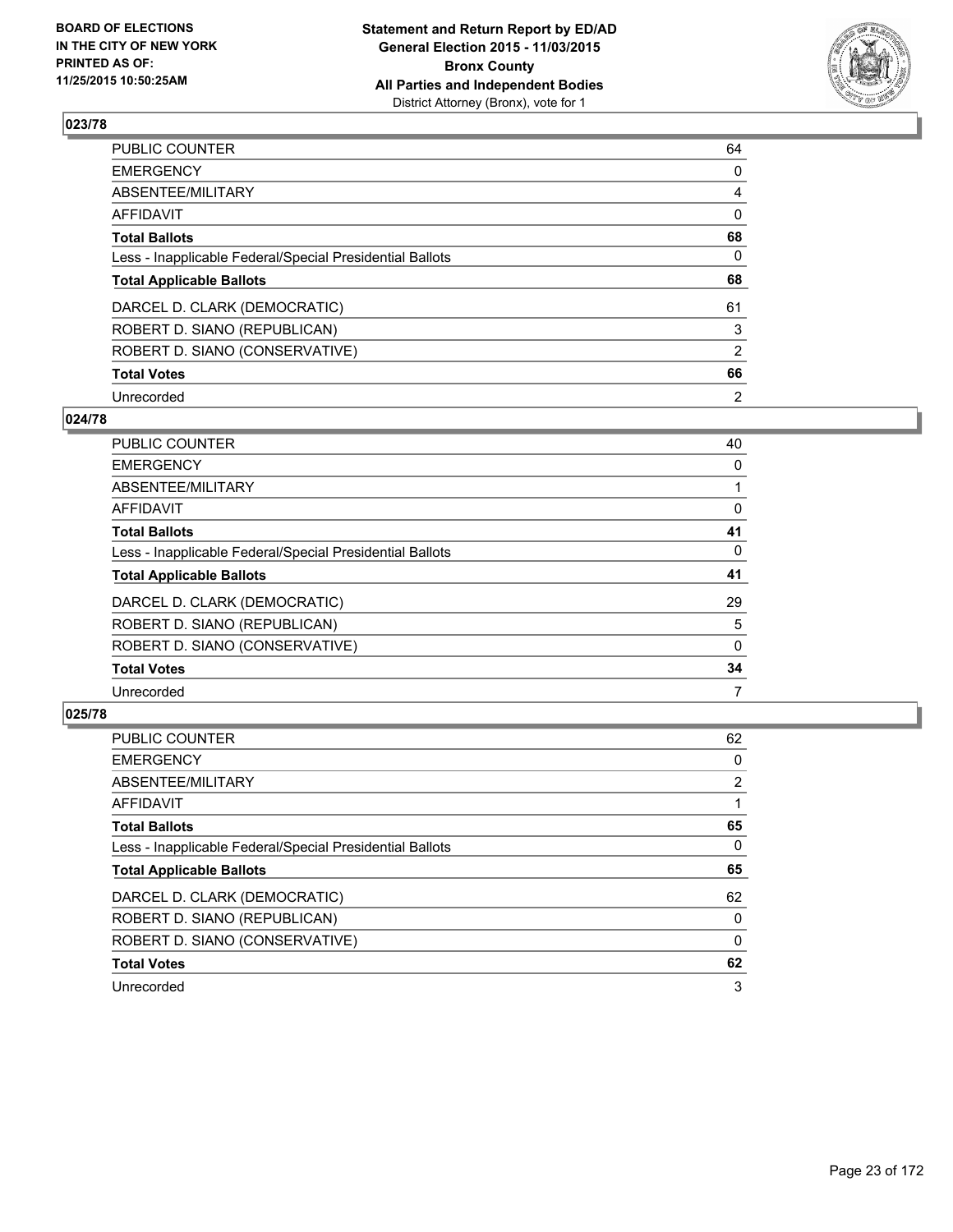

| <b>PUBLIC COUNTER</b>                                    | 50             |
|----------------------------------------------------------|----------------|
| <b>EMERGENCY</b>                                         | 0              |
| ABSENTEE/MILITARY                                        | 8              |
| AFFIDAVIT                                                | $\overline{2}$ |
| <b>Total Ballots</b>                                     | 60             |
| Less - Inapplicable Federal/Special Presidential Ballots | 0              |
| <b>Total Applicable Ballots</b>                          | 60             |
| DARCEL D. CLARK (DEMOCRATIC)                             | 48             |
| ROBERT D. SIANO (REPUBLICAN)                             | 7              |
| ROBERT D. SIANO (CONSERVATIVE)                           | 0              |
| <b>Total Votes</b>                                       | 55             |
| Unrecorded                                               | 5              |
|                                                          |                |

**027/78 COMBINED into: 025/78**

#### **028/78 COMBINED into: 016/78**

#### **029/78**

| <b>PUBLIC COUNTER</b>                                    | 74 |
|----------------------------------------------------------|----|
| <b>EMERGENCY</b>                                         | 0  |
| ABSENTEE/MILITARY                                        | 5  |
| AFFIDAVIT                                                |    |
| <b>Total Ballots</b>                                     | 80 |
| Less - Inapplicable Federal/Special Presidential Ballots | 0  |
| <b>Total Applicable Ballots</b>                          | 80 |
| DARCEL D. CLARK (DEMOCRATIC)                             | 61 |
| ROBERT D. SIANO (REPUBLICAN)                             | 12 |
| ROBERT D. SIANO (CONSERVATIVE)                           | 2  |
| <b>Total Votes</b>                                       | 75 |
| Unrecorded                                               | 5  |

| <b>PUBLIC COUNTER</b>                                    | 41           |
|----------------------------------------------------------|--------------|
| <b>EMERGENCY</b>                                         | 0            |
| ABSENTEE/MILITARY                                        | 4            |
| <b>AFFIDAVIT</b>                                         | 0            |
| <b>Total Ballots</b>                                     | 45           |
| Less - Inapplicable Federal/Special Presidential Ballots | $\mathbf{0}$ |
| <b>Total Applicable Ballots</b>                          | 45           |
| DARCEL D. CLARK (DEMOCRATIC)                             | 32           |
| ROBERT D. SIANO (REPUBLICAN)                             | 4            |
| ROBERT D. SIANO (CONSERVATIVE)                           | 7            |
| <b>Total Votes</b>                                       | 43           |
| Unrecorded                                               | 2            |
| 031/78 COMBINED into: 016/78                             |              |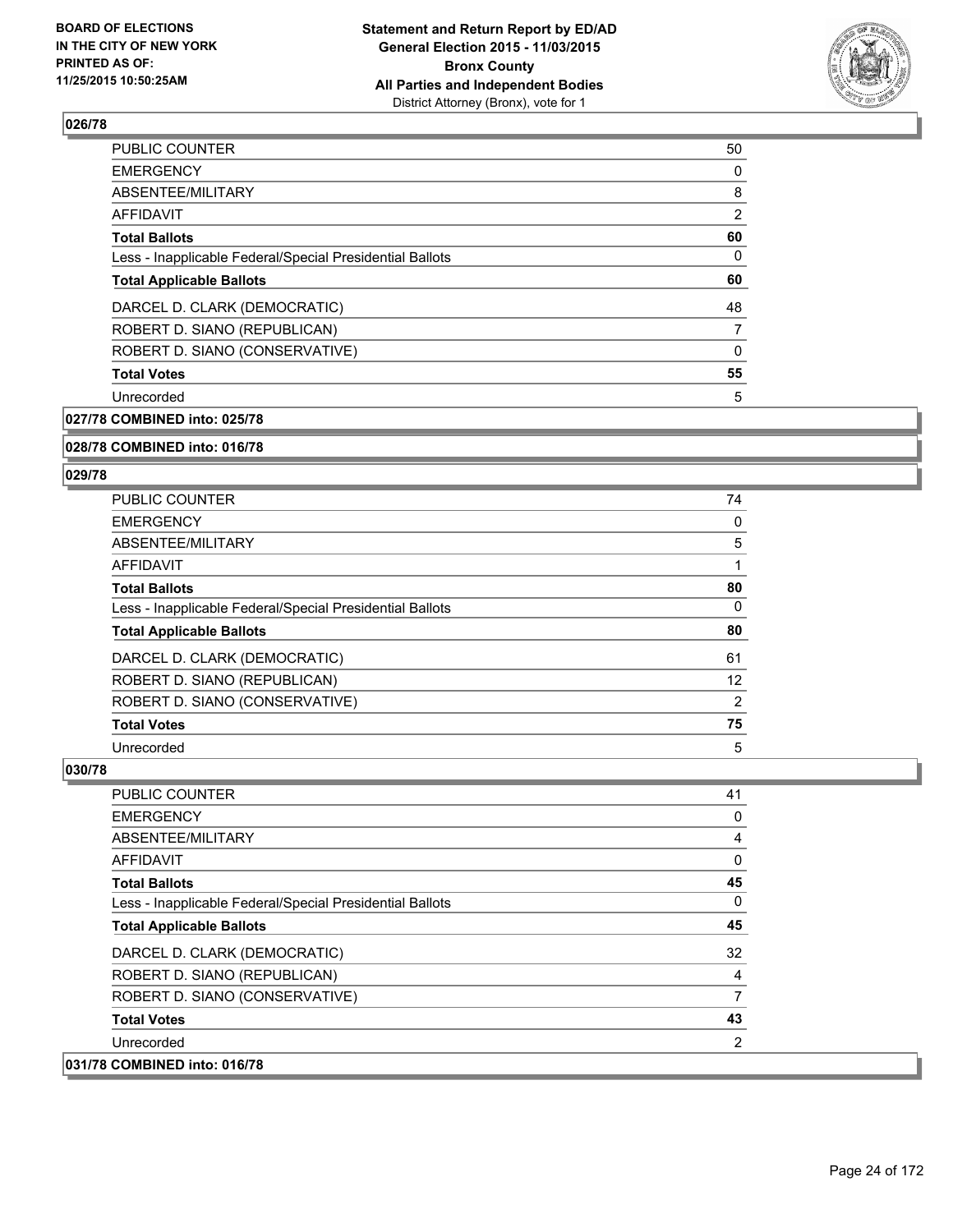

| PUBLIC COUNTER                                           | 84              |
|----------------------------------------------------------|-----------------|
| <b>EMERGENCY</b>                                         | 0               |
| ABSENTEE/MILITARY                                        | $\overline{2}$  |
| <b>AFFIDAVIT</b>                                         |                 |
| <b>Total Ballots</b>                                     | 87              |
| Less - Inapplicable Federal/Special Presidential Ballots | $\Omega$        |
| <b>Total Applicable Ballots</b>                          | 87              |
| DARCEL D. CLARK (DEMOCRATIC)                             | 71              |
| ROBERT D. SIANO (REPUBLICAN)                             | 12 <sup>°</sup> |
| ROBERT D. SIANO (CONSERVATIVE)                           |                 |
| <b>Total Votes</b>                                       | 84              |
| Unrecorded                                               | 3               |

#### **033/78**

| <b>PUBLIC COUNTER</b>                                    | 53 |
|----------------------------------------------------------|----|
| <b>EMERGENCY</b>                                         | 0  |
| ABSENTEE/MILITARY                                        | 5  |
| AFFIDAVIT                                                |    |
| <b>Total Ballots</b>                                     | 59 |
| Less - Inapplicable Federal/Special Presidential Ballots | 0  |
| <b>Total Applicable Ballots</b>                          | 59 |
| DARCEL D. CLARK (DEMOCRATIC)                             | 40 |
| ROBERT D. SIANO (REPUBLICAN)                             | 10 |
| ROBERT D. SIANO (CONSERVATIVE)                           | 5  |
| <b>Total Votes</b>                                       | 55 |
| Unrecorded                                               | 4  |
|                                                          |    |

## **034/78 COMBINED into: 029/78**

## **035/78**

| PUBLIC COUNTER                                           | 71             |
|----------------------------------------------------------|----------------|
| <b>EMERGENCY</b>                                         | 0              |
| ABSENTEE/MILITARY                                        | $\overline{2}$ |
| AFFIDAVIT                                                |                |
| <b>Total Ballots</b>                                     | 74             |
| Less - Inapplicable Federal/Special Presidential Ballots | 0              |
| <b>Total Applicable Ballots</b>                          | 74             |
| DARCEL D. CLARK (DEMOCRATIC)                             | 58             |
| ROBERT D. SIANO (REPUBLICAN)                             | 7              |
| ROBERT D. SIANO (CONSERVATIVE)                           | 4              |
| UNATTRIBUTABLE WRITE-IN (WRITE-IN)                       |                |
| <b>Total Votes</b>                                       | 70             |
| Unrecorded                                               | 4              |

**036/78 COMBINED into: 032/78**

**037/78 COMBINED into: 007/78**

**038/78 COMBINED into: 035/78**

**039/78 COMBINED into: 007/78**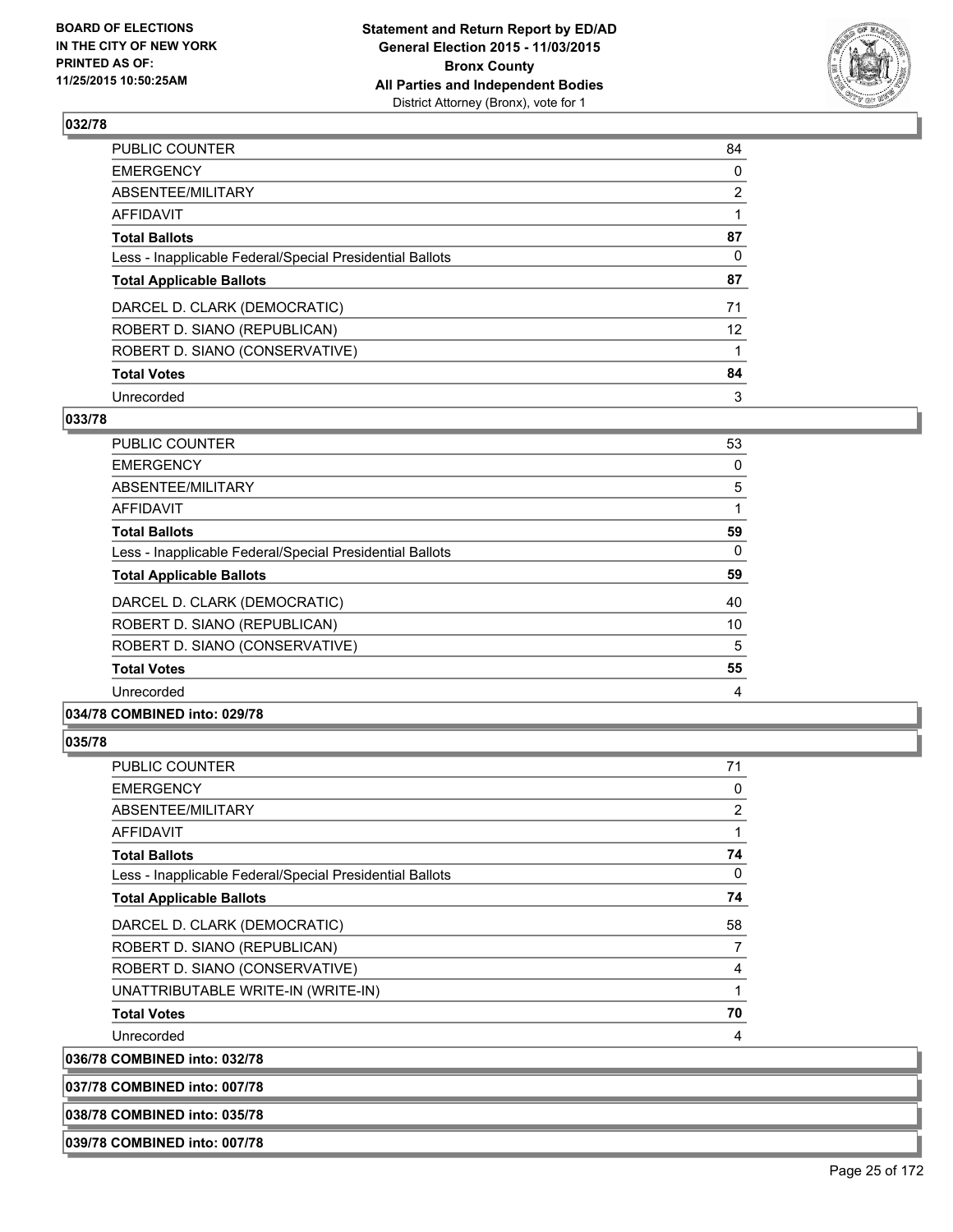

| PUBLIC COUNTER                                           | 132 |
|----------------------------------------------------------|-----|
| <b>EMERGENCY</b>                                         | 0   |
| ABSENTEE/MILITARY                                        | 6   |
| AFFIDAVIT                                                | 5   |
| <b>Total Ballots</b>                                     | 143 |
| Less - Inapplicable Federal/Special Presidential Ballots | 0   |
| <b>Total Applicable Ballots</b>                          | 143 |
| DARCEL D. CLARK (DEMOCRATIC)                             | 105 |
| ROBERT D. SIANO (REPUBLICAN)                             | 15  |
| ROBERT D. SIANO (CONSERVATIVE)                           | 10  |
| JACK MCCOT (WRITE-IN)                                    |     |
| <b>Total Votes</b>                                       | 131 |
| Unrecorded                                               | 12  |
|                                                          |     |

# **041/78 COMBINED into: 040/78**

#### **042/78 COMBINED into: 008/78**

#### **043/78**

| <b>PUBLIC COUNTER</b>                                    | 106 |
|----------------------------------------------------------|-----|
| <b>EMERGENCY</b>                                         | 0   |
| ABSENTEE/MILITARY                                        | 4   |
| AFFIDAVIT                                                | 3   |
| <b>Total Ballots</b>                                     | 113 |
| Less - Inapplicable Federal/Special Presidential Ballots | 0   |
| <b>Total Applicable Ballots</b>                          | 113 |
| DARCEL D. CLARK (DEMOCRATIC)                             | 92  |
| ROBERT D. SIANO (REPUBLICAN)                             | 5   |
| ROBERT D. SIANO (CONSERVATIVE)                           | 1   |
| KALIEF BROWDE (WRITE-IN)                                 | 1   |
| <b>Total Votes</b>                                       | 99  |
| Unrecorded                                               | 14  |

# **044/78 COMBINED into: 043/78**

| <b>PUBLIC COUNTER</b>                                    | 51             |
|----------------------------------------------------------|----------------|
| <b>EMERGENCY</b>                                         | 0              |
| ABSENTEE/MILITARY                                        | $\overline{2}$ |
| AFFIDAVIT                                                | 11             |
| <b>Total Ballots</b>                                     | 64             |
| Less - Inapplicable Federal/Special Presidential Ballots | 0              |
| <b>Total Applicable Ballots</b>                          | 64             |
| DARCEL D. CLARK (DEMOCRATIC)                             | 55             |
| ROBERT D. SIANO (REPUBLICAN)                             | 2              |
| ROBERT D. SIANO (CONSERVATIVE)                           |                |
| <b>JUSTIN GROSSMAN MARSHALL (WRITE-IN)</b>               |                |
| <b>Total Votes</b>                                       | 59             |
| Unrecorded                                               | 5              |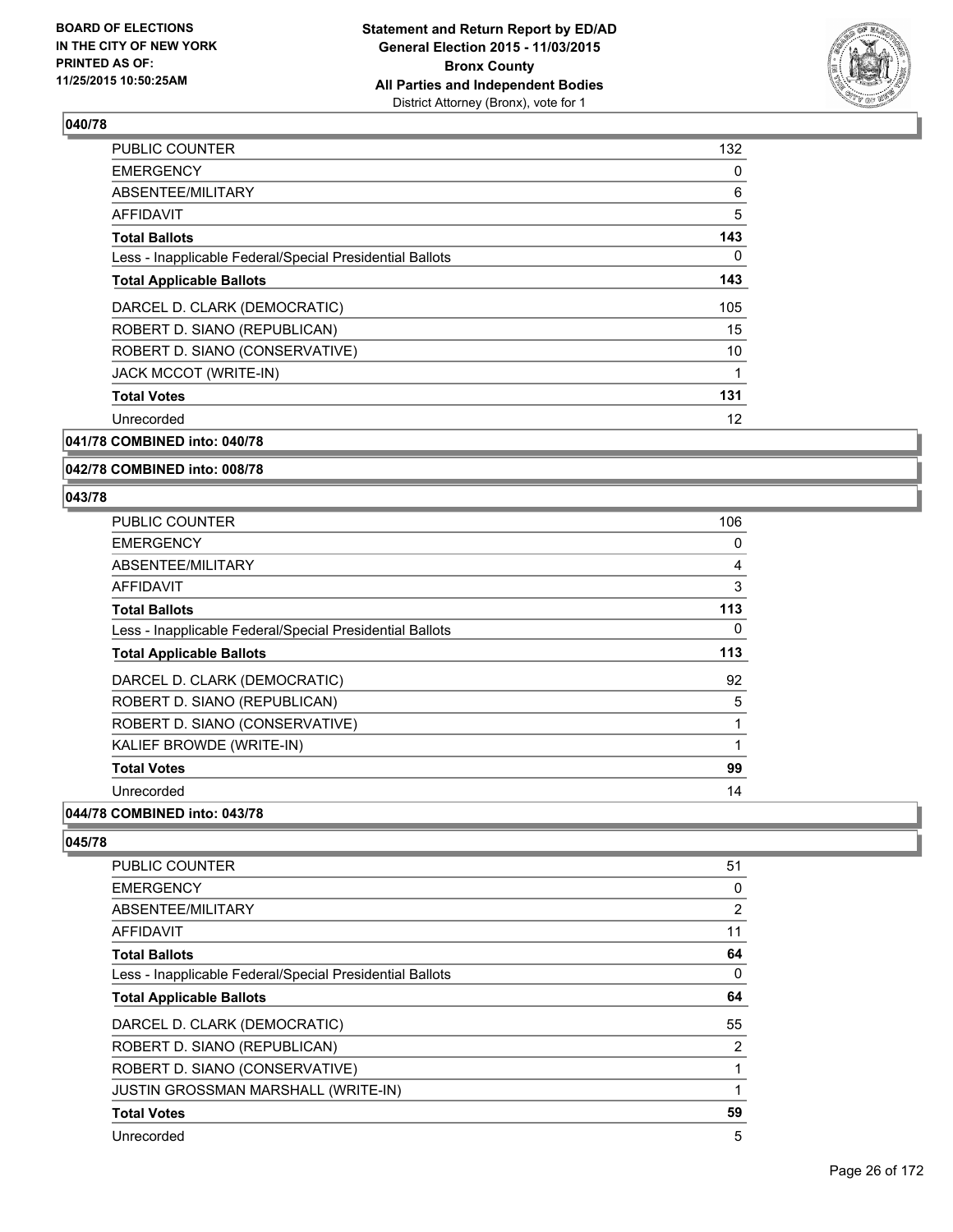

| <b>PUBLIC COUNTER</b>                                    | 97  |
|----------------------------------------------------------|-----|
| <b>EMERGENCY</b>                                         | 0   |
| ABSENTEE/MILITARY                                        | 4   |
| AFFIDAVIT                                                | 0   |
| <b>Total Ballots</b>                                     | 101 |
| Less - Inapplicable Federal/Special Presidential Ballots | 0   |
| <b>Total Applicable Ballots</b>                          | 101 |
| DARCEL D. CLARK (DEMOCRATIC)                             | 80  |
| ROBERT D. SIANO (REPUBLICAN)                             | 9   |
| ROBERT D. SIANO (CONSERVATIVE)                           | 3   |
| CHARLES COLEMAN (WRITE-IN)                               | 1   |
| <b>Total Votes</b>                                       | 93  |
| Unrecorded                                               | 8   |

#### **047/78**

| <b>PUBLIC COUNTER</b>                                    | 98  |
|----------------------------------------------------------|-----|
| <b>EMERGENCY</b>                                         | 0   |
| ABSENTEE/MILITARY                                        | 13  |
| AFFIDAVIT                                                | 12  |
| <b>Total Ballots</b>                                     | 123 |
| Less - Inapplicable Federal/Special Presidential Ballots | 0   |
| <b>Total Applicable Ballots</b>                          | 123 |
| DARCEL D. CLARK (DEMOCRATIC)                             | 96  |
| ROBERT D. SIANO (REPUBLICAN)                             | 13  |
| ROBERT D. SIANO (CONSERVATIVE)                           | 3   |
| <b>Total Votes</b>                                       | 112 |
| Unrecorded                                               | 11  |

| <b>PUBLIC COUNTER</b>                                    | 85 |
|----------------------------------------------------------|----|
| <b>EMERGENCY</b>                                         | 0  |
| ABSENTEE/MILITARY                                        | 2  |
| AFFIDAVIT                                                | 0  |
| <b>Total Ballots</b>                                     | 87 |
| Less - Inapplicable Federal/Special Presidential Ballots | 0  |
| <b>Total Applicable Ballots</b>                          | 87 |
| DARCEL D. CLARK (DEMOCRATIC)                             | 74 |
| ROBERT D. SIANO (REPUBLICAN)                             | 5  |
| ROBERT D. SIANO (CONSERVATIVE)                           | 3  |
| <b>Total Votes</b>                                       | 82 |
| Unrecorded                                               | 5  |
| 049/78 COMBINED into: 047/78                             |    |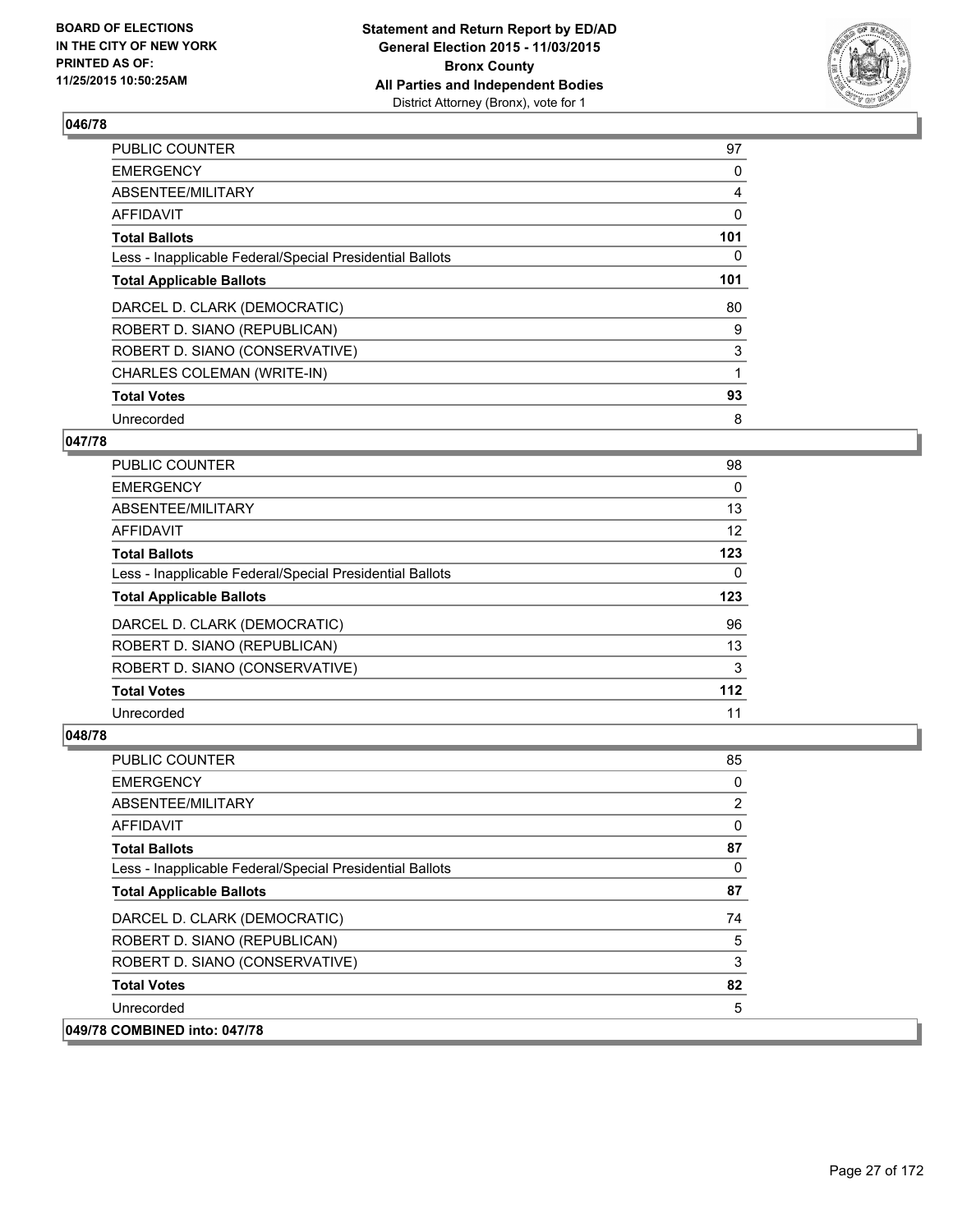

| PUBLIC COUNTER                                           | 84             |
|----------------------------------------------------------|----------------|
| <b>EMERGENCY</b>                                         | 0              |
| <b>ABSENTEE/MILITARY</b>                                 | 5              |
| AFFIDAVIT                                                | $\overline{2}$ |
| <b>Total Ballots</b>                                     | 91             |
| Less - Inapplicable Federal/Special Presidential Ballots | 0              |
| <b>Total Applicable Ballots</b>                          | 91             |
| DARCEL D. CLARK (DEMOCRATIC)                             | 74             |
| ROBERT D. SIANO (REPUBLICAN)                             | 5              |
| ROBERT D. SIANO (CONSERVATIVE)                           | $\overline{2}$ |
| <b>Total Votes</b>                                       | 81             |
| Unrecorded                                               | 10             |

#### **051/78**

| PUBLIC COUNTER                                           | 49 |
|----------------------------------------------------------|----|
| <b>EMERGENCY</b>                                         | 0  |
| ABSENTEE/MILITARY                                        | 0  |
| AFFIDAVIT                                                | 0  |
| <b>Total Ballots</b>                                     | 49 |
| Less - Inapplicable Federal/Special Presidential Ballots | 0  |
| <b>Total Applicable Ballots</b>                          | 49 |
| DARCEL D. CLARK (DEMOCRATIC)                             | 39 |
| ROBERT D. SIANO (REPUBLICAN)                             | 3  |
| ROBERT D. SIANO (CONSERVATIVE)                           | 2  |
| <b>Total Votes</b>                                       | 44 |
| Unrecorded                                               | 5  |

## **052/78**

| PUBLIC COUNTER                                           | 81           |
|----------------------------------------------------------|--------------|
| <b>EMERGENCY</b>                                         | $\mathbf{0}$ |
| ABSENTEE/MILITARY                                        | 14           |
| AFFIDAVIT                                                |              |
| <b>Total Ballots</b>                                     | 96           |
| Less - Inapplicable Federal/Special Presidential Ballots | $\Omega$     |
| <b>Total Applicable Ballots</b>                          | 96           |
| DARCEL D. CLARK (DEMOCRATIC)                             | 80           |
| ROBERT D. SIANO (REPUBLICAN)                             | 9            |
| ROBERT D. SIANO (CONSERVATIVE)                           | 4            |
| <b>Total Votes</b>                                       | 93           |
| Unrecorded                                               | 3            |
| 053/78 COMBINED into: 050/78                             |              |

**054/78 COMBINED into: 052/78**

**055/78 COMBINED into: 008/78**

**056/78 COMBINED into: 008/78**

**057/78 COMBINED into: 003/78**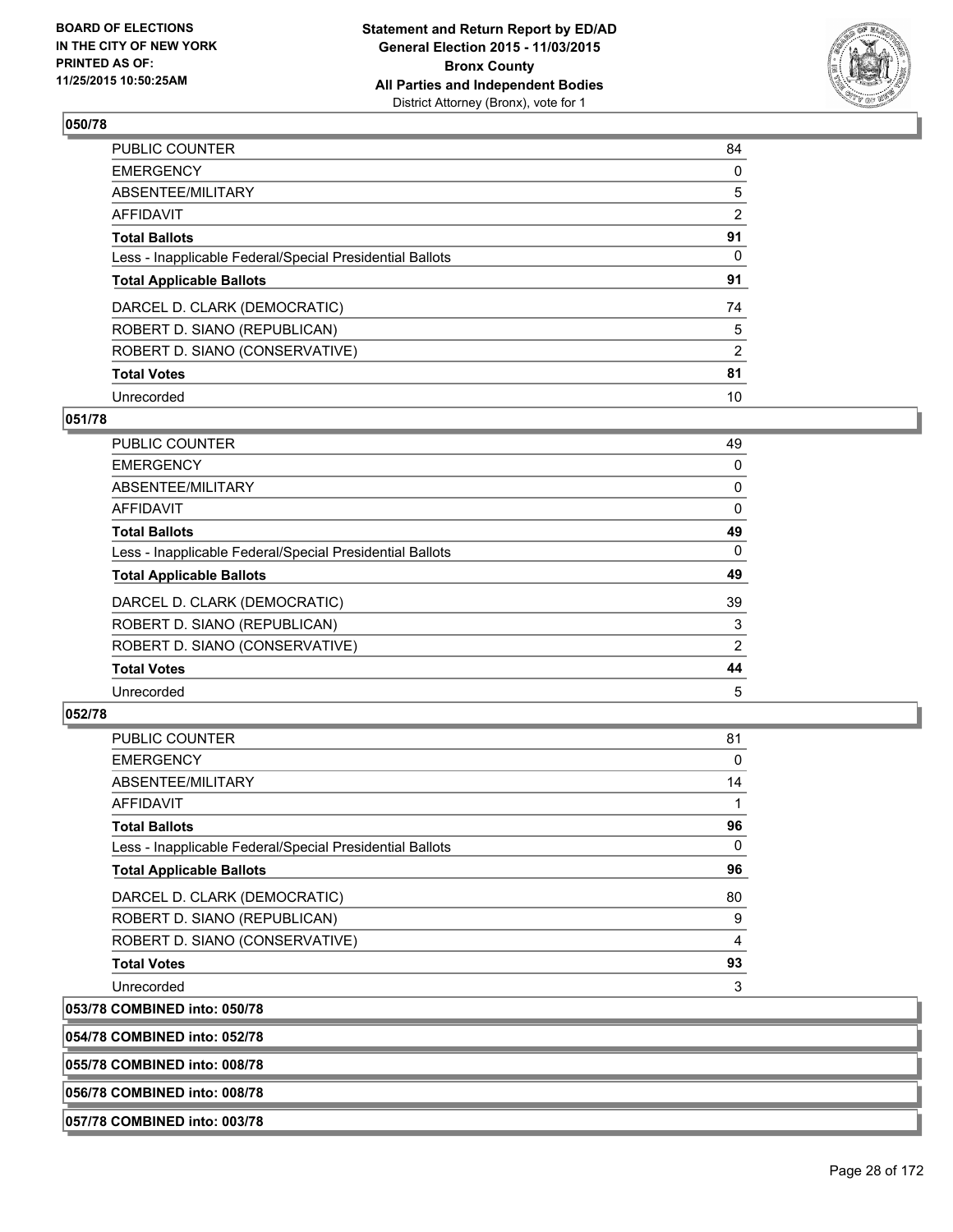

**058/78 COMBINED into: 007/78**

**059/78 COMBINED into: 045/78**

**060/78 COMBINED into: 043/78**

**061/78 COMBINED into: 035/78**

**062/78 COMBINED into: 007/78**

**063/78 COMBINED into: 019/78**

**064/78 COMBINED into: 010/78**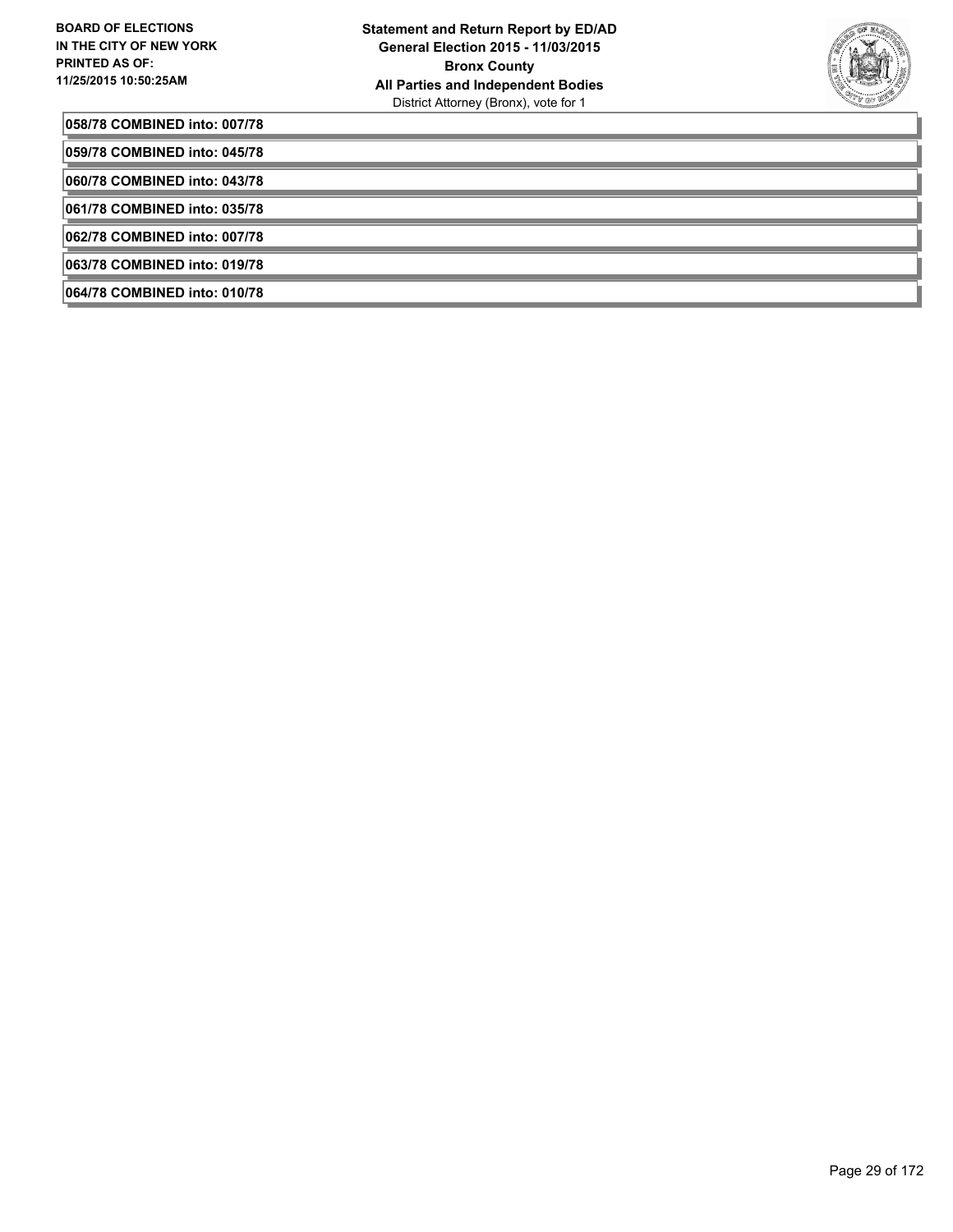

| PUBLIC COUNTER                                           | 42 |
|----------------------------------------------------------|----|
| <b>EMERGENCY</b>                                         | 0  |
| ABSENTEE/MILITARY                                        | 0  |
| <b>AFFIDAVIT</b>                                         |    |
| <b>Total Ballots</b>                                     | 43 |
| Less - Inapplicable Federal/Special Presidential Ballots | 0  |
| <b>Total Applicable Ballots</b>                          | 43 |
| DARCEL D. CLARK (DEMOCRATIC)                             | 38 |
| ROBERT D. SIANO (REPUBLICAN)                             | 3  |
| ROBERT D. SIANO (CONSERVATIVE)                           |    |
| <b>Total Votes</b>                                       | 42 |
| Unrecorded                                               |    |

#### **002/79**

| PUBLIC COUNTER                                           | 82  |
|----------------------------------------------------------|-----|
| <b>EMERGENCY</b>                                         | 0   |
| ABSENTEE/MILITARY                                        | 8   |
| <b>AFFIDAVIT</b>                                         | 19  |
| <b>Total Ballots</b>                                     | 109 |
| Less - Inapplicable Federal/Special Presidential Ballots | 0   |
| <b>Total Applicable Ballots</b>                          | 109 |
| DARCEL D. CLARK (DEMOCRATIC)                             | 91  |
| ROBERT D. SIANO (REPUBLICAN)                             | 5   |
| ROBERT D. SIANO (CONSERVATIVE)                           | 0   |
| <b>Total Votes</b>                                       | 96  |
| Unrecorded                                               | 13  |
|                                                          |     |

## **003/79**

| <b>PUBLIC COUNTER</b>                                    | 81 |
|----------------------------------------------------------|----|
| <b>EMERGENCY</b>                                         | 0  |
| ABSENTEE/MILITARY                                        | 3  |
| <b>AFFIDAVIT</b>                                         | 0  |
| <b>Total Ballots</b>                                     | 84 |
| Less - Inapplicable Federal/Special Presidential Ballots | 0  |
| <b>Total Applicable Ballots</b>                          | 84 |
| DARCEL D. CLARK (DEMOCRATIC)                             | 71 |
| ROBERT D. SIANO (REPUBLICAN)                             | 3  |
| ROBERT D. SIANO (CONSERVATIVE)                           | 0  |
| <b>Total Votes</b>                                       | 74 |
| Unrecorded                                               | 10 |
| 004/79 COMBINED into: 002/79                             |    |

## **005/79 COMBINED into: 003/79**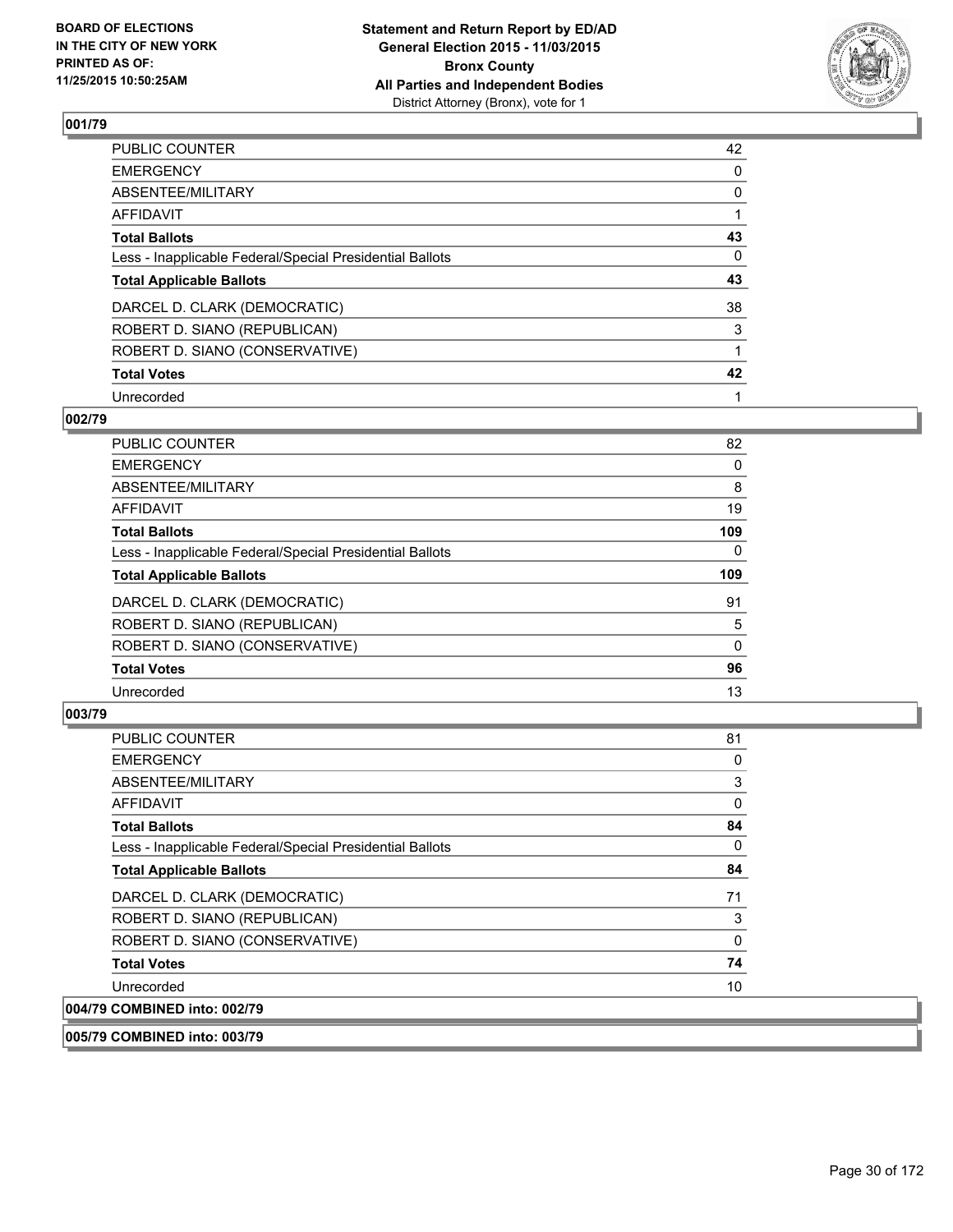

| <b>PUBLIC COUNTER</b>                                    | 62             |
|----------------------------------------------------------|----------------|
| <b>EMERGENCY</b>                                         | 0              |
| ABSENTEE/MILITARY                                        | 0              |
| AFFIDAVIT                                                | $\overline{2}$ |
| <b>Total Ballots</b>                                     | 64             |
| Less - Inapplicable Federal/Special Presidential Ballots | 0              |
| <b>Total Applicable Ballots</b>                          | 64             |
| DARCEL D. CLARK (DEMOCRATIC)                             | 53             |
| ROBERT D. SIANO (REPUBLICAN)                             | 6              |
| ROBERT D. SIANO (CONSERVATIVE)                           |                |
| <b>Total Votes</b>                                       | 60             |
| Unrecorded                                               | 4              |
|                                                          |                |

**007/79 COMBINED into: 006/79**

#### **008/79 COMBINED into: 010/79**

#### **009/79**

| <b>PUBLIC COUNTER</b>                                    | 66 |
|----------------------------------------------------------|----|
| <b>EMERGENCY</b>                                         | 0  |
| ABSENTEE/MILITARY                                        | 8  |
| AFFIDAVIT                                                | 0  |
| <b>Total Ballots</b>                                     | 74 |
| Less - Inapplicable Federal/Special Presidential Ballots | 0  |
| <b>Total Applicable Ballots</b>                          | 74 |
| DARCEL D. CLARK (DEMOCRATIC)                             | 57 |
| ROBERT D. SIANO (REPUBLICAN)                             | 8  |
| ROBERT D. SIANO (CONSERVATIVE)                           | 2  |
| <b>Total Votes</b>                                       | 67 |
| Unrecorded                                               |    |

| <b>PUBLIC COUNTER</b>                                    | 72 |
|----------------------------------------------------------|----|
| <b>EMERGENCY</b>                                         | 0  |
| ABSENTEE/MILITARY                                        | 5  |
| <b>AFFIDAVIT</b>                                         | 3  |
| <b>Total Ballots</b>                                     | 80 |
| Less - Inapplicable Federal/Special Presidential Ballots | 0  |
| <b>Total Applicable Ballots</b>                          | 80 |
| DARCEL D. CLARK (DEMOCRATIC)                             | 66 |
| ROBERT D. SIANO (REPUBLICAN)                             | 6  |
| ROBERT D. SIANO (CONSERVATIVE)                           | 3  |
| <b>Total Votes</b>                                       | 75 |
| Unrecorded                                               | 5  |
| 011/79 COMBINED into: 009/79                             |    |
| 012/79 COMBINED into: 009/79                             |    |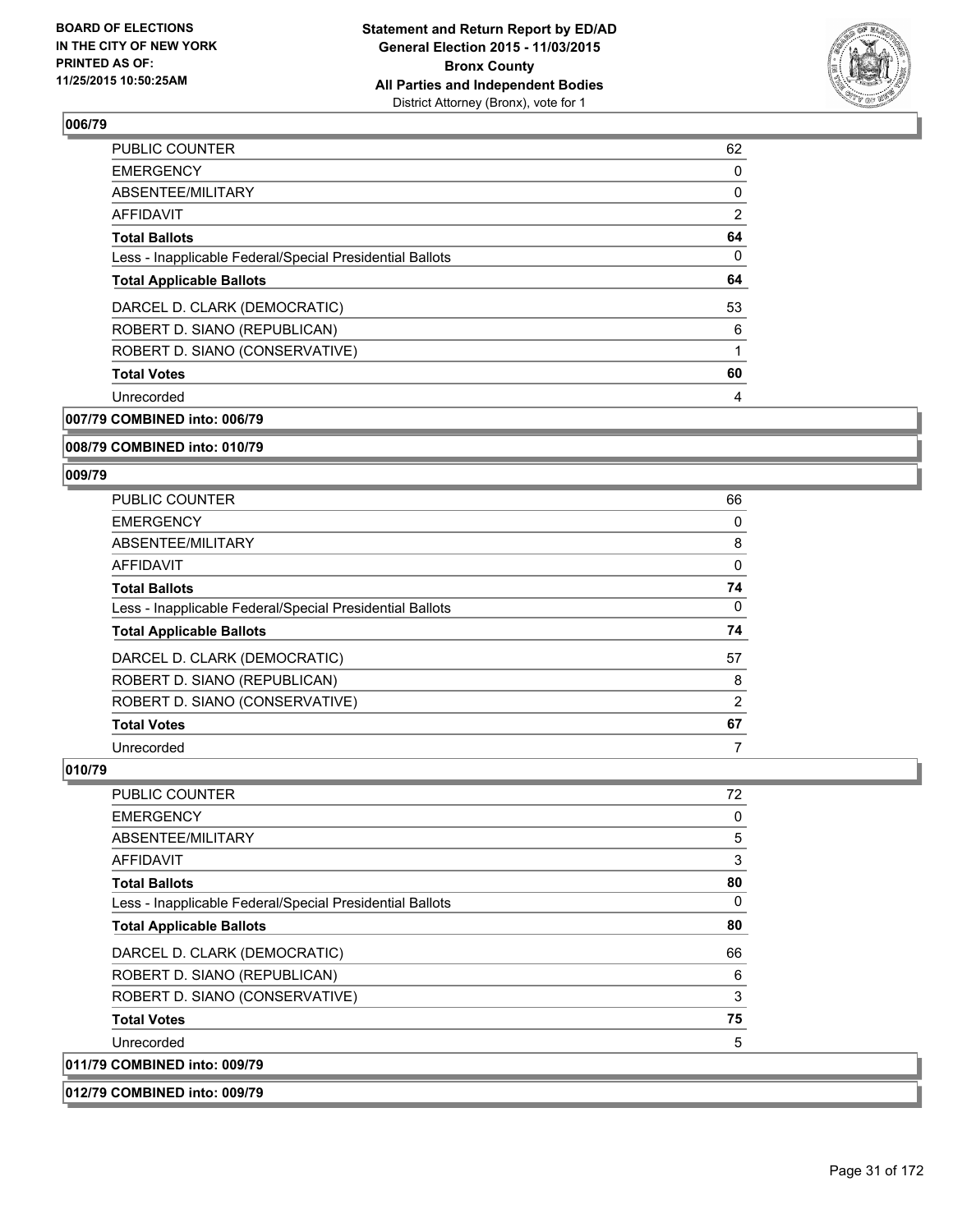

| PUBLIC COUNTER                                           | 41 |
|----------------------------------------------------------|----|
| <b>EMERGENCY</b>                                         | 0  |
| ABSENTEE/MILITARY                                        | 0  |
| <b>AFFIDAVIT</b>                                         | 0  |
| <b>Total Ballots</b>                                     | 41 |
| Less - Inapplicable Federal/Special Presidential Ballots | 0  |
| <b>Total Applicable Ballots</b>                          | 41 |
| DARCEL D. CLARK (DEMOCRATIC)                             | 25 |
| ROBERT D. SIANO (REPUBLICAN)                             | 5  |
| ROBERT D. SIANO (CONSERVATIVE)                           |    |
| <b>Total Votes</b>                                       | 31 |
| Unrecorded                                               | 10 |

#### **014/79**

| <b>PUBLIC COUNTER</b>                                    | 35       |
|----------------------------------------------------------|----------|
| <b>EMERGENCY</b>                                         | 0        |
| ABSENTEE/MILITARY                                        | 0        |
| AFFIDAVIT                                                |          |
| <b>Total Ballots</b>                                     | 36       |
| Less - Inapplicable Federal/Special Presidential Ballots | 0        |
| <b>Total Applicable Ballots</b>                          | 36       |
| DARCEL D. CLARK (DEMOCRATIC)                             | 29       |
| ROBERT D. SIANO (REPUBLICAN)                             | 4        |
| ROBERT D. SIANO (CONSERVATIVE)                           | $\Omega$ |
| <b>Total Votes</b>                                       | 33       |
| Unrecorded                                               | 3        |
|                                                          |          |

#### **015/79 COMBINED into: 014/79**

| <b>EMERGENCY</b><br>ABSENTEE/MILITARY                    | 0<br>5 |
|----------------------------------------------------------|--------|
| AFFIDAVIT                                                | 0      |
| <b>Total Ballots</b>                                     | 68     |
| Less - Inapplicable Federal/Special Presidential Ballots | 0      |
| <b>Total Applicable Ballots</b>                          | 68     |
| DARCEL D. CLARK (DEMOCRATIC)                             | 56     |
| ROBERT D. SIANO (REPUBLICAN)                             | 7      |
| ROBERT D. SIANO (CONSERVATIVE)                           | 0      |
| <b>Total Votes</b>                                       | 63     |
| Unrecorded                                               | 5      |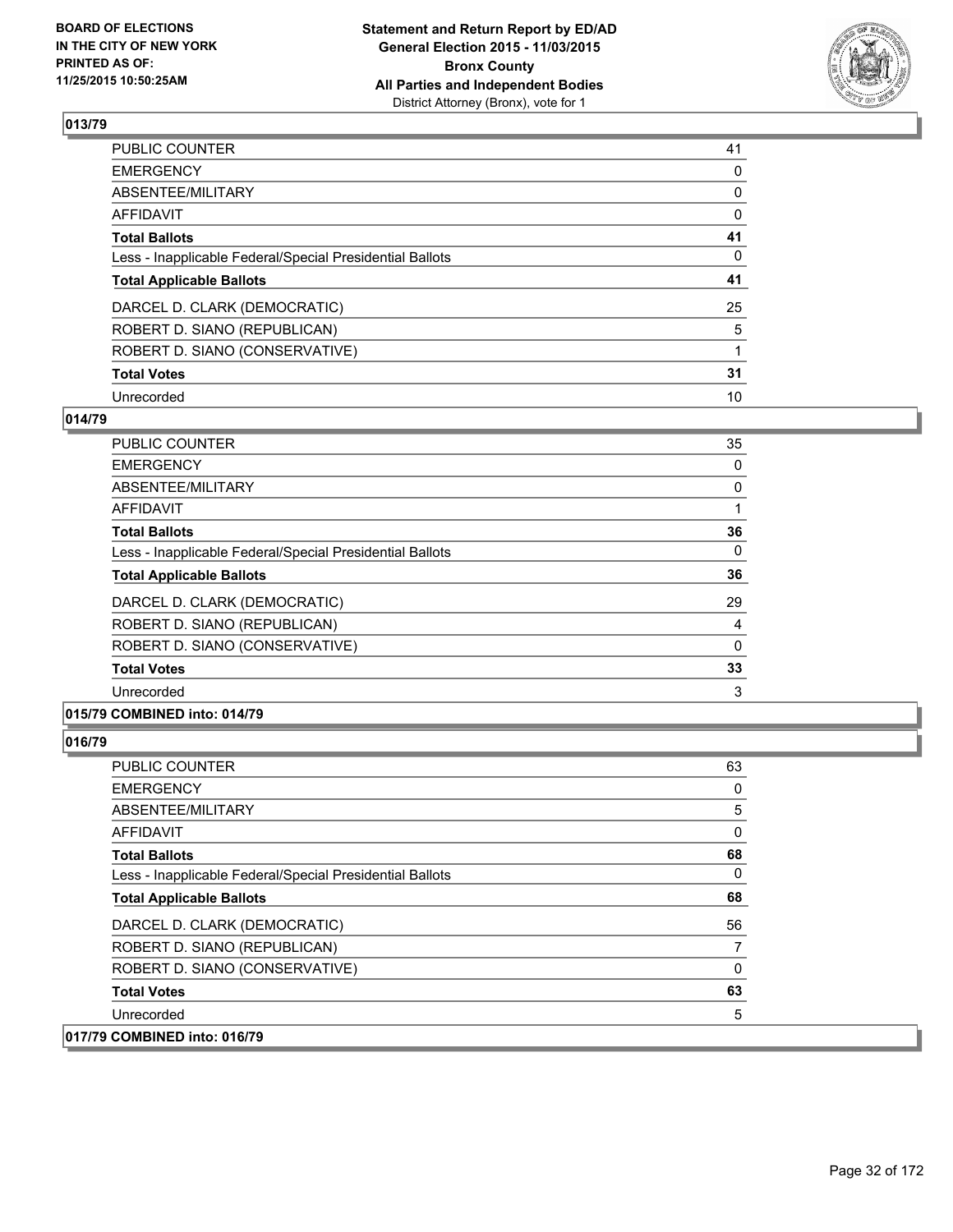

| PUBLIC COUNTER                                           | 51       |
|----------------------------------------------------------|----------|
| <b>EMERGENCY</b>                                         | 0        |
| ABSENTEE/MILITARY                                        | 0        |
| <b>AFFIDAVIT</b>                                         |          |
| <b>Total Ballots</b>                                     | 52       |
| Less - Inapplicable Federal/Special Presidential Ballots | $\Omega$ |
| <b>Total Applicable Ballots</b>                          | 52       |
| DARCEL D. CLARK (DEMOCRATIC)                             | 43       |
| ROBERT D. SIANO (REPUBLICAN)                             | 5        |
| ROBERT D. SIANO (CONSERVATIVE)                           |          |
| <b>Total Votes</b>                                       | 49       |
| Unrecorded                                               | 3        |

#### **019/79**

| PUBLIC COUNTER                                           | 81 |
|----------------------------------------------------------|----|
| <b>EMERGENCY</b>                                         | 0  |
| ABSENTEE/MILITARY                                        |    |
| AFFIDAVIT                                                |    |
| <b>Total Ballots</b>                                     | 83 |
| Less - Inapplicable Federal/Special Presidential Ballots | 0  |
| <b>Total Applicable Ballots</b>                          | 83 |
| DARCEL D. CLARK (DEMOCRATIC)                             | 72 |
| ROBERT D. SIANO (REPUBLICAN)                             | 2  |
| ROBERT D. SIANO (CONSERVATIVE)                           |    |
| ZORAIDA TORES (WRITE-IN)                                 |    |
| <b>Total Votes</b>                                       | 76 |
| Unrecorded                                               | 7  |

## **020/79**

| <b>PUBLIC COUNTER</b>                                    | 93  |
|----------------------------------------------------------|-----|
| <b>EMERGENCY</b>                                         | 0   |
| ABSENTEE/MILITARY                                        | 2   |
| AFFIDAVIT                                                | 7   |
| <b>Total Ballots</b>                                     | 102 |
| Less - Inapplicable Federal/Special Presidential Ballots | 0   |
| <b>Total Applicable Ballots</b>                          | 102 |
| DARCEL D. CLARK (DEMOCRATIC)                             | 92  |
| ROBERT D. SIANO (REPUBLICAN)                             | 5   |
| ROBERT D. SIANO (CONSERVATIVE)                           | 0   |
| <b>Total Votes</b>                                       | 97  |
| Unrecorded                                               | 5   |
| <b>COMBINED into: 019/79</b>                             |     |

021/79

**022/79 COMBINED into: 020/79**

**023/79 COMBINED into: 020/79**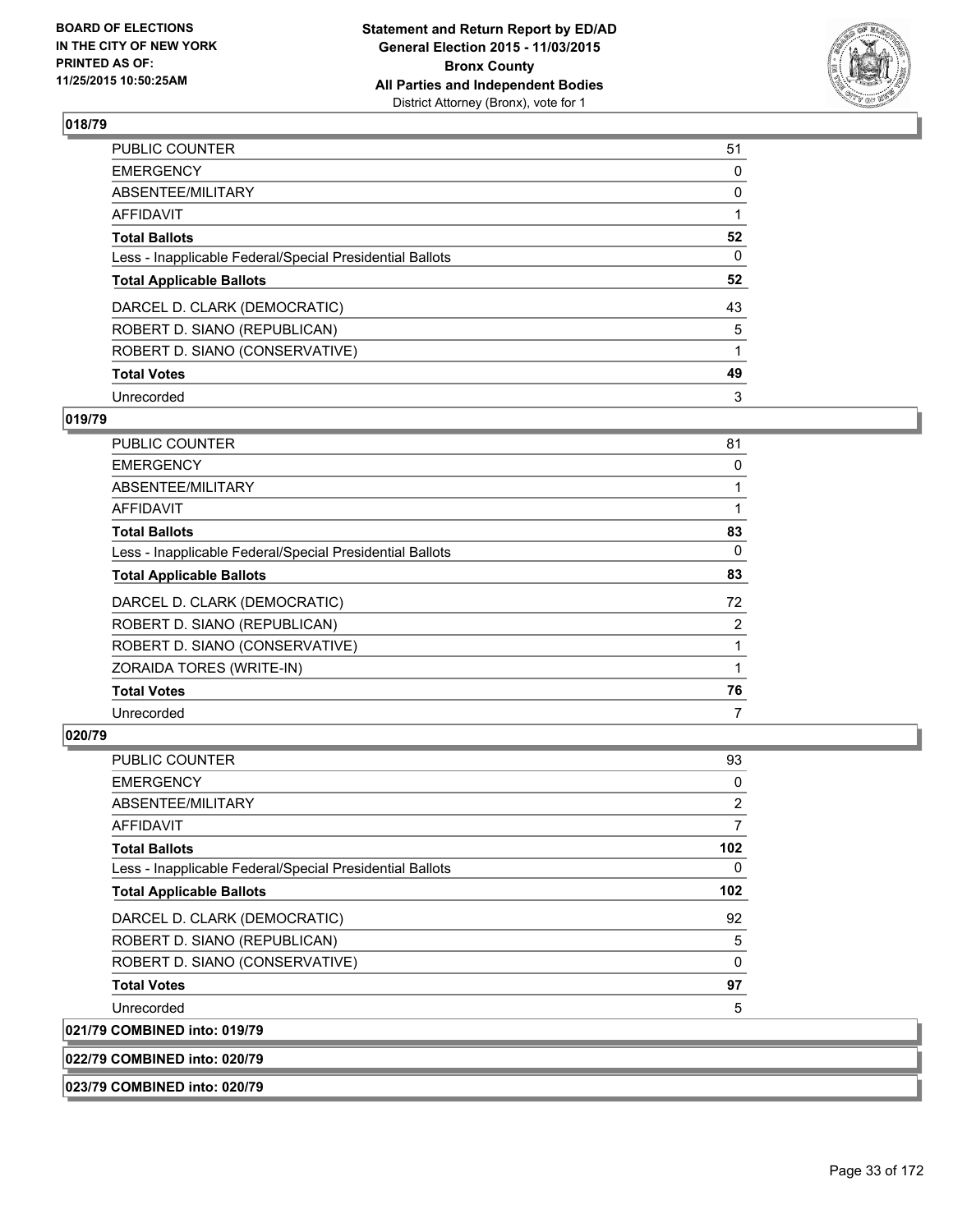

| PUBLIC COUNTER                                           | 67             |
|----------------------------------------------------------|----------------|
| <b>EMERGENCY</b>                                         | 0              |
| ABSENTEE/MILITARY                                        | 0              |
| <b>AFFIDAVIT</b>                                         | $\overline{2}$ |
| <b>Total Ballots</b>                                     | 69             |
| Less - Inapplicable Federal/Special Presidential Ballots | $\Omega$       |
| <b>Total Applicable Ballots</b>                          | 69             |
| DARCEL D. CLARK (DEMOCRATIC)                             | 58             |
| ROBERT D. SIANO (REPUBLICAN)                             | 5              |
| ROBERT D. SIANO (CONSERVATIVE)                           | 3              |
| <b>Total Votes</b>                                       | 66             |
| Unrecorded                                               | 3              |

#### **025/79**

| <b>PUBLIC COUNTER</b>                                    | 40             |
|----------------------------------------------------------|----------------|
| <b>EMERGENCY</b>                                         | 0              |
| ABSENTEE/MILITARY                                        | 3              |
| AFFIDAVIT                                                | 4              |
| <b>Total Ballots</b>                                     | 47             |
| Less - Inapplicable Federal/Special Presidential Ballots | $\Omega$       |
| <b>Total Applicable Ballots</b>                          | 47             |
| DARCEL D. CLARK (DEMOCRATIC)                             | 41             |
| ROBERT D. SIANO (REPUBLICAN)                             | $\overline{2}$ |
| ROBERT D. SIANO (CONSERVATIVE)                           | 2              |
| <b>Total Votes</b>                                       | 45             |
| Unrecorded                                               | $\overline{2}$ |

**026/79 COMBINED into: 028/79**

#### **027/79 COMBINED into: 025/79**

| PUBLIC COUNTER                                           | 128 |
|----------------------------------------------------------|-----|
| <b>EMERGENCY</b>                                         | 0   |
| ABSENTEE/MILITARY                                        | 4   |
| AFFIDAVIT                                                | 2   |
| <b>Total Ballots</b>                                     | 134 |
| Less - Inapplicable Federal/Special Presidential Ballots | 0   |
| <b>Total Applicable Ballots</b>                          | 134 |
| DARCEL D. CLARK (DEMOCRATIC)                             | 112 |
| ROBERT D. SIANO (REPUBLICAN)                             | 4   |
| ROBERT D. SIANO (CONSERVATIVE)                           | 2   |
| <b>Total Votes</b>                                       | 118 |
| Unrecorded                                               | 16  |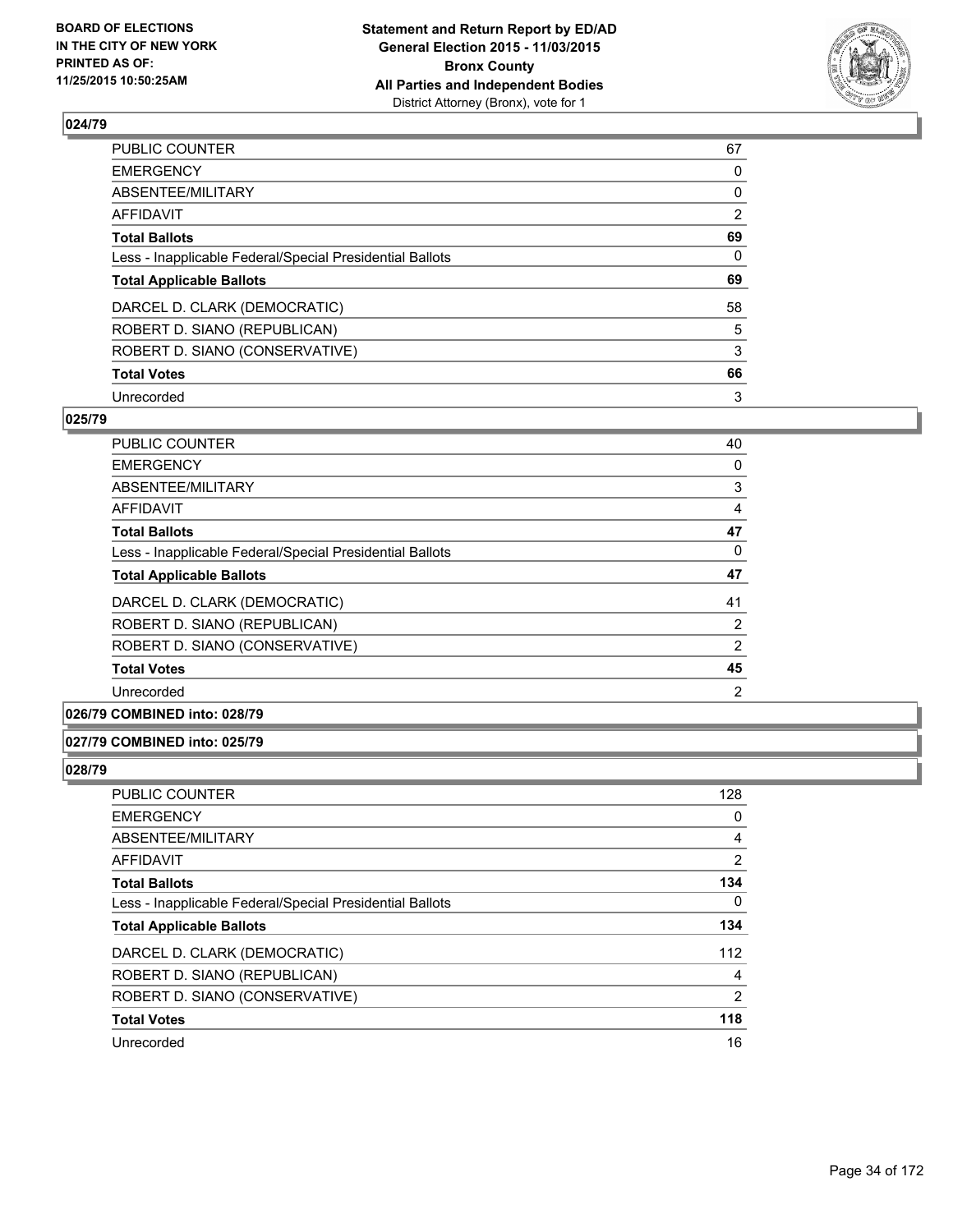

| PUBLIC COUNTER                                           | 30       |
|----------------------------------------------------------|----------|
| <b>EMERGENCY</b>                                         | 0        |
| ABSENTEE/MILITARY                                        | 0        |
| <b>AFFIDAVIT</b>                                         | $\Omega$ |
| <b>Total Ballots</b>                                     | 30       |
| Less - Inapplicable Federal/Special Presidential Ballots | $\Omega$ |
| <b>Total Applicable Ballots</b>                          | 30       |
| DARCEL D. CLARK (DEMOCRATIC)                             | 27       |
| ROBERT D. SIANO (REPUBLICAN)                             |          |
| ROBERT D. SIANO (CONSERVATIVE)                           | $\Omega$ |
| <b>Total Votes</b>                                       | 28       |
| Unrecorded                                               | 2        |

#### **030/79**

| PUBLIC COUNTER                                           | 70 |
|----------------------------------------------------------|----|
| <b>EMERGENCY</b>                                         | 0  |
| ABSENTEE/MILITARY                                        | 4  |
| AFFIDAVIT                                                | 0  |
| <b>Total Ballots</b>                                     | 74 |
| Less - Inapplicable Federal/Special Presidential Ballots | 0  |
| <b>Total Applicable Ballots</b>                          | 74 |
| DARCEL D. CLARK (DEMOCRATIC)                             | 64 |
| ROBERT D. SIANO (REPUBLICAN)                             | 5  |
| ROBERT D. SIANO (CONSERVATIVE)                           |    |
| <b>Total Votes</b>                                       | 70 |
| Unrecorded                                               | 4  |
|                                                          |    |

| PUBLIC COUNTER                                           | 76             |
|----------------------------------------------------------|----------------|
| <b>EMERGENCY</b>                                         | 0              |
| ABSENTEE/MILITARY                                        | 3              |
| <b>AFFIDAVIT</b>                                         | 5              |
| <b>Total Ballots</b>                                     | 84             |
| Less - Inapplicable Federal/Special Presidential Ballots | 0              |
| <b>Total Applicable Ballots</b>                          | 84             |
| DARCEL D. CLARK (DEMOCRATIC)                             | 75             |
| ROBERT D. SIANO (REPUBLICAN)                             | $\overline{2}$ |
| ROBERT D. SIANO (CONSERVATIVE)                           | 0              |
| <b>Total Votes</b>                                       | 77             |
| Unrecorded                                               | 7              |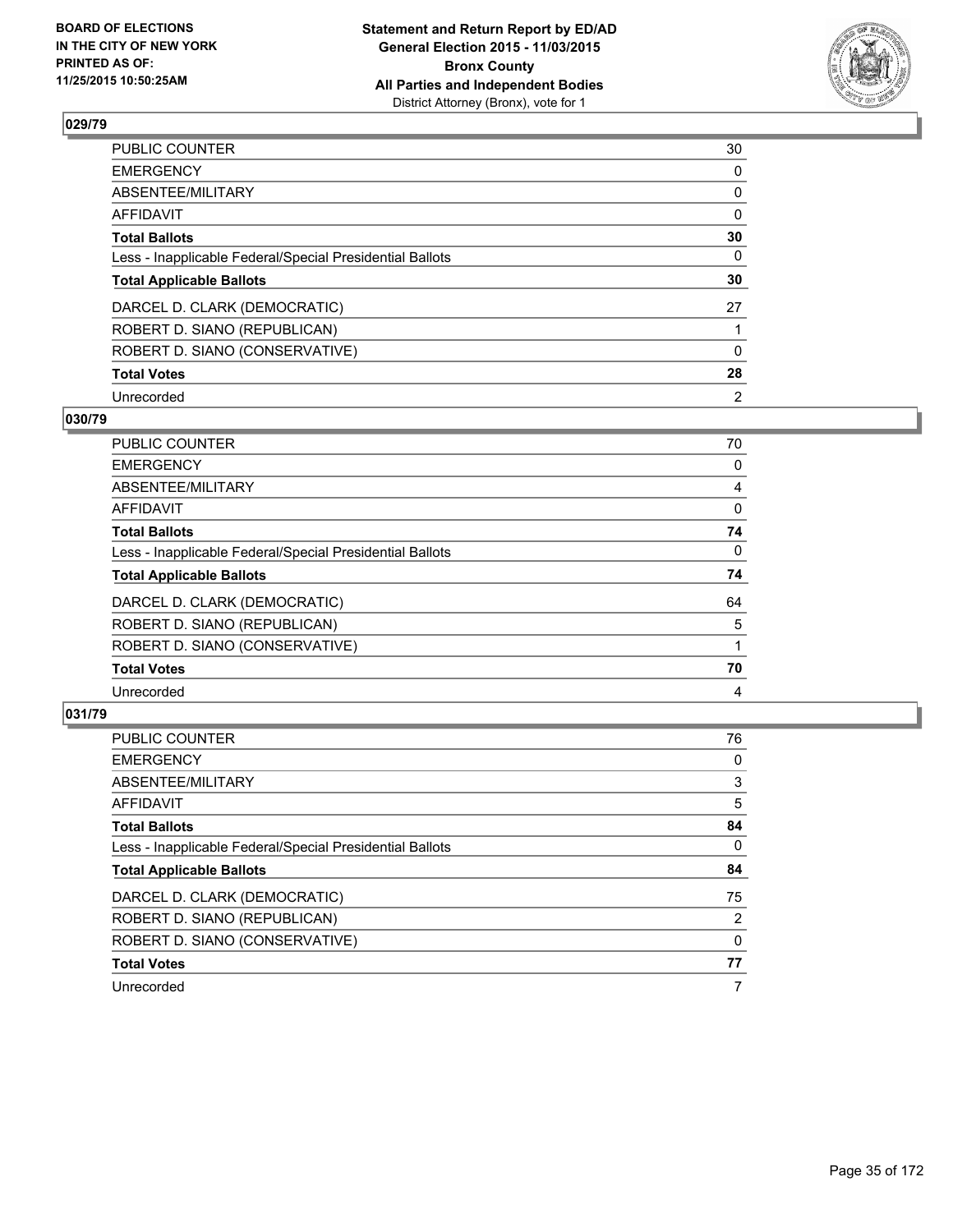

| <b>PUBLIC COUNTER</b>                                    | 71             |
|----------------------------------------------------------|----------------|
| <b>EMERGENCY</b>                                         | 0              |
| ABSENTEE/MILITARY                                        | 4              |
| AFFIDAVIT                                                | $\overline{2}$ |
| <b>Total Ballots</b>                                     | 77             |
| Less - Inapplicable Federal/Special Presidential Ballots | 0              |
| <b>Total Applicable Ballots</b>                          | 77             |
| DARCEL D. CLARK (DEMOCRATIC)                             | 67             |
| ROBERT D. SIANO (REPUBLICAN)                             | 5              |
| ROBERT D. SIANO (CONSERVATIVE)                           | $\overline{2}$ |
| <b>Total Votes</b>                                       | 74             |
| Unrecorded                                               | 3              |
|                                                          |                |

# **033/79 COMBINED into: 032/79**

#### **034/79**

| <b>PUBLIC COUNTER</b>                                    | 61 |
|----------------------------------------------------------|----|
| <b>EMERGENCY</b>                                         | 0  |
| ABSENTEE/MILITARY                                        | 0  |
| AFFIDAVIT                                                | 0  |
| <b>Total Ballots</b>                                     | 61 |
| Less - Inapplicable Federal/Special Presidential Ballots | 0  |
| <b>Total Applicable Ballots</b>                          | 61 |
| DARCEL D. CLARK (DEMOCRATIC)                             | 55 |
| ROBERT D. SIANO (REPUBLICAN)                             | 3  |
| ROBERT D. SIANO (CONSERVATIVE)                           | 0  |
| <b>Total Votes</b>                                       | 58 |
| Unrecorded                                               | 3  |

| <b>PUBLIC COUNTER</b>                                    | 87 |
|----------------------------------------------------------|----|
| <b>EMERGENCY</b>                                         | 0  |
| ABSENTEE/MILITARY                                        | 3  |
| <b>AFFIDAVIT</b>                                         | 3  |
| <b>Total Ballots</b>                                     | 93 |
| Less - Inapplicable Federal/Special Presidential Ballots | 0  |
| <b>Total Applicable Ballots</b>                          | 93 |
| DARCEL D. CLARK (DEMOCRATIC)                             | 75 |
| ROBERT D. SIANO (REPUBLICAN)                             | 8  |
| ROBERT D. SIANO (CONSERVATIVE)                           | 2  |
| <b>Total Votes</b>                                       | 85 |
| Unrecorded                                               | 8  |
| 036/79 COMBINED into: 035/79                             |    |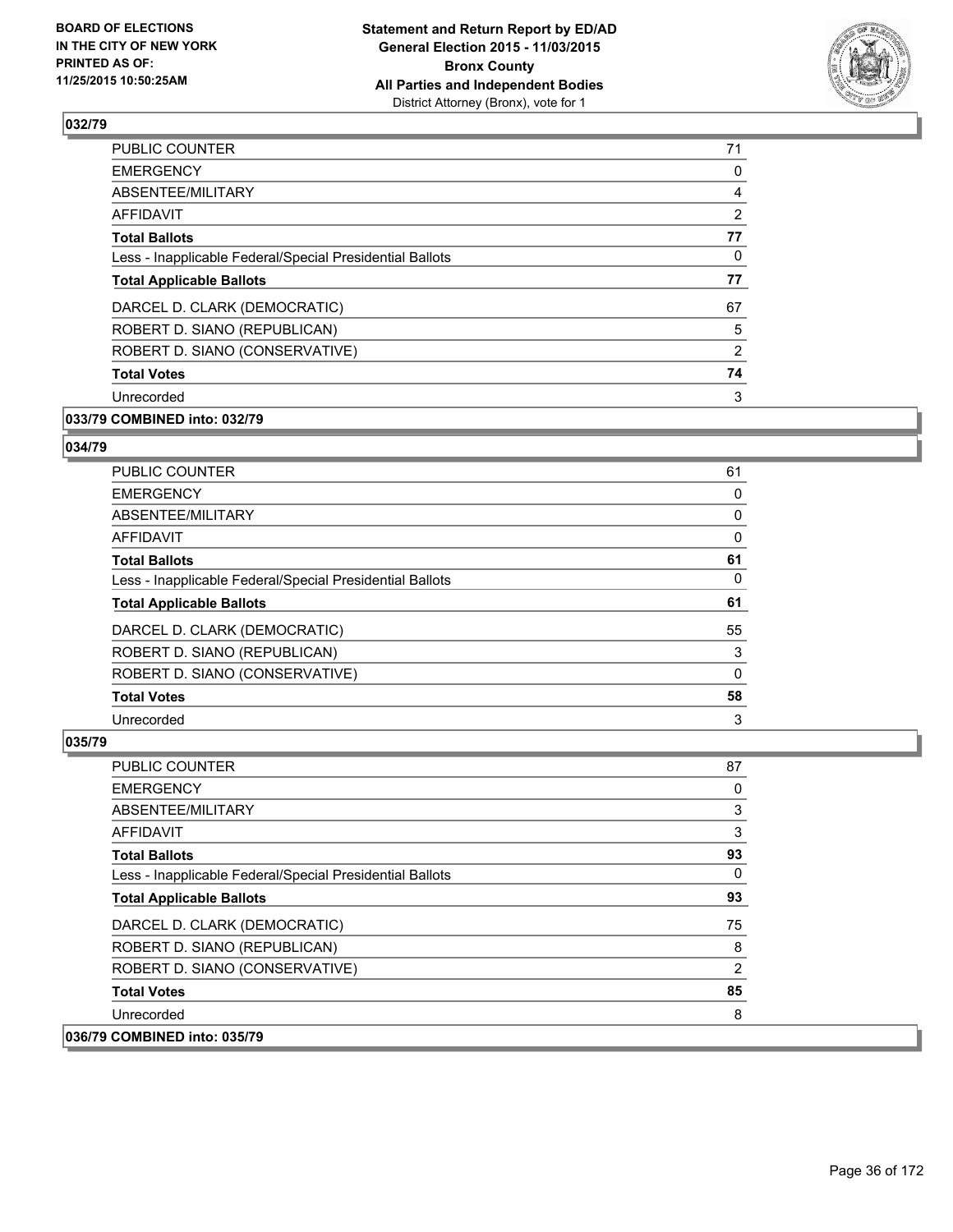

| PUBLIC COUNTER                                           | 67       |
|----------------------------------------------------------|----------|
| <b>EMERGENCY</b>                                         | 0        |
| ABSENTEE/MILITARY                                        | 3        |
| <b>AFFIDAVIT</b>                                         | 3        |
| <b>Total Ballots</b>                                     | 73       |
| Less - Inapplicable Federal/Special Presidential Ballots | $\Omega$ |
| <b>Total Applicable Ballots</b>                          | 73       |
| DARCEL D. CLARK (DEMOCRATIC)                             | 64       |
| ROBERT D. SIANO (REPUBLICAN)                             | 3        |
| ROBERT D. SIANO (CONSERVATIVE)                           | $\Omega$ |
| <b>Total Votes</b>                                       | 67       |
| Unrecorded                                               | 6        |

### **038/79**

| PUBLIC COUNTER                                           | 45             |
|----------------------------------------------------------|----------------|
| <b>EMERGENCY</b>                                         | 0              |
| ABSENTEE/MILITARY                                        | 5              |
| <b>AFFIDAVIT</b>                                         |                |
| <b>Total Ballots</b>                                     | 51             |
| Less - Inapplicable Federal/Special Presidential Ballots | 0              |
| <b>Total Applicable Ballots</b>                          | 51             |
| DARCEL D. CLARK (DEMOCRATIC)                             | 46             |
| ROBERT D. SIANO (REPUBLICAN)                             | 0              |
| ROBERT D. SIANO (CONSERVATIVE)                           | $\overline{2}$ |
| <b>Total Votes</b>                                       | 48             |
| Unrecorded                                               | 3              |

| PUBLIC COUNTER                                           | 101            |
|----------------------------------------------------------|----------------|
| <b>EMERGENCY</b>                                         | 0              |
| ABSENTEE/MILITARY                                        | 5              |
| <b>AFFIDAVIT</b>                                         | 4              |
| <b>Total Ballots</b>                                     | 110            |
| Less - Inapplicable Federal/Special Presidential Ballots | 0              |
| <b>Total Applicable Ballots</b>                          | 110            |
| DARCEL D. CLARK (DEMOCRATIC)                             | 91             |
| ROBERT D. SIANO (REPUBLICAN)                             | $\overline{2}$ |
| ROBERT D. SIANO (CONSERVATIVE)                           | 3              |
| <b>Total Votes</b>                                       | 96             |
| Unrecorded                                               | 14             |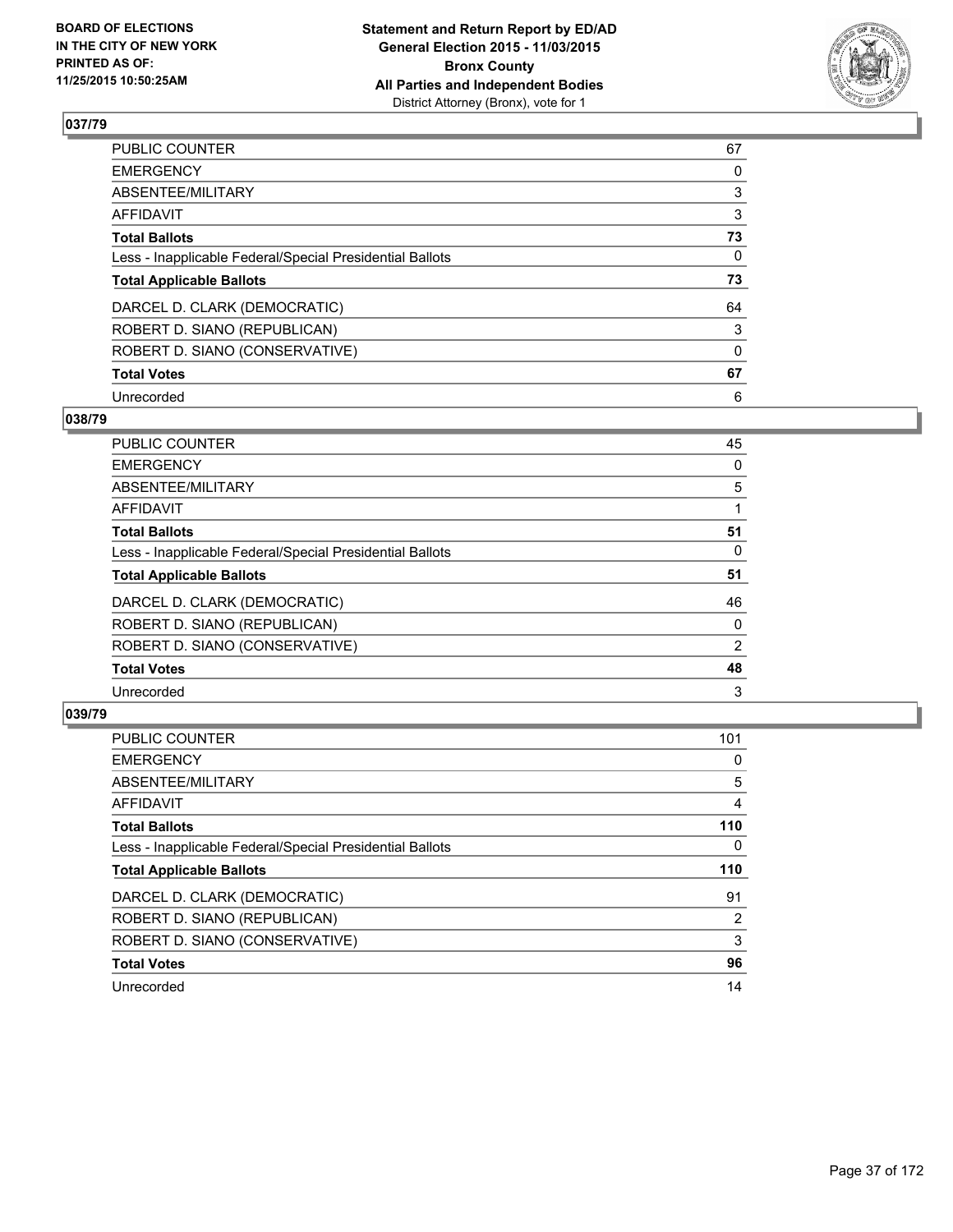

| <b>PUBLIC COUNTER</b>                                    | 92  |
|----------------------------------------------------------|-----|
| <b>EMERGENCY</b>                                         | 0   |
| ABSENTEE/MILITARY                                        | 7   |
| AFFIDAVIT                                                | 4   |
| <b>Total Ballots</b>                                     | 103 |
| Less - Inapplicable Federal/Special Presidential Ballots | 0   |
| <b>Total Applicable Ballots</b>                          | 103 |
| DARCEL D. CLARK (DEMOCRATIC)                             | 94  |
| ROBERT D. SIANO (REPUBLICAN)                             |     |
| ROBERT D. SIANO (CONSERVATIVE)                           | 2   |
| <b>Total Votes</b>                                       | 97  |
| Unrecorded                                               | 6   |
|                                                          |     |

**041/79 COMBINED into: 039/79**

### **042/79 COMBINED into: 040/79**

#### **043/79**

| PUBLIC COUNTER                                           | 87             |
|----------------------------------------------------------|----------------|
| <b>EMERGENCY</b>                                         | 3              |
| ABSENTEE/MILITARY                                        | 3              |
| AFFIDAVIT                                                |                |
| <b>Total Ballots</b>                                     | 94             |
| Less - Inapplicable Federal/Special Presidential Ballots | 0              |
| <b>Total Applicable Ballots</b>                          | 94             |
| DARCEL D. CLARK (DEMOCRATIC)                             | 81             |
| ROBERT D. SIANO (REPUBLICAN)                             | 6              |
| ROBERT D. SIANO (CONSERVATIVE)                           | $\overline{2}$ |
| <b>Total Votes</b>                                       | 89             |
| Unrecorded                                               | 5              |

# **044/79 COMBINED into: 043/79**

| PUBLIC COUNTER                                           | 80 |
|----------------------------------------------------------|----|
| <b>EMERGENCY</b>                                         | 0  |
| ABSENTEE/MILITARY                                        | 6  |
| <b>AFFIDAVIT</b>                                         | 3  |
| <b>Total Ballots</b>                                     | 89 |
| Less - Inapplicable Federal/Special Presidential Ballots | 0  |
| <b>Total Applicable Ballots</b>                          | 89 |
| DARCEL D. CLARK (DEMOCRATIC)                             | 71 |
| ROBERT D. SIANO (REPUBLICAN)                             | 8  |
| ROBERT D. SIANO (CONSERVATIVE)                           | 1  |
| <b>Total Votes</b>                                       | 80 |
| Unrecorded                                               | 9  |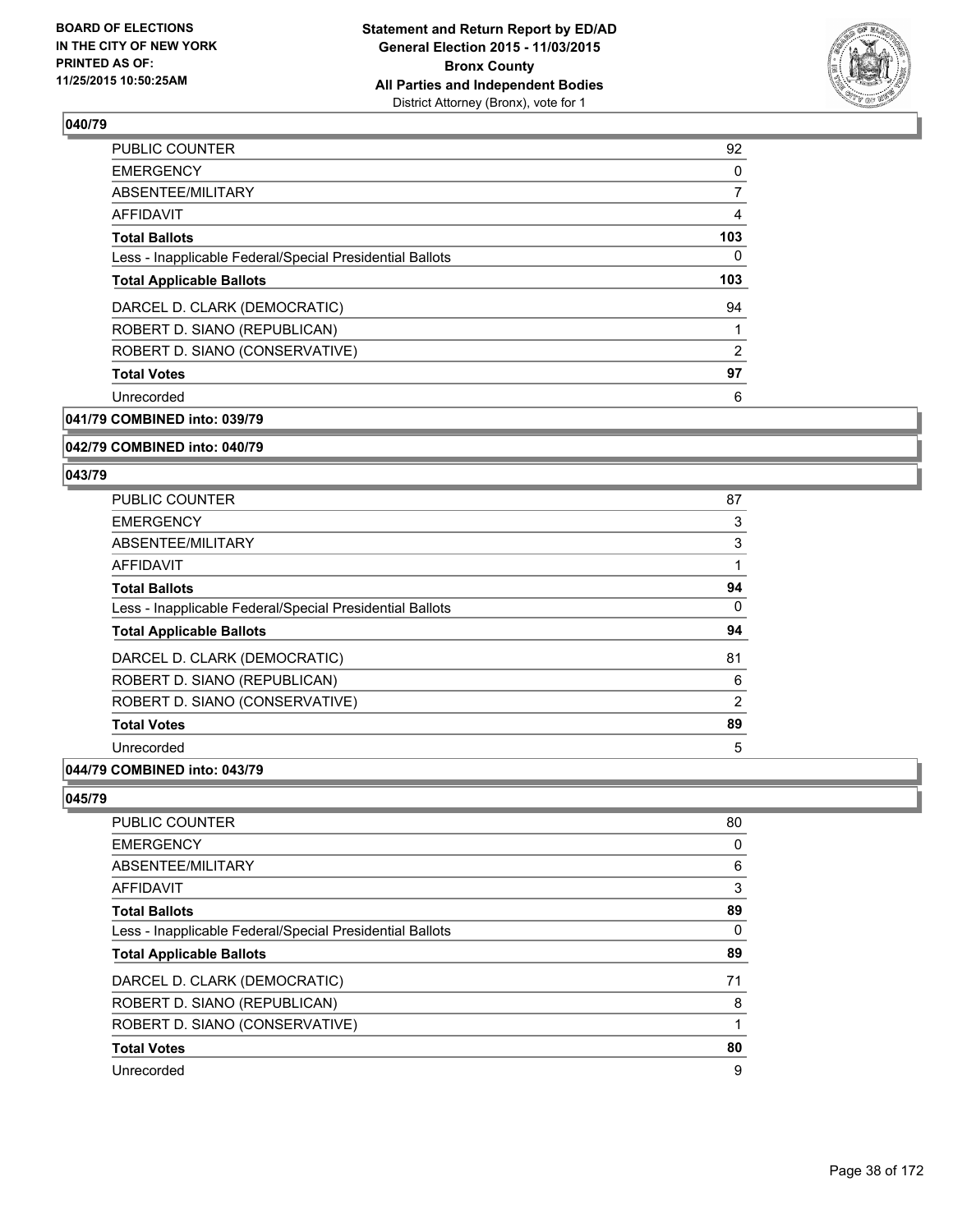

| PUBLIC COUNTER                                           | 83             |
|----------------------------------------------------------|----------------|
| <b>EMERGENCY</b>                                         | 0              |
| <b>ABSENTEE/MILITARY</b>                                 | $\overline{2}$ |
| AFFIDAVIT                                                |                |
| <b>Total Ballots</b>                                     | 86             |
| Less - Inapplicable Federal/Special Presidential Ballots | $\Omega$       |
| <b>Total Applicable Ballots</b>                          | 86             |
| DARCEL D. CLARK (DEMOCRATIC)                             | 73             |
| ROBERT D. SIANO (REPUBLICAN)                             | 3              |
| ROBERT D. SIANO (CONSERVATIVE)                           | $\mathbf{0}$   |
| <b>Total Votes</b>                                       | 76             |
| Unrecorded                                               | 10             |

### **047/79**

| PUBLIC COUNTER                                           | 51 |
|----------------------------------------------------------|----|
| <b>EMERGENCY</b>                                         | 0  |
| <b>ABSENTEE/MILITARY</b>                                 | 3  |
| <b>AFFIDAVIT</b>                                         | 0  |
| <b>Total Ballots</b>                                     | 54 |
| Less - Inapplicable Federal/Special Presidential Ballots | 0  |
| <b>Total Applicable Ballots</b>                          | 54 |
| DARCEL D. CLARK (DEMOCRATIC)                             | 50 |
| ROBERT D. SIANO (REPUBLICAN)                             | 0  |
| ROBERT D. SIANO (CONSERVATIVE)                           |    |
| <b>Total Votes</b>                                       | 51 |
| Unrecorded                                               | 3  |
|                                                          |    |

# **048/79**

 $|049/79$ 

| <b>PUBLIC COUNTER</b>                                    | 58 |
|----------------------------------------------------------|----|
| <b>EMERGENCY</b>                                         | 0  |
| ABSENTEE/MILITARY                                        | 3  |
| AFFIDAVIT                                                | 2  |
| <b>Total Ballots</b>                                     | 63 |
| Less - Inapplicable Federal/Special Presidential Ballots | 0  |
| <b>Total Applicable Ballots</b>                          | 63 |
| DARCEL D. CLARK (DEMOCRATIC)                             | 51 |
| ROBERT D. SIANO (REPUBLICAN)                             | 3  |
| ROBERT D. SIANO (CONSERVATIVE)                           | 0  |
| <b>Total Votes</b>                                       | 54 |
| Unrecorded                                               | 9  |
| <b>COMBINED into: 048/79</b>                             |    |

## **050/79 COMBINED into: 045/79**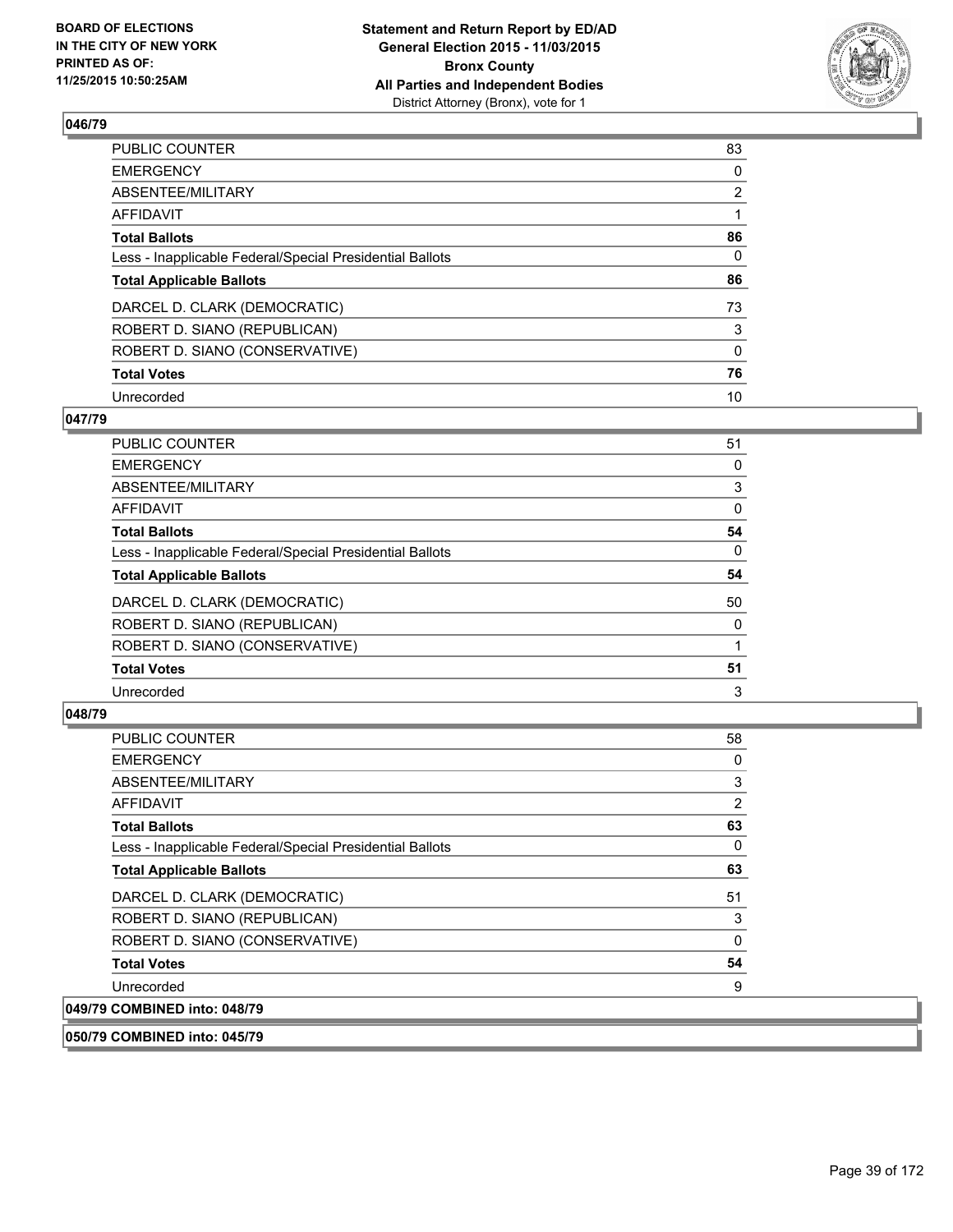

| <b>PUBLIC COUNTER</b>                                    | 109 |
|----------------------------------------------------------|-----|
| <b>EMERGENCY</b>                                         | 0   |
| ABSENTEE/MILITARY                                        | 6   |
| AFFIDAVIT                                                | 1   |
| <b>Total Ballots</b>                                     | 116 |
| Less - Inapplicable Federal/Special Presidential Ballots | 0   |
| <b>Total Applicable Ballots</b>                          | 116 |
| DARCEL D. CLARK (DEMOCRATIC)                             | 102 |
| ROBERT D. SIANO (REPUBLICAN)                             | 5   |
| ROBERT D. SIANO (CONSERVATIVE)                           | 3   |
| UNATTRIBUTABLE WRITE-IN (WRITE-IN)                       |     |
| <b>Total Votes</b>                                       | 111 |
| Unrecorded                                               | 5   |
|                                                          |     |

### **052/79 COMBINED into: 051/79**

## **053/79**

| PUBLIC COUNTER                                           | 39 |
|----------------------------------------------------------|----|
| <b>EMERGENCY</b>                                         | 0  |
| ABSENTEE/MILITARY                                        |    |
| <b>AFFIDAVIT</b>                                         | 0  |
| <b>Total Ballots</b>                                     | 40 |
| Less - Inapplicable Federal/Special Presidential Ballots | 0  |
| <b>Total Applicable Ballots</b>                          | 40 |
| DARCEL D. CLARK (DEMOCRATIC)                             | 35 |
| ROBERT D. SIANO (REPUBLICAN)                             | 3  |
| ROBERT D. SIANO (CONSERVATIVE)                           |    |
| <b>Total Votes</b>                                       | 39 |
| Unrecorded                                               |    |

| <b>PUBLIC COUNTER</b>                                    | 128          |
|----------------------------------------------------------|--------------|
| <b>EMERGENCY</b>                                         | 0            |
| ABSENTEE/MILITARY                                        | 1            |
| <b>AFFIDAVIT</b>                                         | 5            |
| <b>Total Ballots</b>                                     | 134          |
| Less - Inapplicable Federal/Special Presidential Ballots | $\mathbf{0}$ |
| <b>Total Applicable Ballots</b>                          | 134          |
| DARCEL D. CLARK (DEMOCRATIC)                             | 115          |
| ROBERT D. SIANO (REPUBLICAN)                             | 5            |
| ROBERT D. SIANO (CONSERVATIVE)                           | 3            |
| <b>Total Votes</b>                                       | 123          |
| Unrecorded                                               | 11           |
| 055/79 COMBINED into: 053/79                             |              |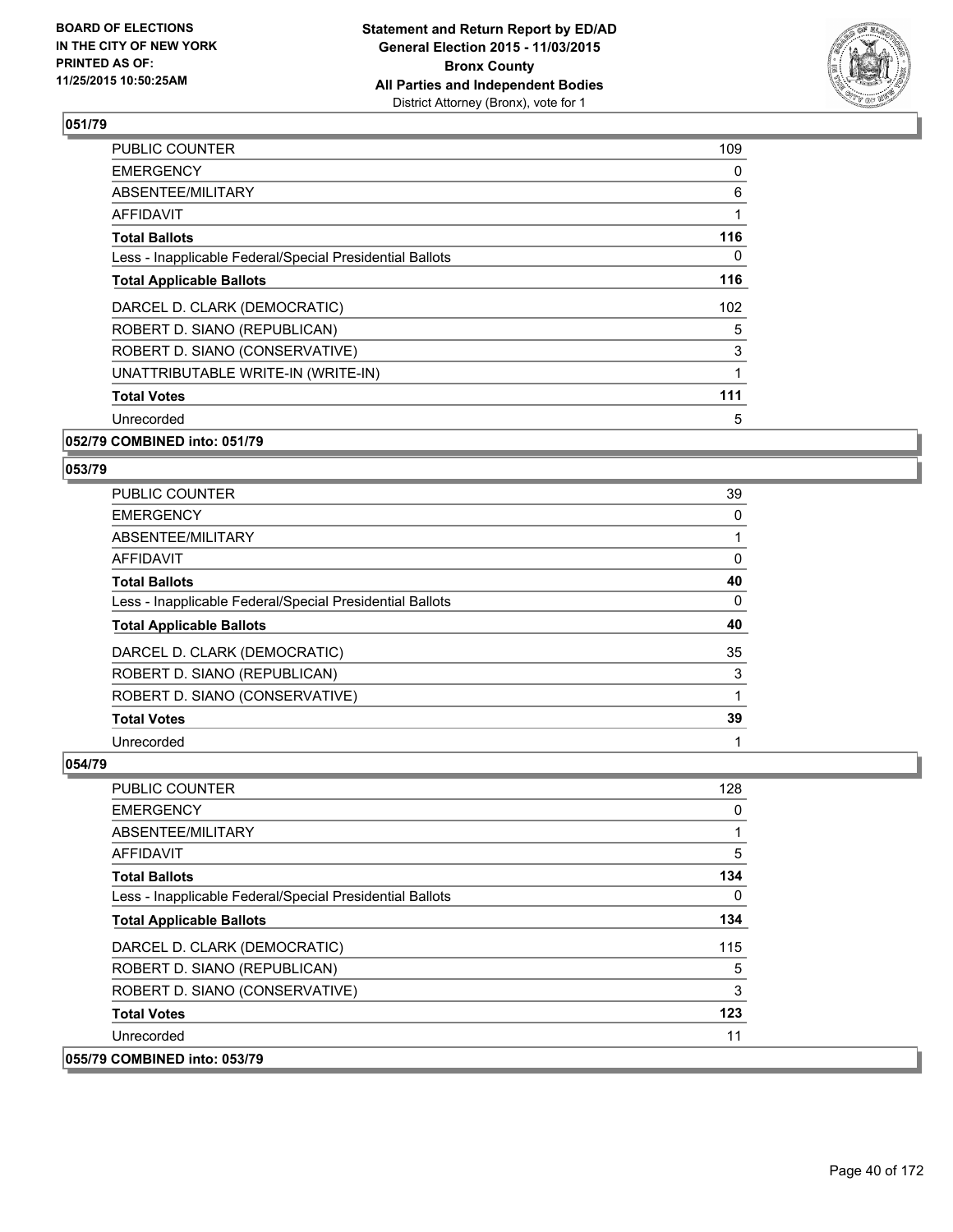

| PUBLIC COUNTER                                           | 65       |
|----------------------------------------------------------|----------|
| <b>EMERGENCY</b>                                         | 0        |
| ABSENTEE/MILITARY                                        |          |
| <b>AFFIDAVIT</b>                                         | $\Omega$ |
| <b>Total Ballots</b>                                     | 66       |
| Less - Inapplicable Federal/Special Presidential Ballots | $\Omega$ |
| <b>Total Applicable Ballots</b>                          | 66       |
| DARCEL D. CLARK (DEMOCRATIC)                             | 51       |
| ROBERT D. SIANO (REPUBLICAN)                             | 7        |
| ROBERT D. SIANO (CONSERVATIVE)                           | $\Omega$ |
| <b>Total Votes</b>                                       | 58       |
| Unrecorded                                               | 8        |

### **057/79**

| 70 |
|----|
| 0  |
|    |
| 0  |
| 71 |
| 0  |
| 71 |
| 60 |
| 3  |
| 0  |
| 63 |
| 8  |
|    |

| <b>PUBLIC COUNTER</b>                                    | 46 |
|----------------------------------------------------------|----|
| <b>EMERGENCY</b>                                         | 0  |
| ABSENTEE/MILITARY                                        | 2  |
| AFFIDAVIT                                                | 0  |
| <b>Total Ballots</b>                                     | 48 |
| Less - Inapplicable Federal/Special Presidential Ballots | 0  |
| <b>Total Applicable Ballots</b>                          | 48 |
| DARCEL D. CLARK (DEMOCRATIC)                             | 40 |
| ROBERT D. SIANO (REPUBLICAN)                             | 0  |
| ROBERT D. SIANO (CONSERVATIVE)                           |    |
| <b>Total Votes</b>                                       | 41 |
| Unrecorded                                               |    |
| 059/79 COMBINED into: 058/79                             |    |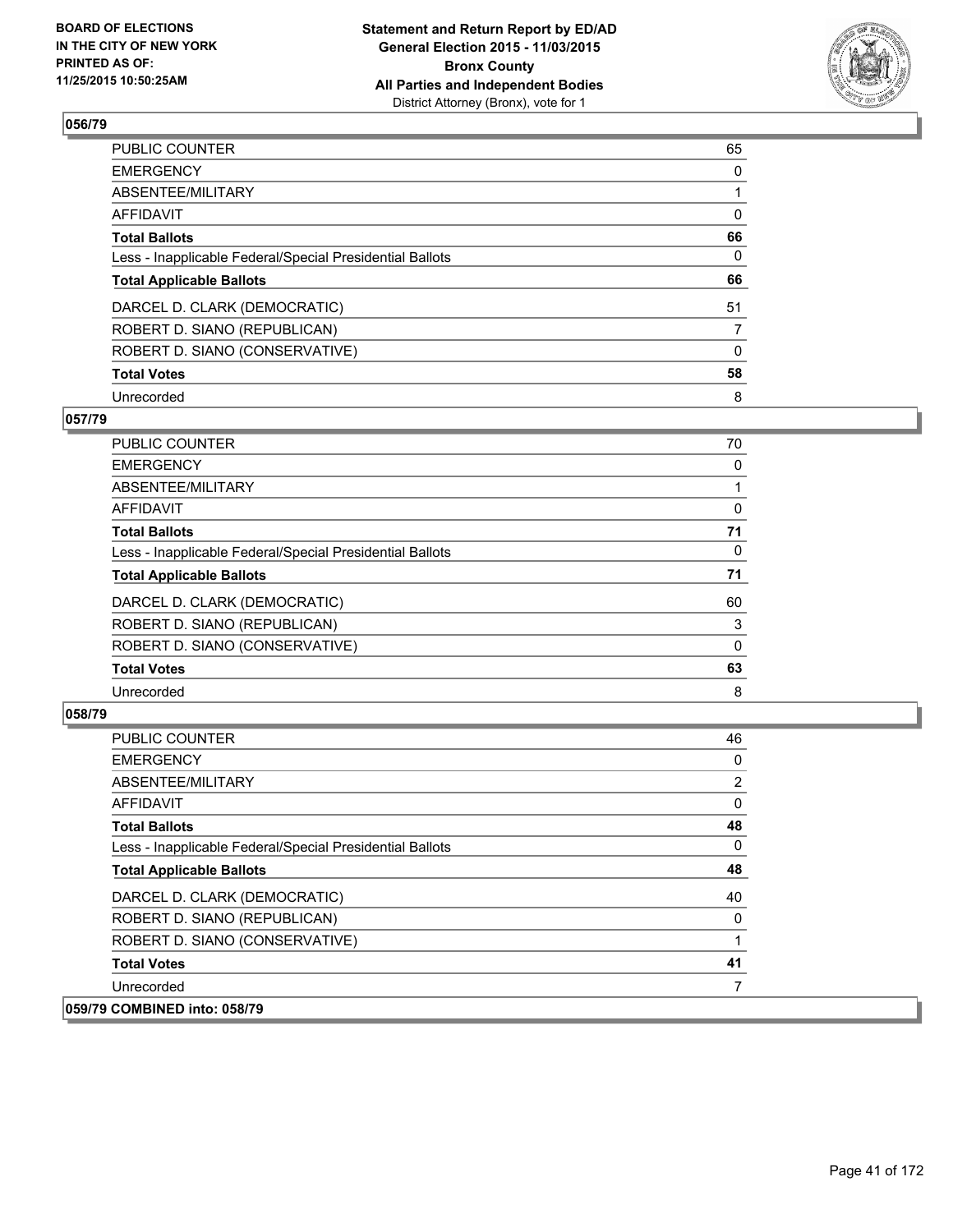

| <b>PUBLIC COUNTER</b>                                    | 79             |
|----------------------------------------------------------|----------------|
| <b>EMERGENCY</b>                                         | 0              |
| ABSENTEE/MILITARY                                        | $\overline{2}$ |
| AFFIDAVIT                                                | $\overline{2}$ |
| <b>Total Ballots</b>                                     | 83             |
| Less - Inapplicable Federal/Special Presidential Ballots | 0              |
| <b>Total Applicable Ballots</b>                          | 83             |
| DARCEL D. CLARK (DEMOCRATIC)                             | 64             |
| ROBERT D. SIANO (REPUBLICAN)                             | $\overline{7}$ |
| ROBERT D. SIANO (CONSERVATIVE)                           | $\overline{2}$ |
| <b>Total Votes</b>                                       | 73             |
| Unrecorded                                               | 10             |
|                                                          |                |

# **061/79 COMBINED into: 060/79**

### **062/79**

| PUBLIC COUNTER                                           | 28             |
|----------------------------------------------------------|----------------|
| <b>EMERGENCY</b>                                         | 0              |
| ABSENTEE/MILITARY                                        | 3              |
| <b>AFFIDAVIT</b>                                         | 0              |
| <b>Total Ballots</b>                                     | 31             |
| Less - Inapplicable Federal/Special Presidential Ballots | 0              |
| <b>Total Applicable Ballots</b>                          | 31             |
| DARCEL D. CLARK (DEMOCRATIC)                             | 21             |
| ROBERT D. SIANO (REPUBLICAN)                             | $\overline{2}$ |
| ROBERT D. SIANO (CONSERVATIVE)                           | 0              |
| <b>Total Votes</b>                                       | 23             |
| Unrecorded                                               | 8              |

| PUBLIC COUNTER                                           | 50 |
|----------------------------------------------------------|----|
| <b>EMERGENCY</b>                                         | 0  |
| ABSENTEE/MILITARY                                        | 0  |
| <b>AFFIDAVIT</b>                                         | 0  |
| <b>Total Ballots</b>                                     | 50 |
| Less - Inapplicable Federal/Special Presidential Ballots | 0  |
| <b>Total Applicable Ballots</b>                          | 50 |
| DARCEL D. CLARK (DEMOCRATIC)                             | 45 |
| ROBERT D. SIANO (REPUBLICAN)                             | 0  |
| ROBERT D. SIANO (CONSERVATIVE)                           | 0  |
| <b>Total Votes</b>                                       | 45 |
| Unrecorded                                               | 5  |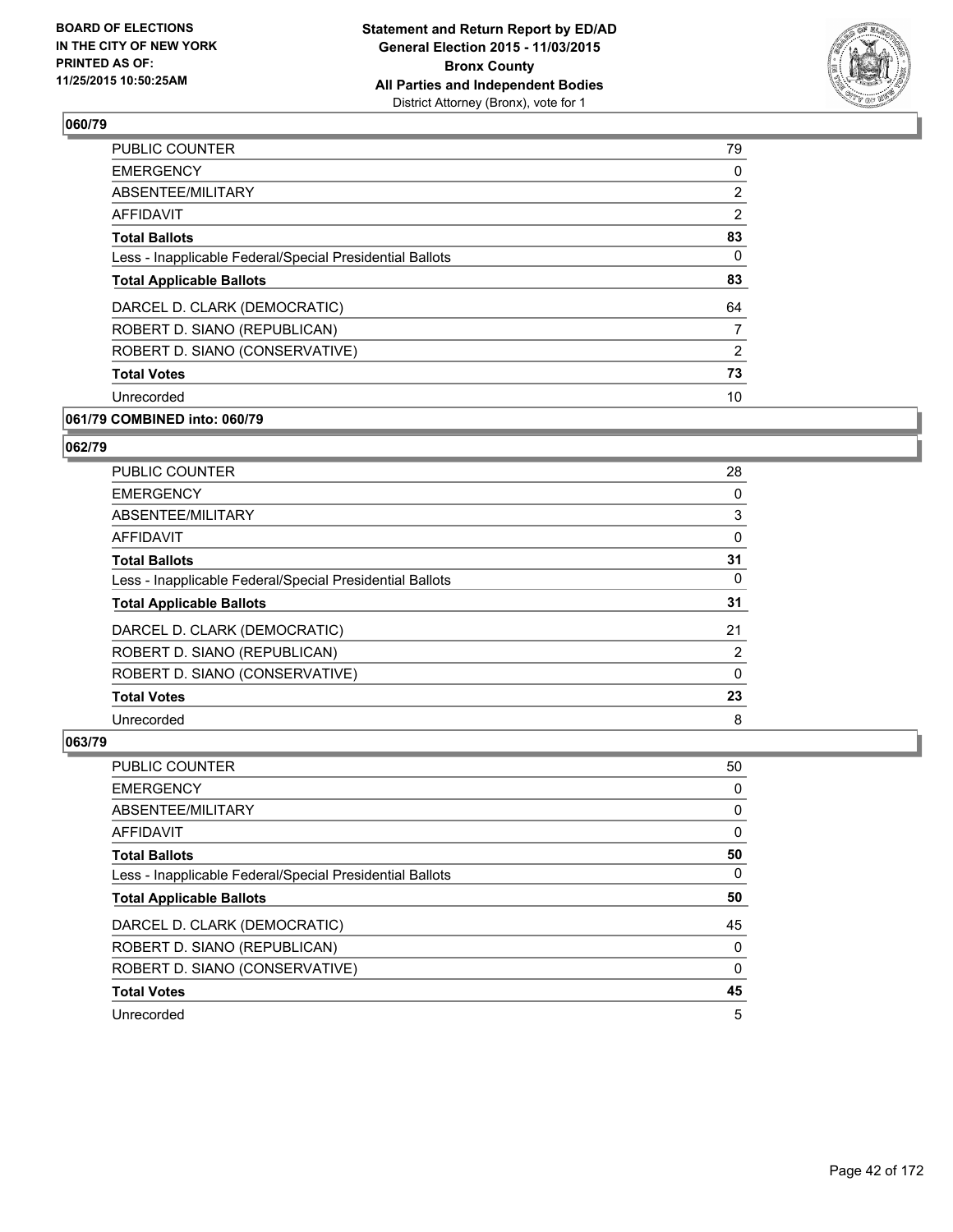

| PUBLIC COUNTER                                           | 72             |
|----------------------------------------------------------|----------------|
| <b>EMERGENCY</b>                                         | 0              |
| ABSENTEE/MILITARY                                        | $\overline{2}$ |
| <b>AFFIDAVIT</b>                                         | 2              |
| <b>Total Ballots</b>                                     | 76             |
| Less - Inapplicable Federal/Special Presidential Ballots | $\mathbf{0}$   |
| <b>Total Applicable Ballots</b>                          | 76             |
| DARCEL D. CLARK (DEMOCRATIC)                             | 70             |
| ROBERT D. SIANO (REPUBLICAN)                             |                |
| ROBERT D. SIANO (CONSERVATIVE)                           | $\Omega$       |
| <b>Total Votes</b>                                       | 71             |
| Unrecorded                                               | 5              |

### **065/79**

| <b>PUBLIC COUNTER</b>                                    | 51 |
|----------------------------------------------------------|----|
| <b>EMERGENCY</b>                                         | 0  |
| <b>ABSENTEE/MILITARY</b>                                 |    |
| <b>AFFIDAVIT</b>                                         | 0  |
| <b>Total Ballots</b>                                     | 52 |
| Less - Inapplicable Federal/Special Presidential Ballots | 0  |
| <b>Total Applicable Ballots</b>                          | 52 |
| DARCEL D. CLARK (DEMOCRATIC)                             | 47 |
| ROBERT D. SIANO (REPUBLICAN)                             |    |
| ROBERT D. SIANO (CONSERVATIVE)                           | 0  |
| <b>Total Votes</b>                                       | 48 |
| Unrecorded                                               | 4  |
|                                                          |    |

| <b>PUBLIC COUNTER</b>                                    | 60 |
|----------------------------------------------------------|----|
| <b>EMERGENCY</b>                                         | 0  |
| ABSENTEE/MILITARY                                        |    |
| <b>AFFIDAVIT</b>                                         |    |
| <b>Total Ballots</b>                                     | 62 |
| Less - Inapplicable Federal/Special Presidential Ballots | 0  |
| <b>Total Applicable Ballots</b>                          | 62 |
| DARCEL D. CLARK (DEMOCRATIC)                             | 53 |
| ROBERT D. SIANO (REPUBLICAN)                             | 4  |
| ROBERT D. SIANO (CONSERVATIVE)                           |    |
| <b>Total Votes</b>                                       | 58 |
| Unrecorded                                               | 4  |
| 067/79 COMBINED into: 002/79                             |    |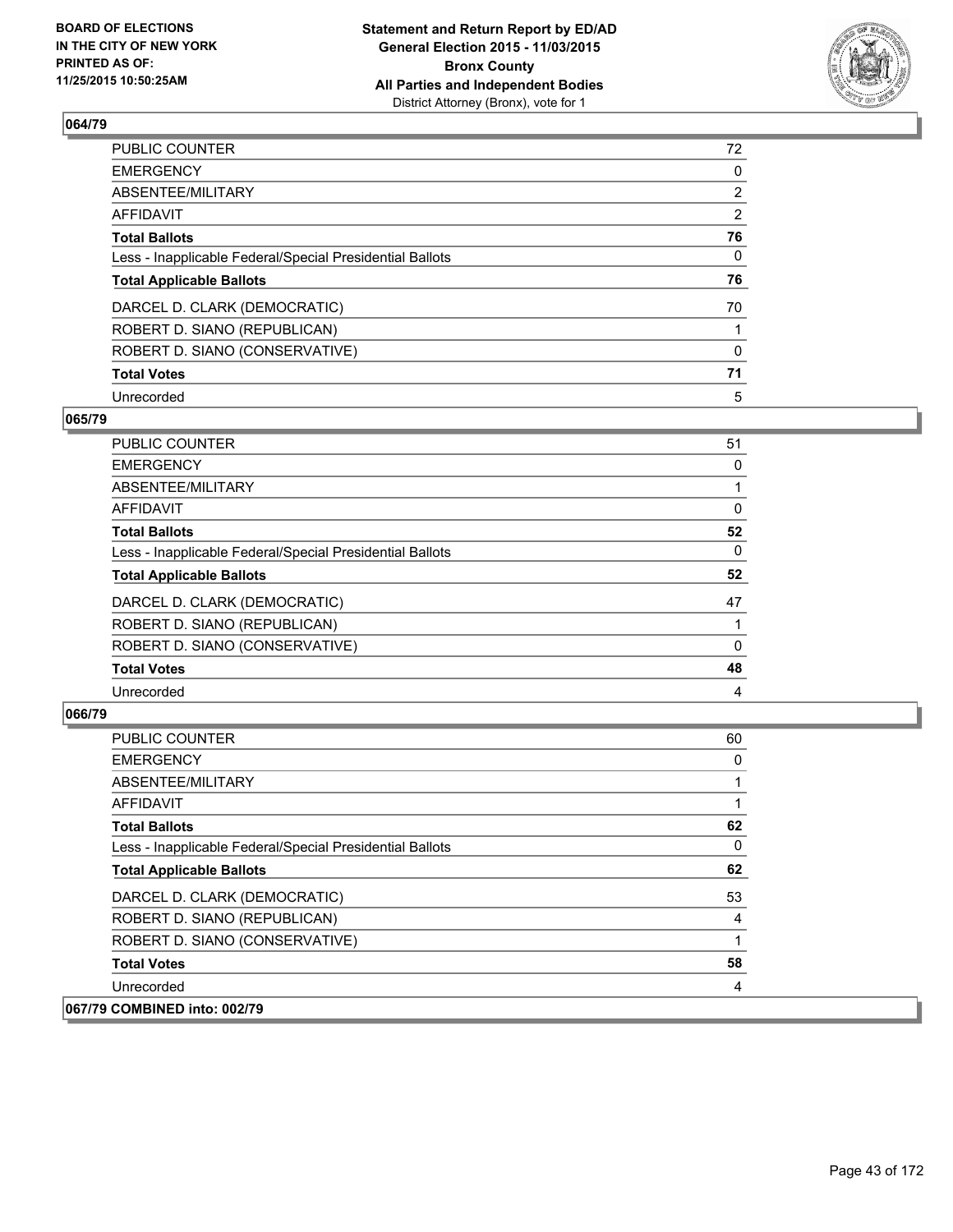

| PUBLIC COUNTER                                           | 142            |
|----------------------------------------------------------|----------------|
| <b>EMERGENCY</b>                                         | 0              |
| ABSENTEE/MILITARY                                        | 0              |
| <b>AFFIDAVIT</b>                                         | $\overline{2}$ |
| <b>Total Ballots</b>                                     | 144            |
| Less - Inapplicable Federal/Special Presidential Ballots | $\mathbf{0}$   |
| <b>Total Applicable Ballots</b>                          | 144            |
| DARCEL D. CLARK (DEMOCRATIC)                             | 134            |
| ROBERT D. SIANO (REPUBLICAN)                             | 3              |
| ROBERT D. SIANO (CONSERVATIVE)                           |                |
| <b>Total Votes</b>                                       | 138            |
| Unrecorded                                               | 6              |

### **069/79**

| PUBLIC COUNTER                                           | 164 |
|----------------------------------------------------------|-----|
| <b>EMERGENCY</b>                                         | 0   |
| ABSENTEE/MILITARY                                        |     |
| AFFIDAVIT                                                | 0   |
| <b>Total Ballots</b>                                     | 165 |
| Less - Inapplicable Federal/Special Presidential Ballots | 0   |
| <b>Total Applicable Ballots</b>                          | 165 |
| DARCEL D. CLARK (DEMOCRATIC)                             | 149 |
| ROBERT D. SIANO (REPUBLICAN)                             | 5   |
| ROBERT D. SIANO (CONSERVATIVE)                           | 3   |
| <b>Total Votes</b>                                       | 157 |
| Unrecorded                                               | 8   |

| <b>PUBLIC COUNTER</b>                                    | 136 |
|----------------------------------------------------------|-----|
| <b>EMERGENCY</b>                                         | 0   |
| ABSENTEE/MILITARY                                        |     |
| AFFIDAVIT                                                | 0   |
| <b>Total Ballots</b>                                     | 137 |
| Less - Inapplicable Federal/Special Presidential Ballots | 0   |
| <b>Total Applicable Ballots</b>                          | 137 |
| DARCEL D. CLARK (DEMOCRATIC)                             | 126 |
| ROBERT D. SIANO (REPUBLICAN)                             | 2   |
| ROBERT D. SIANO (CONSERVATIVE)                           |     |
| <b>Total Votes</b>                                       | 129 |
| Unrecorded                                               | 8   |
| 071/79 COMBINED into: 064/79                             |     |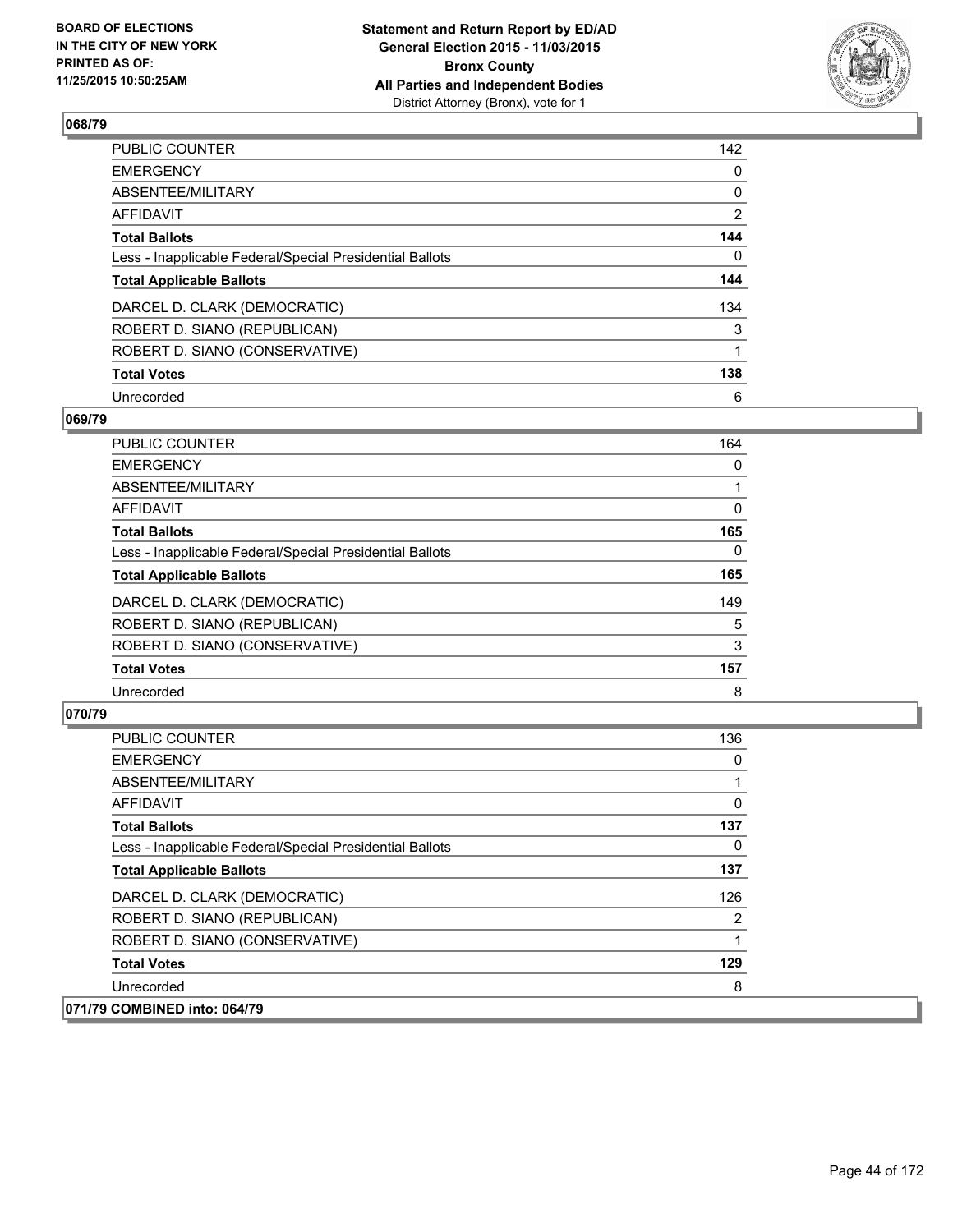

| <b>PUBLIC COUNTER</b>                                    | 80             |  |
|----------------------------------------------------------|----------------|--|
| <b>EMERGENCY</b>                                         | 0              |  |
| ABSENTEE/MILITARY                                        | 2              |  |
| AFFIDAVIT                                                | $\overline{2}$ |  |
| <b>Total Ballots</b>                                     | 84             |  |
| Less - Inapplicable Federal/Special Presidential Ballots | 0              |  |
| <b>Total Applicable Ballots</b>                          | 84             |  |
| DARCEL D. CLARK (DEMOCRATIC)                             | 76             |  |
| ROBERT D. SIANO (REPUBLICAN)                             | 4              |  |
| ROBERT D. SIANO (CONSERVATIVE)                           | 0              |  |
| <b>Total Votes</b>                                       | 80             |  |
| Unrecorded                                               | 4              |  |
| 073/79 COMBINED into: 072/79                             |                |  |
| 074/79 COMBINED into: 029/79                             |                |  |
| 075/79 COMBINED into: 018/79                             |                |  |
| 076/79 COMBINED into: 024/79                             |                |  |
| 077/79 COMBINED into: 029/79                             |                |  |
| 078/79 COMBINED into: 046/79                             |                |  |
| 079/79 COMBINED into: 054/79                             |                |  |
| 080/79 COMBINED into: 070/79                             |                |  |
| 081/79 COMBINED into: 001/87                             |                |  |
| 082/79 COMBINED into: 037/79                             |                |  |
| 083/79 COMBINED into: 030/79                             |                |  |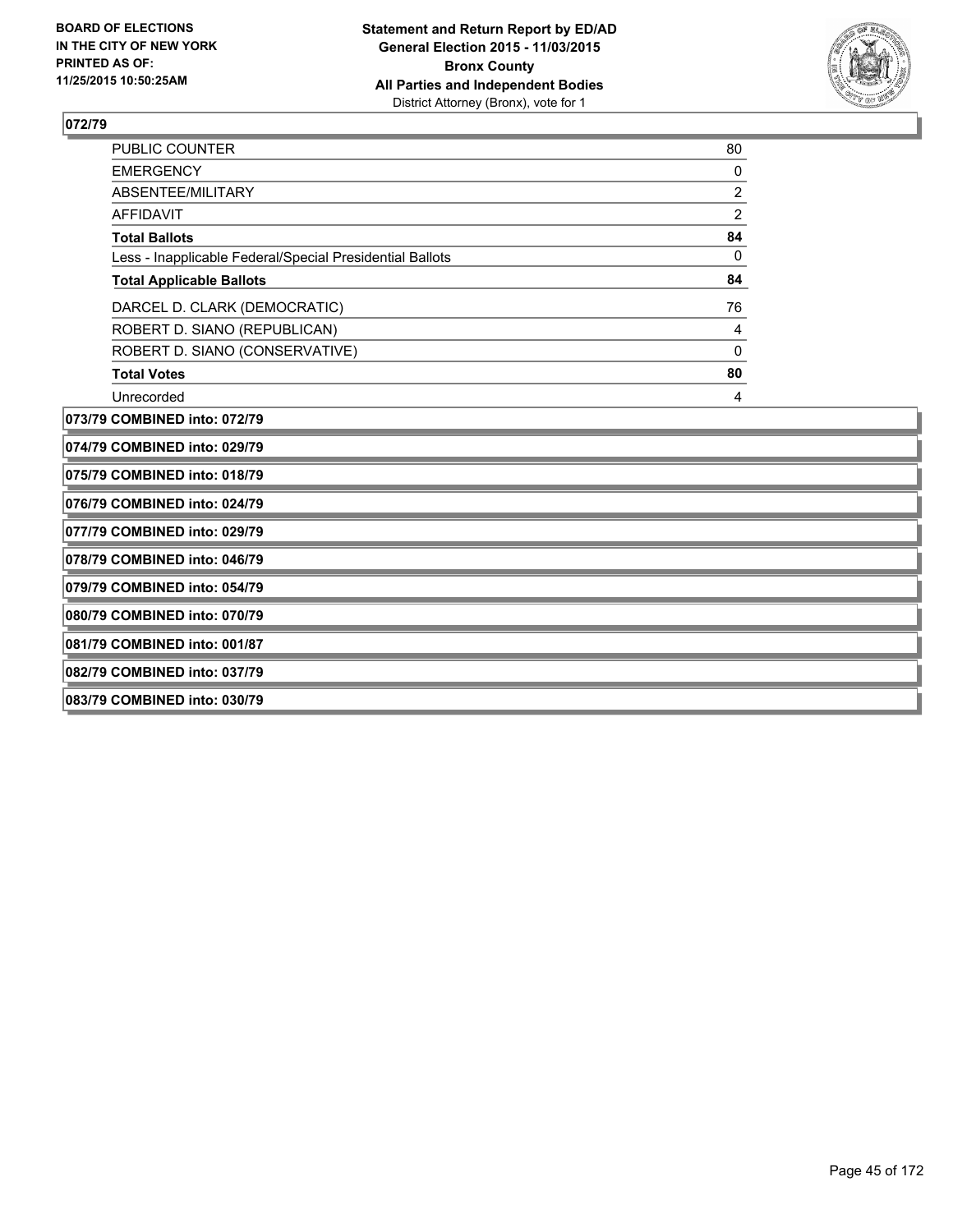

| <b>PUBLIC COUNTER</b>                                    | 73 |
|----------------------------------------------------------|----|
| <b>EMERGENCY</b>                                         | 0  |
| ABSENTEE/MILITARY                                        | 9  |
| AFFIDAVIT                                                | 0  |
| <b>Total Ballots</b>                                     | 82 |
| Less - Inapplicable Federal/Special Presidential Ballots | 0  |
| <b>Total Applicable Ballots</b>                          | 82 |
| DARCEL D. CLARK (DEMOCRATIC)                             | 36 |
| ROBERT D. SIANO (REPUBLICAN)                             | 34 |
| ROBERT D. SIANO (CONSERVATIVE)                           | 6  |
| LUIS SEPULVEDA (WRITE-IN)                                | 2  |
| <b>Total Votes</b>                                       | 78 |
| Unrecorded                                               | 4  |
|                                                          |    |

**002/80 COMBINED into: 001/80**

### **003/80 COMBINED into: 001/80**

#### **004/80**

| <b>PUBLIC COUNTER</b>                                    | 91 |
|----------------------------------------------------------|----|
| <b>EMERGENCY</b>                                         | 0  |
| ABSENTEE/MILITARY                                        | 4  |
| <b>AFFIDAVIT</b>                                         | 0  |
| <b>Total Ballots</b>                                     | 95 |
| Less - Inapplicable Federal/Special Presidential Ballots | 0  |
| <b>Total Applicable Ballots</b>                          | 95 |
| DARCEL D. CLARK (DEMOCRATIC)                             | 48 |
| ROBERT D. SIANO (REPUBLICAN)                             | 25 |
| ROBERT D. SIANO (CONSERVATIVE)                           | 15 |
| <b>Total Votes</b>                                       | 88 |
| Unrecorded                                               | 7  |

## **005/80 COMBINED into: 004/80**

| <b>PUBLIC COUNTER</b>                                    | 64 |
|----------------------------------------------------------|----|
| <b>EMERGENCY</b>                                         | 0  |
| ABSENTEE/MILITARY                                        | 2  |
| <b>AFFIDAVIT</b>                                         | 0  |
| <b>Total Ballots</b>                                     | 66 |
| Less - Inapplicable Federal/Special Presidential Ballots | 0  |
| <b>Total Applicable Ballots</b>                          | 66 |
| DARCEL D. CLARK (DEMOCRATIC)                             | 37 |
| ROBERT D. SIANO (REPUBLICAN)                             | 20 |
| ROBERT D. SIANO (CONSERVATIVE)                           | 3  |
| MARCIA CLARK (WRITE-IN)                                  | 1  |
| <b>Total Votes</b>                                       | 61 |
| Unrecorded                                               | 5  |
| 007/80 COMBINED into: 006/80                             |    |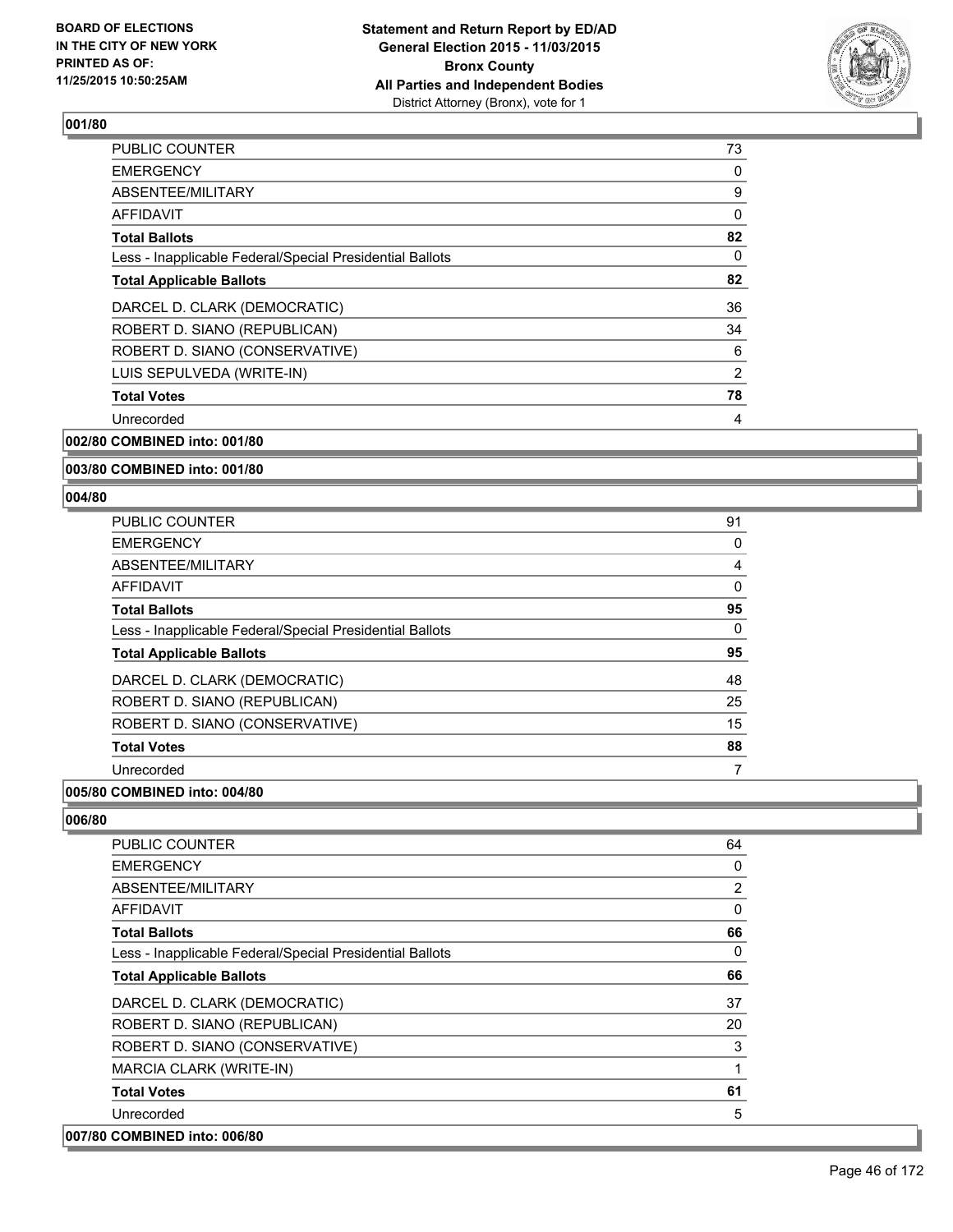

### **008/80 COMBINED into: 006/80**

**009/80** 

| <b>PUBLIC COUNTER</b>                                    | 60 |
|----------------------------------------------------------|----|
| <b>EMERGENCY</b>                                         | 0  |
| ABSENTEE/MILITARY                                        | 0  |
| AFFIDAVIT                                                |    |
| <b>Total Ballots</b>                                     | 61 |
| Less - Inapplicable Federal/Special Presidential Ballots | 0  |
| <b>Total Applicable Ballots</b>                          | 61 |
| DARCEL D. CLARK (DEMOCRATIC)                             | 43 |
| ROBERT D. SIANO (REPUBLICAN)                             | 13 |
| ROBERT D. SIANO (CONSERVATIVE)                           | 4  |
| <b>Total Votes</b>                                       | 60 |
| Unrecorded                                               |    |

## **010/80 COMBINED into: 009/80**

### **011/80**

| PUBLIC COUNTER                                           | 54 |
|----------------------------------------------------------|----|
| <b>EMERGENCY</b>                                         | 0  |
| ABSENTEE/MILITARY                                        | 9  |
| AFFIDAVIT                                                | 0  |
| <b>Total Ballots</b>                                     | 63 |
| Less - Inapplicable Federal/Special Presidential Ballots | 0  |
| <b>Total Applicable Ballots</b>                          | 63 |
| DARCEL D. CLARK (DEMOCRATIC)                             | 23 |
| ROBERT D. SIANO (REPUBLICAN)                             | 24 |
| ROBERT D. SIANO (CONSERVATIVE)                           | 10 |
| ISAAC AMEROSE MOORE (WRITE-IN)                           |    |
| <b>Total Votes</b>                                       | 58 |
| Unrecorded                                               | 5  |

| <b>PUBLIC COUNTER</b>                                    | 29           |
|----------------------------------------------------------|--------------|
| <b>EMERGENCY</b>                                         | 0            |
| ABSENTEE/MILITARY                                        | 0            |
| <b>AFFIDAVIT</b>                                         | 1            |
| <b>Total Ballots</b>                                     | 30           |
| Less - Inapplicable Federal/Special Presidential Ballots | $\Omega$     |
| <b>Total Applicable Ballots</b>                          | 30           |
| DARCEL D. CLARK (DEMOCRATIC)                             | 17           |
| ROBERT D. SIANO (REPUBLICAN)                             | 9            |
| ROBERT D. SIANO (CONSERVATIVE)                           | $\mathbf{0}$ |
| <b>Total Votes</b>                                       | 26           |
| Unrecorded                                               | 4            |
| 013/80 COMBINED into: 012/80                             |              |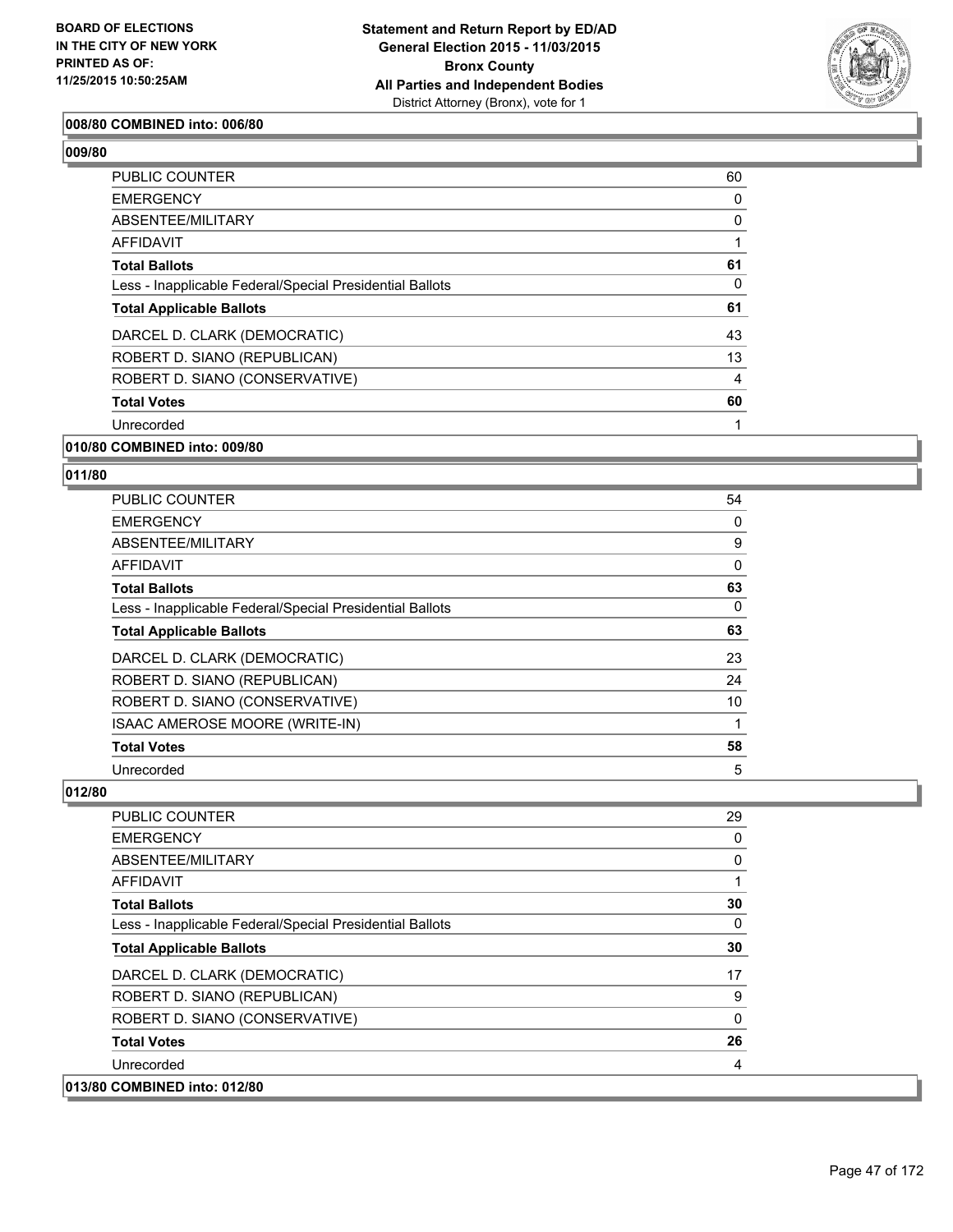

| PUBLIC COUNTER                                           | 61       |
|----------------------------------------------------------|----------|
| <b>EMERGENCY</b>                                         | 0        |
| ABSENTEE/MILITARY                                        | 3        |
| <b>AFFIDAVIT</b>                                         | 2        |
| <b>Total Ballots</b>                                     | 66       |
| Less - Inapplicable Federal/Special Presidential Ballots | 0        |
| <b>Total Applicable Ballots</b>                          | 66       |
| DARCEL D. CLARK (DEMOCRATIC)                             | 57       |
| ROBERT D. SIANO (REPUBLICAN)                             | 5        |
| ROBERT D. SIANO (CONSERVATIVE)                           | $\Omega$ |
| <b>Total Votes</b>                                       | 62       |
| Unrecorded                                               | 4        |

# **015/80**

| PUBLIC COUNTER                                           | 105 |
|----------------------------------------------------------|-----|
| <b>EMERGENCY</b>                                         | 0   |
| ABSENTEE/MILITARY                                        | 11  |
| <b>AFFIDAVIT</b>                                         | 0   |
| <b>Total Ballots</b>                                     | 116 |
| Less - Inapplicable Federal/Special Presidential Ballots | 0   |
| <b>Total Applicable Ballots</b>                          | 116 |
| DARCEL D. CLARK (DEMOCRATIC)                             | 74  |
| ROBERT D. SIANO (REPUBLICAN)                             | 32  |
| ROBERT D. SIANO (CONSERVATIVE)                           | 8   |
| UNATTRIBUTABLE WRITE-IN (WRITE-IN)                       | 1   |
| <b>Total Votes</b>                                       | 115 |
| Unrecorded                                               |     |

| PUBLIC COUNTER                                           | 114 |
|----------------------------------------------------------|-----|
| <b>EMERGENCY</b>                                         | 0   |
| ABSENTEE/MILITARY                                        | 5   |
| AFFIDAVIT                                                | 2   |
| <b>Total Ballots</b>                                     | 121 |
| Less - Inapplicable Federal/Special Presidential Ballots | 0   |
| <b>Total Applicable Ballots</b>                          | 121 |
|                                                          | 90  |
| DARCEL D. CLARK (DEMOCRATIC)                             |     |
| ROBERT D. SIANO (REPUBLICAN)                             | 19  |
| ROBERT D. SIANO (CONSERVATIVE)                           | 7   |
| <b>Total Votes</b>                                       | 116 |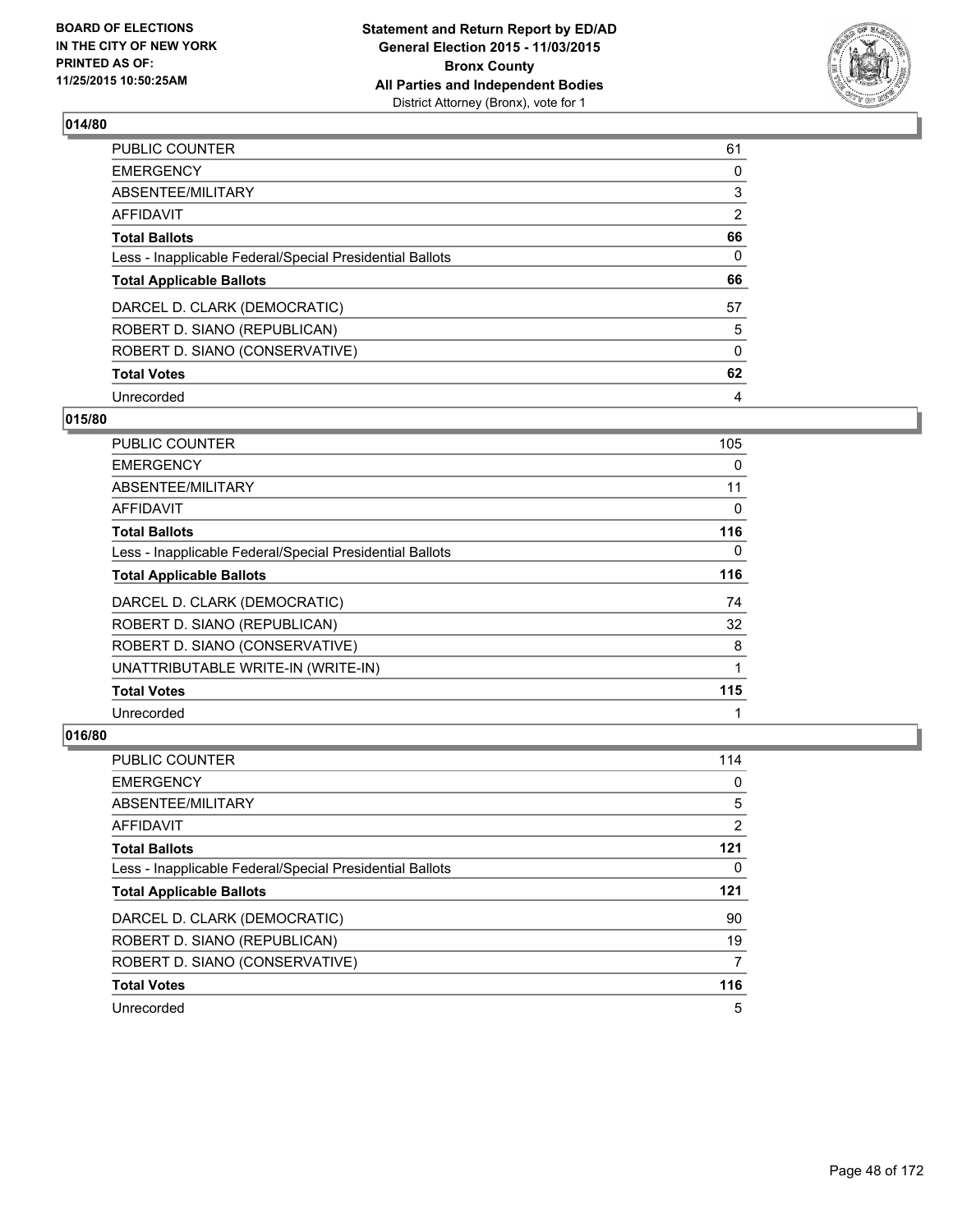

| <b>PUBLIC COUNTER</b>                                    | 86 |
|----------------------------------------------------------|----|
| <b>EMERGENCY</b>                                         | 0  |
| ABSENTEE/MILITARY                                        | 7  |
| <b>AFFIDAVIT</b>                                         | 4  |
| <b>Total Ballots</b>                                     | 97 |
| Less - Inapplicable Federal/Special Presidential Ballots | 0  |
| <b>Total Applicable Ballots</b>                          | 97 |
| DARCEL D. CLARK (DEMOCRATIC)                             | 80 |
| ROBERT D. SIANO (REPUBLICAN)                             | 6  |
| ROBERT D. SIANO (CONSERVATIVE)                           | 3  |
| <b>Total Votes</b>                                       | 89 |
| Unrecorded                                               | 8  |

**018/80 COMBINED into: 011/80**

**019/80 COMBINED into: 011/80**

**020/80 COMBINED into: 016/80**

**021/80 COMBINED into: 017/80**

### **022/80 COMBINED into: 015/80**

### **023/80 COMBINED into: 015/80**

| <b>PUBLIC COUNTER</b>                                    | 108 |
|----------------------------------------------------------|-----|
| <b>EMERGENCY</b>                                         | 0   |
| ABSENTEE/MILITARY                                        |     |
| AFFIDAVIT                                                | 0   |
| <b>Total Ballots</b>                                     | 109 |
| Less - Inapplicable Federal/Special Presidential Ballots | 0   |
| <b>Total Applicable Ballots</b>                          | 109 |
| DARCEL D. CLARK (DEMOCRATIC)                             | 73  |
| ROBERT D. SIANO (REPUBLICAN)                             | 21  |
| ROBERT D. SIANO (CONSERVATIVE)                           | 5   |
| <b>Total Votes</b>                                       | 99  |
| Unrecorded                                               | 10  |
| 025/80 COMBINED into: 024/80                             |     |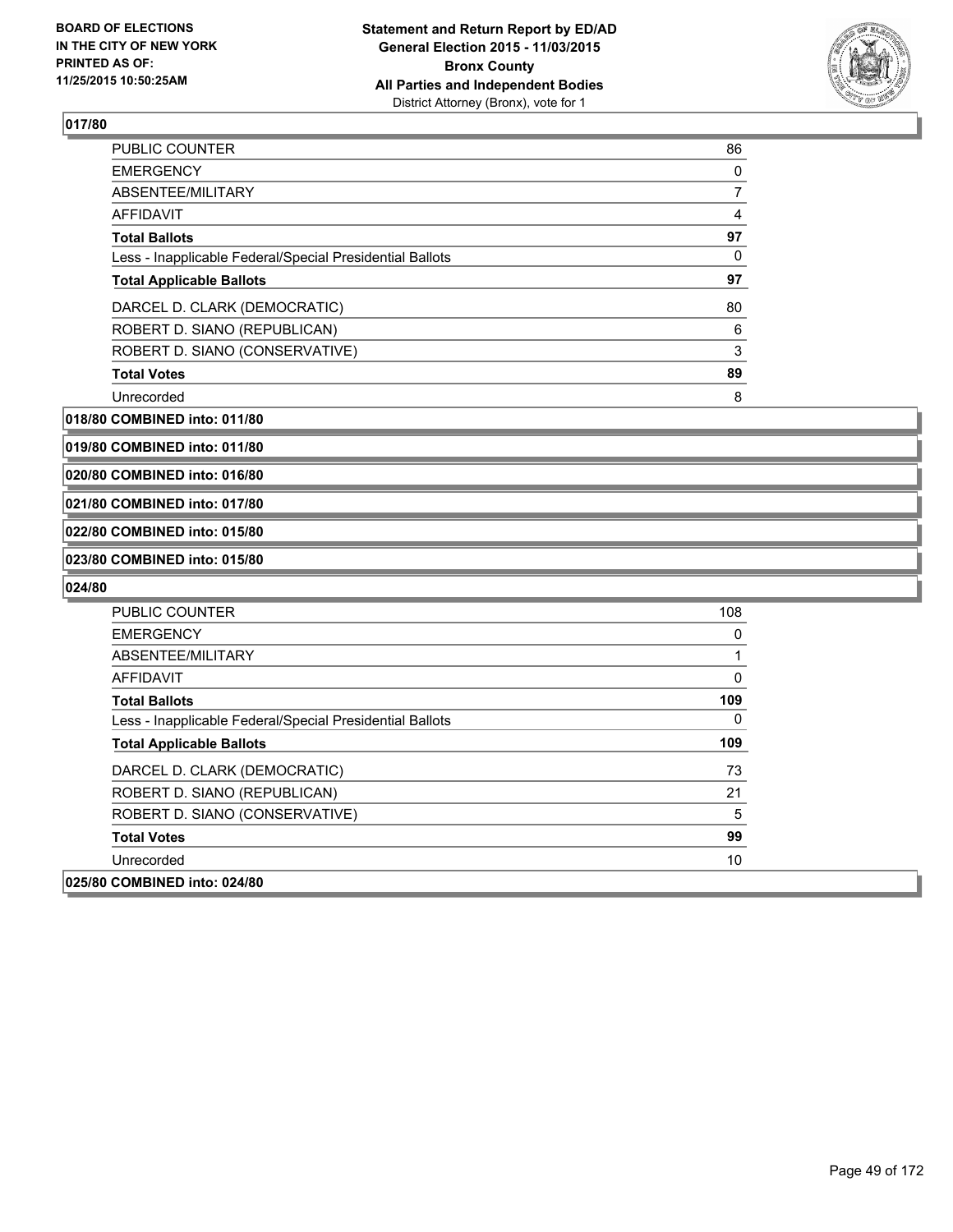

| <b>PUBLIC COUNTER</b>                                    | 61 |
|----------------------------------------------------------|----|
| <b>EMERGENCY</b>                                         | 0  |
| ABSENTEE/MILITARY                                        | 23 |
| AFFIDAVIT                                                | 0  |
| <b>Total Ballots</b>                                     | 84 |
| Less - Inapplicable Federal/Special Presidential Ballots | 0  |
| <b>Total Applicable Ballots</b>                          | 84 |
| DARCEL D. CLARK (DEMOCRATIC)                             | 62 |
| ROBERT D. SIANO (REPUBLICAN)                             | 9  |
| ROBERT D. SIANO (CONSERVATIVE)                           | 7  |
| <b>Total Votes</b>                                       | 78 |
| Unrecorded                                               | 6  |
|                                                          |    |

# **027/80 COMBINED into: 026/80**

#### **028/80**

| <b>PUBLIC COUNTER</b>                                    | 37             |
|----------------------------------------------------------|----------------|
| <b>EMERGENCY</b>                                         | 0              |
| ABSENTEE/MILITARY                                        | 3              |
| <b>AFFIDAVIT</b>                                         |                |
| <b>Total Ballots</b>                                     | 41             |
| Less - Inapplicable Federal/Special Presidential Ballots | 0              |
| <b>Total Applicable Ballots</b>                          | 41             |
| DARCEL D. CLARK (DEMOCRATIC)                             | 20             |
| ROBERT D. SIANO (REPUBLICAN)                             | 11             |
| ROBERT D. SIANO (CONSERVATIVE)                           | 8              |
| <b>Total Votes</b>                                       | 39             |
| Unrecorded                                               | $\overline{2}$ |
|                                                          |                |

## **029/80 COMBINED into: 028/80**

# **030/80 COMBINED into: 004/80**

| <b>PUBLIC COUNTER</b>                                    | 62 |
|----------------------------------------------------------|----|
| <b>EMERGENCY</b>                                         | 0  |
| ABSENTEE/MILITARY                                        | 2  |
| AFFIDAVIT                                                | 0  |
| <b>Total Ballots</b>                                     | 64 |
| Less - Inapplicable Federal/Special Presidential Ballots | 0  |
| <b>Total Applicable Ballots</b>                          | 64 |
| DARCEL D. CLARK (DEMOCRATIC)                             | 31 |
| ROBERT D. SIANO (REPUBLICAN)                             | 22 |
| ROBERT D. SIANO (CONSERVATIVE)                           | 9  |
| <b>Total Votes</b>                                       | 62 |
| Unrecorded                                               | 2  |
|                                                          |    |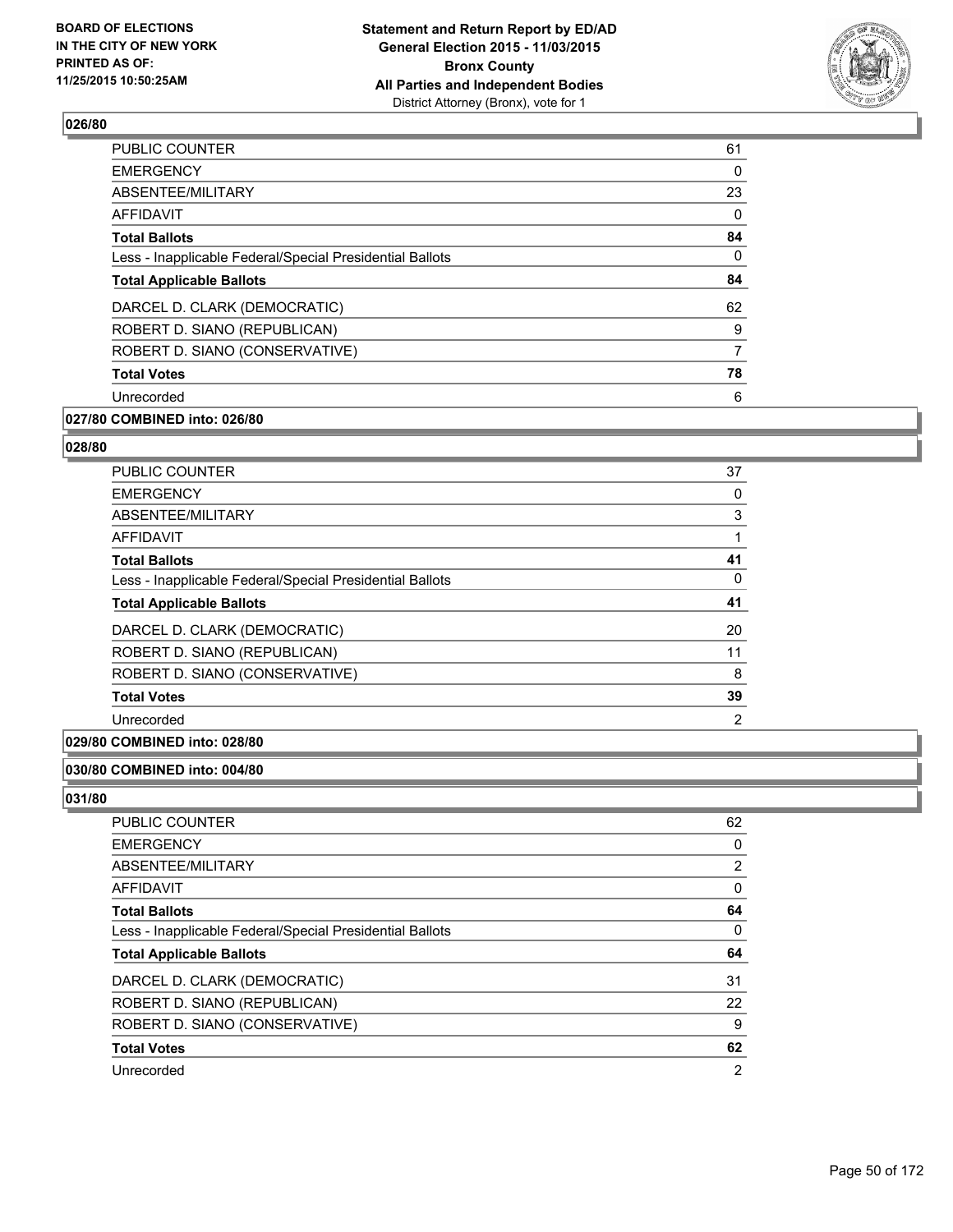

| <b>PUBLIC COUNTER</b>                                    | 93  |
|----------------------------------------------------------|-----|
| <b>EMERGENCY</b>                                         | 0   |
| ABSENTEE/MILITARY                                        | 10  |
| AFFIDAVIT                                                | 0   |
| <b>Total Ballots</b>                                     | 103 |
| Less - Inapplicable Federal/Special Presidential Ballots | 0   |
| <b>Total Applicable Ballots</b>                          | 103 |
| DARCEL D. CLARK (DEMOCRATIC)                             | 60  |
| ROBERT D. SIANO (REPUBLICAN)                             | 25  |
| ROBERT D. SIANO (CONSERVATIVE)                           | 12  |
| <b>Total Votes</b>                                       | 97  |
| Unrecorded                                               | 6   |
|                                                          |     |

**033/80 COMBINED into: 032/80**

### **034/80 COMBINED into: 032/80**

#### **035/80**

| PUBLIC COUNTER                                           | 64 |
|----------------------------------------------------------|----|
| <b>EMERGENCY</b>                                         | 0  |
| ABSENTEE/MILITARY                                        | 22 |
| <b>AFFIDAVIT</b>                                         | 0  |
| <b>Total Ballots</b>                                     | 86 |
| Less - Inapplicable Federal/Special Presidential Ballots | 0  |
| <b>Total Applicable Ballots</b>                          | 86 |
| DARCEL D. CLARK (DEMOCRATIC)                             | 47 |
| ROBERT D. SIANO (REPUBLICAN)                             | 28 |
| ROBERT D. SIANO (CONSERVATIVE)                           | 7  |
| <b>Total Votes</b>                                       | 82 |
| Unrecorded                                               | 4  |

# **036/80 COMBINED into: 035/80**

| <b>PUBLIC COUNTER</b>                                    | 44                |
|----------------------------------------------------------|-------------------|
| <b>EMERGENCY</b>                                         | 0                 |
| ABSENTEE/MILITARY                                        | $\overline{2}$    |
| AFFIDAVIT                                                | 0                 |
| <b>Total Ballots</b>                                     | 46                |
| Less - Inapplicable Federal/Special Presidential Ballots | 0                 |
| <b>Total Applicable Ballots</b>                          | 46                |
| DARCEL D. CLARK (DEMOCRATIC)                             | 26                |
| ROBERT D. SIANO (REPUBLICAN)                             | $12 \overline{ }$ |
| ROBERT D. SIANO (CONSERVATIVE)                           | 5                 |
| <b>Total Votes</b>                                       | 43                |
| Unrecorded                                               | 3                 |
| 038/80 COMBINED into: 041/80                             |                   |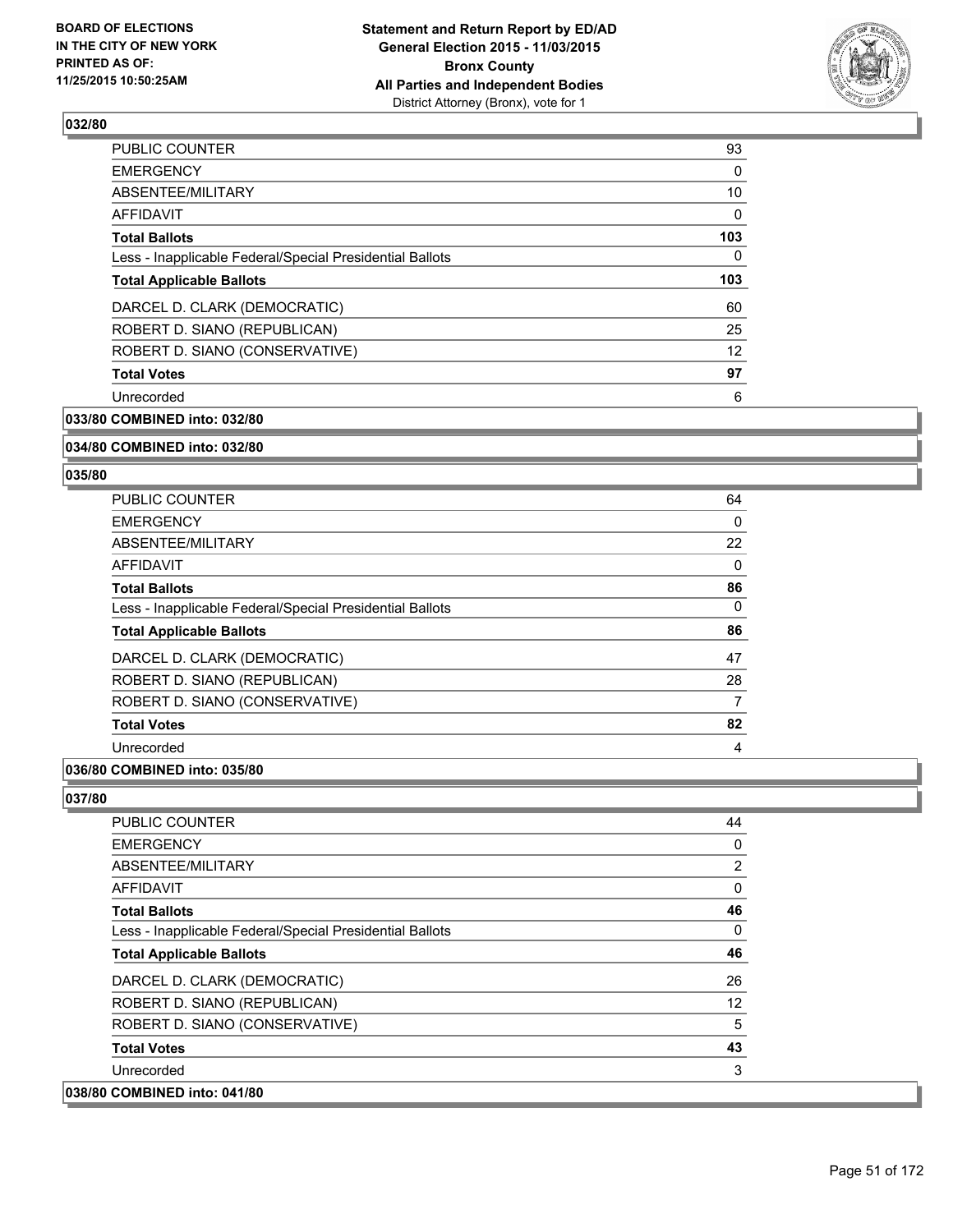

| PUBLIC COUNTER                                           | 34 |
|----------------------------------------------------------|----|
| <b>EMERGENCY</b>                                         | 0  |
| ABSENTEE/MILITARY                                        | 9  |
| <b>AFFIDAVIT</b>                                         | 0  |
| <b>Total Ballots</b>                                     | 43 |
| Less - Inapplicable Federal/Special Presidential Ballots | 0  |
| <b>Total Applicable Ballots</b>                          | 43 |
| DARCEL D. CLARK (DEMOCRATIC)                             | 31 |
| ROBERT D. SIANO (REPUBLICAN)                             | 7  |
| ROBERT D. SIANO (CONSERVATIVE)                           | 4  |
| <b>Total Votes</b>                                       | 42 |
| Unrecorded                                               |    |

### **040/80**

| PUBLIC COUNTER                                           | 73             |
|----------------------------------------------------------|----------------|
| <b>EMERGENCY</b>                                         | 0              |
| ABSENTEE/MILITARY                                        | $\overline{7}$ |
| <b>AFFIDAVIT</b>                                         | $\overline{2}$ |
| <b>Total Ballots</b>                                     | 82             |
| Less - Inapplicable Federal/Special Presidential Ballots | 0              |
| <b>Total Applicable Ballots</b>                          | 82             |
| DARCEL D. CLARK (DEMOCRATIC)                             | 56             |
| ROBERT D. SIANO (REPUBLICAN)                             | 12             |
| ROBERT D. SIANO (CONSERVATIVE)                           | 1              |
| <b>Total Votes</b>                                       | 69             |
| Unrecorded                                               | 13             |
|                                                          |                |

| PUBLIC COUNTER                                           | 122            |
|----------------------------------------------------------|----------------|
| <b>EMERGENCY</b>                                         | 0              |
| ABSENTEE/MILITARY                                        | 4              |
| <b>AFFIDAVIT</b>                                         | $\overline{2}$ |
| <b>Total Ballots</b>                                     | 128            |
| Less - Inapplicable Federal/Special Presidential Ballots | 0              |
| <b>Total Applicable Ballots</b>                          | 128            |
| DARCEL D. CLARK (DEMOCRATIC)                             | 111            |
| ROBERT D. SIANO (REPUBLICAN)                             | 11             |
| ROBERT D. SIANO (CONSERVATIVE)                           | 2              |
| <b>Total Votes</b>                                       | 124            |
| Unrecorded                                               | 4              |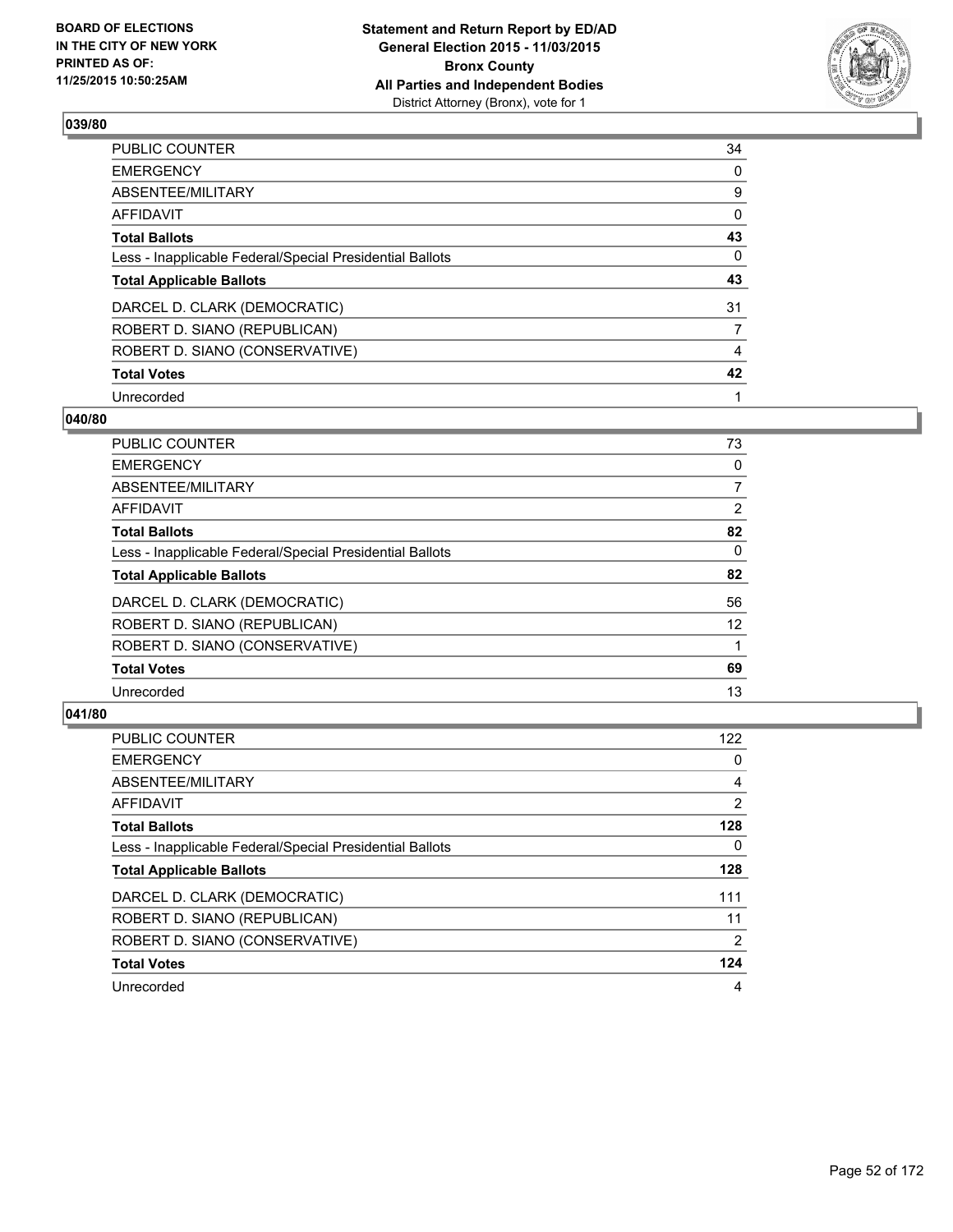

| <b>PUBLIC COUNTER</b>                                    | 62 |
|----------------------------------------------------------|----|
| <b>EMERGENCY</b>                                         | 0  |
| ABSENTEE/MILITARY                                        | 0  |
| AFFIDAVIT                                                | 0  |
| <b>Total Ballots</b>                                     | 62 |
| Less - Inapplicable Federal/Special Presidential Ballots | 0  |
| <b>Total Applicable Ballots</b>                          | 62 |
| DARCEL D. CLARK (DEMOCRATIC)                             | 50 |
| ROBERT D. SIANO (REPUBLICAN)                             | 3  |
| ROBERT D. SIANO (CONSERVATIVE)                           | 0  |
| <b>Total Votes</b>                                       | 53 |
| Unrecorded                                               | 9  |
|                                                          |    |

**043/80 COMBINED into: 037/80**

**044/80 COMBINED into: 040/80**

#### **045/80**

| <b>PUBLIC COUNTER</b>                                    | 94  |
|----------------------------------------------------------|-----|
| <b>EMERGENCY</b>                                         | 0   |
| ABSENTEE/MILITARY                                        | 7   |
| <b>AFFIDAVIT</b>                                         |     |
| <b>Total Ballots</b>                                     | 102 |
| Less - Inapplicable Federal/Special Presidential Ballots | 0   |
| <b>Total Applicable Ballots</b>                          | 102 |
| DARCEL D. CLARK (DEMOCRATIC)                             | 70  |
| ROBERT D. SIANO (REPUBLICAN)                             | 17  |
| ROBERT D. SIANO (CONSERVATIVE)                           | 5   |
| ANDREA GANT (WRITE-IN)                                   | 1   |
| <b>Total Votes</b>                                       | 93  |
| Unrecorded                                               | 9   |
|                                                          |     |

### **046/80 COMBINED into: 045/80**

| <b>PUBLIC COUNTER</b>                                    | 105            |
|----------------------------------------------------------|----------------|
| <b>EMERGENCY</b>                                         | 0              |
| ABSENTEE/MILITARY                                        | 10             |
| <b>AFFIDAVIT</b>                                         | $\overline{2}$ |
| <b>Total Ballots</b>                                     | 117            |
| Less - Inapplicable Federal/Special Presidential Ballots | 0              |
| <b>Total Applicable Ballots</b>                          | 117            |
| DARCEL D. CLARK (DEMOCRATIC)                             | 95             |
| ROBERT D. SIANO (REPUBLICAN)                             | 11             |
| ROBERT D. SIANO (CONSERVATIVE)                           | 6              |
| <b>Total Votes</b>                                       | 112            |
| Unrecorded                                               | 5              |
| 048/80 COMBINED into: 047/80                             |                |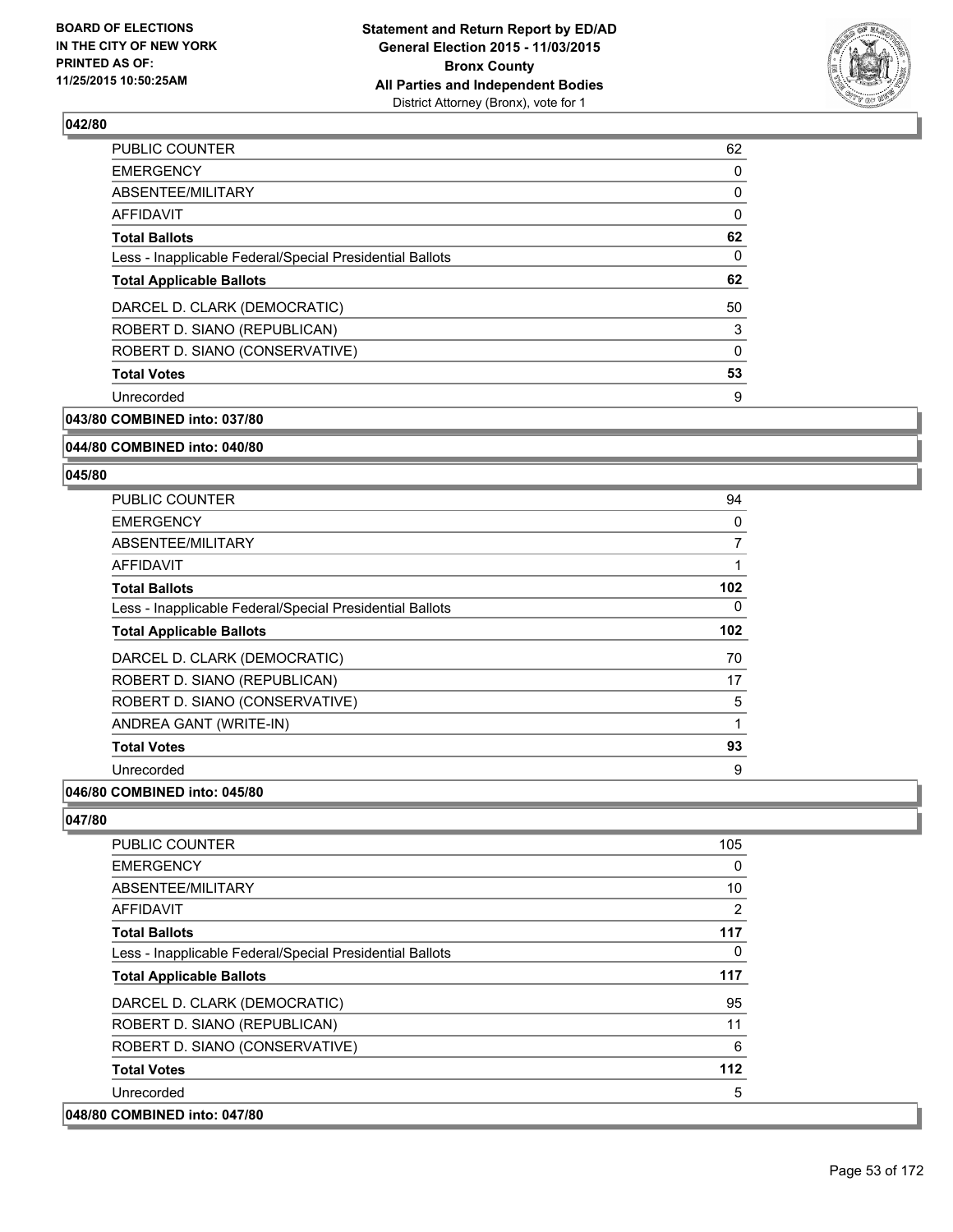

| <b>PUBLIC COUNTER</b>                                    | 17 |
|----------------------------------------------------------|----|
| <b>EMERGENCY</b>                                         | 0  |
| ABSENTEE/MILITARY                                        | 0  |
| AFFIDAVIT                                                | 0  |
| <b>Total Ballots</b>                                     | 17 |
| Less - Inapplicable Federal/Special Presidential Ballots | 0  |
| <b>Total Applicable Ballots</b>                          | 17 |
| DARCEL D. CLARK (DEMOCRATIC)                             | 15 |
| ROBERT D. SIANO (REPUBLICAN)                             | 1  |
| ROBERT D. SIANO (CONSERVATIVE)                           | 0  |
| <b>Total Votes</b>                                       | 16 |
| Unrecorded                                               |    |
|                                                          |    |

**050/80 COMBINED into: 047/80**

### **051/80 COMBINED into: 045/80**

### **052/80**

| PUBLIC COUNTER                                           | 36 |
|----------------------------------------------------------|----|
| <b>EMERGENCY</b>                                         | 0  |
| ABSENTEE/MILITARY                                        | 3  |
| AFFIDAVIT                                                | 0  |
| <b>Total Ballots</b>                                     | 39 |
| Less - Inapplicable Federal/Special Presidential Ballots | 0  |
| <b>Total Applicable Ballots</b>                          | 39 |
| DARCEL D. CLARK (DEMOCRATIC)                             | 36 |
| ROBERT D. SIANO (REPUBLICAN)                             | 2  |
| ROBERT D. SIANO (CONSERVATIVE)                           |    |
| <b>Total Votes</b>                                       | 39 |

#### **053/80 COMBINED into: 052/80**

| PUBLIC COUNTER                                           | 49 |
|----------------------------------------------------------|----|
| <b>EMERGENCY</b>                                         | 0  |
| ABSENTEE/MILITARY                                        | 4  |
| AFFIDAVIT                                                | 0  |
| <b>Total Ballots</b>                                     | 53 |
| Less - Inapplicable Federal/Special Presidential Ballots | 0  |
| <b>Total Applicable Ballots</b>                          | 53 |
| DARCEL D. CLARK (DEMOCRATIC)                             | 42 |
| ROBERT D. SIANO (REPUBLICAN)                             | 5  |
| ROBERT D. SIANO (CONSERVATIVE)                           | 3  |
| <b>Total Votes</b>                                       | 50 |
| Unrecorded                                               | 3  |
|                                                          |    |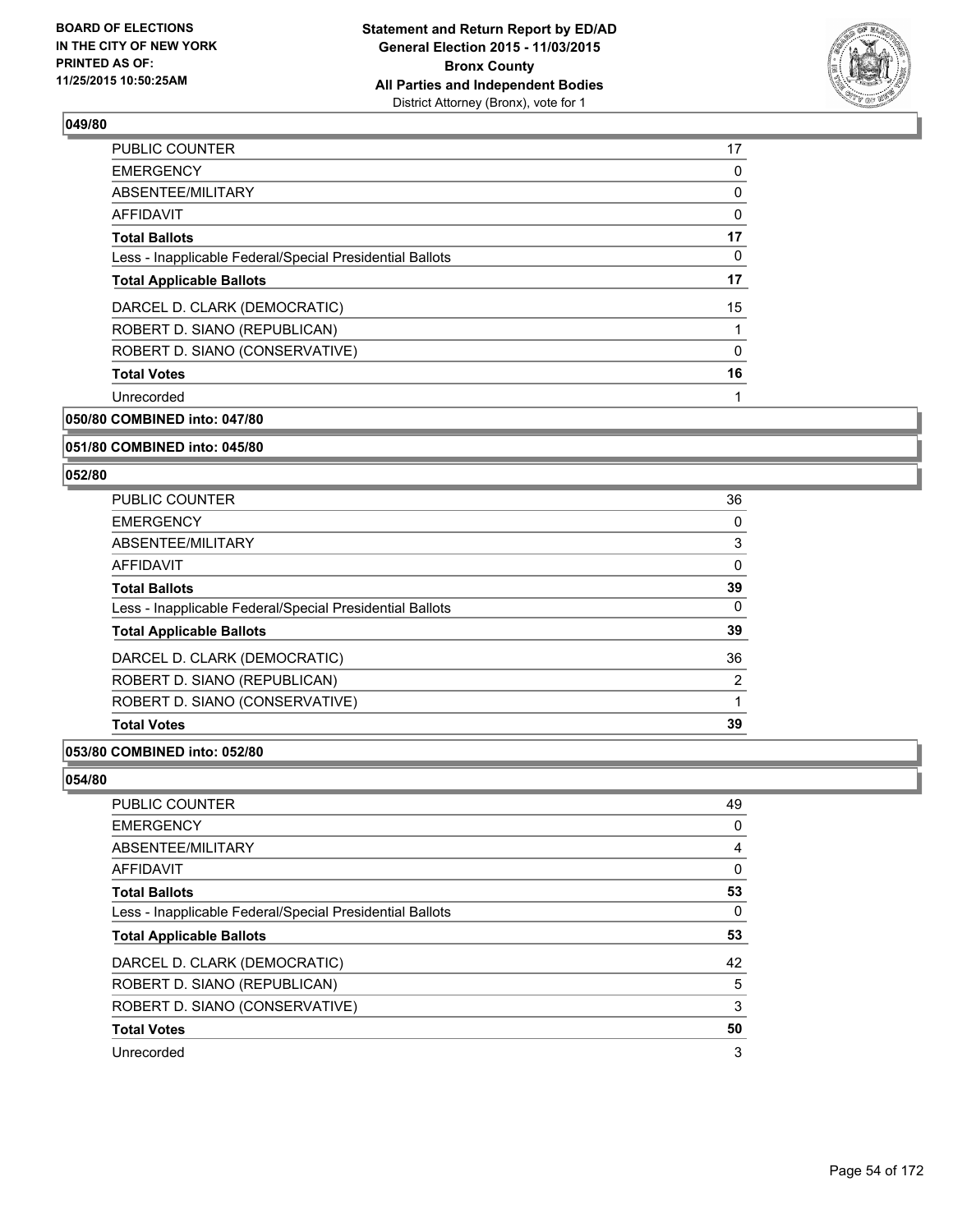

| PUBLIC COUNTER                                           | 69       |
|----------------------------------------------------------|----------|
| <b>EMERGENCY</b>                                         | 0        |
| ABSENTEE/MILITARY                                        | 3        |
| AFFIDAVIT                                                | $\Omega$ |
| <b>Total Ballots</b>                                     | 72       |
| Less - Inapplicable Federal/Special Presidential Ballots | $\Omega$ |
| <b>Total Applicable Ballots</b>                          | 72       |
| DARCEL D. CLARK (DEMOCRATIC)                             | 50       |
| ROBERT D. SIANO (REPUBLICAN)                             | 9        |
| ROBERT D. SIANO (CONSERVATIVE)                           |          |
| <b>Total Votes</b>                                       | 60       |
| Unrecorded                                               | 12       |

### **056/80**

| <b>PUBLIC COUNTER</b>                                    | 276            |
|----------------------------------------------------------|----------------|
| <b>EMERGENCY</b>                                         | 0              |
| ABSENTEE/MILITARY                                        | 7              |
| <b>AFFIDAVIT</b>                                         | 3              |
| <b>Total Ballots</b>                                     | 286            |
| Less - Inapplicable Federal/Special Presidential Ballots | 0              |
| <b>Total Applicable Ballots</b>                          | 286            |
| DARCEL D. CLARK (DEMOCRATIC)                             | 262            |
| ROBERT D. SIANO (REPUBLICAN)                             | 6              |
| ROBERT D. SIANO (CONSERVATIVE)                           | $\overline{2}$ |
| <b>Total Votes</b>                                       | 270            |
| Unrecorded                                               | 16             |
|                                                          |                |

## **057/80 COMBINED into: 055/80**

#### **058/80 COMBINED into: 039/80**

# **059/80 COMBINED into: 039/80**

| <b>PUBLIC COUNTER</b>                                    | 54 |
|----------------------------------------------------------|----|
| <b>EMERGENCY</b>                                         | 0  |
| ABSENTEE/MILITARY                                        | 3  |
| AFFIDAVIT                                                | 1  |
| <b>Total Ballots</b>                                     | 58 |
| Less - Inapplicable Federal/Special Presidential Ballots | 0  |
| <b>Total Applicable Ballots</b>                          | 58 |
| DARCEL D. CLARK (DEMOCRATIC)                             | 53 |
| ROBERT D. SIANO (REPUBLICAN)                             | 4  |
| ROBERT D. SIANO (CONSERVATIVE)                           | 0  |
| <b>Total Votes</b>                                       | 57 |
| Unrecorded                                               | 1  |
| 061/80 COMBINED into: 060/80                             |    |
| 062/80 COMBINED into: 014/80                             |    |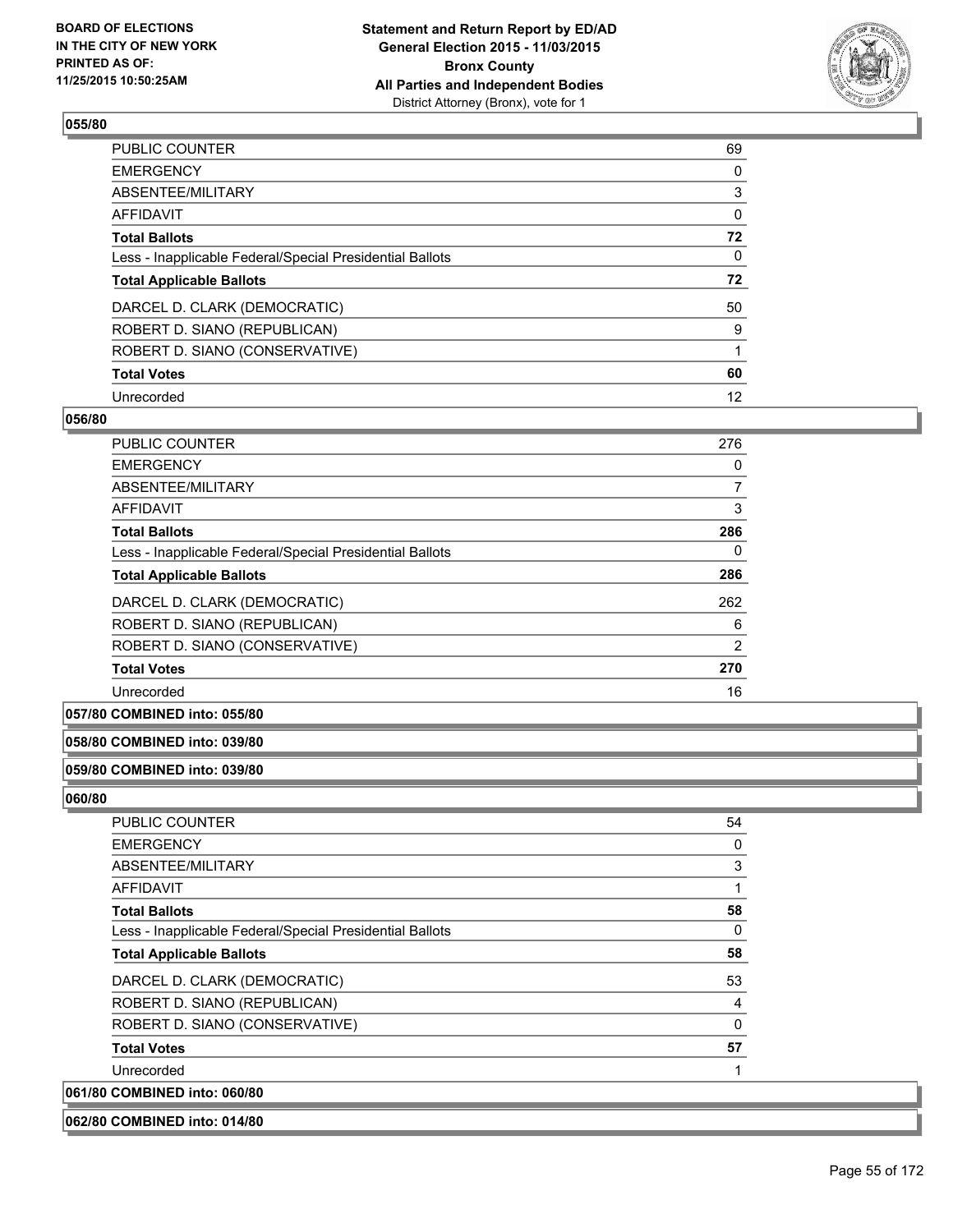

| <b>PUBLIC COUNTER</b>                                    | 91  |
|----------------------------------------------------------|-----|
| <b>EMERGENCY</b>                                         | 0   |
| ABSENTEE/MILITARY                                        | 28  |
| <b>AFFIDAVIT</b>                                         | 0   |
| <b>Total Ballots</b>                                     | 119 |
| Less - Inapplicable Federal/Special Presidential Ballots | 0   |
| <b>Total Applicable Ballots</b>                          | 119 |
| DARCEL D. CLARK (DEMOCRATIC)                             | 99  |
| ROBERT D. SIANO (REPUBLICAN)                             | 10  |
| ROBERT D. SIANO (CONSERVATIVE)                           | 5   |
| <b>Total Votes</b>                                       | 114 |
| Unrecorded                                               | 5   |
|                                                          |     |

**064/80 COMBINED into: 063/80**

### **065/80 COMBINED into: 056/80**

#### **066/80**

| <b>PUBLIC COUNTER</b>                                    | 44       |
|----------------------------------------------------------|----------|
| <b>EMERGENCY</b>                                         | 0        |
| ABSENTEE/MILITARY                                        | 49       |
| <b>AFFIDAVIT</b>                                         | $\Omega$ |
| <b>Total Ballots</b>                                     | 93       |
| Less - Inapplicable Federal/Special Presidential Ballots | 0        |
| <b>Total Applicable Ballots</b>                          | 93       |
| DARCEL D. CLARK (DEMOCRATIC)                             | 59       |
| ROBERT D. SIANO (REPUBLICAN)                             | 25       |
| ROBERT D. SIANO (CONSERVATIVE)                           | 6        |
| <b>Total Votes</b>                                       | 90       |
| Unrecorded                                               | 3        |

# **067/80 COMBINED into: 066/80**

| <b>PUBLIC COUNTER</b>                                    | 52 |
|----------------------------------------------------------|----|
| <b>EMERGENCY</b>                                         | 0  |
| ABSENTEE/MILITARY                                        | 4  |
| AFFIDAVIT                                                | 1  |
| <b>Total Ballots</b>                                     | 57 |
| Less - Inapplicable Federal/Special Presidential Ballots | 0  |
| <b>Total Applicable Ballots</b>                          | 57 |
| DARCEL D. CLARK (DEMOCRATIC)                             | 34 |
| ROBERT D. SIANO (REPUBLICAN)                             | 17 |
| ROBERT D. SIANO (CONSERVATIVE)                           | 3  |
| <b>Total Votes</b>                                       | 54 |
| Unrecorded                                               | 3  |
| 069/80 COMBINED into: 068/80                             |    |
| 070/80 COMBINED into: 068/80                             |    |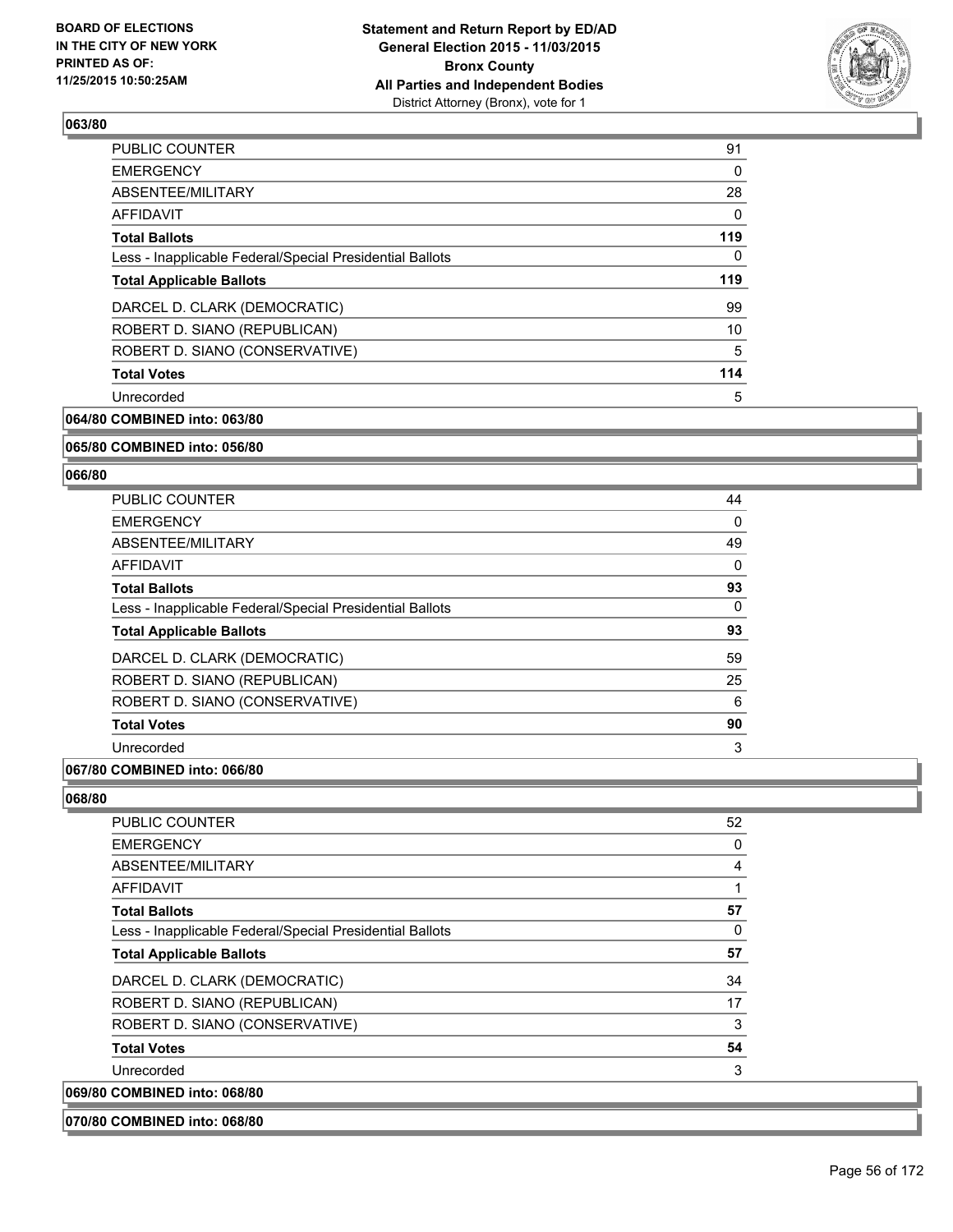

| <b>PUBLIC COUNTER</b>                                    | 61 |
|----------------------------------------------------------|----|
| <b>EMERGENCY</b>                                         | 0  |
| ABSENTEE/MILITARY                                        | 2  |
| AFFIDAVIT                                                | 0  |
| <b>Total Ballots</b>                                     | 63 |
| Less - Inapplicable Federal/Special Presidential Ballots | 0  |
| <b>Total Applicable Ballots</b>                          | 63 |
| DARCEL D. CLARK (DEMOCRATIC)                             | 56 |
| ROBERT D. SIANO (REPUBLICAN)                             | 3  |
| ROBERT D. SIANO (CONSERVATIVE)                           | 3  |
| <b>Total Votes</b>                                       | 62 |
| Unrecorded                                               |    |
|                                                          |    |

**072/80 COMBINED into: 071/80**

### **073/80 COMBINED into: 071/80**

### **074/80**

| PUBLIC COUNTER                                           | 97  |
|----------------------------------------------------------|-----|
| <b>EMERGENCY</b>                                         | 0   |
| ABSENTEE/MILITARY                                        | 4   |
| AFFIDAVIT                                                |     |
| <b>Total Ballots</b>                                     | 102 |
| Less - Inapplicable Federal/Special Presidential Ballots | 0   |
| <b>Total Applicable Ballots</b>                          | 102 |
| DARCEL D. CLARK (DEMOCRATIC)                             | 91  |
| ROBERT D. SIANO (REPUBLICAN)                             | 4   |
| ROBERT D. SIANO (CONSERVATIVE)                           |     |
| <b>Total Votes</b>                                       | 96  |
| Unrecorded                                               | 6   |

| <b>PUBLIC COUNTER</b>                                    | 98  |
|----------------------------------------------------------|-----|
| <b>EMERGENCY</b>                                         | 0   |
| ABSENTEE/MILITARY                                        | 4   |
| AFFIDAVIT                                                | 1   |
| <b>Total Ballots</b>                                     | 103 |
| Less - Inapplicable Federal/Special Presidential Ballots | 0   |
| <b>Total Applicable Ballots</b>                          | 103 |
| DARCEL D. CLARK (DEMOCRATIC)                             | 76  |
| ROBERT D. SIANO (REPUBLICAN)                             | 13  |
| ROBERT D. SIANO (CONSERVATIVE)                           | 2   |
| <b>JACK MATH (WRITE-IN)</b>                              | 1   |
| UNATTRIBUTABLE WRITE-IN (WRITE-IN)                       | 1   |
| <b>Total Votes</b>                                       | 93  |
| Unrecorded                                               | 10  |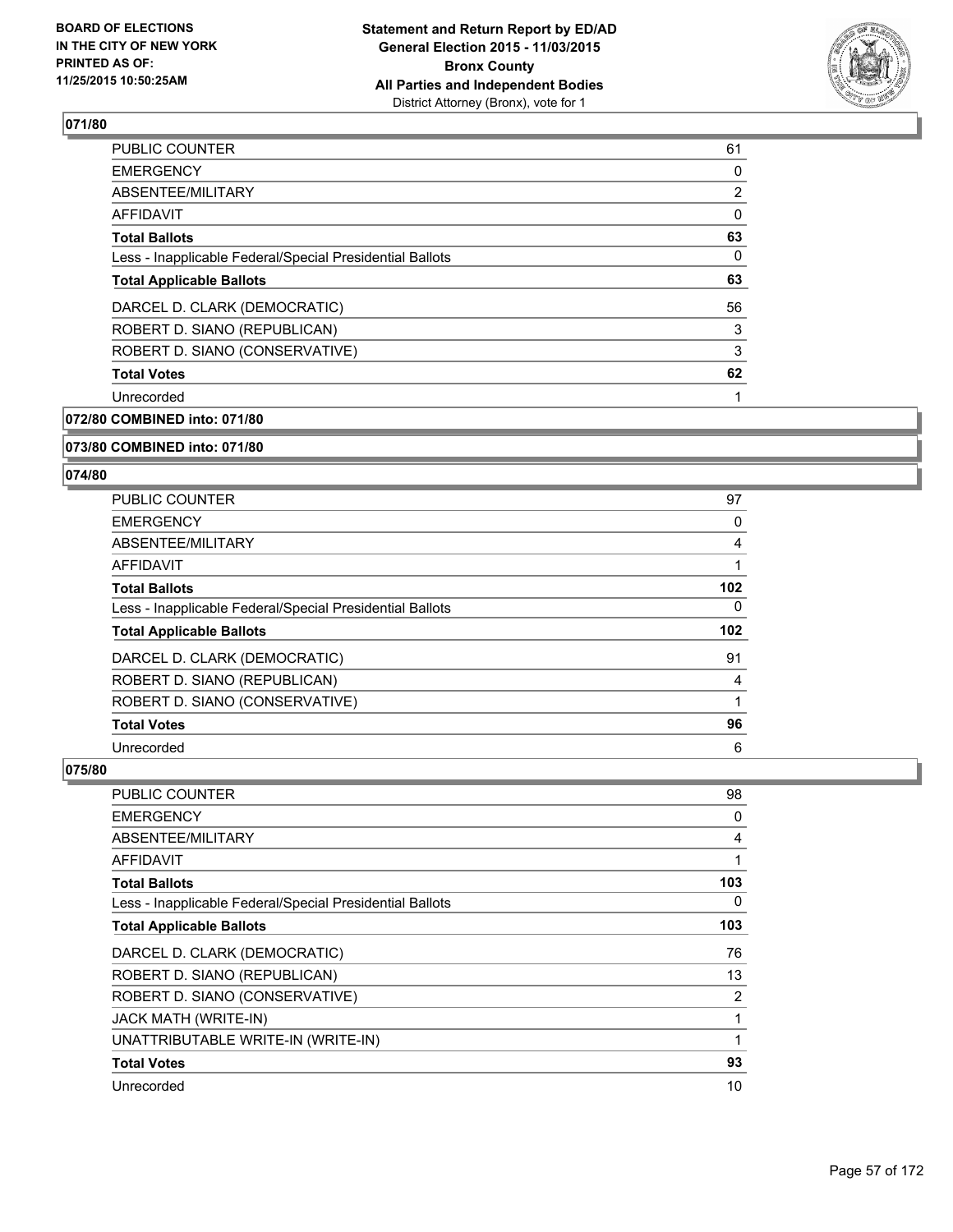

| 70 |
|----|
| 0  |
| 0  |
| 0  |
| 70 |
| 0  |
| 70 |
| 48 |
| 12 |
| 4  |
| 64 |
| 6  |
|    |

**077/80 COMBINED into: 075/80**

**078/80 COMBINED into: 075/80**

**079/80 COMBINED into: 080/80**

### **080/80**

| <b>PUBLIC COUNTER</b>                                    | 99  |
|----------------------------------------------------------|-----|
| <b>EMERGENCY</b>                                         | 0   |
| ABSENTEE/MILITARY                                        | 0   |
| <b>AFFIDAVIT</b>                                         |     |
| <b>Total Ballots</b>                                     | 100 |
| Less - Inapplicable Federal/Special Presidential Ballots | 0   |
| <b>Total Applicable Ballots</b>                          | 100 |
| DARCEL D. CLARK (DEMOCRATIC)                             | 76  |
| ROBERT D. SIANO (REPUBLICAN)                             | 14  |
|                                                          |     |
| ROBERT D. SIANO (CONSERVATIVE)                           | 6   |
| <b>Total Votes</b>                                       | 96  |

| <b>PUBLIC COUNTER</b>                                    | 33 |
|----------------------------------------------------------|----|
| <b>EMERGENCY</b>                                         | 0  |
| ABSENTEE/MILITARY                                        | 3  |
| AFFIDAVIT                                                | 3  |
| <b>Total Ballots</b>                                     | 39 |
| Less - Inapplicable Federal/Special Presidential Ballots | 0  |
| <b>Total Applicable Ballots</b>                          | 39 |
| DARCEL D. CLARK (DEMOCRATIC)                             | 27 |
| ROBERT D. SIANO (REPUBLICAN)                             | 6  |
| ROBERT D. SIANO (CONSERVATIVE)                           | 2  |
| UNATTRIBUTABLE WRITE-IN (WRITE-IN)                       |    |
| <b>Total Votes</b>                                       | 36 |
| Unrecorded                                               | 3  |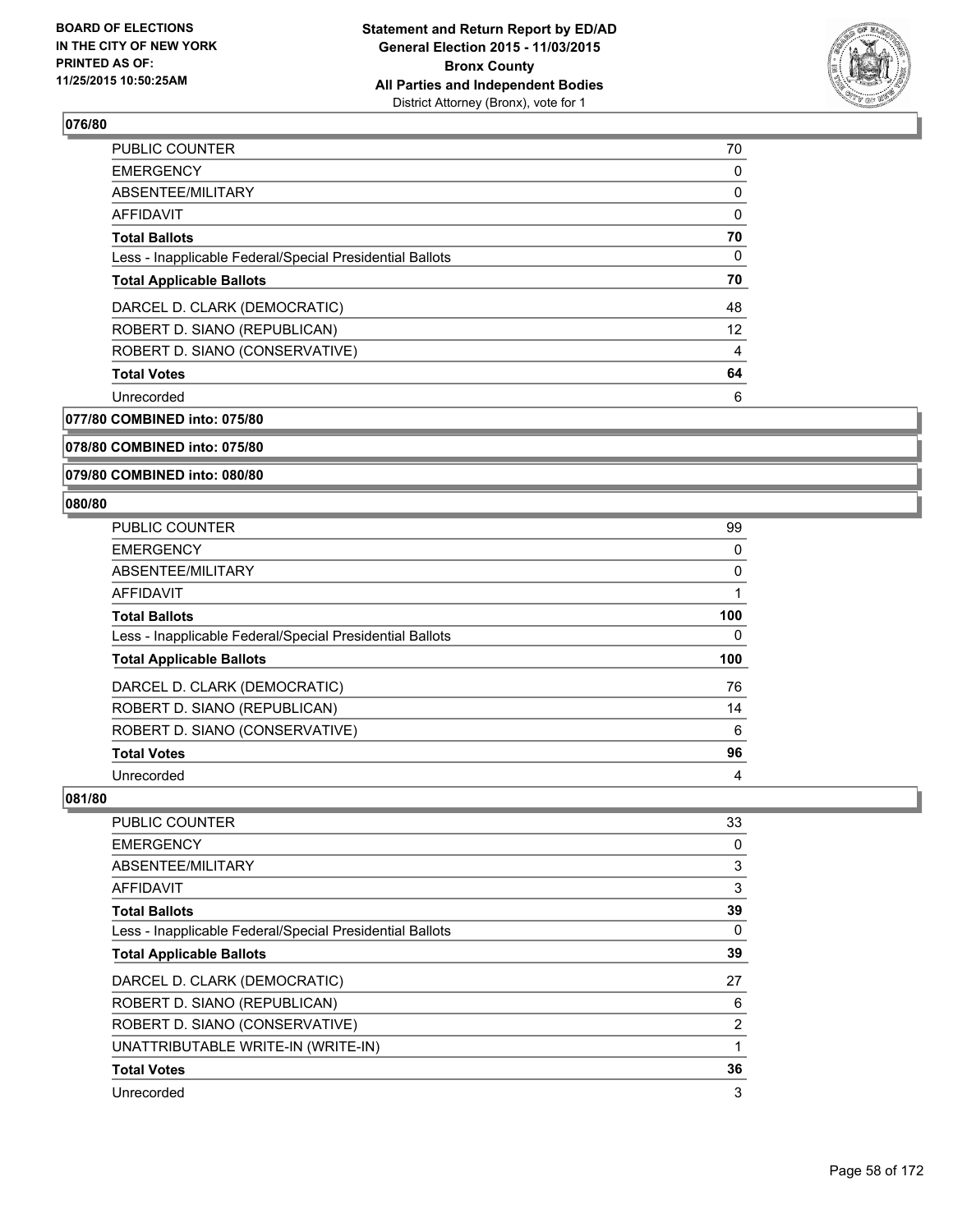

| PUBLIC COUNTER                                           | 26             |
|----------------------------------------------------------|----------------|
| <b>EMERGENCY</b>                                         | 0              |
| ABSENTEE/MILITARY                                        |                |
| <b>AFFIDAVIT</b>                                         |                |
| <b>Total Ballots</b>                                     | 28             |
| Less - Inapplicable Federal/Special Presidential Ballots | 0              |
| <b>Total Applicable Ballots</b>                          | 28             |
| DARCEL D. CLARK (DEMOCRATIC)                             | 20             |
| ROBERT D. SIANO (REPUBLICAN)                             | 5              |
| ROBERT D. SIANO (CONSERVATIVE)                           | $\overline{2}$ |
| <b>Total Votes</b>                                       | 27             |
| Unrecorded                                               |                |

### **083/80**

| <b>PUBLIC COUNTER</b>                                    | 58             |
|----------------------------------------------------------|----------------|
| <b>EMERGENCY</b>                                         | 0              |
| ABSENTEE/MILITARY                                        | $\overline{2}$ |
| AFFIDAVIT                                                | 0              |
| <b>Total Ballots</b>                                     | 60             |
| Less - Inapplicable Federal/Special Presidential Ballots | 0              |
| <b>Total Applicable Ballots</b>                          | 60             |
| DARCEL D. CLARK (DEMOCRATIC)                             | 41             |
| ROBERT D. SIANO (REPUBLICAN)                             | 14             |
| ROBERT D. SIANO (CONSERVATIVE)                           | 2              |
| <b>Total Votes</b>                                       | 57             |
| Unrecorded                                               | 3              |
|                                                          |                |

## **084/80 COMBINED into: 054/80**

| PUBLIC COUNTER                                           | 47 |
|----------------------------------------------------------|----|
| <b>EMERGENCY</b>                                         | 0  |
| ABSENTEE/MILITARY                                        | 0  |
| AFFIDAVIT                                                | 0  |
| <b>Total Ballots</b>                                     | 47 |
| Less - Inapplicable Federal/Special Presidential Ballots | 0  |
| <b>Total Applicable Ballots</b>                          | 47 |
| DARCEL D. CLARK (DEMOCRATIC)                             | 37 |
| ROBERT D. SIANO (REPUBLICAN)                             | 4  |
| ROBERT D. SIANO (CONSERVATIVE)                           | 4  |
| <b>Total Votes</b>                                       | 45 |
| Unrecorded                                               | 2  |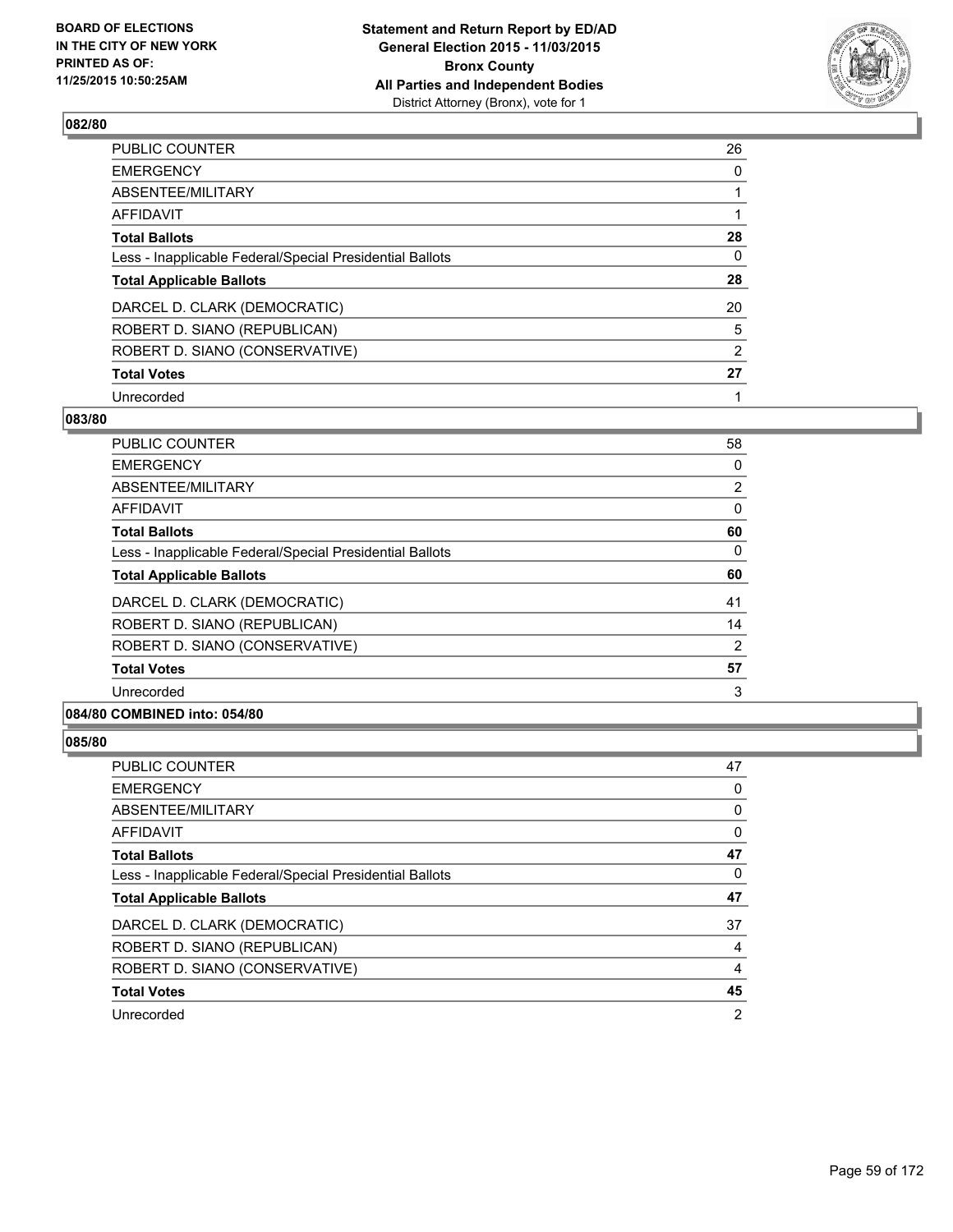

| PUBLIC COUNTER                                           | 55               |  |
|----------------------------------------------------------|------------------|--|
| <b>EMERGENCY</b>                                         | 0                |  |
| ABSENTEE/MILITARY                                        | $\boldsymbol{2}$ |  |
| <b>AFFIDAVIT</b>                                         | 0                |  |
| <b>Total Ballots</b>                                     | 57               |  |
| Less - Inapplicable Federal/Special Presidential Ballots | 0                |  |
| <b>Total Applicable Ballots</b>                          | 57               |  |
| DARCEL D. CLARK (DEMOCRATIC)                             | 53               |  |
| ROBERT D. SIANO (REPUBLICAN)                             | $\overline{2}$   |  |
| ROBERT D. SIANO (CONSERVATIVE)                           | 0                |  |
| <b>Total Votes</b>                                       | 55               |  |
| Unrecorded                                               | 2                |  |
| 087/80 COMBINED into: 056/80                             |                  |  |
| 088/80 COMBINED into: 042/80                             |                  |  |
| 089/80 COMBINED into: 056/80                             |                  |  |
| 090/80 COMBINED into: 071/80                             |                  |  |
| 091/80 COMBINED into: 081/80                             |                  |  |
| 092/80 COMBINED into: 074/80                             |                  |  |
|                                                          |                  |  |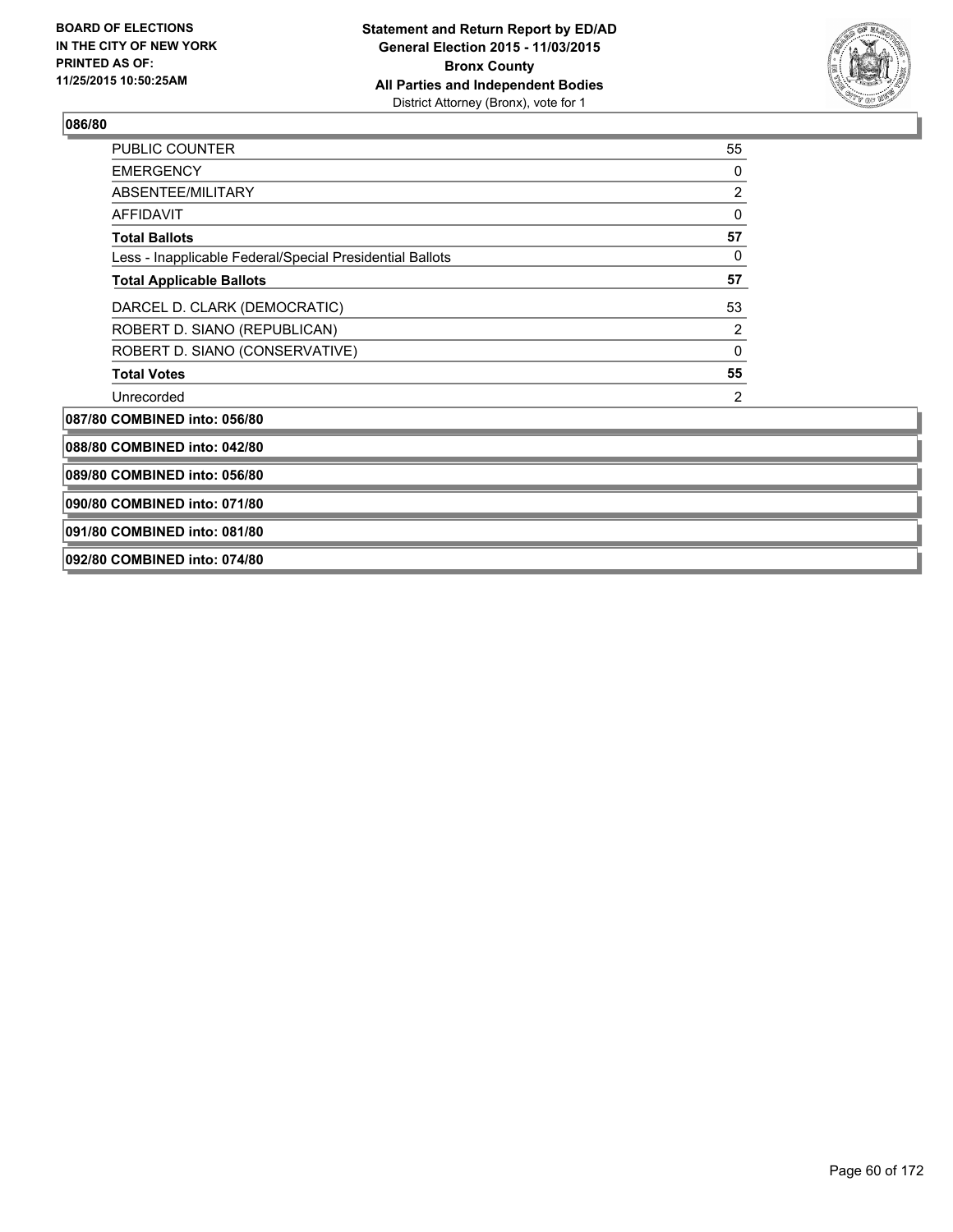

| PUBLIC COUNTER                                           | 65  |
|----------------------------------------------------------|-----|
| <b>EMERGENCY</b>                                         | 0   |
| ABSENTEE/MILITARY                                        | 38  |
| <b>AFFIDAVIT</b>                                         | 3   |
| <b>Total Ballots</b>                                     | 106 |
| Less - Inapplicable Federal/Special Presidential Ballots | 0   |
| <b>Total Applicable Ballots</b>                          | 106 |
| DARCEL D. CLARK (DEMOCRATIC)                             | 90  |
| ROBERT D. SIANO (REPUBLICAN)                             | 4   |
| ROBERT D. SIANO (CONSERVATIVE)                           |     |
| <b>Total Votes</b>                                       | 95  |
| Unrecorded                                               | 11  |

### **002/81**

| <b>PUBLIC COUNTER</b>                                    | 56 |
|----------------------------------------------------------|----|
| <b>EMERGENCY</b>                                         | 0  |
| ABSENTEE/MILITARY                                        | 4  |
| AFFIDAVIT                                                | 0  |
| <b>Total Ballots</b>                                     | 60 |
| Less - Inapplicable Federal/Special Presidential Ballots | 0  |
| <b>Total Applicable Ballots</b>                          | 60 |
| DARCEL D. CLARK (DEMOCRATIC)                             | 45 |
| ROBERT D. SIANO (REPUBLICAN)                             | 4  |
| ROBERT D. SIANO (CONSERVATIVE)                           |    |
| <b>Total Votes</b>                                       | 50 |
| Unrecorded                                               | 10 |
| A                                                        |    |

## **003/81 COMBINED into: 002/81**

| PUBLIC COUNTER                                           | 49 |
|----------------------------------------------------------|----|
| <b>EMERGENCY</b>                                         | 0  |
| ABSENTEE/MILITARY                                        | 3  |
| AFFIDAVIT                                                | 2  |
| <b>Total Ballots</b>                                     | 54 |
| Less - Inapplicable Federal/Special Presidential Ballots | 0  |
| <b>Total Applicable Ballots</b>                          | 54 |
|                                                          |    |
| DARCEL D. CLARK (DEMOCRATIC)                             | 46 |
| ROBERT D. SIANO (REPUBLICAN)                             | 5  |
| ROBERT D. SIANO (CONSERVATIVE)                           |    |
| <b>Total Votes</b>                                       | 52 |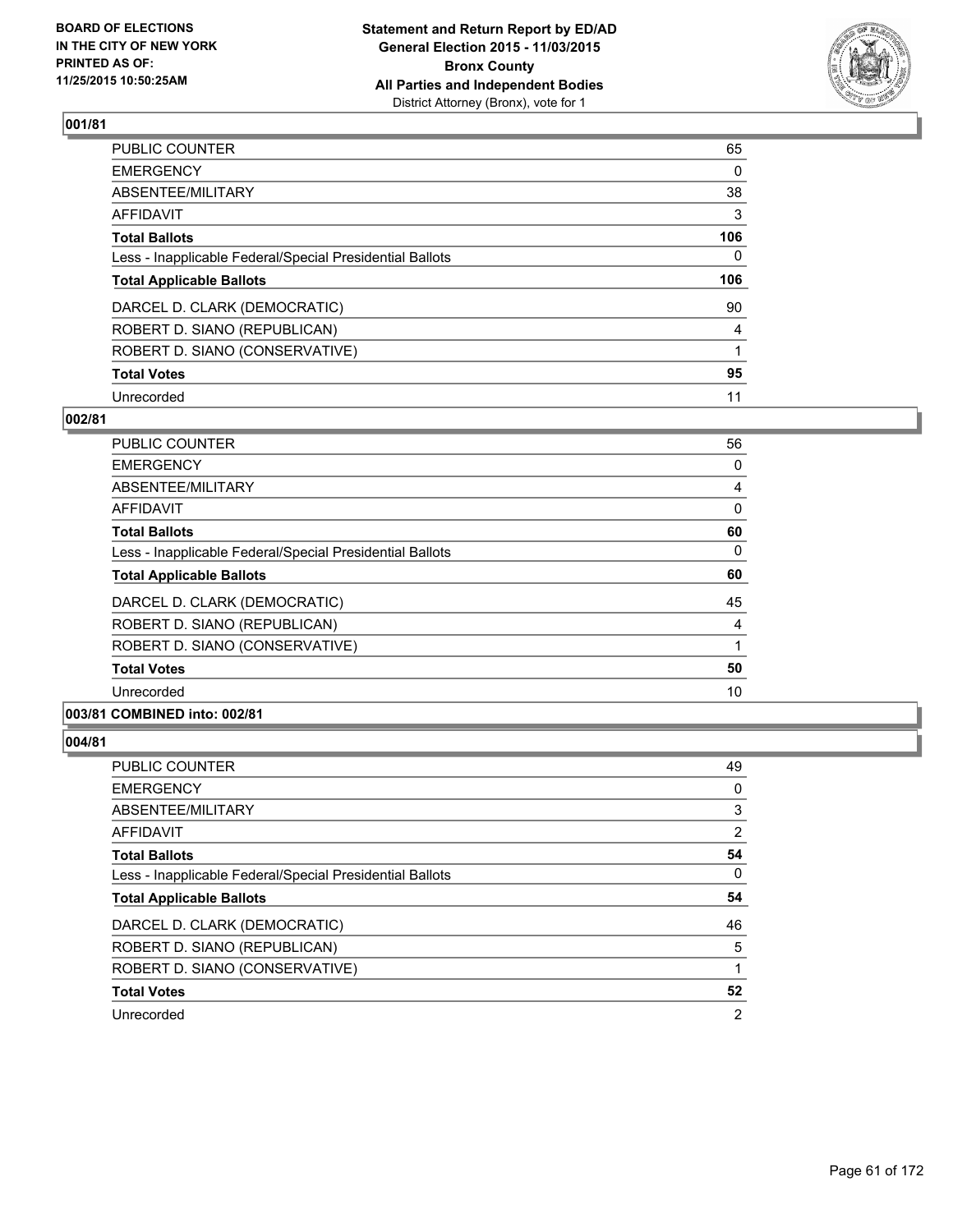

| <b>PUBLIC COUNTER</b>                                    | 101 |
|----------------------------------------------------------|-----|
| <b>EMERGENCY</b>                                         | 0   |
| ABSENTEE/MILITARY                                        | 4   |
| AFFIDAVIT                                                | 0   |
| <b>Total Ballots</b>                                     | 105 |
| Less - Inapplicable Federal/Special Presidential Ballots | 0   |
| <b>Total Applicable Ballots</b>                          | 105 |
| DARCEL D. CLARK (DEMOCRATIC)                             | 84  |
| ROBERT D. SIANO (REPUBLICAN)                             | 9   |
| ROBERT D. SIANO (CONSERVATIVE)                           | 4   |
| <b>Total Votes</b>                                       | 97  |
| Unrecorded                                               | 8   |
|                                                          |     |

# **006/81 COMBINED into: 005/81**

## **007/81**

| PUBLIC COUNTER                                           | 31 |
|----------------------------------------------------------|----|
| <b>EMERGENCY</b>                                         | 0  |
| ABSENTEE/MILITARY                                        |    |
| AFFIDAVIT                                                |    |
| <b>Total Ballots</b>                                     | 33 |
| Less - Inapplicable Federal/Special Presidential Ballots | 0  |
| <b>Total Applicable Ballots</b>                          | 33 |
| DARCEL D. CLARK (DEMOCRATIC)                             | 26 |
| ROBERT D. SIANO (REPUBLICAN)                             | 3  |
| ROBERT D. SIANO (CONSERVATIVE)                           | 0  |
| <b>Total Votes</b>                                       | 29 |
| Unrecorded                                               | 4  |

| <b>PUBLIC COUNTER</b>                                    | 76       |
|----------------------------------------------------------|----------|
| <b>EMERGENCY</b>                                         | 0        |
| ABSENTEE/MILITARY                                        | 6        |
| <b>AFFIDAVIT</b>                                         | 0        |
| <b>Total Ballots</b>                                     | 82       |
| Less - Inapplicable Federal/Special Presidential Ballots | $\Omega$ |
| <b>Total Applicable Ballots</b>                          | 82       |
| DARCEL D. CLARK (DEMOCRATIC)                             | 69       |
| ROBERT D. SIANO (REPUBLICAN)                             | 0        |
| ROBERT D. SIANO (CONSERVATIVE)                           | 0        |
| <b>Total Votes</b>                                       | 69       |
| Unrecorded                                               | 13       |
| 009/81 COMBINED into: 008/81                             |          |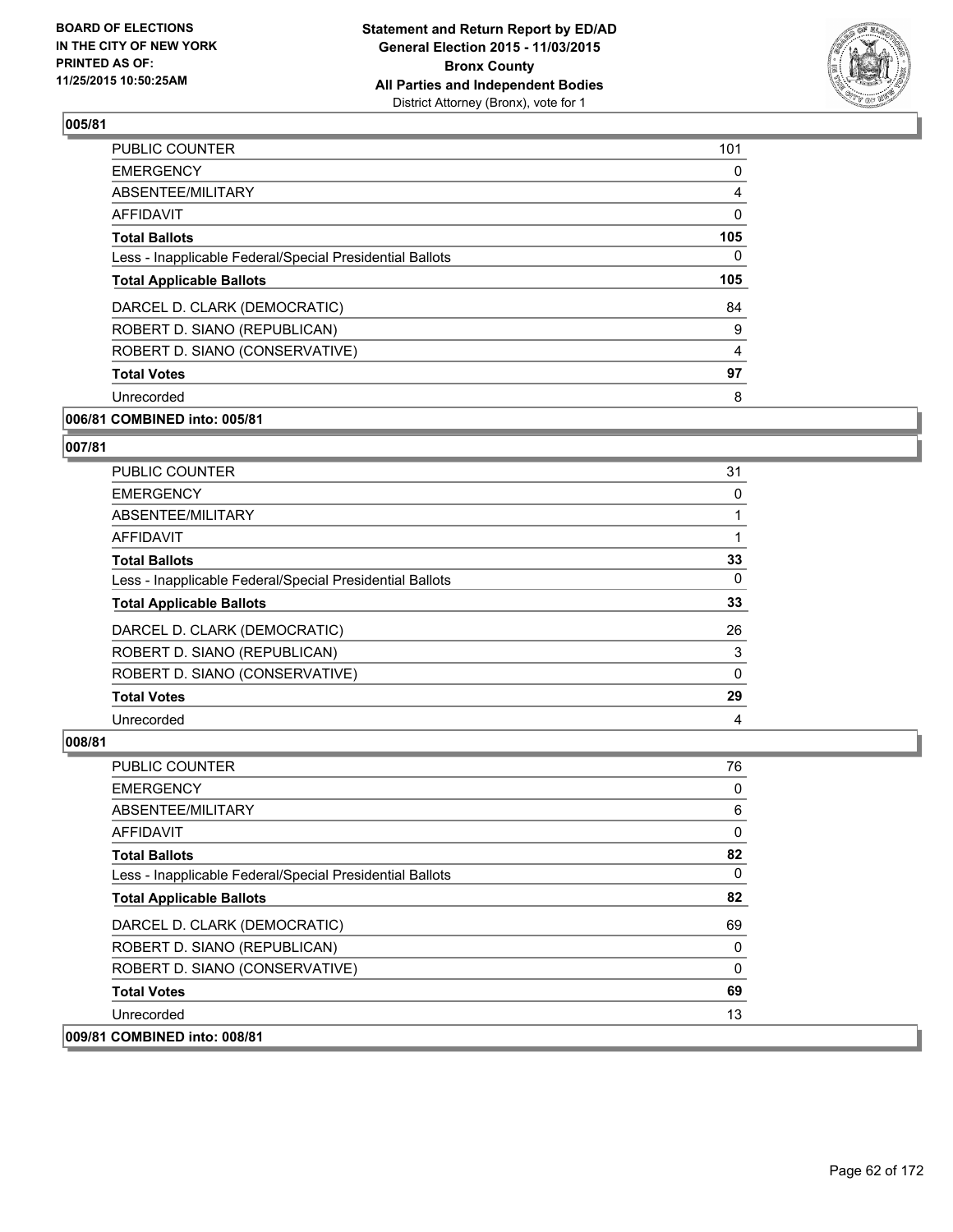

| PUBLIC COUNTER                                           | 90       |
|----------------------------------------------------------|----------|
| <b>EMERGENCY</b>                                         | 0        |
| ABSENTEE/MILITARY                                        | 0        |
| <b>AFFIDAVIT</b>                                         |          |
| <b>Total Ballots</b>                                     | 91       |
| Less - Inapplicable Federal/Special Presidential Ballots | $\Omega$ |
| <b>Total Applicable Ballots</b>                          | 91       |
| DARCEL D. CLARK (DEMOCRATIC)                             | 73       |
| ROBERT D. SIANO (REPUBLICAN)                             | 6        |
| ROBERT D. SIANO (CONSERVATIVE)                           |          |
| <b>Total Votes</b>                                       | 80       |
| Unrecorded                                               | 11       |

### **011/81**

| PUBLIC COUNTER                                           | 64             |
|----------------------------------------------------------|----------------|
| <b>EMERGENCY</b>                                         | 0              |
| ABSENTEE/MILITARY                                        | $\overline{2}$ |
| AFFIDAVIT                                                | 0              |
| <b>Total Ballots</b>                                     | 66             |
| Less - Inapplicable Federal/Special Presidential Ballots | 0              |
| <b>Total Applicable Ballots</b>                          | 66             |
| DARCEL D. CLARK (DEMOCRATIC)                             | 55             |
| ROBERT D. SIANO (REPUBLICAN)                             | 6              |
| ROBERT D. SIANO (CONSERVATIVE)                           | 2              |
| <b>Total Votes</b>                                       | 63             |
| Unrecorded                                               | 3              |
|                                                          |                |

| <b>PUBLIC COUNTER</b>                                    | 78 |
|----------------------------------------------------------|----|
| <b>EMERGENCY</b>                                         | 0  |
| ABSENTEE/MILITARY                                        | 0  |
| AFFIDAVIT                                                | 0  |
| <b>Total Ballots</b>                                     | 78 |
| Less - Inapplicable Federal/Special Presidential Ballots | 0  |
| <b>Total Applicable Ballots</b>                          | 78 |
| DARCEL D. CLARK (DEMOCRATIC)                             | 58 |
| ROBERT D. SIANO (REPUBLICAN)                             | 8  |
| ROBERT D. SIANO (CONSERVATIVE)                           | 4  |
| KALIEF BROWDER (WRITE-IN)                                | 4  |
| UNATTRIBUTABLE WRITE-IN (WRITE-IN)                       | 1  |
| <b>Total Votes</b>                                       | 75 |
| Unrecorded                                               | 3  |
| 013/81 COMBINED into: 012/81                             |    |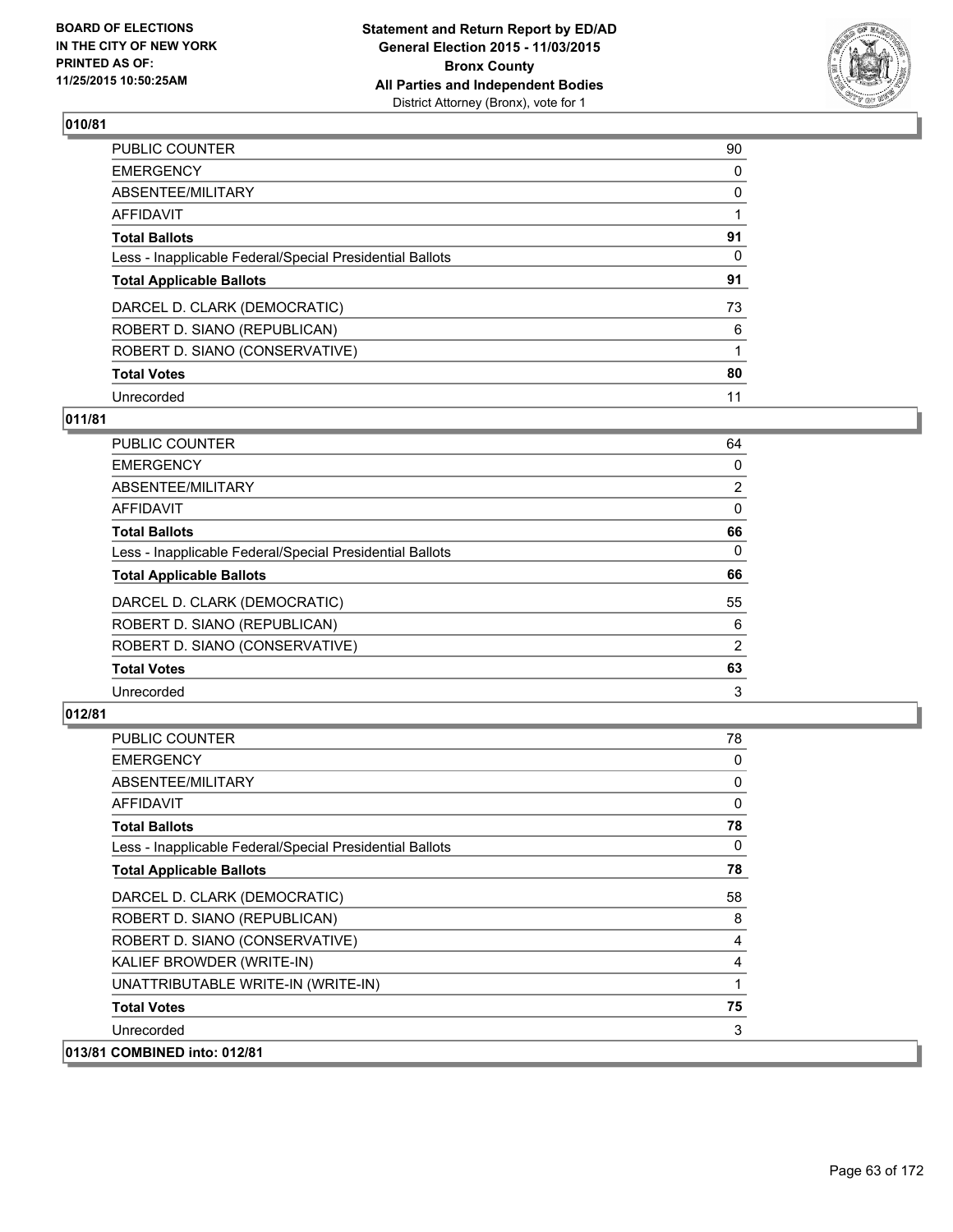

| <b>PUBLIC COUNTER</b>                                    | 72             |
|----------------------------------------------------------|----------------|
| <b>EMERGENCY</b>                                         | 0              |
| ABSENTEE/MILITARY                                        | 7              |
| AFFIDAVIT                                                |                |
| <b>Total Ballots</b>                                     | 80             |
| Less - Inapplicable Federal/Special Presidential Ballots | 0              |
| <b>Total Applicable Ballots</b>                          | 80             |
| DARCEL D. CLARK (DEMOCRATIC)                             | 50             |
| ROBERT D. SIANO (REPUBLICAN)                             | 16             |
| ROBERT D. SIANO (CONSERVATIVE)                           | $\overline{7}$ |
| LARRY HARTSTEIN (WRITE-IN)                               |                |
| <b>Total Votes</b>                                       | 74             |
| Unrecorded                                               | 6              |

## **015/81**

| PUBLIC COUNTER                                           | 62       |
|----------------------------------------------------------|----------|
| <b>EMERGENCY</b>                                         | 0        |
| ABSENTEE/MILITARY                                        | 8        |
| <b>AFFIDAVIT</b>                                         | $\Omega$ |
| <b>Total Ballots</b>                                     | 70       |
| Less - Inapplicable Federal/Special Presidential Ballots | 0        |
| <b>Total Applicable Ballots</b>                          | 70       |
| DARCEL D. CLARK (DEMOCRATIC)                             | 41       |
| ROBERT D. SIANO (REPUBLICAN)                             | 20       |
| ROBERT D. SIANO (CONSERVATIVE)                           | 4        |
| UNATTRIBUTABLE WRITE-IN (WRITE-IN)                       |          |
| <b>Total Votes</b>                                       | 66       |
| Unrecorded                                               | 4        |

| 017/81 COMBINED into: 011/81                             |   |
|----------------------------------------------------------|---|
| <b>Total Votes</b>                                       |   |
| ROBERT D. SIANO (CONSERVATIVE)                           | 0 |
| ROBERT D. SIANO (REPUBLICAN)                             | 0 |
| DARCEL D. CLARK (DEMOCRATIC)                             | 0 |
| <b>Total Applicable Ballots</b>                          | 0 |
| Less - Inapplicable Federal/Special Presidential Ballots | 0 |
| <b>Total Ballots</b>                                     | 0 |
| AFFIDAVIT                                                | 0 |
| ABSENTEE/MILITARY                                        | 0 |
| <b>EMERGENCY</b>                                         | 0 |
| <b>PUBLIC COUNTER</b>                                    | 0 |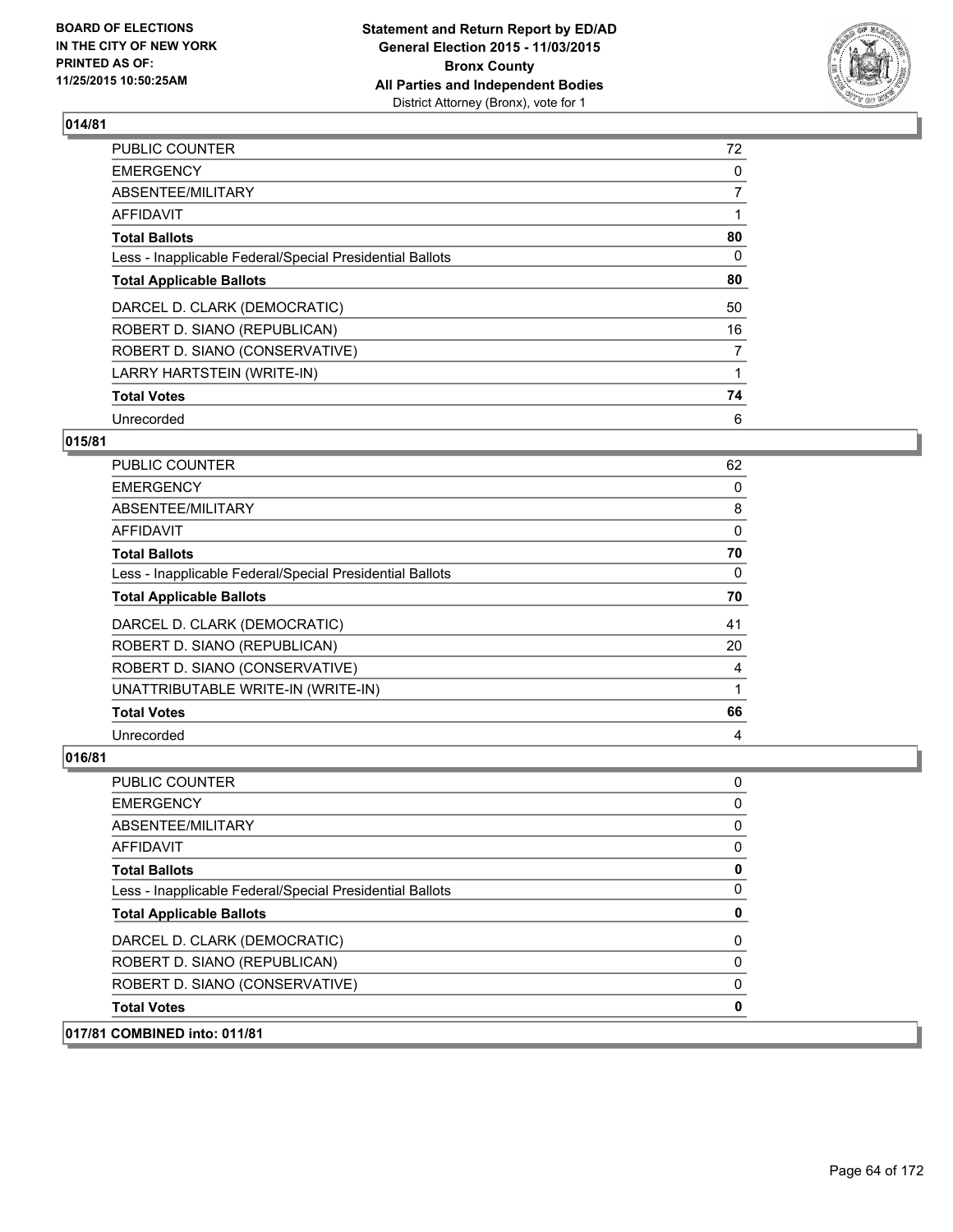

| 72 |
|----|
| 0  |
| 4  |
| 3  |
| 79 |
| 0  |
| 79 |
| 70 |
| 5  |
| 0  |
| 75 |
| 4  |
|    |

# **019/81 COMBINED into: 018/81**

## **020/81**

| PUBLIC COUNTER                                           | 37             |
|----------------------------------------------------------|----------------|
| <b>EMERGENCY</b>                                         | 0              |
| ABSENTEE/MILITARY                                        | 2              |
| <b>AFFIDAVIT</b>                                         | 0              |
| <b>Total Ballots</b>                                     | 39             |
| Less - Inapplicable Federal/Special Presidential Ballots | $\Omega$       |
| <b>Total Applicable Ballots</b>                          | 39             |
| DARCEL D. CLARK (DEMOCRATIC)                             | 33             |
| ROBERT D. SIANO (REPUBLICAN)                             | 4              |
| ROBERT D. SIANO (CONSERVATIVE)                           | $\overline{2}$ |
| <b>Total Votes</b>                                       | 39             |

| <b>PUBLIC COUNTER</b>                                    | 56       |
|----------------------------------------------------------|----------|
| <b>EMERGENCY</b>                                         | 0        |
| ABSENTEE/MILITARY                                        | 3        |
| <b>AFFIDAVIT</b>                                         | 0        |
| <b>Total Ballots</b>                                     | 59       |
| Less - Inapplicable Federal/Special Presidential Ballots | $\Omega$ |
| <b>Total Applicable Ballots</b>                          | 59       |
| DARCEL D. CLARK (DEMOCRATIC)                             | 50       |
| ROBERT D. SIANO (REPUBLICAN)                             | 4        |
| ROBERT D. SIANO (CONSERVATIVE)                           | 1        |
| <b>Total Votes</b>                                       | 55       |
| Unrecorded                                               | 4        |
| 022/81 COMBINED into: 021/81                             |          |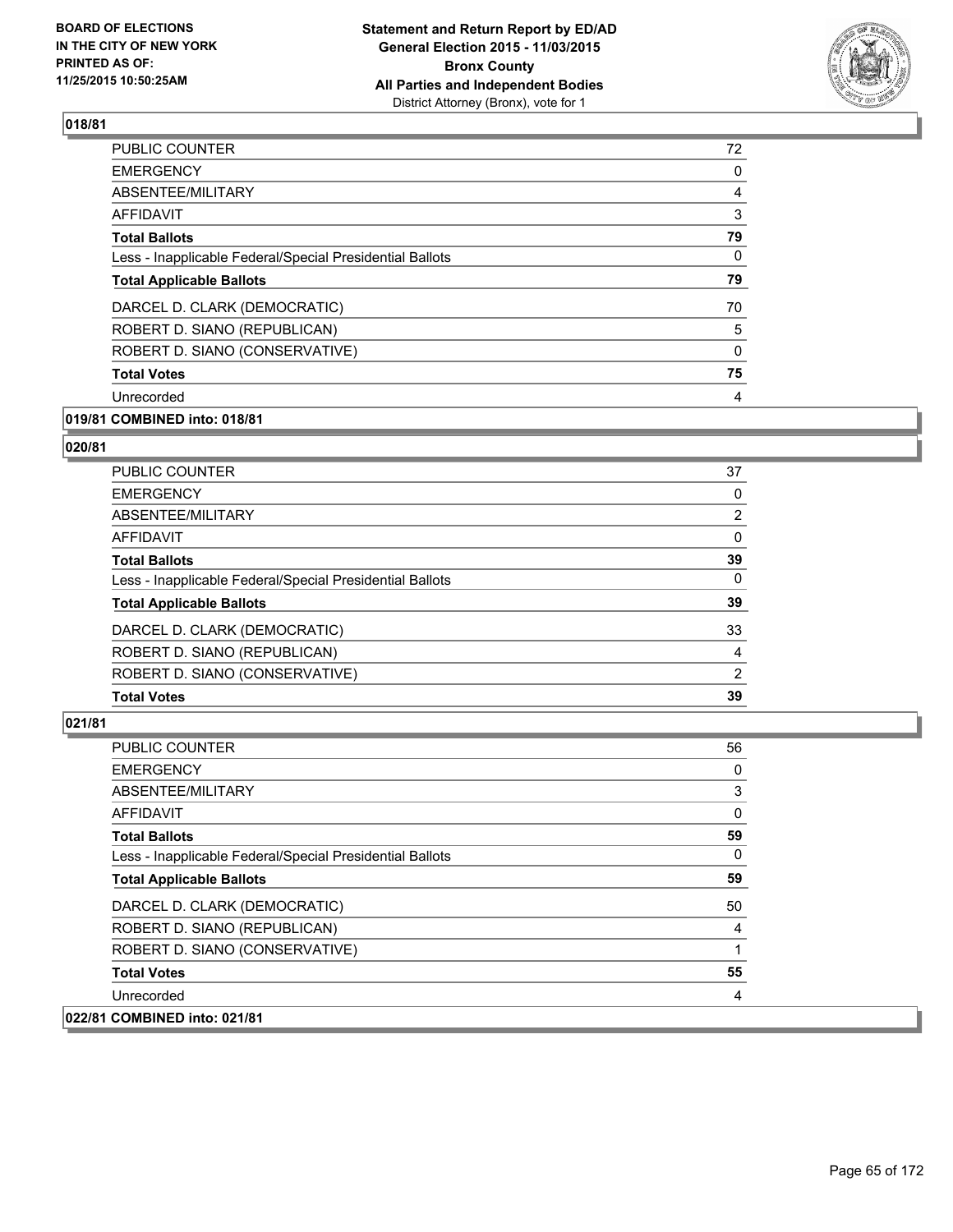

| <b>PUBLIC COUNTER</b>                                    | 86 |
|----------------------------------------------------------|----|
| <b>EMERGENCY</b>                                         | 0  |
| ABSENTEE/MILITARY                                        | 3  |
| AFFIDAVIT                                                | 0  |
| <b>Total Ballots</b>                                     | 89 |
| Less - Inapplicable Federal/Special Presidential Ballots | 0  |
| <b>Total Applicable Ballots</b>                          | 89 |
| DARCEL D. CLARK (DEMOCRATIC)                             | 77 |
| ROBERT D. SIANO (REPUBLICAN)                             | 4  |
| ROBERT D. SIANO (CONSERVATIVE)                           | 5  |
| <b>Total Votes</b>                                       | 86 |
| Unrecorded                                               | 3  |
|                                                          |    |

# **024/81 COMBINED into: 023/81**

#### **025/81**

| <b>PUBLIC COUNTER</b>                                    | 147      |
|----------------------------------------------------------|----------|
| <b>EMERGENCY</b>                                         | 0        |
| ABSENTEE/MILITARY                                        | 6        |
| <b>AFFIDAVIT</b>                                         |          |
| <b>Total Ballots</b>                                     | 154      |
| Less - Inapplicable Federal/Special Presidential Ballots | $\Omega$ |
| <b>Total Applicable Ballots</b>                          | 154      |
| DARCEL D. CLARK (DEMOCRATIC)                             | 60       |
| ROBERT D. SIANO (REPUBLICAN)                             | 63       |
| ROBERT D. SIANO (CONSERVATIVE)                           | 28       |
| <b>Total Votes</b>                                       | 151      |
| Unrecorded                                               | 3        |

# **026/81 COMBINED into: 025/81**

## **027/81 COMBINED into: 025/81**

#### **028/81 COMBINED into: 025/81**

| <b>PUBLIC COUNTER</b>                                    | 124            |
|----------------------------------------------------------|----------------|
| <b>EMERGENCY</b>                                         | 0              |
| ABSENTEE/MILITARY                                        | 4              |
| AFFIDAVIT                                                | $\overline{2}$ |
| <b>Total Ballots</b>                                     | 130            |
| Less - Inapplicable Federal/Special Presidential Ballots | 0              |
| <b>Total Applicable Ballots</b>                          | 130            |
| DARCEL D. CLARK (DEMOCRATIC)                             | 62             |
| ROBERT D. SIANO (REPUBLICAN)                             | 45             |
| ROBERT D. SIANO (CONSERVATIVE)                           | 21             |
| <b>Total Votes</b>                                       | 128            |
| Unrecorded                                               | 2              |
| 030/81 COMBINED into: 029/81                             |                |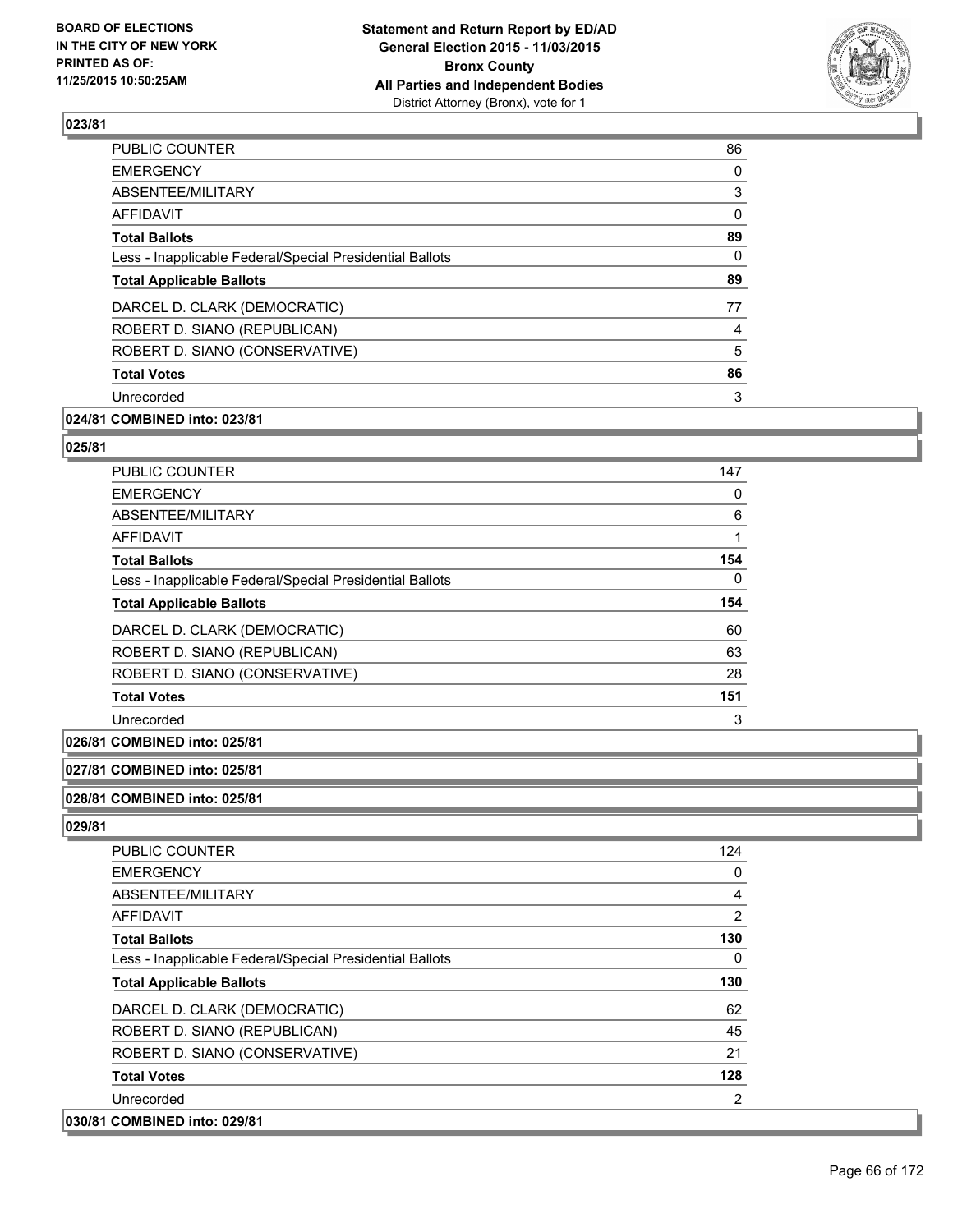

## **031/81 COMBINED into: 029/81**

### **032/81 COMBINED into: 029/81**

**033/81** 

| <b>PUBLIC COUNTER</b>                                    | 231            |
|----------------------------------------------------------|----------------|
| <b>EMERGENCY</b>                                         | 0              |
| <b>ABSENTEE/MILITARY</b>                                 | 3              |
| <b>AFFIDAVIT</b>                                         | $\overline{2}$ |
| <b>Total Ballots</b>                                     | 236            |
| Less - Inapplicable Federal/Special Presidential Ballots | 0              |
| <b>Total Applicable Ballots</b>                          | 236            |
| DARCEL D. CLARK (DEMOCRATIC)                             | 188            |
| ROBERT D. SIANO (REPUBLICAN)                             | 23             |
| ROBERT D. SIANO (CONSERVATIVE)                           | 11             |
| <b>JACK MARTH (WRITE-IN)</b>                             | 2              |
| JOHN MARTH (WRITE-IN)                                    | 1              |
| SEBASTIAN EL GATO MARTINEZ (WRITE-IN)                    | 1              |
| <b>Total Votes</b>                                       | 226            |
| Unrecorded                                               | 10             |

## **034/81 COMBINED into: 033/81**

### **035/81 COMBINED into: 033/81**

| <b>PUBLIC COUNTER</b>                                    | 61 |
|----------------------------------------------------------|----|
| <b>EMERGENCY</b>                                         | 0  |
| ABSENTEE/MILITARY                                        | 3  |
| <b>AFFIDAVIT</b>                                         | 0  |
| <b>Total Ballots</b>                                     | 64 |
| Less - Inapplicable Federal/Special Presidential Ballots | 0  |
| <b>Total Applicable Ballots</b>                          | 64 |
| DARCEL D. CLARK (DEMOCRATIC)                             | 36 |
| ROBERT D. SIANO (REPUBLICAN)                             | 12 |
| ROBERT D. SIANO (CONSERVATIVE)                           | 6  |
| <b>JACK MARTH (WRITE-IN)</b>                             | 2  |
| JACK MARTINEZ (WRITE-IN)                                 | 1  |
| JOHN MARTH (WRITE-IN)                                    | 2  |
| <b>Total Votes</b>                                       | 59 |
| Unrecorded                                               | 5  |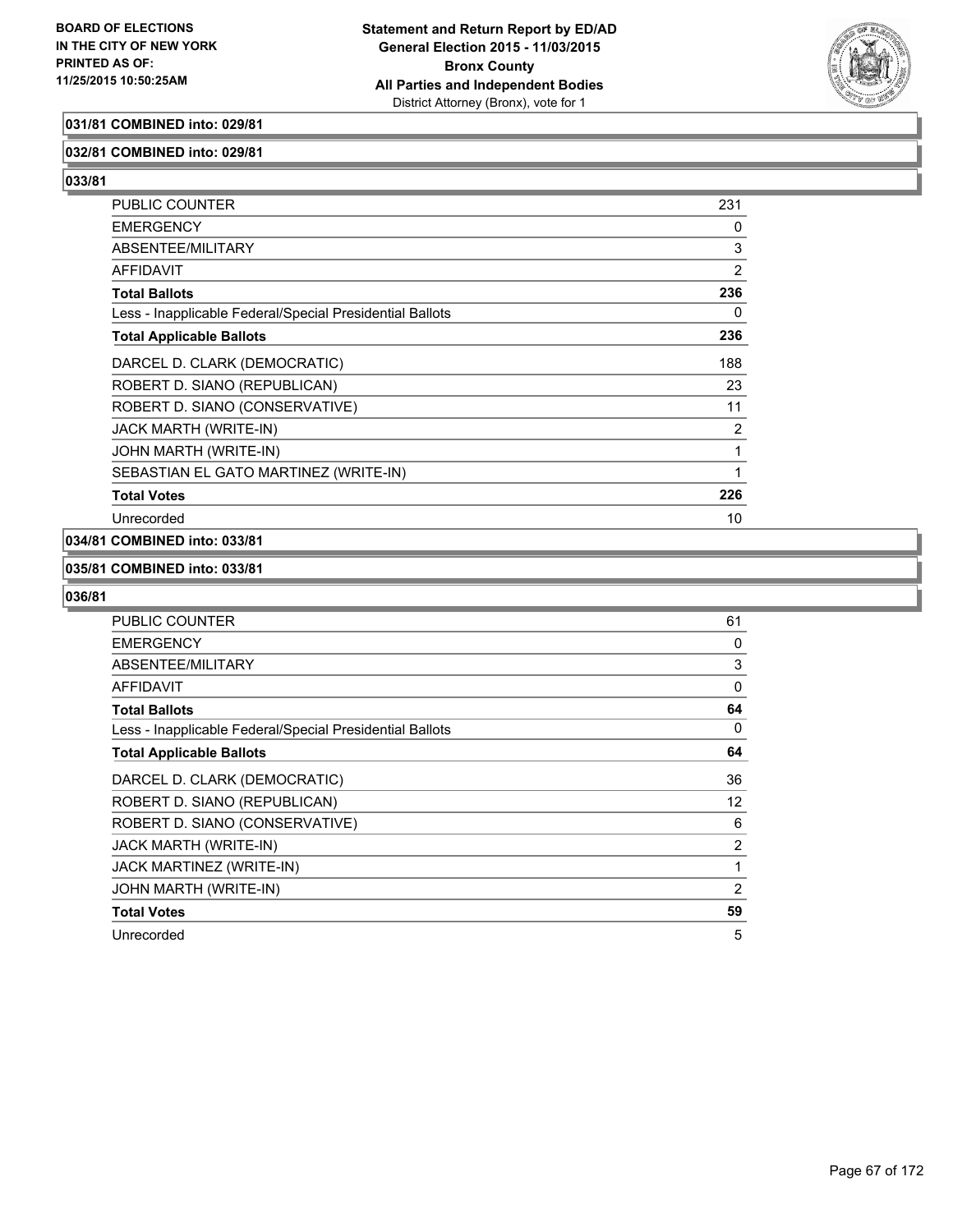

| <b>PUBLIC COUNTER</b>                                    | 42 |
|----------------------------------------------------------|----|
| <b>EMERGENCY</b>                                         | 0  |
| ABSENTEE/MILITARY                                        |    |
| AFFIDAVIT                                                | 0  |
| <b>Total Ballots</b>                                     | 43 |
| Less - Inapplicable Federal/Special Presidential Ballots | 0  |
| <b>Total Applicable Ballots</b>                          | 43 |
| DARCEL D. CLARK (DEMOCRATIC)                             | 31 |
| ROBERT D. SIANO (REPUBLICAN)                             | 8  |
| ROBERT D. SIANO (CONSERVATIVE)                           | 3  |
| <b>Total Votes</b>                                       | 42 |
| Unrecorded                                               |    |
|                                                          |    |

# **038/81 COMBINED into: 010/81**

#### **039/81**

| <b>PUBLIC COUNTER</b>                                    | 79             |
|----------------------------------------------------------|----------------|
| <b>EMERGENCY</b>                                         | 0              |
| ABSENTEE/MILITARY                                        | $\overline{2}$ |
| AFFIDAVIT                                                |                |
| <b>Total Ballots</b>                                     | 82             |
| Less - Inapplicable Federal/Special Presidential Ballots | 0              |
| <b>Total Applicable Ballots</b>                          | 82             |
| DARCEL D. CLARK (DEMOCRATIC)                             | 58             |
| ROBERT D. SIANO (REPUBLICAN)                             | 16             |
| ROBERT D. SIANO (CONSERVATIVE)                           | 4              |
| <b>Total Votes</b>                                       | 78             |
| Unrecorded                                               | 4              |

## **040/81 COMBINED into: 039/81**

| <b>PUBLIC COUNTER</b>                                    | 62             |
|----------------------------------------------------------|----------------|
| <b>EMERGENCY</b>                                         | 0              |
| ABSENTEE/MILITARY                                        | 5              |
| <b>AFFIDAVIT</b>                                         | $\overline{2}$ |
| <b>Total Ballots</b>                                     | 69             |
| Less - Inapplicable Federal/Special Presidential Ballots | $\mathbf{0}$   |
| <b>Total Applicable Ballots</b>                          | 69             |
| DARCEL D. CLARK (DEMOCRATIC)                             | 52             |
| ROBERT D. SIANO (REPUBLICAN)                             | 7              |
| ROBERT D. SIANO (CONSERVATIVE)                           | 6              |
| <b>Total Votes</b>                                       | 65             |
| Unrecorded                                               | 4              |
| 042/81 COMBINED into: 041/81                             |                |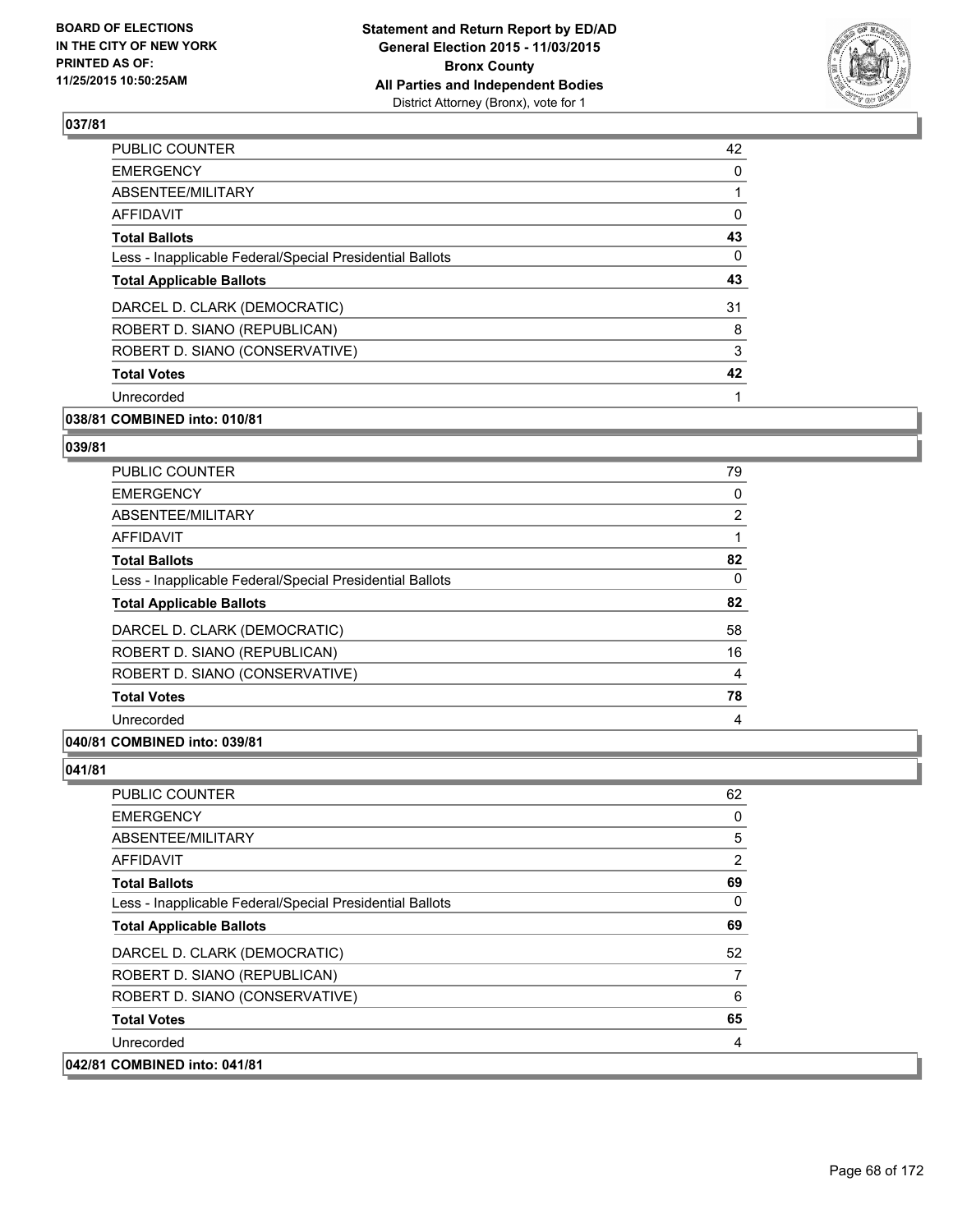

| PUBLIC COUNTER                                           | 82 |
|----------------------------------------------------------|----|
| <b>EMERGENCY</b>                                         | 0  |
| ABSENTEE/MILITARY                                        | 5  |
| AFFIDAVIT                                                | 0  |
| <b>Total Ballots</b>                                     | 87 |
| Less - Inapplicable Federal/Special Presidential Ballots | 0  |
| <b>Total Applicable Ballots</b>                          | 87 |
| DARCEL D. CLARK (DEMOCRATIC)                             | 63 |
| ROBERT D. SIANO (REPUBLICAN)                             | 14 |
| ROBERT D. SIANO (CONSERVATIVE)                           | 6  |
| <b>Total Votes</b>                                       | 83 |
| Unrecorded                                               | 4  |

**044/81 COMBINED into: 043/81**

**045/81 COMBINED into: 043/81**

**046/81 COMBINED into: 043/81**

### **047/81**

| PUBLIC COUNTER                                           | 6              |
|----------------------------------------------------------|----------------|
| <b>EMERGENCY</b>                                         | 0              |
| <b>ABSENTEE/MILITARY</b>                                 | 0              |
| <b>AFFIDAVIT</b>                                         |                |
| <b>Total Ballots</b>                                     |                |
| Less - Inapplicable Federal/Special Presidential Ballots | 0              |
| <b>Total Applicable Ballots</b>                          |                |
| DARCEL D. CLARK (DEMOCRATIC)                             | $\overline{2}$ |
| ROBERT D. SIANO (REPUBLICAN)                             | 3              |
| ROBERT D. SIANO (CONSERVATIVE)                           |                |
| <b>Total Votes</b>                                       | 6              |
| Unrecorded                                               |                |

| <b>Total Votes</b>                                       | 123 |
|----------------------------------------------------------|-----|
| UNATTRIBUTABLE WRITE-IN (WRITE-IN)                       | 1   |
| MARY GRAY (WRITE-IN)                                     |     |
| ROBERT D. SIANO (CONSERVATIVE)                           | 9   |
| ROBERT D. SIANO (REPUBLICAN)                             | 43  |
| DARCEL D. CLARK (DEMOCRATIC)                             | 69  |
| <b>Total Applicable Ballots</b>                          | 123 |
| Less - Inapplicable Federal/Special Presidential Ballots | 0   |
| <b>Total Ballots</b>                                     | 123 |
| AFFIDAVIT                                                | 1   |
| ABSENTEE/MILITARY                                        | 8   |
| <b>EMERGENCY</b>                                         | 0   |
| PUBLIC COUNTER                                           | 114 |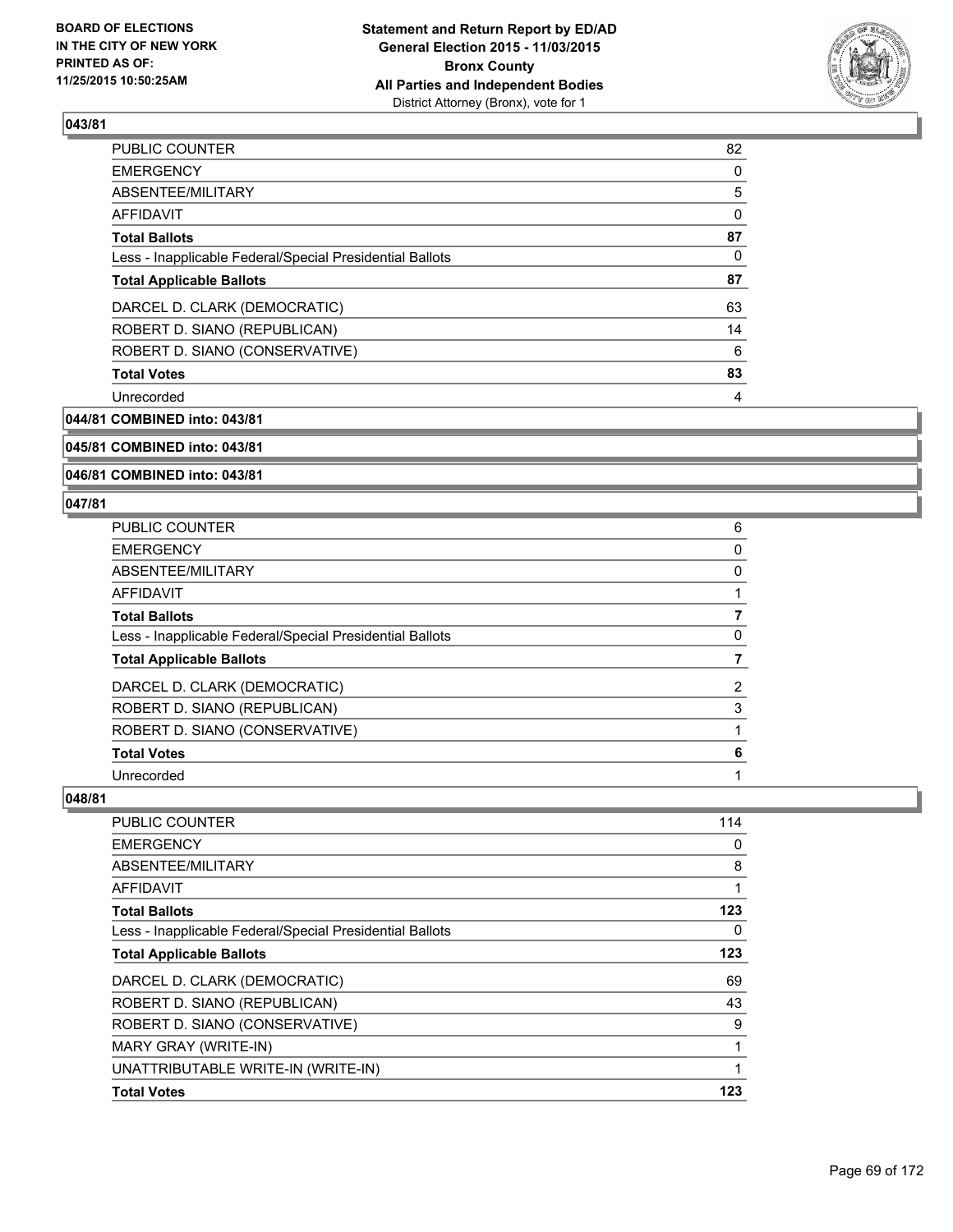

| PUBLIC COUNTER                                           | 62             |
|----------------------------------------------------------|----------------|
| <b>EMERGENCY</b>                                         | 0              |
| ABSENTEE/MILITARY                                        | 14             |
| <b>AFFIDAVIT</b>                                         | 0              |
| <b>Total Ballots</b>                                     | 76             |
| Less - Inapplicable Federal/Special Presidential Ballots | 0              |
| <b>Total Applicable Ballots</b>                          | 76             |
| DARCEL D. CLARK (DEMOCRATIC)                             | 52             |
| ROBERT D. SIANO (REPUBLICAN)                             | 13             |
| ROBERT D. SIANO (CONSERVATIVE)                           | $\overline{7}$ |
| JEFFREY GLUCKSMAN (WRITE-IN)                             | $\overline{2}$ |
| <b>Total Votes</b>                                       | 74             |
| Unrecorded                                               | $\overline{2}$ |

## **050/81**

| <b>Total Votes</b>                                       | 53 |
|----------------------------------------------------------|----|
| ROBERT D. SIANO (CONSERVATIVE)                           |    |
| ROBERT D. SIANO (REPUBLICAN)                             | 11 |
| DARCEL D. CLARK (DEMOCRATIC)                             | 41 |
| <b>Total Applicable Ballots</b>                          | 53 |
| Less - Inapplicable Federal/Special Presidential Ballots | 0  |
| <b>Total Ballots</b>                                     | 53 |
| AFFIDAVIT                                                |    |
| ABSENTEE/MILITARY                                        | 8  |
| <b>EMERGENCY</b>                                         | 0  |
| <b>PUBLIC COUNTER</b>                                    | 44 |

## **051/81 COMBINED into: 048/81**

| PUBLIC COUNTER                                           | 26             |
|----------------------------------------------------------|----------------|
| <b>EMERGENCY</b>                                         | 0              |
| ABSENTEE/MILITARY                                        | 6              |
| <b>AFFIDAVIT</b>                                         | 0              |
| <b>Total Ballots</b>                                     | 32             |
| Less - Inapplicable Federal/Special Presidential Ballots | 0              |
| <b>Total Applicable Ballots</b>                          | 32             |
| DARCEL D. CLARK (DEMOCRATIC)                             | 21             |
| ROBERT D. SIANO (REPUBLICAN)                             | 7              |
| ROBERT D. SIANO (CONSERVATIVE)                           | $\overline{2}$ |
| UNATTRIBUTABLE WRITE-IN (WRITE-IN)                       |                |
| <b>Total Votes</b>                                       | 31             |
| Unrecorded                                               |                |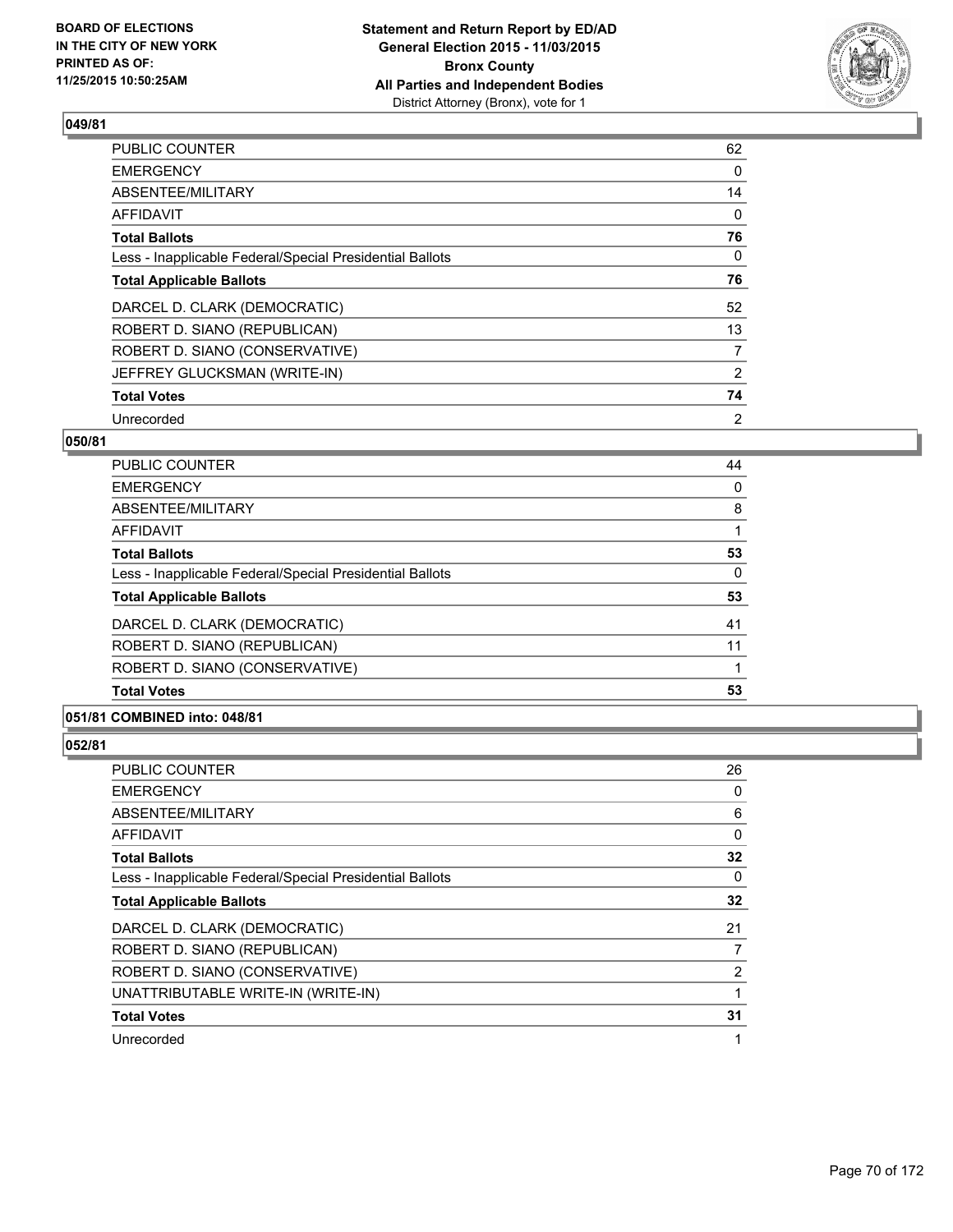

| PUBLIC COUNTER                                           | 129 |
|----------------------------------------------------------|-----|
| <b>EMERGENCY</b>                                         | 0   |
| ABSENTEE/MILITARY                                        | 8   |
| AFFIDAVIT                                                | 0   |
| <b>Total Ballots</b>                                     | 137 |
| Less - Inapplicable Federal/Special Presidential Ballots | 0   |
| <b>Total Applicable Ballots</b>                          | 137 |
| DARCEL D. CLARK (DEMOCRATIC)                             | 80  |
| ROBERT D. SIANO (REPUBLICAN)                             | 36  |
| ROBERT D. SIANO (CONSERVATIVE)                           | 14  |
| AARON WHITELMAN (WRITE-IN)                               |     |
| PAUL V HOGAN (WRITE-IN)                                  | 1   |
| PREET BHARARA (WRITE-IN)                                 | 2   |
| <b>Total Votes</b>                                       | 134 |
| Unrecorded                                               | 3   |

## **054/81**

| PUBLIC COUNTER                                           | 60             |
|----------------------------------------------------------|----------------|
| <b>EMERGENCY</b>                                         | 0              |
| ABSENTEE/MILITARY                                        | 0              |
| <b>AFFIDAVIT</b>                                         | 0              |
| <b>Total Ballots</b>                                     | 60             |
| Less - Inapplicable Federal/Special Presidential Ballots | 0              |
| <b>Total Applicable Ballots</b>                          | 60             |
| DARCEL D. CLARK (DEMOCRATIC)                             | 40             |
| ROBERT D. SIANO (REPUBLICAN)                             | 13             |
| ROBERT D. SIANO (CONSERVATIVE)                           | 4              |
| UNATTRIBUTABLE WRITE-IN (WRITE-IN)                       |                |
| <b>Total Votes</b>                                       | 58             |
| Unrecorded                                               | $\overline{2}$ |

### **055/81**

| <b>PUBLIC COUNTER</b>                                    | 124 |
|----------------------------------------------------------|-----|
| <b>EMERGENCY</b>                                         | 0   |
| ABSENTEE/MILITARY                                        | 6   |
| <b>AFFIDAVIT</b>                                         | 0   |
| <b>Total Ballots</b>                                     | 130 |
| Less - Inapplicable Federal/Special Presidential Ballots | 0   |
| <b>Total Applicable Ballots</b>                          | 130 |
| DARCEL D. CLARK (DEMOCRATIC)                             | 81  |
| ROBERT D. SIANO (REPUBLICAN)                             | 27  |
| ROBERT D. SIANO (CONSERVATIVE)                           | 17  |
| UNATTRIBUTABLE WRITE-IN (WRITE-IN)                       | 2   |
| <b>Total Votes</b>                                       | 127 |
| Unrecorded                                               | 3   |
| 056/81 COMBINED into: 055/81                             |     |

### **057/81 COMBINED into: 053/81**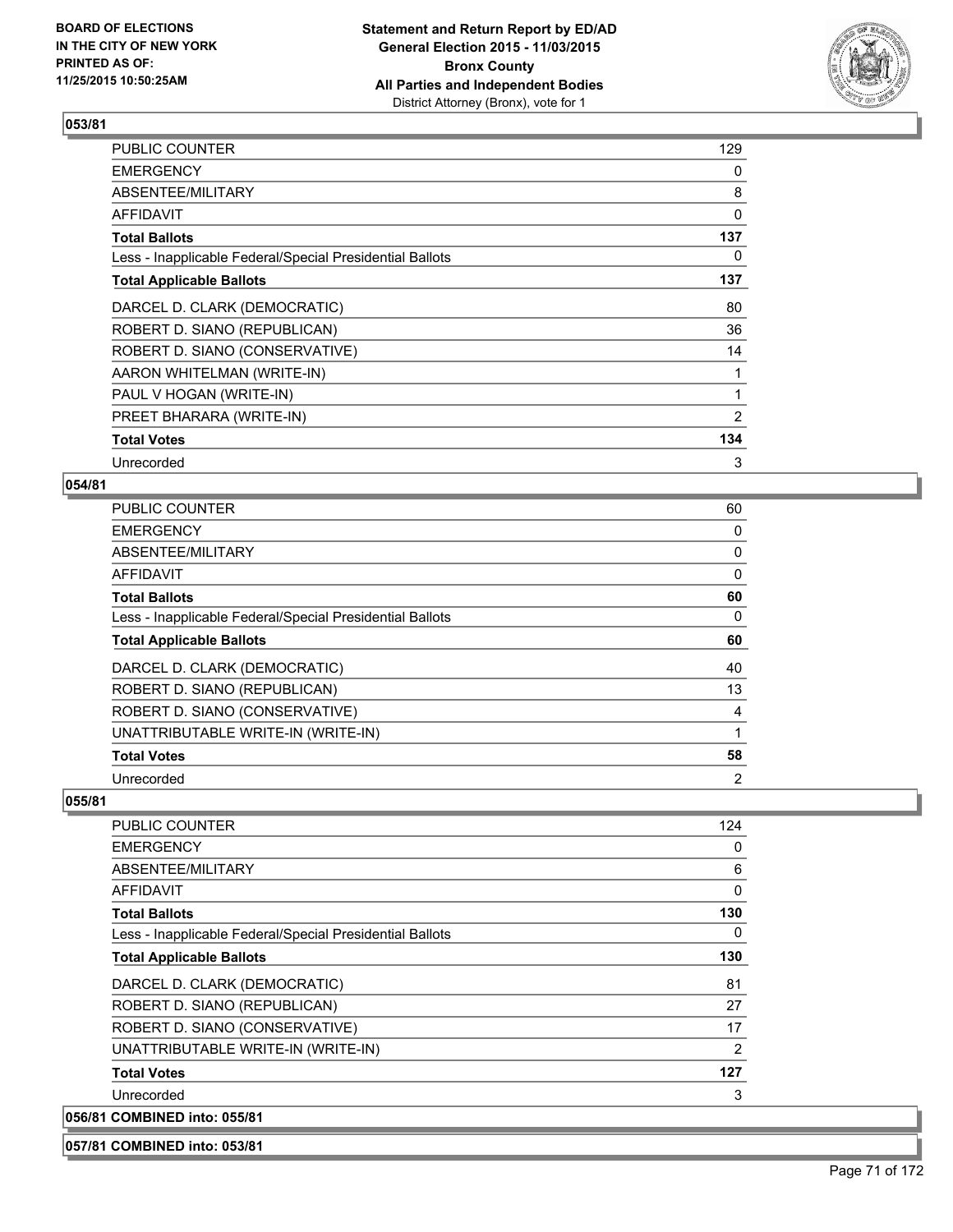

## **058/81 COMBINED into: 053/81**

### **059/81 COMBINED into: 053/81**

**060/81** 

| PUBLIC COUNTER                                           | 119      |
|----------------------------------------------------------|----------|
| <b>EMERGENCY</b>                                         | $\Omega$ |
| ABSENTEE/MILITARY                                        | 18       |
| <b>AFFIDAVIT</b>                                         | 0        |
| <b>Total Ballots</b>                                     | 137      |
| Less - Inapplicable Federal/Special Presidential Ballots | 0        |
| <b>Total Applicable Ballots</b>                          | 137      |
| DARCEL D. CLARK (DEMOCRATIC)                             | 85       |
| ROBERT D. SIANO (REPUBLICAN)                             | 40       |
| ROBERT D. SIANO (CONSERVATIVE)                           | 7        |
| <b>Total Votes</b>                                       | 132      |
| Unrecorded                                               | 5        |
|                                                          |          |

### **061/81 COMBINED into: 060/81**

| <b>PUBLIC COUNTER</b>                                    | 144 |
|----------------------------------------------------------|-----|
| <b>EMERGENCY</b>                                         | 0   |
| ABSENTEE/MILITARY                                        | 11  |
| <b>AFFIDAVIT</b>                                         | 0   |
| <b>Total Ballots</b>                                     | 155 |
| Less - Inapplicable Federal/Special Presidential Ballots | 0   |
| <b>Total Applicable Ballots</b>                          | 155 |
| DARCEL D. CLARK (DEMOCRATIC)                             | 116 |
| ROBERT D. SIANO (REPUBLICAN)                             | 22  |
| ROBERT D. SIANO (CONSERVATIVE)                           | 9   |
| PATRICIA DIHETE (WRITE-IN)                               | 1   |
| <b>Total Votes</b>                                       | 148 |
| Unrecorded                                               |     |
| 063/81 COMBINED into: 060/81                             |     |
| 064/81 COMBINED into: 062/81                             |     |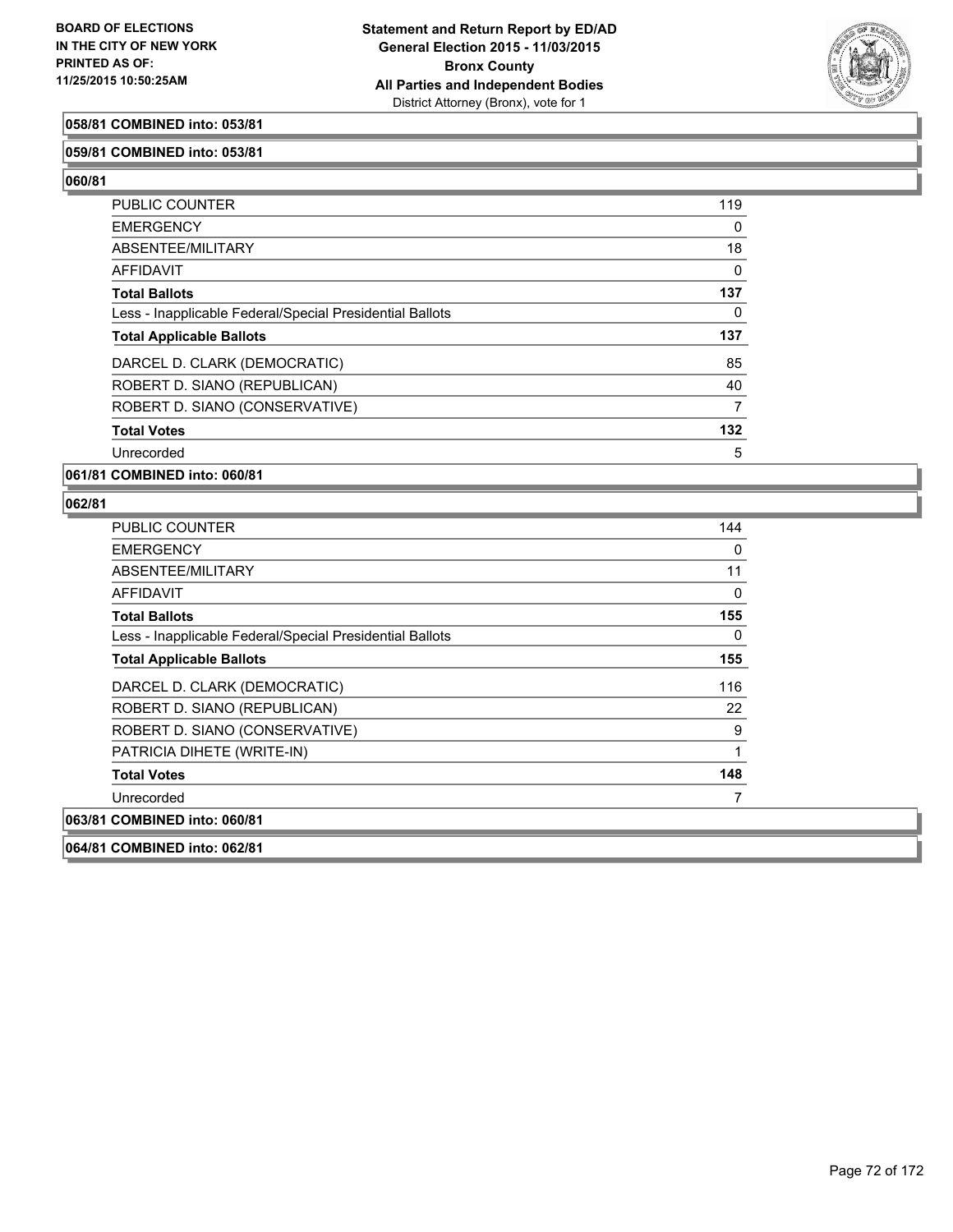

| <b>PUBLIC COUNTER</b>                                    | 125            |
|----------------------------------------------------------|----------------|
| <b>EMERGENCY</b>                                         | 0              |
| ABSENTEE/MILITARY                                        | 4              |
| AFFIDAVIT                                                | $\overline{2}$ |
| <b>Total Ballots</b>                                     | 131            |
| Less - Inapplicable Federal/Special Presidential Ballots | 0              |
| <b>Total Applicable Ballots</b>                          | 131            |
| DARCEL D. CLARK (DEMOCRATIC)                             | 85             |
| ROBERT D. SIANO (REPUBLICAN)                             | 32             |
| ROBERT D. SIANO (CONSERVATIVE)                           | 10             |
| HILARY BAUM (WRITE-IN)                                   |                |
| <b>Total Votes</b>                                       | 128            |
| Unrecorded                                               | 3              |
|                                                          |                |

**066/81 COMBINED into: 065/81**

#### **067/81 COMBINED into: 065/81**

| <b>PUBLIC COUNTER</b>                                    | 155 |
|----------------------------------------------------------|-----|
| <b>EMERGENCY</b>                                         | 0   |
| ABSENTEE/MILITARY                                        | 9   |
| <b>AFFIDAVIT</b>                                         | 0   |
| <b>Total Ballots</b>                                     | 164 |
| Less - Inapplicable Federal/Special Presidential Ballots | 0   |
| <b>Total Applicable Ballots</b>                          | 164 |
| DARCEL D. CLARK (DEMOCRATIC)                             | 94  |
| ROBERT D. SIANO (REPUBLICAN)                             | 49  |
| ROBERT D. SIANO (CONSERVATIVE)                           | 12  |
| OLIVER G KOPPEL (WRITE-IN)                               | 1   |
| SALVATORE COLLAZO (WRITE-IN)                             |     |
| <b>Total Votes</b>                                       | 157 |
| Unrecorded                                               | 7   |
| 069/81 COMBINED into: 068/81                             |     |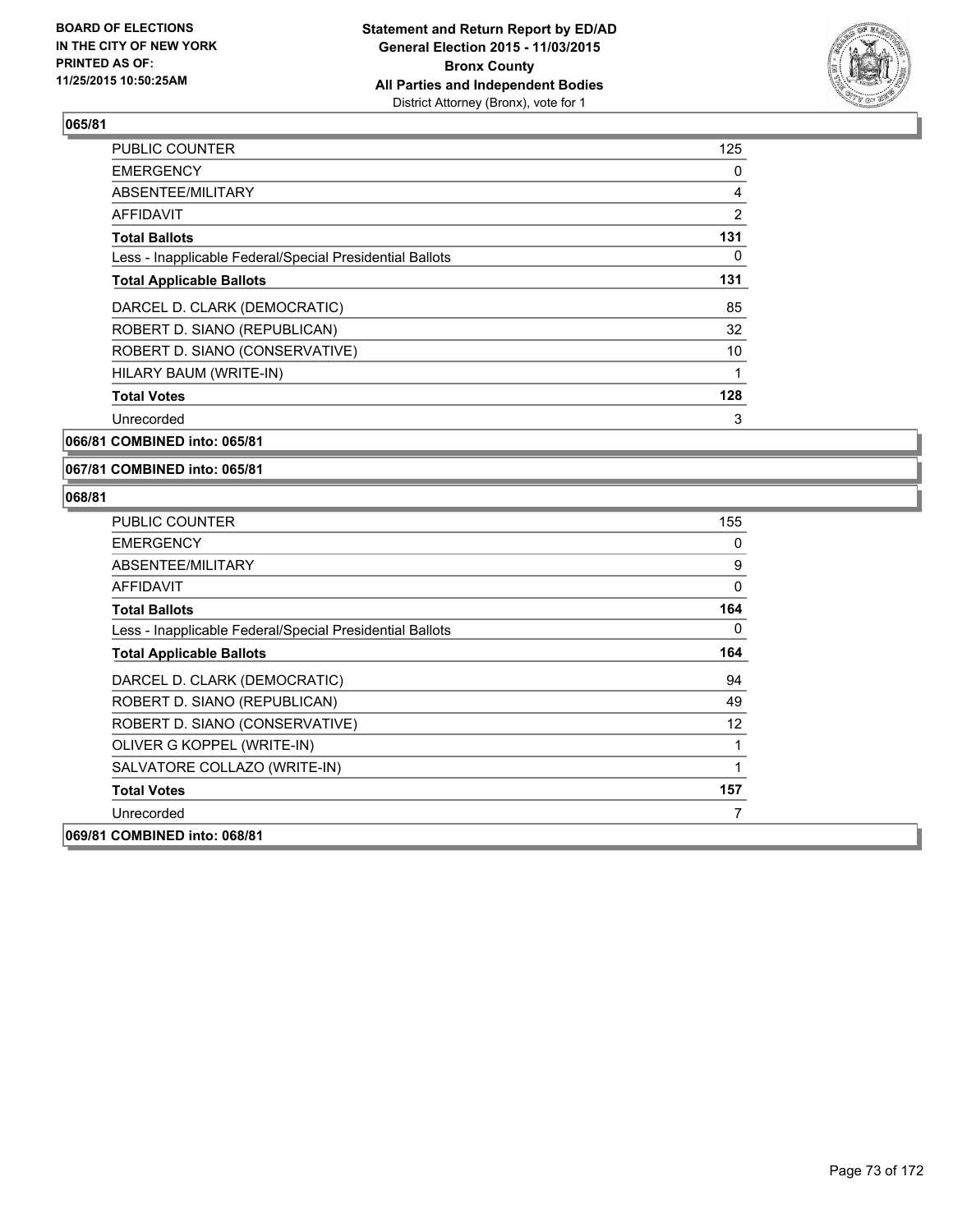

| <b>PUBLIC COUNTER</b>                                    | 144            |
|----------------------------------------------------------|----------------|
| <b>EMERGENCY</b>                                         | 0              |
| ABSENTEE/MILITARY                                        | 17             |
| AFFIDAVIT                                                | 0              |
| <b>Total Ballots</b>                                     | 161            |
| Less - Inapplicable Federal/Special Presidential Ballots | 0              |
| <b>Total Applicable Ballots</b>                          | 161            |
| DARCEL D. CLARK (DEMOCRATIC)                             | 100            |
| ROBERT D. SIANO (REPUBLICAN)                             | 38             |
| ROBERT D. SIANO (CONSERVATIVE)                           | 14             |
| BENJI SUSS (WRITE-IN)                                    | 1              |
| JACK MARTH (WRITE-IN)                                    | 1              |
| KALIEF BROWDER (WRITE-IN)                                | $\overline{2}$ |
| SYLVIA SUSS (WRITE-IN)                                   | 1              |
| <b>Total Votes</b>                                       | 157            |
| Unrecorded                                               | 4              |

| <b>PUBLIC COUNTER</b>                                    | 139 |
|----------------------------------------------------------|-----|
| <b>EMERGENCY</b>                                         | 0   |
| ABSENTEE/MILITARY                                        | 11  |
| AFFIDAVIT                                                | 2   |
| <b>Total Ballots</b>                                     | 152 |
| Less - Inapplicable Federal/Special Presidential Ballots | 0   |
| <b>Total Applicable Ballots</b>                          | 152 |
| DARCEL D. CLARK (DEMOCRATIC)                             | 110 |
| ROBERT D. SIANO (REPUBLICAN)                             | 28  |
| ROBERT D. SIANO (CONSERVATIVE)                           | 9   |
| STEPHEN BREYER (WRITE-IN)                                | 1   |
| <b>Total Votes</b>                                       | 148 |
| Unrecorded                                               | 4   |
| 072/81 COMBINED into: 071/81                             |     |
| 073/81 COMBINED into: 070/81                             |     |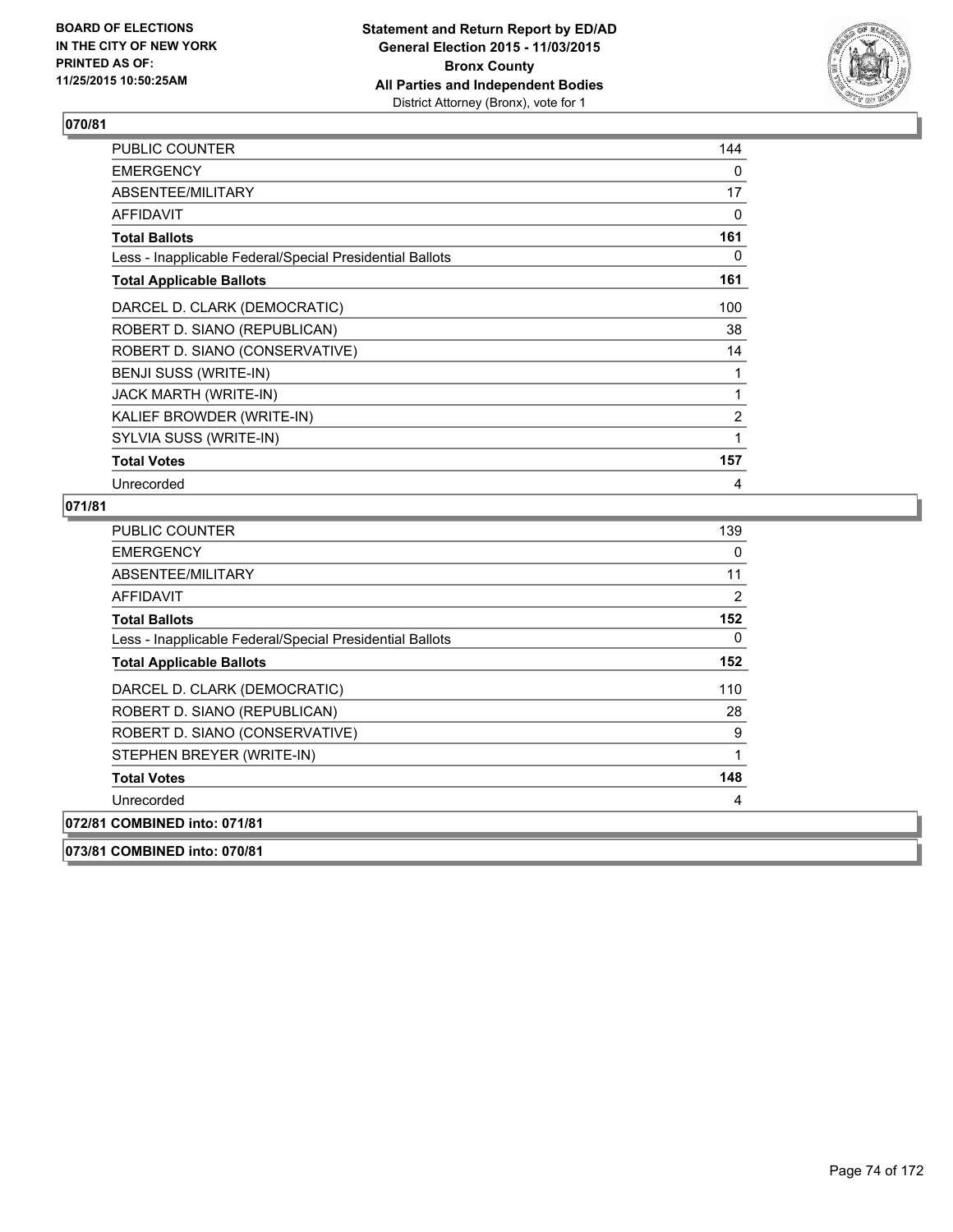

| <b>PUBLIC COUNTER</b>                                    | 108 |
|----------------------------------------------------------|-----|
| <b>EMERGENCY</b>                                         | 0   |
| ABSENTEE/MILITARY                                        | 8   |
| AFFIDAVIT                                                | 1   |
| <b>Total Ballots</b>                                     | 117 |
| Less - Inapplicable Federal/Special Presidential Ballots | 0   |
| <b>Total Applicable Ballots</b>                          | 117 |
| DARCEL D. CLARK (DEMOCRATIC)                             | 65  |
| ROBERT D. SIANO (REPUBLICAN)                             | 28  |
| ROBERT D. SIANO (CONSERVATIVE)                           | 20  |
| UNATTRIBUTABLE WRITE-IN (WRITE-IN)                       |     |
| <b>Total Votes</b>                                       | 114 |
| Unrecorded                                               | 3   |
|                                                          |     |

## **075/81 COMBINED into: 074/81**

#### **076/81 COMBINED into: 048/81**

#### **077/81**

| PUBLIC COUNTER                                           | 44             |
|----------------------------------------------------------|----------------|
| <b>EMERGENCY</b>                                         | 0              |
| ABSENTEE/MILITARY                                        |                |
| <b>AFFIDAVIT</b>                                         | 0              |
| <b>Total Ballots</b>                                     | 45             |
| Less - Inapplicable Federal/Special Presidential Ballots | 0              |
| <b>Total Applicable Ballots</b>                          | 45             |
| DARCEL D. CLARK (DEMOCRATIC)                             | 30             |
| ROBERT D. SIANO (REPUBLICAN)                             | 10             |
| ROBERT D. SIANO (CONSERVATIVE)                           | 3              |
| <b>Total Votes</b>                                       | 43             |
| Unrecorded                                               | $\overline{2}$ |

| <b>PUBLIC COUNTER</b>                                    | 89             |
|----------------------------------------------------------|----------------|
| <b>EMERGENCY</b>                                         | 0              |
| ABSENTEE/MILITARY                                        | 6              |
| AFFIDAVIT                                                | 1              |
| <b>Total Ballots</b>                                     | 96             |
| Less - Inapplicable Federal/Special Presidential Ballots | 0              |
| <b>Total Applicable Ballots</b>                          | 96             |
| DARCEL D. CLARK (DEMOCRATIC)                             | 76             |
| ROBERT D. SIANO (REPUBLICAN)                             | 10             |
| ROBERT D. SIANO (CONSERVATIVE)                           | $\overline{2}$ |
| <b>Total Votes</b>                                       | 88             |
| Unrecorded                                               | 8              |
| 079/81 COMBINED into: 070/81                             |                |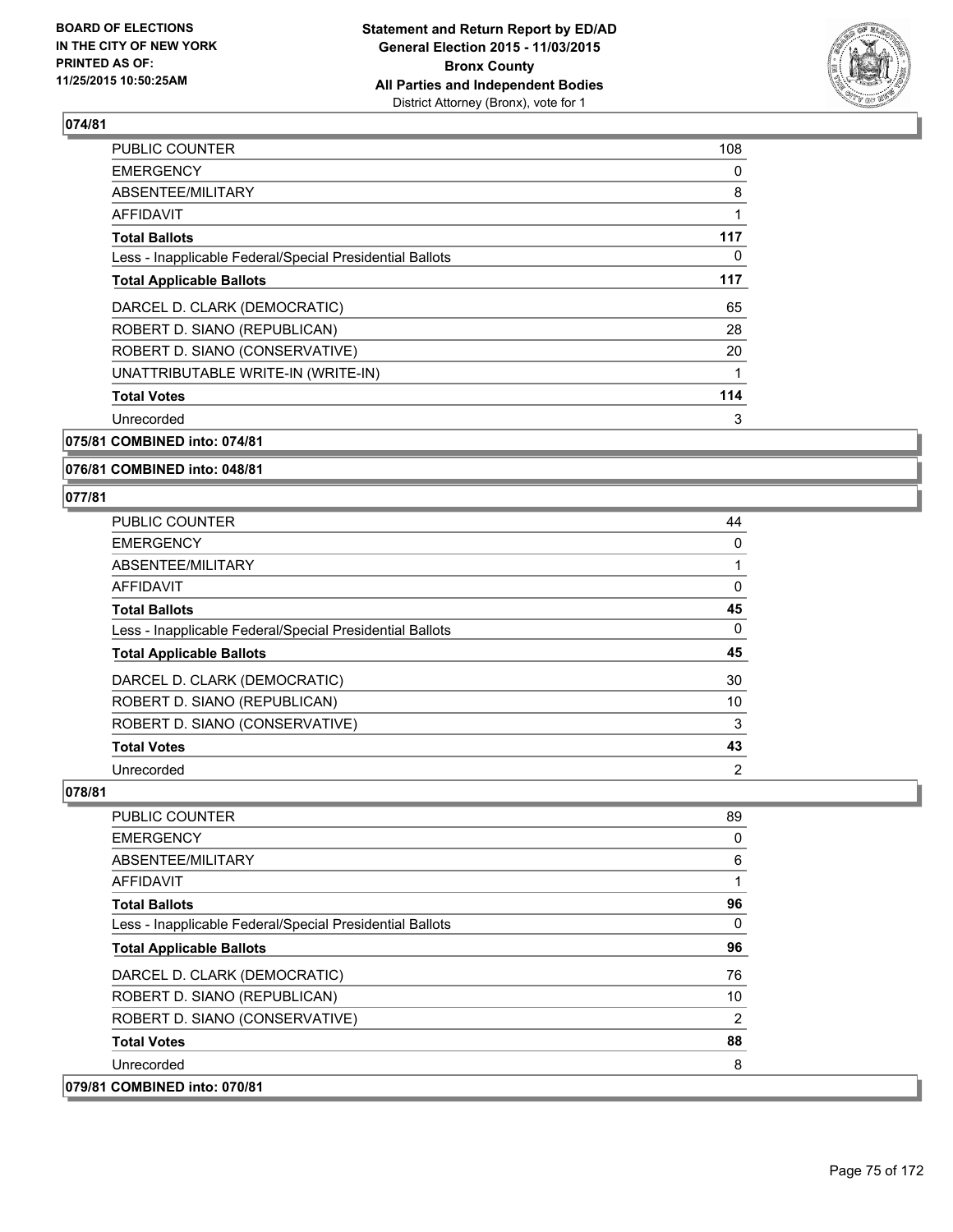

| <b>PUBLIC COUNTER</b>                                    | 129 |
|----------------------------------------------------------|-----|
| <b>EMERGENCY</b>                                         | 0   |
| ABSENTEE/MILITARY                                        | 29  |
| <b>AFFIDAVIT</b>                                         | 0   |
| <b>Total Ballots</b>                                     | 158 |
| Less - Inapplicable Federal/Special Presidential Ballots | 0   |
| <b>Total Applicable Ballots</b>                          | 158 |
| DARCEL D. CLARK (DEMOCRATIC)                             | 115 |
| ROBERT D. SIANO (REPUBLICAN)                             | 30  |
| ROBERT D. SIANO (CONSERVATIVE)                           | 6   |
| ANJELICA MATTHEW (WRITE-IN)                              | 1   |
| <b>Total Votes</b>                                       | 152 |
| Unrecorded                                               | 6   |

## **081/81**

| PUBLIC COUNTER                                           | 90  |
|----------------------------------------------------------|-----|
| <b>EMERGENCY</b>                                         | 0   |
| ABSENTEE/MILITARY                                        | 32  |
| AFFIDAVIT                                                |     |
| <b>Total Ballots</b>                                     | 123 |
| Less - Inapplicable Federal/Special Presidential Ballots | 0   |
| <b>Total Applicable Ballots</b>                          | 123 |
| DARCEL D. CLARK (DEMOCRATIC)                             | 77  |
| ROBERT D. SIANO (REPUBLICAN)                             | 23  |
| ROBERT D. SIANO (CONSERVATIVE)                           | 7   |
| <b>Total Votes</b>                                       | 107 |
| Unrecorded                                               | 16  |

# **082/81 COMBINED into: 081/81**

#### **083/81 COMBINED into: 080/81**

| <b>PUBLIC COUNTER</b>                                    | 69 |
|----------------------------------------------------------|----|
| <b>EMERGENCY</b>                                         | 0  |
| ABSENTEE/MILITARY                                        |    |
| AFFIDAVIT                                                | 0  |
| <b>Total Ballots</b>                                     | 70 |
| Less - Inapplicable Federal/Special Presidential Ballots | 0  |
| <b>Total Applicable Ballots</b>                          | 70 |
| DARCEL D. CLARK (DEMOCRATIC)                             | 51 |
| ROBERT D. SIANO (REPUBLICAN)                             | 15 |
| ROBERT D. SIANO (CONSERVATIVE)                           | 2  |
| JACK MARTH (WRITE-IN)                                    |    |
| <b>Total Votes</b>                                       | 69 |
| Unrecorded                                               | 1  |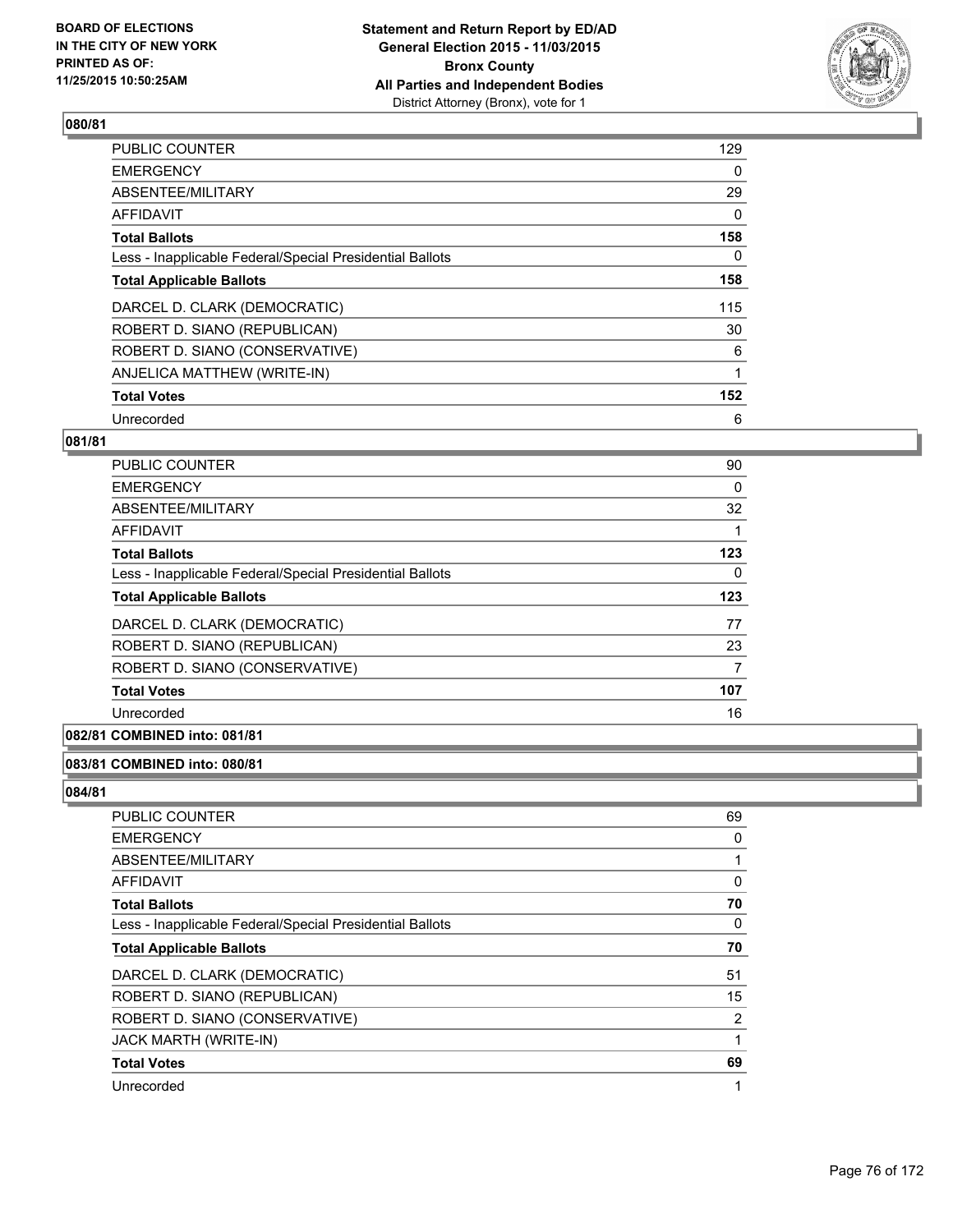

| PUBLIC COUNTER                                           | 181 |
|----------------------------------------------------------|-----|
| <b>EMERGENCY</b>                                         | 0   |
| ABSENTEE/MILITARY                                        | 26  |
| <b>AFFIDAVIT</b>                                         | 2   |
| <b>Total Ballots</b>                                     | 209 |
| Less - Inapplicable Federal/Special Presidential Ballots | 0   |
| <b>Total Applicable Ballots</b>                          | 209 |
| DARCEL D. CLARK (DEMOCRATIC)                             | 130 |
| ROBERT D. SIANO (REPUBLICAN)                             | 48  |
| ROBERT D. SIANO (CONSERVATIVE)                           | 18  |
| <b>KRISTEN CLARKE (WRITE-IN)</b>                         | 1   |
| <b>Total Votes</b>                                       | 197 |
| Unrecorded                                               | 12  |
|                                                          |     |

#### **086/81 COMBINED into: 085/81**

#### **087/81**

| <b>PUBLIC COUNTER</b>                                    | 177 |
|----------------------------------------------------------|-----|
| <b>EMERGENCY</b>                                         | 0   |
| ABSENTEE/MILITARY                                        | 10  |
| AFFIDAVIT                                                |     |
| <b>Total Ballots</b>                                     | 188 |
| Less - Inapplicable Federal/Special Presidential Ballots | 0   |
| <b>Total Applicable Ballots</b>                          | 188 |
| DARCEL D. CLARK (DEMOCRATIC)                             | 150 |
| ROBERT D. SIANO (REPUBLICAN)                             | 27  |
| ROBERT D. SIANO (CONSERVATIVE)                           | 7   |
| <b>Total Votes</b>                                       | 184 |
| Unrecorded                                               | 4   |

## **088/81 COMBINED into: 085/81**

#### **089/81 COMBINED into: 087/81**

#### **090/81 COMBINED into: 087/81**

| 89  |
|-----|
| 0   |
| 8   |
| 14  |
| 111 |
| 0   |
| 111 |
| 98  |
| 4   |
| 4   |
| 106 |
| 5   |
|     |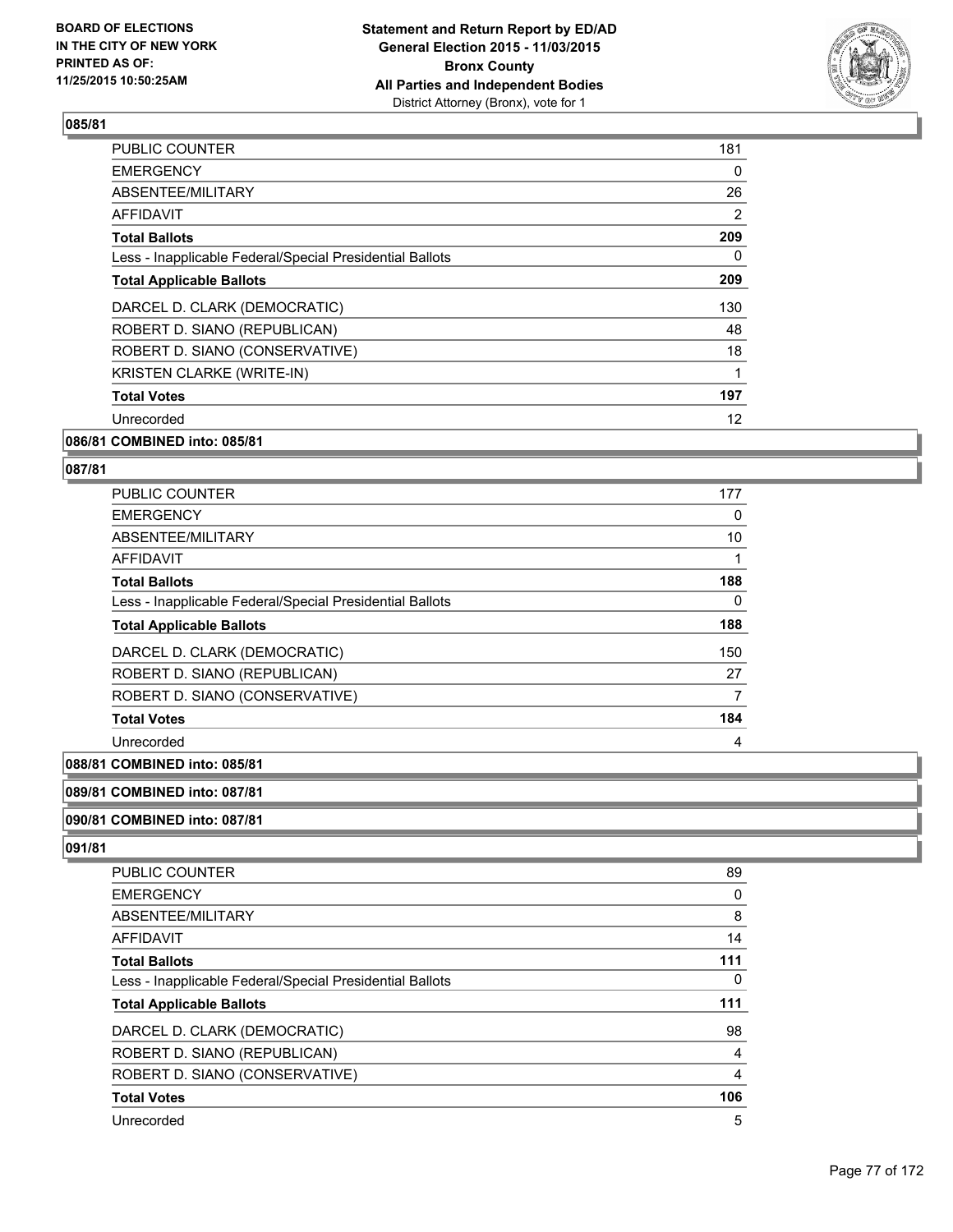

| <b>PUBLIC COUNTER</b>                                    | 140            |
|----------------------------------------------------------|----------------|
| <b>EMERGENCY</b>                                         | 0              |
| ABSENTEE/MILITARY                                        |                |
| AFFIDAVIT                                                | $\overline{2}$ |
| <b>Total Ballots</b>                                     | 143            |
| Less - Inapplicable Federal/Special Presidential Ballots | 0              |
| <b>Total Applicable Ballots</b>                          | 143            |
| DARCEL D. CLARK (DEMOCRATIC)                             | 116            |
| ROBERT D. SIANO (REPUBLICAN)                             | 10             |
| ROBERT D. SIANO (CONSERVATIVE)                           | 3              |
| <b>Total Votes</b>                                       | 129            |
| Unrecorded                                               | 14             |

**093/81 COMBINED into: 092/81**

**094/81 COMBINED into: 092/81**

**095/81 COMBINED into: 083/80**

#### **096/81**

| <b>PUBLIC COUNTER</b>                                    | 78 |
|----------------------------------------------------------|----|
| <b>EMERGENCY</b>                                         | 0  |
| ABSENTEE/MILITARY                                        | 18 |
| <b>AFFIDAVIT</b>                                         |    |
| <b>Total Ballots</b>                                     | 97 |
| Less - Inapplicable Federal/Special Presidential Ballots | 0  |
| <b>Total Applicable Ballots</b>                          | 97 |
| DARCEL D. CLARK (DEMOCRATIC)                             | 79 |
| ROBERT D. SIANO (REPUBLICAN)                             | 10 |
| ROBERT D. SIANO (CONSERVATIVE)                           | 3  |
| <b>Total Votes</b>                                       | 92 |
| Unrecorded                                               | 5  |

## **097/81 COMBINED into: 096/81**

| 67 |
|----|
| 0  |
|    |
| 1  |
| 69 |
| 0  |
| 69 |
| 61 |
| 5  |
|    |
| 67 |
| 2  |
|    |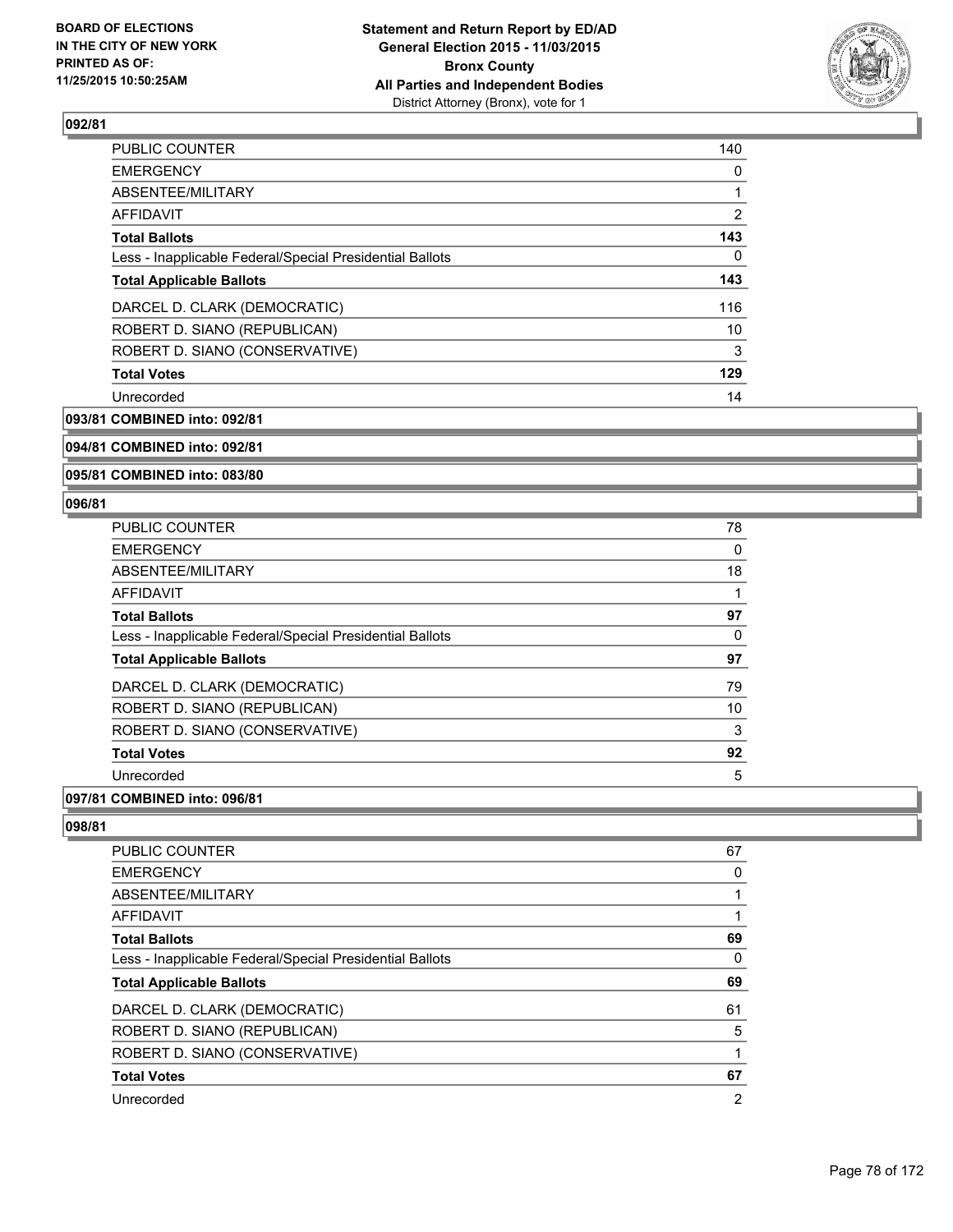

| <b>PUBLIC COUNTER</b>                                    | 51             |  |
|----------------------------------------------------------|----------------|--|
| <b>EMERGENCY</b>                                         | 0              |  |
| ABSENTEE/MILITARY                                        | $\overline{c}$ |  |
| <b>AFFIDAVIT</b>                                         | $\mathbf{3}$   |  |
| <b>Total Ballots</b>                                     | 56             |  |
| Less - Inapplicable Federal/Special Presidential Ballots | $\mathbf 0$    |  |
| <b>Total Applicable Ballots</b>                          | 56             |  |
| DARCEL D. CLARK (DEMOCRATIC)                             | 41             |  |
| ROBERT D. SIANO (REPUBLICAN)                             | 9              |  |
| ROBERT D. SIANO (CONSERVATIVE)                           | 4              |  |
| UNATTRIBUTABLE WRITE-IN (WRITE-IN)                       |                |  |
| <b>Total Votes</b>                                       | 55             |  |
| Unrecorded                                               | 1              |  |
| 100/81 COMBINED into: 098/81                             |                |  |
| 101/81 COMBINED into: 098/81                             |                |  |
| 102/81 COMBINED into: 023/81                             |                |  |
| 103/81 COMBINED into: 011/81                             |                |  |
| 104/81 COMBINED into: 098/81                             |                |  |
| 105/81 COMBINED into: 025/81                             |                |  |
| 106/81 COMBINED into: 070/81                             |                |  |
| 107/81 COMBINED into: 098/81                             |                |  |
|                                                          |                |  |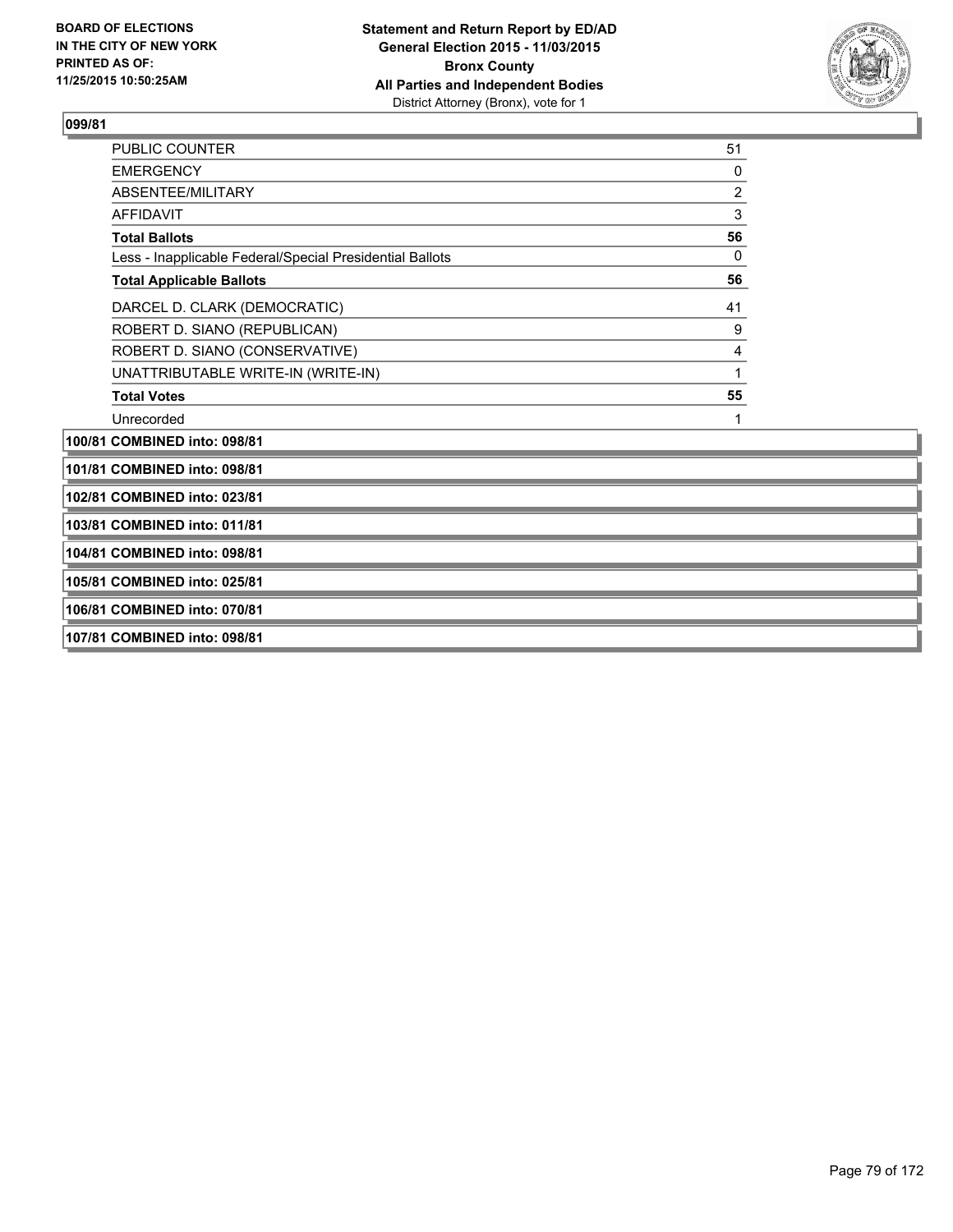

| <b>PUBLIC COUNTER</b>                                    | 81  |
|----------------------------------------------------------|-----|
| <b>EMERGENCY</b>                                         | 0   |
| ABSENTEE/MILITARY                                        | 22  |
| AFFIDAVIT                                                | 0   |
| <b>Total Ballots</b>                                     | 103 |
| Less - Inapplicable Federal/Special Presidential Ballots | 0   |
| <b>Total Applicable Ballots</b>                          | 103 |
| DARCEL D. CLARK (DEMOCRATIC)                             | 33  |
| ROBERT D. SIANO (REPUBLICAN)                             | 38  |
| ROBERT D. SIANO (CONSERVATIVE)                           | 21  |
| UNATTRIBUTABLE WRITE-IN (WRITE-IN)                       |     |
| <b>Total Votes</b>                                       | 93  |
| Unrecorded                                               | 10  |
|                                                          |     |

# **002/82 COMBINED into: 001/82**

#### **003/82**

| <b>PUBLIC COUNTER</b>                                    | 40                |
|----------------------------------------------------------|-------------------|
| <b>EMERGENCY</b>                                         | 0                 |
| ABSENTEE/MILITARY                                        |                   |
| <b>AFFIDAVIT</b>                                         | 0                 |
| <b>Total Ballots</b>                                     | 41                |
| Less - Inapplicable Federal/Special Presidential Ballots | 0                 |
| <b>Total Applicable Ballots</b>                          | 41                |
| DARCEL D. CLARK (DEMOCRATIC)                             | $12 \overline{ }$ |
| ROBERT D. SIANO (REPUBLICAN)                             | 18                |
| ROBERT D. SIANO (CONSERVATIVE)                           | 10                |
| <b>Total Votes</b>                                       | 40                |
| Unrecorded                                               |                   |

| <b>PUBLIC COUNTER</b>                                    | 105      |
|----------------------------------------------------------|----------|
| <b>EMERGENCY</b>                                         | 0        |
| ABSENTEE/MILITARY                                        | 8        |
| <b>AFFIDAVIT</b>                                         | 0        |
| <b>Total Ballots</b>                                     | 113      |
| Less - Inapplicable Federal/Special Presidential Ballots | $\Omega$ |
| <b>Total Applicable Ballots</b>                          | 113      |
| DARCEL D. CLARK (DEMOCRATIC)                             | 51       |
| ROBERT D. SIANO (REPUBLICAN)                             | 47       |
| ROBERT D. SIANO (CONSERVATIVE)                           | 12       |
| <b>Total Votes</b>                                       | 110      |
| Unrecorded                                               | 3        |
| 005/82 COMBINED into: 004/82                             |          |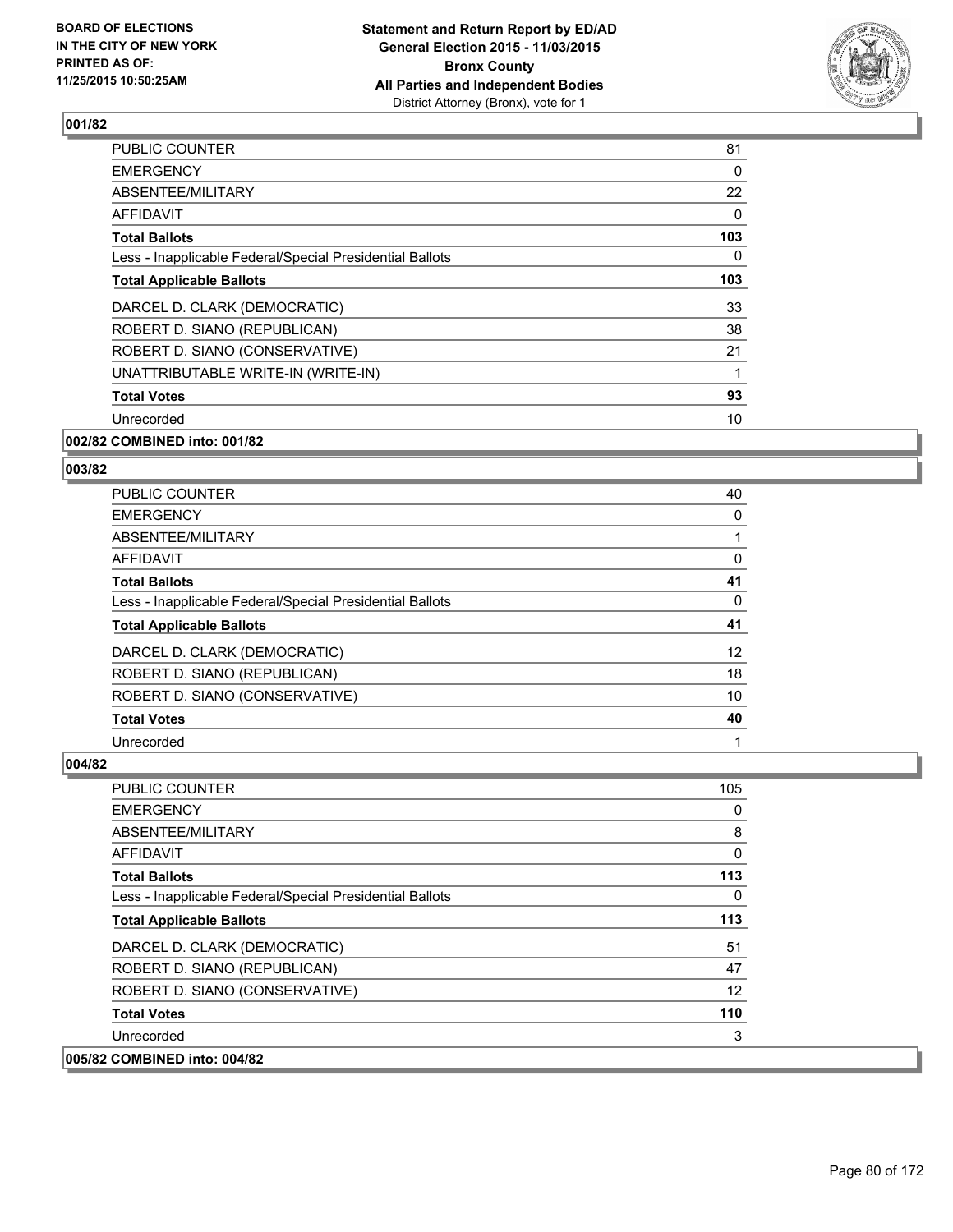

| <b>PUBLIC COUNTER</b>                                    | 62 |
|----------------------------------------------------------|----|
| <b>EMERGENCY</b>                                         | 0  |
| ABSENTEE/MILITARY                                        | 3  |
| <b>AFFIDAVIT</b>                                         | 0  |
| <b>Total Ballots</b>                                     | 65 |
| Less - Inapplicable Federal/Special Presidential Ballots | 0  |
| <b>Total Applicable Ballots</b>                          | 65 |
| DARCEL D. CLARK (DEMOCRATIC)                             | 21 |
| ROBERT D. SIANO (REPUBLICAN)                             | 33 |
| ROBERT D. SIANO (CONSERVATIVE)                           | 9  |
| UNATTRIBUTABLE WRITE-IN (WRITE-IN)                       | 1  |
| <b>Total Votes</b>                                       | 64 |
| Unrecorded                                               | 1  |
|                                                          |    |

# **007/82 COMBINED into: 006/82**

#### **008/82**

| <b>PUBLIC COUNTER</b>                                    | 83             |
|----------------------------------------------------------|----------------|
| <b>EMERGENCY</b>                                         | 0              |
| ABSENTEE/MILITARY                                        | $\overline{2}$ |
| <b>AFFIDAVIT</b>                                         |                |
| <b>Total Ballots</b>                                     | 86             |
| Less - Inapplicable Federal/Special Presidential Ballots | $\Omega$       |
| <b>Total Applicable Ballots</b>                          | 86             |
| DARCEL D. CLARK (DEMOCRATIC)                             | 48             |
| ROBERT D. SIANO (REPUBLICAN)                             | 27             |
| ROBERT D. SIANO (CONSERVATIVE)                           | 9              |
| <b>Total Votes</b>                                       | 84             |
| Unrecorded                                               | $\overline{2}$ |

# **009/82 COMBINED into: 008/82**

| 53             |
|----------------|
| 0              |
| 3              |
| $\overline{2}$ |
| 58             |
| 0              |
| 58             |
| 39             |
| 6              |
| 7              |
| 52             |
| 6              |
|                |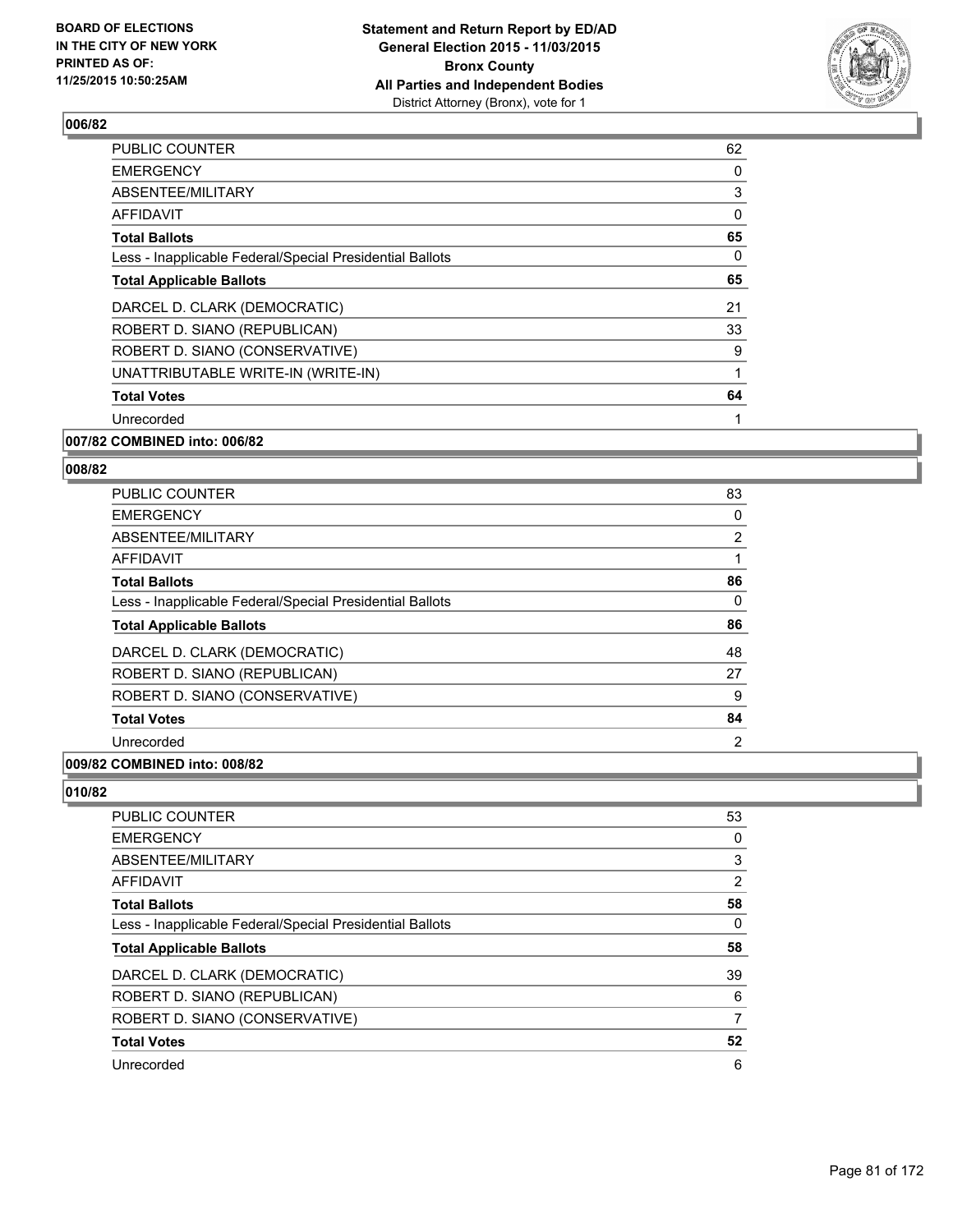

| <b>EMERGENCY</b><br>0<br>ABSENTEE/MILITARY<br>5<br>AFFIDAVIT<br>1<br>82<br><b>Total Ballots</b><br>0<br>Less - Inapplicable Federal/Special Presidential Ballots<br>82<br><b>Total Applicable Ballots</b><br>67<br>DARCEL D. CLARK (DEMOCRATIC)<br>ROBERT D. SIANO (REPUBLICAN)<br>8 |
|--------------------------------------------------------------------------------------------------------------------------------------------------------------------------------------------------------------------------------------------------------------------------------------|
|                                                                                                                                                                                                                                                                                      |
|                                                                                                                                                                                                                                                                                      |
|                                                                                                                                                                                                                                                                                      |
|                                                                                                                                                                                                                                                                                      |
|                                                                                                                                                                                                                                                                                      |
|                                                                                                                                                                                                                                                                                      |
|                                                                                                                                                                                                                                                                                      |
|                                                                                                                                                                                                                                                                                      |
| ROBERT D. SIANO (CONSERVATIVE)<br>3                                                                                                                                                                                                                                                  |
| 78<br><b>Total Votes</b>                                                                                                                                                                                                                                                             |
| Unrecorded<br>4                                                                                                                                                                                                                                                                      |

# **012/82 COMBINED into: 011/82**

## **013/82**

| <b>PUBLIC COUNTER</b>                                    | 136 |
|----------------------------------------------------------|-----|
| <b>EMERGENCY</b>                                         | 0   |
| ABSENTEE/MILITARY                                        | 3   |
| <b>AFFIDAVIT</b>                                         |     |
| <b>Total Ballots</b>                                     | 140 |
| Less - Inapplicable Federal/Special Presidential Ballots | 0   |
| <b>Total Applicable Ballots</b>                          | 140 |
| DARCEL D. CLARK (DEMOCRATIC)                             | 128 |
| ROBERT D. SIANO (REPUBLICAN)                             | 2   |
| ROBERT D. SIANO (CONSERVATIVE)                           | 1   |
| <b>Total Votes</b>                                       | 131 |
| Unrecorded                                               | 9   |

# **014/82 COMBINED into: 011/82**

# **015/82 COMBINED into: 013/82**

| <b>PUBLIC COUNTER</b>                                    | 75 |
|----------------------------------------------------------|----|
| <b>EMERGENCY</b>                                         | 0  |
| ABSENTEE/MILITARY                                        | 14 |
| AFFIDAVIT                                                |    |
| <b>Total Ballots</b>                                     | 90 |
| Less - Inapplicable Federal/Special Presidential Ballots | 0  |
| <b>Total Applicable Ballots</b>                          | 90 |
| DARCEL D. CLARK (DEMOCRATIC)                             | 48 |
| ROBERT D. SIANO (REPUBLICAN)                             | 27 |
| ROBERT D. SIANO (CONSERVATIVE)                           | 11 |
| <b>Total Votes</b>                                       | 86 |
| Unrecorded                                               | 4  |
|                                                          |    |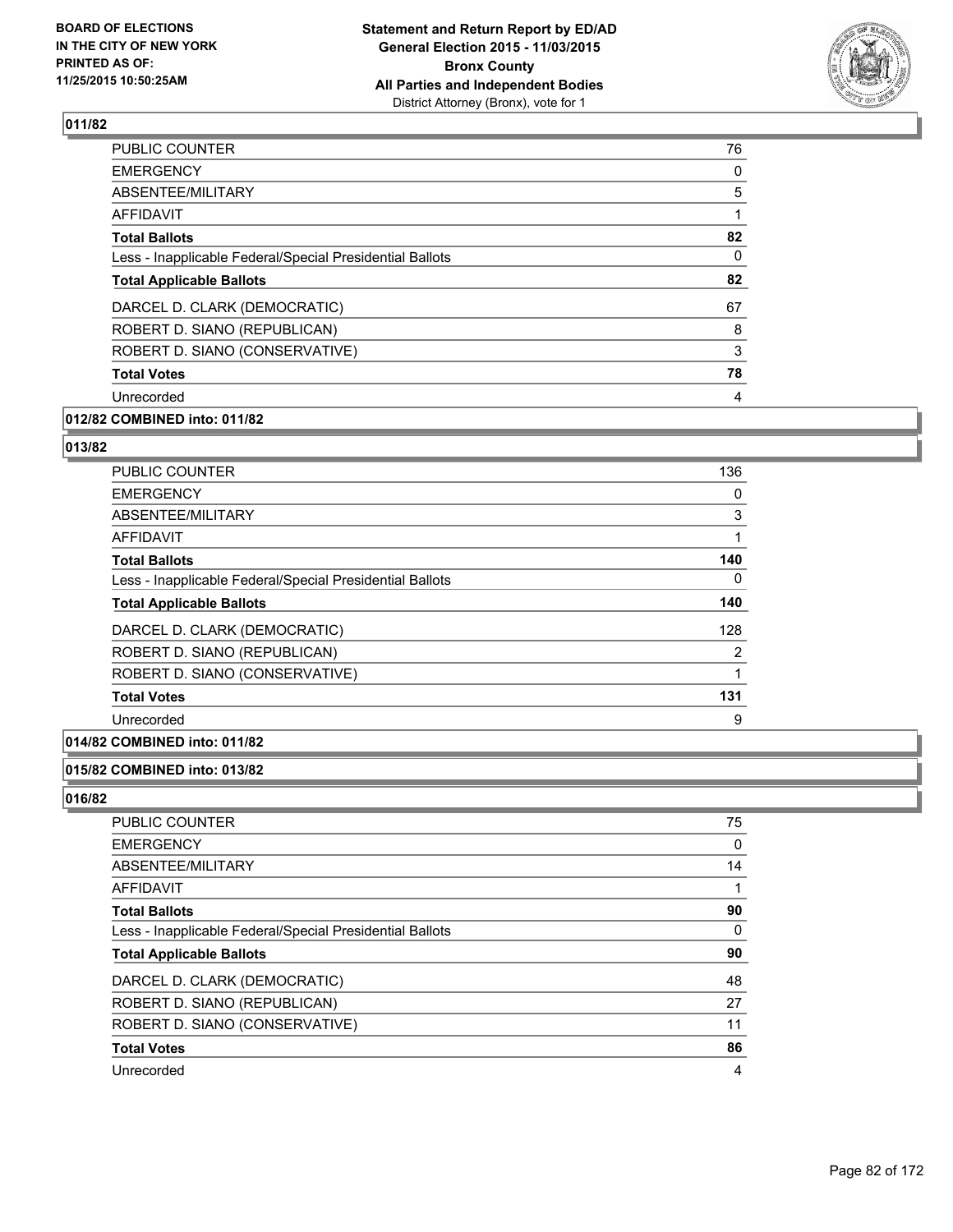

| <b>Total Votes</b>                                       | 53           |
|----------------------------------------------------------|--------------|
| ROBERT D. SIANO (CONSERVATIVE)                           | 8            |
| ROBERT D. SIANO (REPUBLICAN)                             | 17           |
| DARCEL D. CLARK (DEMOCRATIC)                             | 28           |
| <b>Total Applicable Ballots</b>                          | 53           |
| Less - Inapplicable Federal/Special Presidential Ballots | $\mathbf{0}$ |
| <b>Total Ballots</b>                                     | 53           |
| AFFIDAVIT                                                | 0            |
| ABSENTEE/MILITARY                                        | 2            |
| EMERGENCY                                                | 0            |
| PUBLIC COUNTER                                           | 51           |

## **018/82**

| PUBLIC COUNTER                                           | 33             |
|----------------------------------------------------------|----------------|
| <b>EMERGENCY</b>                                         | 0              |
| ABSENTEE/MILITARY                                        | $\overline{2}$ |
| AFFIDAVIT                                                | 1              |
| <b>Total Ballots</b>                                     | 36             |
| Less - Inapplicable Federal/Special Presidential Ballots | $\Omega$       |
| <b>Total Applicable Ballots</b>                          | 36             |
| DARCEL D. CLARK (DEMOCRATIC)                             | 19             |
| ROBERT D. SIANO (REPUBLICAN)                             | 10             |
| ROBERT D. SIANO (CONSERVATIVE)                           | 6              |
| <b>Total Votes</b>                                       | 35             |
| Unrecorded                                               |                |
|                                                          |                |

# **019/82 COMBINED into: 018/82**

| <b>PUBLIC COUNTER</b>                                    | 60 |
|----------------------------------------------------------|----|
| <b>EMERGENCY</b>                                         | 0  |
| ABSENTEE/MILITARY                                        | 4  |
| <b>AFFIDAVIT</b>                                         | 0  |
| <b>Total Ballots</b>                                     | 64 |
| Less - Inapplicable Federal/Special Presidential Ballots | 0  |
| <b>Total Applicable Ballots</b>                          | 64 |
| DARCEL D. CLARK (DEMOCRATIC)                             | 30 |
| ROBERT D. SIANO (REPUBLICAN)                             | 21 |
| ROBERT D. SIANO (CONSERVATIVE)                           | 13 |
| <b>Total Votes</b>                                       | 64 |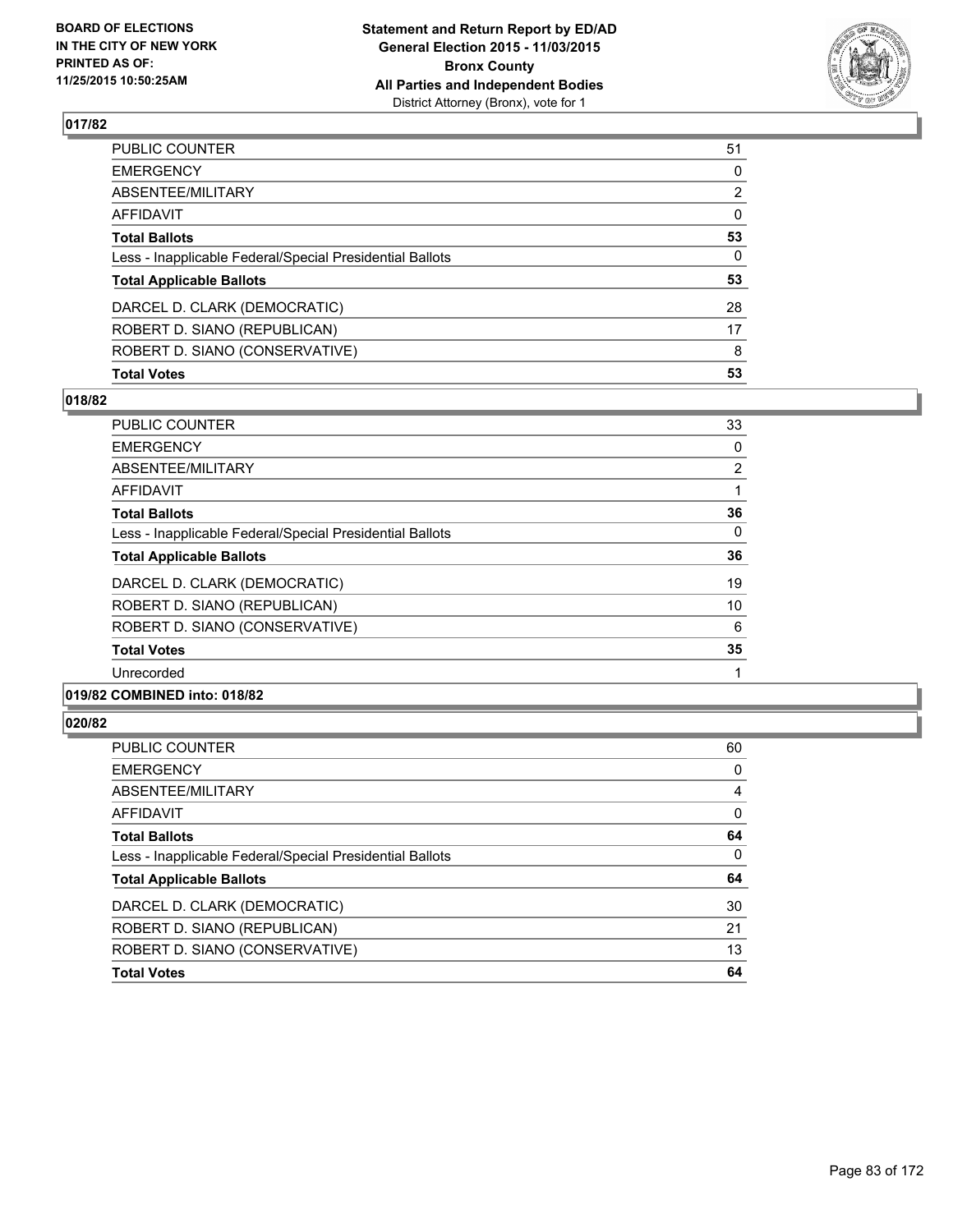

| <b>EMERGENCY</b><br>0<br>ABSENTEE/MILITARY<br>AFFIDAVIT<br>0<br><b>Total Ballots</b><br>0<br>Less - Inapplicable Federal/Special Presidential Ballots<br><b>Total Applicable Ballots</b><br>DARCEL D. CLARK (DEMOCRATIC)<br>44<br>ROBERT D. SIANO (REPUBLICAN)<br>ROBERT D. SIANO (CONSERVATIVE)<br>4<br>64<br><b>Total Votes</b><br>Unrecorded<br>4 | <b>PUBLIC COUNTER</b> | 67 |
|------------------------------------------------------------------------------------------------------------------------------------------------------------------------------------------------------------------------------------------------------------------------------------------------------------------------------------------------------|-----------------------|----|
|                                                                                                                                                                                                                                                                                                                                                      |                       |    |
|                                                                                                                                                                                                                                                                                                                                                      |                       |    |
|                                                                                                                                                                                                                                                                                                                                                      |                       |    |
|                                                                                                                                                                                                                                                                                                                                                      |                       | 68 |
|                                                                                                                                                                                                                                                                                                                                                      |                       |    |
|                                                                                                                                                                                                                                                                                                                                                      |                       | 68 |
|                                                                                                                                                                                                                                                                                                                                                      |                       |    |
|                                                                                                                                                                                                                                                                                                                                                      |                       | 16 |
|                                                                                                                                                                                                                                                                                                                                                      |                       |    |
|                                                                                                                                                                                                                                                                                                                                                      |                       |    |
|                                                                                                                                                                                                                                                                                                                                                      |                       |    |

# **022/82 COMBINED into: 021/82**

## **023/82**

| <b>PUBLIC COUNTER</b>                                    | 98  |
|----------------------------------------------------------|-----|
| <b>EMERGENCY</b>                                         | 0   |
| ABSENTEE/MILITARY                                        | 8   |
| AFFIDAVIT                                                | 2   |
| <b>Total Ballots</b>                                     | 108 |
| Less - Inapplicable Federal/Special Presidential Ballots | 0   |
| <b>Total Applicable Ballots</b>                          | 108 |
| DARCEL D. CLARK (DEMOCRATIC)                             | 83  |
| ROBERT D. SIANO (REPUBLICAN)                             | 15  |
| ROBERT D. SIANO (CONSERVATIVE)                           | 3   |
| <b>Total Votes</b>                                       | 101 |
| Unrecorded                                               |     |

#### **024/82 COMBINED into: 020/82**

| <b>PUBLIC COUNTER</b>                                    | 51 |
|----------------------------------------------------------|----|
| <b>EMERGENCY</b>                                         | 0  |
| ABSENTEE/MILITARY                                        | 3  |
| AFFIDAVIT                                                | 2  |
| <b>Total Ballots</b>                                     | 56 |
| Less - Inapplicable Federal/Special Presidential Ballots | 0  |
| <b>Total Applicable Ballots</b>                          | 56 |
| DARCEL D. CLARK (DEMOCRATIC)                             | 24 |
| ROBERT D. SIANO (REPUBLICAN)                             | 21 |
| ROBERT D. SIANO (CONSERVATIVE)                           | 7  |
| <b>Total Votes</b>                                       | 52 |
| Unrecorded                                               | 4  |
| 026/82 COMBINED into: 028/82                             |    |
| 027/82 COMBINED into: 023/82                             |    |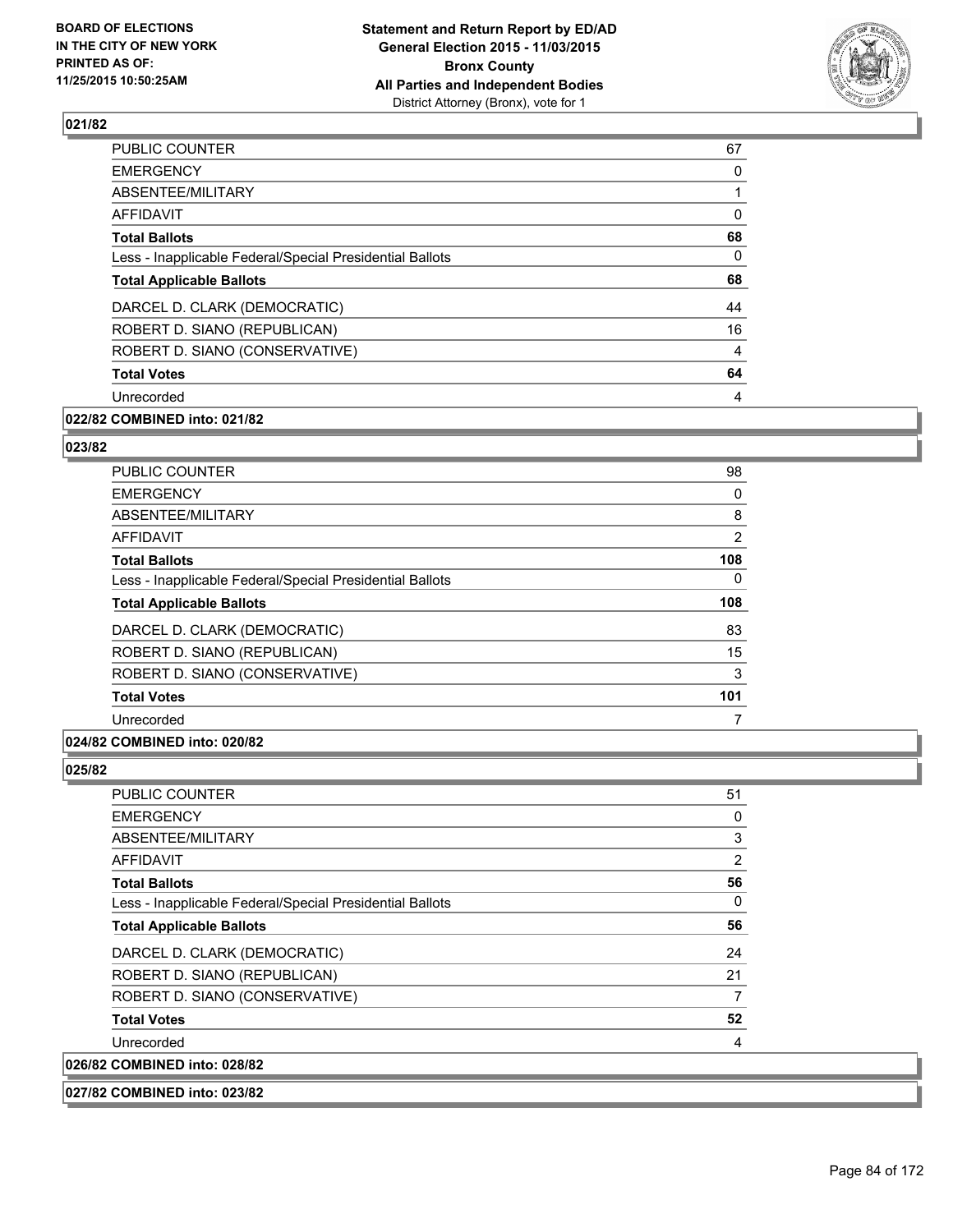

| <b>PUBLIC COUNTER</b>                                    | 49 |
|----------------------------------------------------------|----|
| <b>EMERGENCY</b>                                         | 0  |
| ABSENTEE/MILITARY                                        | 3  |
| AFFIDAVIT                                                |    |
| <b>Total Ballots</b>                                     | 53 |
| Less - Inapplicable Federal/Special Presidential Ballots | 0  |
| <b>Total Applicable Ballots</b>                          | 53 |
| DARCEL D. CLARK (DEMOCRATIC)                             | 43 |
| ROBERT D. SIANO (REPUBLICAN)                             | 3  |
| ROBERT D. SIANO (CONSERVATIVE)                           | 3  |
| PREET BHARARA (WRITE-IN)                                 |    |
| <b>Total Votes</b>                                       | 50 |
| Unrecorded                                               | 3  |
| 029/82 COMBINED into: 028/82                             |    |

| <b>PUBLIC COUNTER</b>                                    | 69                    |
|----------------------------------------------------------|-----------------------|
| <b>EMERGENCY</b>                                         | 0                     |
| ABSENTEE/MILITARY                                        | 3                     |
| AFFIDAVIT                                                | $\mathbf{2}^{\prime}$ |
| <b>Total Ballots</b>                                     | 74                    |
| Less - Inapplicable Federal/Special Presidential Ballots | 0                     |
| <b>Total Applicable Ballots</b>                          | 74                    |
| DARCEL D. CLARK (DEMOCRATIC)                             | 48                    |
| ROBERT D. SIANO (REPUBLICAN)                             | 16                    |
| ROBERT D. SIANO (CONSERVATIVE)                           | 6                     |
| <b>Total Votes</b>                                       | 70                    |
| Unrecorded                                               | 4                     |

| PUBLIC COUNTER                                           | 112            |
|----------------------------------------------------------|----------------|
| <b>EMERGENCY</b>                                         | 0              |
| ABSENTEE/MILITARY                                        |                |
| AFFIDAVIT                                                | $\overline{2}$ |
| <b>Total Ballots</b>                                     | 115            |
| Less - Inapplicable Federal/Special Presidential Ballots | 0              |
| <b>Total Applicable Ballots</b>                          | 115            |
| DARCEL D. CLARK (DEMOCRATIC)                             | 98             |
| ROBERT D. SIANO (REPUBLICAN)                             | 10             |
| ROBERT D. SIANO (CONSERVATIVE)                           | 2              |
| <b>Total Votes</b>                                       | 110            |
| Unrecorded                                               | 5              |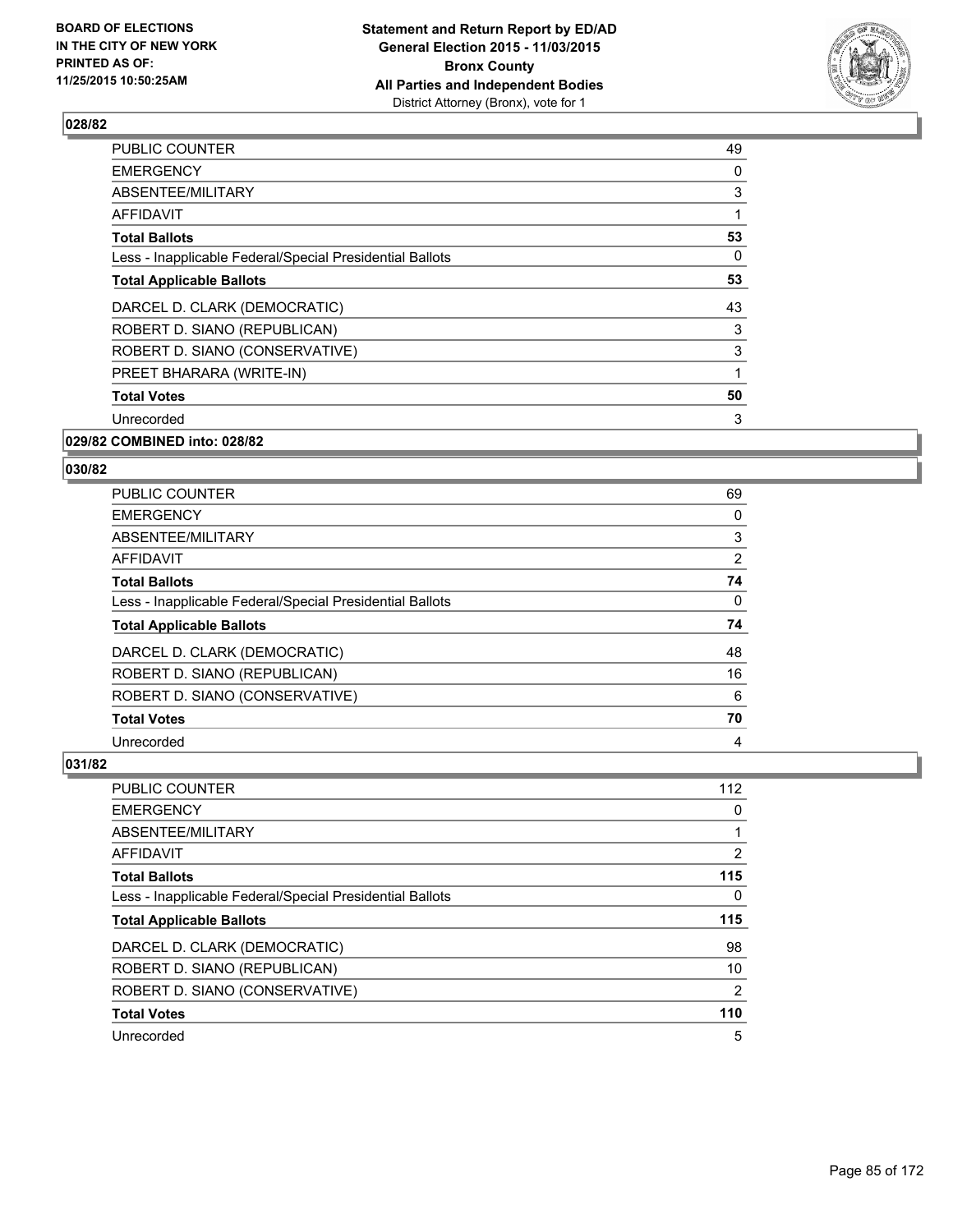

| PUBLIC COUNTER                                           | 20 |
|----------------------------------------------------------|----|
| <b>EMERGENCY</b>                                         | 0  |
| ABSENTEE/MILITARY                                        | 4  |
| <b>AFFIDAVIT</b>                                         | 2  |
| <b>Total Ballots</b>                                     | 26 |
| Less - Inapplicable Federal/Special Presidential Ballots | 0  |
| <b>Total Applicable Ballots</b>                          | 26 |
| DARCEL D. CLARK (DEMOCRATIC)                             | 14 |
| ROBERT D. SIANO (REPUBLICAN)                             | 10 |
| ROBERT D. SIANO (CONSERVATIVE)                           | 1  |
| <b>Total Votes</b>                                       | 25 |
| Unrecorded                                               |    |

#### **033/82**

| <b>PUBLIC COUNTER</b>                                    | 84 |
|----------------------------------------------------------|----|
| <b>EMERGENCY</b>                                         | 0  |
| <b>ABSENTEE/MILITARY</b>                                 | 4  |
| <b>AFFIDAVIT</b>                                         |    |
| <b>Total Ballots</b>                                     | 89 |
| Less - Inapplicable Federal/Special Presidential Ballots | 0  |
| <b>Total Applicable Ballots</b>                          | 89 |
| DARCEL D. CLARK (DEMOCRATIC)                             | 35 |
| ROBERT D. SIANO (REPUBLICAN)                             | 45 |
| ROBERT D. SIANO (CONSERVATIVE)                           | 4  |
| <b>Total Votes</b>                                       | 84 |
| Unrecorded                                               | 5  |
|                                                          |    |

| <b>PUBLIC COUNTER</b>                                    | 73           |
|----------------------------------------------------------|--------------|
| <b>EMERGENCY</b>                                         | 0            |
| ABSENTEE/MILITARY                                        | 5            |
| <b>AFFIDAVIT</b>                                         | 0            |
| <b>Total Ballots</b>                                     | 78           |
| Less - Inapplicable Federal/Special Presidential Ballots | $\mathbf{0}$ |
| <b>Total Applicable Ballots</b>                          | 78           |
| DARCEL D. CLARK (DEMOCRATIC)                             | 44           |
| ROBERT D. SIANO (REPUBLICAN)                             | 19           |
| ROBERT D. SIANO (CONSERVATIVE)                           | 4            |
| JANE MANNING (WRITE-IN)                                  | 2            |
| <b>Total Votes</b>                                       | 69           |
| Unrecorded                                               | 9            |
| 035/82 COMBINED into: 033/82                             |              |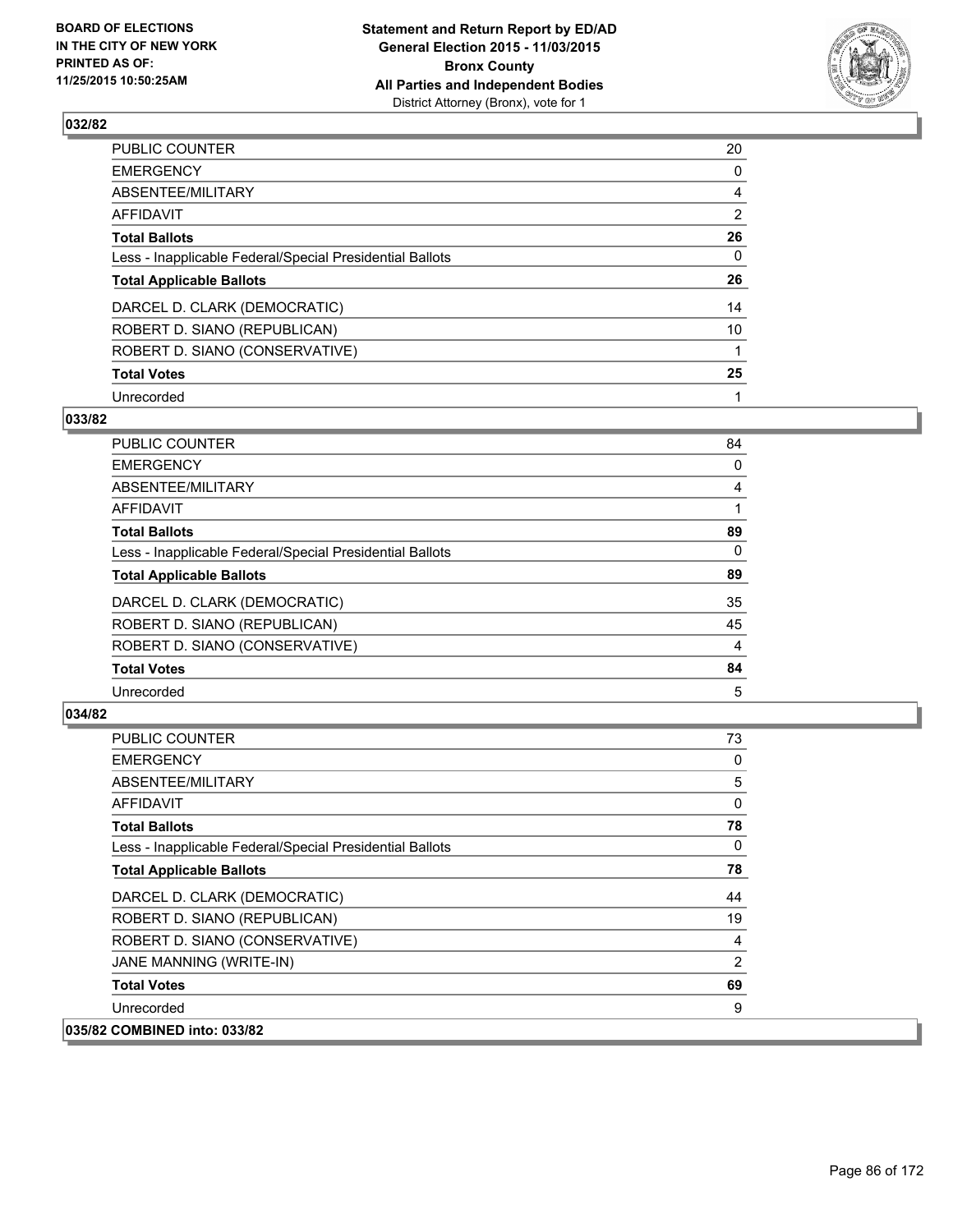

| <b>PUBLIC COUNTER</b>                                    | 78             |
|----------------------------------------------------------|----------------|
| <b>EMERGENCY</b>                                         | 0              |
| ABSENTEE/MILITARY                                        | $\overline{7}$ |
| <b>AFFIDAVIT</b>                                         | $\overline{2}$ |
| <b>Total Ballots</b>                                     | 87             |
| Less - Inapplicable Federal/Special Presidential Ballots | 0              |
| <b>Total Applicable Ballots</b>                          | 87             |
| DARCEL D. CLARK (DEMOCRATIC)                             | 40             |
| ROBERT D. SIANO (REPUBLICAN)                             | 25             |
| ROBERT D. SIANO (CONSERVATIVE)                           | 18             |
| UNATTRIBUTABLE WRITE-IN (WRITE-IN)                       | 1              |
| <b>Total Votes</b>                                       | 84             |
| Unrecorded                                               | 3              |
|                                                          |                |

#### **037/82 COMBINED into: 034/82**

#### **038/82**

| <b>PUBLIC COUNTER</b>                                    | 83 |
|----------------------------------------------------------|----|
| <b>EMERGENCY</b>                                         | 0  |
| ABSENTEE/MILITARY                                        | 4  |
| AFFIDAVIT                                                | 0  |
| <b>Total Ballots</b>                                     | 87 |
| Less - Inapplicable Federal/Special Presidential Ballots | 0  |
| <b>Total Applicable Ballots</b>                          | 87 |
|                                                          |    |
| DARCEL D. CLARK (DEMOCRATIC)                             | 56 |
| ROBERT D. SIANO (REPUBLICAN)                             | 21 |
| ROBERT D. SIANO (CONSERVATIVE)                           | 3  |
| <b>Total Votes</b>                                       | 80 |

#### **039/82 COMBINED into: 038/82**

**040/82 COMBINED into: 025/82**

#### **041/82 COMBINED into: 016/82**

#### **042/82 COMBINED into: 017/82**

| PUBLIC COUNTER                                           | 67 |
|----------------------------------------------------------|----|
| <b>EMERGENCY</b>                                         | 0  |
| ABSENTEE/MILITARY                                        | 6  |
| <b>AFFIDAVIT</b>                                         | 0  |
| <b>Total Ballots</b>                                     | 73 |
| Less - Inapplicable Federal/Special Presidential Ballots | 0  |
| <b>Total Applicable Ballots</b>                          | 73 |
| DARCEL D. CLARK (DEMOCRATIC)                             | 31 |
| ROBERT D. SIANO (REPUBLICAN)                             | 27 |
| ROBERT D. SIANO (CONSERVATIVE)                           | 11 |
| <b>Total Votes</b>                                       | 69 |
|                                                          |    |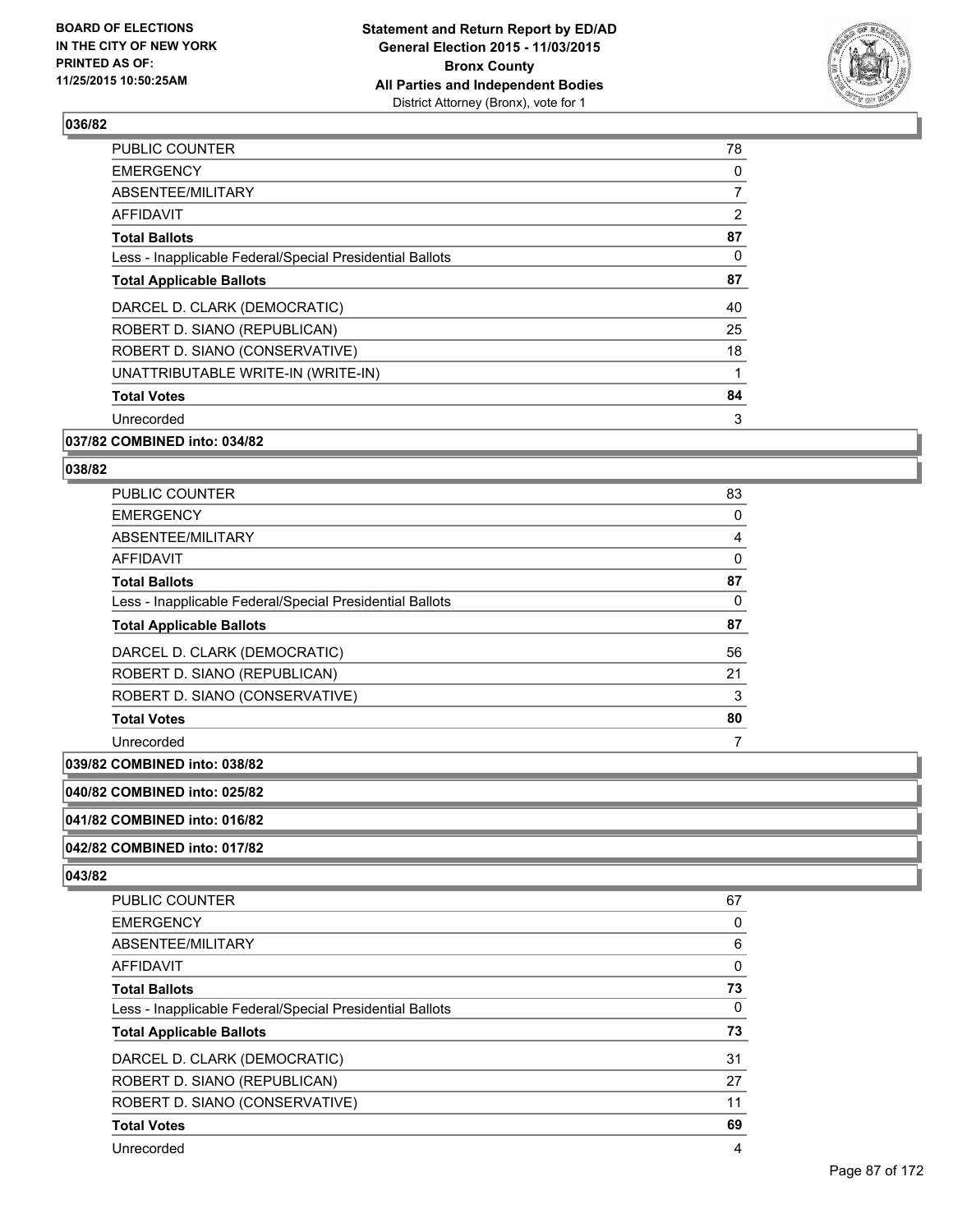

## **044/82 COMBINED into: 043/82**

#### **045/82**

| PUBLIC COUNTER                                           | 81 |
|----------------------------------------------------------|----|
| <b>EMERGENCY</b>                                         | 0  |
| ABSENTEE/MILITARY                                        | 4  |
| <b>AFFIDAVIT</b>                                         | 0  |
| <b>Total Ballots</b>                                     | 85 |
| Less - Inapplicable Federal/Special Presidential Ballots | 0  |
| <b>Total Applicable Ballots</b>                          | 85 |
| DARCEL D. CLARK (DEMOCRATIC)                             | 29 |
| ROBERT D. SIANO (REPUBLICAN)                             | 36 |
| ROBERT D. SIANO (CONSERVATIVE)                           | 18 |
| <b>Total Votes</b>                                       | 83 |
| Unrecorded                                               | 2  |

**046/82 COMBINED into: 045/82**

#### **047/82 COMBINED into: 045/82**

| <b>PUBLIC COUNTER</b>                                    | 104 |
|----------------------------------------------------------|-----|
| <b>EMERGENCY</b>                                         | 0   |
| ABSENTEE/MILITARY                                        | 7   |
| AFFIDAVIT                                                | 1   |
| <b>Total Ballots</b>                                     | 112 |
| Less - Inapplicable Federal/Special Presidential Ballots | 0   |
| <b>Total Applicable Ballots</b>                          | 112 |
| DARCEL D. CLARK (DEMOCRATIC)                             | 37  |
| ROBERT D. SIANO (REPUBLICAN)                             | 49  |
| ROBERT D. SIANO (CONSERVATIVE)                           | 22  |
| KALIEF BROWDER (WRITE-IN)                                | 1   |
| <b>Total Votes</b>                                       | 109 |
| Unrecorded                                               | 3   |
| 049/82 COMBINED into: 048/82                             |     |
| 050/82 COMBINED into: 036/82                             |     |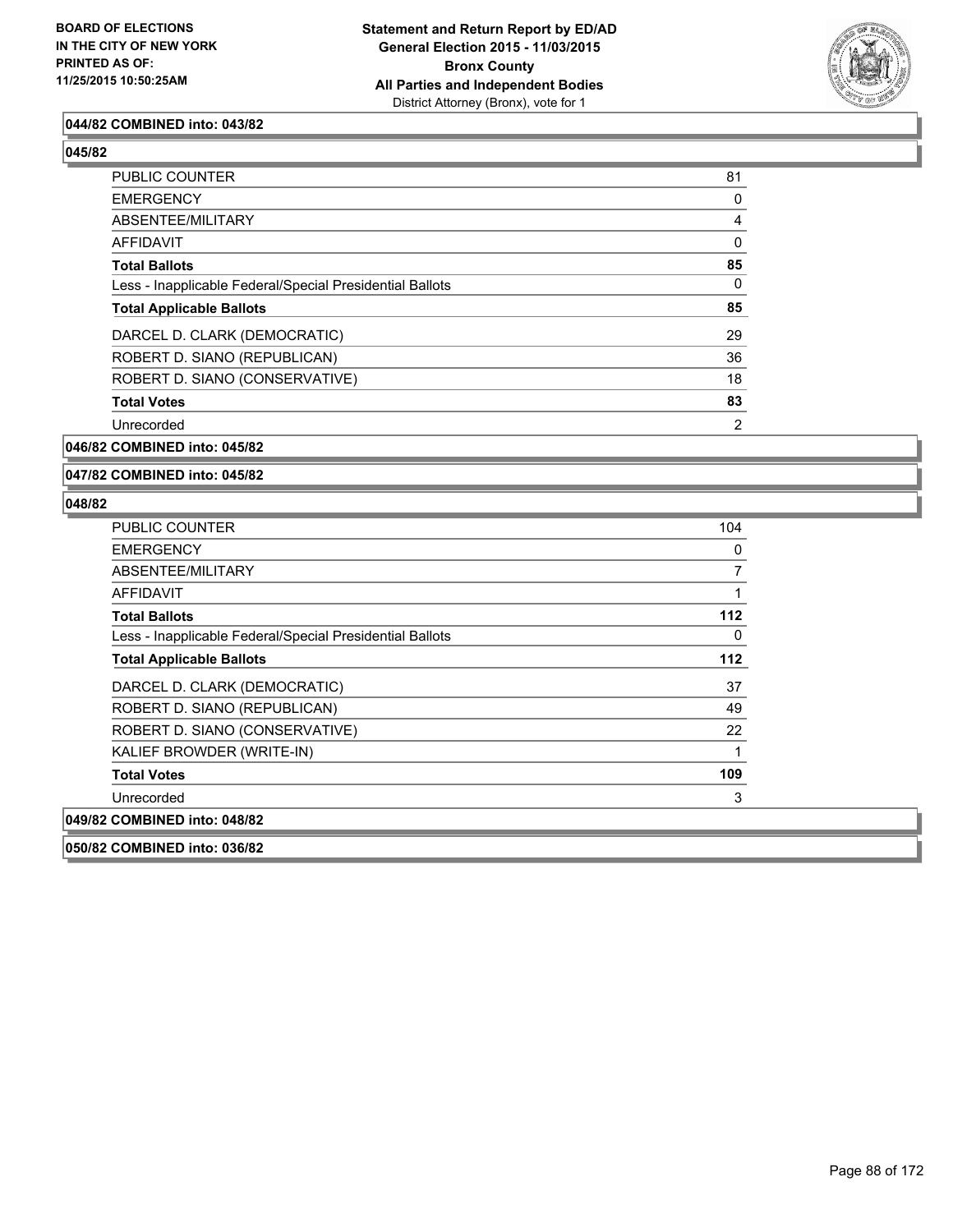

| <b>PUBLIC COUNTER</b>                                    | 68 |
|----------------------------------------------------------|----|
| <b>EMERGENCY</b>                                         | 0  |
| ABSENTEE/MILITARY                                        | 5  |
| AFFIDAVIT                                                |    |
| <b>Total Ballots</b>                                     | 74 |
| Less - Inapplicable Federal/Special Presidential Ballots | 0  |
| <b>Total Applicable Ballots</b>                          | 74 |
| DARCEL D. CLARK (DEMOCRATIC)                             | 43 |
| ROBERT D. SIANO (REPUBLICAN)                             | 19 |
| ROBERT D. SIANO (CONSERVATIVE)                           | 8  |
| JEFFREY WINKLER (WRITE-IN)                               |    |
| <b>JULIUS DEFORNO (WRITE-IN)</b>                         |    |
| <b>Total Votes</b>                                       | 72 |
| Unrecorded                                               | 2  |

## **052/82**

| <b>PUBLIC COUNTER</b>                                    | 108            |
|----------------------------------------------------------|----------------|
| <b>EMERGENCY</b>                                         | 0              |
| ABSENTEE/MILITARY                                        | 7              |
| <b>AFFIDAVIT</b>                                         |                |
| <b>Total Ballots</b>                                     | 116            |
| Less - Inapplicable Federal/Special Presidential Ballots | $\Omega$       |
| <b>Total Applicable Ballots</b>                          | 116            |
| DARCEL D. CLARK (DEMOCRATIC)                             | 66             |
| ROBERT D. SIANO (REPUBLICAN)                             | 35             |
| ROBERT D. SIANO (CONSERVATIVE)                           | 13             |
| <b>Total Votes</b>                                       | 114            |
| Unrecorded                                               | $\overline{2}$ |

#### **053/82 COMBINED into: 051/82**

## **054/82 COMBINED into: 031/80**

#### **055/82 COMBINED into: 052/82**

| <b>PUBLIC COUNTER</b>                                    | 44 |
|----------------------------------------------------------|----|
| <b>EMERGENCY</b>                                         | 0  |
| ABSENTEE/MILITARY                                        | 9  |
| AFFIDAVIT                                                | 0  |
| <b>Total Ballots</b>                                     | 53 |
| Less - Inapplicable Federal/Special Presidential Ballots | 0  |
| <b>Total Applicable Ballots</b>                          | 53 |
| DARCEL D. CLARK (DEMOCRATIC)                             | 26 |
| ROBERT D. SIANO (REPUBLICAN)                             | 17 |
| ROBERT D. SIANO (CONSERVATIVE)                           | 8  |
| <b>Total Votes</b>                                       | 51 |
| Unrecorded                                               | 2  |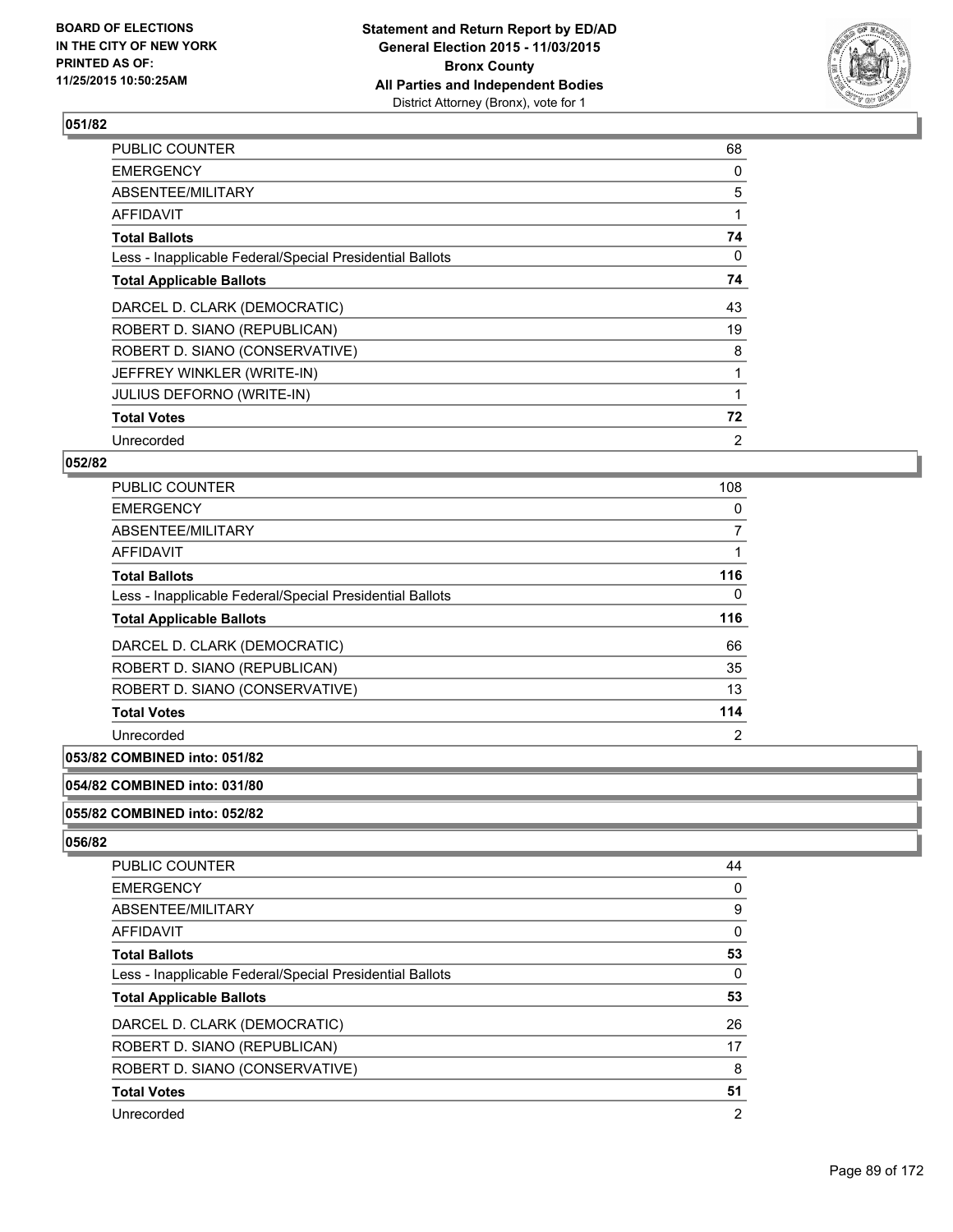

| <b>PUBLIC COUNTER</b>                                    | 107               |
|----------------------------------------------------------|-------------------|
| <b>EMERGENCY</b>                                         | 0                 |
| ABSENTEE/MILITARY                                        | $12 \overline{ }$ |
| AFFIDAVIT                                                | 0                 |
| <b>Total Ballots</b>                                     | 119               |
| Less - Inapplicable Federal/Special Presidential Ballots | 0                 |
| <b>Total Applicable Ballots</b>                          | 119               |
| DARCEL D. CLARK (DEMOCRATIC)                             | 41                |
| ROBERT D. SIANO (REPUBLICAN)                             | 57                |
| ROBERT D. SIANO (CONSERVATIVE)                           | 17                |
| LUCY VALENTIN (WRITE-IN)                                 | 1                 |
| STEPHEN A. VALENTIN (WRITE-IN)                           | 1                 |
| <b>Total Votes</b>                                       | 117               |
| Unrecorded                                               | 2                 |
|                                                          |                   |

**058/82 COMBINED into: 057/82**

#### **059/82**

| <b>Total Votes</b>                                       | 5 |
|----------------------------------------------------------|---|
| ROBERT D. SIANO (CONSERVATIVE)                           | 0 |
| ROBERT D. SIANO (REPUBLICAN)                             | 2 |
| DARCEL D. CLARK (DEMOCRATIC)                             | 3 |
| <b>Total Applicable Ballots</b>                          | 5 |
| Less - Inapplicable Federal/Special Presidential Ballots | 0 |
| <b>Total Ballots</b>                                     | 5 |
| <b>AFFIDAVIT</b>                                         | 0 |
| ABSENTEE/MILITARY                                        | 0 |
| <b>EMERGENCY</b>                                         | 0 |
| <b>PUBLIC COUNTER</b>                                    | 5 |

| <b>PUBLIC COUNTER</b>                                    | 177 |
|----------------------------------------------------------|-----|
| <b>EMERGENCY</b>                                         | 0   |
| ABSENTEE/MILITARY                                        | 5   |
| <b>AFFIDAVIT</b>                                         | 0   |
| <b>Total Ballots</b>                                     | 182 |
| Less - Inapplicable Federal/Special Presidential Ballots | 0   |
| <b>Total Applicable Ballots</b>                          | 182 |
| DARCEL D. CLARK (DEMOCRATIC)                             | 68  |
| ROBERT D. SIANO (REPUBLICAN)                             | 78  |
| ROBERT D. SIANO (CONSERVATIVE)                           | 31  |
| KHALIEF BROWDER (WRITE-IN)                               | 1   |
| UNATTRIBUTABLE WRITE-IN (WRITE-IN)                       | 1   |
| <b>Total Votes</b>                                       | 179 |
| Unrecorded                                               | 3   |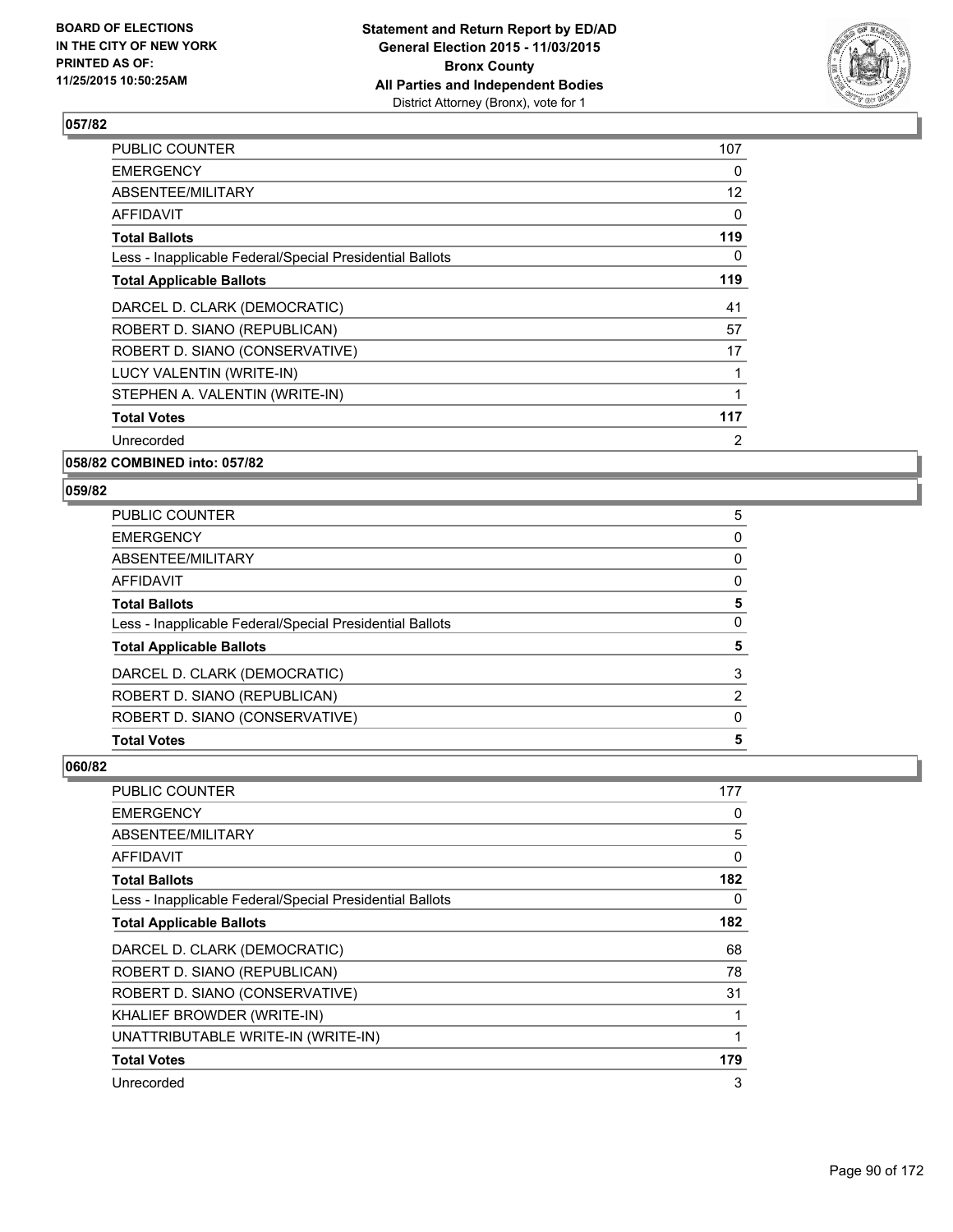

| PUBLIC COUNTER                                           | 164 |
|----------------------------------------------------------|-----|
| <b>EMERGENCY</b>                                         | 0   |
| ABSENTEE/MILITARY                                        | 8   |
| AFFIDAVIT                                                |     |
| <b>Total Ballots</b>                                     | 173 |
| Less - Inapplicable Federal/Special Presidential Ballots | 0   |
| <b>Total Applicable Ballots</b>                          | 173 |
| DARCEL D. CLARK (DEMOCRATIC)                             | 67  |
| ROBERT D. SIANO (REPUBLICAN)                             | 70  |
| ROBERT D. SIANO (CONSERVATIVE)                           | 32  |
| <b>Total Votes</b>                                       | 169 |
| Unrecorded                                               | 4   |

**062/82 COMBINED into: 060/82**

## **063/82 COMBINED into: 061/82**

#### **064/82 COMBINED into: 030/82**

#### **065/82**

| <b>PUBLIC COUNTER</b>                                    | 133            |
|----------------------------------------------------------|----------------|
| <b>EMERGENCY</b>                                         | 0              |
| ABSENTEE/MILITARY                                        | 6              |
| <b>AFFIDAVIT</b>                                         | $\overline{2}$ |
| <b>Total Ballots</b>                                     | 141            |
| Less - Inapplicable Federal/Special Presidential Ballots | 0              |
| <b>Total Applicable Ballots</b>                          | 141            |
| DARCEL D. CLARK (DEMOCRATIC)                             | 122            |
| ROBERT D. SIANO (REPUBLICAN)                             | 15             |
| ROBERT D. SIANO (CONSERVATIVE)                           | 3              |
| <b>Total Votes</b>                                       | 140            |
| Unrecorded                                               |                |

| PUBLIC COUNTER                                           | 131 |
|----------------------------------------------------------|-----|
| <b>EMERGENCY</b>                                         | 0   |
| ABSENTEE/MILITARY                                        | 6   |
| AFFIDAVIT                                                | 0   |
| <b>Total Ballots</b>                                     | 137 |
| Less - Inapplicable Federal/Special Presidential Ballots | 0   |
| <b>Total Applicable Ballots</b>                          | 137 |
| DARCEL D. CLARK (DEMOCRATIC)                             | 121 |
| ROBERT D. SIANO (REPUBLICAN)                             | 11  |
| ROBERT D. SIANO (CONSERVATIVE)                           | 2   |
| UNATTRIBUTABLE WRITE-IN (WRITE-IN)                       | 1   |
| <b>Total Votes</b>                                       | 135 |
| Unrecorded                                               | 2   |
| 067/82 COMBINED into: 066/82                             |     |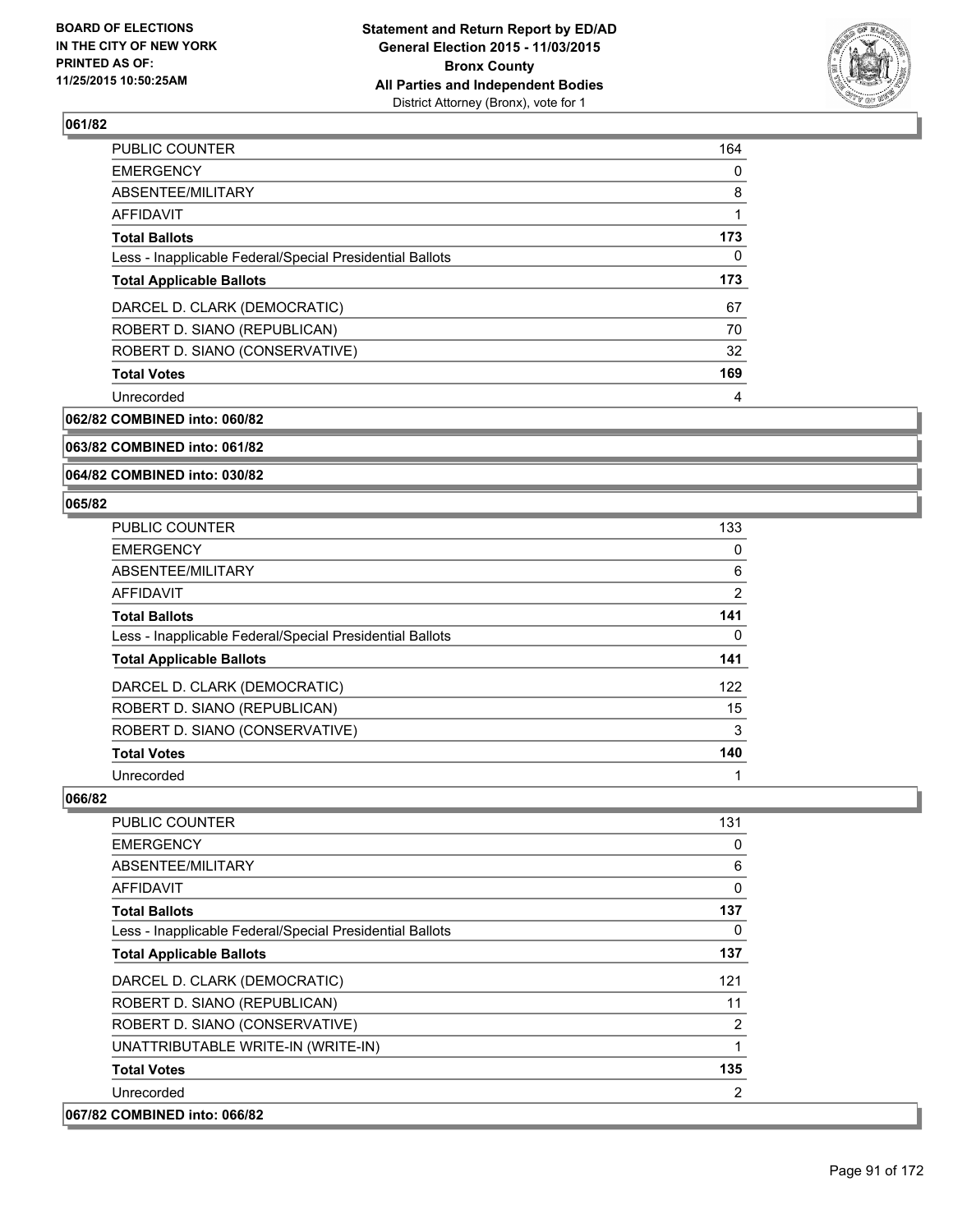

| PUBLIC COUNTER                                           | 134            |
|----------------------------------------------------------|----------------|
| <b>EMERGENCY</b>                                         | 0              |
| ABSENTEE/MILITARY                                        | 6              |
| AFFIDAVIT                                                | 0              |
| <b>Total Ballots</b>                                     | 140            |
| Less - Inapplicable Federal/Special Presidential Ballots | 0              |
| <b>Total Applicable Ballots</b>                          | 140            |
| DARCEL D. CLARK (DEMOCRATIC)                             | 124            |
| ROBERT D. SIANO (REPUBLICAN)                             | 13             |
| ROBERT D. SIANO (CONSERVATIVE)                           | 1              |
| <b>Total Votes</b>                                       | 138            |
| Unrecorded                                               | $\overline{2}$ |
|                                                          |                |

# **069/82 COMBINED into: 068/82**

## **070/82**

| <b>PUBLIC COUNTER</b>                                    | 113            |
|----------------------------------------------------------|----------------|
| <b>EMERGENCY</b>                                         | 0              |
| ABSENTEE/MILITARY                                        | 4              |
| <b>AFFIDAVIT</b>                                         | $\Omega$       |
| <b>Total Ballots</b>                                     | 117            |
| Less - Inapplicable Federal/Special Presidential Ballots | 0              |
| <b>Total Applicable Ballots</b>                          | 117            |
| DARCEL D. CLARK (DEMOCRATIC)                             | 105            |
| ROBERT D. SIANO (REPUBLICAN)                             | $\overline{2}$ |
| ROBERT D. SIANO (CONSERVATIVE)                           |                |
| <b>Total Votes</b>                                       | 108            |
| Unrecorded                                               | 9              |

## **071/82 COMBINED into: 070/82**

| <b>PUBLIC COUNTER</b>                                    | 150 |
|----------------------------------------------------------|-----|
| <b>EMERGENCY</b>                                         | 0   |
| ABSENTEE/MILITARY                                        | 2   |
| <b>AFFIDAVIT</b>                                         |     |
| <b>Total Ballots</b>                                     | 153 |
| Less - Inapplicable Federal/Special Presidential Ballots | 0   |
| <b>Total Applicable Ballots</b>                          | 153 |
| DARCEL D. CLARK (DEMOCRATIC)                             | 133 |
| ROBERT D. SIANO (REPUBLICAN)                             | 11  |
| ROBERT D. SIANO (CONSERVATIVE)                           | 1   |
| <b>Total Votes</b>                                       | 145 |
| Unrecorded                                               | 8   |
| 073/82 COMBINED into: 072/82                             |     |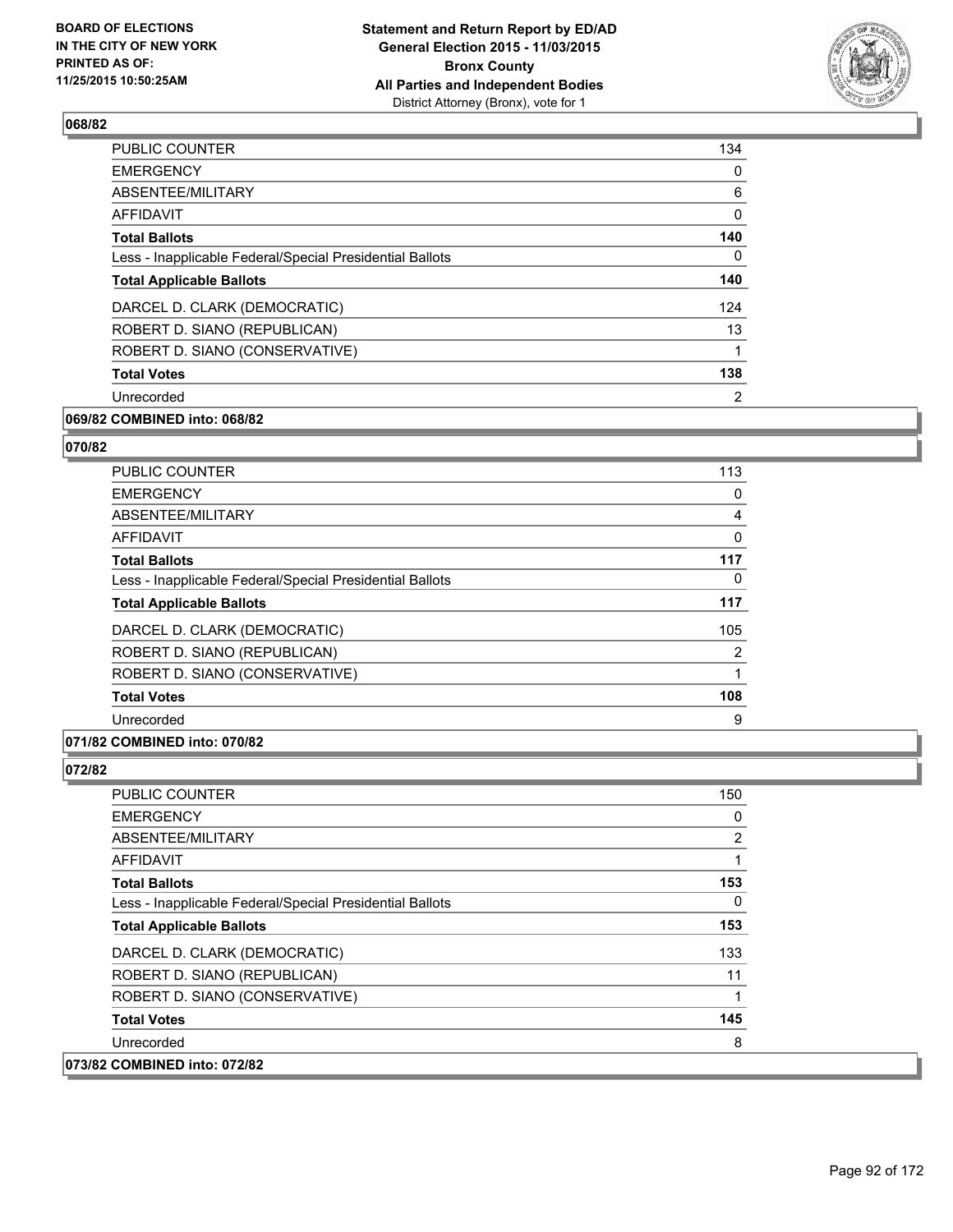

| <b>PUBLIC COUNTER</b>                                    | 117 |
|----------------------------------------------------------|-----|
| <b>EMERGENCY</b>                                         | 0   |
| ABSENTEE/MILITARY                                        | 3   |
| AFFIDAVIT                                                | 0   |
| <b>Total Ballots</b>                                     | 120 |
| Less - Inapplicable Federal/Special Presidential Ballots | 0   |
| <b>Total Applicable Ballots</b>                          | 120 |
| DARCEL D. CLARK (DEMOCRATIC)                             | 106 |
| ROBERT D. SIANO (REPUBLICAN)                             | 7   |
| ROBERT D. SIANO (CONSERVATIVE)                           | 2   |
| UNATTRIBUTABLE WRITE-IN (WRITE-IN)                       | 1   |
| <b>Total Votes</b>                                       | 116 |
| Unrecorded                                               | 4   |
|                                                          |     |

# **075/82 COMBINED into: 074/82**

#### **076/82**

| <b>PUBLIC COUNTER</b>                                    | 119 |
|----------------------------------------------------------|-----|
| <b>EMERGENCY</b>                                         | 0   |
| ABSENTEE/MILITARY                                        | 4   |
| AFFIDAVIT                                                | 0   |
| <b>Total Ballots</b>                                     | 123 |
| Less - Inapplicable Federal/Special Presidential Ballots | 0   |
| <b>Total Applicable Ballots</b>                          | 123 |
| DARCEL D. CLARK (DEMOCRATIC)                             | 107 |
| ROBERT D. SIANO (REPUBLICAN)                             | 8   |
| ROBERT D. SIANO (CONSERVATIVE)                           | 1   |
| <b>Total Votes</b>                                       | 116 |
| Unrecorded                                               |     |

# **077/82 COMBINED into: 076/82**

| PUBLIC COUNTER                                           | 134 |
|----------------------------------------------------------|-----|
| <b>EMERGENCY</b>                                         | 0   |
| ABSENTEE/MILITARY                                        | 7   |
| <b>AFFIDAVIT</b>                                         | 1   |
| <b>Total Ballots</b>                                     | 142 |
| Less - Inapplicable Federal/Special Presidential Ballots | 0   |
| <b>Total Applicable Ballots</b>                          | 142 |
| DARCEL D. CLARK (DEMOCRATIC)                             | 127 |
| ROBERT D. SIANO (REPUBLICAN)                             | 9   |
| ROBERT D. SIANO (CONSERVATIVE)                           | 1   |
| <b>Total Votes</b>                                       | 137 |
| Unrecorded                                               | 5   |
| 079/82 COMBINED into: 078/82                             |     |
| 080/82 COMBINED into: 078/82                             |     |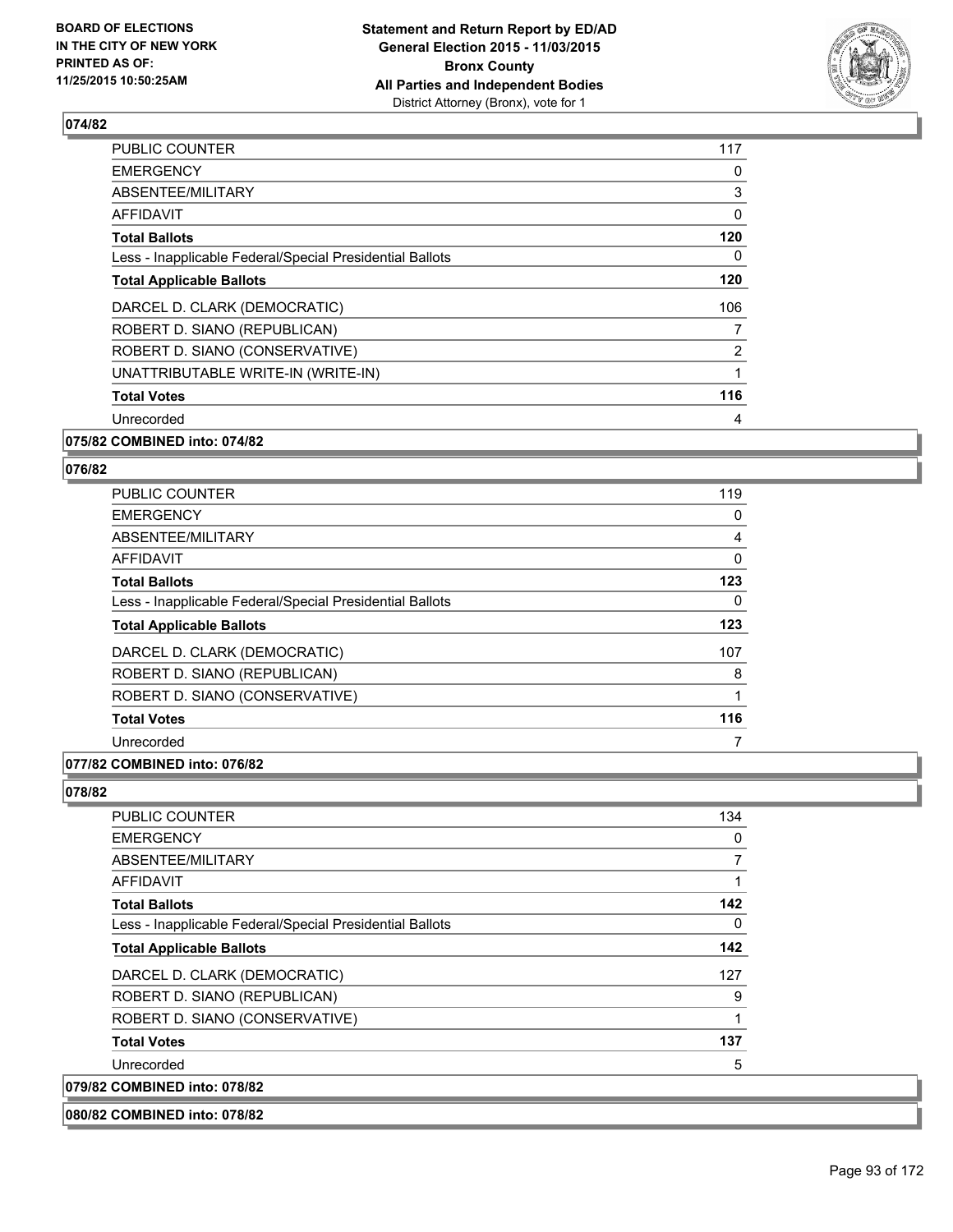

| <b>PUBLIC COUNTER</b>                                    | 147            |
|----------------------------------------------------------|----------------|
| <b>EMERGENCY</b>                                         | 0              |
| ABSENTEE/MILITARY                                        | $\overline{7}$ |
| AFFIDAVIT                                                |                |
| <b>Total Ballots</b>                                     | 155            |
| Less - Inapplicable Federal/Special Presidential Ballots | 0              |
| <b>Total Applicable Ballots</b>                          | 155            |
| DARCEL D. CLARK (DEMOCRATIC)                             | 137            |
| ROBERT D. SIANO (REPUBLICAN)                             | 11             |
| ROBERT D. SIANO (CONSERVATIVE)                           | 3              |
| <b>Total Votes</b>                                       | 151            |
| Unrecorded                                               | 4              |
|                                                          |                |

**082/82 COMBINED into: 081/82**

#### **083/82 COMBINED into: 081/82**

#### **084/82**

| <b>PUBLIC COUNTER</b>                                    | 169 |
|----------------------------------------------------------|-----|
| <b>EMERGENCY</b>                                         | 0   |
| ABSENTEE/MILITARY                                        | 9   |
| <b>AFFIDAVIT</b>                                         | 0   |
| <b>Total Ballots</b>                                     | 178 |
| Less - Inapplicable Federal/Special Presidential Ballots | 0   |
| <b>Total Applicable Ballots</b>                          | 178 |
| DARCEL D. CLARK (DEMOCRATIC)                             | 161 |
| ROBERT D. SIANO (REPUBLICAN)                             | 9   |
| ROBERT D. SIANO (CONSERVATIVE)                           | 3   |
| <b>Total Votes</b>                                       | 173 |
| Unrecorded                                               | 5   |
|                                                          |     |

# **085/82 COMBINED into: 084/82**

#### **086/82 COMBINED into: 084/82**

| <b>PUBLIC COUNTER</b>                                    | 146      |
|----------------------------------------------------------|----------|
| <b>EMERGENCY</b>                                         | 0        |
| ABSENTEE/MILITARY                                        | 9        |
| AFFIDAVIT                                                | $\Omega$ |
| <b>Total Ballots</b>                                     | 155      |
| Less - Inapplicable Federal/Special Presidential Ballots | $\Omega$ |
| <b>Total Applicable Ballots</b>                          | 155      |
| DARCEL D. CLARK (DEMOCRATIC)                             | 130      |
| ROBERT D. SIANO (REPUBLICAN)                             | 9        |
| ROBERT D. SIANO (CONSERVATIVE)                           | 3        |
| UNATTRIBUTABLE WRITE-IN (WRITE-IN)                       | 1        |
| <b>Total Votes</b>                                       | 143      |
| Unrecorded                                               | 12       |
| 088/82 COMBINED into: 087/82                             |          |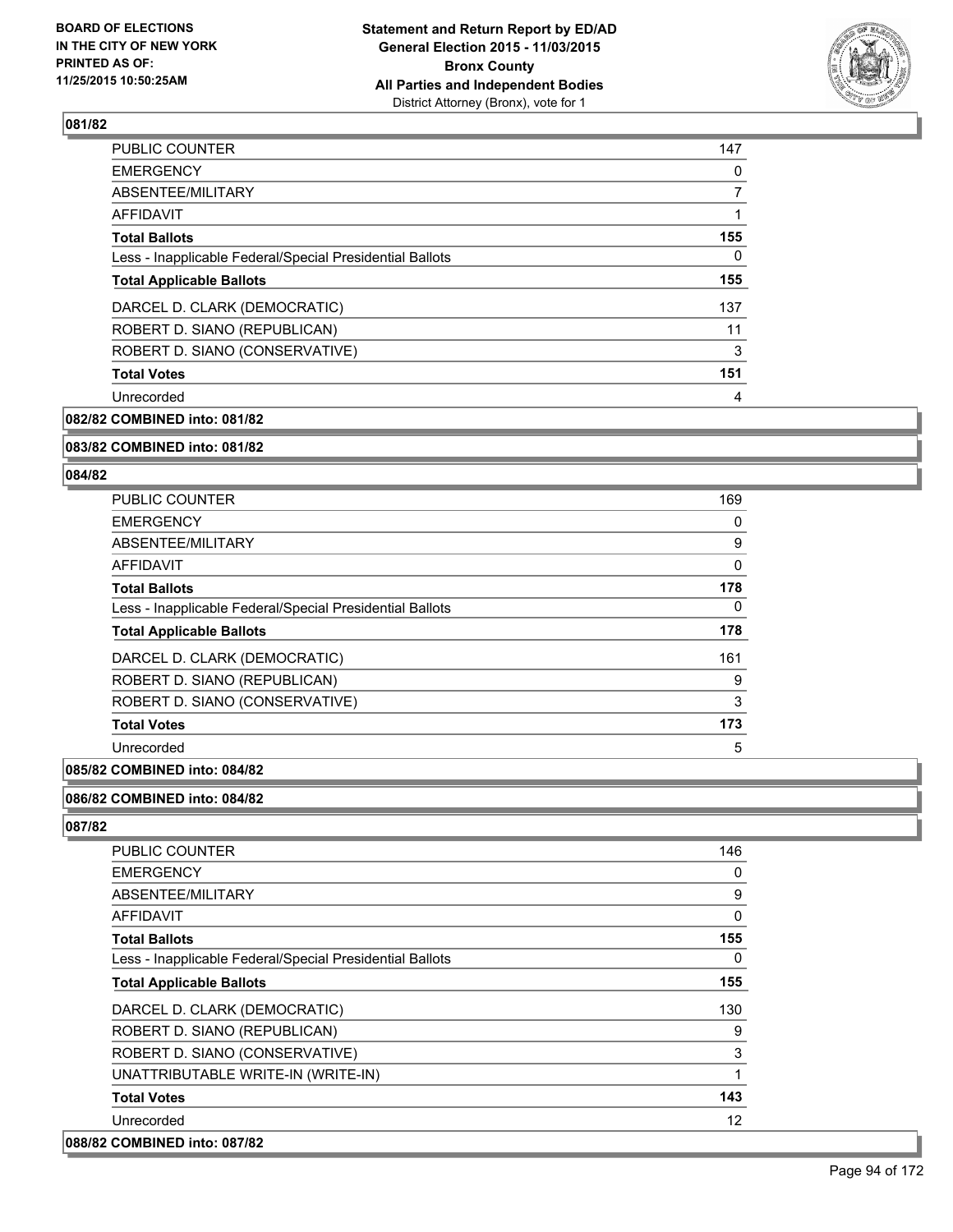

| <b>PUBLIC COUNTER</b>                                    | 132 |
|----------------------------------------------------------|-----|
| <b>EMERGENCY</b>                                         | 0   |
| ABSENTEE/MILITARY                                        | 8   |
| AFFIDAVIT                                                | 0   |
| <b>Total Ballots</b>                                     | 140 |
| Less - Inapplicable Federal/Special Presidential Ballots | 0   |
| <b>Total Applicable Ballots</b>                          | 140 |
| DARCEL D. CLARK (DEMOCRATIC)                             | 124 |
| ROBERT D. SIANO (REPUBLICAN)                             | 5   |
| ROBERT D. SIANO (CONSERVATIVE)                           | 2   |
| <b>Total Votes</b>                                       | 131 |
| Unrecorded                                               | 9   |
|                                                          |     |

# **090/82 COMBINED into: 087/82**

## **091/82**

| <b>PUBLIC COUNTER</b>                                    | 104            |
|----------------------------------------------------------|----------------|
| <b>EMERGENCY</b>                                         | 0              |
| ABSENTEE/MILITARY                                        | 5              |
| AFFIDAVIT                                                | $\overline{2}$ |
| <b>Total Ballots</b>                                     | 111            |
| Less - Inapplicable Federal/Special Presidential Ballots | 0              |
| <b>Total Applicable Ballots</b>                          | 111            |
| DARCEL D. CLARK (DEMOCRATIC)                             | 96             |
| ROBERT D. SIANO (REPUBLICAN)                             | 6              |
| ROBERT D. SIANO (CONSERVATIVE)                           | 3              |
| RACHEL EINES (WRITE-IN)                                  | 1              |
| <b>Total Votes</b>                                       | 106            |
| Unrecorded                                               | 5              |

## **092/82**

**093/82** 

| <b>COMBINED into: 091/82</b>                             |          |
|----------------------------------------------------------|----------|
| Unrecorded                                               | 5        |
| <b>Total Votes</b>                                       | 139      |
| ROBERT D. SIANO (CONSERVATIVE)                           | 3        |
| ROBERT D. SIANO (REPUBLICAN)                             | 9        |
| DARCEL D. CLARK (DEMOCRATIC)                             | 127      |
| <b>Total Applicable Ballots</b>                          | 144      |
| Less - Inapplicable Federal/Special Presidential Ballots | $\Omega$ |
| <b>Total Ballots</b>                                     | 144      |
| <b>AFFIDAVIT</b>                                         | 0        |
| ABSENTEE/MILITARY                                        | 8        |
| <b>EMERGENCY</b>                                         | 0        |
| PUBLIC COUNTER                                           | 136      |

#### **094/82 COMBINED into: 091/82**

**095/82 COMBINED into: 092/82**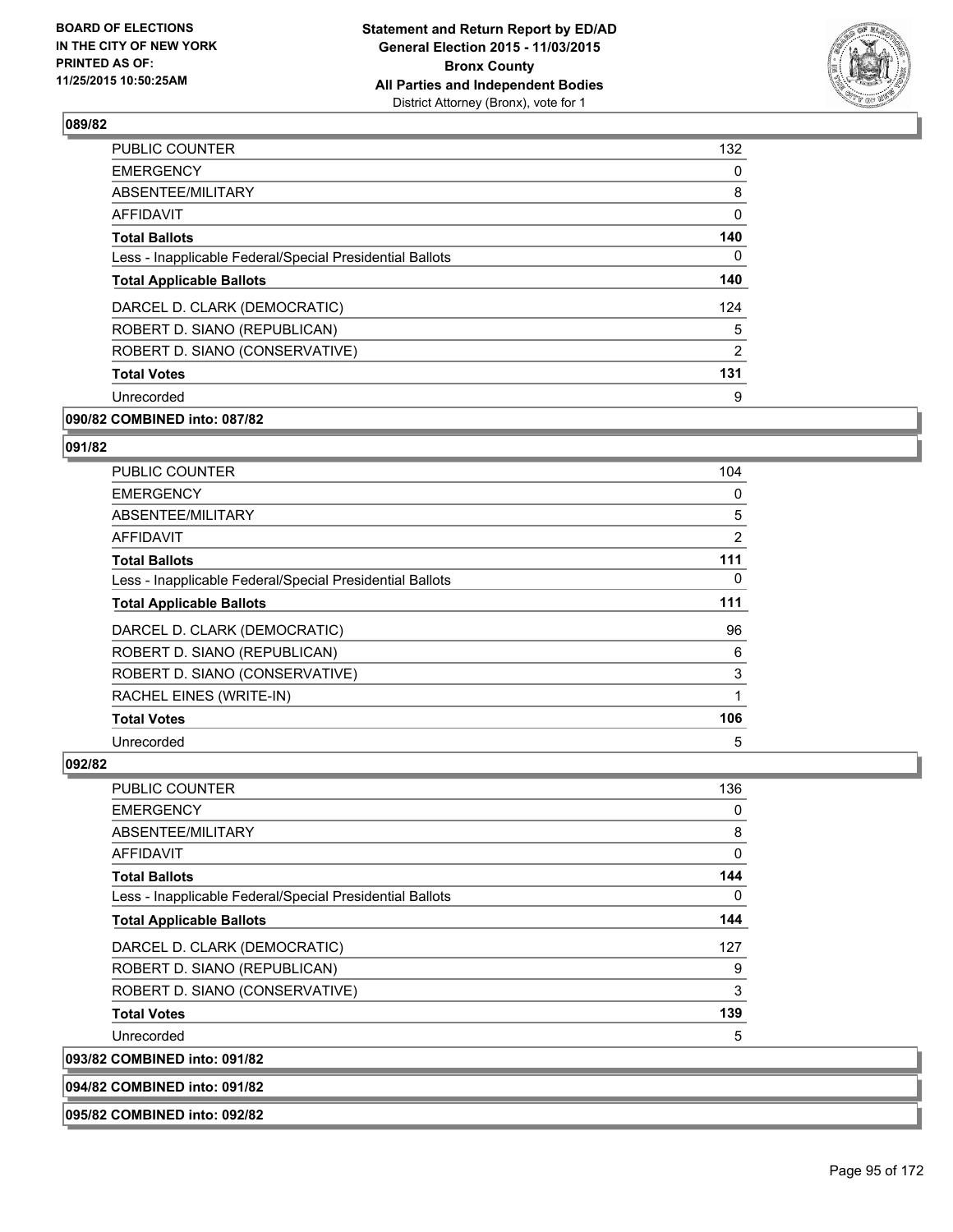

| <b>PUBLIC COUNTER</b>                                    | 187 |
|----------------------------------------------------------|-----|
| <b>EMERGENCY</b>                                         | 0   |
| ABSENTEE/MILITARY                                        | 5   |
| AFFIDAVIT                                                | 1   |
| <b>Total Ballots</b>                                     | 193 |
| Less - Inapplicable Federal/Special Presidential Ballots | 0   |
| <b>Total Applicable Ballots</b>                          | 193 |
| DARCEL D. CLARK (DEMOCRATIC)                             | 176 |
| ROBERT D. SIANO (REPUBLICAN)                             | 10  |
| ROBERT D. SIANO (CONSERVATIVE)                           | 1   |
| <b>Total Votes</b>                                       | 187 |
| Unrecorded                                               | 6   |
|                                                          |     |

**097/82 COMBINED into: 096/82**

#### **098/82 COMBINED into: 096/82**

#### **099/82**

| <b>PUBLIC COUNTER</b>                                    | 205 |
|----------------------------------------------------------|-----|
| <b>EMERGENCY</b>                                         | 0   |
| ABSENTEE/MILITARY                                        | 6   |
| <b>AFFIDAVIT</b>                                         | 0   |
| <b>Total Ballots</b>                                     | 211 |
| Less - Inapplicable Federal/Special Presidential Ballots | 0   |
| <b>Total Applicable Ballots</b>                          | 211 |
| DARCEL D. CLARK (DEMOCRATIC)                             | 193 |
| ROBERT D. SIANO (REPUBLICAN)                             | 4   |
| ROBERT D. SIANO (CONSERVATIVE)                           | 5   |
| <b>Total Votes</b>                                       | 202 |
| Unrecorded                                               | 9   |

# **100/82 COMBINED into: 099/82**

## **101/82 COMBINED into: 099/82**

| <b>PUBLIC COUNTER</b>                                    | 186      |
|----------------------------------------------------------|----------|
| <b>EMERGENCY</b>                                         | 0        |
| ABSENTEE/MILITARY                                        | 6        |
| <b>AFFIDAVIT</b>                                         | $\Omega$ |
| <b>Total Ballots</b>                                     | 192      |
| Less - Inapplicable Federal/Special Presidential Ballots | 0        |
| <b>Total Applicable Ballots</b>                          | 192      |
| DARCEL D. CLARK (DEMOCRATIC)                             | 173      |
| ROBERT D. SIANO (REPUBLICAN)                             | 8        |
| ROBERT D. SIANO (CONSERVATIVE)                           | 5        |
| <b>Total Votes</b>                                       | 186      |
| Unrecorded                                               | 6        |
| 103/82 COMBINED into: 102/82                             |          |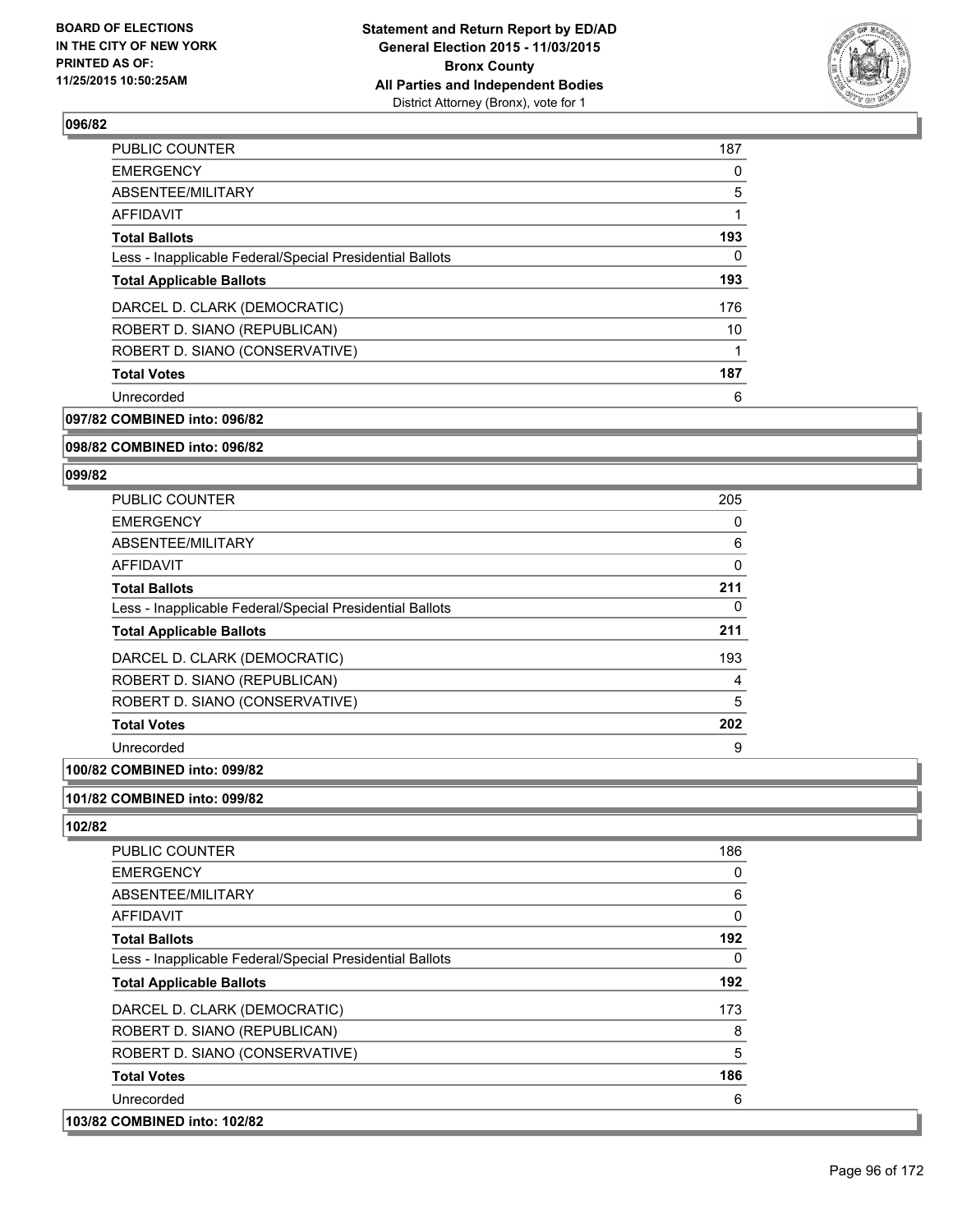

#### **104/82 COMBINED into: 102/82**

**105/82 COMBINED into: 089/82**

#### **106/82 COMBINED into: 089/82**

**107/82** 

| <b>PUBLIC COUNTER</b>                                    | 49             |
|----------------------------------------------------------|----------------|
| <b>EMERGENCY</b>                                         | 0              |
| ABSENTEE/MILITARY                                        | 21             |
| AFFIDAVIT                                                | 0              |
| <b>Total Ballots</b>                                     | 70             |
| Less - Inapplicable Federal/Special Presidential Ballots | 0              |
| <b>Total Applicable Ballots</b>                          | 70             |
| DARCEL D. CLARK (DEMOCRATIC)                             | 55             |
| ROBERT D. SIANO (REPUBLICAN)                             | 8              |
| ROBERT D. SIANO (CONSERVATIVE)                           | $\overline{2}$ |
| <b>Total Votes</b>                                       | 65             |
| Unrecorded                                               | 5              |

**108/82 COMBINED into: 089/82**

**109/82 COMBINED into: 089/82**

**110/82 COMBINED into: 031/80**

**111/82 COMBINED into: 089/82**

**112/82 COMBINED into: 089/82**

**113/82 COMBINED into: 089/82**

**114/82 COMBINED into: 089/82**

**115/82 COMBINED into: 089/82**

**116/82 COMBINED into: 089/82**

**117/82 COMBINED into: 023/82**

**118/82 COMBINED into: 023/82**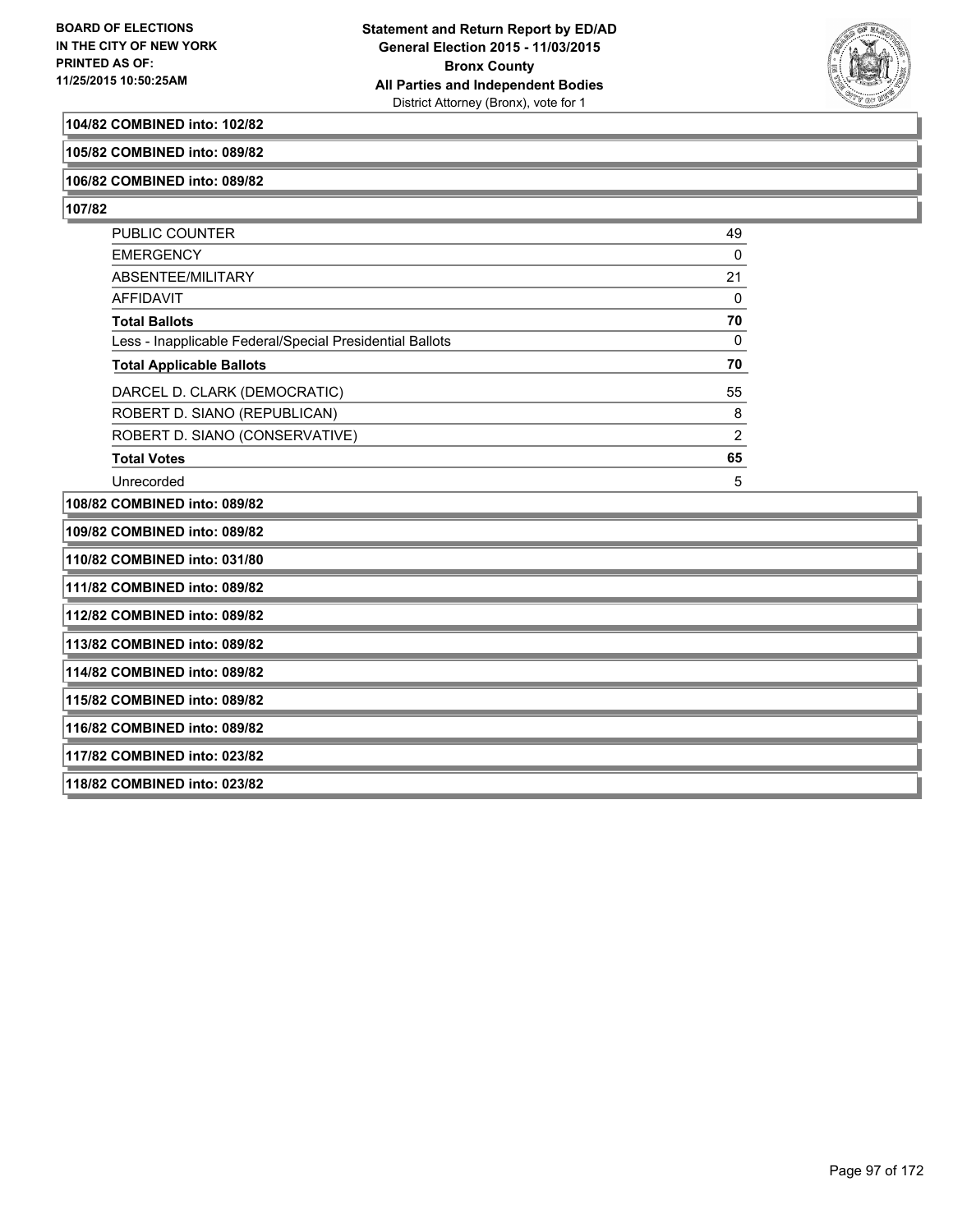

| <b>PUBLIC COUNTER</b>                                    | 56 |
|----------------------------------------------------------|----|
| <b>EMERGENCY</b>                                         | 0  |
| ABSENTEE/MILITARY                                        | 1  |
| AFFIDAVIT                                                | 1  |
| <b>Total Ballots</b>                                     | 58 |
| Less - Inapplicable Federal/Special Presidential Ballots | 0  |
| <b>Total Applicable Ballots</b>                          | 58 |
| DARCEL D. CLARK (DEMOCRATIC)                             | 51 |
| ROBERT D. SIANO (REPUBLICAN)                             | 3  |
| ROBERT D. SIANO (CONSERVATIVE)                           | 3  |
| <b>Total Votes</b>                                       | 57 |
| Unrecorded                                               |    |
|                                                          |    |

# **002/83 COMBINED into: 001/83**

## **003/83**

| <b>PUBLIC COUNTER</b>                                    | 81       |
|----------------------------------------------------------|----------|
| <b>EMERGENCY</b>                                         | 0        |
| ABSENTEE/MILITARY                                        | 4        |
| AFFIDAVIT                                                | 0        |
| <b>Total Ballots</b>                                     | 85       |
| Less - Inapplicable Federal/Special Presidential Ballots | $\Omega$ |
| <b>Total Applicable Ballots</b>                          | 85       |
| DARCEL D. CLARK (DEMOCRATIC)                             | 76       |
| ROBERT D. SIANO (REPUBLICAN)                             | 4        |
| ROBERT D. SIANO (CONSERVATIVE)                           | 0        |
| <b>Total Votes</b>                                       | 80       |
| Unrecorded                                               | 5        |

| <b>PUBLIC COUNTER</b>                                    | 49             |
|----------------------------------------------------------|----------------|
| <b>EMERGENCY</b>                                         | 0              |
| ABSENTEE/MILITARY                                        | 6              |
| AFFIDAVIT                                                | 0              |
| <b>Total Ballots</b>                                     | 55             |
| Less - Inapplicable Federal/Special Presidential Ballots | 0              |
| <b>Total Applicable Ballots</b>                          | 55             |
| DARCEL D. CLARK (DEMOCRATIC)                             | 45             |
| ROBERT D. SIANO (REPUBLICAN)                             | 3              |
| ROBERT D. SIANO (CONSERVATIVE)                           | $\overline{2}$ |
| BEATRICE GOODWYN (WRITE-IN)                              | 2              |
| <b>Total Votes</b>                                       | 52             |
| Unrecorded                                               | 3              |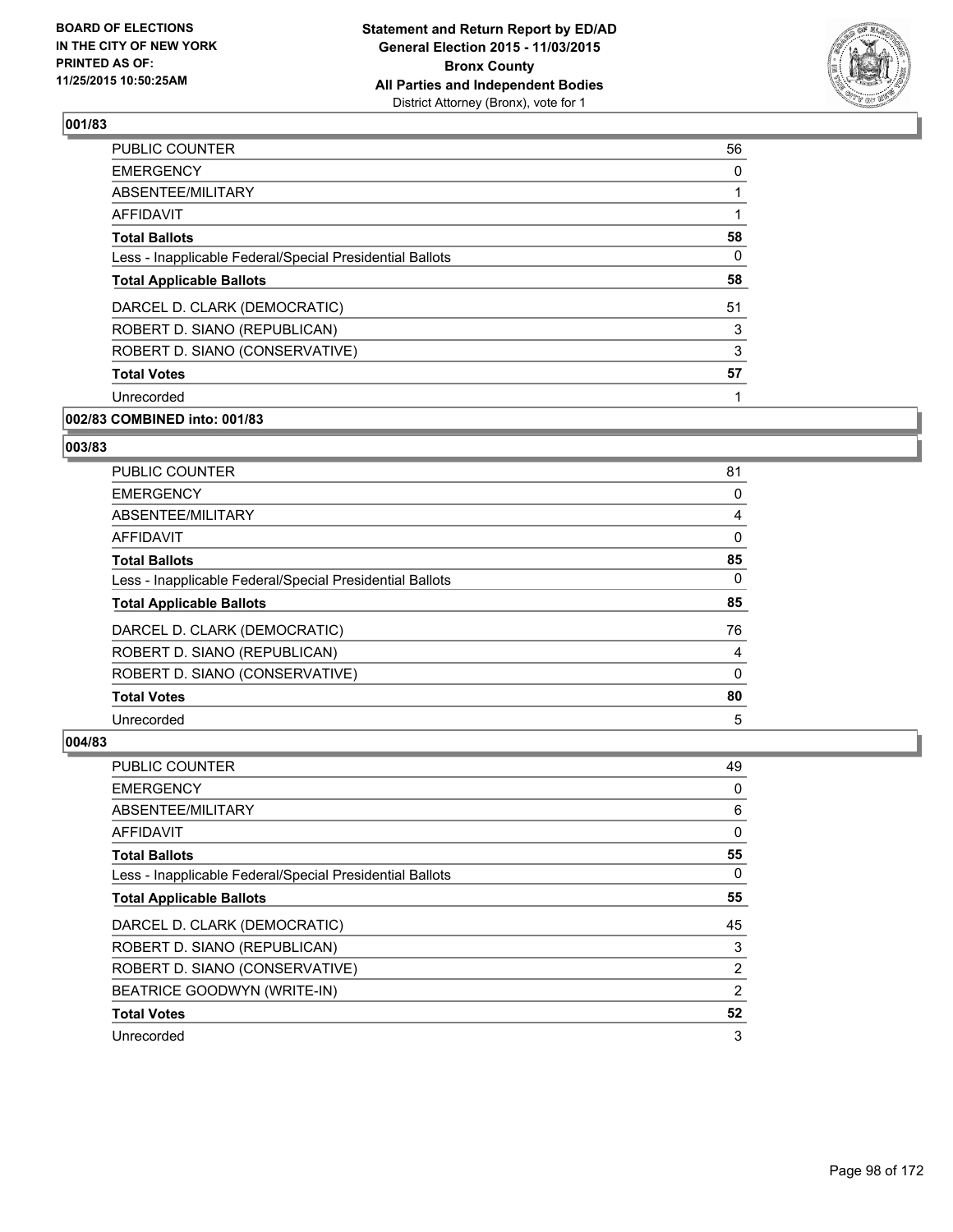

| <b>PUBLIC COUNTER</b>                                    | 53 |
|----------------------------------------------------------|----|
| <b>EMERGENCY</b>                                         | 0  |
| ABSENTEE/MILITARY                                        |    |
| AFFIDAVIT                                                | 0  |
| <b>Total Ballots</b>                                     | 54 |
| Less - Inapplicable Federal/Special Presidential Ballots | 0  |
| <b>Total Applicable Ballots</b>                          | 54 |
| DARCEL D. CLARK (DEMOCRATIC)                             | 51 |
| ROBERT D. SIANO (REPUBLICAN)                             |    |
| ROBERT D. SIANO (CONSERVATIVE)                           | 0  |
| MICHELLE OBAMA (WRITE-IN)                                |    |
| <b>Total Votes</b>                                       | 53 |
| Unrecorded                                               |    |

| <b>PUBLIC COUNTER</b>                                    | 62 |
|----------------------------------------------------------|----|
| <b>EMERGENCY</b>                                         | 0  |
| ABSENTEE/MILITARY                                        | 7  |
| <b>AFFIDAVIT</b>                                         |    |
| <b>Total Ballots</b>                                     | 70 |
| Less - Inapplicable Federal/Special Presidential Ballots | 0  |
| <b>Total Applicable Ballots</b>                          | 70 |
| DARCEL D. CLARK (DEMOCRATIC)                             | 67 |
| ROBERT D. SIANO (REPUBLICAN)                             |    |
| ROBERT D. SIANO (CONSERVATIVE)                           |    |
| <b>Total Votes</b>                                       | 69 |
| Unrecorded                                               |    |
|                                                          |    |

| 007/83 COMBINED into: 004/83 |  |
|------------------------------|--|
| 008/83 COMBINED into: 014/83 |  |
| 009/83 COMBINED into: 003/83 |  |
| 010/83 COMBINED into: 005/83 |  |
| 011/83 COMBINED into: 006/83 |  |
| 012/83 COMBINED into: 068/80 |  |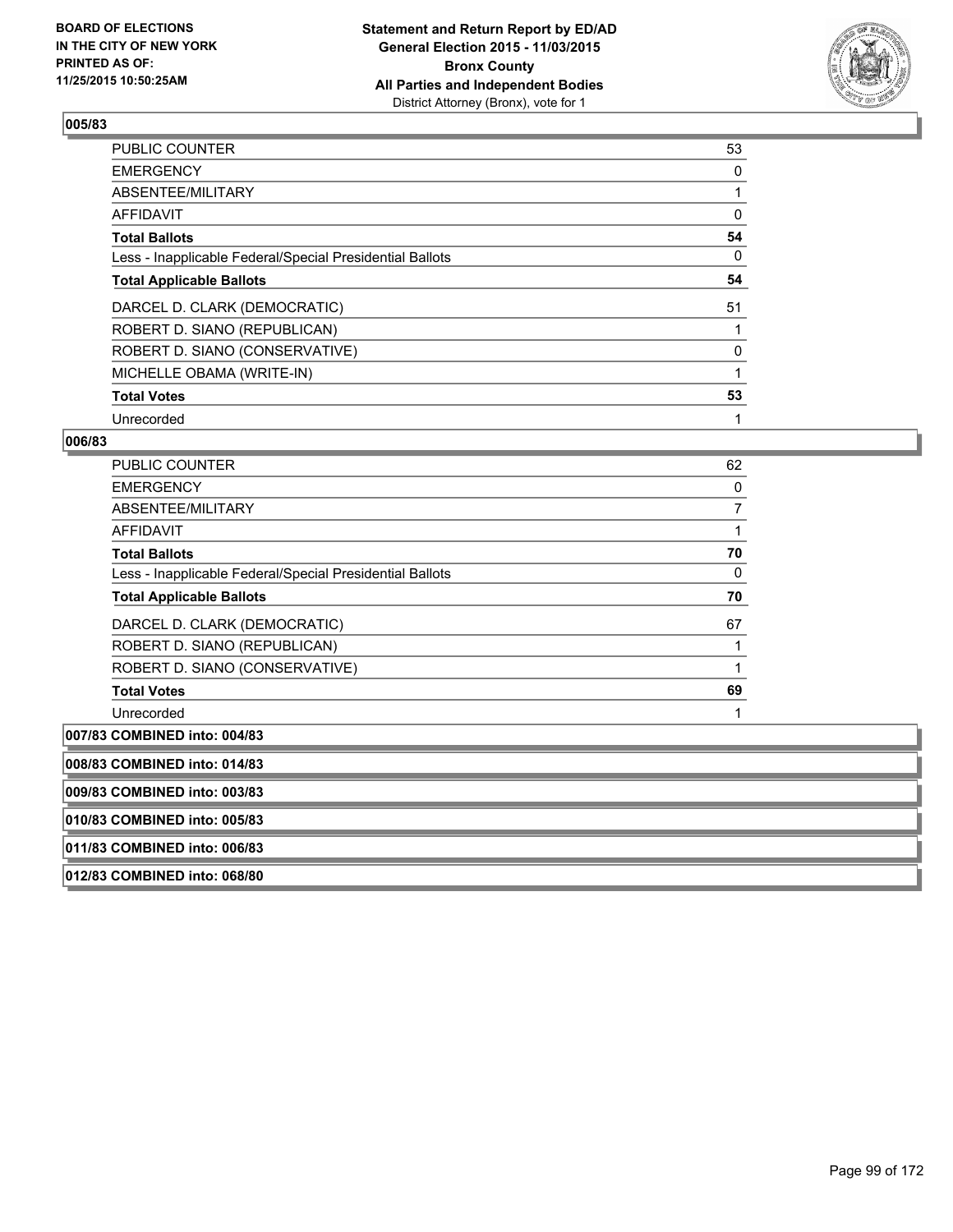

| PUBLIC COUNTER                                           | 34             |
|----------------------------------------------------------|----------------|
| <b>EMERGENCY</b>                                         | 0              |
| ABSENTEE/MILITARY                                        | $\overline{2}$ |
| <b>AFFIDAVIT</b>                                         | $\Omega$       |
| <b>Total Ballots</b>                                     | 36             |
| Less - Inapplicable Federal/Special Presidential Ballots | $\Omega$       |
| <b>Total Applicable Ballots</b>                          | 36             |
| DARCEL D. CLARK (DEMOCRATIC)                             | 29             |
| ROBERT D. SIANO (REPUBLICAN)                             | 2              |
| ROBERT D. SIANO (CONSERVATIVE)                           | 3              |
| <b>Total Votes</b>                                       | 34             |
| Unrecorded                                               | 2              |

#### **014/83**

| PUBLIC COUNTER                                           | 125 |
|----------------------------------------------------------|-----|
| <b>EMERGENCY</b>                                         | 0   |
| ABSENTEE/MILITARY                                        | 39  |
| <b>AFFIDAVIT</b>                                         |     |
| <b>Total Ballots</b>                                     | 165 |
| Less - Inapplicable Federal/Special Presidential Ballots | 0   |
| <b>Total Applicable Ballots</b>                          | 165 |
| DARCEL D. CLARK (DEMOCRATIC)                             | 140 |
| ROBERT D. SIANO (REPUBLICAN)                             | 12  |
| ROBERT D. SIANO (CONSERVATIVE)                           | 4   |
| <b>Total Votes</b>                                       | 156 |
| Unrecorded                                               | 9   |
|                                                          |     |

| <b>PUBLIC COUNTER</b>                                    | 117            |
|----------------------------------------------------------|----------------|
| <b>EMERGENCY</b>                                         | 0              |
| ABSENTEE/MILITARY                                        | 3              |
| <b>AFFIDAVIT</b>                                         | 4              |
| <b>Total Ballots</b>                                     | 124            |
| Less - Inapplicable Federal/Special Presidential Ballots | 0              |
| <b>Total Applicable Ballots</b>                          | 124            |
| DARCEL D. CLARK (DEMOCRATIC)                             | 115            |
| ROBERT D. SIANO (REPUBLICAN)                             | 2              |
| ROBERT D. SIANO (CONSERVATIVE)                           | $\overline{2}$ |
| <b>Total Votes</b>                                       | 119            |
| Unrecorded                                               | 5              |
| 016/83 COMBINED into: 015/83                             |                |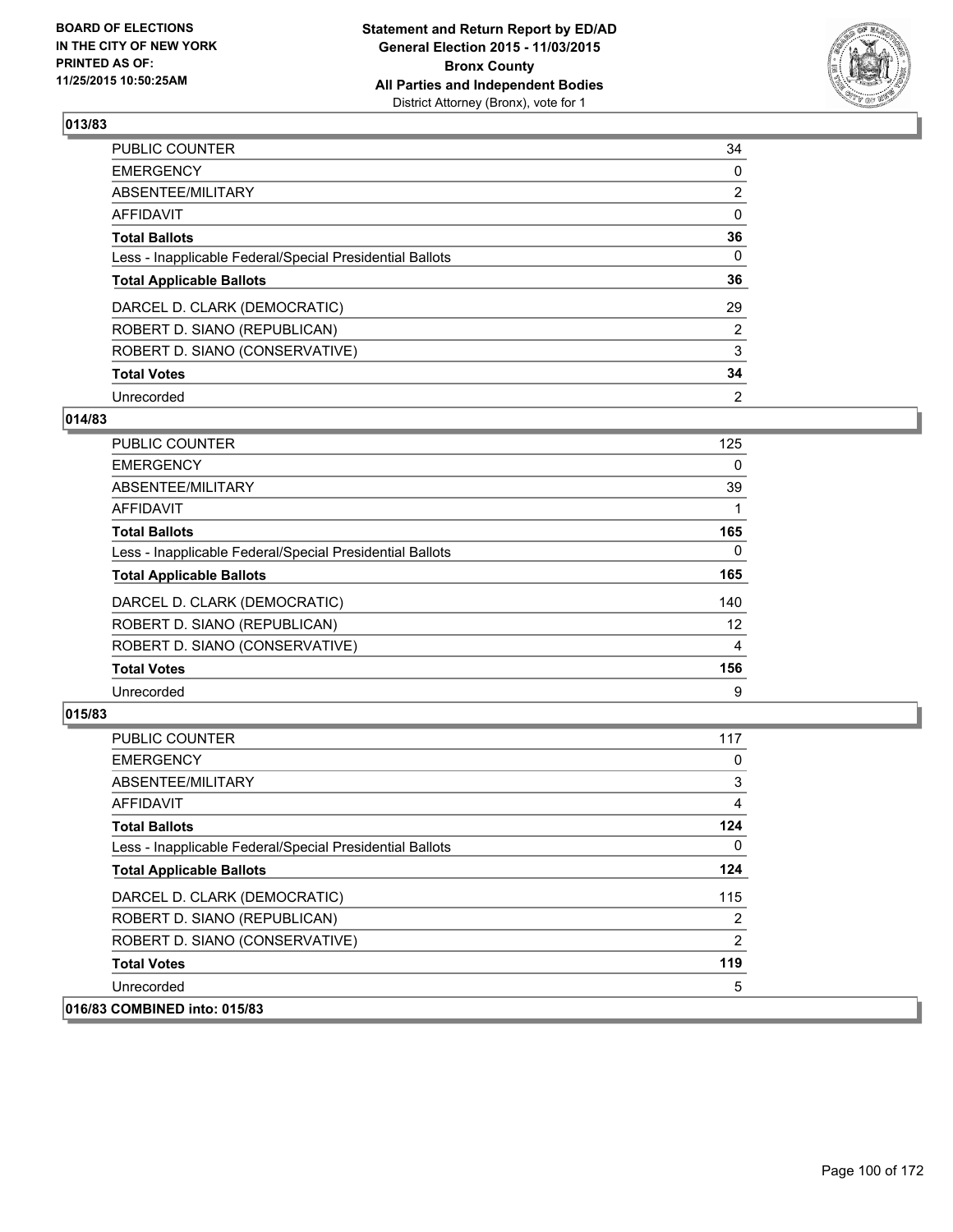

| PUBLIC COUNTER                                           | 113 |
|----------------------------------------------------------|-----|
| <b>EMERGENCY</b>                                         | 0   |
| ABSENTEE/MILITARY                                        | 0   |
| <b>AFFIDAVIT</b>                                         | 4   |
| <b>Total Ballots</b>                                     | 117 |
| Less - Inapplicable Federal/Special Presidential Ballots | 0   |
| <b>Total Applicable Ballots</b>                          | 117 |
| DARCEL D. CLARK (DEMOCRATIC)                             | 109 |
| ROBERT D. SIANO (REPUBLICAN)                             | 3   |
| ROBERT D. SIANO (CONSERVATIVE)                           |     |
| <b>Total Votes</b>                                       | 113 |
| Unrecorded                                               | 4   |

#### **018/83**

| <b>PUBLIC COUNTER</b>                                    | 83             |
|----------------------------------------------------------|----------------|
| <b>EMERGENCY</b>                                         | 0              |
| ABSENTEE/MILITARY                                        | 6              |
| AFFIDAVIT                                                | $\overline{2}$ |
| <b>Total Ballots</b>                                     | 91             |
| Less - Inapplicable Federal/Special Presidential Ballots | 0              |
| <b>Total Applicable Ballots</b>                          | 91             |
| DARCEL D. CLARK (DEMOCRATIC)                             | 82             |
| ROBERT D. SIANO (REPUBLICAN)                             |                |
| ROBERT D. SIANO (CONSERVATIVE)                           |                |
| <b>Total Votes</b>                                       | 84             |
| Unrecorded                                               | 7              |
|                                                          |                |

## **019/83 COMBINED into: 017/83**

### **020/83 COMBINED into: 017/83**

| <b>PUBLIC COUNTER</b>                                    | 86 |
|----------------------------------------------------------|----|
| <b>EMERGENCY</b>                                         | 0  |
| ABSENTEE/MILITARY                                        | 3  |
| AFFIDAVIT                                                | 0  |
| <b>Total Ballots</b>                                     | 89 |
| Less - Inapplicable Federal/Special Presidential Ballots | 0  |
| <b>Total Applicable Ballots</b>                          | 89 |
| DARCEL D. CLARK (DEMOCRATIC)                             | 76 |
| ROBERT D. SIANO (REPUBLICAN)                             | 4  |
| ROBERT D. SIANO (CONSERVATIVE)                           | 4  |
| <b>Total Votes</b>                                       | 84 |
| Unrecorded                                               | 5  |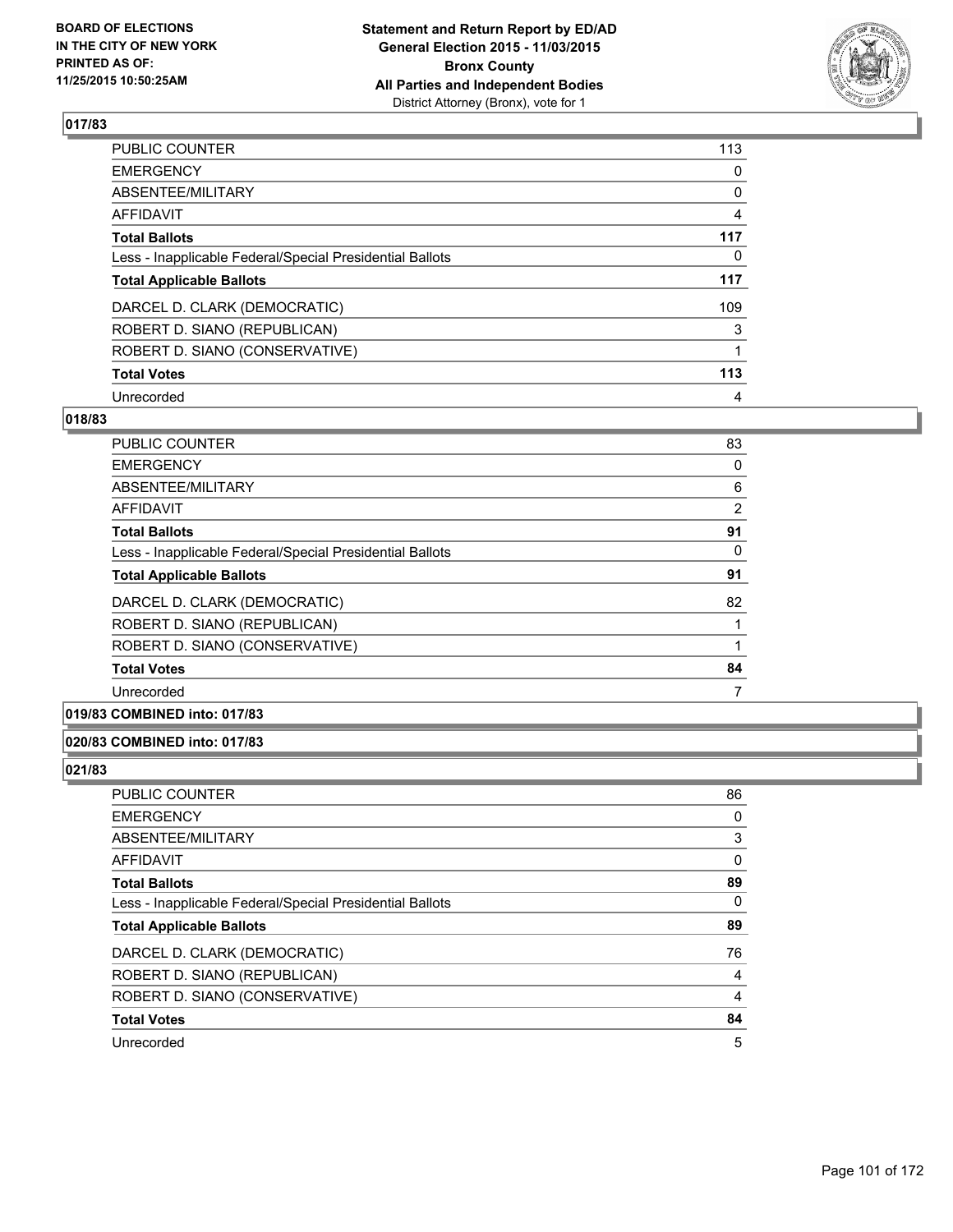

| PUBLIC COUNTER                                           | 82       |
|----------------------------------------------------------|----------|
| <b>EMERGENCY</b>                                         | 0        |
| ABSENTEE/MILITARY                                        | 5        |
| <b>AFFIDAVIT</b>                                         | 2        |
| <b>Total Ballots</b>                                     | 89       |
| Less - Inapplicable Federal/Special Presidential Ballots | $\Omega$ |
| <b>Total Applicable Ballots</b>                          | 89       |
| DARCEL D. CLARK (DEMOCRATIC)                             | 80       |
| ROBERT D. SIANO (REPUBLICAN)                             | 4        |
| ROBERT D. SIANO (CONSERVATIVE)                           | $\Omega$ |
| <b>Total Votes</b>                                       | 84       |
| Unrecorded                                               | 5        |

#### **023/83**

| <b>PUBLIC COUNTER</b>                                    | 45 |
|----------------------------------------------------------|----|
| <b>EMERGENCY</b>                                         | 0  |
| ABSENTEE/MILITARY                                        | 0  |
| AFFIDAVIT                                                |    |
| <b>Total Ballots</b>                                     | 46 |
| Less - Inapplicable Federal/Special Presidential Ballots | 0  |
| <b>Total Applicable Ballots</b>                          | 46 |
| DARCEL D. CLARK (DEMOCRATIC)                             | 41 |
| ROBERT D. SIANO (REPUBLICAN)                             | 3  |
| ROBERT D. SIANO (CONSERVATIVE)                           | 0  |
| <b>Total Votes</b>                                       | 44 |
| Unrecorded                                               | 2  |
|                                                          |    |

#### **024/83 COMBINED into: 022/83**

| <b>PUBLIC COUNTER</b>                                    | 76 |
|----------------------------------------------------------|----|
| <b>EMERGENCY</b>                                         | 0  |
| ABSENTEE/MILITARY                                        | 2  |
| AFFIDAVIT                                                | 0  |
| <b>Total Ballots</b>                                     | 78 |
| Less - Inapplicable Federal/Special Presidential Ballots | 0  |
| <b>Total Applicable Ballots</b>                          | 78 |
| DARCEL D. CLARK (DEMOCRATIC)                             | 60 |
| ROBERT D. SIANO (REPUBLICAN)                             | 6  |
| ROBERT D. SIANO (CONSERVATIVE)                           | 4  |
| <b>Total Votes</b>                                       | 70 |
| Unrecorded                                               | 8  |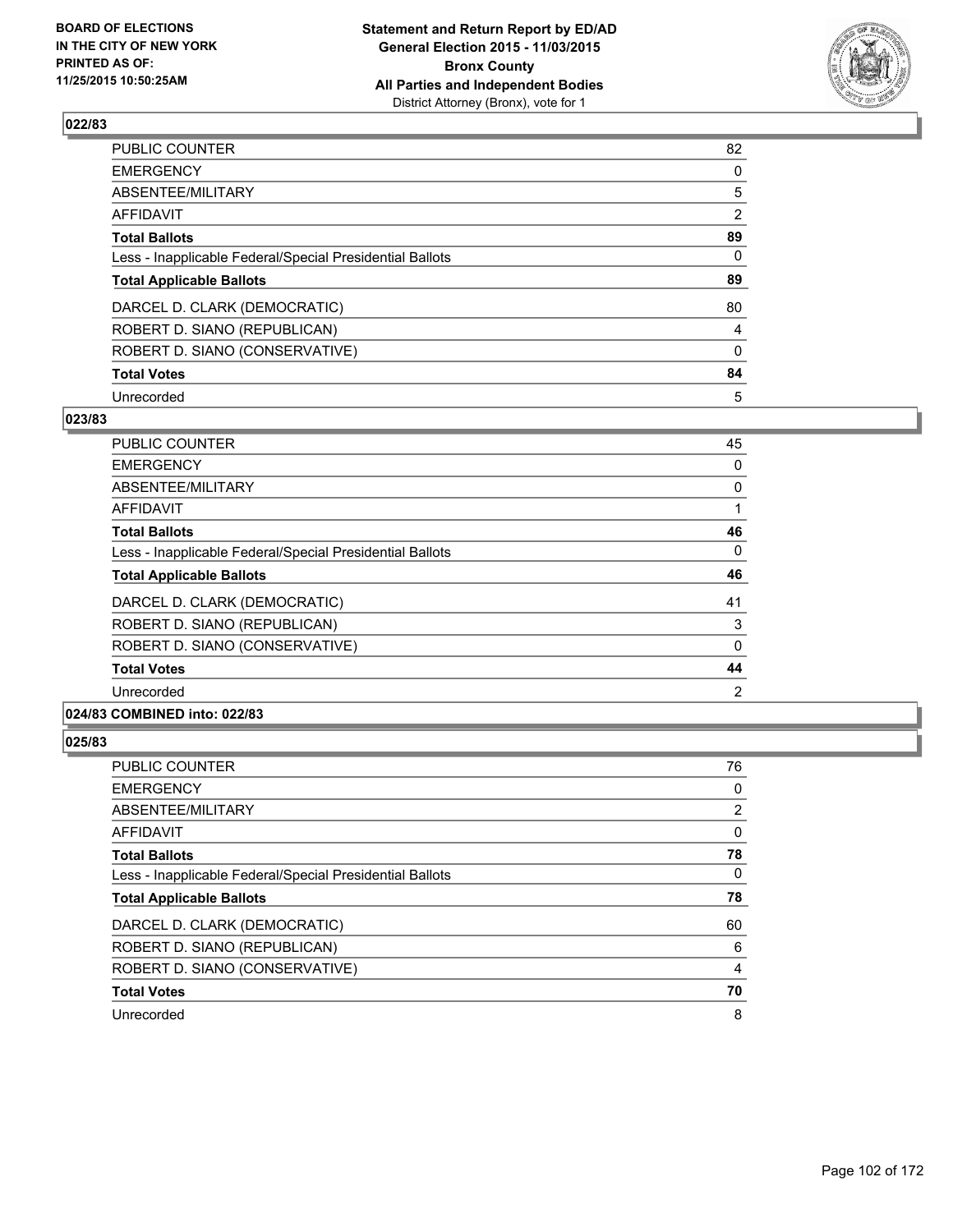

| <b>PUBLIC COUNTER</b>                                    | 76 |
|----------------------------------------------------------|----|
| <b>EMERGENCY</b>                                         | 0  |
| ABSENTEE/MILITARY                                        |    |
| AFFIDAVIT                                                |    |
| <b>Total Ballots</b>                                     | 78 |
| Less - Inapplicable Federal/Special Presidential Ballots | 0  |
| <b>Total Applicable Ballots</b>                          | 78 |
| DARCEL D. CLARK (DEMOCRATIC)                             | 68 |
| ROBERT D. SIANO (REPUBLICAN)                             | 7  |
| ROBERT D. SIANO (CONSERVATIVE)                           |    |
| <b>Total Votes</b>                                       | 76 |
| Unrecorded                                               | 2  |
|                                                          |    |

# **027/83 COMBINED into: 026/83**

#### **028/83**

| PUBLIC COUNTER                                           | 89 |
|----------------------------------------------------------|----|
| <b>EMERGENCY</b>                                         | 0  |
| ABSENTEE/MILITARY                                        | 6  |
| <b>AFFIDAVIT</b>                                         | 0  |
| <b>Total Ballots</b>                                     | 95 |
| Less - Inapplicable Federal/Special Presidential Ballots | 0  |
| <b>Total Applicable Ballots</b>                          | 95 |
| DARCEL D. CLARK (DEMOCRATIC)                             | 84 |
| ROBERT D. SIANO (REPUBLICAN)                             |    |
| ROBERT D. SIANO (CONSERVATIVE)                           | 2  |
| <b>Total Votes</b>                                       | 87 |
| Unrecorded                                               | 8  |
|                                                          |    |

## **029/83 COMBINED into: 021/83**

| <b>PUBLIC COUNTER</b>                                    | 47             |
|----------------------------------------------------------|----------------|
| <b>EMERGENCY</b>                                         | 0              |
| ABSENTEE/MILITARY                                        | 6              |
| AFFIDAVIT                                                | 0              |
| <b>Total Ballots</b>                                     | 53             |
| Less - Inapplicable Federal/Special Presidential Ballots | 0              |
| <b>Total Applicable Ballots</b>                          | 53             |
| DARCEL D. CLARK (DEMOCRATIC)                             | 47             |
| ROBERT D. SIANO (REPUBLICAN)                             | 3              |
| ROBERT D. SIANO (CONSERVATIVE)                           | 0              |
| UNATTRIBUTABLE WRITE-IN (WRITE-IN)                       | 1              |
| <b>Total Votes</b>                                       | 51             |
| Unrecorded                                               | $\overline{2}$ |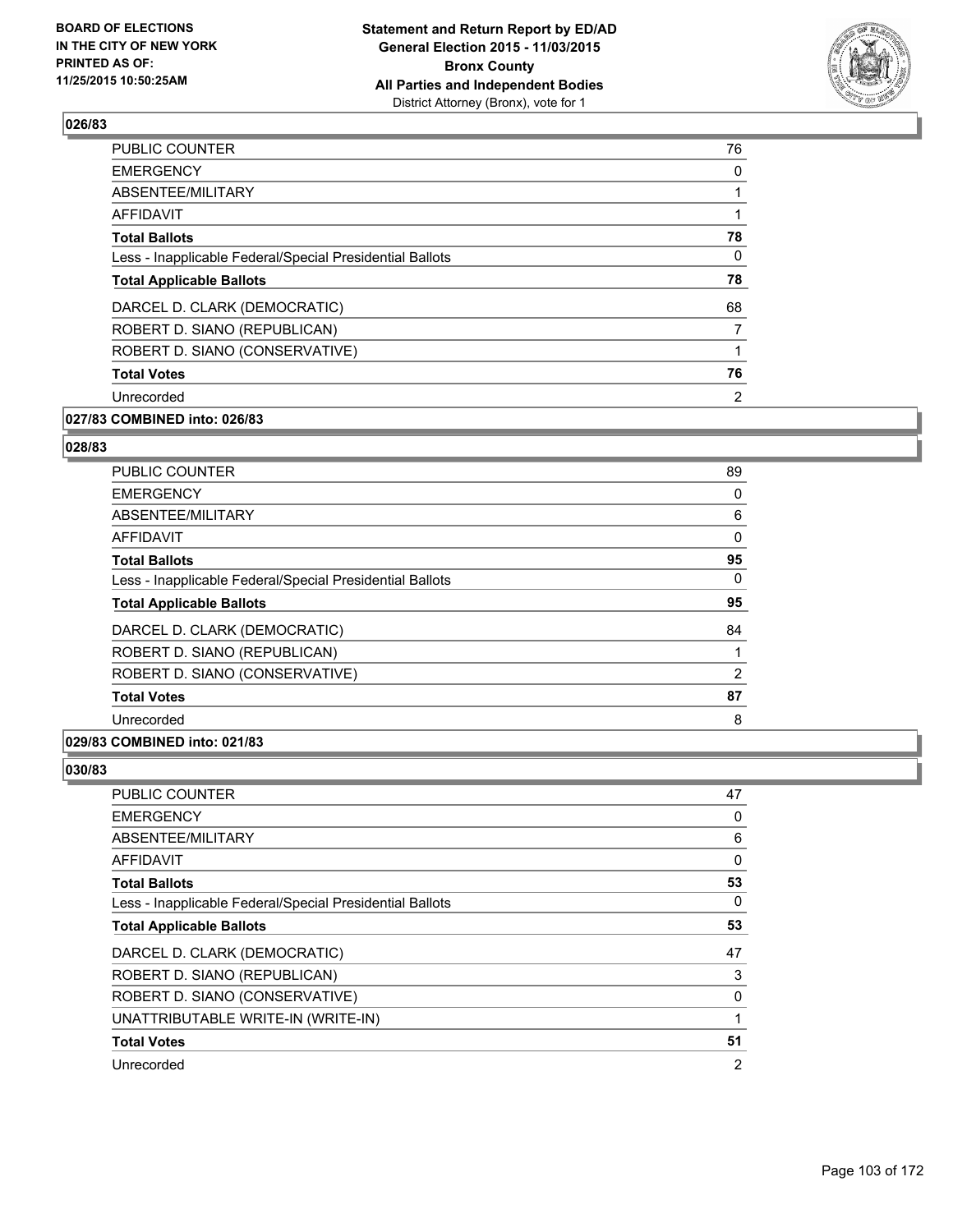

| PUBLIC COUNTER                                           | 74       |
|----------------------------------------------------------|----------|
| <b>EMERGENCY</b>                                         | 0        |
| ABSENTEE/MILITARY                                        | 6        |
| <b>AFFIDAVIT</b>                                         | 0        |
| <b>Total Ballots</b>                                     | 80       |
| Less - Inapplicable Federal/Special Presidential Ballots | $\Omega$ |
| <b>Total Applicable Ballots</b>                          | 80       |
| DARCEL D. CLARK (DEMOCRATIC)                             | 75       |
| ROBERT D. SIANO (REPUBLICAN)                             | 0        |
| ROBERT D. SIANO (CONSERVATIVE)                           | $\Omega$ |
| <b>Total Votes</b>                                       | 75       |
| Unrecorded                                               | 5        |

#### **032/83**

| PUBLIC COUNTER                                           | 68 |
|----------------------------------------------------------|----|
| <b>EMERGENCY</b>                                         | 0  |
| ABSENTEE/MILITARY                                        | 5  |
| <b>AFFIDAVIT</b>                                         |    |
| <b>Total Ballots</b>                                     | 74 |
| Less - Inapplicable Federal/Special Presidential Ballots | 0  |
| <b>Total Applicable Ballots</b>                          | 74 |
| DARCEL D. CLARK (DEMOCRATIC)                             | 66 |
| ROBERT D. SIANO (REPUBLICAN)                             | 3  |
| ROBERT D. SIANO (CONSERVATIVE)                           |    |
| <b>Total Votes</b>                                       | 70 |
| Unrecorded                                               | 4  |

| <b>PUBLIC COUNTER</b>                                    | 114 |
|----------------------------------------------------------|-----|
| <b>EMERGENCY</b>                                         | 0   |
| ABSENTEE/MILITARY                                        |     |
| AFFIDAVIT                                                | 0   |
| <b>Total Ballots</b>                                     | 115 |
| Less - Inapplicable Federal/Special Presidential Ballots | 0   |
| <b>Total Applicable Ballots</b>                          | 115 |
| DARCEL D. CLARK (DEMOCRATIC)                             | 110 |
| ROBERT D. SIANO (REPUBLICAN)                             |     |
| ROBERT D. SIANO (CONSERVATIVE)                           | 0   |
| VICTOR BOWMAN (WRITE-IN)                                 |     |
| <b>Total Votes</b>                                       | 112 |
| Unrecorded                                               | 3   |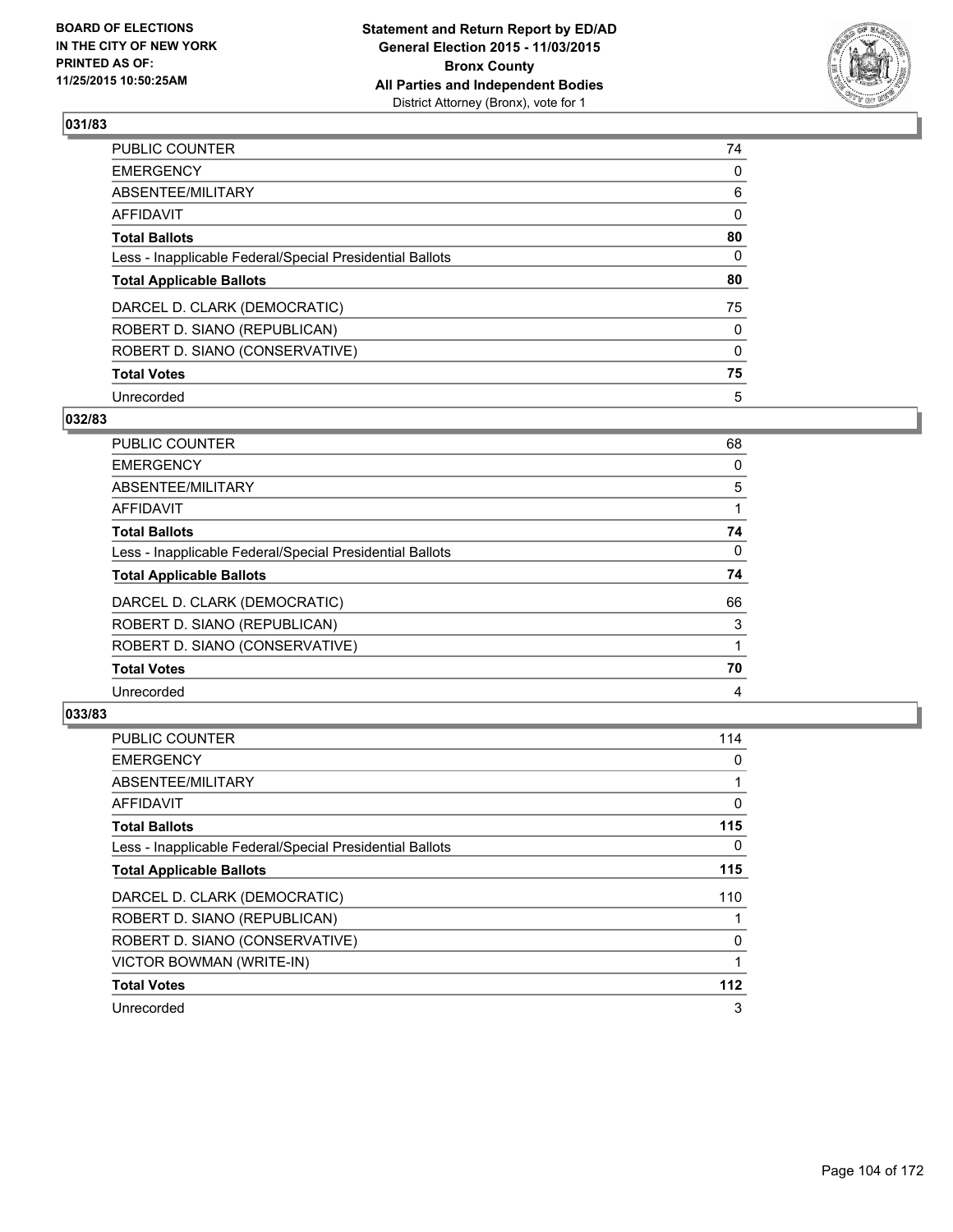

| PUBLIC COUNTER                                           | 56 |
|----------------------------------------------------------|----|
| <b>EMERGENCY</b>                                         | 0  |
| ABSENTEE/MILITARY                                        | 3  |
| <b>AFFIDAVIT</b>                                         | 2  |
| <b>Total Ballots</b>                                     | 61 |
| Less - Inapplicable Federal/Special Presidential Ballots | 0  |
| <b>Total Applicable Ballots</b>                          | 61 |
| DARCEL D. CLARK (DEMOCRATIC)                             | 54 |
| ROBERT D. SIANO (REPUBLICAN)                             | 5  |
| ROBERT D. SIANO (CONSERVATIVE)                           |    |
| <b>Total Votes</b>                                       | 60 |
| Unrecorded                                               |    |

#### **035/83**

| PUBLIC COUNTER                                           | 42       |
|----------------------------------------------------------|----------|
| <b>EMERGENCY</b>                                         | 0        |
| ABSENTEE/MILITARY                                        |          |
| <b>AFFIDAVIT</b>                                         | 0        |
| <b>Total Ballots</b>                                     | 43       |
| Less - Inapplicable Federal/Special Presidential Ballots | $\Omega$ |
| <b>Total Applicable Ballots</b>                          | 43       |
| DARCEL D. CLARK (DEMOCRATIC)                             | 41       |
| ROBERT D. SIANO (REPUBLICAN)                             | 0        |
| ROBERT D. SIANO (CONSERVATIVE)                           | 0        |
| ROBERT T. JOHNSON (WRITE-IN)                             |          |
| <b>Total Votes</b>                                       | 42       |
| Unrecorded                                               |          |
|                                                          |          |

## **036/83 COMBINED into: 035/83**

| <b>PUBLIC COUNTER</b>                                    | 103               |
|----------------------------------------------------------|-------------------|
| <b>EMERGENCY</b>                                         | 0                 |
| ABSENTEE/MILITARY                                        | $12 \overline{ }$ |
| <b>AFFIDAVIT</b>                                         | 6                 |
| <b>Total Ballots</b>                                     | 121               |
| Less - Inapplicable Federal/Special Presidential Ballots | 0                 |
| <b>Total Applicable Ballots</b>                          | 121               |
| DARCEL D. CLARK (DEMOCRATIC)                             | 99                |
| ROBERT D. SIANO (REPUBLICAN)                             | 8                 |
| ROBERT D. SIANO (CONSERVATIVE)                           | 4                 |
| <b>Total Votes</b>                                       | 111               |
| Unrecorded                                               | 10                |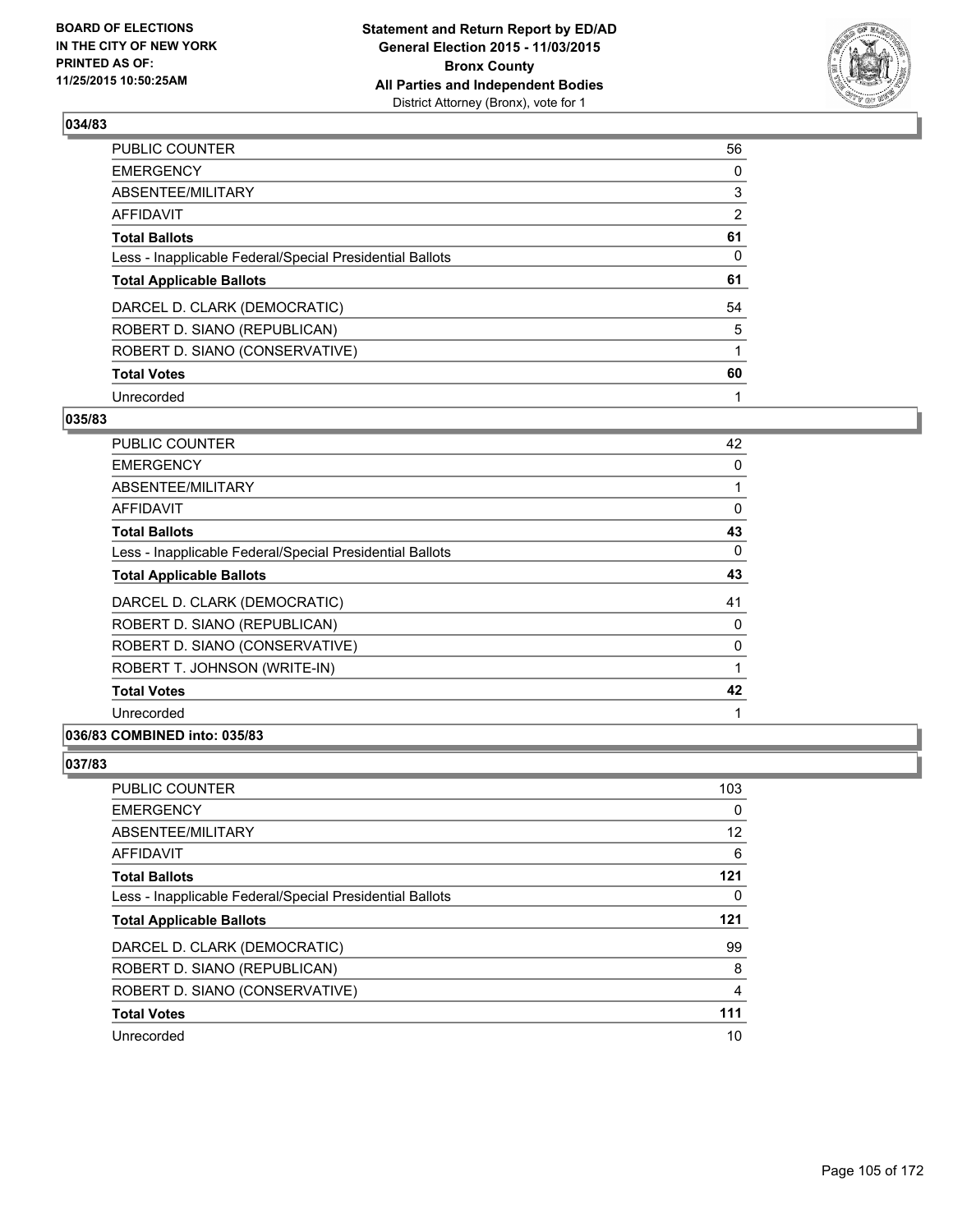

| PUBLIC COUNTER                                           | 70             |
|----------------------------------------------------------|----------------|
| <b>EMERGENCY</b>                                         | 0              |
| ABSENTEE/MILITARY                                        | 4              |
| <b>AFFIDAVIT</b>                                         | 3              |
| <b>Total Ballots</b>                                     | 77             |
| Less - Inapplicable Federal/Special Presidential Ballots | 0              |
| <b>Total Applicable Ballots</b>                          | 77             |
| DARCEL D. CLARK (DEMOCRATIC)                             | 72             |
| ROBERT D. SIANO (REPUBLICAN)                             | 0              |
| ROBERT D. SIANO (CONSERVATIVE)                           | $\overline{2}$ |
| <b>Total Votes</b>                                       | 74             |
| Unrecorded                                               | 3              |

#### **039/83**

| <b>PUBLIC COUNTER</b>                                    | 75 |
|----------------------------------------------------------|----|
| <b>EMERGENCY</b>                                         | 0  |
| <b>ABSENTEE/MILITARY</b>                                 | 0  |
| <b>AFFIDAVIT</b>                                         | 3  |
| <b>Total Ballots</b>                                     | 78 |
| Less - Inapplicable Federal/Special Presidential Ballots | 0  |
| <b>Total Applicable Ballots</b>                          | 78 |
| DARCEL D. CLARK (DEMOCRATIC)                             | 73 |
| ROBERT D. SIANO (REPUBLICAN)                             |    |
| ROBERT D. SIANO (CONSERVATIVE)                           | 0  |
| <b>Total Votes</b>                                       | 74 |
| Unrecorded                                               | 4  |
|                                                          |    |

# **040/83**

**041/83** 

| <b>PUBLIC COUNTER</b>                                    | 65           |
|----------------------------------------------------------|--------------|
| <b>EMERGENCY</b>                                         | 0            |
| ABSENTEE/MILITARY                                        | 4            |
| <b>AFFIDAVIT</b>                                         |              |
| <b>Total Ballots</b>                                     | 70           |
| Less - Inapplicable Federal/Special Presidential Ballots | 0            |
| <b>Total Applicable Ballots</b>                          | 70           |
| DARCEL D. CLARK (DEMOCRATIC)                             | 65           |
| ROBERT D. SIANO (REPUBLICAN)                             |              |
| ROBERT D. SIANO (CONSERVATIVE)                           | $\mathbf{0}$ |
| <b>Total Votes</b>                                       | 66           |
| Unrecorded                                               | 4            |
| <b>COMBINED into: 018/83</b>                             |              |

**042/83 COMBINED into: 039/83**

**043/83 COMBINED into: 038/83**

#### **044/83 COMBINED into: 040/83**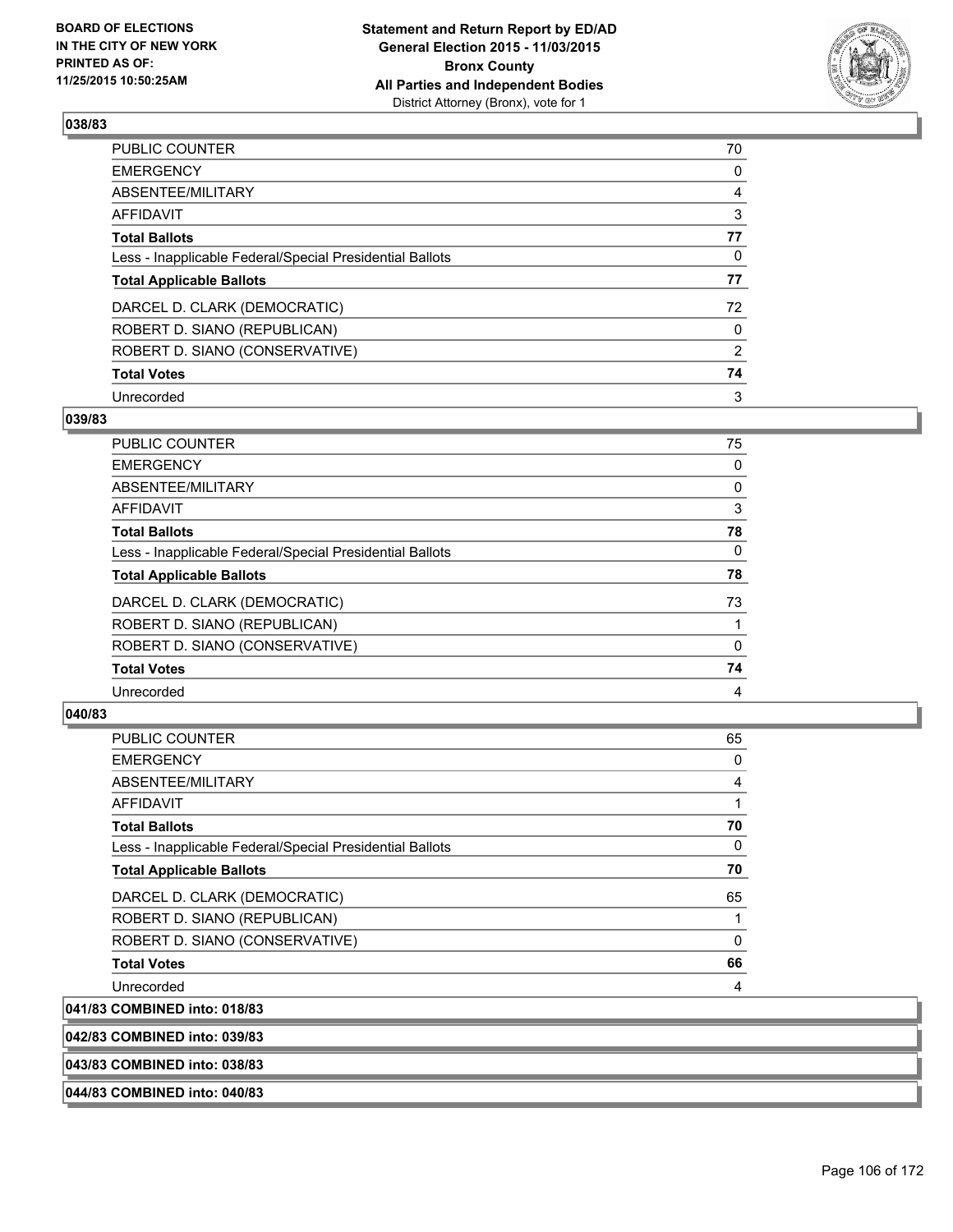

| <b>PUBLIC COUNTER</b>                                    | 88 |
|----------------------------------------------------------|----|
| <b>EMERGENCY</b>                                         | 0  |
| ABSENTEE/MILITARY                                        | 8  |
| AFFIDAVIT                                                |    |
| <b>Total Ballots</b>                                     | 97 |
| Less - Inapplicable Federal/Special Presidential Ballots | 0  |
| <b>Total Applicable Ballots</b>                          | 97 |
| DARCEL D. CLARK (DEMOCRATIC)                             | 82 |
| ROBERT D. SIANO (REPUBLICAN)                             | 6  |
| ROBERT D. SIANO (CONSERVATIVE)                           |    |
| <b>Total Votes</b>                                       | 89 |
| Unrecorded                                               | 8  |
|                                                          |    |

# **046/83 COMBINED into: 037/83**

## **047/83**

| <b>PUBLIC COUNTER</b>                                    | 88             |
|----------------------------------------------------------|----------------|
| <b>EMERGENCY</b>                                         | 0              |
| ABSENTEE/MILITARY                                        | 3              |
| AFFIDAVIT                                                | 2              |
| <b>Total Ballots</b>                                     | 93             |
| Less - Inapplicable Federal/Special Presidential Ballots | 0              |
| <b>Total Applicable Ballots</b>                          | 93             |
| DARCEL D. CLARK (DEMOCRATIC)                             | 79             |
| ROBERT D. SIANO (REPUBLICAN)                             | 8              |
| ROBERT D. SIANO (CONSERVATIVE)                           | $\overline{2}$ |
| <b>Total Votes</b>                                       | 89             |
| Unrecorded                                               | 4              |

| PUBLIC COUNTER                                               | 98             |
|--------------------------------------------------------------|----------------|
| <b>EMERGENCY</b>                                             | 0              |
| ABSENTEE/MILITARY                                            | $\overline{2}$ |
| <b>AFFIDAVIT</b>                                             |                |
| <b>Total Ballots</b>                                         | 101            |
| Less - Inapplicable Federal/Special Presidential Ballots     | 0              |
| <b>Total Applicable Ballots</b>                              | 101            |
|                                                              |                |
|                                                              | 91             |
| DARCEL D. CLARK (DEMOCRATIC)<br>ROBERT D. SIANO (REPUBLICAN) | 6              |
| ROBERT D. SIANO (CONSERVATIVE)                               |                |
| <b>Total Votes</b>                                           | 98             |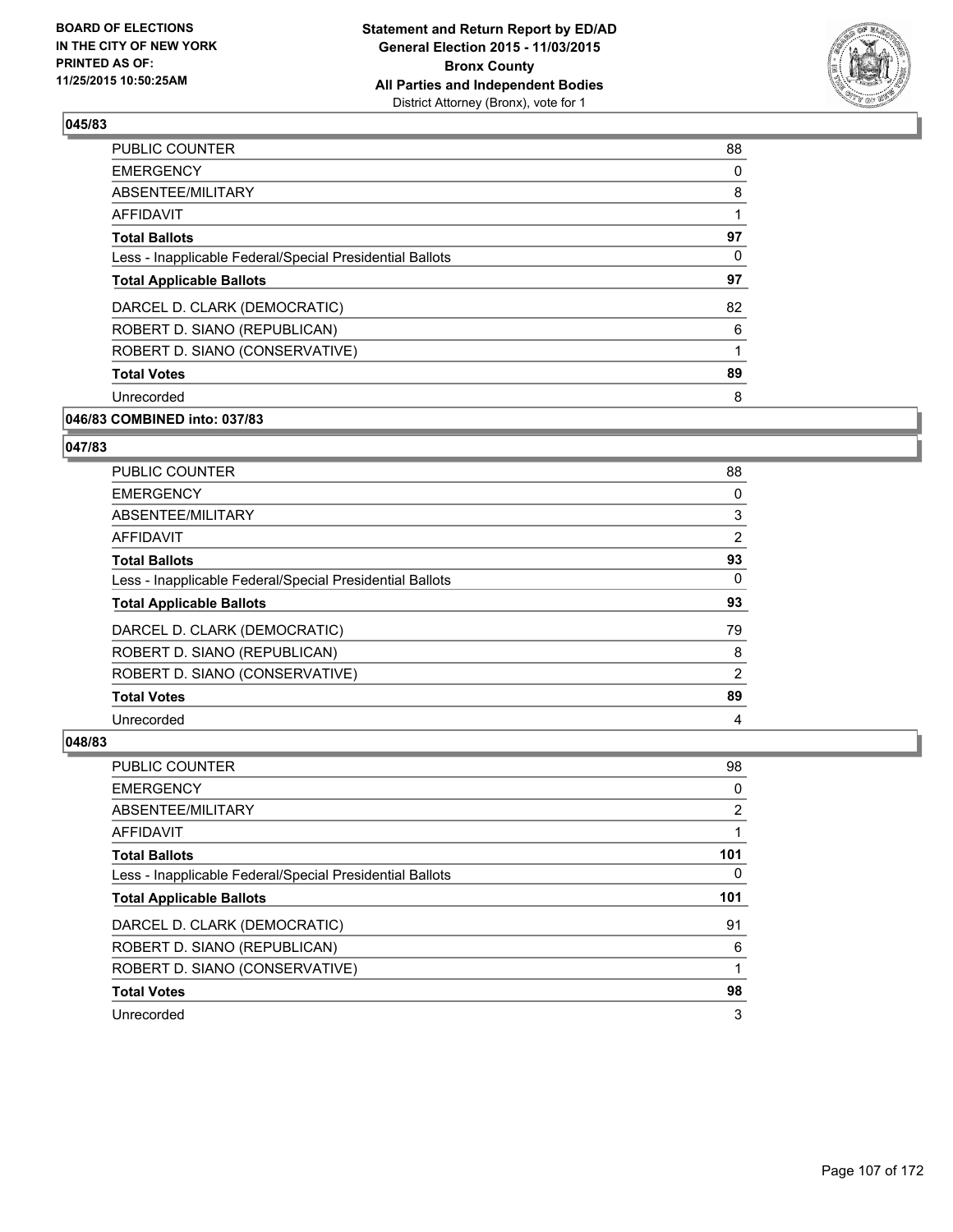

| <b>PUBLIC COUNTER</b>                                    | 77 |
|----------------------------------------------------------|----|
| <b>EMERGENCY</b>                                         | 0  |
| ABSENTEE/MILITARY                                        | 3  |
| AFFIDAVIT                                                | 1  |
| <b>Total Ballots</b>                                     | 81 |
| Less - Inapplicable Federal/Special Presidential Ballots | 0  |
| <b>Total Applicable Ballots</b>                          | 81 |
| DARCEL D. CLARK (DEMOCRATIC)                             | 74 |
| ROBERT D. SIANO (REPUBLICAN)                             | 2  |
| ROBERT D. SIANO (CONSERVATIVE)                           | 3  |
| <b>Total Votes</b>                                       | 79 |
| Unrecorded                                               | 2  |

**050/83 COMBINED into: 049/83**

**051/83 COMBINED into: 048/83**

**052/83 COMBINED into: 047/83**

**053/83 COMBINED into: 032/83**

#### **054/83 COMBINED into: 045/83**

#### **055/83**

| <b>PUBLIC COUNTER</b>                                    | 105      |
|----------------------------------------------------------|----------|
| <b>EMERGENCY</b>                                         | 0        |
| ABSENTEE/MILITARY                                        | 7        |
| AFFIDAVIT                                                | 0        |
| <b>Total Ballots</b>                                     | 112      |
| Less - Inapplicable Federal/Special Presidential Ballots | 0        |
| <b>Total Applicable Ballots</b>                          | 112      |
| DARCEL D. CLARK (DEMOCRATIC)                             | 101      |
| ROBERT D. SIANO (REPUBLICAN)                             | 2        |
| ROBERT D. SIANO (CONSERVATIVE)                           | $\Omega$ |
| <b>Total Votes</b>                                       | 103      |
| Unrecorded                                               | 9        |

| PUBLIC COUNTER                                           | 93 |
|----------------------------------------------------------|----|
| <b>EMERGENCY</b>                                         | 0  |
| ABSENTEE/MILITARY                                        | 2  |
| <b>AFFIDAVIT</b>                                         | 0  |
| <b>Total Ballots</b>                                     | 95 |
| Less - Inapplicable Federal/Special Presidential Ballots | 0  |
|                                                          |    |
| <b>Total Applicable Ballots</b>                          | 95 |
| DARCEL D. CLARK (DEMOCRATIC)                             | 90 |
| ROBERT D. SIANO (REPUBLICAN)                             |    |
| ROBERT D. SIANO (CONSERVATIVE)                           | 0  |
| <b>Total Votes</b>                                       | 91 |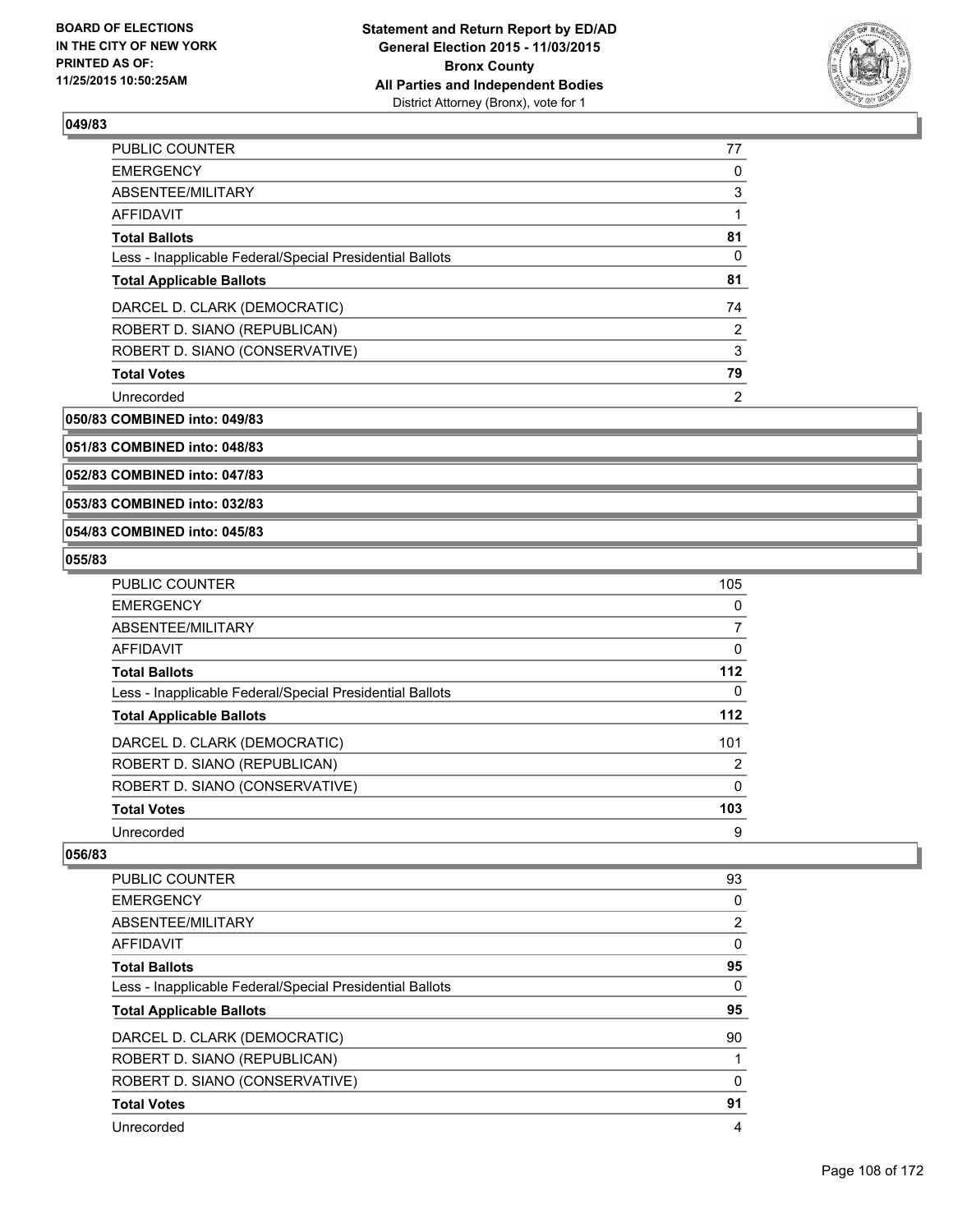

## **057/83 COMBINED into: 056/83**

#### **058/83**

| PUBLIC COUNTER                                           | 59             |
|----------------------------------------------------------|----------------|
| <b>EMERGENCY</b>                                         | 0              |
| ABSENTEE/MILITARY                                        | 2              |
| AFFIDAVIT                                                | 0              |
| <b>Total Ballots</b>                                     | 61             |
| Less - Inapplicable Federal/Special Presidential Ballots | 0              |
| <b>Total Applicable Ballots</b>                          | 61             |
| DARCEL D. CLARK (DEMOCRATIC)                             | 54             |
| ROBERT D. SIANO (REPUBLICAN)                             | $\overline{2}$ |
| ROBERT D. SIANO (CONSERVATIVE)                           | $\Omega$       |
| <b>Total Votes</b>                                       | 56             |
| Unrecorded                                               | 5              |

### **059/83**

| <b>PUBLIC COUNTER</b>                                    | 107      |
|----------------------------------------------------------|----------|
| <b>EMERGENCY</b>                                         | 0        |
| ABSENTEE/MILITARY                                        | 5        |
| <b>AFFIDAVIT</b>                                         |          |
| <b>Total Ballots</b>                                     | 113      |
| Less - Inapplicable Federal/Special Presidential Ballots | 0        |
| <b>Total Applicable Ballots</b>                          | 113      |
| DARCEL D. CLARK (DEMOCRATIC)                             | 103      |
| ROBERT D. SIANO (REPUBLICAN)                             | 5        |
| ROBERT D. SIANO (CONSERVATIVE)                           | $\Omega$ |
| <b>Total Votes</b>                                       | 108      |
| Unrecorded                                               | 5        |
|                                                          |          |

# **060/83 COMBINED into: 059/83**

# **061/83 COMBINED into: 055/83**

| <b>PUBLIC COUNTER</b>                                    | 68 |
|----------------------------------------------------------|----|
| <b>EMERGENCY</b>                                         | 0  |
| ABSENTEE/MILITARY                                        | 3  |
| AFFIDAVIT                                                | 0  |
| <b>Total Ballots</b>                                     | 71 |
| Less - Inapplicable Federal/Special Presidential Ballots | 0  |
| <b>Total Applicable Ballots</b>                          | 71 |
| DARCEL D. CLARK (DEMOCRATIC)                             | 61 |
| ROBERT D. SIANO (REPUBLICAN)                             | 3  |
| ROBERT D. SIANO (CONSERVATIVE)                           | 0  |
| UNATTRIBUTABLE WRITE-IN (WRITE-IN)                       | 1  |
| <b>Total Votes</b>                                       | 65 |
| Unrecorded                                               | 6  |
| 063/83 COMBINED into: 062/83                             |    |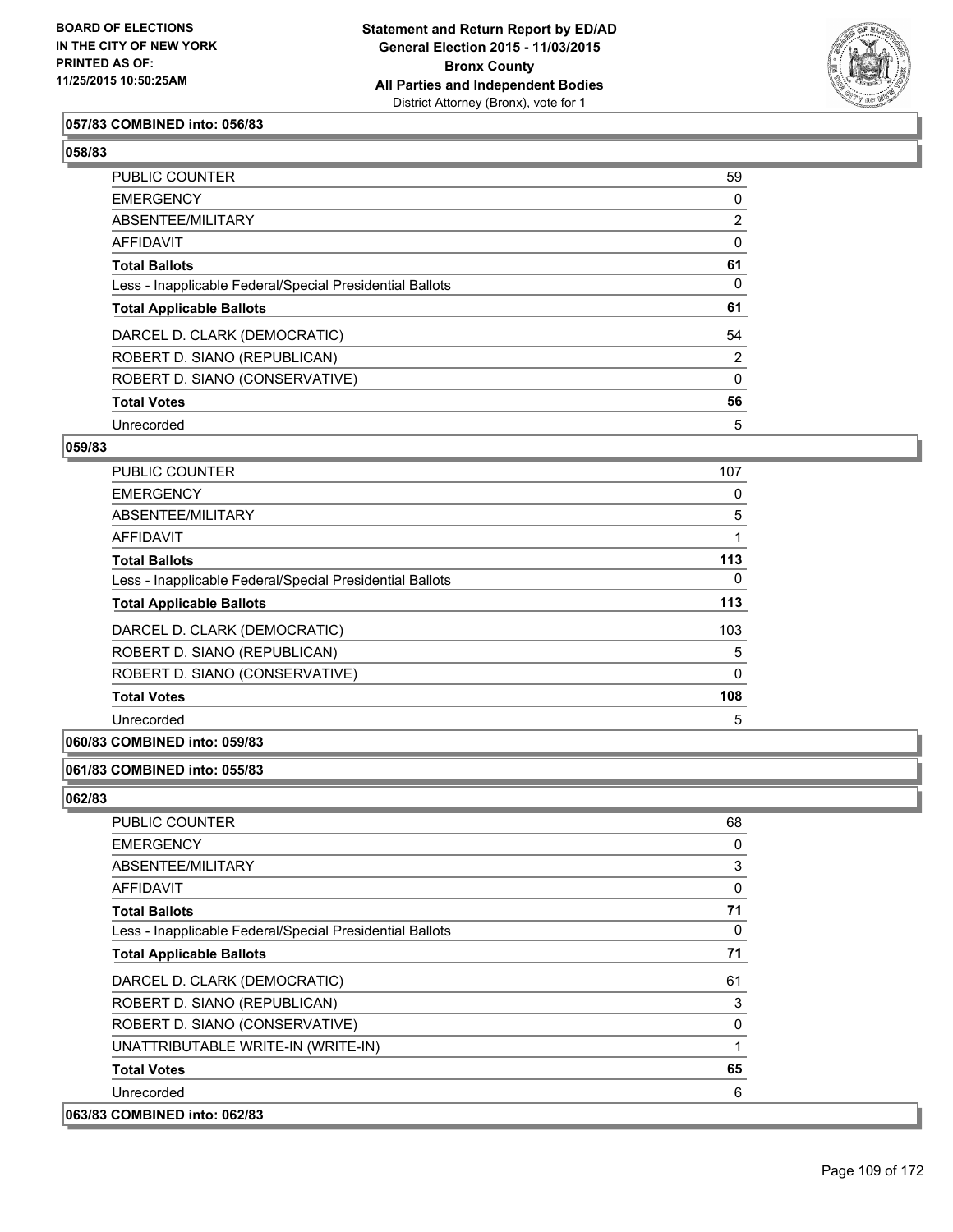

| <b>PUBLIC COUNTER</b>                                    | 77 |
|----------------------------------------------------------|----|
| <b>EMERGENCY</b>                                         | 0  |
| ABSENTEE/MILITARY                                        | 12 |
| AFFIDAVIT                                                | 0  |
| <b>Total Ballots</b>                                     | 89 |
| Less - Inapplicable Federal/Special Presidential Ballots | 0  |
| <b>Total Applicable Ballots</b>                          | 89 |
| DARCEL D. CLARK (DEMOCRATIC)                             | 76 |
| ROBERT D. SIANO (REPUBLICAN)                             | 4  |
| ROBERT D. SIANO (CONSERVATIVE)                           | 3  |
| <b>Total Votes</b>                                       | 83 |
| Unrecorded                                               | 6  |
|                                                          |    |

# **065/83 COMBINED into: 058/83**

#### **066/83**

| PUBLIC COUNTER                                           | 78 |
|----------------------------------------------------------|----|
| <b>EMERGENCY</b>                                         | 0  |
| ABSENTEE/MILITARY                                        | 5  |
| AFFIDAVIT                                                | 3  |
| <b>Total Ballots</b>                                     | 86 |
| Less - Inapplicable Federal/Special Presidential Ballots | 0  |
| <b>Total Applicable Ballots</b>                          | 86 |
| DARCEL D. CLARK (DEMOCRATIC)                             | 79 |
| ROBERT D. SIANO (REPUBLICAN)                             | 2  |
| ROBERT D. SIANO (CONSERVATIVE)                           |    |
| <b>Total Votes</b>                                       | 82 |
| Unrecorded                                               | 4  |

| <b>PUBLIC COUNTER</b>                                    | 75       |
|----------------------------------------------------------|----------|
| <b>EMERGENCY</b>                                         | 0        |
| ABSENTEE/MILITARY                                        | 3        |
| <b>AFFIDAVIT</b>                                         | 2        |
| <b>Total Ballots</b>                                     | 80       |
| Less - Inapplicable Federal/Special Presidential Ballots | $\Omega$ |
| <b>Total Applicable Ballots</b>                          | 80       |
| DARCEL D. CLARK (DEMOCRATIC)                             | 63       |
| ROBERT D. SIANO (REPUBLICAN)                             | 5        |
| ROBERT D. SIANO (CONSERVATIVE)                           | 1        |
| <b>Total Votes</b>                                       | 69       |
| Unrecorded                                               | 11       |
| 068/83 COMBINED into: 067/83                             |          |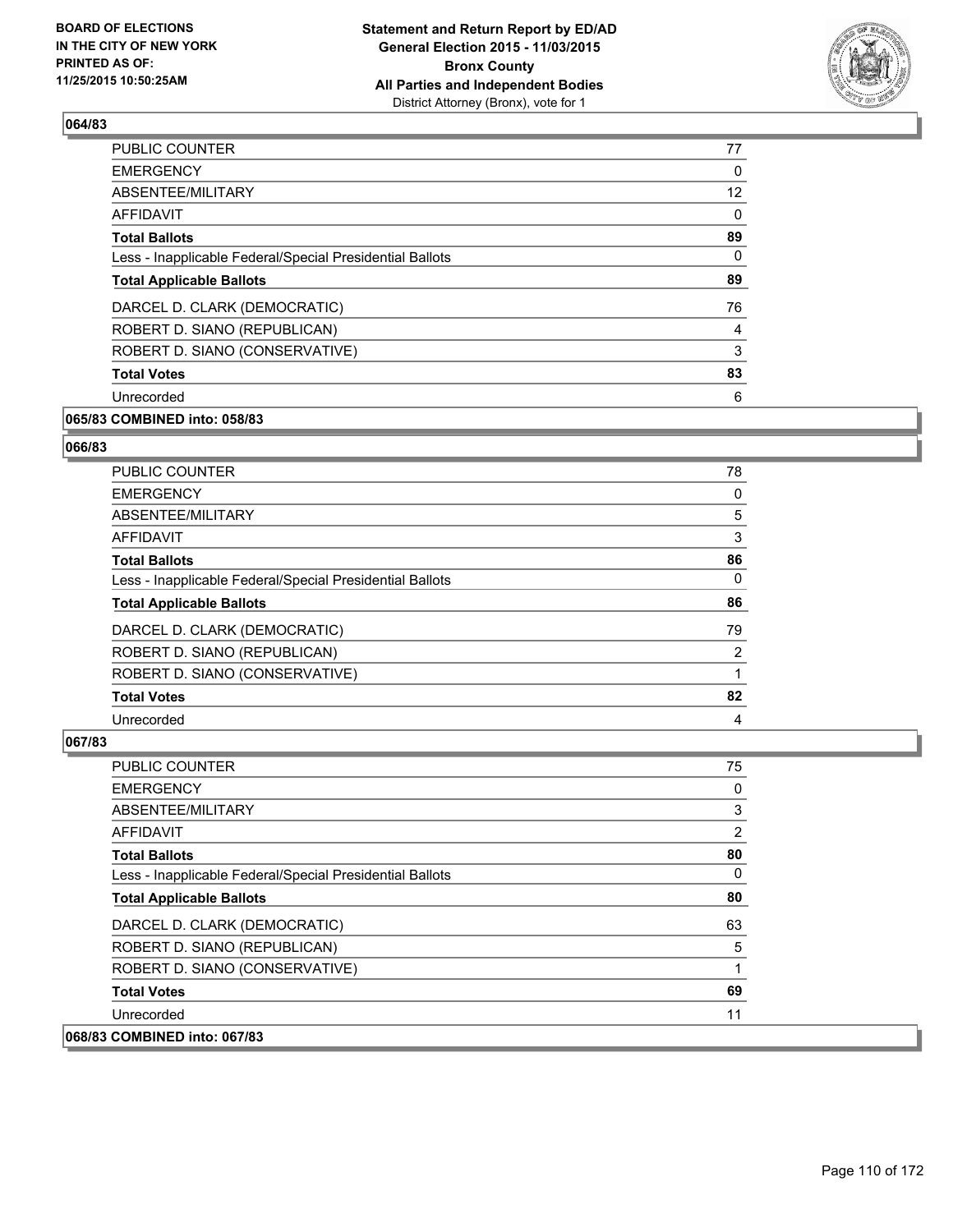

| <b>Total Votes</b>                                       | 82       |
|----------------------------------------------------------|----------|
| ROBERT D. SIANO (CONSERVATIVE)                           | 5        |
| ROBERT D. SIANO (REPUBLICAN)                             | 10       |
| DARCEL D. CLARK (DEMOCRATIC)                             | 67       |
| <b>Total Applicable Ballots</b>                          | 82       |
| Less - Inapplicable Federal/Special Presidential Ballots | 0        |
| <b>Total Ballots</b>                                     | 82       |
| <b>AFFIDAVIT</b>                                         | 0        |
| ABSENTEE/MILITARY                                        | 3        |
| <b>EMERGENCY</b>                                         | $\Omega$ |
| PUBLIC COUNTER                                           | 79       |

### **070/83 COMBINED into: 069/83**

### **071/83 COMBINED into: 066/83**

## **072/83**

| <b>PUBLIC COUNTER</b>                                    | 75 |
|----------------------------------------------------------|----|
| <b>EMERGENCY</b>                                         | 0  |
| ABSENTEE/MILITARY                                        | 5  |
| <b>AFFIDAVIT</b>                                         | 2  |
| <b>Total Ballots</b>                                     | 82 |
| Less - Inapplicable Federal/Special Presidential Ballots | 0  |
| <b>Total Applicable Ballots</b>                          | 82 |
| DARCEL D. CLARK (DEMOCRATIC)                             | 74 |
| ROBERT D. SIANO (REPUBLICAN)                             | 2  |
| ROBERT D. SIANO (CONSERVATIVE)                           | 0  |
| <b>Total Votes</b>                                       | 76 |
| Unrecorded                                               | 6  |

| <b>PUBLIC COUNTER</b>                                    | 78 |
|----------------------------------------------------------|----|
| <b>EMERGENCY</b>                                         | 0  |
| ABSENTEE/MILITARY                                        | 5  |
| <b>AFFIDAVIT</b>                                         | 0  |
| <b>Total Ballots</b>                                     | 83 |
| Less - Inapplicable Federal/Special Presidential Ballots | 0  |
| <b>Total Applicable Ballots</b>                          | 83 |
| DARCEL D. CLARK (DEMOCRATIC)                             | 80 |
| ROBERT D. SIANO (REPUBLICAN)                             |    |
| ROBERT D. SIANO (CONSERVATIVE)                           |    |
| <b>Total Votes</b>                                       | 82 |
| Unrecorded                                               |    |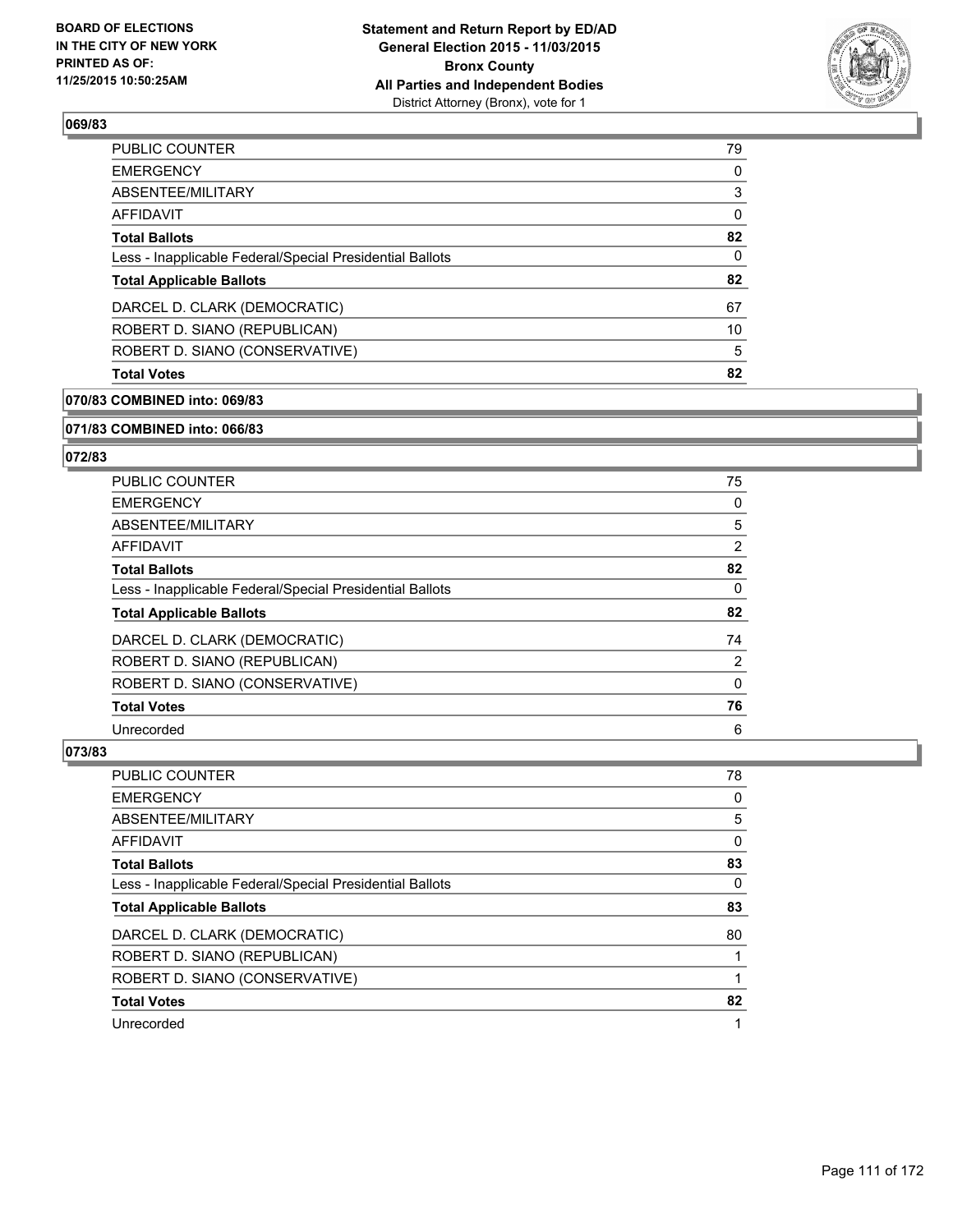

| <b>PUBLIC COUNTER</b>                                    | 82 |
|----------------------------------------------------------|----|
| <b>EMERGENCY</b>                                         | 0  |
| ABSENTEE/MILITARY                                        | 6  |
| AFFIDAVIT                                                |    |
| <b>Total Ballots</b>                                     | 89 |
| Less - Inapplicable Federal/Special Presidential Ballots | 0  |
| <b>Total Applicable Ballots</b>                          | 89 |
| DARCEL D. CLARK (DEMOCRATIC)                             | 75 |
| ROBERT D. SIANO (REPUBLICAN)                             | 5  |
| ROBERT D. SIANO (CONSERVATIVE)                           | 6  |
| <b>Total Votes</b>                                       | 86 |
| Unrecorded                                               | 3  |
|                                                          |    |

**075/83 COMBINED into: 064/83**

### **076/83 COMBINED into: 074/83**

### **077/83**

| PUBLIC COUNTER                                           | 36             |
|----------------------------------------------------------|----------------|
| <b>EMERGENCY</b>                                         | 0              |
| ABSENTEE/MILITARY                                        | 4              |
| AFFIDAVIT                                                | 0              |
| <b>Total Ballots</b>                                     | 40             |
| Less - Inapplicable Federal/Special Presidential Ballots | 0              |
| <b>Total Applicable Ballots</b>                          | 40             |
| DARCEL D. CLARK (DEMOCRATIC)                             | 34             |
| ROBERT D. SIANO (REPUBLICAN)                             | $\overline{2}$ |
| ROBERT D. SIANO (CONSERVATIVE)                           | 0              |
| <b>Total Votes</b>                                       | 36             |
| Unrecorded                                               | 4              |

| PUBLIC COUNTER                                           | 54 |
|----------------------------------------------------------|----|
| <b>EMERGENCY</b>                                         | 0  |
| ABSENTEE/MILITARY                                        | 4  |
| AFFIDAVIT                                                | 0  |
| <b>Total Ballots</b>                                     | 58 |
| Less - Inapplicable Federal/Special Presidential Ballots | 0  |
| <b>Total Applicable Ballots</b>                          | 58 |
| DARCEL D. CLARK (DEMOCRATIC)                             | 55 |
| ROBERT D. SIANO (REPUBLICAN)                             | 2  |
| ROBERT D. SIANO (CONSERVATIVE)                           | 0  |
| <b>Total Votes</b>                                       | 57 |
| Unrecorded                                               | 1  |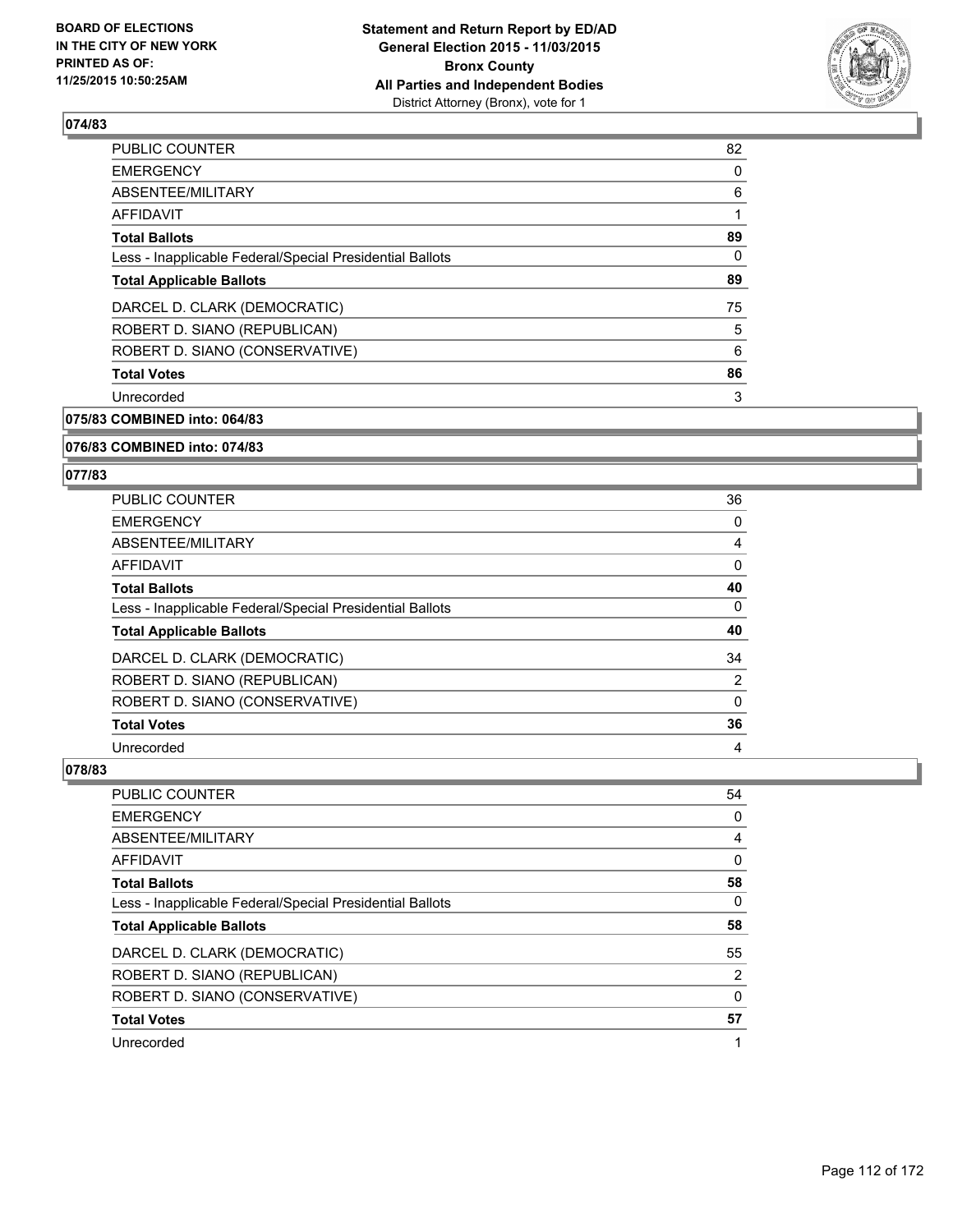

| 88 |
|----|
| 0  |
| 6  |
|    |
| 95 |
| 0  |
| 95 |
| 90 |
|    |
| 4  |
| 95 |
|    |

#### **080/83 COMBINED into: 078/83**

**081/83 COMBINED into: 072/83**

**082/83 COMBINED into: 073/83**

**083/83 COMBINED into: 079/83**

### **084/83**

| <b>PUBLIC COUNTER</b>                                    | 22 |
|----------------------------------------------------------|----|
| <b>EMERGENCY</b>                                         | 0  |
| ABSENTEE/MILITARY                                        | 0  |
| AFFIDAVIT                                                | 4  |
| <b>Total Ballots</b>                                     | 26 |
| Less - Inapplicable Federal/Special Presidential Ballots | 0  |
| <b>Total Applicable Ballots</b>                          | 26 |
| DARCEL D. CLARK (DEMOCRATIC)                             | 20 |
| ROBERT D. SIANO (REPUBLICAN)                             | 4  |
| ROBERT D. SIANO (CONSERVATIVE)                           | 0  |
| <b>Total Votes</b>                                       | 24 |
| Unrecorded                                               | 2  |
| 085/83 COMBINED into: 025/83                             |    |
| 086/83 COMBINED into: 025/83                             |    |

**087/83 COMBINED into: 067/83**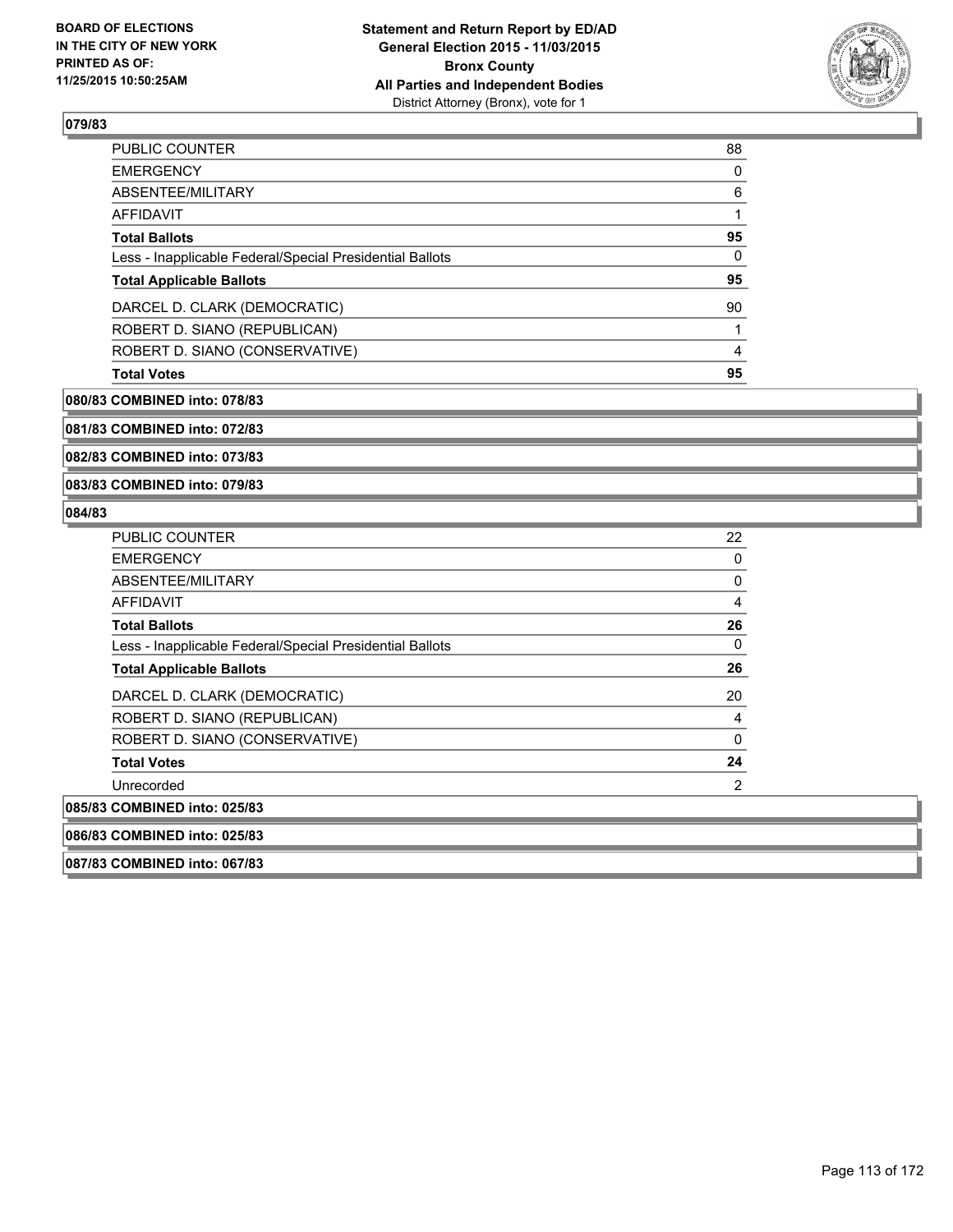

| PUBLIC COUNTER                                           | 47 |
|----------------------------------------------------------|----|
| <b>EMERGENCY</b>                                         | 0  |
| ABSENTEE/MILITARY                                        | 0  |
| <b>AFFIDAVIT</b>                                         | 0  |
| <b>Total Ballots</b>                                     | 47 |
| Less - Inapplicable Federal/Special Presidential Ballots | 0  |
| <b>Total Applicable Ballots</b>                          | 47 |
| DARCEL D. CLARK (DEMOCRATIC)                             | 34 |
| ROBERT D. SIANO (REPUBLICAN)                             | 4  |
| ROBERT D. SIANO (CONSERVATIVE)                           |    |
| <b>Total Votes</b>                                       | 39 |
| Unrecorded                                               | 8  |

### **002/84**

| PUBLIC COUNTER                                           | 100              |
|----------------------------------------------------------|------------------|
| <b>EMERGENCY</b>                                         | 0                |
| ABSENTEE/MILITARY                                        |                  |
| <b>AFFIDAVIT</b>                                         |                  |
| <b>Total Ballots</b>                                     | 102 <sub>2</sub> |
| Less - Inapplicable Federal/Special Presidential Ballots | 0                |
| <b>Total Applicable Ballots</b>                          | 102              |
| DARCEL D. CLARK (DEMOCRATIC)                             | 75               |
| ROBERT D. SIANO (REPUBLICAN)                             | $\overline{7}$   |
| ROBERT D. SIANO (CONSERVATIVE)                           | $\Omega$         |
| <b>Total Votes</b>                                       | 82               |
| Unrecorded                                               | 20               |

| PUBLIC COUNTER                                           | 96 |
|----------------------------------------------------------|----|
| <b>EMERGENCY</b>                                         | 0  |
| ABSENTEE/MILITARY                                        | 0  |
| <b>AFFIDAVIT</b>                                         | 0  |
| <b>Total Ballots</b>                                     | 96 |
| Less - Inapplicable Federal/Special Presidential Ballots | 0  |
| <b>Total Applicable Ballots</b>                          | 96 |
| DARCEL D. CLARK (DEMOCRATIC)                             | 82 |
| ROBERT D. SIANO (REPUBLICAN)                             | 5  |
| ROBERT D. SIANO (CONSERVATIVE)                           | 3  |
| <b>Total Votes</b>                                       | 90 |
| Unrecorded                                               | 6  |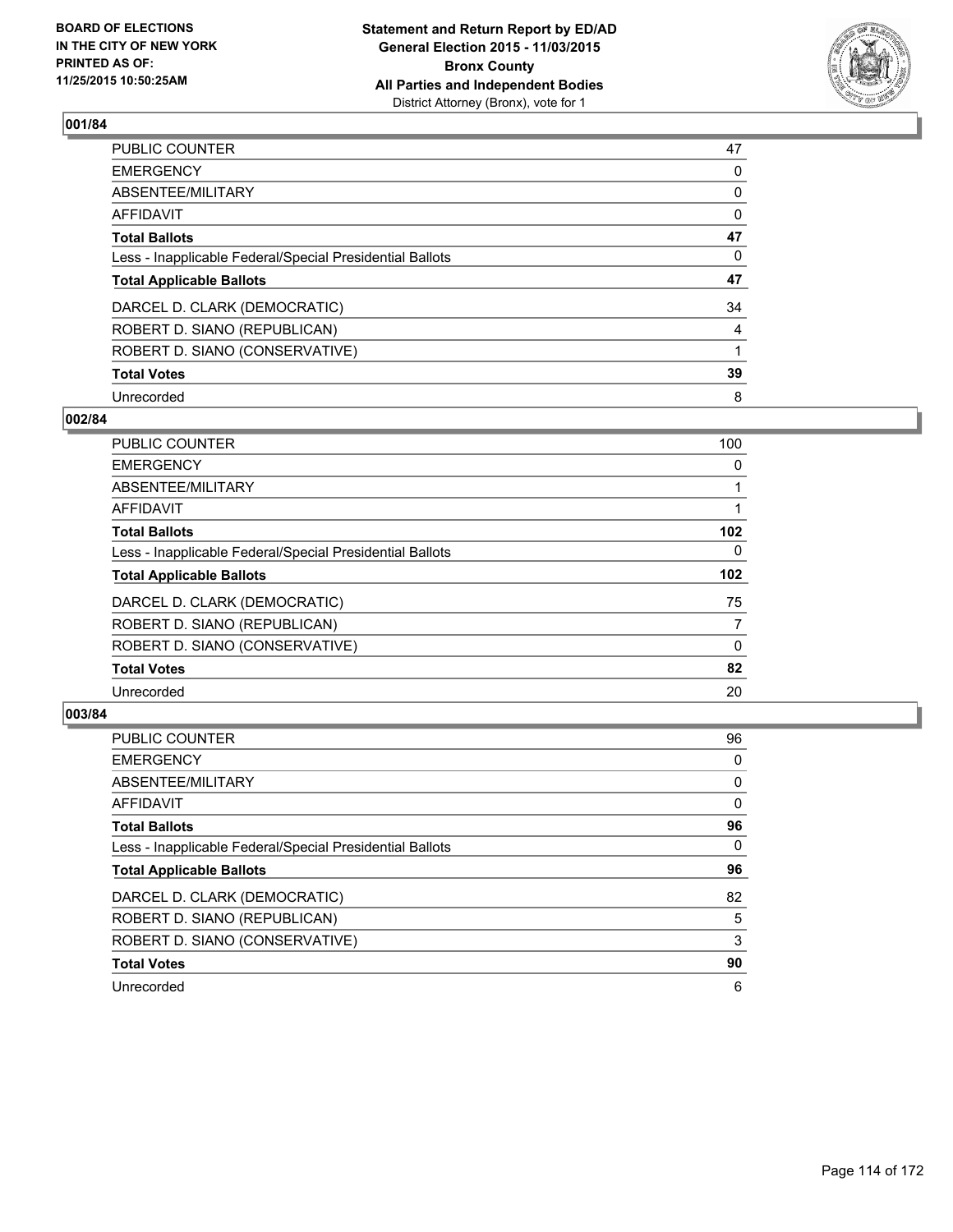

| PUBLIC COUNTER                                           | 110            |
|----------------------------------------------------------|----------------|
| <b>EMERGENCY</b>                                         | 0              |
| ABSENTEE/MILITARY                                        | 3              |
| AFFIDAVIT                                                | $\overline{2}$ |
| <b>Total Ballots</b>                                     | 115            |
| Less - Inapplicable Federal/Special Presidential Ballots | 0              |
| <b>Total Applicable Ballots</b>                          | 115            |
| DARCEL D. CLARK (DEMOCRATIC)                             | 101            |
| ROBERT D. SIANO (REPUBLICAN)                             | 4              |
| ROBERT D. SIANO (CONSERVATIVE)                           |                |
| <b>Total Votes</b>                                       | 106            |
| Unrecorded                                               | 9              |

**005/84 COMBINED into: 004/84**

**006/84 COMBINED into: 003/84**

**007/84 COMBINED into: 002/84**

### **008/84**

| PUBLIC COUNTER                                           | 48             |
|----------------------------------------------------------|----------------|
| <b>EMERGENCY</b>                                         | 0              |
| ABSENTEE/MILITARY                                        | $\overline{2}$ |
| <b>AFFIDAVIT</b>                                         |                |
| <b>Total Ballots</b>                                     | 51             |
| Less - Inapplicable Federal/Special Presidential Ballots | 0              |
| <b>Total Applicable Ballots</b>                          | 51             |
| DARCEL D. CLARK (DEMOCRATIC)                             | 47             |
| ROBERT D. SIANO (REPUBLICAN)                             | 0              |
| ROBERT D. SIANO (CONSERVATIVE)                           | 0              |
| <b>Total Votes</b>                                       | 47             |
| Unrecorded                                               | 4              |

| <b>PUBLIC COUNTER</b>                                    | 145 |
|----------------------------------------------------------|-----|
| <b>EMERGENCY</b>                                         | 0   |
| ABSENTEE/MILITARY                                        | 3   |
| AFFIDAVIT                                                | 1   |
| <b>Total Ballots</b>                                     | 149 |
| Less - Inapplicable Federal/Special Presidential Ballots | 0   |
| <b>Total Applicable Ballots</b>                          | 149 |
| DARCEL D. CLARK (DEMOCRATIC)                             | 123 |
| ROBERT D. SIANO (REPUBLICAN)                             | 9   |
| ROBERT D. SIANO (CONSERVATIVE)                           | 3   |
| STACEY KENNARD (WRITE-IN)                                | 1   |
| <b>Total Votes</b>                                       | 136 |
| Unrecorded                                               | 13  |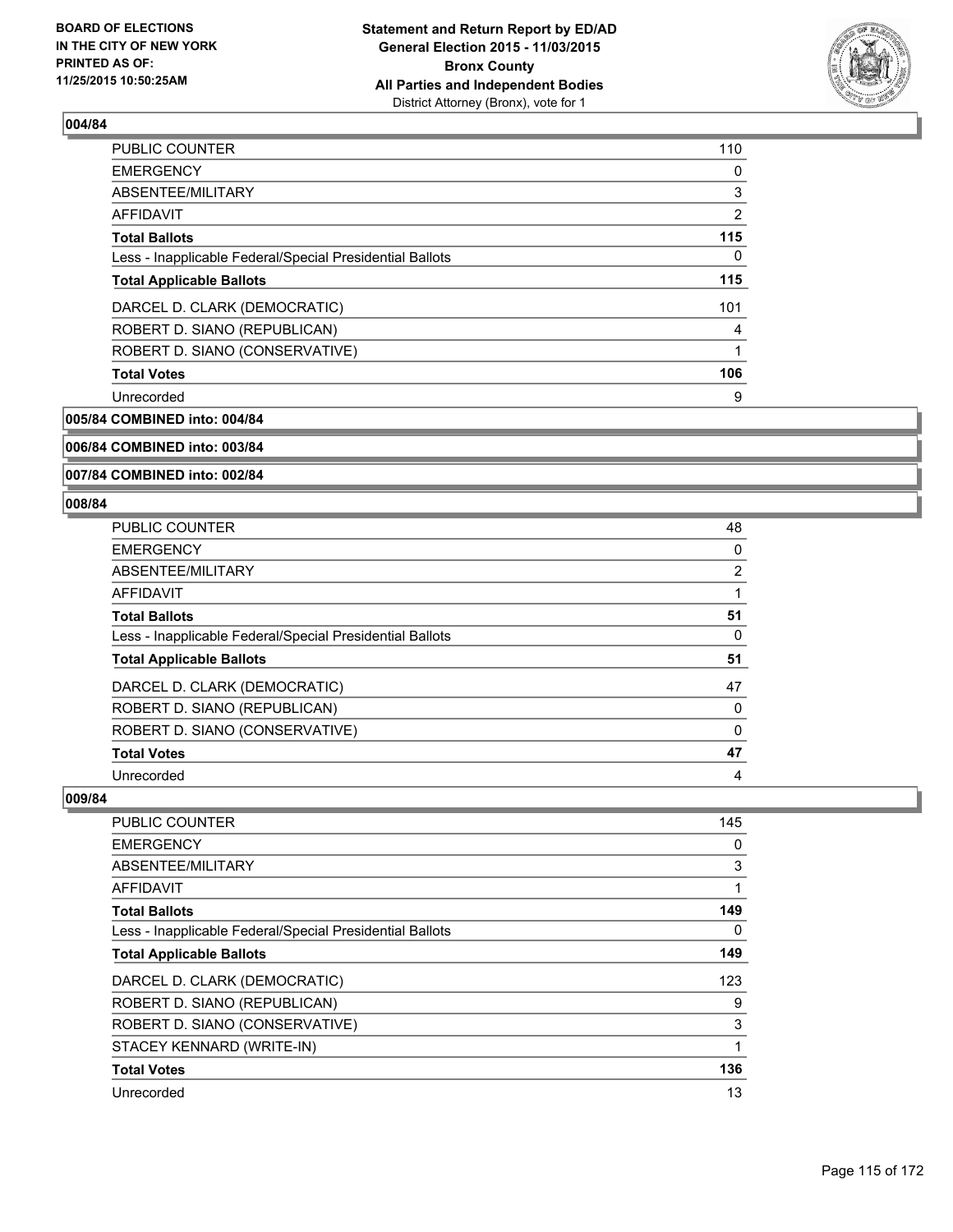

| PUBLIC COUNTER                                           | 97             |
|----------------------------------------------------------|----------------|
| <b>EMERGENCY</b>                                         | 0              |
| ABSENTEE/MILITARY                                        | 5              |
| <b>AFFIDAVIT</b>                                         | $\overline{2}$ |
| <b>Total Ballots</b>                                     | 104            |
| Less - Inapplicable Federal/Special Presidential Ballots | $\mathbf{0}$   |
| <b>Total Applicable Ballots</b>                          | 104            |
| DARCEL D. CLARK (DEMOCRATIC)                             | 94             |
| ROBERT D. SIANO (REPUBLICAN)                             | 4              |
| ROBERT D. SIANO (CONSERVATIVE)                           | $\Omega$       |
| <b>Total Votes</b>                                       | 98             |
| Unrecorded                                               | 6              |

### **011/84**

| <b>PUBLIC COUNTER</b>                                    | 61       |
|----------------------------------------------------------|----------|
| <b>EMERGENCY</b>                                         | 0        |
| ABSENTEE/MILITARY                                        |          |
| AFFIDAVIT                                                | 2        |
| <b>Total Ballots</b>                                     | 64       |
| Less - Inapplicable Federal/Special Presidential Ballots | 0        |
| <b>Total Applicable Ballots</b>                          | 64       |
| DARCEL D. CLARK (DEMOCRATIC)                             | 54       |
| ROBERT D. SIANO (REPUBLICAN)                             | 5        |
| ROBERT D. SIANO (CONSERVATIVE)                           | $\Omega$ |
| <b>Total Votes</b>                                       | 59       |
| Unrecorded                                               | 5        |
|                                                          |          |

# **012/84 COMBINED into: 001/84**

| <b>PUBLIC COUNTER</b>                                    | 36       |
|----------------------------------------------------------|----------|
| <b>EMERGENCY</b>                                         | 0        |
| ABSENTEE/MILITARY                                        |          |
| AFFIDAVIT                                                | $\Omega$ |
| <b>Total Ballots</b>                                     | 37       |
| Less - Inapplicable Federal/Special Presidential Ballots | 0        |
| <b>Total Applicable Ballots</b>                          | 37       |
| DARCEL D. CLARK (DEMOCRATIC)                             | 34       |
| ROBERT D. SIANO (REPUBLICAN)                             |          |
| ROBERT D. SIANO (CONSERVATIVE)                           | 1        |
| <b>Total Votes</b>                                       | 36       |
| Unrecorded                                               | 1        |
| 014/84 COMBINED into: 010/84                             |          |
| 015/84 COMBINED into: 009/84                             |          |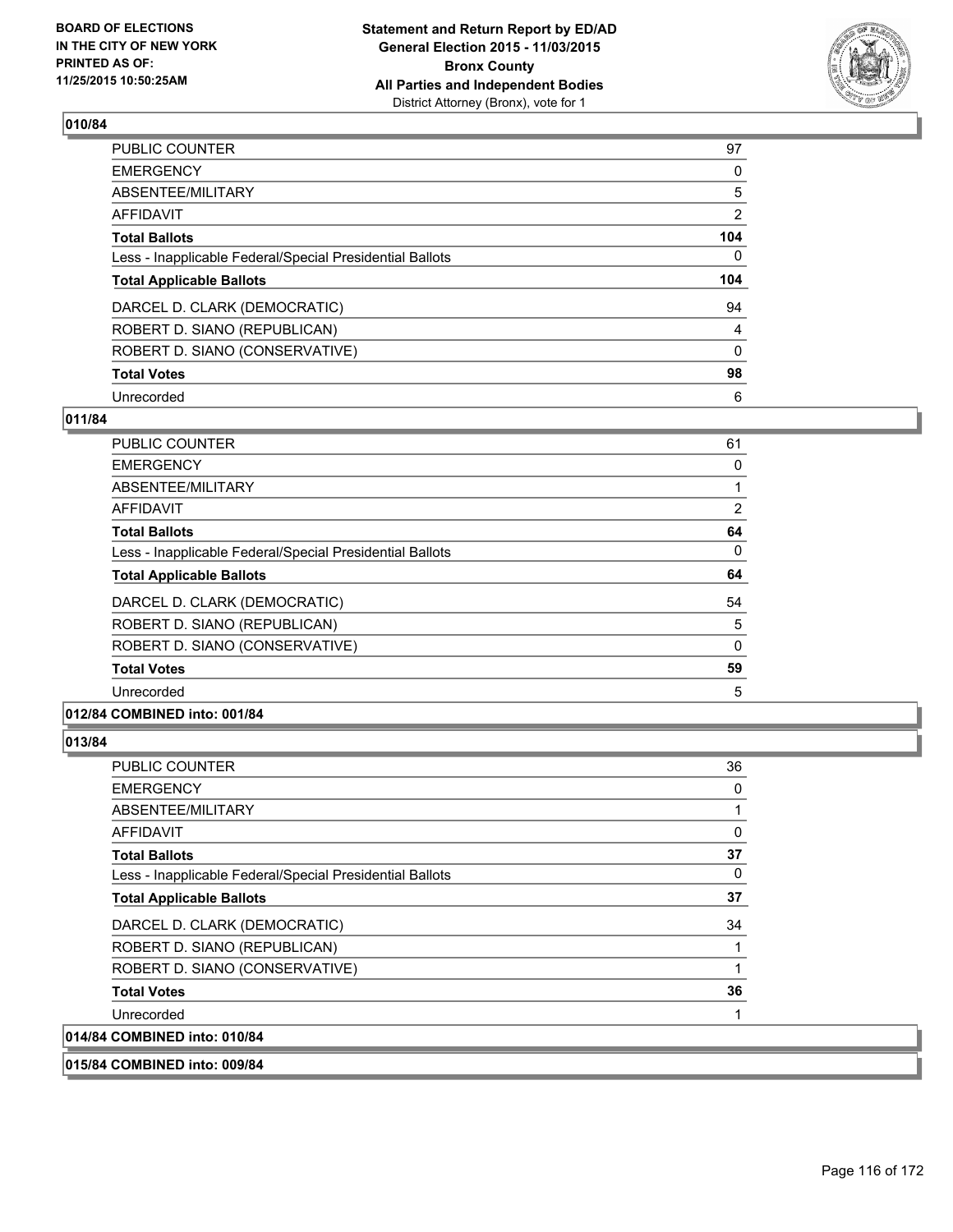

| PUBLIC COUNTER                                           | 57 |
|----------------------------------------------------------|----|
| <b>EMERGENCY</b>                                         | 0  |
| ABSENTEE/MILITARY                                        | 3  |
| AFFIDAVIT                                                | 0  |
| <b>Total Ballots</b>                                     | 60 |
| Less - Inapplicable Federal/Special Presidential Ballots | 0  |
| <b>Total Applicable Ballots</b>                          | 60 |
| DARCEL D. CLARK (DEMOCRATIC)                             | 47 |
| ROBERT D. SIANO (REPUBLICAN)                             | 6  |
| ROBERT D. SIANO (CONSERVATIVE)                           | 0  |
| <b>Total Votes</b>                                       | 53 |
| Unrecorded                                               |    |
|                                                          |    |

# **017/84 COMBINED into: 016/84**

#### **018/84**

| PUBLIC COUNTER                                           | 30             |
|----------------------------------------------------------|----------------|
| <b>EMERGENCY</b>                                         | 0              |
| ABSENTEE/MILITARY                                        |                |
| <b>AFFIDAVIT</b>                                         | 4              |
| <b>Total Ballots</b>                                     | 35             |
| Less - Inapplicable Federal/Special Presidential Ballots | $\Omega$       |
| <b>Total Applicable Ballots</b>                          | 35             |
| DARCEL D. CLARK (DEMOCRATIC)                             | 31             |
| ROBERT D. SIANO (REPUBLICAN)                             | 2              |
| ROBERT D. SIANO (CONSERVATIVE)                           | 0              |
| <b>Total Votes</b>                                       | 33             |
| Unrecorded                                               | $\overline{2}$ |

| <b>PUBLIC COUNTER</b>                                    | 101 |
|----------------------------------------------------------|-----|
| <b>EMERGENCY</b>                                         | 0   |
| ABSENTEE/MILITARY                                        | 2   |
| <b>AFFIDAVIT</b>                                         |     |
| <b>Total Ballots</b>                                     | 104 |
| Less - Inapplicable Federal/Special Presidential Ballots | 0   |
| <b>Total Applicable Ballots</b>                          | 104 |
| DARCEL D. CLARK (DEMOCRATIC)                             | 91  |
| ROBERT D. SIANO (REPUBLICAN)                             | 5   |
| ROBERT D. SIANO (CONSERVATIVE)                           | 1   |
| <b>Total Votes</b>                                       | 97  |
| Unrecorded                                               | 7   |
| 020/84 COMBINED into: 019/84                             |     |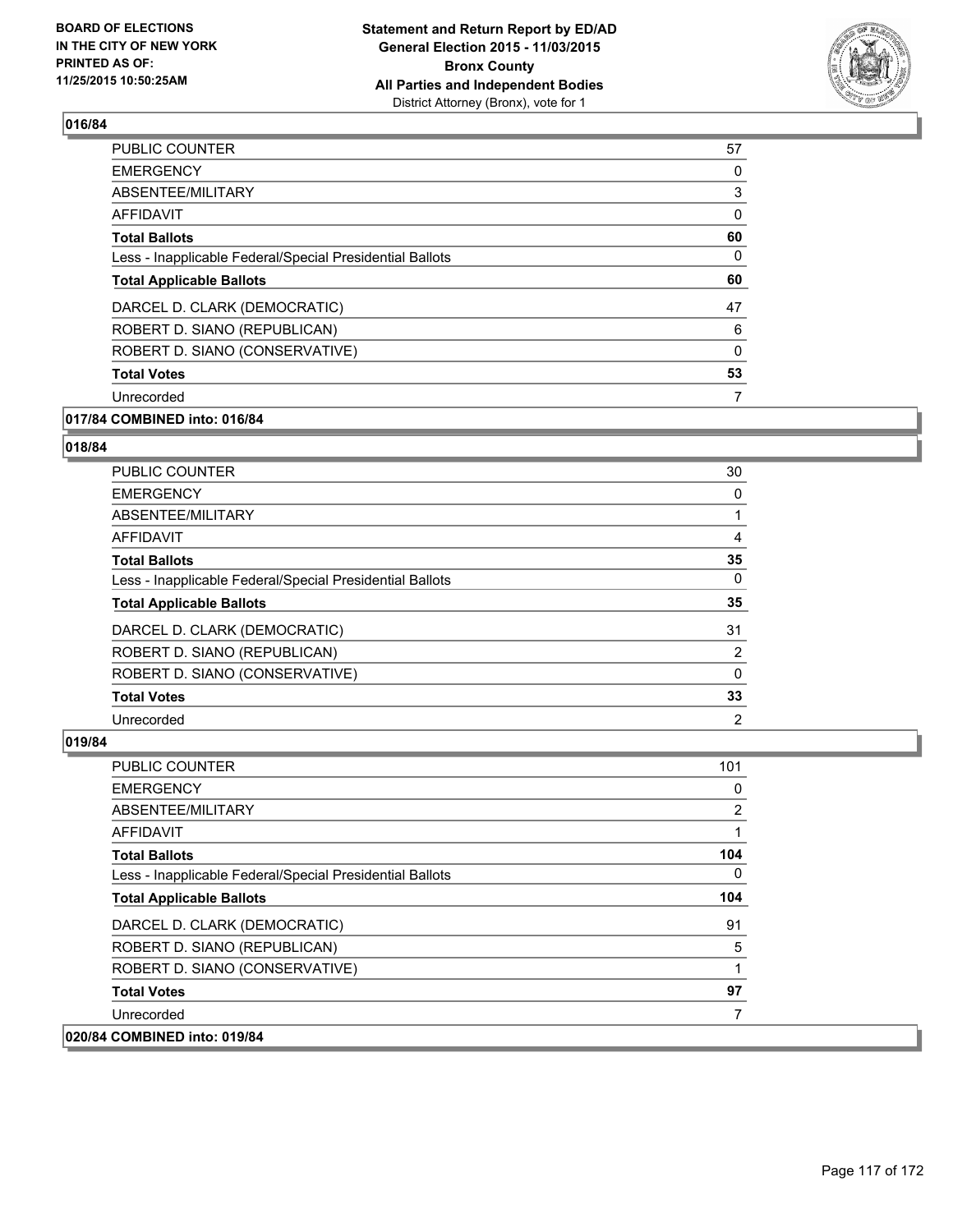

| PUBLIC COUNTER                                           | 59 |
|----------------------------------------------------------|----|
| <b>EMERGENCY</b>                                         | 0  |
| ABSENTEE/MILITARY                                        | 3  |
| AFFIDAVIT                                                | 0  |
| <b>Total Ballots</b>                                     | 62 |
| Less - Inapplicable Federal/Special Presidential Ballots | 0  |
| <b>Total Applicable Ballots</b>                          | 62 |
| DARCEL D. CLARK (DEMOCRATIC)                             | 50 |
| ROBERT D. SIANO (REPUBLICAN)                             | 3  |
| ROBERT D. SIANO (CONSERVATIVE)                           | 0  |
| RAHEEM RICHARDSON (WRITE-IN)                             |    |
| <b>Total Votes</b>                                       | 54 |
| Unrecorded                                               | 8  |

### **022/84**

| <b>PUBLIC COUNTER</b>                                    | 39             |
|----------------------------------------------------------|----------------|
| <b>EMERGENCY</b>                                         | 0              |
| ABSENTEE/MILITARY                                        |                |
| AFFIDAVIT                                                | $\overline{2}$ |
| <b>Total Ballots</b>                                     | 42             |
| Less - Inapplicable Federal/Special Presidential Ballots | $\Omega$       |
| <b>Total Applicable Ballots</b>                          | 42             |
| DARCEL D. CLARK (DEMOCRATIC)                             | 33             |
| ROBERT D. SIANO (REPUBLICAN)                             | 4              |
| ROBERT D. SIANO (CONSERVATIVE)                           |                |
| <b>Total Votes</b>                                       | 38             |
| Unrecorded                                               | 4              |

# **023/84 COMBINED into: 021/84**

| <b>PUBLIC COUNTER</b>                                    | 108            |
|----------------------------------------------------------|----------------|
| <b>EMERGENCY</b>                                         | 0              |
| ABSENTEE/MILITARY                                        | 1              |
| <b>AFFIDAVIT</b>                                         | 0              |
| <b>Total Ballots</b>                                     | 109            |
| Less - Inapplicable Federal/Special Presidential Ballots | 0              |
| <b>Total Applicable Ballots</b>                          | 109            |
| DARCEL D. CLARK (DEMOCRATIC)                             | 84             |
| ROBERT D. SIANO (REPUBLICAN)                             | 13             |
| ROBERT D. SIANO (CONSERVATIVE)                           | $\overline{2}$ |
| <b>Total Votes</b>                                       | 99             |
| Unrecorded                                               | 10             |
| 025/84 COMBINED into: 024/84                             |                |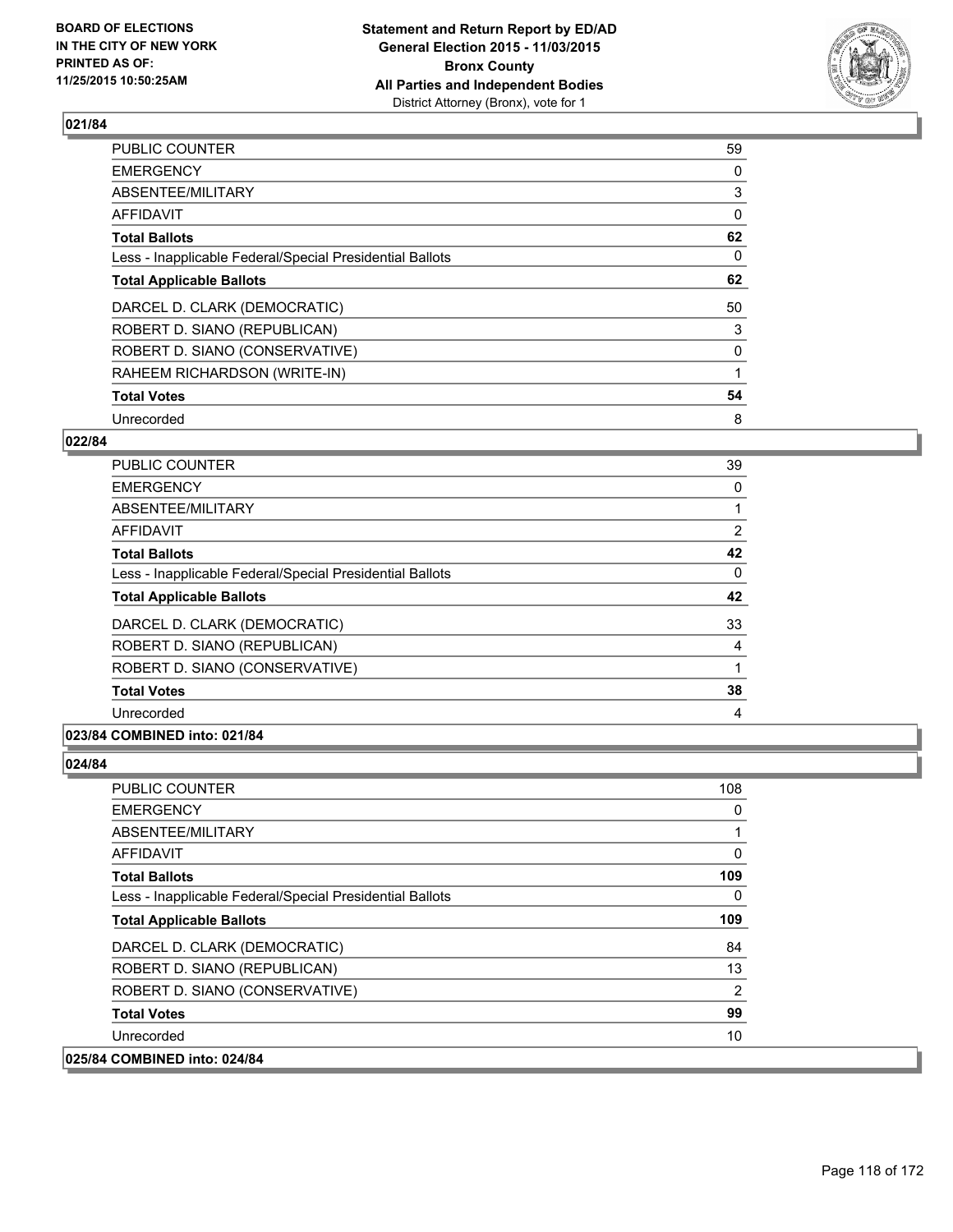

| PUBLIC COUNTER                                           | 44       |
|----------------------------------------------------------|----------|
| <b>EMERGENCY</b>                                         | 0        |
| ABSENTEE/MILITARY                                        |          |
| <b>AFFIDAVIT</b>                                         | 0        |
| <b>Total Ballots</b>                                     | 45       |
| Less - Inapplicable Federal/Special Presidential Ballots | $\Omega$ |
| <b>Total Applicable Ballots</b>                          | 45       |
| DARCEL D. CLARK (DEMOCRATIC)                             | 38       |
| ROBERT D. SIANO (REPUBLICAN)                             | 2        |
| ROBERT D. SIANO (CONSERVATIVE)                           | $\Omega$ |
| <b>Total Votes</b>                                       | 40       |
| Unrecorded                                               | 5        |

### **027/84**

| <b>PUBLIC COUNTER</b>                                    | 100            |
|----------------------------------------------------------|----------------|
| <b>EMERGENCY</b>                                         | 0              |
| ABSENTEE/MILITARY                                        | 3              |
| <b>AFFIDAVIT</b>                                         | 1              |
| <b>Total Ballots</b>                                     | 104            |
| Less - Inapplicable Federal/Special Presidential Ballots | 0              |
| <b>Total Applicable Ballots</b>                          | 104            |
| DARCEL D. CLARK (DEMOCRATIC)                             | 97             |
| ROBERT D. SIANO (REPUBLICAN)                             |                |
| ROBERT D. SIANO (CONSERVATIVE)                           | $\overline{2}$ |
| <b>Total Votes</b>                                       | 100            |
| Unrecorded                                               | 4              |

**028/84 COMBINED into: 027/84**

### **029/84 COMBINED into: 018/84**

| <b>PUBLIC COUNTER</b>                                    | 44           |
|----------------------------------------------------------|--------------|
| <b>EMERGENCY</b>                                         | 0            |
| ABSENTEE/MILITARY                                        | 3            |
| <b>AFFIDAVIT</b>                                         | 2            |
| <b>Total Ballots</b>                                     | 49           |
| Less - Inapplicable Federal/Special Presidential Ballots | 0            |
| <b>Total Applicable Ballots</b>                          | 49           |
| DARCEL D. CLARK (DEMOCRATIC)                             | 42           |
| ROBERT D. SIANO (REPUBLICAN)                             |              |
| ROBERT D. SIANO (CONSERVATIVE)                           | $\mathbf{0}$ |
| <b>Total Votes</b>                                       | 43           |
| Unrecorded                                               | 6            |
| 031/84 COMBINED into: 030/84                             |              |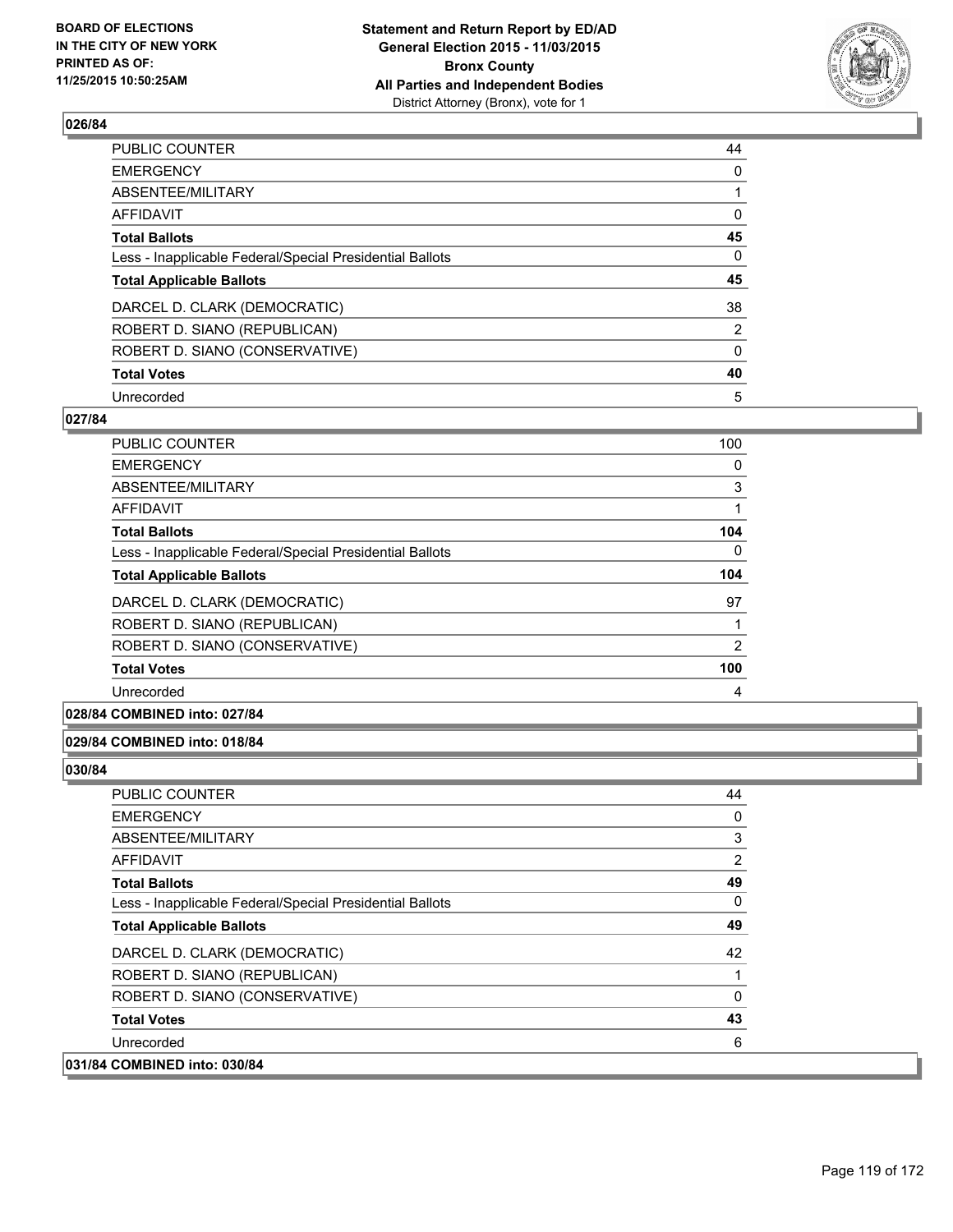

| <b>PUBLIC COUNTER</b>                                    | 47             |
|----------------------------------------------------------|----------------|
| <b>EMERGENCY</b>                                         | 0              |
| ABSENTEE/MILITARY                                        |                |
| AFFIDAVIT                                                |                |
| <b>Total Ballots</b>                                     | 49             |
| Less - Inapplicable Federal/Special Presidential Ballots | 0              |
| <b>Total Applicable Ballots</b>                          | 49             |
| DARCEL D. CLARK (DEMOCRATIC)                             | 40             |
| ROBERT D. SIANO (REPUBLICAN)                             | $\overline{2}$ |
| ROBERT D. SIANO (CONSERVATIVE)                           |                |
| <b>Total Votes</b>                                       | 43             |
| Unrecorded                                               | 6              |
|                                                          |                |

# **033/84 COMBINED into: 032/84**

### **034/84**

| <b>PUBLIC COUNTER</b>                                    | 146 |
|----------------------------------------------------------|-----|
| <b>EMERGENCY</b>                                         | 0   |
| ABSENTEE/MILITARY                                        | 3   |
| <b>AFFIDAVIT</b>                                         | 0   |
| <b>Total Ballots</b>                                     | 149 |
| Less - Inapplicable Federal/Special Presidential Ballots | 0   |
| <b>Total Applicable Ballots</b>                          | 149 |
| DARCEL D. CLARK (DEMOCRATIC)                             | 119 |
| ROBERT D. SIANO (REPUBLICAN)                             | 11  |
| ROBERT D. SIANO (CONSERVATIVE)                           |     |
| UNATTRIBUTABLE WRITE-IN (WRITE-IN)                       | 1   |
| <b>Total Votes</b>                                       | 138 |
| Unrecorded                                               | 11  |

## **035/84 COMBINED into: 034/84**

| <b>PUBLIC COUNTER</b>                                    | 65       |
|----------------------------------------------------------|----------|
| <b>EMERGENCY</b>                                         | 0        |
| ABSENTEE/MILITARY                                        | 0        |
| <b>AFFIDAVIT</b>                                         | $\Omega$ |
| <b>Total Ballots</b>                                     | 65       |
| Less - Inapplicable Federal/Special Presidential Ballots | 0        |
| <b>Total Applicable Ballots</b>                          | 65       |
| DARCEL D. CLARK (DEMOCRATIC)                             | 58       |
| ROBERT D. SIANO (REPUBLICAN)                             | 0        |
| ROBERT D. SIANO (CONSERVATIVE)                           | 2        |
| <b>Total Votes</b>                                       | 60       |
| Unrecorded                                               | 5        |
| 037/84 COMBINED into: 036/84                             |          |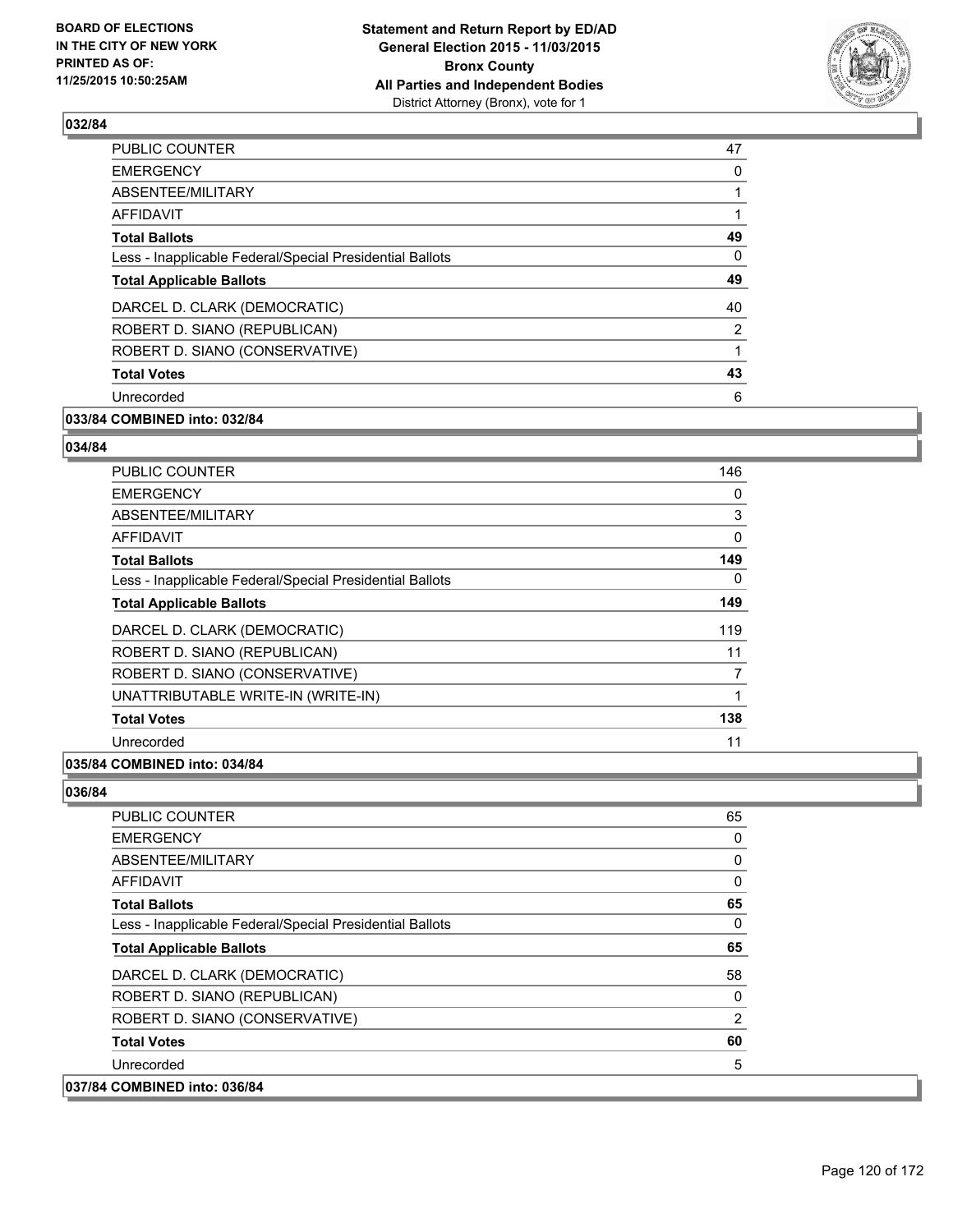

| PUBLIC COUNTER                                           | 66 |
|----------------------------------------------------------|----|
| <b>EMERGENCY</b>                                         | 0  |
| ABSENTEE/MILITARY                                        | 0  |
| <b>AFFIDAVIT</b>                                         |    |
| <b>Total Ballots</b>                                     | 67 |
| Less - Inapplicable Federal/Special Presidential Ballots | 0  |
| <b>Total Applicable Ballots</b>                          | 67 |
| DARCEL D. CLARK (DEMOCRATIC)                             | 50 |
| ROBERT D. SIANO (REPUBLICAN)                             | 5  |
| ROBERT D. SIANO (CONSERVATIVE)                           | 3  |
| <b>Total Votes</b>                                       | 58 |
| Unrecorded                                               | 9  |

### **039/84**

| 53 |
|----|
| 0  |
|    |
|    |
| 55 |
| 0  |
| 55 |
| 46 |
| 4  |
| 2  |
| 52 |
| 3  |
|    |

| <b>PUBLIC COUNTER</b>                                    | 90 |
|----------------------------------------------------------|----|
| <b>EMERGENCY</b>                                         | 0  |
| ABSENTEE/MILITARY                                        | 3  |
| AFFIDAVIT                                                |    |
| <b>Total Ballots</b>                                     | 94 |
| Less - Inapplicable Federal/Special Presidential Ballots | 0  |
| <b>Total Applicable Ballots</b>                          | 94 |
| DARCEL D. CLARK (DEMOCRATIC)                             | 76 |
| ROBERT D. SIANO (REPUBLICAN)                             | 10 |
| ROBERT D. SIANO (CONSERVATIVE)                           | 3  |
| <b>Total Votes</b>                                       | 89 |
| Unrecorded                                               | 5  |
| 041/84 COMBINED into: 040/84                             |    |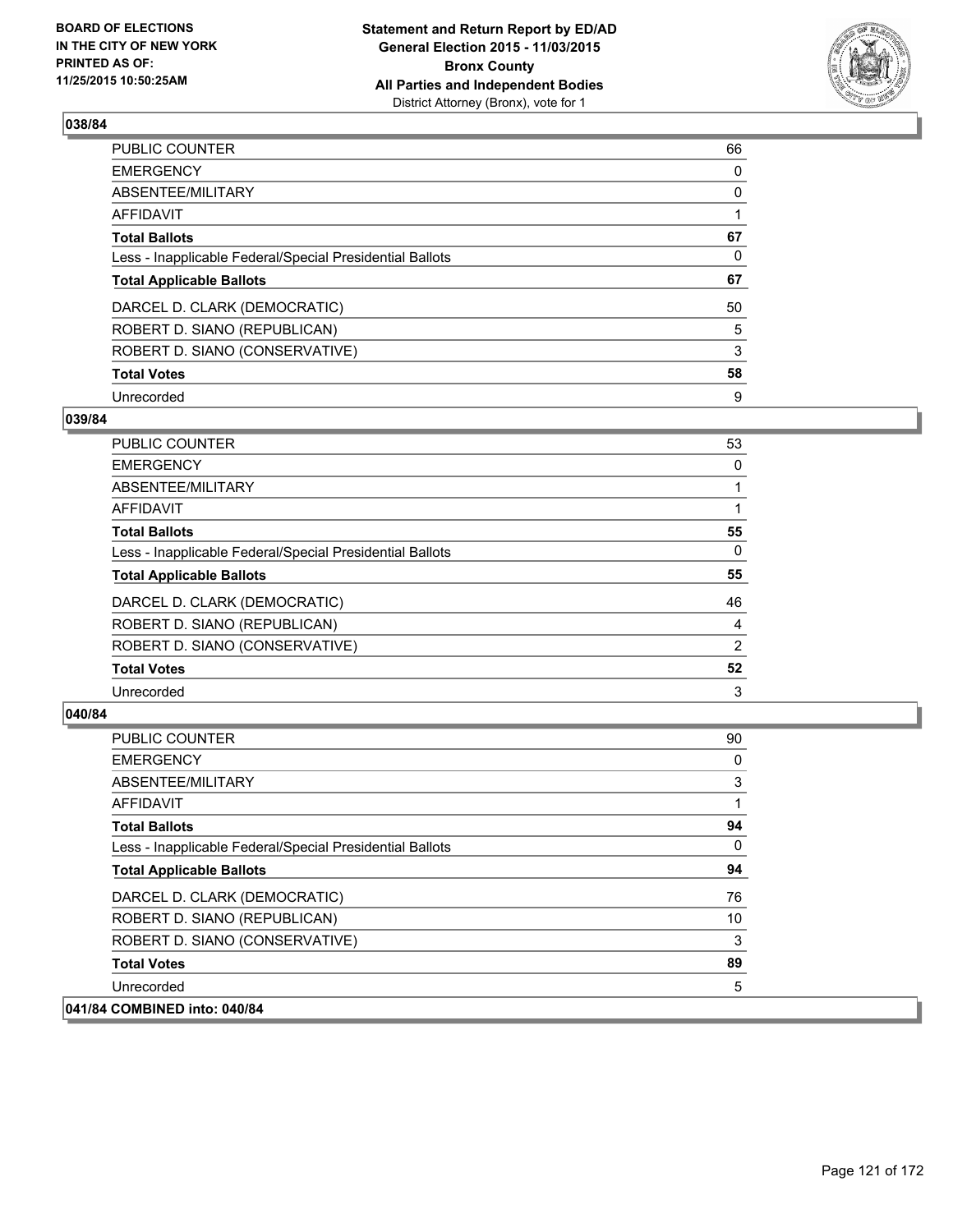

| PUBLIC COUNTER                                           | 85       |
|----------------------------------------------------------|----------|
| <b>EMERGENCY</b>                                         | 0        |
| ABSENTEE/MILITARY                                        | 3        |
| AFFIDAVIT                                                | $\Omega$ |
| <b>Total Ballots</b>                                     | 88       |
| Less - Inapplicable Federal/Special Presidential Ballots | 0        |
| <b>Total Applicable Ballots</b>                          | 88       |
| DARCEL D. CLARK (DEMOCRATIC)                             | 76       |
| ROBERT D. SIANO (REPUBLICAN)                             |          |
| ROBERT D. SIANO (CONSERVATIVE)                           | 0        |
| UNATTRIBUTABLE WRITE-IN (WRITE-IN)                       |          |
| <b>Total Votes</b>                                       | 78       |
| Unrecorded                                               | 10       |

## **043/84**

| PUBLIC COUNTER                                           | 80             |
|----------------------------------------------------------|----------------|
| <b>EMERGENCY</b>                                         | 0              |
| ABSENTEE/MILITARY                                        | 3              |
| AFFIDAVIT                                                | $\overline{2}$ |
| <b>Total Ballots</b>                                     | 85             |
| Less - Inapplicable Federal/Special Presidential Ballots | 0              |
| <b>Total Applicable Ballots</b>                          | 85             |
| DARCEL D. CLARK (DEMOCRATIC)                             | 61             |
| ROBERT D. SIANO (REPUBLICAN)                             | 7              |
| ROBERT D. SIANO (CONSERVATIVE)                           |                |
| RAMON J JIMENEZ (WRITE-IN)                               |                |
| <b>Total Votes</b>                                       | 70             |
| Unrecorded                                               | 15             |
|                                                          |                |

# **044/84 COMBINED into: 043/84**

| <b>PUBLIC COUNTER</b>                                    | 71 |
|----------------------------------------------------------|----|
| <b>EMERGENCY</b>                                         | 0  |
| ABSENTEE/MILITARY                                        | 1  |
| <b>AFFIDAVIT</b>                                         | 1  |
| <b>Total Ballots</b>                                     | 73 |
| Less - Inapplicable Federal/Special Presidential Ballots | 0  |
| <b>Total Applicable Ballots</b>                          | 73 |
| DARCEL D. CLARK (DEMOCRATIC)                             | 56 |
| ROBERT D. SIANO (REPUBLICAN)                             | 9  |
| ROBERT D. SIANO (CONSERVATIVE)                           | 2  |
| <b>Total Votes</b>                                       | 67 |
| Unrecorded                                               | 6  |
| 046/84 COMBINED into: 045/84                             |    |
| 047/84 COMBINED into: 042/84                             |    |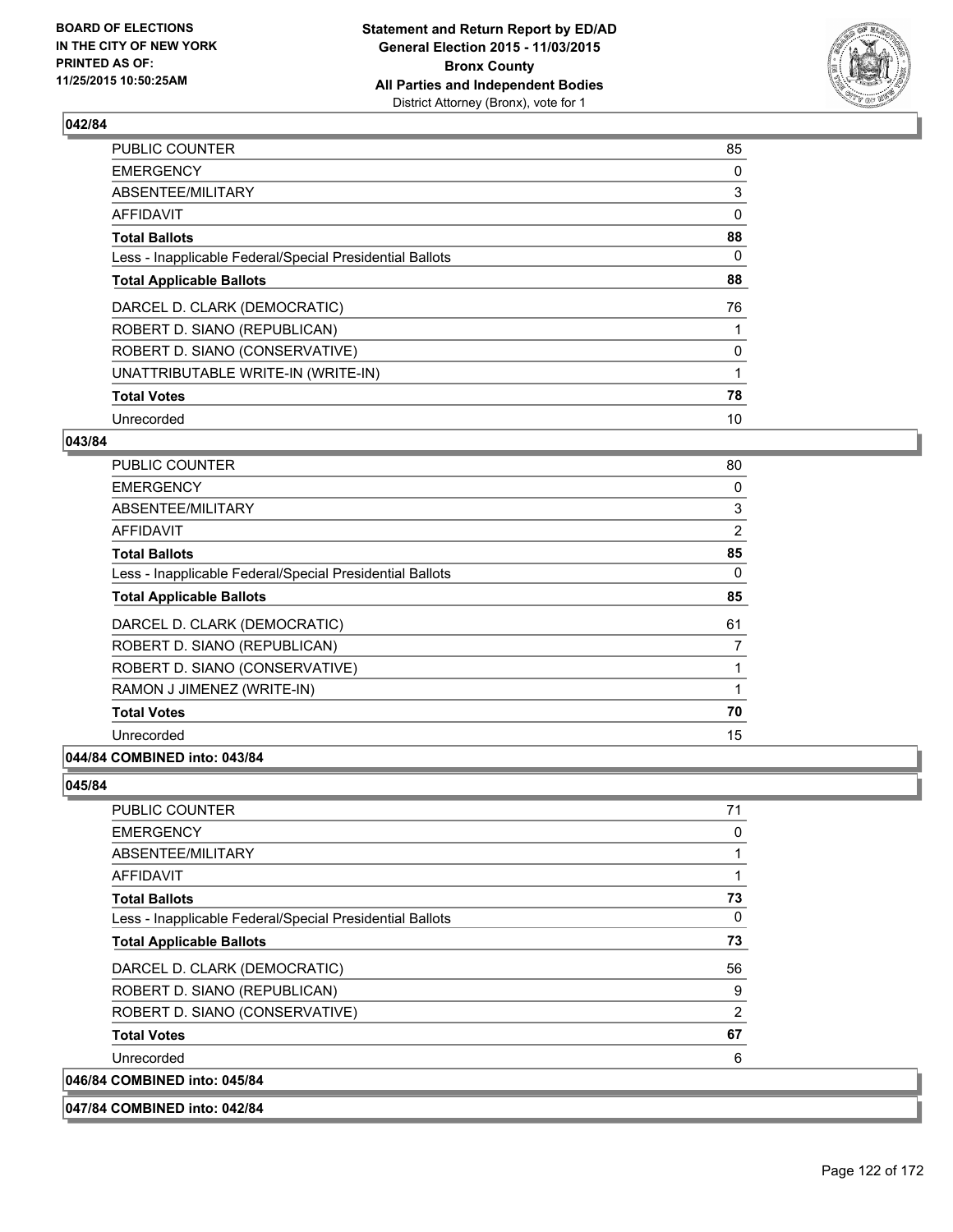

| PUBLIC COUNTER                                           | 49 |
|----------------------------------------------------------|----|
| <b>EMERGENCY</b>                                         | 0  |
| ABSENTEE/MILITARY                                        | 3  |
| AFFIDAVIT                                                | 0  |
| <b>Total Ballots</b>                                     | 52 |
| Less - Inapplicable Federal/Special Presidential Ballots | 0  |
| <b>Total Applicable Ballots</b>                          | 52 |
| DARCEL D. CLARK (DEMOCRATIC)                             | 40 |
| ROBERT D. SIANO (REPUBLICAN)                             | 3  |
| ROBERT D. SIANO (CONSERVATIVE)                           |    |
| <b>Total Votes</b>                                       | 44 |
| Unrecorded                                               | 8  |
|                                                          |    |

**049/84 COMBINED into: 051/84**

### **050/84 COMBINED into: 051/84**

### **051/84**

| PUBLIC COUNTER                                           | 94 |
|----------------------------------------------------------|----|
| <b>EMERGENCY</b>                                         | 0  |
| ABSENTEE/MILITARY                                        | 2  |
| AFFIDAVIT                                                |    |
| <b>Total Ballots</b>                                     | 97 |
| Less - Inapplicable Federal/Special Presidential Ballots | 0  |
| <b>Total Applicable Ballots</b>                          | 97 |
| DARCEL D. CLARK (DEMOCRATIC)                             | 80 |
| ROBERT D. SIANO (REPUBLICAN)                             | 3  |
| ROBERT D. SIANO (CONSERVATIVE)                           | 5  |
| <b>Total Votes</b>                                       | 88 |
|                                                          |    |

| <b>PUBLIC COUNTER</b>                                    | 53 |
|----------------------------------------------------------|----|
| <b>EMERGENCY</b>                                         | 0  |
| ABSENTEE/MILITARY                                        | 0  |
| AFFIDAVIT                                                | 0  |
| <b>Total Ballots</b>                                     | 53 |
| Less - Inapplicable Federal/Special Presidential Ballots | 0  |
| <b>Total Applicable Ballots</b>                          | 53 |
| DARCEL D. CLARK (DEMOCRATIC)                             | 43 |
| ROBERT D. SIANO (REPUBLICAN)                             | 5  |
| ROBERT D. SIANO (CONSERVATIVE)                           |    |
| <b>Total Votes</b>                                       | 49 |
| Unrecorded                                               | 4  |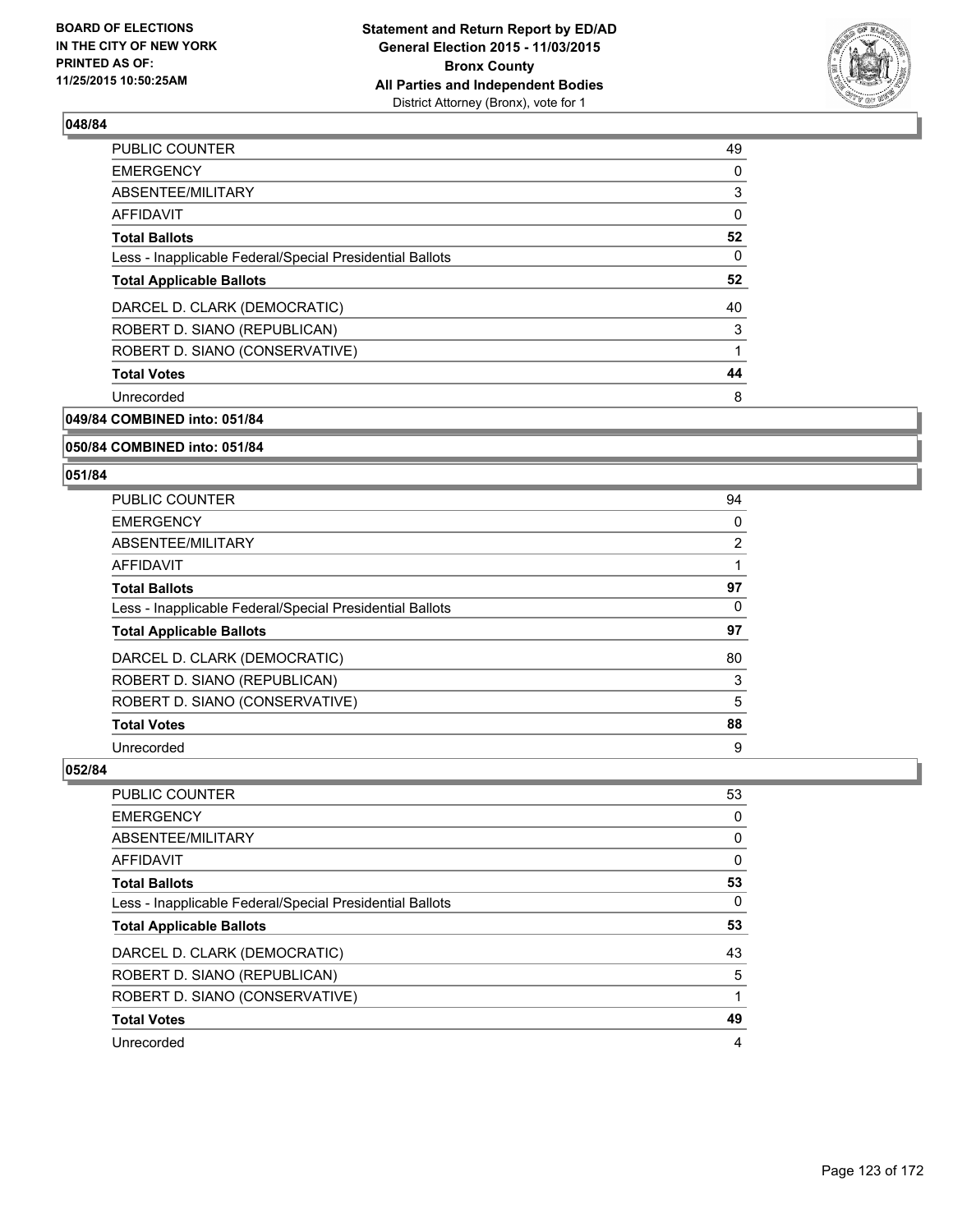

| <b>PUBLIC COUNTER</b>                                    | 92 |
|----------------------------------------------------------|----|
| <b>EMERGENCY</b>                                         | 0  |
| ABSENTEE/MILITARY                                        | 0  |
| <b>AFFIDAVIT</b>                                         | 5  |
| <b>Total Ballots</b>                                     | 97 |
| Less - Inapplicable Federal/Special Presidential Ballots | 0  |
| <b>Total Applicable Ballots</b>                          | 97 |
| DARCEL D. CLARK (DEMOCRATIC)                             | 84 |
| ROBERT D. SIANO (REPUBLICAN)                             | 8  |
| ROBERT D. SIANO (CONSERVATIVE)                           |    |
| NATHIEL KLEINMAN (WRITE-IN)                              |    |
| <b>Total Votes</b>                                       | 94 |
| Unrecorded                                               | 3  |

## **054/84**

| PUBLIC COUNTER                                           | 78 |
|----------------------------------------------------------|----|
| <b>EMERGENCY</b>                                         | 0  |
| ABSENTEE/MILITARY                                        | 0  |
| AFFIDAVIT                                                |    |
| <b>Total Ballots</b>                                     | 79 |
| Less - Inapplicable Federal/Special Presidential Ballots | 0  |
| <b>Total Applicable Ballots</b>                          | 79 |
|                                                          |    |
| DARCEL D. CLARK (DEMOCRATIC)                             | 62 |
| ROBERT D. SIANO (REPUBLICAN)                             | 7  |
| ROBERT D. SIANO (CONSERVATIVE)                           | 2  |
| <b>Total Votes</b>                                       | 71 |

| <b>PUBLIC COUNTER</b>                                    | 48 |
|----------------------------------------------------------|----|
| <b>EMERGENCY</b>                                         | 0  |
| ABSENTEE/MILITARY                                        | 0  |
| AFFIDAVIT                                                |    |
| <b>Total Ballots</b>                                     | 49 |
| Less - Inapplicable Federal/Special Presidential Ballots | 0  |
| <b>Total Applicable Ballots</b>                          | 49 |
| DARCEL D. CLARK (DEMOCRATIC)                             | 34 |
| ROBERT D. SIANO (REPUBLICAN)                             | 7  |
| ROBERT D. SIANO (CONSERVATIVE)                           | 3  |
| <b>Total Votes</b>                                       | 44 |
| Unrecorded                                               | 5  |
| 056/84 COMBINED into: 054/84                             |    |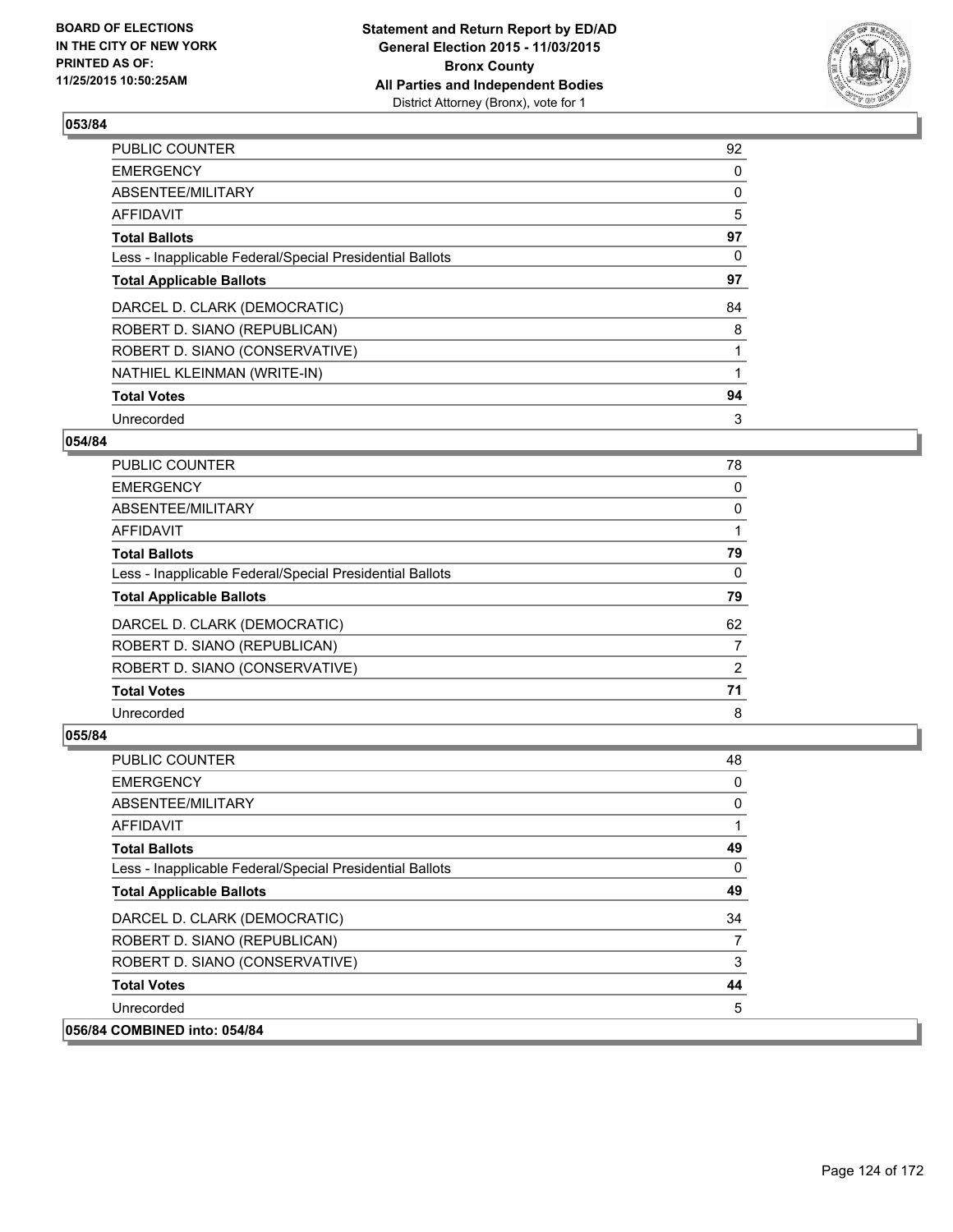

| PUBLIC COUNTER                                           | 47             |
|----------------------------------------------------------|----------------|
| <b>EMERGENCY</b>                                         | 0              |
| ABSENTEE/MILITARY                                        | $\overline{2}$ |
| <b>AFFIDAVIT</b>                                         | $\Omega$       |
| <b>Total Ballots</b>                                     | 49             |
| Less - Inapplicable Federal/Special Presidential Ballots | 0              |
| <b>Total Applicable Ballots</b>                          | 49             |
| DARCEL D. CLARK (DEMOCRATIC)                             | 41             |
| ROBERT D. SIANO (REPUBLICAN)                             | 6              |
| ROBERT D. SIANO (CONSERVATIVE)                           | $\Omega$       |
| <b>Total Votes</b>                                       | 47             |
| Unrecorded                                               | 2              |

### **058/84**

| <b>PUBLIC COUNTER</b>                                    | 117 |
|----------------------------------------------------------|-----|
| <b>EMERGENCY</b>                                         | 0   |
| ABSENTEE/MILITARY                                        | 3   |
| AFFIDAVIT                                                |     |
| <b>Total Ballots</b>                                     | 121 |
| Less - Inapplicable Federal/Special Presidential Ballots | 0   |
| <b>Total Applicable Ballots</b>                          | 121 |
| DARCEL D. CLARK (DEMOCRATIC)                             | 82  |
| ROBERT D. SIANO (REPUBLICAN)                             | 12  |
| ROBERT D. SIANO (CONSERVATIVE)                           | 5   |
| <b>Total Votes</b>                                       | 99  |
| Unrecorded                                               | 22  |

### **059/84 COMBINED into: 058/84**

### **060/84 COMBINED into: 026/84**

| <b>PUBLIC COUNTER</b>                                    | 70 |
|----------------------------------------------------------|----|
| <b>EMERGENCY</b>                                         | 0  |
| ABSENTEE/MILITARY                                        |    |
| AFFIDAVIT                                                | 0  |
| <b>Total Ballots</b>                                     | 71 |
| Less - Inapplicable Federal/Special Presidential Ballots | 0  |
| <b>Total Applicable Ballots</b>                          | 71 |
| DARCEL D. CLARK (DEMOCRATIC)                             | 60 |
| ROBERT D. SIANO (REPUBLICAN)                             | 3  |
| ROBERT D. SIANO (CONSERVATIVE)                           | 0  |
| <b>Total Votes</b>                                       | 63 |
| Unrecorded                                               | 8  |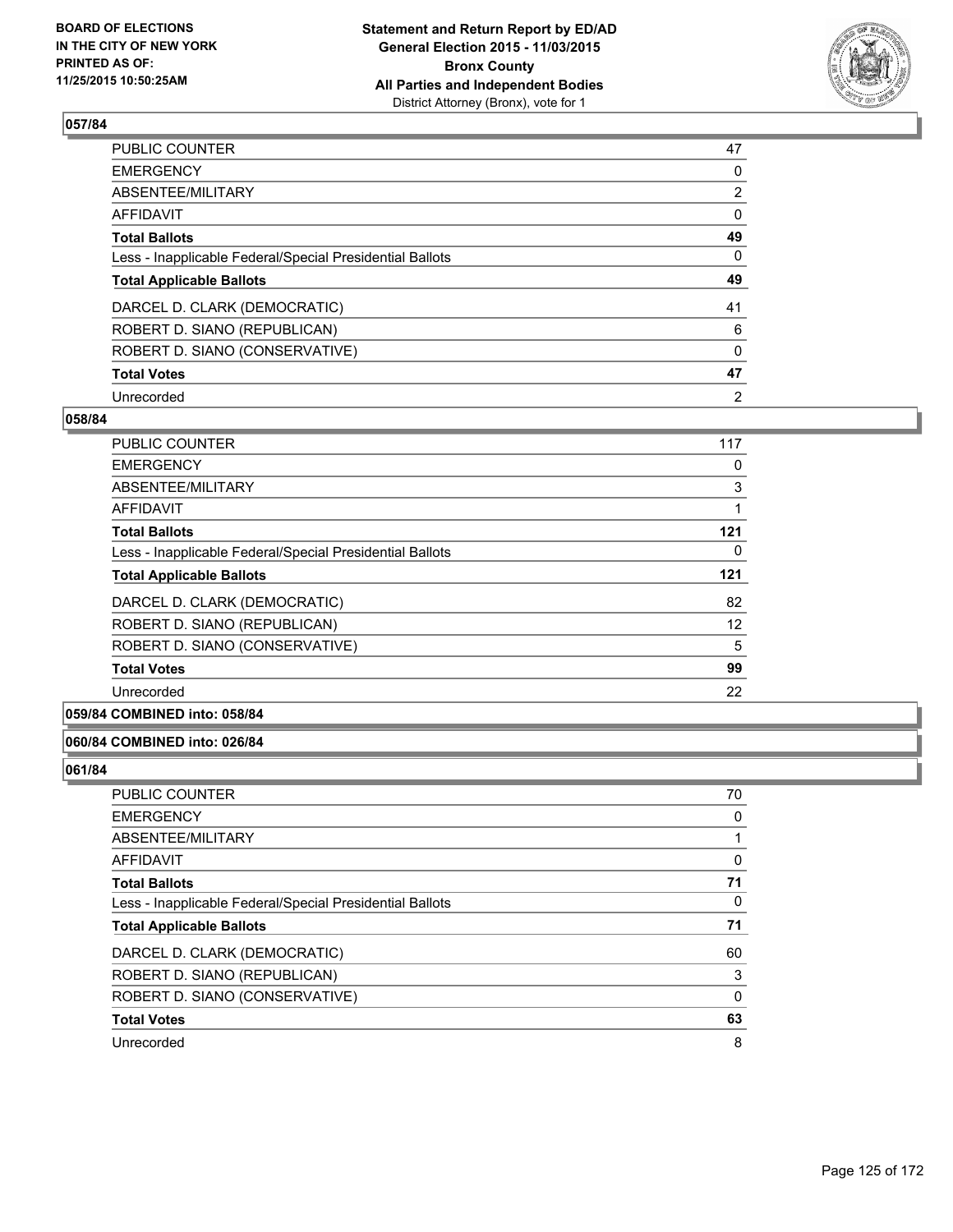

| <b>PUBLIC COUNTER</b>                                    | 88             |
|----------------------------------------------------------|----------------|
| <b>EMERGENCY</b>                                         | 0              |
| ABSENTEE/MILITARY                                        | $\overline{2}$ |
| AFFIDAVIT                                                | 3              |
| <b>Total Ballots</b>                                     | 93             |
| Less - Inapplicable Federal/Special Presidential Ballots | 0              |
| <b>Total Applicable Ballots</b>                          | 93             |
| DARCEL D. CLARK (DEMOCRATIC)                             | 79             |
| ROBERT D. SIANO (REPUBLICAN)                             | 3              |
| ROBERT D. SIANO (CONSERVATIVE)                           |                |
| <b>Total Votes</b>                                       | 83             |
| Unrecorded                                               | 10             |
|                                                          |                |

# **063/84 COMBINED into: 062/84**

## **064/84**

| PUBLIC COUNTER                                           | 40 |
|----------------------------------------------------------|----|
| <b>EMERGENCY</b>                                         | 0  |
| ABSENTEE/MILITARY                                        | 0  |
| AFFIDAVIT                                                | 0  |
| <b>Total Ballots</b>                                     | 40 |
| Less - Inapplicable Federal/Special Presidential Ballots | 0  |
| <b>Total Applicable Ballots</b>                          | 40 |
| DARCEL D. CLARK (DEMOCRATIC)                             | 27 |
| ROBERT D. SIANO (REPUBLICAN)                             | 4  |
| ROBERT D. SIANO (CONSERVATIVE)                           |    |
| <b>Total Votes</b>                                       | 32 |
| Unrecorded                                               | 8  |
|                                                          |    |

### **065/84 COMBINED into: 022/84**

| <b>PUBLIC COUNTER</b>                                    | 40 |
|----------------------------------------------------------|----|
| <b>EMERGENCY</b>                                         | 0  |
| ABSENTEE/MILITARY                                        |    |
| AFFIDAVIT                                                | 0  |
| <b>Total Ballots</b>                                     | 41 |
| Less - Inapplicable Federal/Special Presidential Ballots | 0  |
| <b>Total Applicable Ballots</b>                          | 41 |
| DARCEL D. CLARK (DEMOCRATIC)                             | 31 |
|                                                          |    |
| ROBERT D. SIANO (REPUBLICAN)                             | 4  |
| ROBERT D. SIANO (CONSERVATIVE)                           | 0  |
| <b>Total Votes</b>                                       | 35 |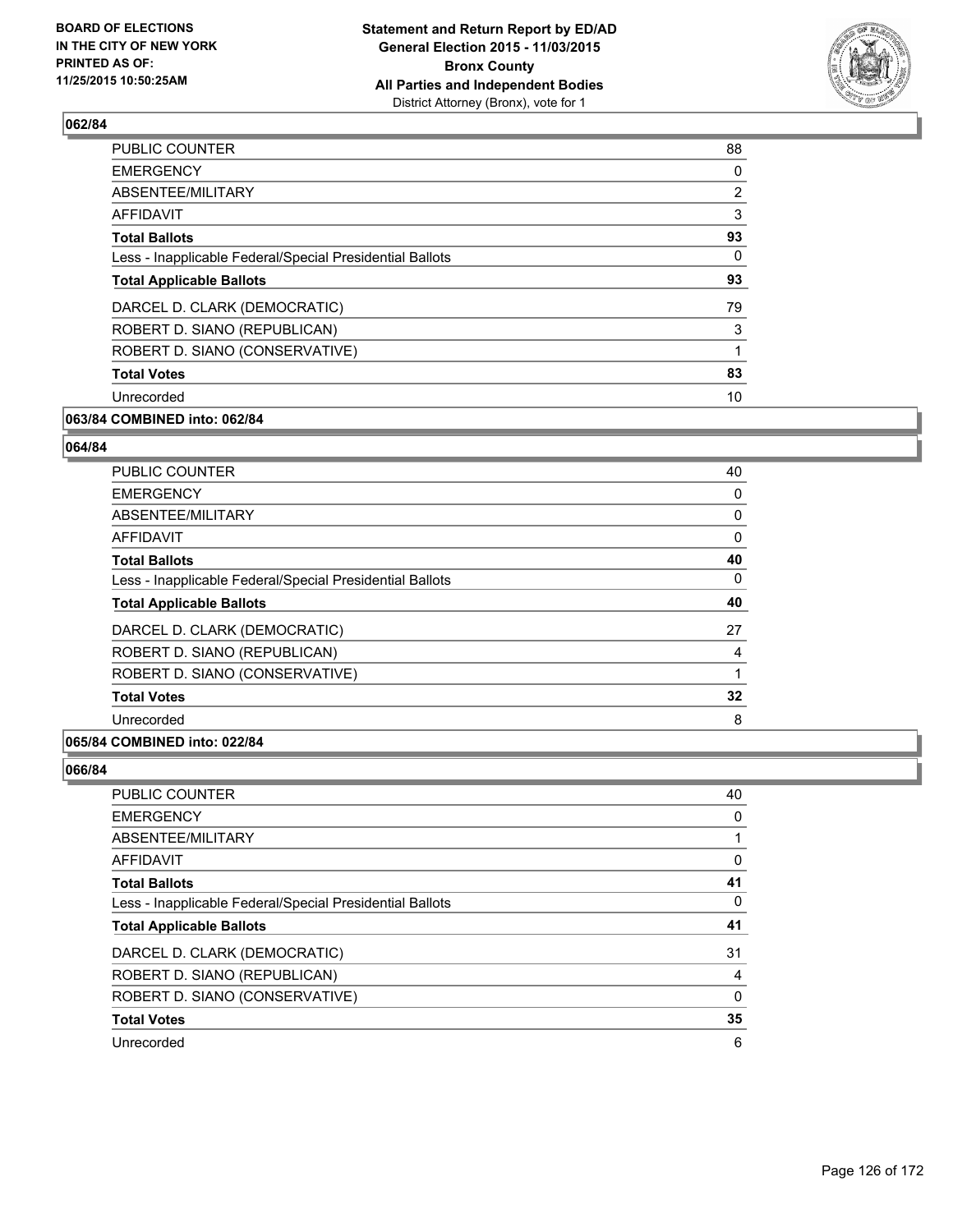

| PUBLIC COUNTER                                           | 35       |
|----------------------------------------------------------|----------|
| <b>EMERGENCY</b>                                         | 0        |
| ABSENTEE/MILITARY                                        | 3        |
| <b>AFFIDAVIT</b>                                         |          |
| <b>Total Ballots</b>                                     | 39       |
| Less - Inapplicable Federal/Special Presidential Ballots | $\Omega$ |
| <b>Total Applicable Ballots</b>                          | 39       |
| DARCEL D. CLARK (DEMOCRATIC)                             | 33       |
| ROBERT D. SIANO (REPUBLICAN)                             | 0        |
| ROBERT D. SIANO (CONSERVATIVE)                           | $\Omega$ |
| <b>Total Votes</b>                                       | 33       |
| Unrecorded                                               | 6        |

### **068/84**

| <b>PUBLIC COUNTER</b>                                    | 0              |
|----------------------------------------------------------|----------------|
| <b>EMERGENCY</b>                                         | 30             |
| <b>ABSENTEE/MILITARY</b>                                 | 0              |
| <b>AFFIDAVIT</b>                                         | 0              |
| <b>Total Ballots</b>                                     | 30             |
| Less - Inapplicable Federal/Special Presidential Ballots | 0              |
| <b>Total Applicable Ballots</b>                          | 30             |
| DARCEL D. CLARK (DEMOCRATIC)                             | 23             |
| ROBERT D. SIANO (REPUBLICAN)                             | $\overline{2}$ |
| ROBERT D. SIANO (CONSERVATIVE)                           | 0              |
| <b>Total Votes</b>                                       | 25             |
| Unrecorded                                               | 5              |
|                                                          |                |

# **069/84**

070/84

| <b>PUBLIC COUNTER</b>                                    | 53 |
|----------------------------------------------------------|----|
| <b>EMERGENCY</b>                                         | 0  |
| ABSENTEE/MILITARY                                        |    |
| <b>AFFIDAVIT</b>                                         | 1  |
| <b>Total Ballots</b>                                     | 55 |
| Less - Inapplicable Federal/Special Presidential Ballots | 0  |
| <b>Total Applicable Ballots</b>                          | 55 |
| DARCEL D. CLARK (DEMOCRATIC)                             | 40 |
| ROBERT D. SIANO (REPUBLICAN)                             | 3  |
| ROBERT D. SIANO (CONSERVATIVE)                           | 1  |
| <b>Total Votes</b>                                       | 44 |
| Unrecorded                                               | 11 |
| <b>COMBINED into: 069/84</b>                             |    |

## **071/84 COMBINED into: 069/84**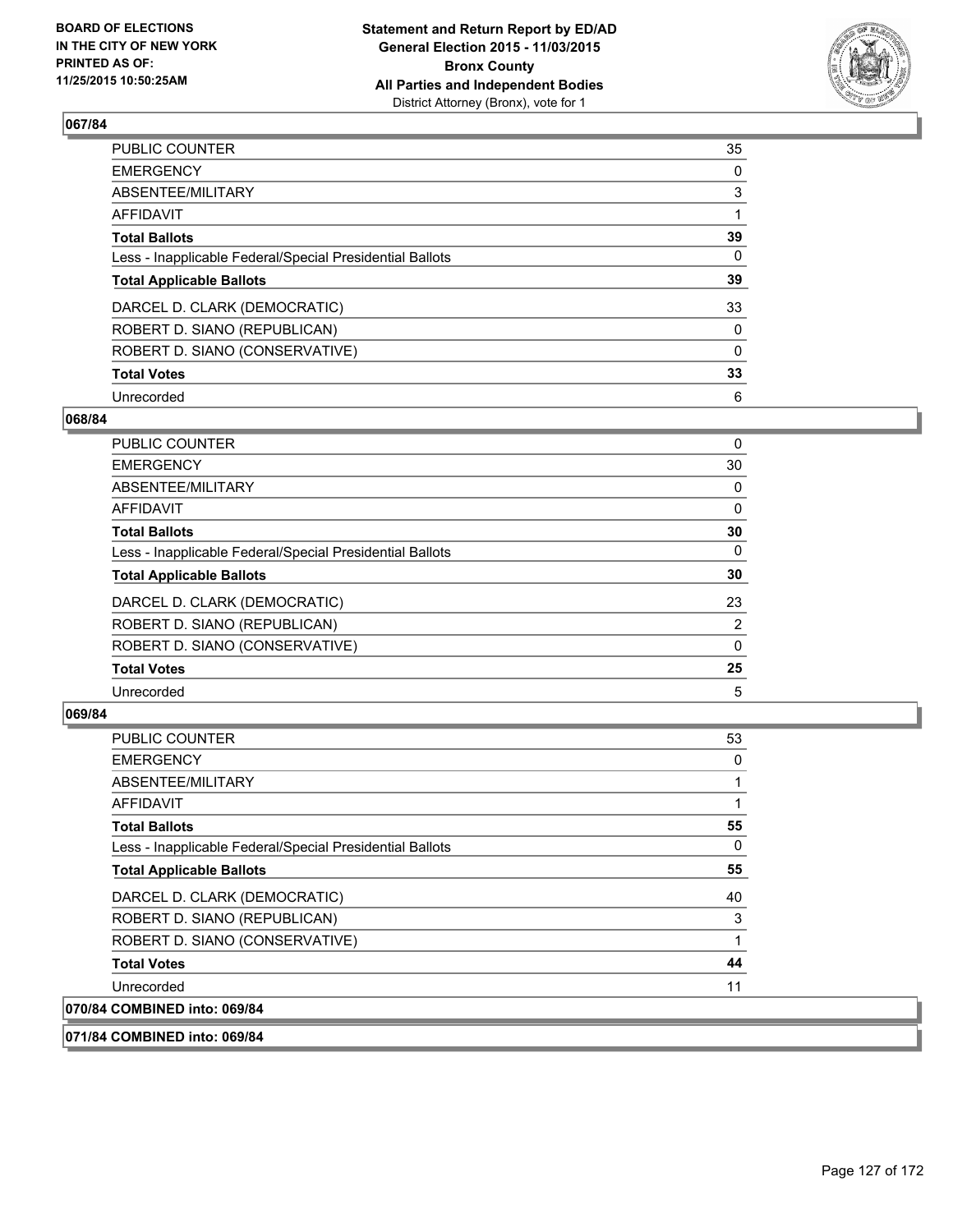

| <b>PUBLIC COUNTER</b>                                    | 38 |
|----------------------------------------------------------|----|
| <b>EMERGENCY</b>                                         | 0  |
| ABSENTEE/MILITARY                                        |    |
| AFFIDAVIT                                                |    |
| <b>Total Ballots</b>                                     | 40 |
| Less - Inapplicable Federal/Special Presidential Ballots | 0  |
| <b>Total Applicable Ballots</b>                          | 40 |
| DARCEL D. CLARK (DEMOCRATIC)                             | 34 |
| ROBERT D. SIANO (REPUBLICAN)                             | 3  |
| ROBERT D. SIANO (CONSERVATIVE)                           |    |
| <b>Total Votes</b>                                       | 38 |
| Unrecorded                                               | 2  |
|                                                          |    |

**073/84 COMBINED into: 053/84**

**074/84 COMBINED into: 053/84**

### **075/84**

| <b>PUBLIC COUNTER</b>                                    | 47 |
|----------------------------------------------------------|----|
| <b>EMERGENCY</b>                                         | 0  |
| ABSENTEE/MILITARY                                        | 5  |
| <b>AFFIDAVIT</b>                                         | 5  |
| <b>Total Ballots</b>                                     | 57 |
| Less - Inapplicable Federal/Special Presidential Ballots | 0  |
| <b>Total Applicable Ballots</b>                          | 57 |
| DARCEL D. CLARK (DEMOCRATIC)                             | 50 |
| ROBERT D. SIANO (REPUBLICAN)                             | 3  |
| ROBERT D. SIANO (CONSERVATIVE)                           | 0  |
| <b>Total Votes</b>                                       | 53 |
| Unrecorded                                               | 4  |
| <b>COMBINED into: 048/84</b>                             |    |

076/84 **077/84 COMBINED into: 053/84 078/84 COMBINED into: 048/84 079/84 COMBINED into: 039/84 080/84 COMBINED into: 009/84 081/84 COMBINED into: 053/84**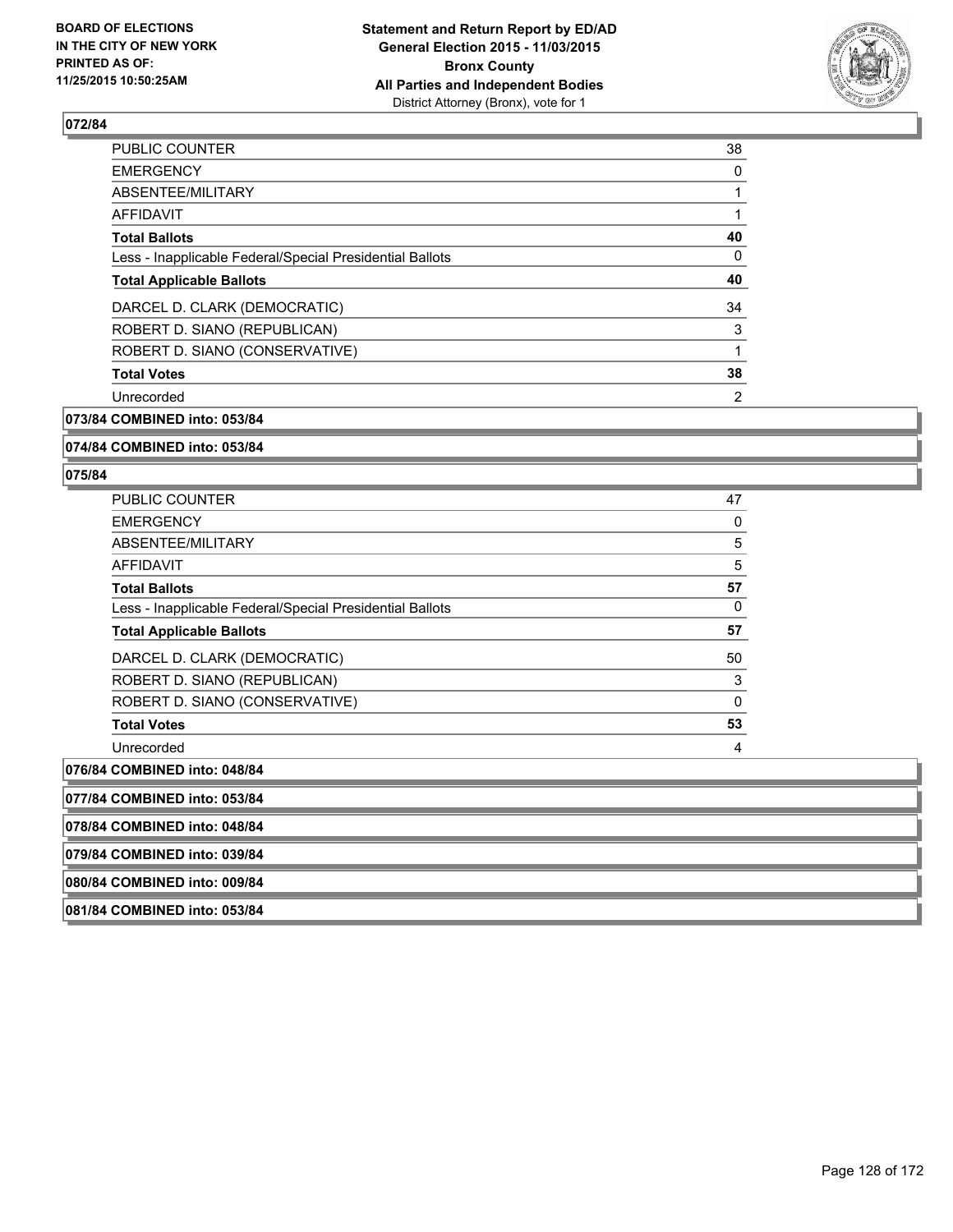

| <b>EMERGENCY</b><br>0<br>ABSENTEE/MILITARY<br>3<br>0<br><b>AFFIDAVIT</b><br><b>Total Ballots</b><br>0<br>Less - Inapplicable Federal/Special Presidential Ballots<br><b>Total Applicable Ballots</b><br>DARCEL D. CLARK (DEMOCRATIC)<br>77<br>ROBERT D. SIANO (REPUBLICAN)<br>8<br>ROBERT D. SIANO (CONSERVATIVE)<br>1<br><b>Total Votes</b><br>6<br>Unrecorded | <b>PUBLIC COUNTER</b> | 89 |
|-----------------------------------------------------------------------------------------------------------------------------------------------------------------------------------------------------------------------------------------------------------------------------------------------------------------------------------------------------------------|-----------------------|----|
|                                                                                                                                                                                                                                                                                                                                                                 |                       |    |
|                                                                                                                                                                                                                                                                                                                                                                 |                       |    |
|                                                                                                                                                                                                                                                                                                                                                                 |                       |    |
|                                                                                                                                                                                                                                                                                                                                                                 |                       | 92 |
|                                                                                                                                                                                                                                                                                                                                                                 |                       |    |
|                                                                                                                                                                                                                                                                                                                                                                 |                       | 92 |
|                                                                                                                                                                                                                                                                                                                                                                 |                       |    |
|                                                                                                                                                                                                                                                                                                                                                                 |                       |    |
|                                                                                                                                                                                                                                                                                                                                                                 |                       |    |
|                                                                                                                                                                                                                                                                                                                                                                 |                       | 86 |
|                                                                                                                                                                                                                                                                                                                                                                 |                       |    |

# **002/85 COMBINED into: 001/85**

## **003/85**

| PUBLIC COUNTER                                           | 42 |
|----------------------------------------------------------|----|
| <b>EMERGENCY</b>                                         | 0  |
| ABSENTEE/MILITARY                                        | 3  |
| AFFIDAVIT                                                | 0  |
| <b>Total Ballots</b>                                     | 45 |
| Less - Inapplicable Federal/Special Presidential Ballots | 0  |
| <b>Total Applicable Ballots</b>                          | 45 |
| DARCEL D. CLARK (DEMOCRATIC)                             | 33 |
| ROBERT D. SIANO (REPUBLICAN)                             | 5  |
| ROBERT D. SIANO (CONSERVATIVE)                           |    |
| <b>Total Votes</b>                                       | 39 |
| Unrecorded                                               | 6  |

| PUBLIC COUNTER                                           | 48             |
|----------------------------------------------------------|----------------|
| <b>EMERGENCY</b>                                         | 0              |
| ABSENTEE/MILITARY                                        |                |
| <b>AFFIDAVIT</b>                                         | 0              |
| <b>Total Ballots</b>                                     | 49             |
| Less - Inapplicable Federal/Special Presidential Ballots | 0              |
| <b>Total Applicable Ballots</b>                          | 49             |
| DARCEL D. CLARK (DEMOCRATIC)                             | 41             |
| ROBERT D. SIANO (REPUBLICAN)                             | 4              |
| ROBERT D. SIANO (CONSERVATIVE)                           |                |
| LUIS SEPULVEDA (WRITE-IN)                                |                |
| <b>Total Votes</b>                                       | 47             |
| Unrecorded                                               | $\overline{2}$ |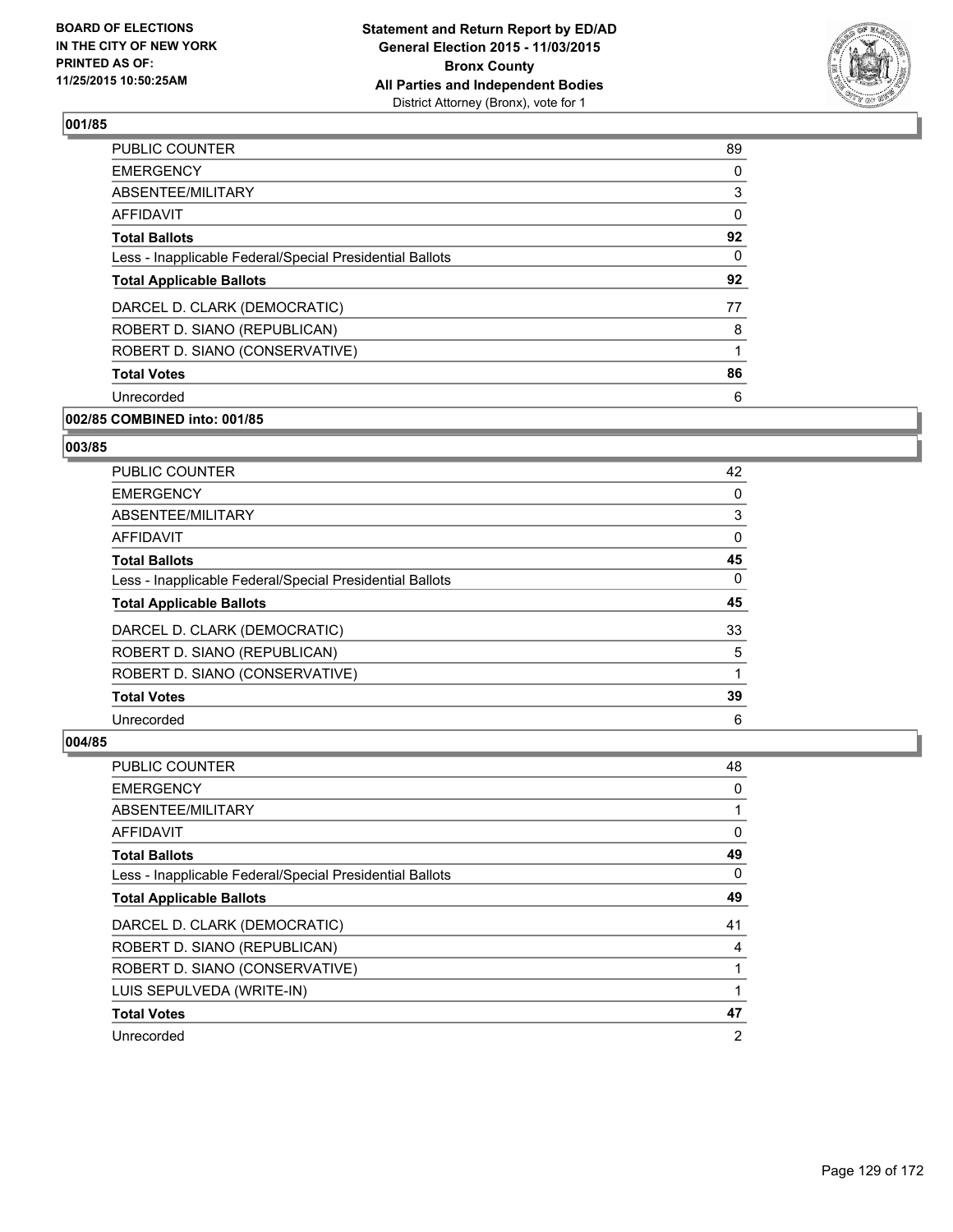

| 22             |
|----------------|
| 0              |
| 0              |
| 0              |
| 22             |
| 0              |
| 22             |
| 19             |
| $\overline{2}$ |
| 0              |
| 21             |
|                |
|                |

# **006/85 COMBINED into: 004/85**

## **007/85**

| <b>PUBLIC COUNTER</b>                                    | 73       |
|----------------------------------------------------------|----------|
| <b>EMERGENCY</b>                                         | 0        |
| ABSENTEE/MILITARY                                        | 0        |
| <b>AFFIDAVIT</b>                                         | 2        |
| <b>Total Ballots</b>                                     | 75       |
| Less - Inapplicable Federal/Special Presidential Ballots | 0        |
| <b>Total Applicable Ballots</b>                          | 75       |
| DARCEL D. CLARK (DEMOCRATIC)                             | 64       |
| ROBERT D. SIANO (REPUBLICAN)                             | 8        |
| ROBERT D. SIANO (CONSERVATIVE)                           | $\Omega$ |
| <b>Total Votes</b>                                       | 72       |
| Unrecorded                                               | 3        |

# **008/85 COMBINED into: 007/85**

| <b>PUBLIC COUNTER</b>                                    | 61 |
|----------------------------------------------------------|----|
| <b>EMERGENCY</b>                                         | 0  |
| ABSENTEE/MILITARY                                        | 4  |
| <b>AFFIDAVIT</b>                                         | 0  |
| <b>Total Ballots</b>                                     | 65 |
| Less - Inapplicable Federal/Special Presidential Ballots | 0  |
| <b>Total Applicable Ballots</b>                          | 65 |
| DARCEL D. CLARK (DEMOCRATIC)                             | 56 |
| ROBERT D. SIANO (REPUBLICAN)                             | 5  |
| ROBERT D. SIANO (CONSERVATIVE)                           |    |
| <b>Total Votes</b>                                       | 62 |
| Unrecorded                                               | 3  |
| 010/85 COMBINED into: 009/85                             |    |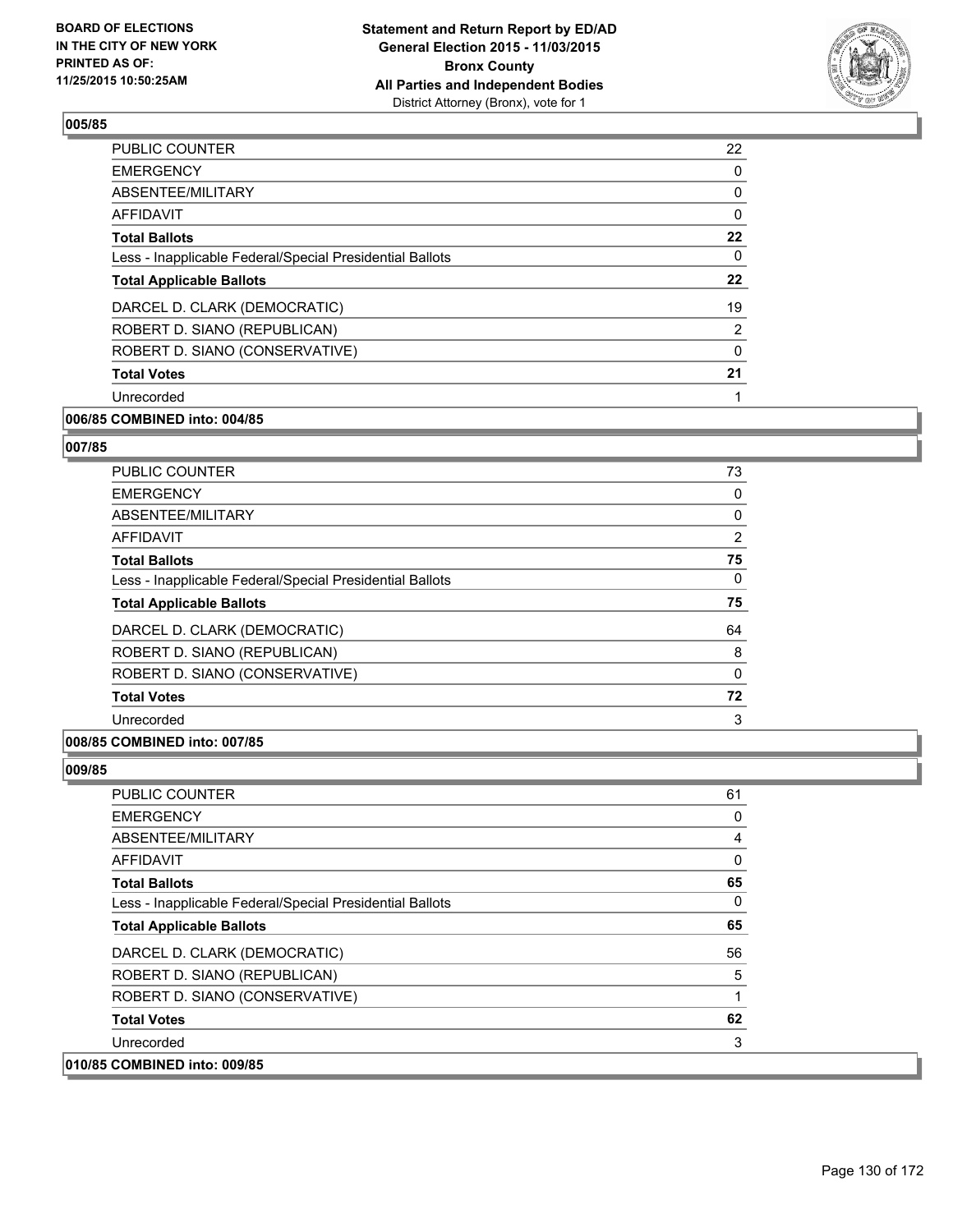

| PUBLIC COUNTER                                           | 87       |
|----------------------------------------------------------|----------|
| <b>EMERGENCY</b>                                         | 0        |
| ABSENTEE/MILITARY                                        | 3        |
| <b>AFFIDAVIT</b>                                         | 0        |
| <b>Total Ballots</b>                                     | 90       |
| Less - Inapplicable Federal/Special Presidential Ballots | $\Omega$ |
| <b>Total Applicable Ballots</b>                          | 90       |
| DARCEL D. CLARK (DEMOCRATIC)                             | 73       |
| ROBERT D. SIANO (REPUBLICAN)                             | 6        |
| ROBERT D. SIANO (CONSERVATIVE)                           |          |
| <b>Total Votes</b>                                       | 80       |
| Unrecorded                                               | 10       |

### **012/85**

| <b>PUBLIC COUNTER</b>                                    | 91             |
|----------------------------------------------------------|----------------|
| <b>EMERGENCY</b>                                         | 0              |
| <b>ABSENTEE/MILITARY</b>                                 | $\overline{2}$ |
| <b>AFFIDAVIT</b>                                         |                |
| <b>Total Ballots</b>                                     | 94             |
| Less - Inapplicable Federal/Special Presidential Ballots | 0              |
| <b>Total Applicable Ballots</b>                          | 94             |
| DARCEL D. CLARK (DEMOCRATIC)                             | 80             |
| ROBERT D. SIANO (REPUBLICAN)                             | 5              |
| ROBERT D. SIANO (CONSERVATIVE)                           |                |
| <b>Total Votes</b>                                       | 86             |
| Unrecorded                                               | 8              |

| PUBLIC COUNTER                                           | 162 |
|----------------------------------------------------------|-----|
| <b>EMERGENCY</b>                                         | 0   |
| ABSENTEE/MILITARY                                        | 9   |
| AFFIDAVIT                                                |     |
| <b>Total Ballots</b>                                     | 172 |
| Less - Inapplicable Federal/Special Presidential Ballots | 0   |
| <b>Total Applicable Ballots</b>                          | 172 |
| DARCEL D. CLARK (DEMOCRATIC)                             | 159 |
| ROBERT D. SIANO (REPUBLICAN)                             | 4   |
| ROBERT D. SIANO (CONSERVATIVE)                           |     |
| <b>Total Votes</b>                                       | 164 |
| Unrecorded                                               | 8   |
| 014/85 COMBINED into: 011/85                             |     |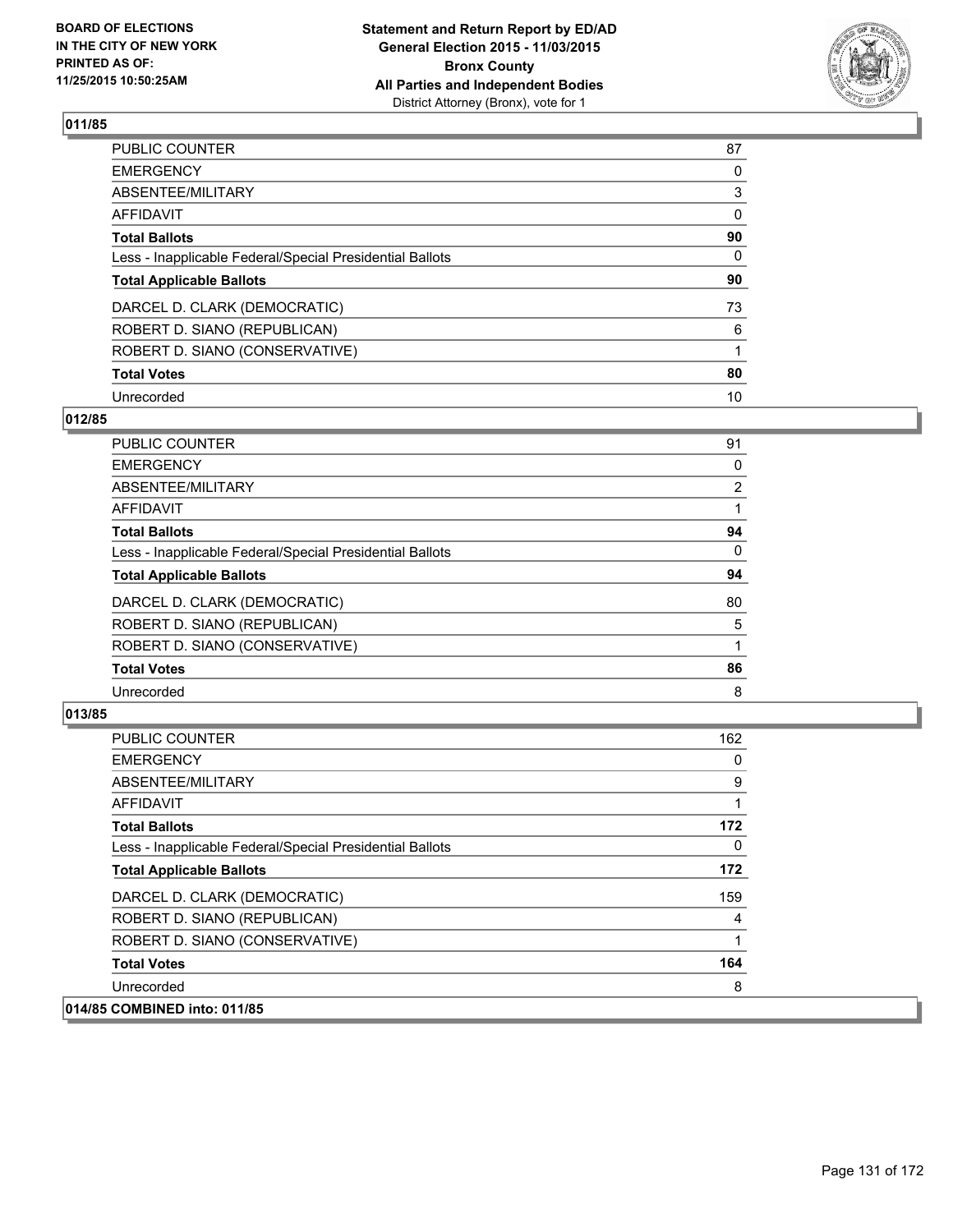

| <b>PUBLIC COUNTER</b>                                    | 93 |
|----------------------------------------------------------|----|
| <b>EMERGENCY</b>                                         | 0  |
| ABSENTEE/MILITARY                                        | 5  |
| AFFIDAVIT                                                |    |
| <b>Total Ballots</b>                                     | 99 |
| Less - Inapplicable Federal/Special Presidential Ballots | 0  |
| <b>Total Applicable Ballots</b>                          | 99 |
| DARCEL D. CLARK (DEMOCRATIC)                             | 83 |
| ROBERT D. SIANO (REPUBLICAN)                             | 4  |
| ROBERT D. SIANO (CONSERVATIVE)                           |    |
| UNATTRIBUTABLE WRITE-IN (WRITE-IN)                       |    |
| <b>Total Votes</b>                                       | 89 |
| Unrecorded                                               | 10 |
|                                                          |    |

# **016/85 COMBINED into: 012/85**

### **017/85 COMBINED into: 015/85**

### **018/85**

| PUBLIC COUNTER                                           | 68 |
|----------------------------------------------------------|----|
| <b>EMERGENCY</b>                                         | 0  |
| ABSENTEE/MILITARY                                        | 2  |
| <b>AFFIDAVIT</b>                                         | 0  |
| <b>Total Ballots</b>                                     | 70 |
| Less - Inapplicable Federal/Special Presidential Ballots | 0  |
| <b>Total Applicable Ballots</b>                          | 70 |
| DARCEL D. CLARK (DEMOCRATIC)                             | 64 |
| ROBERT D. SIANO (REPUBLICAN)                             | 2  |
| ROBERT D. SIANO (CONSERVATIVE)                           | 0  |
| <b>Total Votes</b>                                       | 66 |
| Unrecorded                                               | 4  |

# **019/85 COMBINED into: 013/85**

| PUBLIC COUNTER                                           | 139 |
|----------------------------------------------------------|-----|
| <b>EMERGENCY</b>                                         | 0   |
| ABSENTEE/MILITARY                                        | 6   |
| <b>AFFIDAVIT</b>                                         | 4   |
| <b>Total Ballots</b>                                     | 149 |
| Less - Inapplicable Federal/Special Presidential Ballots | 0   |
| <b>Total Applicable Ballots</b>                          | 149 |
| DARCEL D. CLARK (DEMOCRATIC)                             | 138 |
| ROBERT D. SIANO (REPUBLICAN)                             | 3   |
| ROBERT D. SIANO (CONSERVATIVE)                           | 4   |
| <b>Total Votes</b>                                       | 142 |
| Unrecorded                                               |     |
| 021/85 COMBINED into: 020/85                             |     |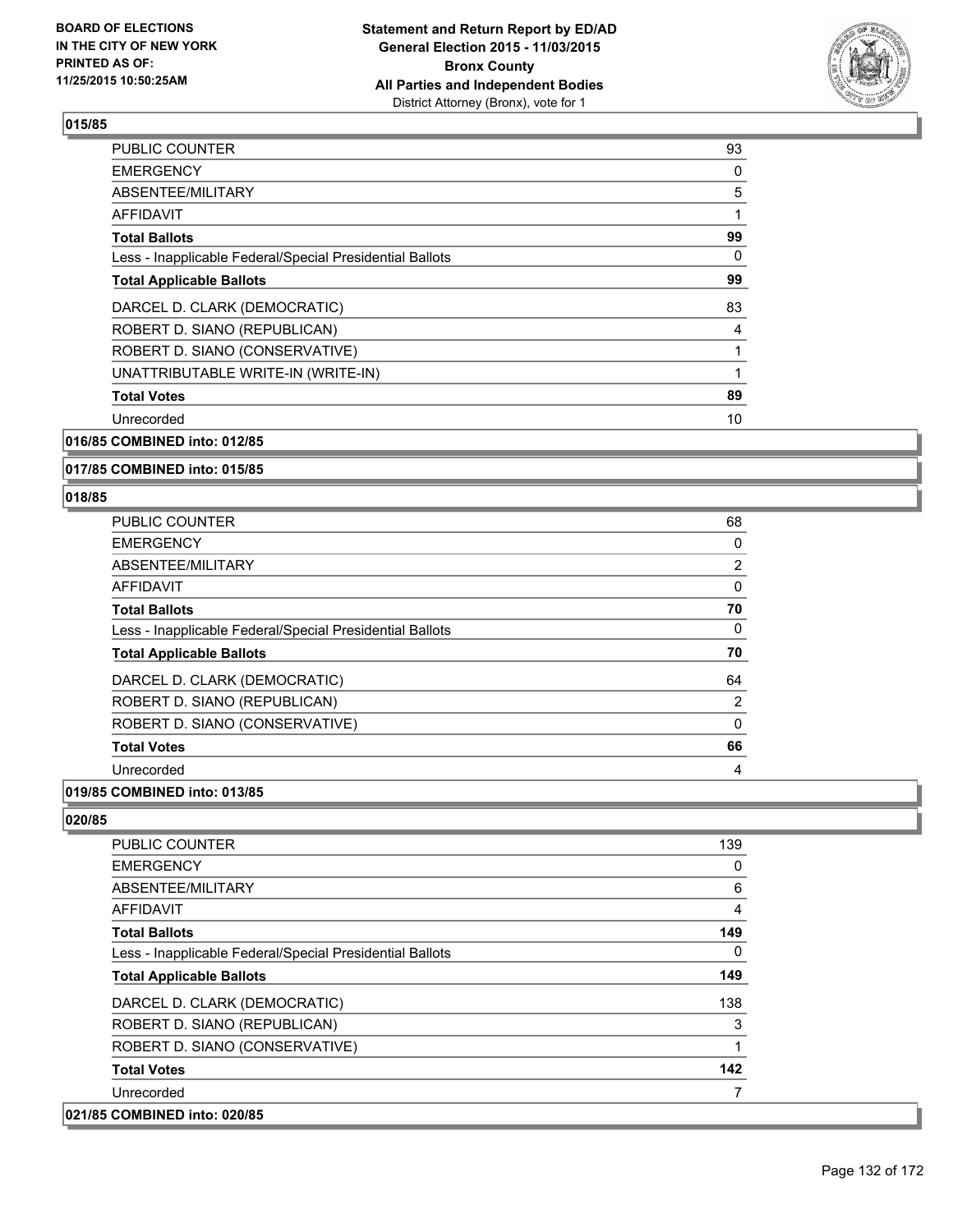

| 44             |
|----------------|
| 0              |
| 5              |
| 3              |
| 52             |
| 0              |
| 52             |
| 46             |
| $\overline{2}$ |
| 0              |
| 48             |
| 4              |
|                |

# **023/85 COMBINED into: 022/85**

## **024/85**

| <b>PUBLIC COUNTER</b>                                    | 108 |
|----------------------------------------------------------|-----|
| <b>EMERGENCY</b>                                         | 0   |
| ABSENTEE/MILITARY                                        | 5   |
| AFFIDAVIT                                                |     |
| <b>Total Ballots</b>                                     | 114 |
| Less - Inapplicable Federal/Special Presidential Ballots | 0   |
| <b>Total Applicable Ballots</b>                          | 114 |
| DARCEL D. CLARK (DEMOCRATIC)                             | 104 |
| ROBERT D. SIANO (REPUBLICAN)                             | 3   |
| ROBERT D. SIANO (CONSERVATIVE)                           |     |
| <b>Total Votes</b>                                       | 108 |
| Unrecorded                                               | 6   |

| <b>PUBLIC COUNTER</b>                                    | 89 |
|----------------------------------------------------------|----|
| <b>EMERGENCY</b>                                         | 0  |
| ABSENTEE/MILITARY                                        | 5  |
| AFFIDAVIT                                                | 0  |
| <b>Total Ballots</b>                                     | 94 |
| Less - Inapplicable Federal/Special Presidential Ballots | 0  |
| <b>Total Applicable Ballots</b>                          | 94 |
| DARCEL D. CLARK (DEMOCRATIC)                             | 82 |
| ROBERT D. SIANO (REPUBLICAN)                             | 4  |
| ROBERT D. SIANO (CONSERVATIVE)                           | 2  |
| <b>Total Votes</b>                                       | 88 |
| Unrecorded                                               | 6  |
| 026/85 COMBINED into: 024/85                             |    |
| 027/85 COMBINED into: 025/85                             |    |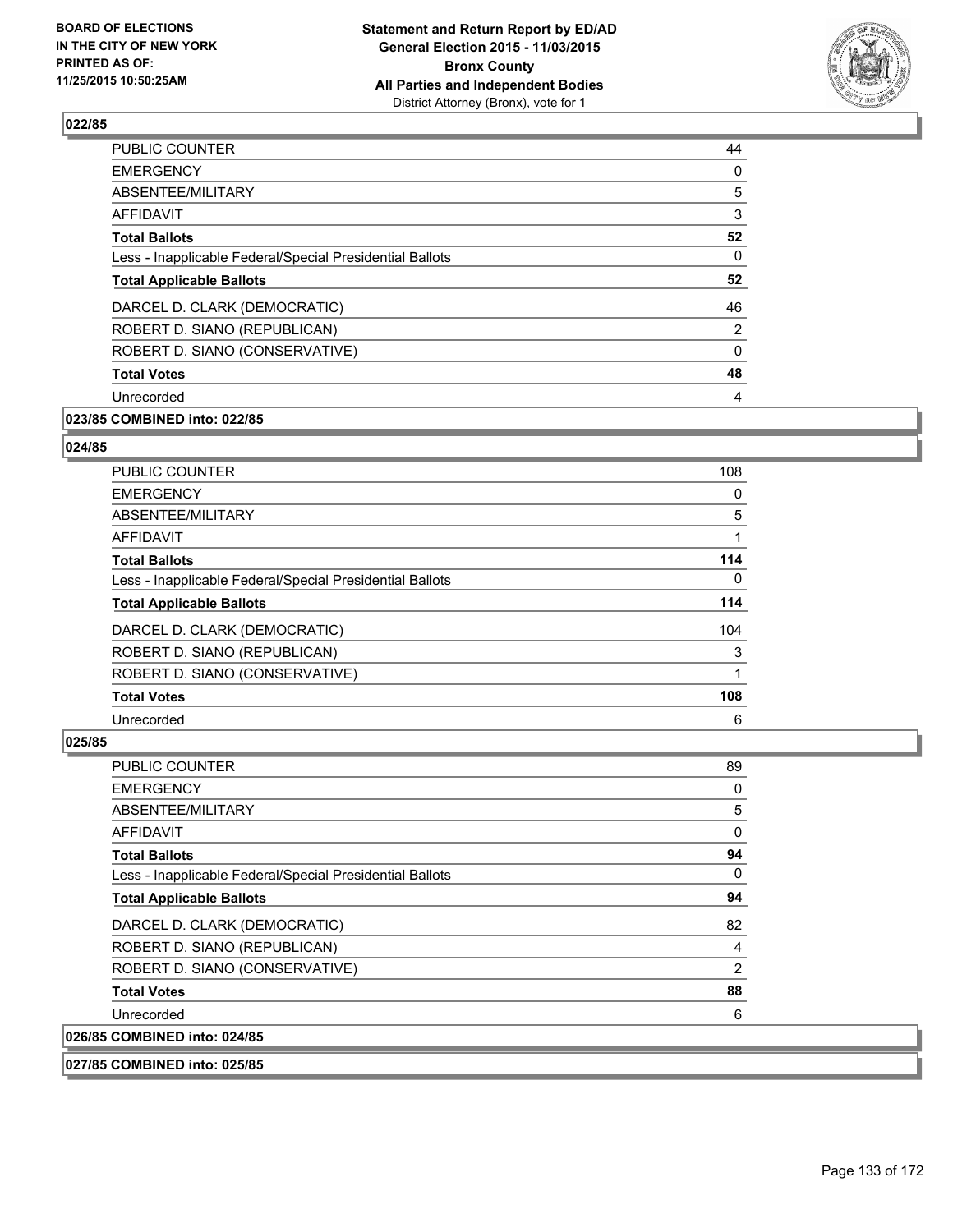

| PUBLIC COUNTER                                           | 53             |
|----------------------------------------------------------|----------------|
| <b>EMERGENCY</b>                                         | 0              |
| ABSENTEE/MILITARY                                        | $\overline{2}$ |
| <b>AFFIDAVIT</b>                                         | $\Omega$       |
| <b>Total Ballots</b>                                     | 55             |
| Less - Inapplicable Federal/Special Presidential Ballots | $\Omega$       |
| <b>Total Applicable Ballots</b>                          | 55             |
| DARCEL D. CLARK (DEMOCRATIC)                             | 51             |
| ROBERT D. SIANO (REPUBLICAN)                             |                |
| ROBERT D. SIANO (CONSERVATIVE)                           | $\Omega$       |
| <b>Total Votes</b>                                       | 52             |
| Unrecorded                                               | 3              |

### **029/85**

| <b>PUBLIC COUNTER</b>                                    | 51       |
|----------------------------------------------------------|----------|
| <b>EMERGENCY</b>                                         | 0        |
| ABSENTEE/MILITARY                                        | 3        |
| AFFIDAVIT                                                | 0        |
| <b>Total Ballots</b>                                     | 54       |
| Less - Inapplicable Federal/Special Presidential Ballots | $\Omega$ |
| <b>Total Applicable Ballots</b>                          | 54       |
| DARCEL D. CLARK (DEMOCRATIC)                             | 48       |
| ROBERT D. SIANO (REPUBLICAN)                             | 3        |
| ROBERT D. SIANO (CONSERVATIVE)                           | 0        |
| <b>Total Votes</b>                                       | 51       |
| Unrecorded                                               | 3        |

# **030/85 COMBINED into: 029/85**

### **031/85 COMBINED into: 028/85**

| PUBLIC COUNTER                                           | 37             |
|----------------------------------------------------------|----------------|
| <b>EMERGENCY</b>                                         | 0              |
| ABSENTEE/MILITARY                                        | 0              |
| AFFIDAVIT                                                |                |
| <b>Total Ballots</b>                                     | 38             |
| Less - Inapplicable Federal/Special Presidential Ballots | 0              |
| <b>Total Applicable Ballots</b>                          | 38             |
| DARCEL D. CLARK (DEMOCRATIC)                             | 33             |
| ROBERT D. SIANO (REPUBLICAN)                             | 3              |
| ROBERT D. SIANO (CONSERVATIVE)                           | 0              |
| <b>Total Votes</b>                                       | 36             |
| Unrecorded                                               | $\overline{2}$ |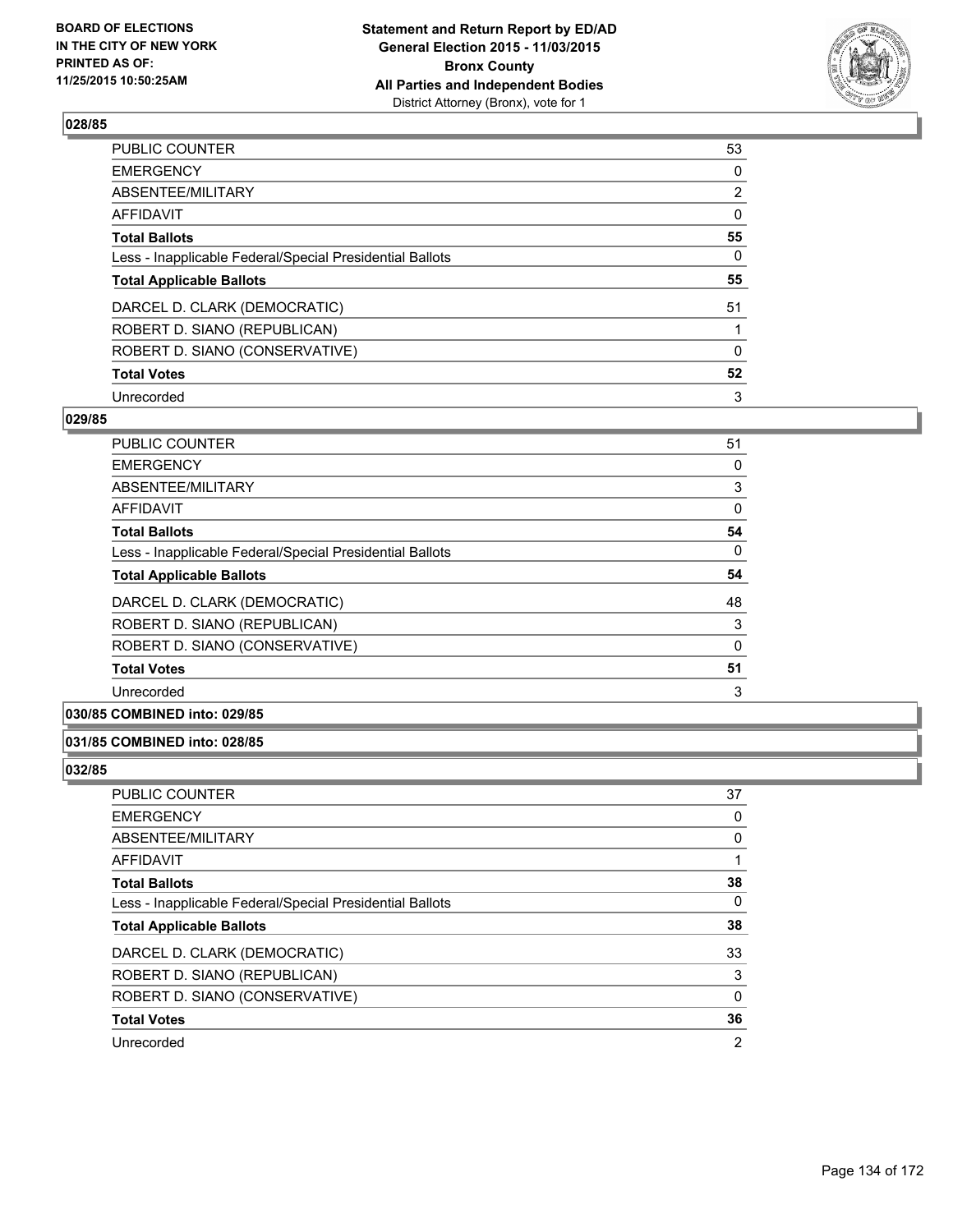

| PUBLIC COUNTER                                           | 62             |
|----------------------------------------------------------|----------------|
| <b>EMERGENCY</b>                                         | 0              |
| ABSENTEE/MILITARY                                        | 5              |
| <b>AFFIDAVIT</b>                                         |                |
| <b>Total Ballots</b>                                     | 68             |
| Less - Inapplicable Federal/Special Presidential Ballots | $\Omega$       |
| <b>Total Applicable Ballots</b>                          | 68             |
| DARCEL D. CLARK (DEMOCRATIC)                             | 59             |
| ROBERT D. SIANO (REPUBLICAN)                             | 3              |
| ROBERT D. SIANO (CONSERVATIVE)                           | $\overline{2}$ |
| <b>Total Votes</b>                                       | 64             |
| Unrecorded                                               | 4              |

### **034/85**

| PUBLIC COUNTER                                           | 45       |
|----------------------------------------------------------|----------|
| <b>EMERGENCY</b>                                         | 0        |
| ABSENTEE/MILITARY                                        |          |
| <b>AFFIDAVIT</b>                                         | 0        |
| <b>Total Ballots</b>                                     | 46       |
| Less - Inapplicable Federal/Special Presidential Ballots | $\Omega$ |
| <b>Total Applicable Ballots</b>                          | 46       |
| DARCEL D. CLARK (DEMOCRATIC)                             | 32       |
| ROBERT D. SIANO (REPUBLICAN)                             | 7        |
| ROBERT D. SIANO (CONSERVATIVE)                           | 0        |
| <b>Total Votes</b>                                       | 39       |
| Unrecorded                                               | 7        |
|                                                          |          |

### **035/85 COMBINED into: 053/84**

| PUBLIC COUNTER                                           | 74             |
|----------------------------------------------------------|----------------|
| <b>EMERGENCY</b>                                         | 0              |
| ABSENTEE/MILITARY                                        | 5              |
| <b>AFFIDAVIT</b>                                         | 0              |
| <b>Total Ballots</b>                                     | 79             |
| Less - Inapplicable Federal/Special Presidential Ballots | 0              |
| <b>Total Applicable Ballots</b>                          | 79             |
| DARCEL D. CLARK (DEMOCRATIC)                             | 68             |
| ROBERT D. SIANO (REPUBLICAN)                             | 4              |
| ROBERT D. SIANO (CONSERVATIVE)                           | $\overline{2}$ |
| <b>Total Votes</b>                                       | 74             |
| Unrecorded                                               | 5              |
| 037/85 COMBINED into: 018/85                             |                |
| 038/85 COMBINED into: 075/84                             |                |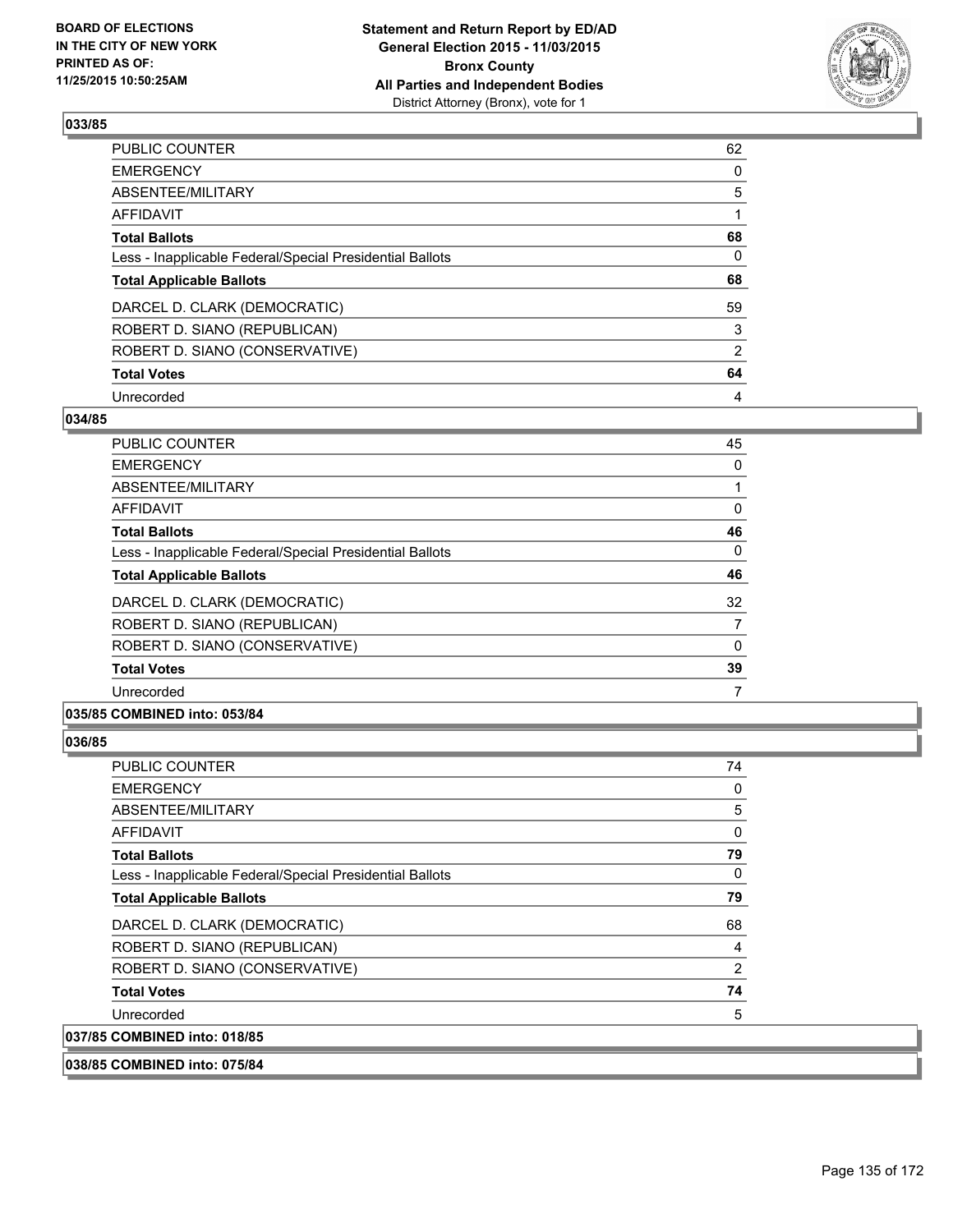

| <b>PUBLIC COUNTER</b>                                    | 54 |
|----------------------------------------------------------|----|
| <b>EMERGENCY</b>                                         | 0  |
| ABSENTEE/MILITARY                                        | 0  |
| AFFIDAVIT                                                |    |
| <b>Total Ballots</b>                                     | 55 |
| Less - Inapplicable Federal/Special Presidential Ballots | 0  |
| <b>Total Applicable Ballots</b>                          | 55 |
| DARCEL D. CLARK (DEMOCRATIC)                             | 42 |
| ROBERT D. SIANO (REPUBLICAN)                             | 4  |
| ROBERT D. SIANO (CONSERVATIVE)                           | 0  |
| <b>Total Votes</b>                                       | 46 |
| Unrecorded                                               | 9  |
|                                                          |    |

# **040/85 COMBINED into: 039/85**

### **041/85**

| <b>PUBLIC COUNTER</b>                                    | 84 |
|----------------------------------------------------------|----|
| <b>EMERGENCY</b>                                         | 0  |
| ABSENTEE/MILITARY                                        | 7  |
| AFFIDAVIT                                                | 3  |
| <b>Total Ballots</b>                                     | 94 |
| Less - Inapplicable Federal/Special Presidential Ballots | 0  |
| <b>Total Applicable Ballots</b>                          | 94 |
| DARCEL D. CLARK (DEMOCRATIC)                             | 78 |
| ROBERT D. SIANO (REPUBLICAN)                             | 4  |
| ROBERT D. SIANO (CONSERVATIVE)                           | 0  |
| <b>Total Votes</b>                                       | 82 |
| Unrecorded                                               | 12 |
|                                                          |    |

## **042/85 COMBINED into: 041/85**

| <b>PUBLIC COUNTER</b>                                    | 80 |
|----------------------------------------------------------|----|
| <b>EMERGENCY</b>                                         | 0  |
| ABSENTEE/MILITARY                                        |    |
| <b>AFFIDAVIT</b>                                         |    |
| <b>Total Ballots</b>                                     | 82 |
| Less - Inapplicable Federal/Special Presidential Ballots | 0  |
| <b>Total Applicable Ballots</b>                          | 82 |
| DARCEL D. CLARK (DEMOCRATIC)                             | 57 |
| ROBERT D. SIANO (REPUBLICAN)                             | 10 |
| ROBERT D. SIANO (CONSERVATIVE)                           | 3  |
| <b>Total Votes</b>                                       | 70 |
| Unrecorded                                               | 12 |
| 044/85 COMBINED into: 043/85                             |    |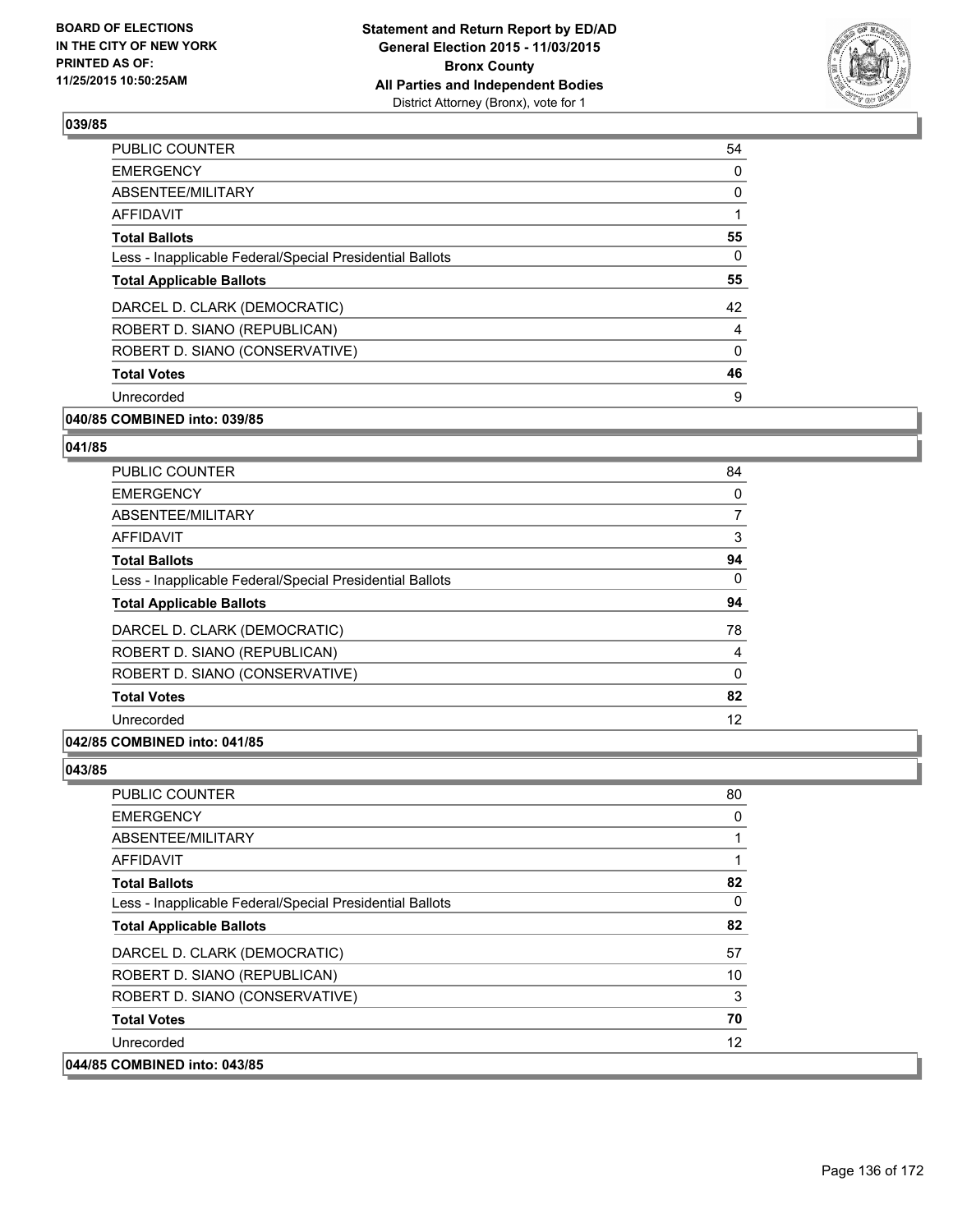

| PUBLIC COUNTER                                           | 103 |
|----------------------------------------------------------|-----|
| <b>EMERGENCY</b>                                         | 0   |
| ABSENTEE/MILITARY                                        | 12  |
| <b>AFFIDAVIT</b>                                         | 3   |
| <b>Total Ballots</b>                                     | 118 |
| Less - Inapplicable Federal/Special Presidential Ballots | 0   |
| <b>Total Applicable Ballots</b>                          | 118 |
| DARCEL D. CLARK (DEMOCRATIC)                             | 74  |
| ROBERT D. SIANO (REPUBLICAN)                             | 17  |
| ROBERT D. SIANO (CONSERVATIVE)                           |     |
| <b>Total Votes</b>                                       | 92  |
| Unrecorded                                               | 26  |

### **046/85**

| <b>PUBLIC COUNTER</b>                                    | 64             |
|----------------------------------------------------------|----------------|
| <b>EMERGENCY</b>                                         | 0              |
| ABSENTEE/MILITARY                                        | 3              |
| <b>AFFIDAVIT</b>                                         | 0              |
| <b>Total Ballots</b>                                     | 67             |
| Less - Inapplicable Federal/Special Presidential Ballots | 0              |
| <b>Total Applicable Ballots</b>                          | 67             |
| DARCEL D. CLARK (DEMOCRATIC)                             | 58             |
| ROBERT D. SIANO (REPUBLICAN)                             | $\overline{2}$ |
| ROBERT D. SIANO (CONSERVATIVE)                           | 0              |
| <b>Total Votes</b>                                       | 60             |
| Unrecorded                                               | 7              |
|                                                          |                |

| <b>PUBLIC COUNTER</b>                                    | 48       |
|----------------------------------------------------------|----------|
| <b>EMERGENCY</b>                                         | $\Omega$ |
| ABSENTEE/MILITARY                                        | 2        |
| AFFIDAVIT                                                | 0        |
| <b>Total Ballots</b>                                     | 50       |
| Less - Inapplicable Federal/Special Presidential Ballots | 0        |
| <b>Total Applicable Ballots</b>                          | 50       |
| DARCEL D. CLARK (DEMOCRATIC)                             | 37       |
| ROBERT D. SIANO (REPUBLICAN)                             | 3        |
| ROBERT D. SIANO (CONSERVATIVE)                           | 0        |
| <b>Total Votes</b>                                       | 40       |
| Unrecorded                                               | 10       |
| 048/85 COMBINED into: 045/85                             |          |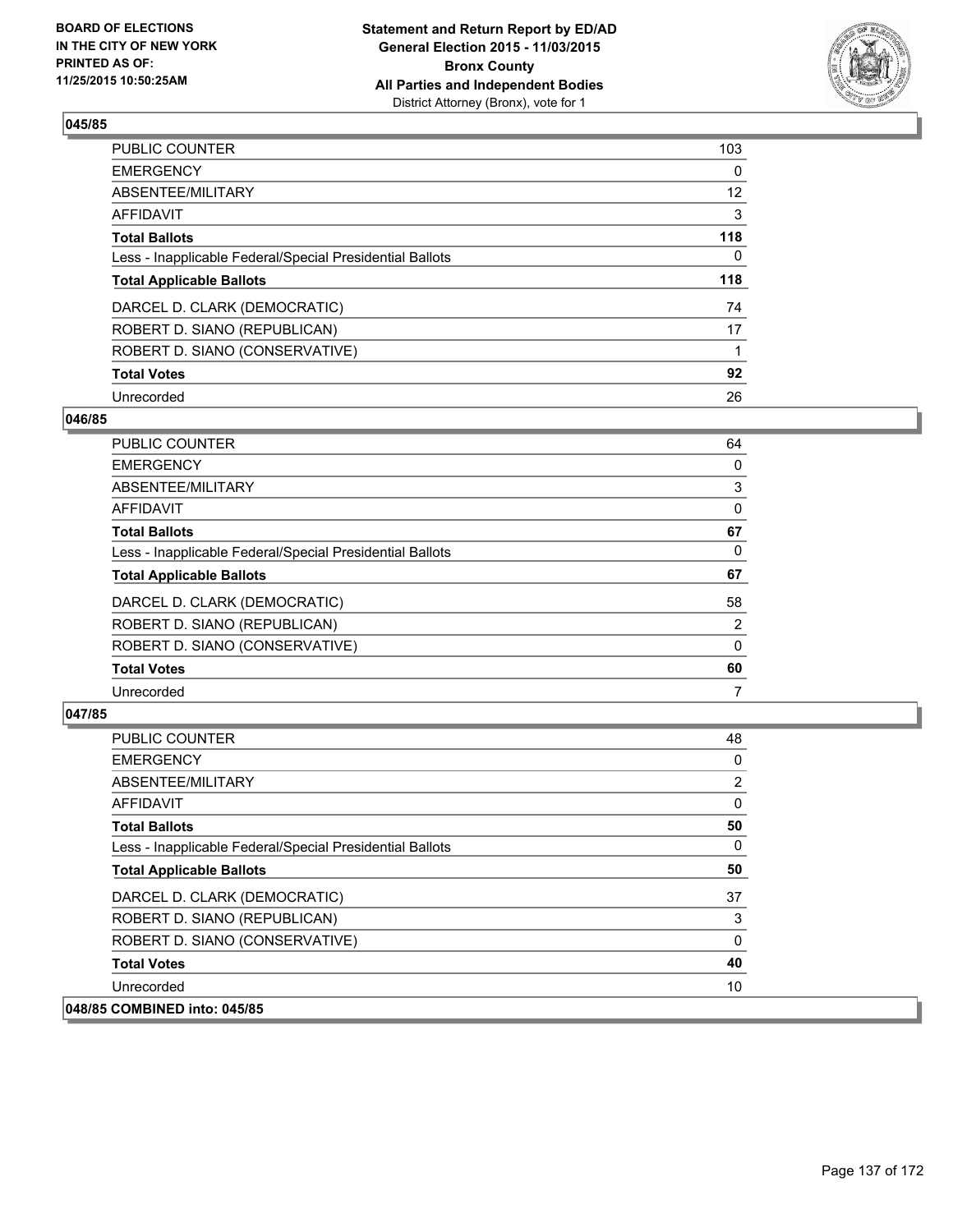

| PUBLIC COUNTER                                           | 69             |
|----------------------------------------------------------|----------------|
| <b>EMERGENCY</b>                                         | 0              |
| ABSENTEE/MILITARY                                        | $\overline{2}$ |
| <b>AFFIDAVIT</b>                                         | 3              |
| <b>Total Ballots</b>                                     | 74             |
| Less - Inapplicable Federal/Special Presidential Ballots | $\Omega$       |
| <b>Total Applicable Ballots</b>                          | 74             |
| DARCEL D. CLARK (DEMOCRATIC)                             | 56             |
| ROBERT D. SIANO (REPUBLICAN)                             | 7              |
| ROBERT D. SIANO (CONSERVATIVE)                           |                |
| <b>Total Votes</b>                                       | 64             |
| Unrecorded                                               | 10             |

### **050/85**

| <b>PUBLIC COUNTER</b>                                    | 86 |
|----------------------------------------------------------|----|
| <b>EMERGENCY</b>                                         | 0  |
| ABSENTEE/MILITARY                                        | 3  |
| AFFIDAVIT                                                | 2  |
| <b>Total Ballots</b>                                     | 91 |
| Less - Inapplicable Federal/Special Presidential Ballots | 0  |
| <b>Total Applicable Ballots</b>                          | 91 |
| DARCEL D. CLARK (DEMOCRATIC)                             | 78 |
| ROBERT D. SIANO (REPUBLICAN)                             | 5  |
| ROBERT D. SIANO (CONSERVATIVE)                           | 2  |
| <b>Total Votes</b>                                       | 85 |
| Unrecorded                                               | 6  |
|                                                          |    |

## **051/85 COMBINED into: 050/85**

| PUBLIC COUNTER                                           | 70 |
|----------------------------------------------------------|----|
| <b>EMERGENCY</b>                                         | 0  |
| ABSENTEE/MILITARY                                        |    |
| <b>AFFIDAVIT</b>                                         |    |
| <b>Total Ballots</b>                                     | 72 |
| Less - Inapplicable Federal/Special Presidential Ballots | 0  |
| <b>Total Applicable Ballots</b>                          | 72 |
| DARCEL D. CLARK (DEMOCRATIC)                             | 53 |
| ROBERT D. SIANO (REPUBLICAN)                             | 8  |
| ROBERT D. SIANO (CONSERVATIVE)                           | 2  |
| <b>Total Votes</b>                                       | 63 |
| Unrecorded                                               | 9  |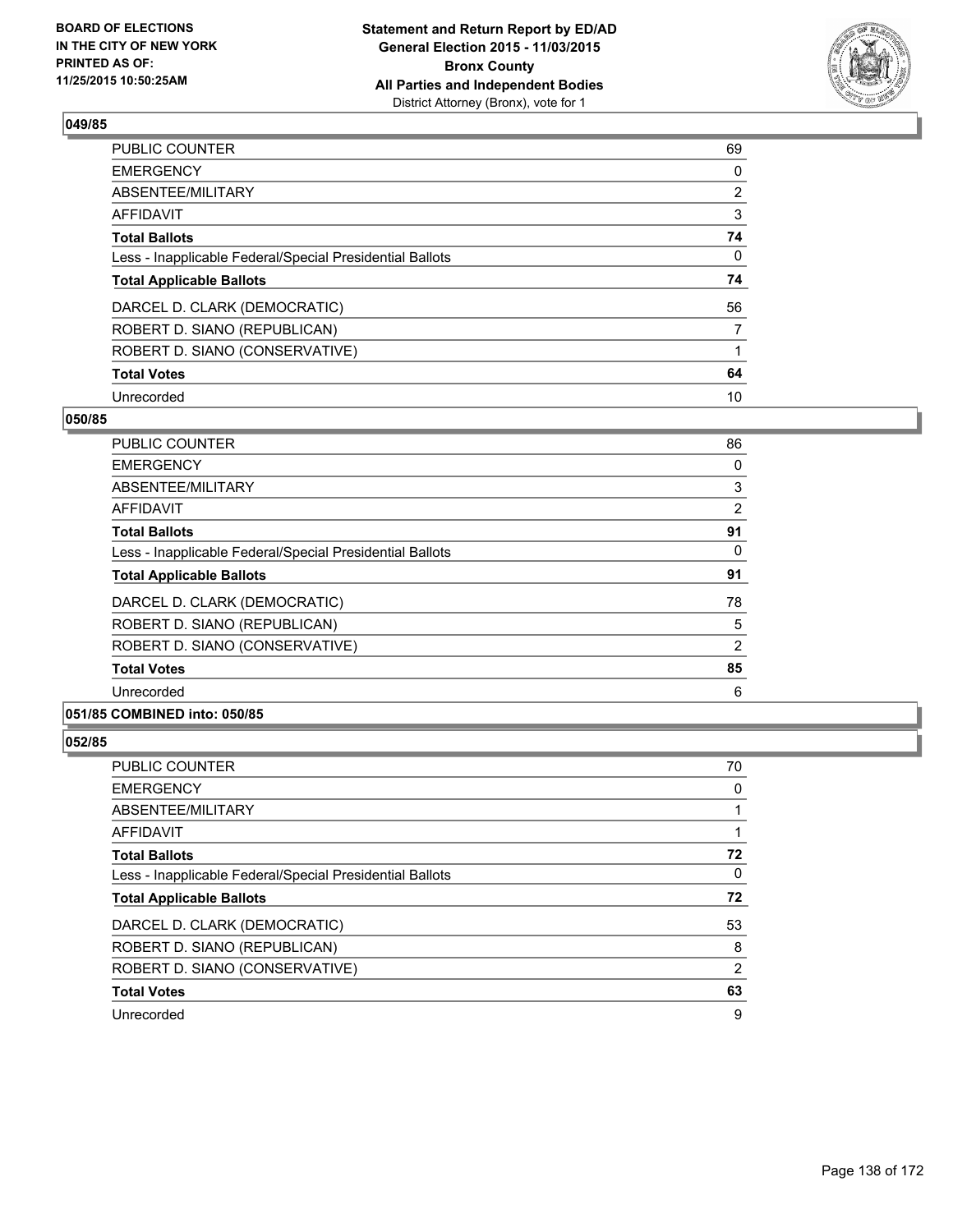

| PUBLIC COUNTER                                           | 52 |
|----------------------------------------------------------|----|
| <b>EMERGENCY</b>                                         | 0  |
| ABSENTEE/MILITARY                                        | 3  |
| <b>AFFIDAVIT</b>                                         |    |
| <b>Total Ballots</b>                                     | 56 |
| Less - Inapplicable Federal/Special Presidential Ballots | 0  |
| <b>Total Applicable Ballots</b>                          | 56 |
| DARCEL D. CLARK (DEMOCRATIC)                             | 44 |
| ROBERT D. SIANO (REPUBLICAN)                             |    |
| ROBERT D. SIANO (CONSERVATIVE)                           |    |
| <b>Total Votes</b>                                       | 46 |
| Unrecorded                                               | 10 |

### **054/85**

| <b>PUBLIC COUNTER</b>                                    | 57 |
|----------------------------------------------------------|----|
| <b>EMERGENCY</b>                                         | 0  |
| ABSENTEE/MILITARY                                        | 0  |
| <b>AFFIDAVIT</b>                                         |    |
| <b>Total Ballots</b>                                     | 58 |
| Less - Inapplicable Federal/Special Presidential Ballots | 0  |
| <b>Total Applicable Ballots</b>                          | 58 |
| DARCEL D. CLARK (DEMOCRATIC)                             | 47 |
| ROBERT D. SIANO (REPUBLICAN)                             | 4  |
| ROBERT D. SIANO (CONSERVATIVE)                           | 0  |
| <b>Total Votes</b>                                       | 51 |
| Unrecorded                                               | 7  |
|                                                          |    |

| PUBLIC COUNTER                                           | 35 |
|----------------------------------------------------------|----|
| <b>EMERGENCY</b>                                         | 0  |
| ABSENTEE/MILITARY                                        |    |
| <b>AFFIDAVIT</b>                                         | 0  |
| <b>Total Ballots</b>                                     | 36 |
| Less - Inapplicable Federal/Special Presidential Ballots | 0  |
| <b>Total Applicable Ballots</b>                          | 36 |
| DARCEL D. CLARK (DEMOCRATIC)                             | 28 |
| ROBERT D. SIANO (REPUBLICAN)                             | 4  |
| ROBERT D. SIANO (CONSERVATIVE)                           | 0  |
| <b>Total Votes</b>                                       | 32 |
| Unrecorded                                               | 4  |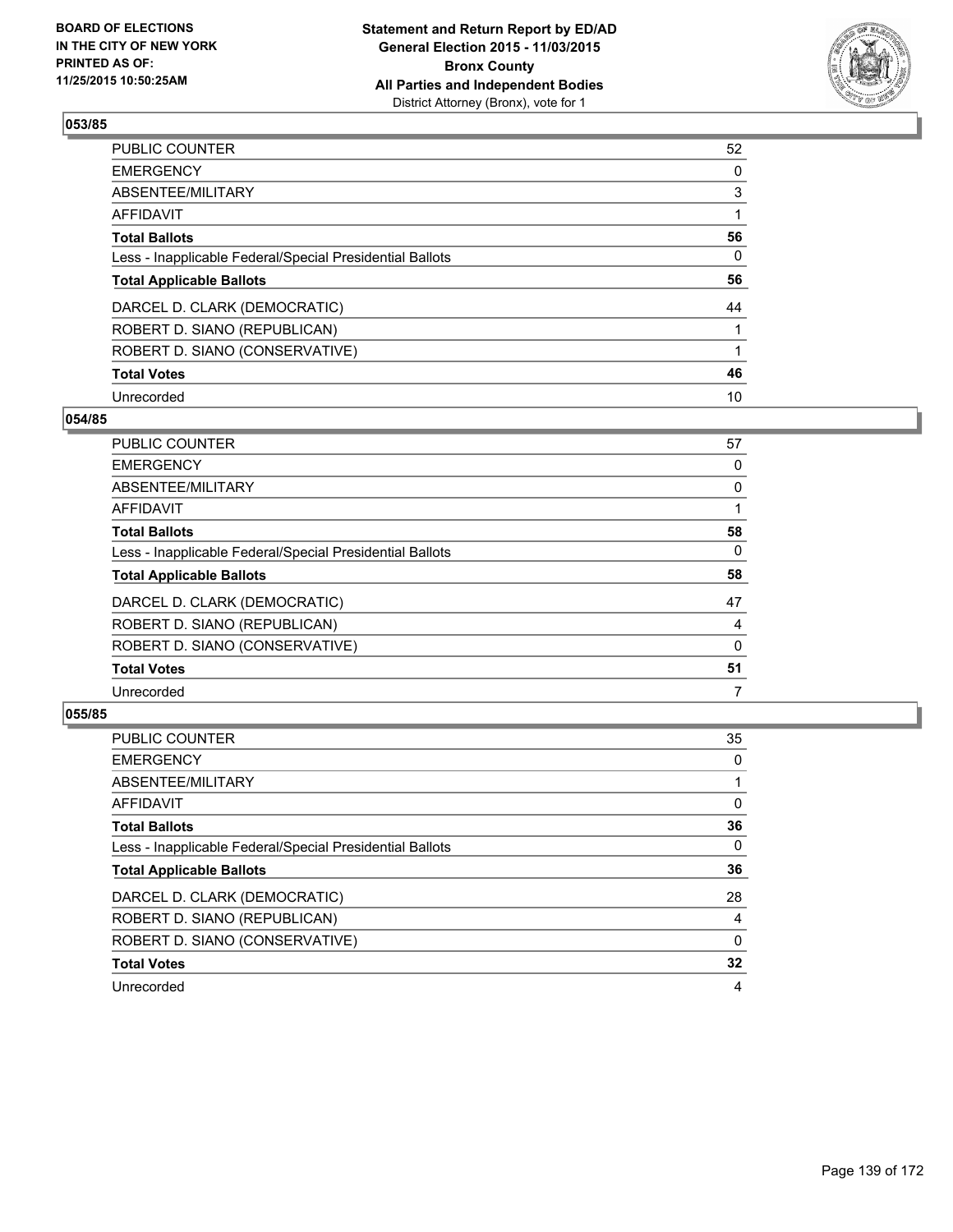

| <b>PUBLIC COUNTER</b>                                    | 49             |
|----------------------------------------------------------|----------------|
| <b>EMERGENCY</b>                                         | 0              |
| ABSENTEE/MILITARY                                        | 0              |
| AFFIDAVIT                                                | $\overline{2}$ |
| <b>Total Ballots</b>                                     | 51             |
| Less - Inapplicable Federal/Special Presidential Ballots | 0              |
| <b>Total Applicable Ballots</b>                          | 51             |
| DARCEL D. CLARK (DEMOCRATIC)                             | 44             |
| ROBERT D. SIANO (REPUBLICAN)                             | 3              |
| ROBERT D. SIANO (CONSERVATIVE)                           | 1              |
| <b>Total Votes</b>                                       | 48             |
| Unrecorded                                               | 3              |
|                                                          |                |

**057/85 COMBINED into: 036/85**

## **058/85 COMBINED into: 036/85**

## **059/85 COMBINED into: 052/85**

### **060/85**

| <b>PUBLIC COUNTER</b>                                    | 68 |
|----------------------------------------------------------|----|
| <b>EMERGENCY</b>                                         | 0  |
| ABSENTEE/MILITARY                                        | 0  |
| <b>AFFIDAVIT</b>                                         | 0  |
| <b>Total Ballots</b>                                     | 68 |
| Less - Inapplicable Federal/Special Presidential Ballots | 0  |
| <b>Total Applicable Ballots</b>                          | 68 |
| DARCEL D. CLARK (DEMOCRATIC)                             | 54 |
| ROBERT D. SIANO (REPUBLICAN)                             | 9  |
| ROBERT D. SIANO (CONSERVATIVE)                           |    |
| <b>Total Votes</b>                                       | 64 |
|                                                          |    |

| 49 |
|----|
| 0  |
| 3  |
| 3  |
| 55 |
| 0  |
| 55 |
| 51 |
| 3  |
| 0  |
| 54 |
|    |
|    |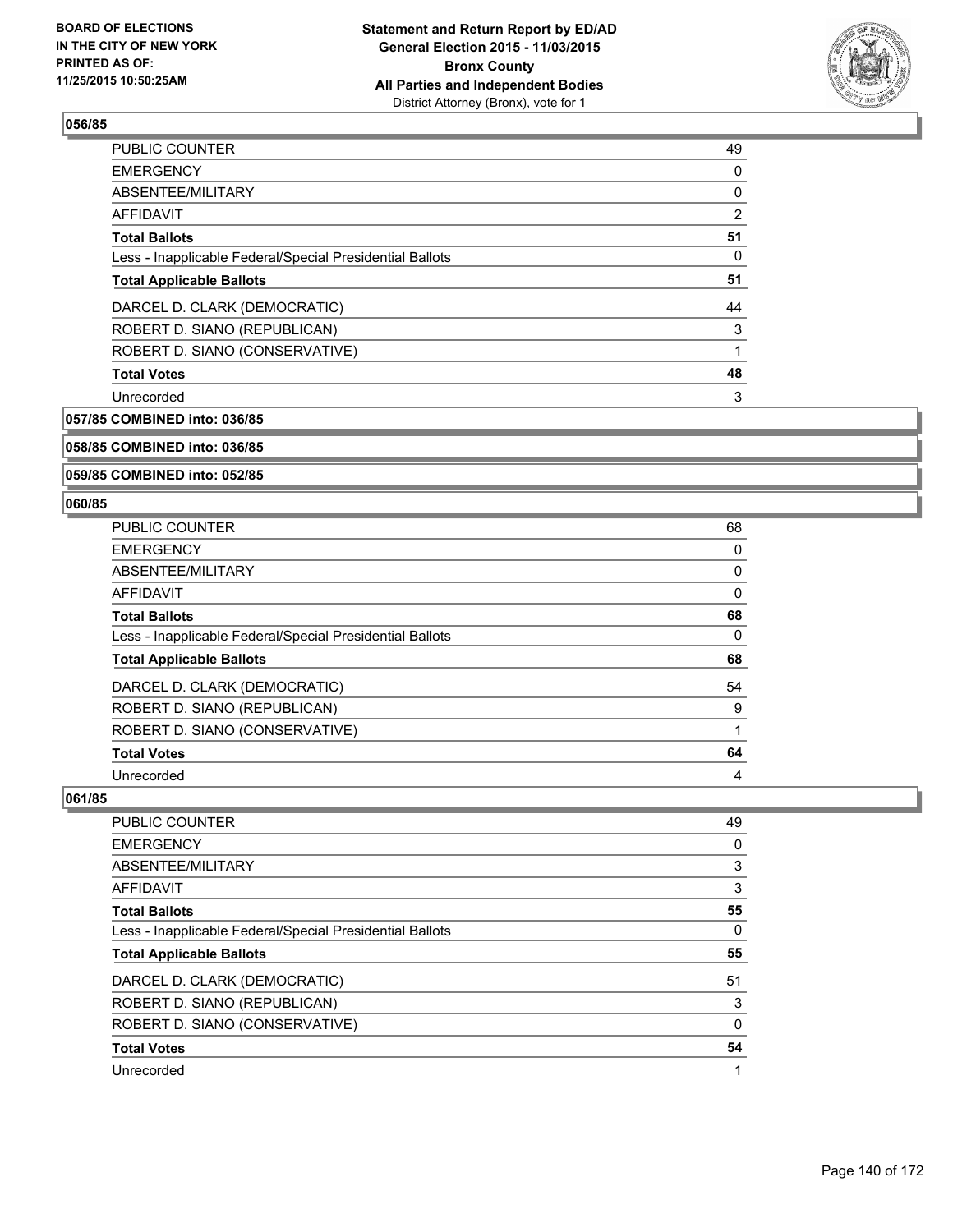

| <b>PUBLIC COUNTER</b>                                    | 87 |
|----------------------------------------------------------|----|
| <b>EMERGENCY</b>                                         | 0  |
| ABSENTEE/MILITARY                                        | 7  |
| AFFIDAVIT                                                | 1  |
| <b>Total Ballots</b>                                     | 95 |
| Less - Inapplicable Federal/Special Presidential Ballots | 0  |
| <b>Total Applicable Ballots</b>                          | 95 |
| DARCEL D. CLARK (DEMOCRATIC)                             | 75 |
| ROBERT D. SIANO (REPUBLICAN)                             | 12 |
| ROBERT D. SIANO (CONSERVATIVE)                           | 4  |
| UNATTRIBUTABLE WRITE-IN (WRITE-IN)                       | 1  |
| <b>Total Votes</b>                                       | 92 |
| Unrecorded                                               | 3  |
|                                                          |    |

# **063/85 COMBINED into: 062/85**

#### **064/85**

| PUBLIC COUNTER                                           | 39 |
|----------------------------------------------------------|----|
| <b>EMERGENCY</b>                                         | 0  |
| ABSENTEE/MILITARY                                        |    |
| <b>AFFIDAVIT</b>                                         | 0  |
| <b>Total Ballots</b>                                     | 40 |
| Less - Inapplicable Federal/Special Presidential Ballots | 0  |
| <b>Total Applicable Ballots</b>                          | 40 |
| DARCEL D. CLARK (DEMOCRATIC)                             | 34 |
| ROBERT D. SIANO (REPUBLICAN)                             | 4  |
| ROBERT D. SIANO (CONSERVATIVE)                           |    |
| <b>Total Votes</b>                                       | 39 |
| Unrecorded                                               |    |

| PUBLIC COUNTER                                           | 57 |
|----------------------------------------------------------|----|
| <b>EMERGENCY</b>                                         | 0  |
| ABSENTEE/MILITARY                                        | 0  |
| <b>AFFIDAVIT</b>                                         | 0  |
| <b>Total Ballots</b>                                     | 57 |
| Less - Inapplicable Federal/Special Presidential Ballots | 0  |
| <b>Total Applicable Ballots</b>                          | 57 |
| DARCEL D. CLARK (DEMOCRATIC)                             | 40 |
| ROBERT D. SIANO (REPUBLICAN)                             |    |
| ROBERT D. SIANO (CONSERVATIVE)                           | 4  |
| <b>Total Votes</b>                                       | 45 |
| Unrecorded                                               | 12 |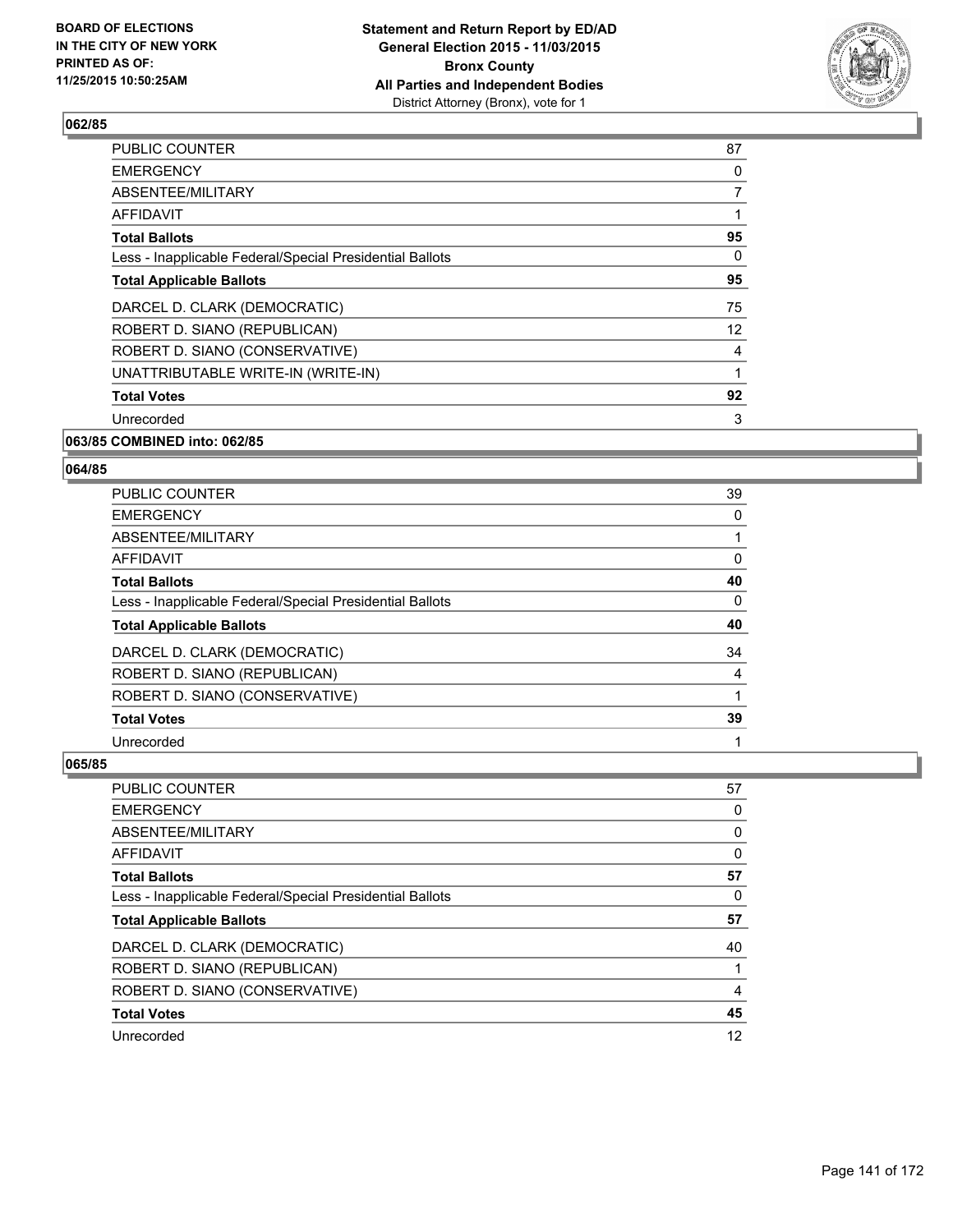

| <b>PUBLIC COUNTER</b>                                    | 36 |
|----------------------------------------------------------|----|
| <b>EMERGENCY</b>                                         | 0  |
| ABSENTEE/MILITARY                                        | 0  |
| AFFIDAVIT                                                | 5  |
| <b>Total Ballots</b>                                     | 41 |
| Less - Inapplicable Federal/Special Presidential Ballots | 0  |
| <b>Total Applicable Ballots</b>                          | 41 |
| DARCEL D. CLARK (DEMOCRATIC)                             | 37 |
| ROBERT D. SIANO (REPUBLICAN)                             | 2  |
| ROBERT D. SIANO (CONSERVATIVE)                           | 0  |
| <b>Total Votes</b>                                       | 39 |
| Unrecorded                                               | 2  |
|                                                          |    |

# **067/85 COMBINED into: 061/85**

#### **068/85**

| <b>PUBLIC COUNTER</b>                                    | 93  |
|----------------------------------------------------------|-----|
| <b>EMERGENCY</b>                                         | 0   |
| ABSENTEE/MILITARY                                        |     |
| <b>AFFIDAVIT</b>                                         |     |
| <b>Total Ballots</b>                                     | 101 |
| Less - Inapplicable Federal/Special Presidential Ballots | 0   |
| <b>Total Applicable Ballots</b>                          | 101 |
|                                                          |     |
| DARCEL D. CLARK (DEMOCRATIC)                             | 86  |
| ROBERT D. SIANO (REPUBLICAN)                             | 8   |
| ROBERT D. SIANO (CONSERVATIVE)                           |     |
| <b>Total Votes</b>                                       | 95  |

**069/85 COMBINED into: 056/85**

**070/85 COMBINED into: 068/85**

**071/85 COMBINED into: 025/85**

**072/85 COMBINED into: 053/84**

**073/85 COMBINED into: 053/84**

**074/85 COMBINED into: 053/84**

**075/85 COMBINED into: 053/84**

**076/85 COMBINED into: 068/84**

**077/85 COMBINED into: 053/84**

**078/85 COMBINED into: 053/84**

**079/85 COMBINED into: 053/84**

**080/85 COMBINED into: 034/85**

**081/85 COMBINED into: 046/85**

**082/85 COMBINED into: 060/85**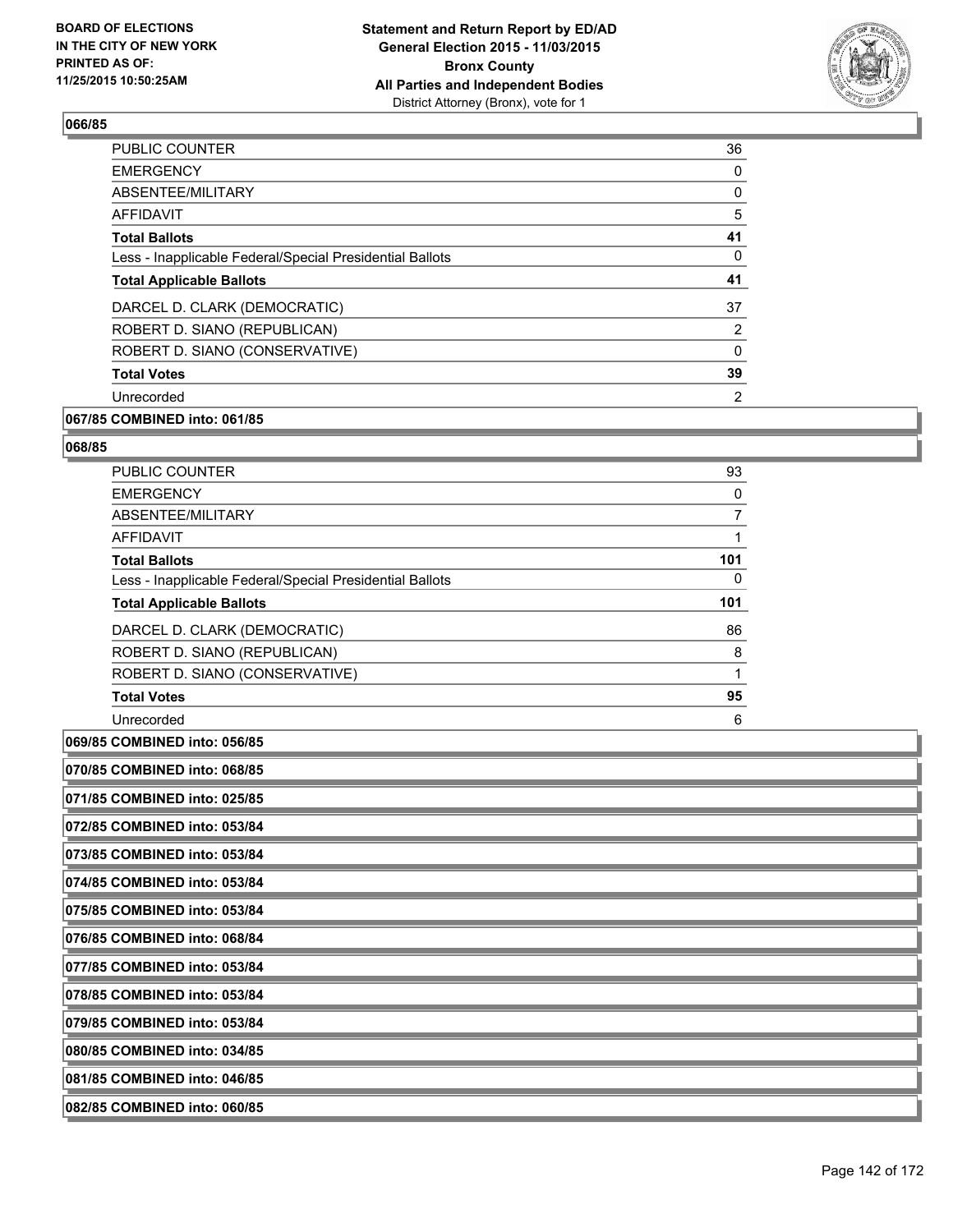

| PUBLIC COUNTER                                           | 52       |
|----------------------------------------------------------|----------|
| <b>EMERGENCY</b>                                         | 0        |
| ABSENTEE/MILITARY                                        | 3        |
| <b>AFFIDAVIT</b>                                         | $\Omega$ |
| <b>Total Ballots</b>                                     | 55       |
| Less - Inapplicable Federal/Special Presidential Ballots | 0        |
| <b>Total Applicable Ballots</b>                          | 55       |
| DARCEL D. CLARK (DEMOCRATIC)                             | 49       |
| ROBERT D. SIANO (REPUBLICAN)                             | 3        |
| ROBERT D. SIANO (CONSERVATIVE)                           | $\Omega$ |
| <b>Total Votes</b>                                       | 52       |
| Unrecorded                                               | 3        |

### **002/86**

| <b>PUBLIC COUNTER</b>                                    | 52 |
|----------------------------------------------------------|----|
| <b>EMERGENCY</b>                                         | 0  |
| ABSENTEE/MILITARY                                        | 5  |
| AFFIDAVIT                                                |    |
| <b>Total Ballots</b>                                     | 58 |
| Less - Inapplicable Federal/Special Presidential Ballots | 0  |
| <b>Total Applicable Ballots</b>                          | 58 |
| DARCEL D. CLARK (DEMOCRATIC)                             | 53 |
| ROBERT D. SIANO (REPUBLICAN)                             | 4  |
| ROBERT D. SIANO (CONSERVATIVE)                           | 0  |
| <b>Total Votes</b>                                       | 57 |
| Unrecorded                                               |    |
|                                                          |    |

### **003/86 COMBINED into: 002/86**

| <b>PUBLIC COUNTER</b>                                    | 53 |
|----------------------------------------------------------|----|
| <b>EMERGENCY</b>                                         | 0  |
| ABSENTEE/MILITARY                                        | 0  |
| AFFIDAVIT                                                | 1  |
| <b>Total Ballots</b>                                     | 54 |
| Less - Inapplicable Federal/Special Presidential Ballots | 0  |
| <b>Total Applicable Ballots</b>                          | 54 |
| DARCEL D. CLARK (DEMOCRATIC)                             | 43 |
| ROBERT D. SIANO (REPUBLICAN)                             | 5  |
| ROBERT D. SIANO (CONSERVATIVE)                           | 1  |
| <b>Total Votes</b>                                       | 49 |
| Unrecorded                                               | 5  |
| 005/86 COMBINED into: 004/86                             |    |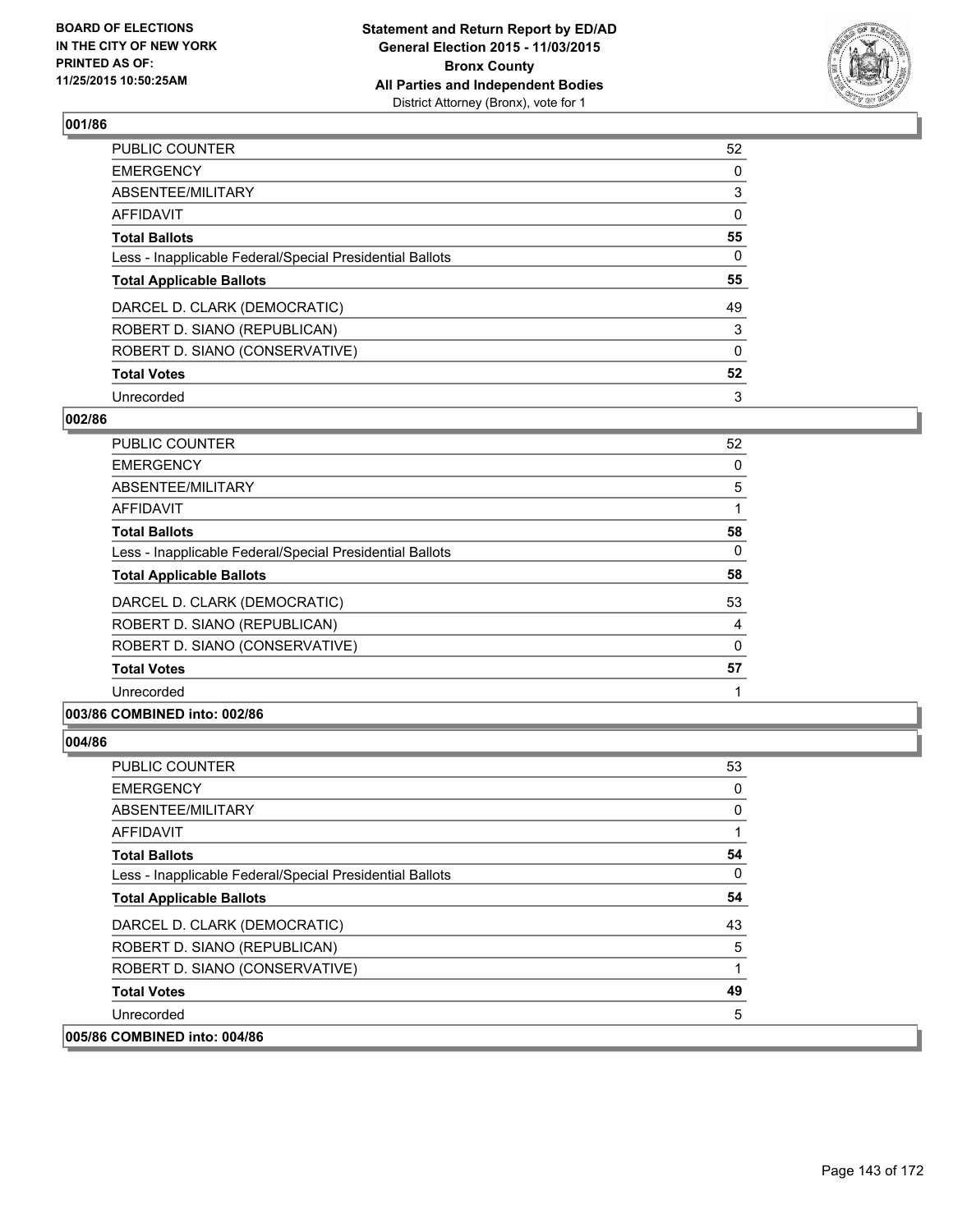

| <b>PUBLIC COUNTER</b>                                    | 93  |
|----------------------------------------------------------|-----|
| <b>EMERGENCY</b>                                         | 0   |
| ABSENTEE/MILITARY                                        | 5   |
| AFFIDAVIT                                                | 3   |
| <b>Total Ballots</b>                                     | 101 |
| Less - Inapplicable Federal/Special Presidential Ballots | 0   |
| <b>Total Applicable Ballots</b>                          | 101 |
| DARCEL D. CLARK (DEMOCRATIC)                             | 82  |
| ROBERT D. SIANO (REPUBLICAN)                             | 5   |
| ROBERT D. SIANO (CONSERVATIVE)                           | 4   |
| <b>Total Votes</b>                                       | 91  |
| Unrecorded                                               | 10  |
|                                                          |     |

# **007/86 COMBINED into: 006/86**

#### **008/86**

| PUBLIC COUNTER                                           | 81 |
|----------------------------------------------------------|----|
| <b>EMERGENCY</b>                                         | 0  |
| ABSENTEE/MILITARY                                        | 2  |
| AFFIDAVIT                                                | 4  |
| <b>Total Ballots</b>                                     | 87 |
| Less - Inapplicable Federal/Special Presidential Ballots | 0  |
| <b>Total Applicable Ballots</b>                          | 87 |
| DARCEL D. CLARK (DEMOCRATIC)                             | 72 |
| ROBERT D. SIANO (REPUBLICAN)                             | 6  |
| ROBERT D. SIANO (CONSERVATIVE)                           | 0  |
| <b>Total Votes</b>                                       | 78 |
| Unrecorded                                               | 9  |

| <b>PUBLIC COUNTER</b>                                    | 55       |
|----------------------------------------------------------|----------|
| <b>EMERGENCY</b>                                         | 0        |
| ABSENTEE/MILITARY                                        | 5        |
| <b>AFFIDAVIT</b>                                         | 3        |
| <b>Total Ballots</b>                                     | 63       |
| Less - Inapplicable Federal/Special Presidential Ballots | $\Omega$ |
| <b>Total Applicable Ballots</b>                          | 63       |
| DARCEL D. CLARK (DEMOCRATIC)                             | 50       |
| ROBERT D. SIANO (REPUBLICAN)                             | 3        |
| ROBERT D. SIANO (CONSERVATIVE)                           | 2        |
| STEVE DAVIS (WRITE-IN)                                   | 1        |
| <b>Total Votes</b>                                       | 56       |
| Unrecorded                                               | 7        |
| 010/86 COMBINED into: 009/86                             |          |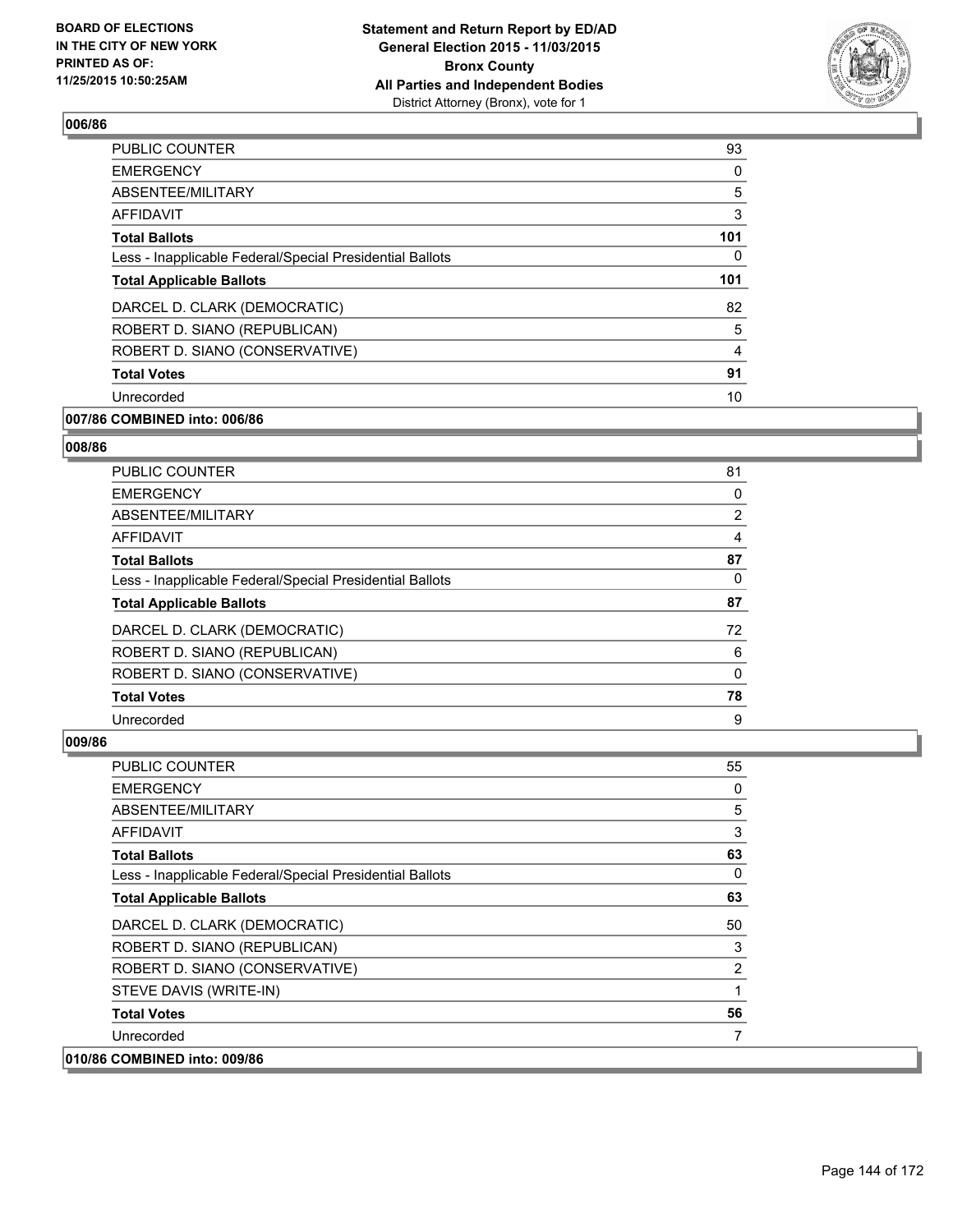

| <b>PUBLIC COUNTER</b>                                    | 54             |
|----------------------------------------------------------|----------------|
| <b>EMERGENCY</b>                                         | 0              |
| ABSENTEE/MILITARY                                        | 4              |
| <b>AFFIDAVIT</b>                                         |                |
| <b>Total Ballots</b>                                     | 59             |
| Less - Inapplicable Federal/Special Presidential Ballots | 0              |
| <b>Total Applicable Ballots</b>                          | 59             |
| DARCEL D. CLARK (DEMOCRATIC)                             | 51             |
| ROBERT D. SIANO (REPUBLICAN)                             |                |
| ROBERT D. SIANO (CONSERVATIVE)                           | $\overline{2}$ |
| JEFFREY STEWART (WRITE-IN)                               |                |
| <b>Total Votes</b>                                       | 55             |
| Unrecorded                                               | 4              |

# **012/86**

| <b>PUBLIC COUNTER</b>                                    | 67                    |
|----------------------------------------------------------|-----------------------|
| <b>EMERGENCY</b>                                         | 0                     |
| ABSENTEE/MILITARY                                        | 3                     |
| AFFIDAVIT                                                | $\mathbf{2}^{\prime}$ |
| <b>Total Ballots</b>                                     | 72                    |
| Less - Inapplicable Federal/Special Presidential Ballots | 0                     |
| <b>Total Applicable Ballots</b>                          | 72                    |
| DARCEL D. CLARK (DEMOCRATIC)                             | 64                    |
| ROBERT D. SIANO (REPUBLICAN)                             | 3                     |
| ROBERT D. SIANO (CONSERVATIVE)                           | 3                     |
| <b>Total Votes</b>                                       | 70                    |
| Unrecorded                                               | 2                     |

| <b>PUBLIC COUNTER</b>                                    | 67 |
|----------------------------------------------------------|----|
| <b>EMERGENCY</b>                                         | 0  |
| ABSENTEE/MILITARY                                        | 4  |
| AFFIDAVIT                                                | 3  |
| <b>Total Ballots</b>                                     | 74 |
| Less - Inapplicable Federal/Special Presidential Ballots | 0  |
| <b>Total Applicable Ballots</b>                          | 74 |
|                                                          |    |
| DARCEL D. CLARK (DEMOCRATIC)                             | 67 |
| ROBERT D. SIANO (REPUBLICAN)                             | 4  |
| ROBERT D. SIANO (CONSERVATIVE)                           | 0  |
| <b>Total Votes</b>                                       | 71 |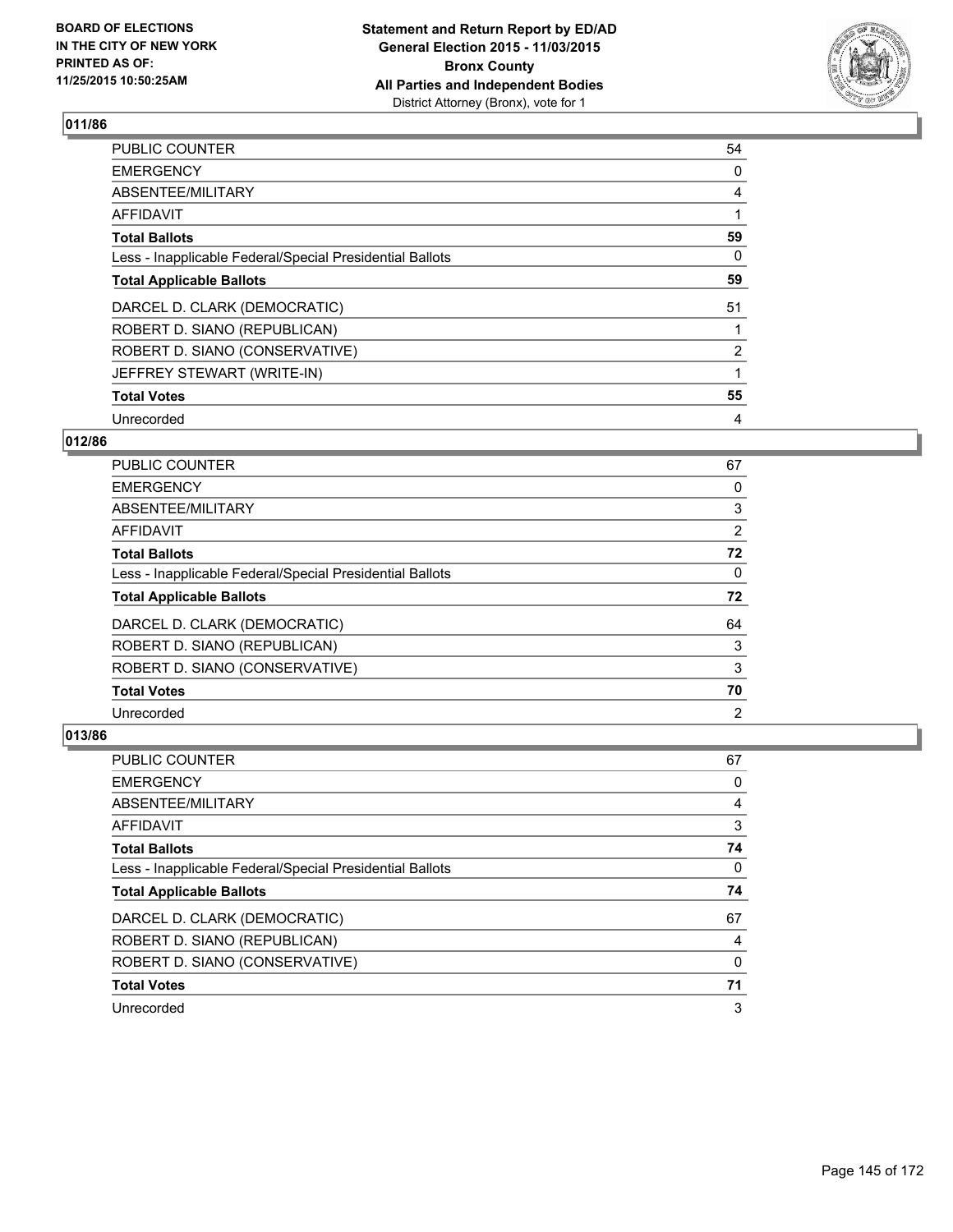

| PUBLIC COUNTER                                           | 57             |
|----------------------------------------------------------|----------------|
| <b>EMERGENCY</b>                                         | 0              |
| ABSENTEE/MILITARY                                        | 0              |
| AFFIDAVIT                                                | $\overline{2}$ |
| <b>Total Ballots</b>                                     | 59             |
| Less - Inapplicable Federal/Special Presidential Ballots | 0              |
| <b>Total Applicable Ballots</b>                          | 59             |
| DARCEL D. CLARK (DEMOCRATIC)                             | 49             |
| ROBERT D. SIANO (REPUBLICAN)                             | 4              |
| ROBERT D. SIANO (CONSERVATIVE)                           |                |
| UNATTRIBUTABLE WRITE-IN (WRITE-IN)                       |                |
| <b>Total Votes</b>                                       | 55             |
| Unrecorded                                               | 4              |

## **015/86**

| <b>PUBLIC COUNTER</b>                                    | 88 |
|----------------------------------------------------------|----|
| <b>EMERGENCY</b>                                         | 0  |
| ABSENTEE/MILITARY                                        |    |
| AFFIDAVIT                                                | 4  |
| <b>Total Ballots</b>                                     | 93 |
| Less - Inapplicable Federal/Special Presidential Ballots | 0  |
| <b>Total Applicable Ballots</b>                          | 93 |
| DARCEL D. CLARK (DEMOCRATIC)                             | 77 |
| ROBERT D. SIANO (REPUBLICAN)                             | 6  |
| ROBERT D. SIANO (CONSERVATIVE)                           | 4  |
| <b>Total Votes</b>                                       | 87 |
| Unrecorded                                               | 6  |

| <b>PUBLIC COUNTER</b>                                    | 53 |
|----------------------------------------------------------|----|
| <b>EMERGENCY</b>                                         | 0  |
| ABSENTEE/MILITARY                                        | 3  |
| AFFIDAVIT                                                | 1  |
| <b>Total Ballots</b>                                     | 57 |
| Less - Inapplicable Federal/Special Presidential Ballots | 0  |
| <b>Total Applicable Ballots</b>                          | 57 |
| DARCEL D. CLARK (DEMOCRATIC)                             | 41 |
| ROBERT D. SIANO (REPUBLICAN)                             | 6  |
| ROBERT D. SIANO (CONSERVATIVE)                           | 3  |
| <b>Total Votes</b>                                       | 50 |
| Unrecorded                                               |    |
| 017/86 COMBINED into: 013/86                             |    |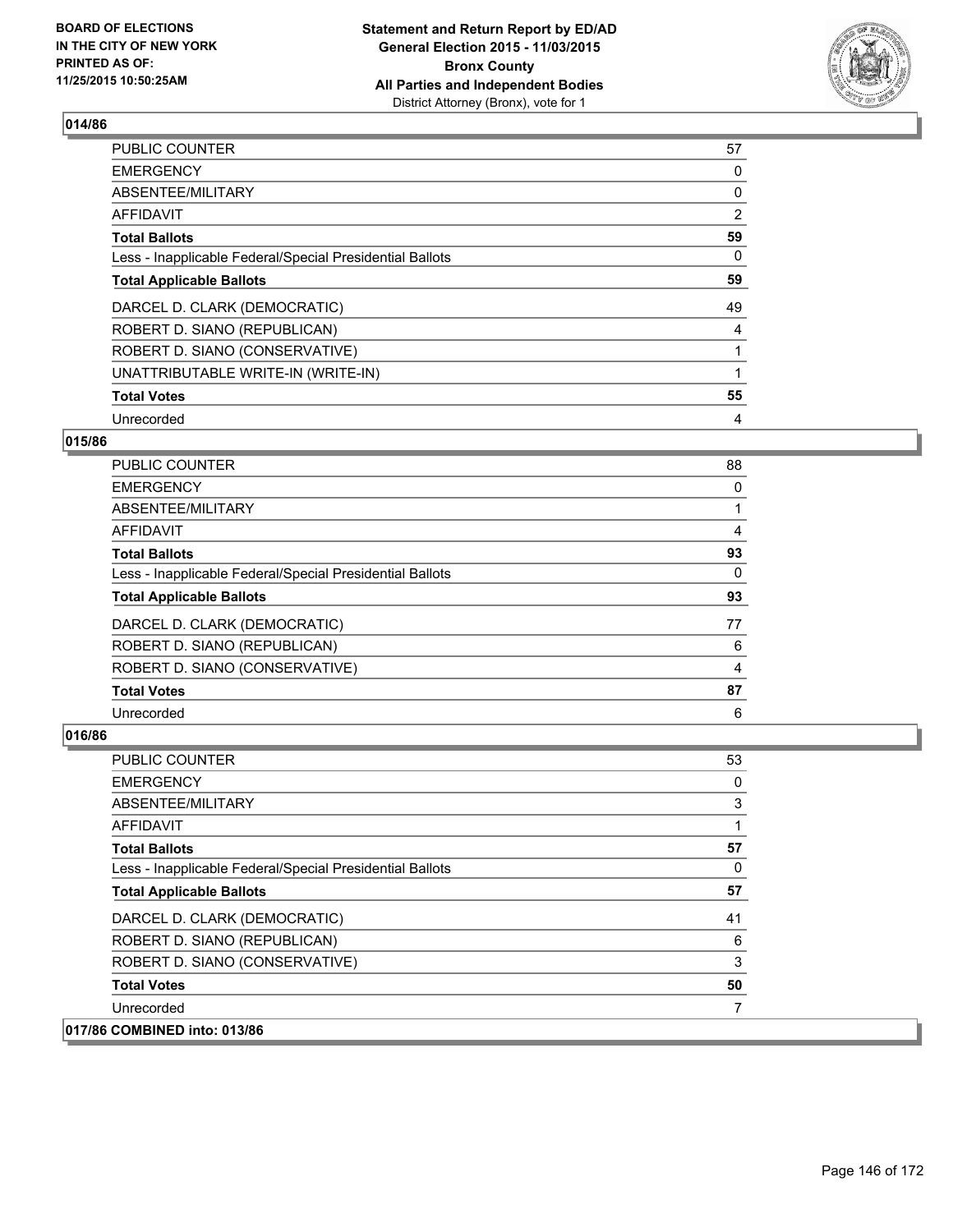

| <b>PUBLIC COUNTER</b>                                    | 55             |
|----------------------------------------------------------|----------------|
| <b>EMERGENCY</b>                                         | 0              |
| ABSENTEE/MILITARY                                        |                |
| AFFIDAVIT                                                | $\overline{2}$ |
| <b>Total Ballots</b>                                     | 58             |
| Less - Inapplicable Federal/Special Presidential Ballots | 0              |
| <b>Total Applicable Ballots</b>                          | 58             |
| DARCEL D. CLARK (DEMOCRATIC)                             | 48             |
| ROBERT D. SIANO (REPUBLICAN)                             | 4              |
| ROBERT D. SIANO (CONSERVATIVE)                           | 0              |
| <b>Total Votes</b>                                       | 52             |
| Unrecorded                                               | 6              |
|                                                          |                |

# **019/86 COMBINED into: 012/86**

#### **020/86**

| <b>PUBLIC COUNTER</b>                                    | 80 |
|----------------------------------------------------------|----|
| <b>EMERGENCY</b>                                         | 0  |
| ABSENTEE/MILITARY                                        |    |
| AFFIDAVIT                                                |    |
| <b>Total Ballots</b>                                     | 82 |
| Less - Inapplicable Federal/Special Presidential Ballots | 0  |
| <b>Total Applicable Ballots</b>                          | 82 |
| DARCEL D. CLARK (DEMOCRATIC)                             | 62 |
| ROBERT D. SIANO (REPUBLICAN)                             | 7  |
| ROBERT D. SIANO (CONSERVATIVE)                           | 0  |
| <b>Total Votes</b>                                       | 69 |
| Unrecorded                                               | 13 |

| <b>PUBLIC COUNTER</b>                                    | 27 |
|----------------------------------------------------------|----|
| <b>EMERGENCY</b>                                         | 0  |
| ABSENTEE/MILITARY                                        | 0  |
| <b>AFFIDAVIT</b>                                         | 1  |
| <b>Total Ballots</b>                                     | 28 |
| Less - Inapplicable Federal/Special Presidential Ballots | 0  |
| <b>Total Applicable Ballots</b>                          | 28 |
| DARCEL D. CLARK (DEMOCRATIC)                             | 23 |
| ROBERT D. SIANO (REPUBLICAN)                             | 2  |
| ROBERT D. SIANO (CONSERVATIVE)                           | 0  |
| <b>Total Votes</b>                                       | 25 |
| Unrecorded                                               | 3  |
| 022/86 COMBINED into: 015/86                             |    |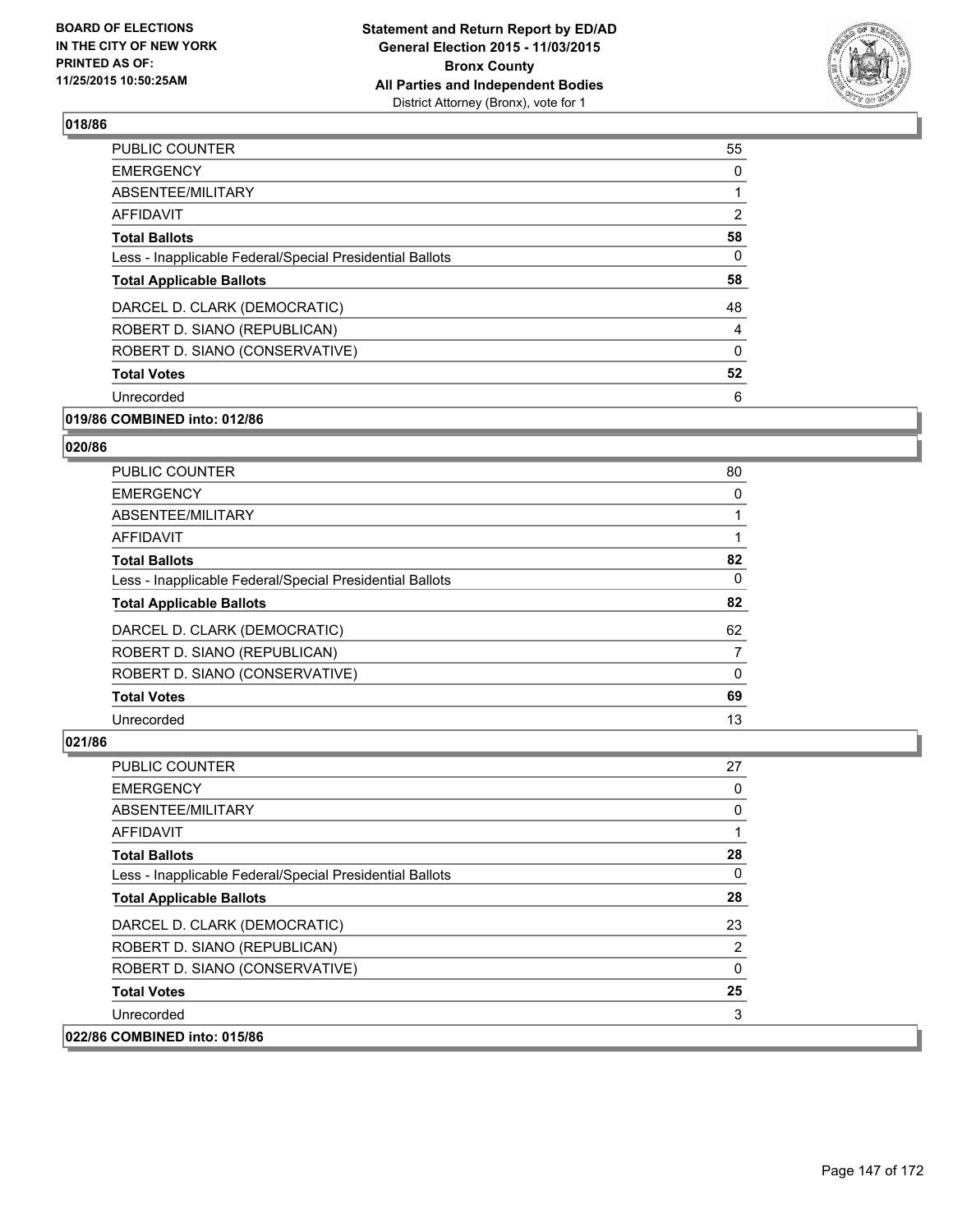

| <b>PUBLIC COUNTER</b>                                    | 77           |
|----------------------------------------------------------|--------------|
| <b>EMERGENCY</b>                                         | 0            |
| ABSENTEE/MILITARY                                        | 3            |
| AFFIDAVIT                                                | 3            |
| <b>Total Ballots</b>                                     | 83           |
| Less - Inapplicable Federal/Special Presidential Ballots | 0            |
| <b>Total Applicable Ballots</b>                          | 83           |
| DARCEL D. CLARK (DEMOCRATIC)                             | 72           |
| ROBERT D. SIANO (REPUBLICAN)                             | 2            |
| ROBERT D. SIANO (CONSERVATIVE)                           | $\mathbf{1}$ |
| <b>Total Votes</b>                                       | 75           |
| Unrecorded                                               | 8            |
|                                                          |              |

# **024/86 COMBINED into: 023/86**

#### **025/86**

| PUBLIC COUNTER                                           | 51                    |
|----------------------------------------------------------|-----------------------|
| <b>EMERGENCY</b>                                         | 0                     |
| ABSENTEE/MILITARY                                        | 3                     |
| AFFIDAVIT                                                | $\mathbf{2}^{\prime}$ |
| <b>Total Ballots</b>                                     | 56                    |
| Less - Inapplicable Federal/Special Presidential Ballots | 0                     |
| <b>Total Applicable Ballots</b>                          | 56                    |
| DARCEL D. CLARK (DEMOCRATIC)                             | 47                    |
| ROBERT D. SIANO (REPUBLICAN)                             | 2                     |
| ROBERT D. SIANO (CONSERVATIVE)                           | 0                     |
| <b>Total Votes</b>                                       | 49                    |
| Unrecorded                                               | 7                     |

| <b>PUBLIC COUNTER</b>                                    | 105 |
|----------------------------------------------------------|-----|
| <b>EMERGENCY</b>                                         | 0   |
| ABSENTEE/MILITARY                                        | 0   |
| <b>AFFIDAVIT</b>                                         | 2   |
| <b>Total Ballots</b>                                     | 107 |
| Less - Inapplicable Federal/Special Presidential Ballots | 0   |
| <b>Total Applicable Ballots</b>                          | 107 |
| DARCEL D. CLARK (DEMOCRATIC)                             | 92  |
| ROBERT D. SIANO (REPUBLICAN)                             | 8   |
| ROBERT D. SIANO (CONSERVATIVE)                           | 1   |
| UNATTRIBUTABLE WRITE-IN (WRITE-IN)                       | 1   |
| <b>Total Votes</b>                                       | 102 |
| Unrecorded                                               | 5   |
| 027/86 COMBINED into: 008/86                             |     |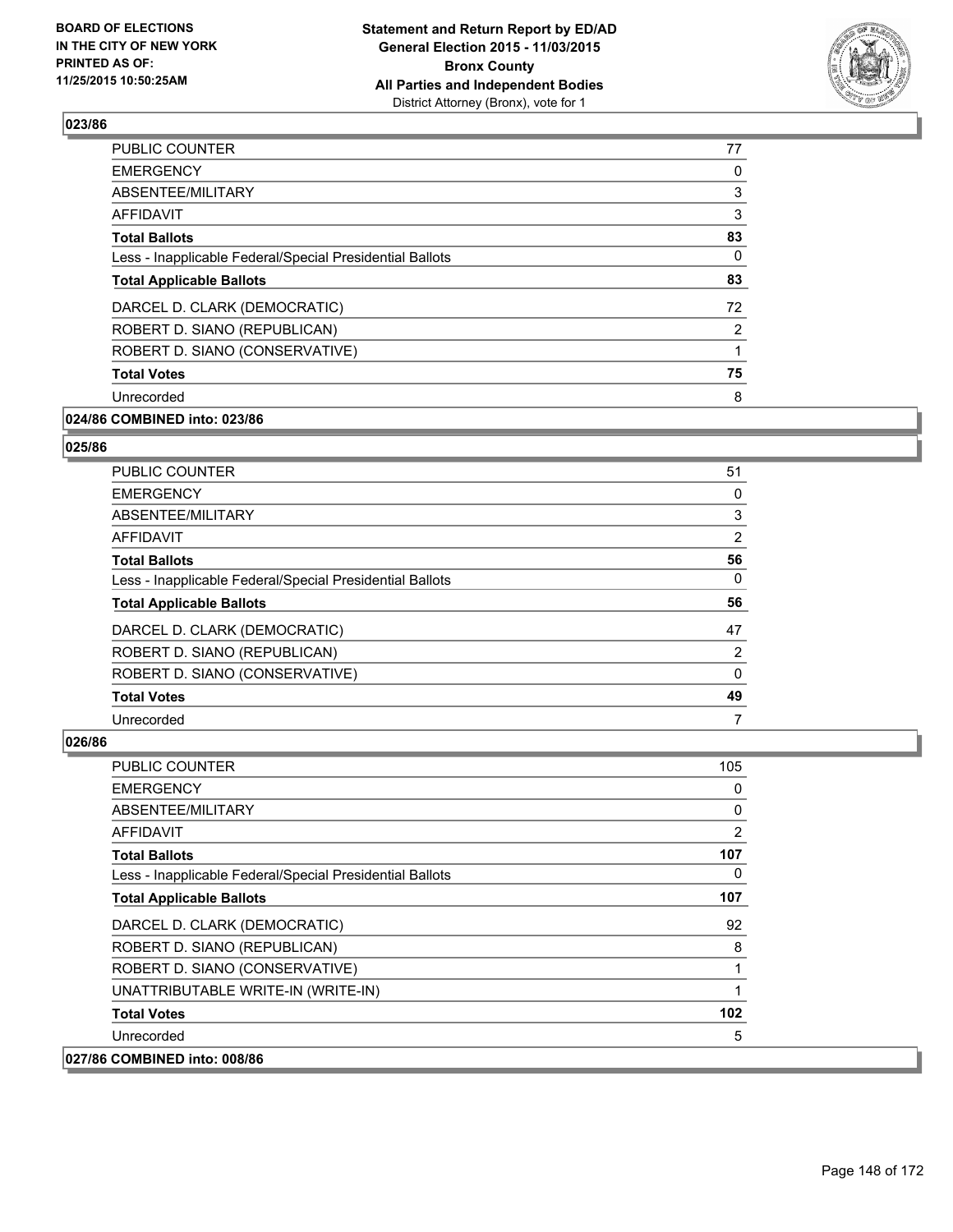

| PUBLIC COUNTER                                           | 83       |
|----------------------------------------------------------|----------|
| <b>EMERGENCY</b>                                         | 0        |
| ABSENTEE/MILITARY                                        | 4        |
| <b>AFFIDAVIT</b>                                         | 0        |
| <b>Total Ballots</b>                                     | 87       |
| Less - Inapplicable Federal/Special Presidential Ballots | $\Omega$ |
| <b>Total Applicable Ballots</b>                          | 87       |
| DARCEL D. CLARK (DEMOCRATIC)                             | 73       |
| ROBERT D. SIANO (REPUBLICAN)                             | 3        |
| ROBERT D. SIANO (CONSERVATIVE)                           |          |
| <b>Total Votes</b>                                       | 77       |
| Unrecorded                                               | 10       |

### **029/86**

| PUBLIC COUNTER                                           | 50 |
|----------------------------------------------------------|----|
| <b>EMERGENCY</b>                                         | 0  |
| ABSENTEE/MILITARY                                        |    |
| <b>AFFIDAVIT</b>                                         | 0  |
| <b>Total Ballots</b>                                     | 51 |
| Less - Inapplicable Federal/Special Presidential Ballots | 0  |
| <b>Total Applicable Ballots</b>                          | 51 |
| DARCEL D. CLARK (DEMOCRATIC)                             | 44 |
| ROBERT D. SIANO (REPUBLICAN)                             | 2  |
| ROBERT D. SIANO (CONSERVATIVE)                           | 0  |
| <b>Total Votes</b>                                       | 46 |
| Unrecorded                                               | 5  |

| PUBLIC COUNTER                                           | 124            |
|----------------------------------------------------------|----------------|
| <b>EMERGENCY</b>                                         | 0              |
| ABSENTEE/MILITARY                                        |                |
| <b>AFFIDAVIT</b>                                         | $\overline{2}$ |
| <b>Total Ballots</b>                                     | 127            |
| Less - Inapplicable Federal/Special Presidential Ballots | 0              |
| <b>Total Applicable Ballots</b>                          | 127            |
| DARCEL D. CLARK (DEMOCRATIC)                             | 103            |
| ROBERT D. SIANO (REPUBLICAN)                             | 10             |
| ROBERT D. SIANO (CONSERVATIVE)                           | 2              |
| <b>Total Votes</b>                                       | 115            |
| Unrecorded                                               | 12             |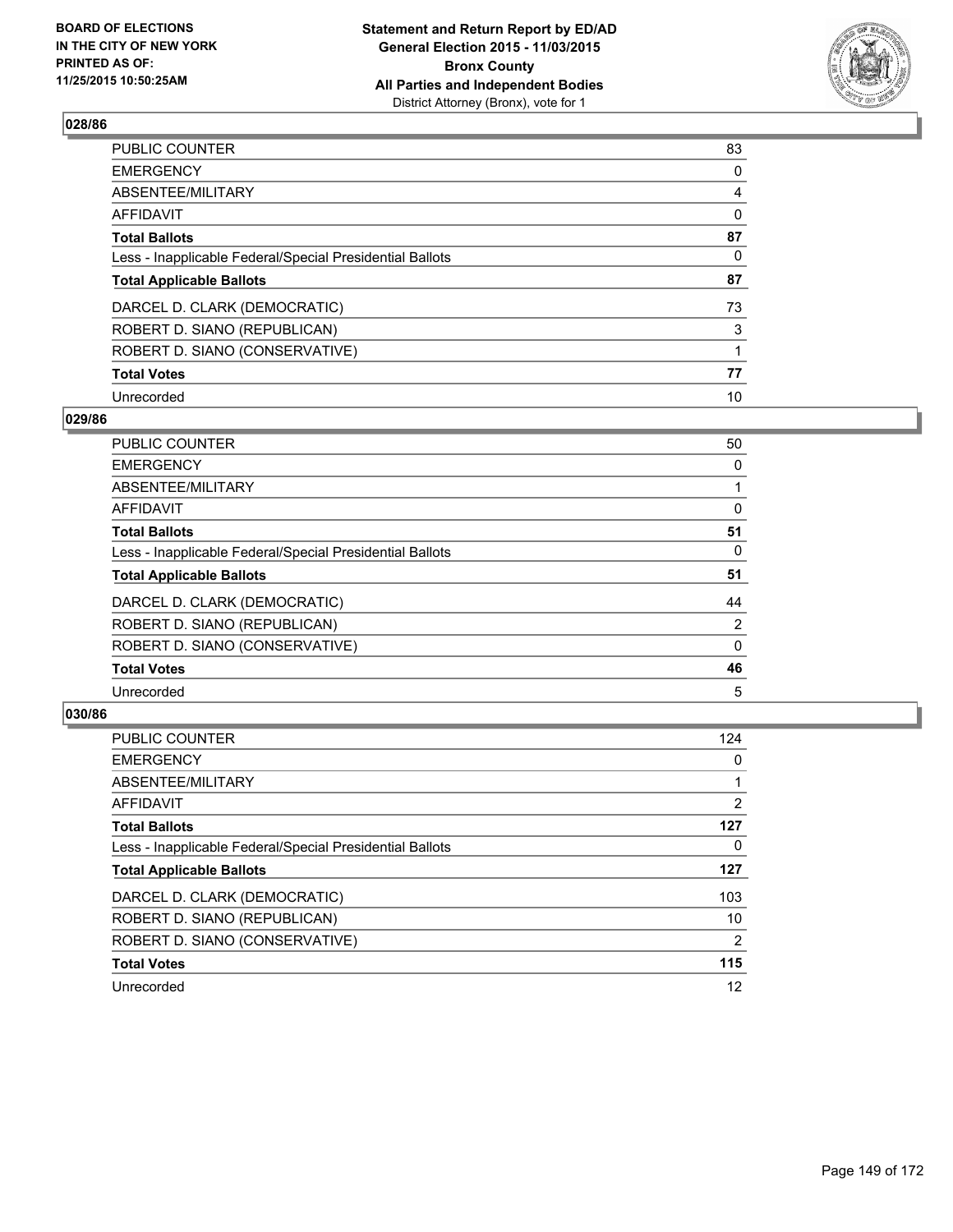

| PUBLIC COUNTER                                           | 74             |
|----------------------------------------------------------|----------------|
| <b>EMERGENCY</b>                                         | 0              |
| ABSENTEE/MILITARY                                        | $\overline{4}$ |
| <b>AFFIDAVIT</b>                                         | 7              |
| <b>Total Ballots</b>                                     | 85             |
| Less - Inapplicable Federal/Special Presidential Ballots | $\Omega$       |
| <b>Total Applicable Ballots</b>                          | 85             |
| DARCEL D. CLARK (DEMOCRATIC)                             | 68             |
| ROBERT D. SIANO (REPUBLICAN)                             | 10             |
| ROBERT D. SIANO (CONSERVATIVE)                           | $\Omega$       |
| <b>Total Votes</b>                                       | 78             |
| Unrecorded                                               | 7              |

### **032/86**

| <b>PUBLIC COUNTER</b>                                    | 132 |
|----------------------------------------------------------|-----|
| <b>EMERGENCY</b>                                         | 0   |
| ABSENTEE/MILITARY                                        | 4   |
| <b>AFFIDAVIT</b>                                         | 2   |
| <b>Total Ballots</b>                                     | 138 |
| Less - Inapplicable Federal/Special Presidential Ballots | 0   |
| <b>Total Applicable Ballots</b>                          | 138 |
| DARCEL D. CLARK (DEMOCRATIC)                             | 110 |
| ROBERT D. SIANO (REPUBLICAN)                             | 4   |
| ROBERT D. SIANO (CONSERVATIVE)                           | 2   |
| <b>Total Votes</b>                                       | 116 |
| Unrecorded                                               | 22  |
|                                                          |     |

## **033/86 COMBINED into: 031/86**

| <b>PUBLIC COUNTER</b>                                    | 98       |
|----------------------------------------------------------|----------|
| <b>EMERGENCY</b>                                         | 0        |
| ABSENTEE/MILITARY                                        | 5        |
| <b>AFFIDAVIT</b>                                         | 0        |
| <b>Total Ballots</b>                                     | 103      |
| Less - Inapplicable Federal/Special Presidential Ballots | $\Omega$ |
| <b>Total Applicable Ballots</b>                          | 103      |
| DARCEL D. CLARK (DEMOCRATIC)                             | 87       |
| ROBERT D. SIANO (REPUBLICAN)                             | 2        |
| ROBERT D. SIANO (CONSERVATIVE)                           | 1        |
| <b>Total Votes</b>                                       | 90       |
| Unrecorded                                               | 13       |
| 035/86 COMBINED into: 032/86                             |          |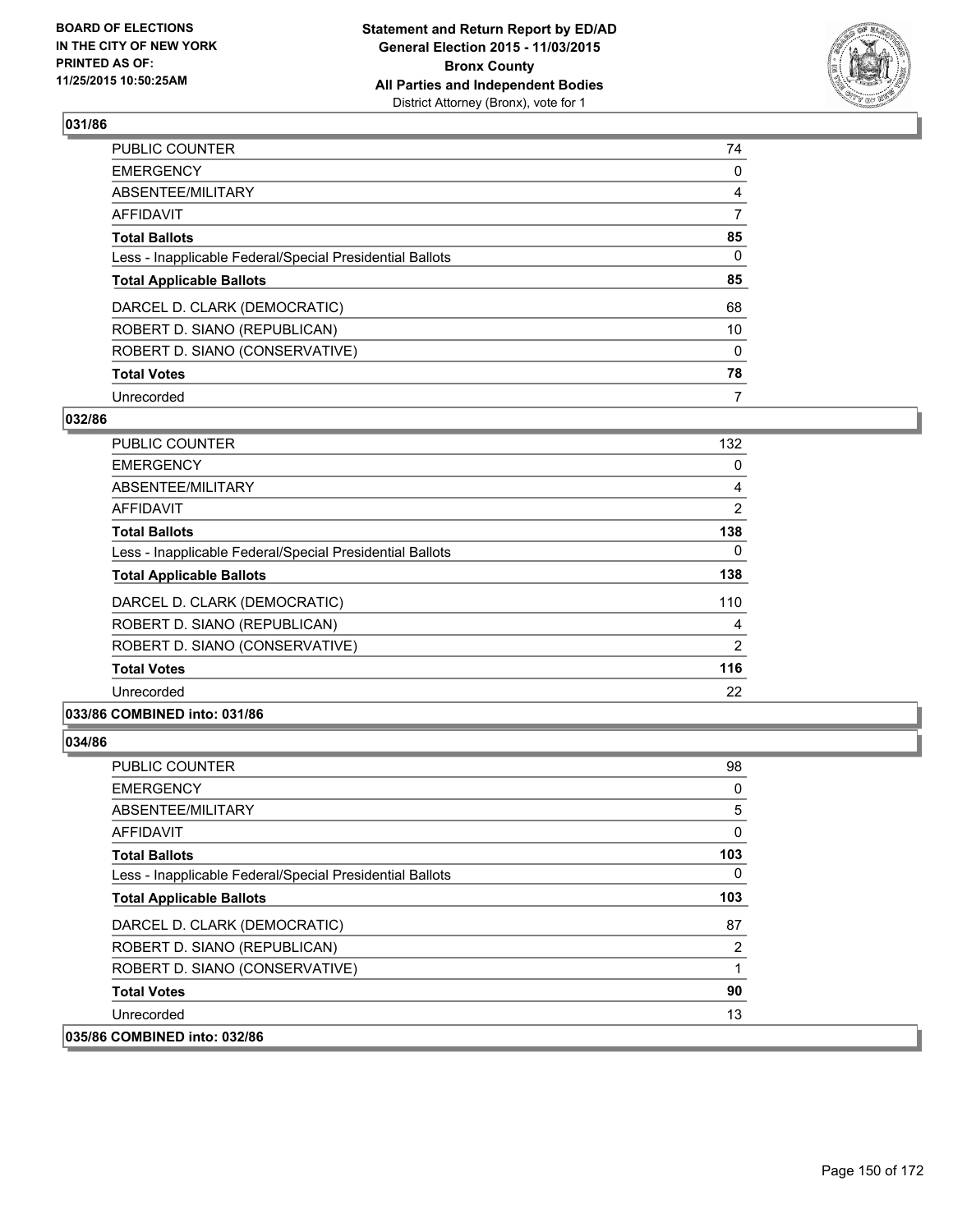

| PUBLIC COUNTER                                           | 61       |
|----------------------------------------------------------|----------|
| <b>EMERGENCY</b>                                         | 0        |
| ABSENTEE/MILITARY                                        | 0        |
| <b>AFFIDAVIT</b>                                         |          |
| <b>Total Ballots</b>                                     | 62       |
| Less - Inapplicable Federal/Special Presidential Ballots | $\Omega$ |
| <b>Total Applicable Ballots</b>                          | 62       |
| DARCEL D. CLARK (DEMOCRATIC)                             | 50       |
| ROBERT D. SIANO (REPUBLICAN)                             |          |
| ROBERT D. SIANO (CONSERVATIVE)                           | $\Omega$ |
| <b>Total Votes</b>                                       | 51       |
| Unrecorded                                               | 11       |

### **037/86**

| 25             |
|----------------|
| 0              |
| $\overline{2}$ |
| 4              |
| 31             |
| 0              |
| 31             |
| 27             |
|                |
| 0              |
| 28             |
| 3              |
|                |

| <b>PUBLIC COUNTER</b>                                    | 37 |
|----------------------------------------------------------|----|
| <b>EMERGENCY</b>                                         | 0  |
| ABSENTEE/MILITARY                                        |    |
| AFFIDAVIT                                                | 0  |
| <b>Total Ballots</b>                                     | 38 |
| Less - Inapplicable Federal/Special Presidential Ballots | 0  |
| <b>Total Applicable Ballots</b>                          | 38 |
| DARCEL D. CLARK (DEMOCRATIC)                             | 33 |
| ROBERT D. SIANO (REPUBLICAN)                             |    |
| ROBERT D. SIANO (CONSERVATIVE)                           |    |
| <b>Total Votes</b>                                       | 35 |
| Unrecorded                                               | 3  |
| 039/86 COMBINED into: 038/86                             |    |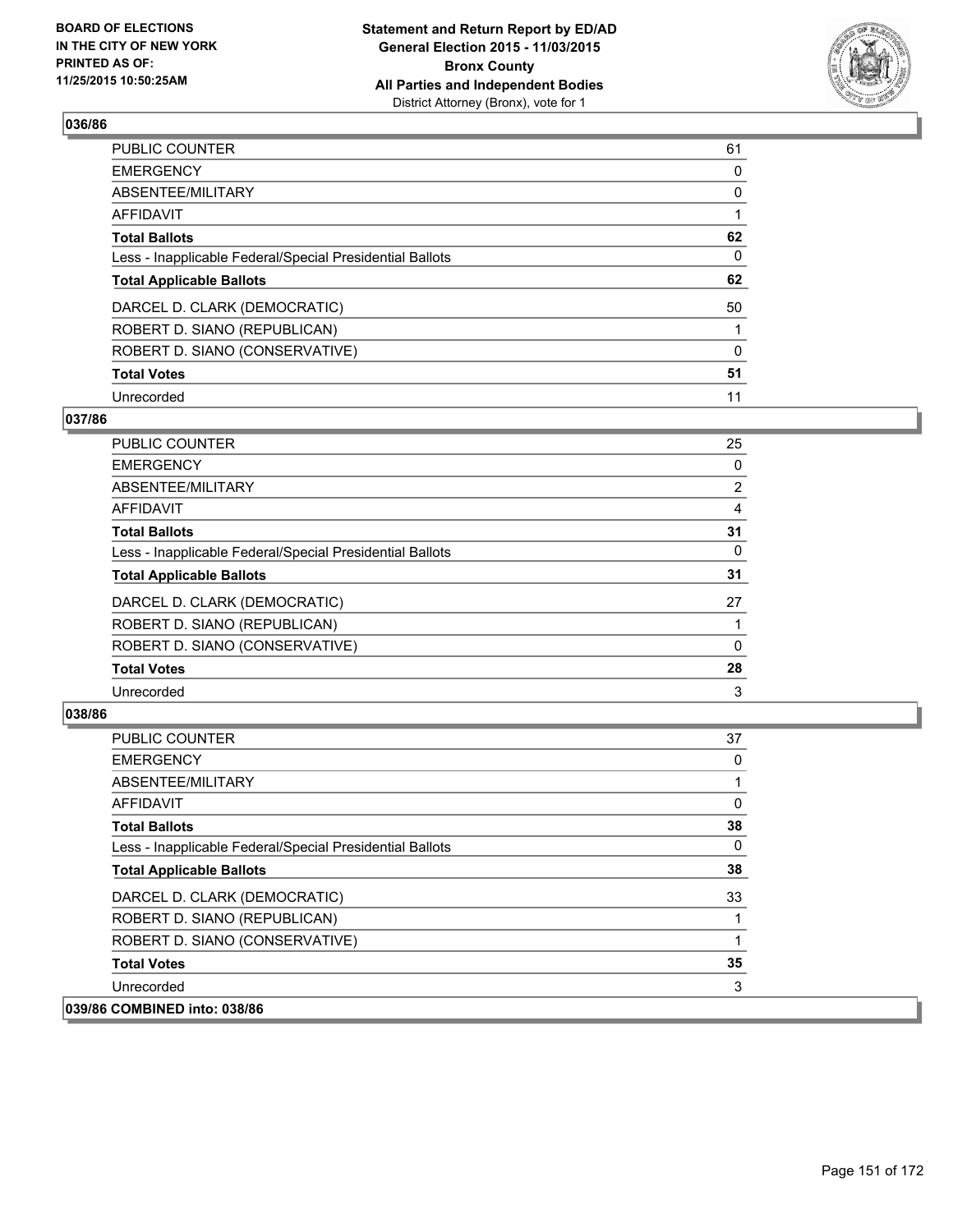

| <b>PUBLIC COUNTER</b>                                    | 64 |
|----------------------------------------------------------|----|
| <b>EMERGENCY</b>                                         | 0  |
| ABSENTEE/MILITARY                                        |    |
| AFFIDAVIT                                                | 4  |
| <b>Total Ballots</b>                                     | 69 |
| Less - Inapplicable Federal/Special Presidential Ballots | 0  |
| <b>Total Applicable Ballots</b>                          | 69 |
| DARCEL D. CLARK (DEMOCRATIC)                             | 60 |
| ROBERT D. SIANO (REPUBLICAN)                             |    |
| ROBERT D. SIANO (CONSERVATIVE)                           |    |
| <b>Total Votes</b>                                       | 62 |
| Unrecorded                                               | 7  |
|                                                          |    |

**041/86 COMBINED into: 040/86**

### **042/86 COMBINED into: 030/79**

#### **043/86**

| PUBLIC COUNTER                                           | 5 |
|----------------------------------------------------------|---|
| <b>EMERGENCY</b>                                         | 0 |
| ABSENTEE/MILITARY                                        | 0 |
| <b>AFFIDAVIT</b>                                         | 0 |
| <b>Total Ballots</b>                                     | 5 |
| Less - Inapplicable Federal/Special Presidential Ballots | 0 |
| <b>Total Applicable Ballots</b>                          | 5 |
| DARCEL D. CLARK (DEMOCRATIC)                             | 5 |
| ROBERT D. SIANO (REPUBLICAN)                             | 0 |
| ROBERT D. SIANO (CONSERVATIVE)                           | 0 |
| <b>Total Votes</b>                                       | 5 |
|                                                          |   |

## **044/86 COMBINED into: 009/79**

| <b>PUBLIC COUNTER</b>                                    | 49 |
|----------------------------------------------------------|----|
| <b>EMERGENCY</b>                                         | 0  |
| ABSENTEE/MILITARY                                        | 3  |
| <b>AFFIDAVIT</b>                                         | 1  |
| <b>Total Ballots</b>                                     | 53 |
| Less - Inapplicable Federal/Special Presidential Ballots | 0  |
| <b>Total Applicable Ballots</b>                          | 53 |
| DARCEL D. CLARK (DEMOCRATIC)                             | 47 |
| ROBERT D. SIANO (REPUBLICAN)                             | 2  |
| ROBERT D. SIANO (CONSERVATIVE)                           | 1  |
| <b>Total Votes</b>                                       | 50 |
| Unrecorded                                               | 3  |
| 046/86 COMBINED into: 045/86                             |    |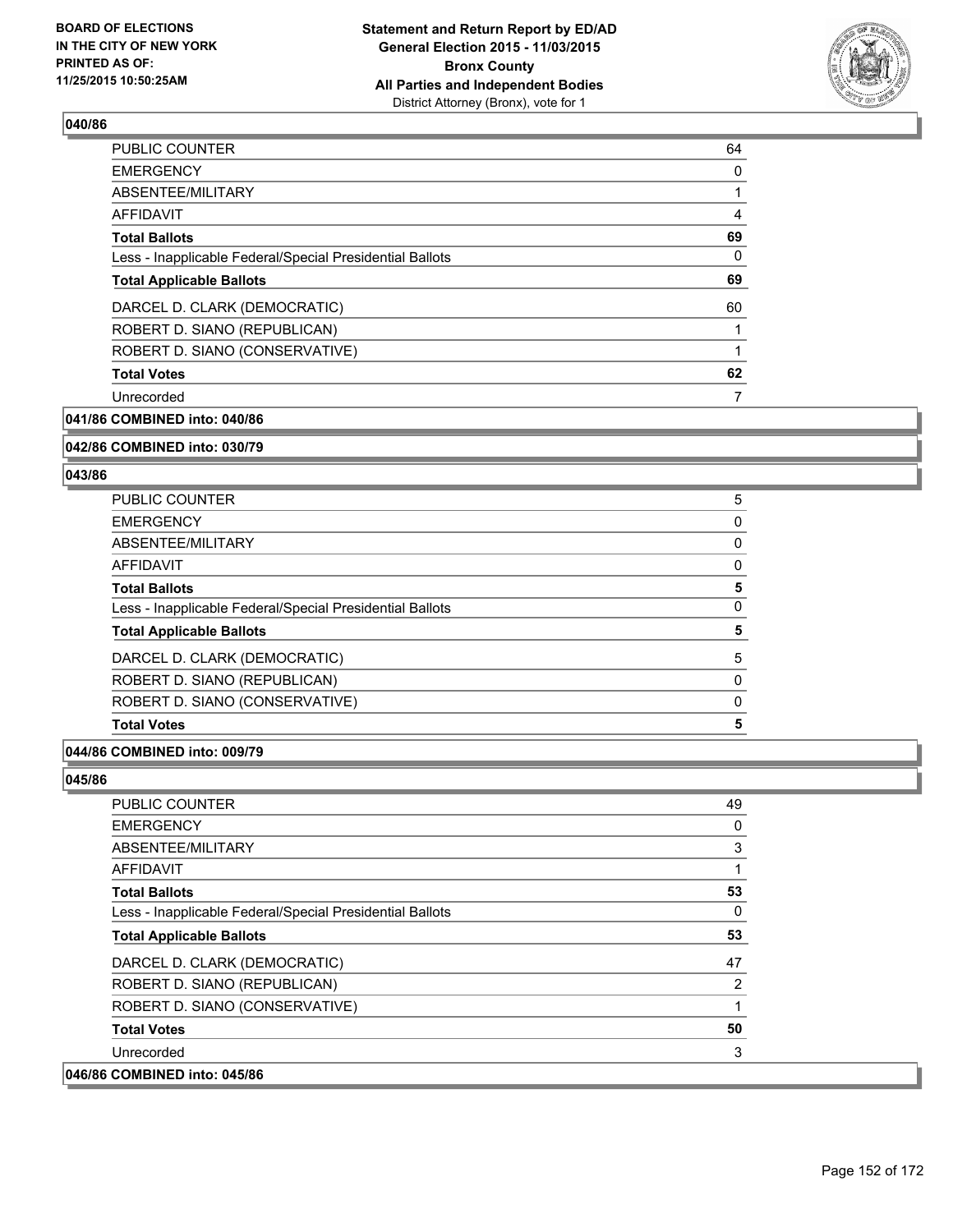

| <b>PUBLIC COUNTER</b>                                    | 67 |
|----------------------------------------------------------|----|
| <b>EMERGENCY</b>                                         | 0  |
| ABSENTEE/MILITARY                                        | 3  |
| AFFIDAVIT                                                |    |
| <b>Total Ballots</b>                                     | 71 |
| Less - Inapplicable Federal/Special Presidential Ballots | 0  |
| <b>Total Applicable Ballots</b>                          | 71 |
| DARCEL D. CLARK (DEMOCRATIC)                             | 61 |
| ROBERT D. SIANO (REPUBLICAN)                             | 2  |
| ROBERT D. SIANO (CONSERVATIVE)                           |    |
| <b>Total Votes</b>                                       | 64 |
| Unrecorded                                               |    |
|                                                          |    |

# **048/86 COMBINED into: 021/86**

#### **049/86**

| <b>PUBLIC COUNTER</b>                                    | 36       |
|----------------------------------------------------------|----------|
| <b>EMERGENCY</b>                                         | 0        |
| ABSENTEE/MILITARY                                        | 2        |
| <b>AFFIDAVIT</b>                                         |          |
| <b>Total Ballots</b>                                     | 39       |
| Less - Inapplicable Federal/Special Presidential Ballots | $\Omega$ |
| <b>Total Applicable Ballots</b>                          | 39       |
| DARCEL D. CLARK (DEMOCRATIC)                             | 33       |
| ROBERT D. SIANO (REPUBLICAN)                             | 5        |
| ROBERT D. SIANO (CONSERVATIVE)                           | $\Omega$ |
| <b>Total Votes</b>                                       | 38       |
| Unrecorded                                               |          |

### **050/86 COMBINED into: 028/86**

| <b>PUBLIC COUNTER</b>                                    | 63 |
|----------------------------------------------------------|----|
| <b>EMERGENCY</b>                                         | 0  |
| ABSENTEE/MILITARY                                        |    |
| AFFIDAVIT                                                |    |
| <b>Total Ballots</b>                                     | 71 |
| Less - Inapplicable Federal/Special Presidential Ballots | 0  |
| <b>Total Applicable Ballots</b>                          | 71 |
| DARCEL D. CLARK (DEMOCRATIC)                             | 63 |
| ROBERT D. SIANO (REPUBLICAN)                             | 3  |
| ROBERT D. SIANO (CONSERVATIVE)                           |    |
| <b>Total Votes</b>                                       | 67 |
| Unrecorded                                               | 4  |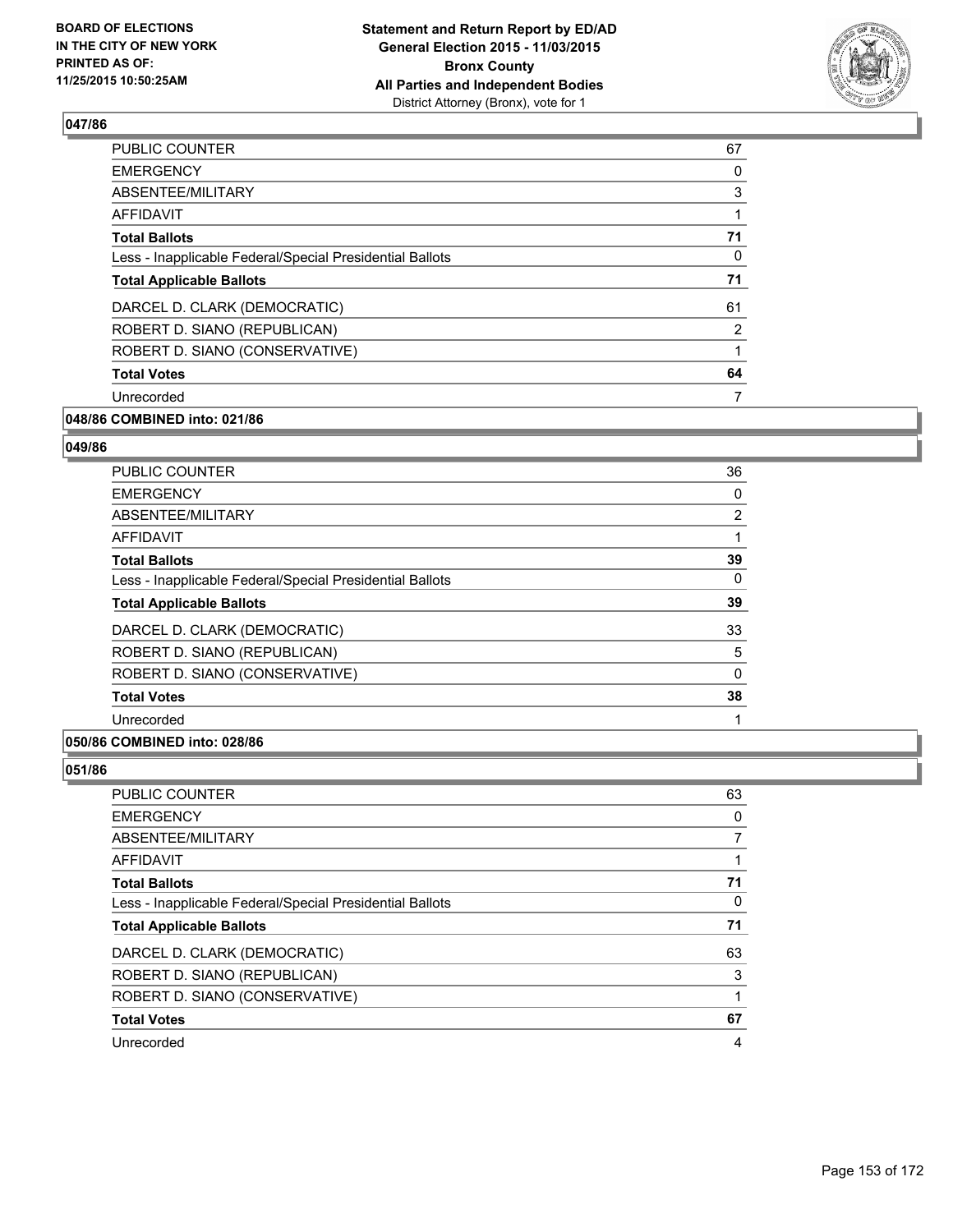

| <b>PUBLIC COUNTER</b>                                    | 75           |
|----------------------------------------------------------|--------------|
| <b>EMERGENCY</b>                                         | 0            |
| ABSENTEE/MILITARY                                        | 8            |
| AFFIDAVIT                                                |              |
| <b>Total Ballots</b>                                     | 84           |
| Less - Inapplicable Federal/Special Presidential Ballots | 0            |
| <b>Total Applicable Ballots</b>                          | 84           |
| DARCEL D. CLARK (DEMOCRATIC)                             | 72           |
| ROBERT D. SIANO (REPUBLICAN)                             | 3            |
| ROBERT D. SIANO (CONSERVATIVE)                           | $\mathbf{1}$ |
| <b>Total Votes</b>                                       | 76           |
| Unrecorded                                               | 8            |
|                                                          |              |

# **053/86 COMBINED into: 051/86**

#### **054/86**

| <b>PUBLIC COUNTER</b>                                    | 95             |
|----------------------------------------------------------|----------------|
| <b>EMERGENCY</b>                                         | 0              |
| <b>ABSENTEE/MILITARY</b>                                 | 5              |
| AFFIDAVIT                                                | 4              |
| <b>Total Ballots</b>                                     | 104            |
| Less - Inapplicable Federal/Special Presidential Ballots | 0              |
| <b>Total Applicable Ballots</b>                          | 104            |
| DARCEL D. CLARK (DEMOCRATIC)                             | 79             |
| ROBERT D. SIANO (REPUBLICAN)                             | 6              |
| ROBERT D. SIANO (CONSERVATIVE)                           | 2              |
| JOSE ANTONIO GONZALEZ JR. (WRITE-IN)                     | 1              |
| KALIEF BROWDER (WRITE-IN)                                | 1              |
| UNATTRIBUTABLE WRITE-IN (WRITE-IN)                       | $\overline{2}$ |
| <b>Total Votes</b>                                       | 91             |
| Unrecorded                                               | 13             |

| <b>PUBLIC COUNTER</b>                                    | 66           |
|----------------------------------------------------------|--------------|
| <b>EMERGENCY</b>                                         | 0            |
| ABSENTEE/MILITARY                                        | 2            |
| AFFIDAVIT                                                | $\mathbf{0}$ |
| <b>Total Ballots</b>                                     | 68           |
| Less - Inapplicable Federal/Special Presidential Ballots | 0            |
| <b>Total Applicable Ballots</b>                          | 68           |
| DARCEL D. CLARK (DEMOCRATIC)                             | 54           |
| ROBERT D. SIANO (REPUBLICAN)                             |              |
| ROBERT D. SIANO (CONSERVATIVE)                           | 2            |
| <b>Total Votes</b>                                       | 57           |
| Unrecorded                                               | 11           |
| 056/86 COMBINED into: 055/86                             |              |
|                                                          |              |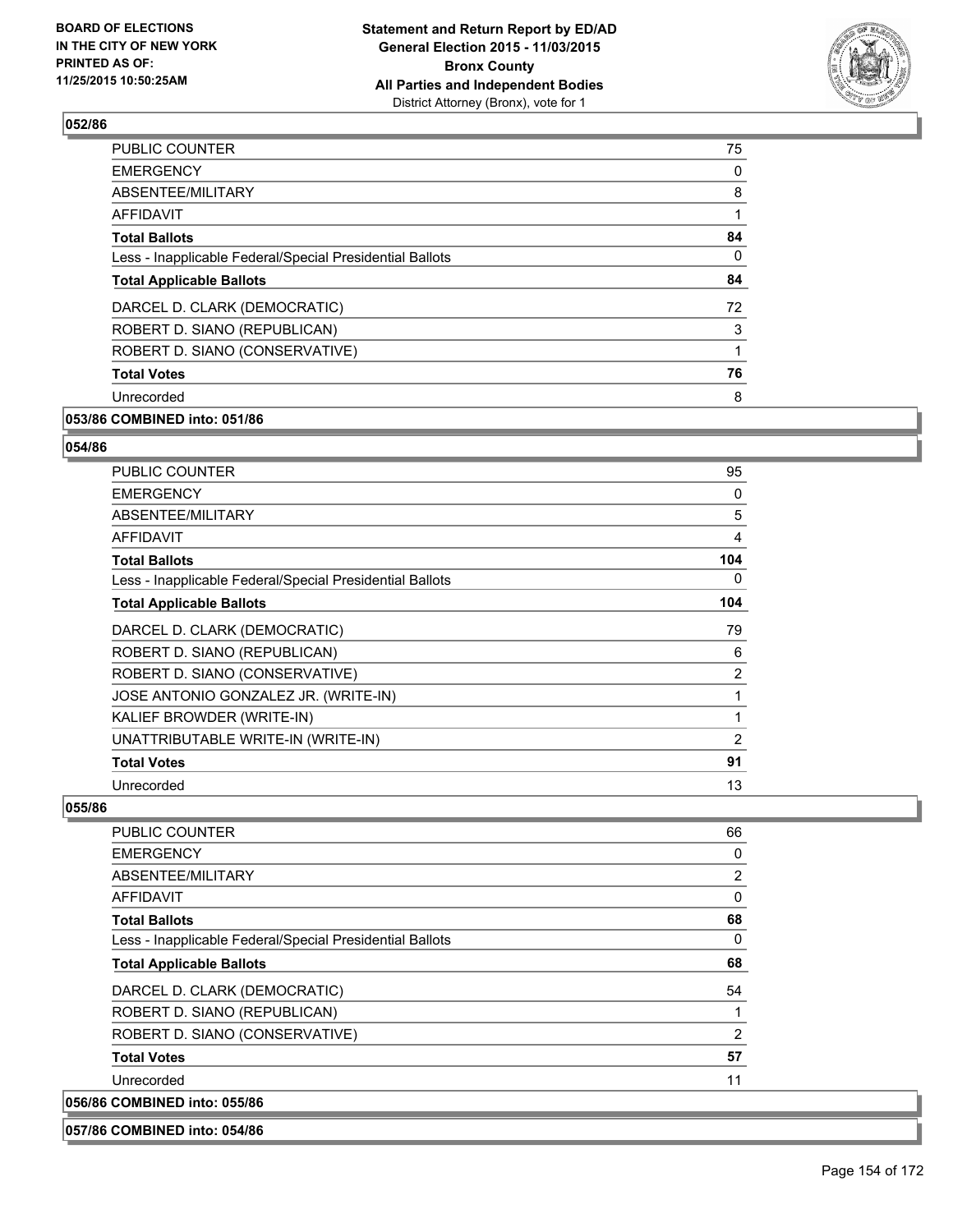

| <b>PUBLIC COUNTER</b>                                    | 52             |
|----------------------------------------------------------|----------------|
| <b>EMERGENCY</b>                                         | 0              |
| <b>ABSENTEE/MILITARY</b>                                 | $\overline{2}$ |
| <b>AFFIDAVIT</b>                                         | 5              |
| <b>Total Ballots</b>                                     | 59             |
| Less - Inapplicable Federal/Special Presidential Ballots | 0              |
| <b>Total Applicable Ballots</b>                          | 59             |
| DARCEL D. CLARK (DEMOCRATIC)                             | 48             |
| ROBERT D. SIANO (REPUBLICAN)                             | 2              |
| ROBERT D. SIANO (CONSERVATIVE)                           | $\overline{2}$ |
| <b>Total Votes</b>                                       | 52             |
| Unrecorded                                               | 7              |
| 059/86 COMBINED into: 030/86                             |                |
| 060/86 COMBINED into: 038/86                             |                |
| 061/86 COMBINED into: 018/86                             |                |
| 062/86 COMBINED into: 026/86                             |                |
| 063/86 COMBINED into: 034/86                             |                |
| 064/86 COMBINED into: 052/86                             |                |
| 065/86 COMBINED into: 004/86                             |                |
|                                                          |                |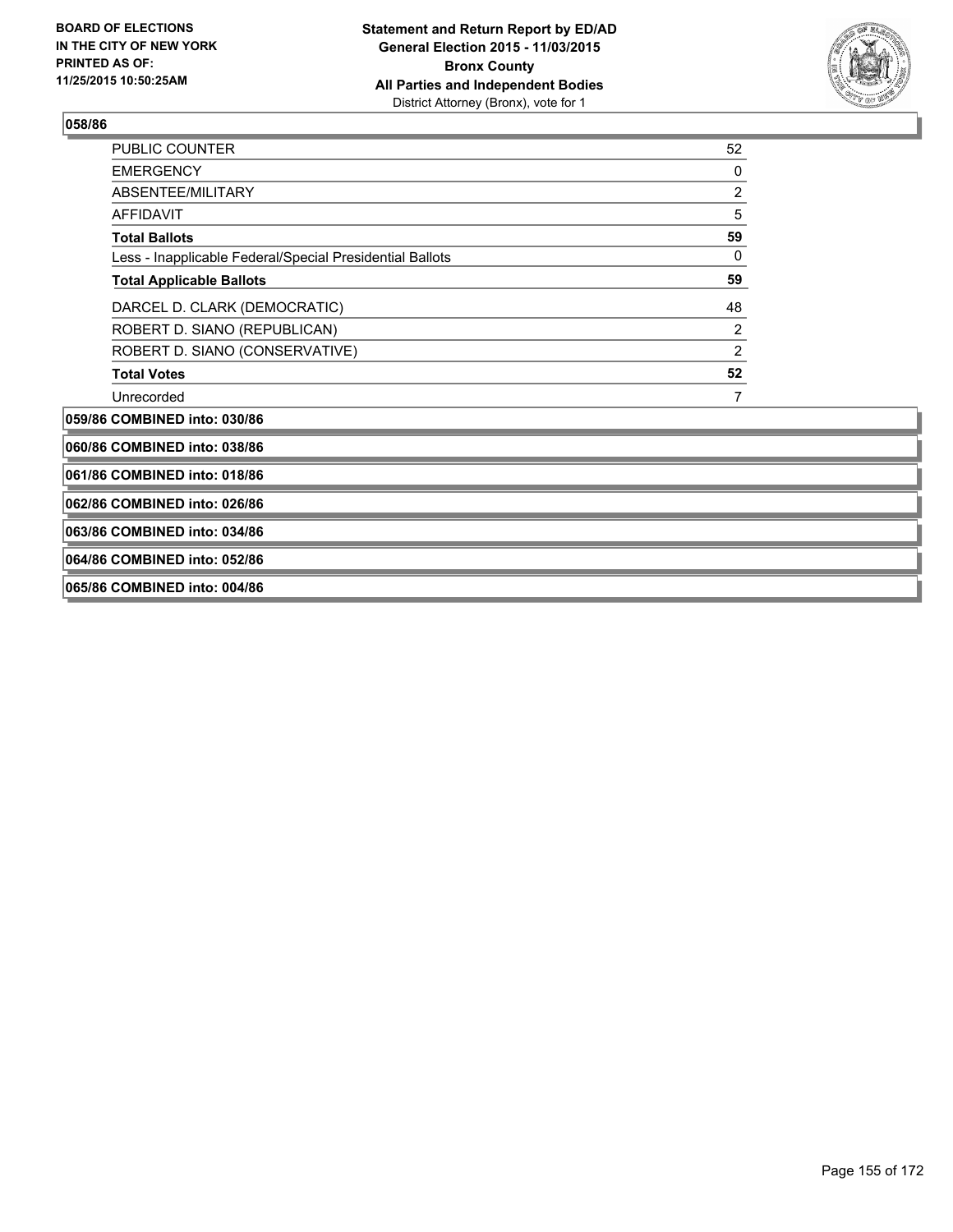

| PUBLIC COUNTER                                           | 43       |
|----------------------------------------------------------|----------|
| <b>EMERGENCY</b>                                         | 0        |
| ABSENTEE/MILITARY                                        | 0        |
| <b>AFFIDAVIT</b>                                         | 0        |
| <b>Total Ballots</b>                                     | 43       |
| Less - Inapplicable Federal/Special Presidential Ballots | 0        |
| <b>Total Applicable Ballots</b>                          | 43       |
| DARCEL D. CLARK (DEMOCRATIC)                             | 34       |
| ROBERT D. SIANO (REPUBLICAN)                             | 3        |
| ROBERT D. SIANO (CONSERVATIVE)                           | $\Omega$ |
| <b>Total Votes</b>                                       | 37       |
| Unrecorded                                               | 6        |

### **002/87**

| PUBLIC COUNTER                                           | 44 |
|----------------------------------------------------------|----|
| <b>EMERGENCY</b>                                         | 0  |
| ABSENTEE/MILITARY                                        | 2  |
| AFFIDAVIT                                                | 0  |
| <b>Total Ballots</b>                                     | 46 |
| Less - Inapplicable Federal/Special Presidential Ballots | 0  |
| <b>Total Applicable Ballots</b>                          | 46 |
| DARCEL D. CLARK (DEMOCRATIC)                             | 37 |
| ROBERT D. SIANO (REPUBLICAN)                             | 2  |
| ROBERT D. SIANO (CONSERVATIVE)                           |    |
| LUIS R SEPULVEDA (WRITE-IN)                              | 2  |
| <b>Total Votes</b>                                       | 42 |
| Unrecorded                                               | 4  |

## **003/87 COMBINED into: 002/87**

### **004/87 COMBINED into: 001/87**

| <b>PUBLIC COUNTER</b>                                    | 79       |
|----------------------------------------------------------|----------|
| <b>EMERGENCY</b>                                         | 0        |
| ABSENTEE/MILITARY                                        | $\Omega$ |
| AFFIDAVIT                                                | 2        |
| <b>Total Ballots</b>                                     | 81       |
| Less - Inapplicable Federal/Special Presidential Ballots | 0        |
| <b>Total Applicable Ballots</b>                          | 81       |
| DARCEL D. CLARK (DEMOCRATIC)                             | 64       |
| ROBERT D. SIANO (REPUBLICAN)                             | 6        |
| ROBERT D. SIANO (CONSERVATIVE)                           | 2        |
| <b>Total Votes</b>                                       | 72       |
| Unrecorded                                               | 9        |
| 006/87 COMBINED into: 005/87                             |          |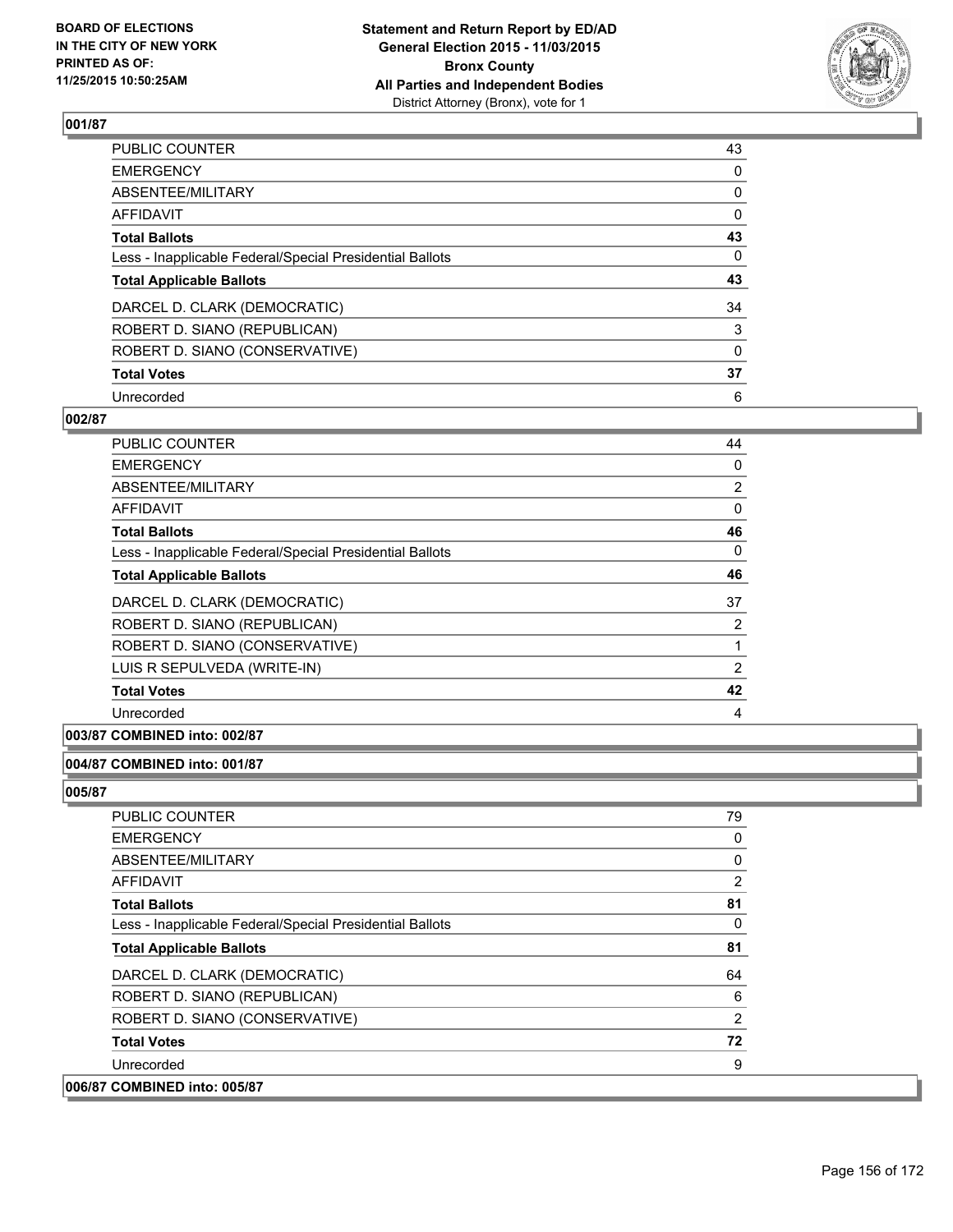

| <b>PUBLIC COUNTER</b>                                    | 45             |
|----------------------------------------------------------|----------------|
| <b>EMERGENCY</b>                                         | 0              |
| ABSENTEE/MILITARY                                        | 0              |
| AFFIDAVIT                                                | $\overline{2}$ |
| <b>Total Ballots</b>                                     | 47             |
| Less - Inapplicable Federal/Special Presidential Ballots | 0              |
| <b>Total Applicable Ballots</b>                          | 47             |
| DARCEL D. CLARK (DEMOCRATIC)                             | 41             |
| ROBERT D. SIANO (REPUBLICAN)                             | 0              |
| ROBERT D. SIANO (CONSERVATIVE)                           | 3              |
| <b>Total Votes</b>                                       | 44             |
| Unrecorded                                               | 3              |
|                                                          |                |

# **008/87 COMBINED into: 007/87**

#### **009/87**

| <b>PUBLIC COUNTER</b>                                    | 50 |
|----------------------------------------------------------|----|
| <b>EMERGENCY</b>                                         | 0  |
| ABSENTEE/MILITARY                                        | 3  |
| AFFIDAVIT                                                | 0  |
| <b>Total Ballots</b>                                     | 53 |
| Less - Inapplicable Federal/Special Presidential Ballots | 0  |
| <b>Total Applicable Ballots</b>                          | 53 |
| DARCEL D. CLARK (DEMOCRATIC)                             | 42 |
| ROBERT D. SIANO (REPUBLICAN)                             |    |
| ROBERT D. SIANO (CONSERVATIVE)                           |    |
| <b>Total Votes</b>                                       | 44 |
| Unrecorded                                               | 9  |

| <b>PUBLIC COUNTER</b>                                    | 42 |
|----------------------------------------------------------|----|
| <b>EMERGENCY</b>                                         | 0  |
| ABSENTEE/MILITARY                                        | 0  |
| <b>AFFIDAVIT</b>                                         | 3  |
| <b>Total Ballots</b>                                     | 45 |
| Less - Inapplicable Federal/Special Presidential Ballots | 0  |
| <b>Total Applicable Ballots</b>                          | 45 |
| DARCEL D. CLARK (DEMOCRATIC)                             | 38 |
| ROBERT D. SIANO (REPUBLICAN)                             |    |
| ROBERT D. SIANO (CONSERVATIVE)                           | 0  |
| <b>Total Votes</b>                                       | 39 |
| Unrecorded                                               | 6  |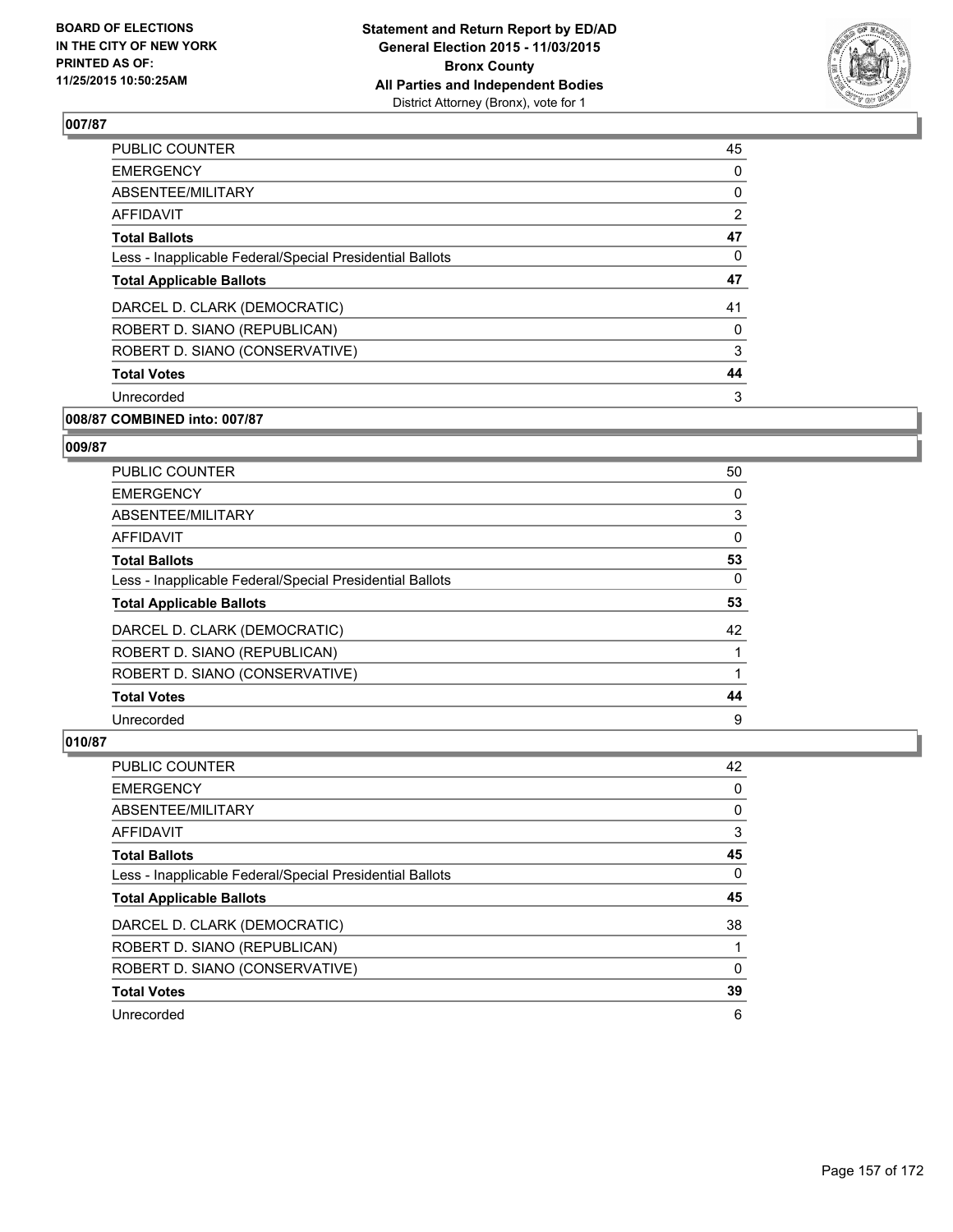

| <b>PUBLIC COUNTER</b>                                    | 63       |
|----------------------------------------------------------|----------|
| <b>EMERGENCY</b>                                         | 0        |
| ABSENTEE/MILITARY                                        | 3        |
| <b>AFFIDAVIT</b>                                         | $\Omega$ |
| <b>Total Ballots</b>                                     | 66       |
| Less - Inapplicable Federal/Special Presidential Ballots | 0        |
| <b>Total Applicable Ballots</b>                          | 66       |
| DARCEL D. CLARK (DEMOCRATIC)                             | 59       |
| ROBERT D. SIANO (REPUBLICAN)                             | 2        |
| ROBERT D. SIANO (CONSERVATIVE)                           | 0        |
| <b>Total Votes</b>                                       | 61       |
| Unrecorded                                               | 5        |

**012/87 COMBINED into: 011/87**

**013/87 COMBINED into: 011/87**

**014/87 COMBINED into: 011/87**

**015/87 COMBINED into: 009/87**

## **016/87 COMBINED into: 011/87**

### **017/87**

| PUBLIC COUNTER                                           | 29             |
|----------------------------------------------------------|----------------|
| <b>EMERGENCY</b>                                         | 0              |
| ABSENTEE/MILITARY                                        | $\Omega$       |
| AFFIDAVIT                                                |                |
| <b>Total Ballots</b>                                     | 30             |
| Less - Inapplicable Federal/Special Presidential Ballots | 0              |
| <b>Total Applicable Ballots</b>                          | 30             |
| DARCEL D. CLARK (DEMOCRATIC)                             | 27             |
| ROBERT D. SIANO (REPUBLICAN)                             | $\overline{2}$ |
| ROBERT D. SIANO (CONSERVATIVE)                           | $\Omega$       |
| <b>Total Votes</b>                                       | 29             |
| Unrecorded                                               |                |

| PUBLIC COUNTER                                           | 44 |
|----------------------------------------------------------|----|
| <b>EMERGENCY</b>                                         | 0  |
| ABSENTEE/MILITARY                                        | 2  |
| <b>AFFIDAVIT</b>                                         | 0  |
| <b>Total Ballots</b>                                     | 46 |
| Less - Inapplicable Federal/Special Presidential Ballots | 0  |
|                                                          |    |
| <b>Total Applicable Ballots</b>                          | 46 |
| DARCEL D. CLARK (DEMOCRATIC)                             | 37 |
| ROBERT D. SIANO (REPUBLICAN)                             | 4  |
| ROBERT D. SIANO (CONSERVATIVE)                           | 2  |
| <b>Total Votes</b>                                       | 43 |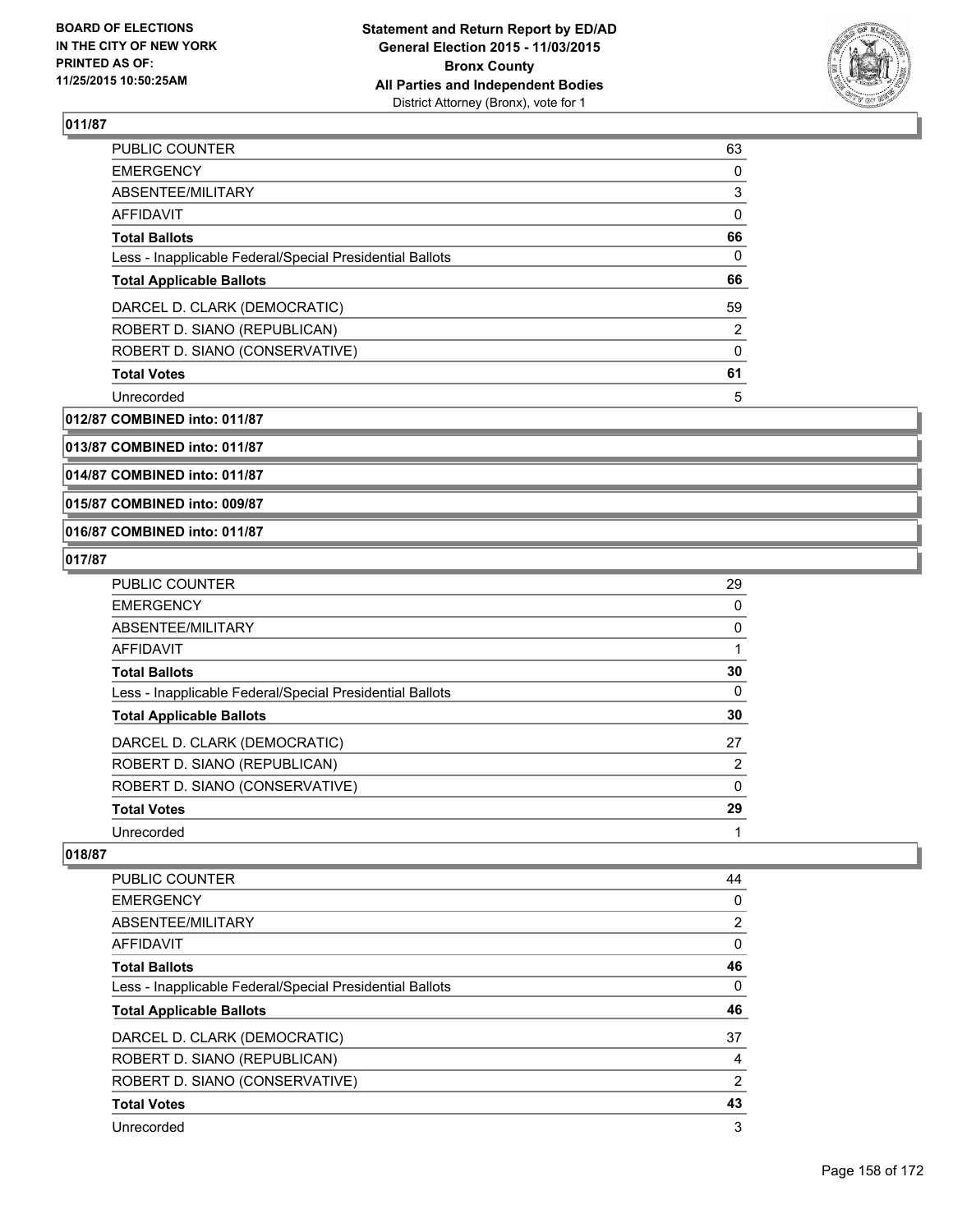

## **019/87 COMBINED into: 018/87**

**020/87 COMBINED into: 017/87**

#### **021/87 COMBINED into: 009/87**

**022/87** 

| <b>PUBLIC COUNTER</b>                                    | 57 |
|----------------------------------------------------------|----|
| <b>EMERGENCY</b>                                         | 0  |
| ABSENTEE/MILITARY                                        |    |
| AFFIDAVIT                                                | 0  |
| <b>Total Ballots</b>                                     | 58 |
| Less - Inapplicable Federal/Special Presidential Ballots | 0  |
| <b>Total Applicable Ballots</b>                          | 58 |
| DARCEL D. CLARK (DEMOCRATIC)                             | 51 |
| ROBERT D. SIANO (REPUBLICAN)                             | 2  |
| ROBERT D. SIANO (CONSERVATIVE)                           |    |
| <b>Total Votes</b>                                       | 54 |
| Unrecorded                                               | 4  |

#### **023/87 COMBINED into: 022/87**

#### **024/87 COMBINED into: 033/87**

#### **025/87 COMBINED into: 053/87**

| 027/87 COMBINED into: 029/87                             |     |
|----------------------------------------------------------|-----|
| Unrecorded                                               | 11  |
| <b>Total Votes</b>                                       | 109 |
| ROBERT D. SIANO (CONSERVATIVE)                           | 5   |
| ROBERT D. SIANO (REPUBLICAN)                             | 15  |
| DARCEL D. CLARK (DEMOCRATIC)                             | 89  |
| <b>Total Applicable Ballots</b>                          | 120 |
| Less - Inapplicable Federal/Special Presidential Ballots | 0   |
| <b>Total Ballots</b>                                     | 120 |
| <b>AFFIDAVIT</b>                                         | 3   |
| ABSENTEE/MILITARY                                        | 4   |
| <b>EMERGENCY</b>                                         | 0   |
| <b>PUBLIC COUNTER</b>                                    | 113 |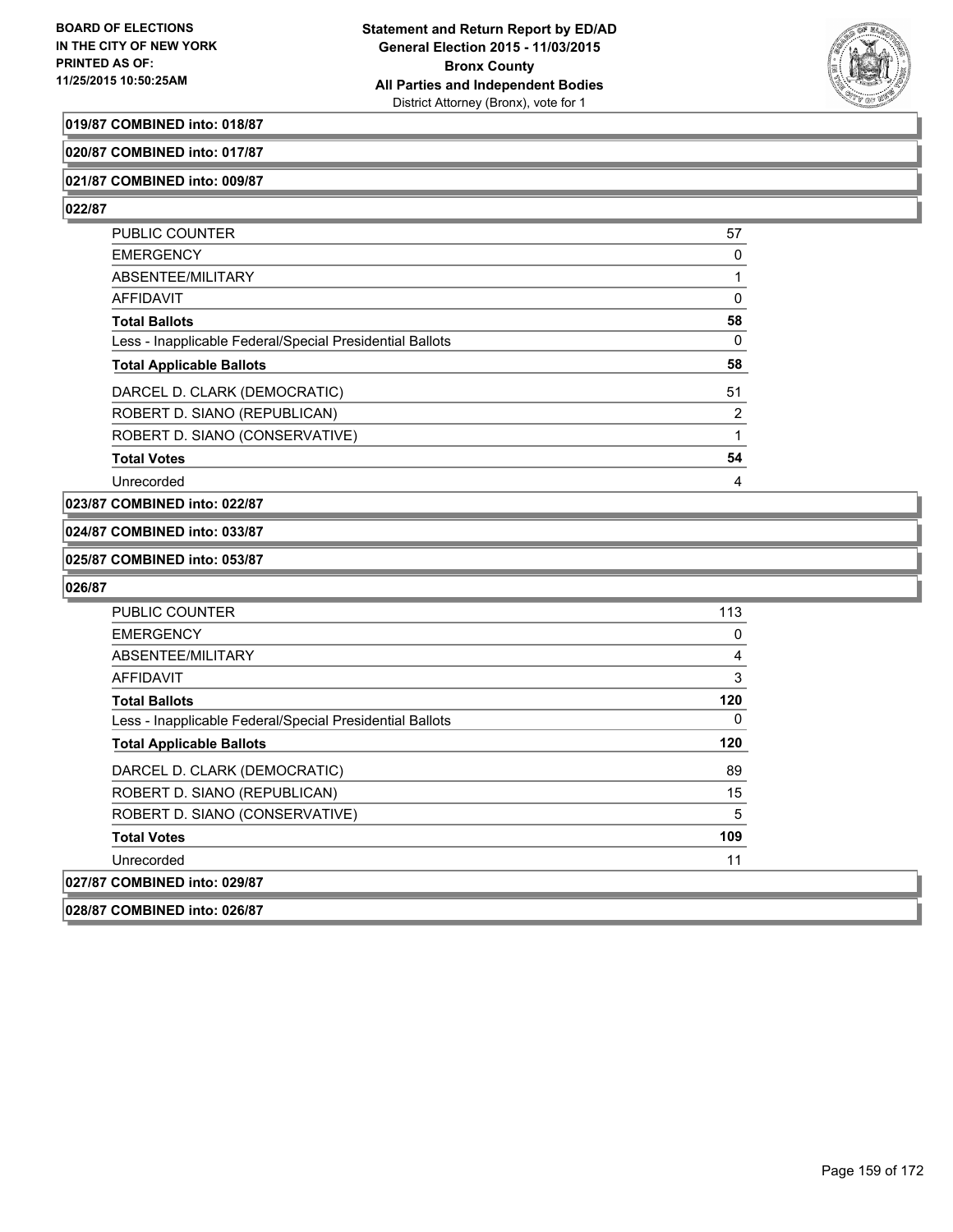

| <b>PUBLIC COUNTER</b>                                    | 77 |
|----------------------------------------------------------|----|
| <b>EMERGENCY</b>                                         | 0  |
| ABSENTEE/MILITARY                                        | 4  |
| AFFIDAVIT                                                |    |
| <b>Total Ballots</b>                                     | 82 |
| Less - Inapplicable Federal/Special Presidential Ballots | 0  |
| <b>Total Applicable Ballots</b>                          | 82 |
| DARCEL D. CLARK (DEMOCRATIC)                             | 72 |
| ROBERT D. SIANO (REPUBLICAN)                             | 7  |
| ROBERT D. SIANO (CONSERVATIVE)                           | 0  |
| <b>Total Votes</b>                                       | 79 |
| Unrecorded                                               | 3  |
|                                                          |    |

**030/87 COMBINED into: 053/87**

**031/87 COMBINED into: 032/87**

#### **032/87**

| PUBLIC COUNTER                                           | 57                    |
|----------------------------------------------------------|-----------------------|
| <b>EMERGENCY</b>                                         | 0                     |
| ABSENTEE/MILITARY                                        | $\mathbf{2}^{\prime}$ |
| AFFIDAVIT                                                | 0                     |
| <b>Total Ballots</b>                                     | 59                    |
| Less - Inapplicable Federal/Special Presidential Ballots | 0                     |
| <b>Total Applicable Ballots</b>                          | 59                    |
| DARCEL D. CLARK (DEMOCRATIC)                             | 54                    |
| ROBERT D. SIANO (REPUBLICAN)                             | 2                     |
| ROBERT D. SIANO (CONSERVATIVE)                           |                       |
| <b>Total Votes</b>                                       | 57                    |
|                                                          |                       |

| PUBLIC COUNTER                                           |             |
|----------------------------------------------------------|-------------|
| <b>EMERGENCY</b>                                         | 0           |
| ABSENTEE/MILITARY                                        |             |
| <b>AFFIDAVIT</b>                                         | 0           |
| <b>Total Ballots</b>                                     | $\mathbf 2$ |
| Less - Inapplicable Federal/Special Presidential Ballots | 0           |
| <b>Total Applicable Ballots</b>                          | 2           |
| DARCEL D. CLARK (DEMOCRATIC)                             | 2           |
| ROBERT D. SIANO (REPUBLICAN)                             | 0           |
| ROBERT D. SIANO (CONSERVATIVE)                           | 0           |
| <b>Total Votes</b>                                       | 2           |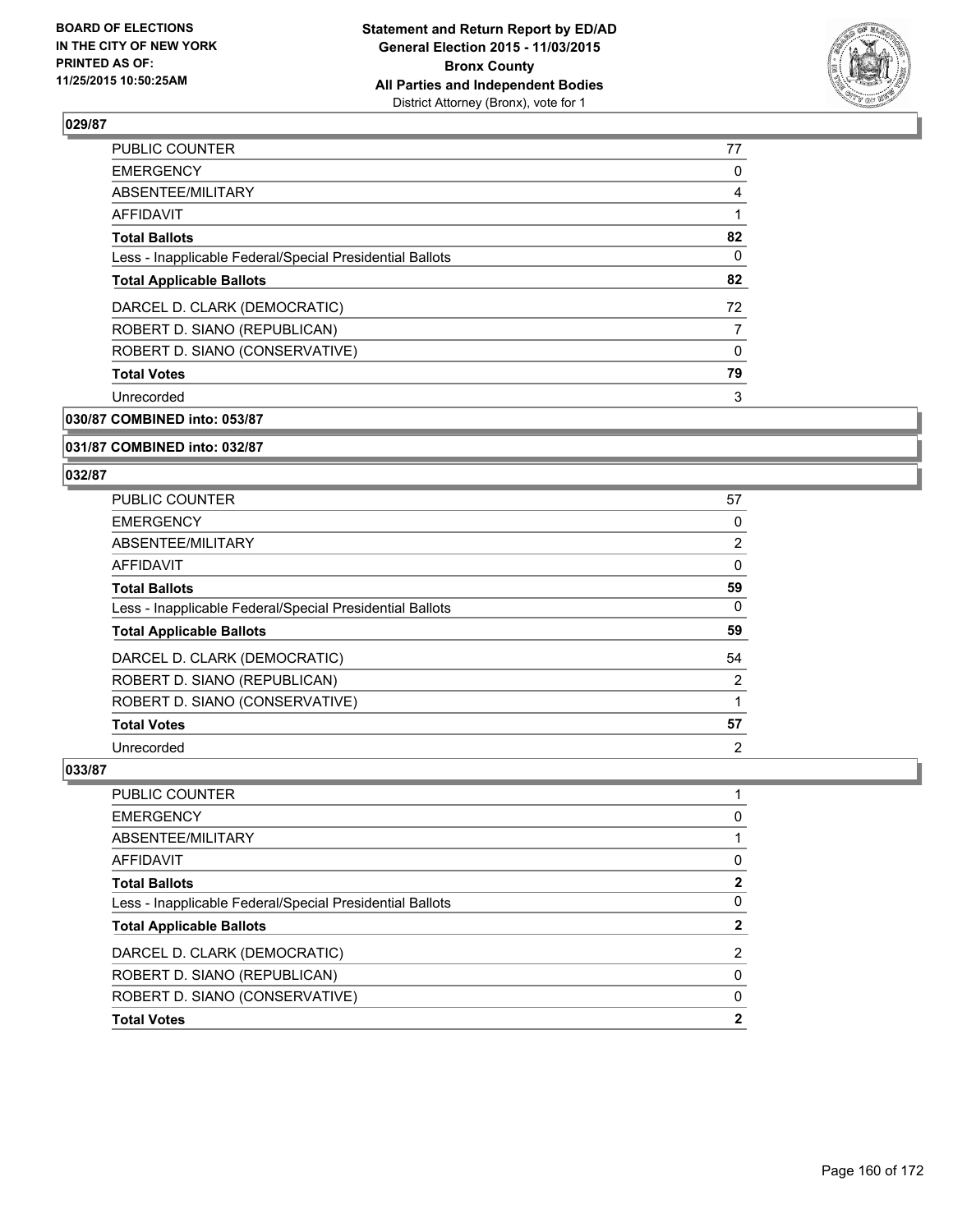

| <b>PUBLIC COUNTER</b>                                    | 79             |
|----------------------------------------------------------|----------------|
| <b>EMERGENCY</b>                                         | 0              |
| ABSENTEE/MILITARY                                        | $\overline{2}$ |
| AFFIDAVIT                                                | 0              |
| <b>Total Ballots</b>                                     | 81             |
| Less - Inapplicable Federal/Special Presidential Ballots | 0              |
| <b>Total Applicable Ballots</b>                          | 81             |
| DARCEL D. CLARK (DEMOCRATIC)                             | 65             |
| ROBERT D. SIANO (REPUBLICAN)                             | 9              |
| ROBERT D. SIANO (CONSERVATIVE)                           |                |
| UNATTRIBUTABLE WRITE-IN (WRITE-IN)                       |                |
| <b>Total Votes</b>                                       | 76             |
| Unrecorded                                               | 5              |
|                                                          |                |

## **035/87 COMBINED into: 034/87**

## **036/87**

| PUBLIC COUNTER                                           | 102 |
|----------------------------------------------------------|-----|
| <b>EMERGENCY</b>                                         | 0   |
| ABSENTEE/MILITARY                                        |     |
| AFFIDAVIT                                                | 0   |
| <b>Total Ballots</b>                                     | 103 |
| Less - Inapplicable Federal/Special Presidential Ballots | 0   |
| <b>Total Applicable Ballots</b>                          | 103 |
| DARCEL D. CLARK (DEMOCRATIC)                             | 80  |
| ROBERT D. SIANO (REPUBLICAN)                             | 10  |
| ROBERT D. SIANO (CONSERVATIVE)                           | 5   |
| <b>Total Votes</b>                                       | 95  |
|                                                          |     |

| PUBLIC COUNTER                                           | 45 |
|----------------------------------------------------------|----|
| <b>EMERGENCY</b>                                         | 0  |
| ABSENTEE/MILITARY                                        | 0  |
| AFFIDAVIT                                                | 0  |
| Total Ballots                                            | 45 |
| Less - Inapplicable Federal/Special Presidential Ballots | 0  |
| <b>Total Applicable Ballots</b>                          | 45 |
| DARCEL D. CLARK (DEMOCRATIC)                             | 35 |
| ROBERT D. SIANO (REPUBLICAN)                             | 10 |
| ROBERT D. SIANO (CONSERVATIVE)                           | 0  |
| <b>Total Votes</b>                                       | 45 |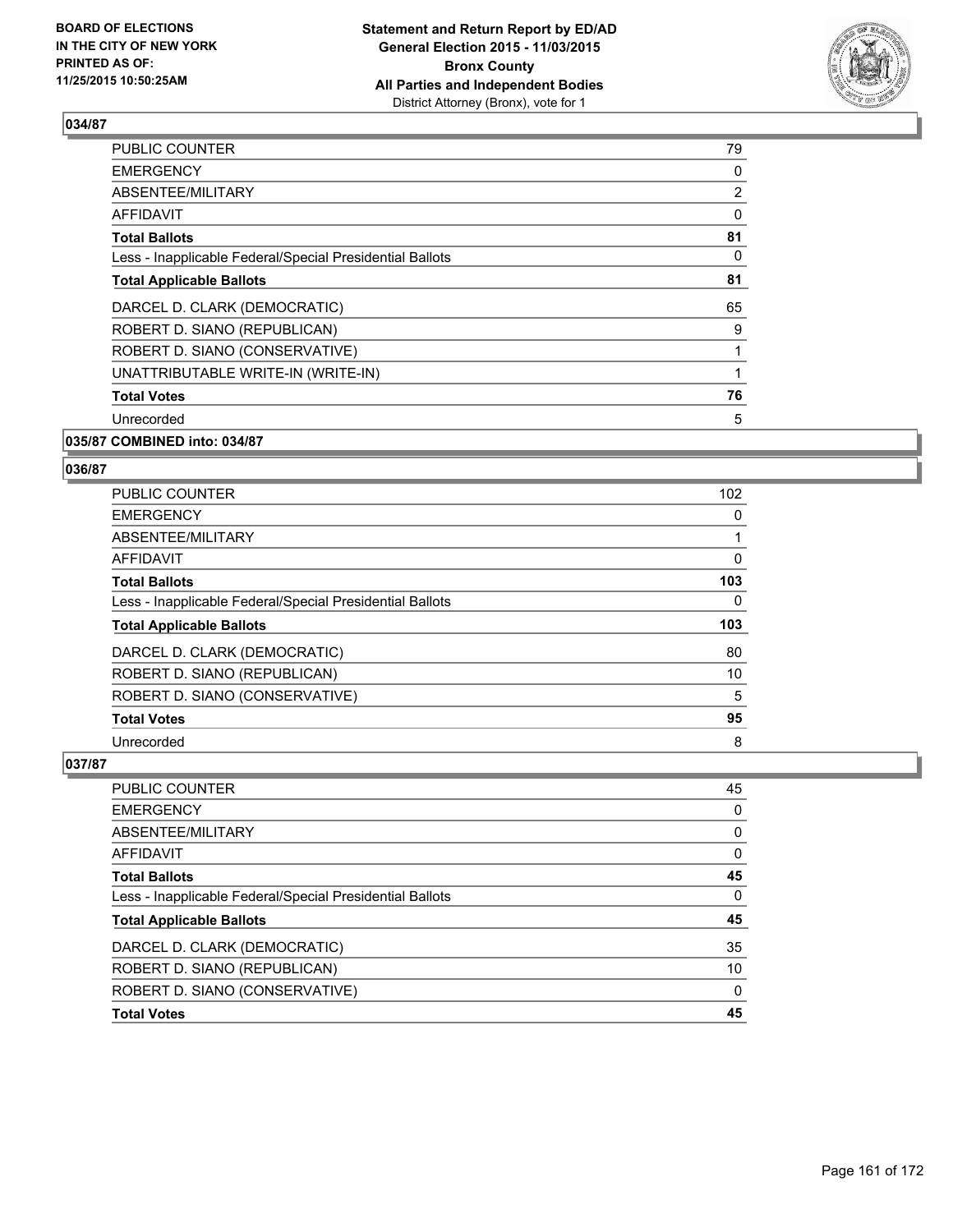

| PUBLIC COUNTER                                           | 46             |
|----------------------------------------------------------|----------------|
| <b>EMERGENCY</b>                                         | 0              |
| ABSENTEE/MILITARY                                        | $\overline{2}$ |
| <b>AFFIDAVIT</b>                                         | 0              |
| <b>Total Ballots</b>                                     | 48             |
| Less - Inapplicable Federal/Special Presidential Ballots | 0              |
| <b>Total Applicable Ballots</b>                          | 48             |
| DARCEL D. CLARK (DEMOCRATIC)                             | 38             |
| ROBERT D. SIANO (REPUBLICAN)                             | 5              |
| ROBERT D. SIANO (CONSERVATIVE)                           | $\Omega$       |
| <b>Total Votes</b>                                       | 43             |
| Unrecorded                                               | 5              |

### **039/87**

| PUBLIC COUNTER                                           | 64 |
|----------------------------------------------------------|----|
| <b>EMERGENCY</b>                                         | 0  |
| ABSENTEE/MILITARY                                        | 6  |
| <b>AFFIDAVIT</b>                                         | 2  |
| <b>Total Ballots</b>                                     | 72 |
| Less - Inapplicable Federal/Special Presidential Ballots | 0  |
| <b>Total Applicable Ballots</b>                          | 72 |
| DARCEL D. CLARK (DEMOCRATIC)                             | 50 |
| ROBERT D. SIANO (REPUBLICAN)                             | 7  |
| ROBERT D. SIANO (CONSERVATIVE)                           | 5  |
| LUIS SEPULVEDA (WRITE-IN)                                | 1  |
| UNATTRIBUTABLE WRITE-IN (WRITE-IN)                       | 1  |
| <b>Total Votes</b>                                       | 64 |
| Unrecorded                                               | 8  |

| <b>PUBLIC COUNTER</b>                                    | 98  |
|----------------------------------------------------------|-----|
| <b>EMERGENCY</b>                                         | 0   |
| ABSENTEE/MILITARY                                        | 2   |
| AFFIDAVIT                                                | 0   |
| <b>Total Ballots</b>                                     | 100 |
| Less - Inapplicable Federal/Special Presidential Ballots | 0   |
| <b>Total Applicable Ballots</b>                          | 100 |
| DARCEL D. CLARK (DEMOCRATIC)                             | 72  |
| ROBERT D. SIANO (REPUBLICAN)                             | 11  |
| ROBERT D. SIANO (CONSERVATIVE)                           | 3   |
| <b>Total Votes</b>                                       | 86  |
| Unrecorded                                               | 14  |
| 041/87 COMBINED into: 040/87                             |     |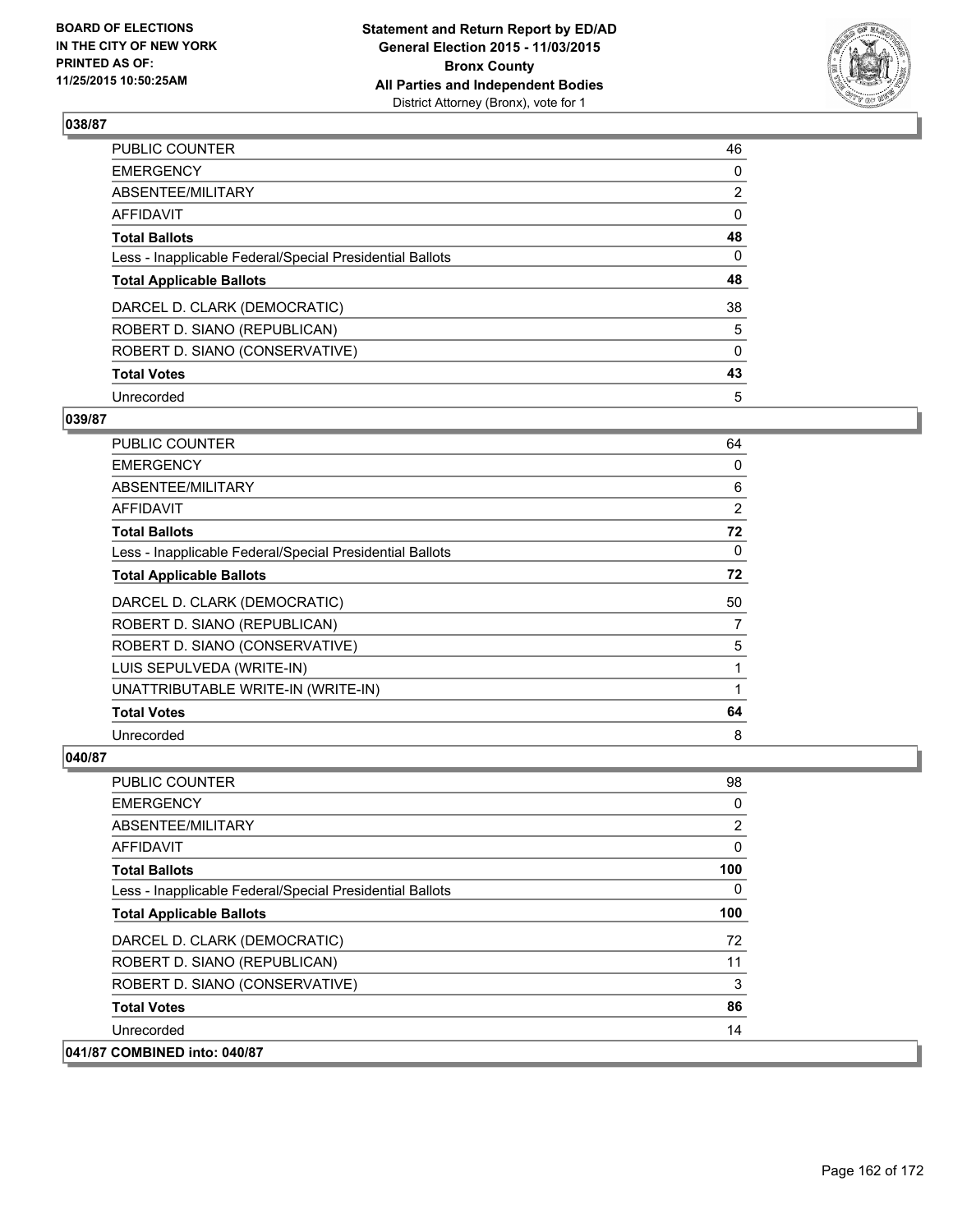

| PUBLIC COUNTER                                           | 84             |
|----------------------------------------------------------|----------------|
| <b>EMERGENCY</b>                                         | 0              |
| ABSENTEE/MILITARY                                        | 5              |
| AFFIDAVIT                                                | $\overline{2}$ |
| <b>Total Ballots</b>                                     | 91             |
| Less - Inapplicable Federal/Special Presidential Ballots | 0              |
| <b>Total Applicable Ballots</b>                          | 91             |
| DARCEL D. CLARK (DEMOCRATIC)                             | 75             |
| ROBERT D. SIANO (REPUBLICAN)                             | 6              |
| ROBERT D. SIANO (CONSERVATIVE)                           | 0              |
| <b>Total Votes</b>                                       | 81             |
| Unrecorded                                               | 10             |

**043/87 COMBINED into: 017/87**

**044/87 COMBINED into: 031/82**

**045/87 COMBINED into: 031/82**

### **046/87**

| <b>PUBLIC COUNTER</b>                                    | 61 |
|----------------------------------------------------------|----|
| <b>EMERGENCY</b>                                         | 0  |
| ABSENTEE/MILITARY                                        | 4  |
| <b>AFFIDAVIT</b>                                         | 4  |
| <b>Total Ballots</b>                                     | 69 |
| Less - Inapplicable Federal/Special Presidential Ballots | 0  |
| <b>Total Applicable Ballots</b>                          | 69 |
| DARCEL D. CLARK (DEMOCRATIC)                             | 51 |
| ROBERT D. SIANO (REPUBLICAN)                             |    |
| ROBERT D. SIANO (CONSERVATIVE)                           | 3  |
| <b>Total Votes</b>                                       | 61 |
| Unrecorded                                               | 8  |

| <b>PUBLIC COUNTER</b>                                    | 101 |
|----------------------------------------------------------|-----|
| <b>EMERGENCY</b>                                         | 0   |
| ABSENTEE/MILITARY                                        | 2   |
| AFFIDAVIT                                                | 2   |
| <b>Total Ballots</b>                                     | 105 |
| Less - Inapplicable Federal/Special Presidential Ballots | 0   |
| <b>Total Applicable Ballots</b>                          | 105 |
| DARCEL D. CLARK (DEMOCRATIC)                             | 88  |
| ROBERT D. SIANO (REPUBLICAN)                             | 8   |
| ROBERT D. SIANO (CONSERVATIVE)                           |     |
| <b>Total Votes</b>                                       | 97  |
| Unrecorded                                               | 8   |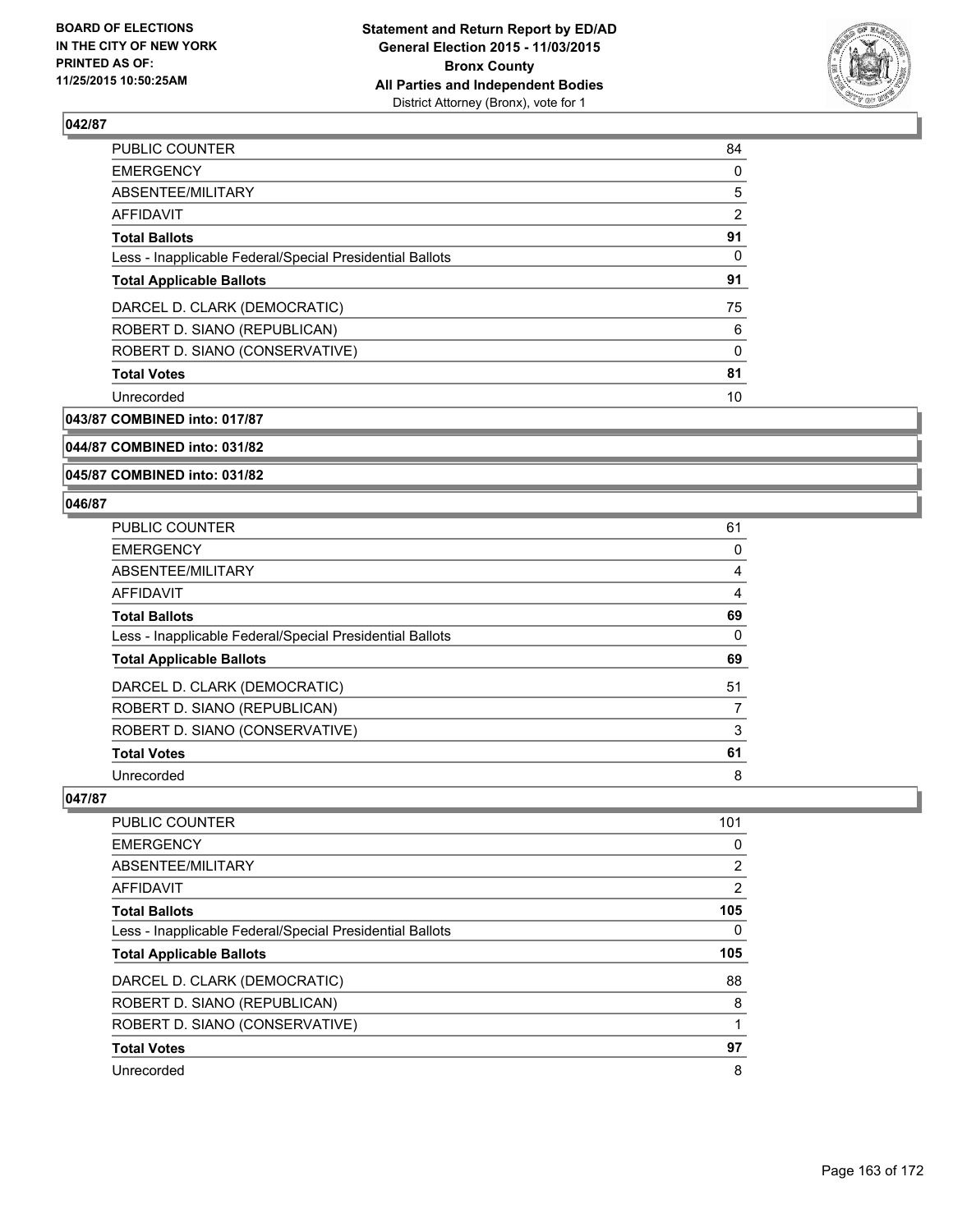

| <b>PUBLIC COUNTER</b>                                    | 79 |
|----------------------------------------------------------|----|
| <b>EMERGENCY</b>                                         | 0  |
| ABSENTEE/MILITARY                                        | 3  |
| AFFIDAVIT                                                | 0  |
| <b>Total Ballots</b>                                     | 82 |
| Less - Inapplicable Federal/Special Presidential Ballots | 0  |
| <b>Total Applicable Ballots</b>                          | 82 |
| DARCEL D. CLARK (DEMOCRATIC)                             | 69 |
| ROBERT D. SIANO (REPUBLICAN)                             |    |
| ROBERT D. SIANO (CONSERVATIVE)                           |    |
| <b>Total Votes</b>                                       | 71 |
| Unrecorded                                               | 11 |
|                                                          |    |

# **049/87 COMBINED into: 046/87**

#### **050/87**

| 91 |
|----|
| 0  |
| 2  |
|    |
| 94 |
| 0  |
| 94 |
| 84 |
| 5  |
| 2  |
| 91 |
| 3  |
|    |

# **051/87 COMBINED into: 048/87**

# **052/87 COMBINED into: 029/87**

| <b>PUBLIC COUNTER</b>                                    | 75 |
|----------------------------------------------------------|----|
| <b>EMERGENCY</b>                                         | 0  |
| ABSENTEE/MILITARY                                        |    |
| AFFIDAVIT                                                | 0  |
| <b>Total Ballots</b>                                     | 76 |
| Less - Inapplicable Federal/Special Presidential Ballots | 0  |
| <b>Total Applicable Ballots</b>                          | 76 |
| DARCEL D. CLARK (DEMOCRATIC)                             | 66 |
| ROBERT D. SIANO (REPUBLICAN)                             | 6  |
| ROBERT D. SIANO (CONSERVATIVE)                           |    |
|                                                          |    |
|                                                          | 73 |
| <b>Total Votes</b><br>Unrecorded                         | 3  |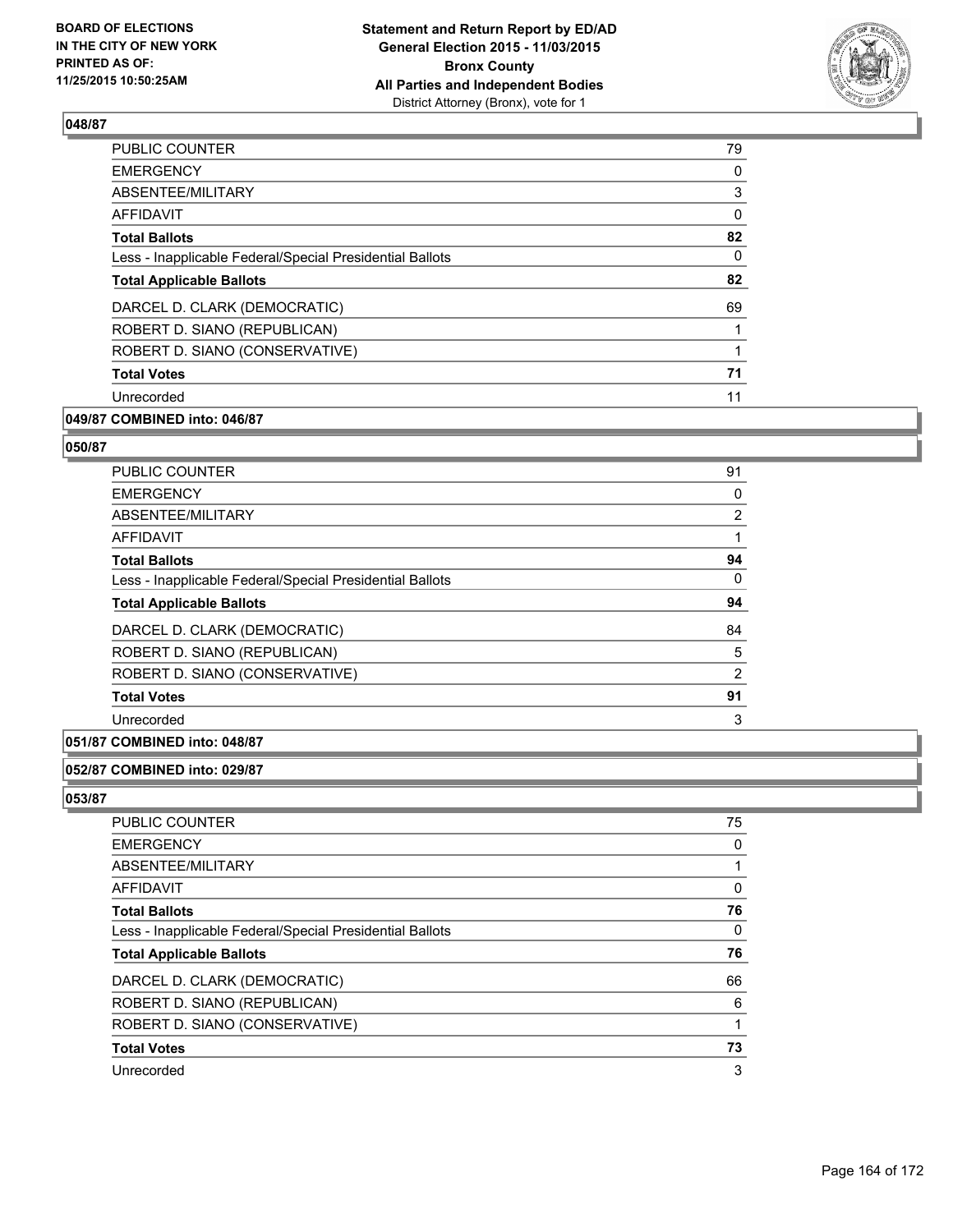

| PUBLIC COUNTER                                           | 41 |
|----------------------------------------------------------|----|
| <b>EMERGENCY</b>                                         | 0  |
| ABSENTEE/MILITARY                                        | 3  |
| <b>AFFIDAVIT</b>                                         |    |
| <b>Total Ballots</b>                                     | 45 |
| Less - Inapplicable Federal/Special Presidential Ballots | 0  |
| <b>Total Applicable Ballots</b>                          | 45 |
| DARCEL D. CLARK (DEMOCRATIC)                             | 35 |
| ROBERT D. SIANO (REPUBLICAN)                             | 5  |
| ROBERT D. SIANO (CONSERVATIVE)                           |    |
| <b>Total Votes</b>                                       | 41 |
| Unrecorded                                               | 4  |

### **055/87**

| <b>PUBLIC COUNTER</b>                                    | 54 |
|----------------------------------------------------------|----|
| <b>EMERGENCY</b>                                         | 0  |
| ABSENTEE/MILITARY                                        | 6  |
| <b>AFFIDAVIT</b>                                         | 0  |
| <b>Total Ballots</b>                                     | 60 |
| Less - Inapplicable Federal/Special Presidential Ballots | 0  |
| <b>Total Applicable Ballots</b>                          | 60 |
| DARCEL D. CLARK (DEMOCRATIC)                             | 57 |
| ROBERT D. SIANO (REPUBLICAN)                             |    |
| ROBERT D. SIANO (CONSERVATIVE)                           |    |
| <b>Total Votes</b>                                       | 59 |
| Unrecorded                                               |    |

| PUBLIC COUNTER                                           | 155 |
|----------------------------------------------------------|-----|
| <b>EMERGENCY</b>                                         | 0   |
| ABSENTEE/MILITARY                                        | 3   |
| <b>AFFIDAVIT</b>                                         | 2   |
| <b>Total Ballots</b>                                     | 160 |
| Less - Inapplicable Federal/Special Presidential Ballots | 0   |
| <b>Total Applicable Ballots</b>                          | 160 |
| DARCEL D. CLARK (DEMOCRATIC)                             | 133 |
| ROBERT D. SIANO (REPUBLICAN)                             | 7   |
| ROBERT D. SIANO (CONSERVATIVE)                           | 5   |
| <b>Total Votes</b>                                       | 145 |
| Unrecorded                                               | 15  |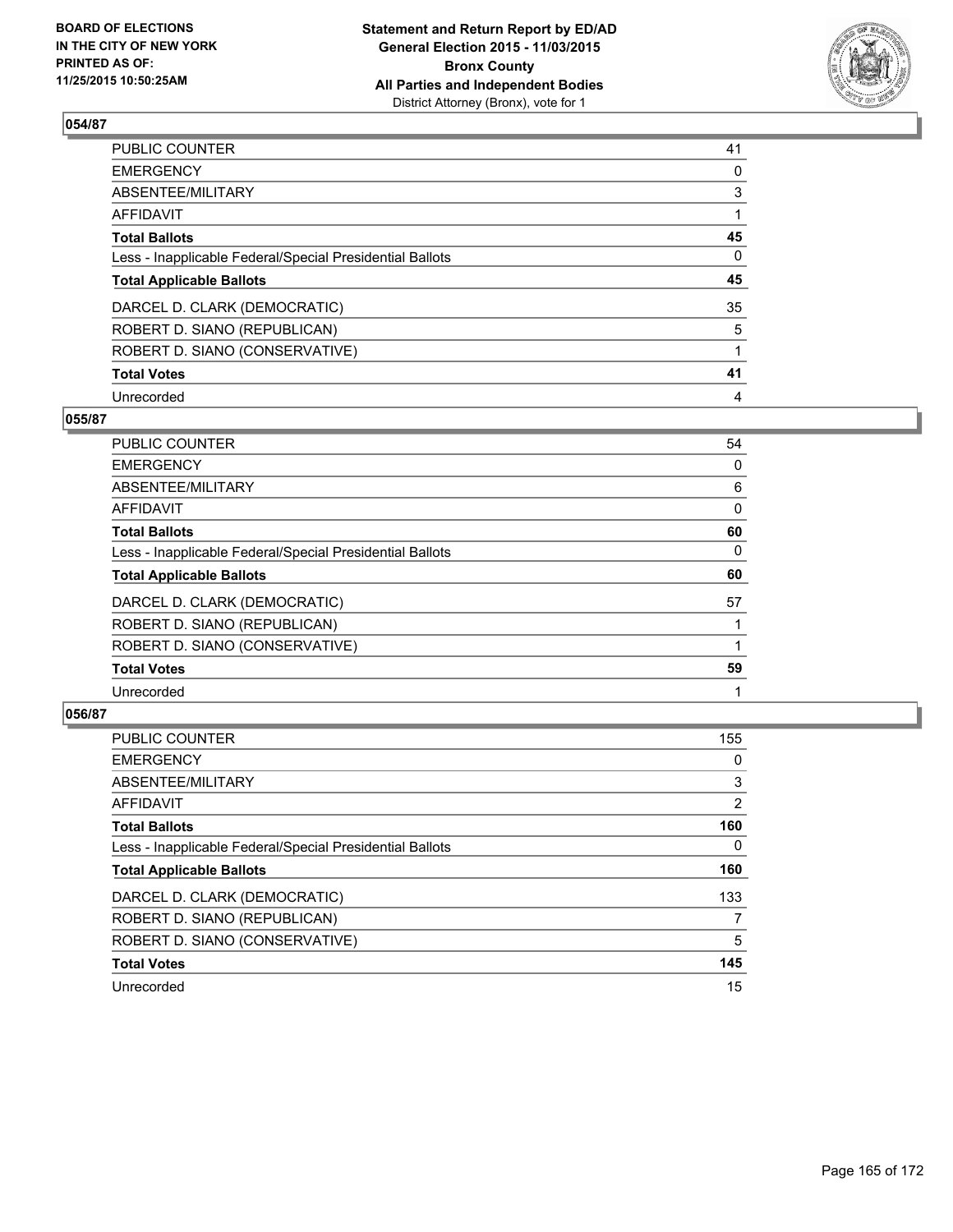

| <b>PUBLIC COUNTER</b>                                    | 165            |
|----------------------------------------------------------|----------------|
| <b>EMERGENCY</b>                                         | 0              |
| ABSENTEE/MILITARY                                        | 3              |
| AFFIDAVIT                                                | $\overline{2}$ |
| <b>Total Ballots</b>                                     | 170            |
| Less - Inapplicable Federal/Special Presidential Ballots | 0              |
| <b>Total Applicable Ballots</b>                          | 170            |
| DARCEL D. CLARK (DEMOCRATIC)                             | 145            |
| ROBERT D. SIANO (REPUBLICAN)                             | 14             |
| ROBERT D. SIANO (CONSERVATIVE)                           | 3              |
| <b>Total Votes</b>                                       | 162            |
| Unrecorded                                               | 8              |

**058/87 COMBINED into: 055/87**

## **059/87 COMBINED into: 056/87**

**060/87 COMBINED into: 050/87**

### **061/87**

| <b>PUBLIC COUNTER</b>                                    | 58 |
|----------------------------------------------------------|----|
| <b>EMERGENCY</b>                                         | 0  |
| ABSENTEE/MILITARY                                        |    |
| <b>AFFIDAVIT</b>                                         | 0  |
| <b>Total Ballots</b>                                     | 59 |
| Less - Inapplicable Federal/Special Presidential Ballots | 0  |
| <b>Total Applicable Ballots</b>                          | 59 |
| DARCEL D. CLARK (DEMOCRATIC)                             | 56 |
| ROBERT D. SIANO (REPUBLICAN)                             |    |
| ROBERT D. SIANO (CONSERVATIVE)                           |    |
| <b>Total Votes</b>                                       | 58 |
| Unrecorded                                               |    |

**062/87** 

| PUBLIC COUNTER                                           | 101            |
|----------------------------------------------------------|----------------|
| <b>EMERGENCY</b>                                         | 0              |
| ABSENTEE/MILITARY                                        | 4              |
| <b>AFFIDAVIT</b>                                         | 2              |
| <b>Total Ballots</b>                                     | 107            |
| Less - Inapplicable Federal/Special Presidential Ballots | 0              |
| <b>Total Applicable Ballots</b>                          | 107            |
| DARCEL D. CLARK (DEMOCRATIC)                             | 95             |
| ROBERT D. SIANO (REPUBLICAN)                             | 2              |
| ROBERT D. SIANO (CONSERVATIVE)                           | 4              |
| UNATTRIBUTABLE WRITE-IN (WRITE-IN)                       | $\overline{2}$ |
| <b>Total Votes</b>                                       | 103            |
| Unrecorded                                               | 4              |
| 063/87 COMBINED into: 057/87                             |                |

#### **064/87 COMBINED into: 039/87**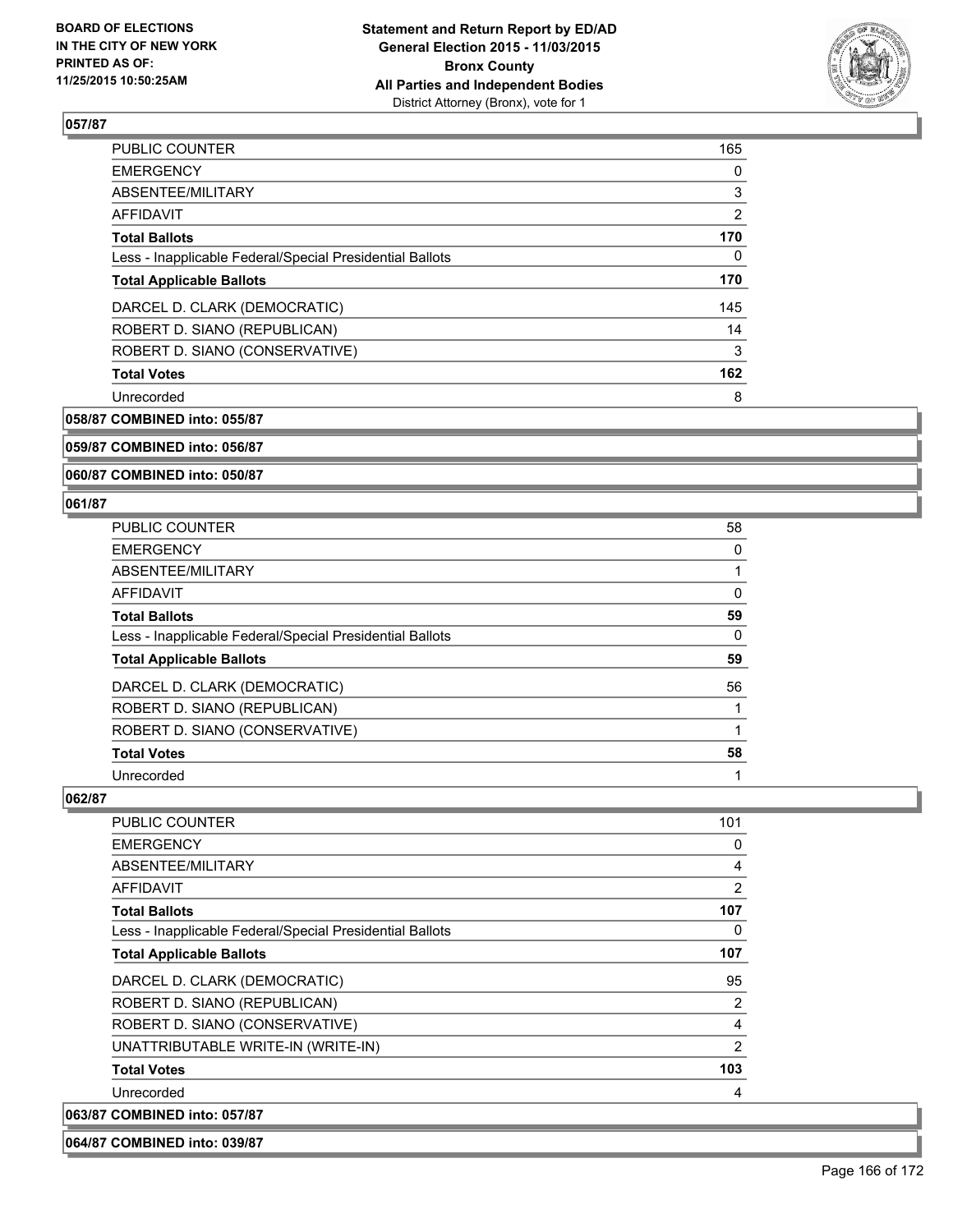

### **065/87 COMBINED into: 062/87**

**066/87** 

| <b>PUBLIC COUNTER</b>                                    | 79 |
|----------------------------------------------------------|----|
| <b>EMERGENCY</b>                                         | 0  |
| ABSENTEE/MILITARY                                        | 3  |
| AFFIDAVIT                                                | 3  |
| <b>Total Ballots</b>                                     | 85 |
| Less - Inapplicable Federal/Special Presidential Ballots | 0  |
| <b>Total Applicable Ballots</b>                          | 85 |
| DARCEL D. CLARK (DEMOCRATIC)                             | 73 |
| ROBERT D. SIANO (REPUBLICAN)                             | 4  |
| ROBERT D. SIANO (CONSERVATIVE)                           | 0  |
| <b>Total Votes</b>                                       | 77 |
| Unrecorded                                               | 8  |
|                                                          |    |

**067/87 COMBINED into: 057/87**

**068/87 COMBINED into: 066/87**

**069/87 COMBINED into: 023/82**

| <b>PUBLIC COUNTER</b>                                    | 47 |
|----------------------------------------------------------|----|
| <b>EMERGENCY</b>                                         | 0  |
| ABSENTEE/MILITARY                                        | 15 |
| AFFIDAVIT                                                |    |
| <b>Total Ballots</b>                                     | 63 |
| Less - Inapplicable Federal/Special Presidential Ballots | 0  |
| <b>Total Applicable Ballots</b>                          | 63 |
| DARCEL D. CLARK (DEMOCRATIC)                             | 49 |
| ROBERT D. SIANO (REPUBLICAN)                             | 6  |
| ROBERT D. SIANO (CONSERVATIVE)                           | 2  |
| <b>Total Votes</b>                                       | 57 |
| Unrecorded                                               | 6  |
| 071/87 COMBINED into: 088/87                             |    |
| 072/87 COMBINED into: 039/87                             |    |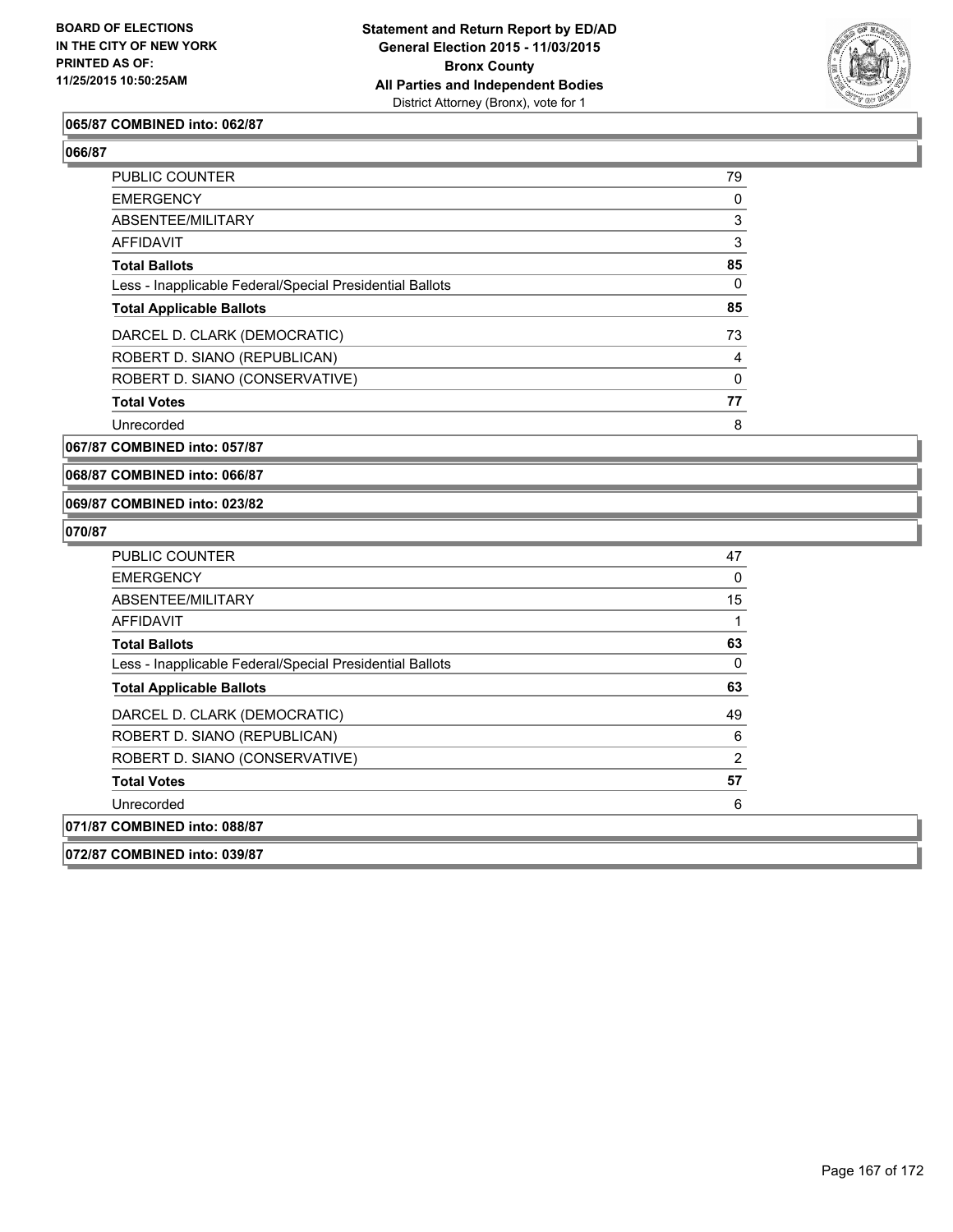

| PUBLIC COUNTER                                           | 27       |
|----------------------------------------------------------|----------|
| <b>EMERGENCY</b>                                         | 0        |
| ABSENTEE/MILITARY                                        | 0        |
| <b>AFFIDAVIT</b>                                         | 8        |
| <b>Total Ballots</b>                                     | 35       |
| Less - Inapplicable Federal/Special Presidential Ballots | $\Omega$ |
| <b>Total Applicable Ballots</b>                          | 35       |
| DARCEL D. CLARK (DEMOCRATIC)                             | 26       |
| ROBERT D. SIANO (REPUBLICAN)                             | 8        |
| ROBERT D. SIANO (CONSERVATIVE)                           | $\Omega$ |
| <b>Total Votes</b>                                       | 34       |
| Unrecorded                                               |          |

### **074/87**

| <b>PUBLIC COUNTER</b>                                    | 68       |
|----------------------------------------------------------|----------|
| <b>EMERGENCY</b>                                         | 0        |
| ABSENTEE/MILITARY                                        | 4        |
| <b>AFFIDAVIT</b>                                         | 0        |
| <b>Total Ballots</b>                                     | 72       |
| Less - Inapplicable Federal/Special Presidential Ballots | $\Omega$ |
| <b>Total Applicable Ballots</b>                          | 72       |
| DARCEL D. CLARK (DEMOCRATIC)                             | 54       |
| ROBERT D. SIANO (REPUBLICAN)                             | 9        |
| ROBERT D. SIANO (CONSERVATIVE)                           | 4        |
| <b>Total Votes</b>                                       | 67       |
| Unrecorded                                               | 5        |

# **075/87**

| <b>PUBLIC COUNTER</b>                                    | 75 |
|----------------------------------------------------------|----|
| <b>EMERGENCY</b>                                         | 0  |
| ABSENTEE/MILITARY                                        | 0  |
| AFFIDAVIT                                                | 0  |
| <b>Total Ballots</b>                                     | 75 |
| Less - Inapplicable Federal/Special Presidential Ballots | 0  |
| <b>Total Applicable Ballots</b>                          | 75 |
| DARCEL D. CLARK (DEMOCRATIC)                             | 63 |
| ROBERT D. SIANO (REPUBLICAN)                             | 5  |
| ROBERT D. SIANO (CONSERVATIVE)                           | 3  |
| <b>Total Votes</b>                                       | 71 |
| Unrecorded                                               | 4  |
| 076/87 COMBINED into: 074/87                             |    |

## **077/87 COMBINED into: 075/87**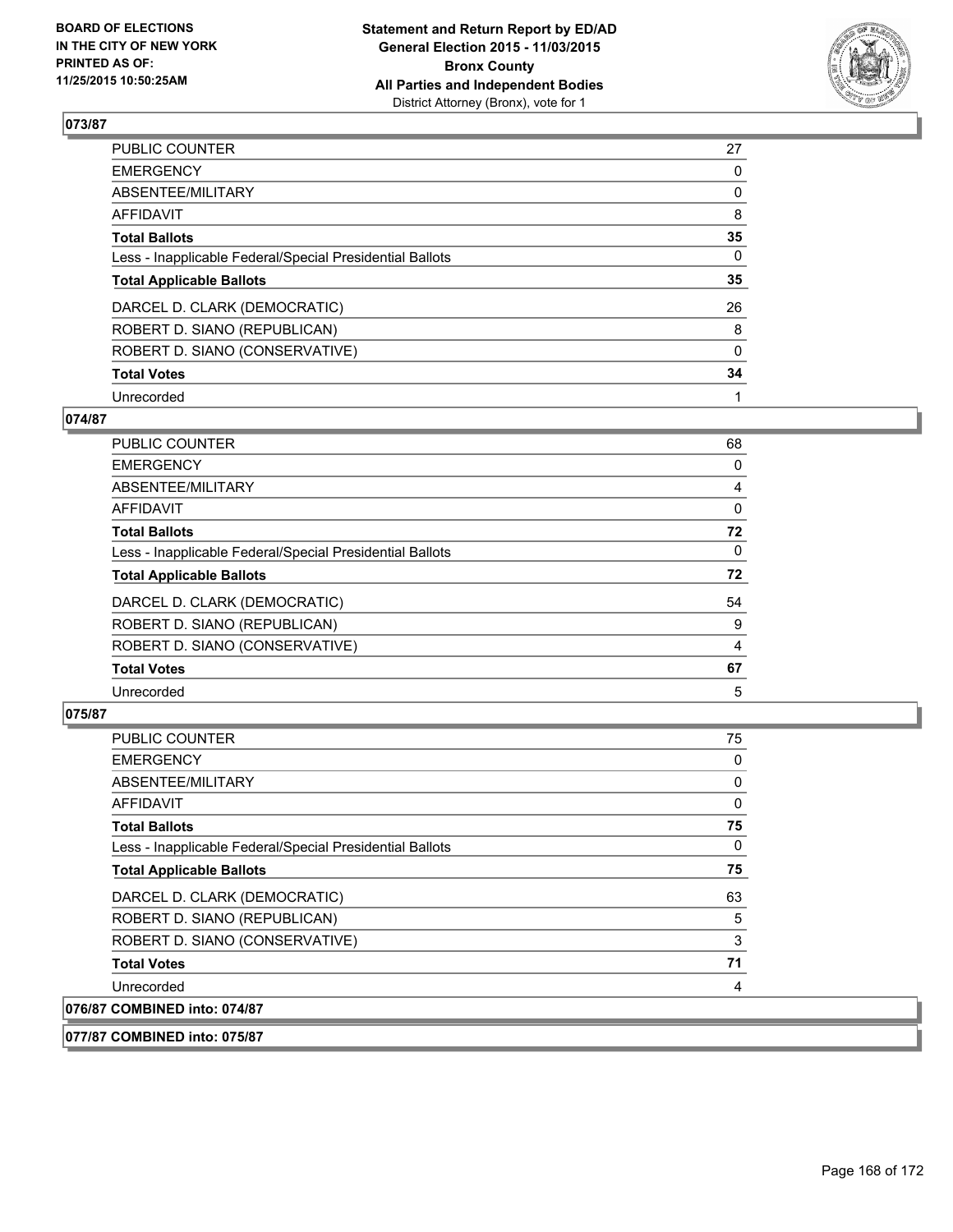

| <b>EMERGENCY</b><br>0<br>ABSENTEE/MILITARY<br>1<br>AFFIDAVIT<br><b>Total Ballots</b><br>0<br>Less - Inapplicable Federal/Special Presidential Ballots<br><b>Total Applicable Ballots</b><br>DARCEL D. CLARK (DEMOCRATIC)<br>ROBERT D. SIANO (REPUBLICAN)<br>ROBERT D. SIANO (CONSERVATIVE)<br>4<br><b>Total Votes</b><br>Unrecorded<br>4 | <b>PUBLIC COUNTER</b> | 81 |
|------------------------------------------------------------------------------------------------------------------------------------------------------------------------------------------------------------------------------------------------------------------------------------------------------------------------------------------|-----------------------|----|
|                                                                                                                                                                                                                                                                                                                                          |                       |    |
|                                                                                                                                                                                                                                                                                                                                          |                       |    |
|                                                                                                                                                                                                                                                                                                                                          |                       |    |
|                                                                                                                                                                                                                                                                                                                                          |                       | 83 |
|                                                                                                                                                                                                                                                                                                                                          |                       |    |
|                                                                                                                                                                                                                                                                                                                                          |                       | 83 |
|                                                                                                                                                                                                                                                                                                                                          |                       | 69 |
|                                                                                                                                                                                                                                                                                                                                          |                       | 6  |
|                                                                                                                                                                                                                                                                                                                                          |                       |    |
|                                                                                                                                                                                                                                                                                                                                          |                       | 79 |
|                                                                                                                                                                                                                                                                                                                                          |                       |    |

# **079/87 COMBINED into: 009/85**

#### **080/87**

| PUBLIC COUNTER                                           | 35 |
|----------------------------------------------------------|----|
| <b>EMERGENCY</b>                                         | 0  |
| ABSENTEE/MILITARY                                        | 2  |
| AFFIDAVIT                                                | 0  |
| <b>Total Ballots</b>                                     | 37 |
| Less - Inapplicable Federal/Special Presidential Ballots | 0  |
| <b>Total Applicable Ballots</b>                          | 37 |
| DARCEL D. CLARK (DEMOCRATIC)                             | 31 |
| ROBERT D. SIANO (REPUBLICAN)                             |    |
| ROBERT D. SIANO (CONSERVATIVE)                           | 2  |
| <b>Total Votes</b>                                       | 34 |
| Unrecorded                                               | 3  |

| <b>PUBLIC COUNTER</b>                                    | 158 |
|----------------------------------------------------------|-----|
| <b>EMERGENCY</b>                                         | 0   |
| ABSENTEE/MILITARY                                        | 4   |
| AFFIDAVIT                                                | 5   |
| <b>Total Ballots</b>                                     | 167 |
| Less - Inapplicable Federal/Special Presidential Ballots | 0   |
| <b>Total Applicable Ballots</b>                          | 167 |
| DARCEL D. CLARK (DEMOCRATIC)                             | 144 |
| ROBERT D. SIANO (REPUBLICAN)                             | 10  |
| ROBERT D. SIANO (CONSERVATIVE)                           | 6   |
| <b>Total Votes</b>                                       | 160 |
| Unrecorded                                               | 7   |
| 082/87 COMBINED into: 080/87                             |     |
| 083/87 COMBINED into: 070/87                             |     |
| 084/87 COMBINED into: 042/87                             |     |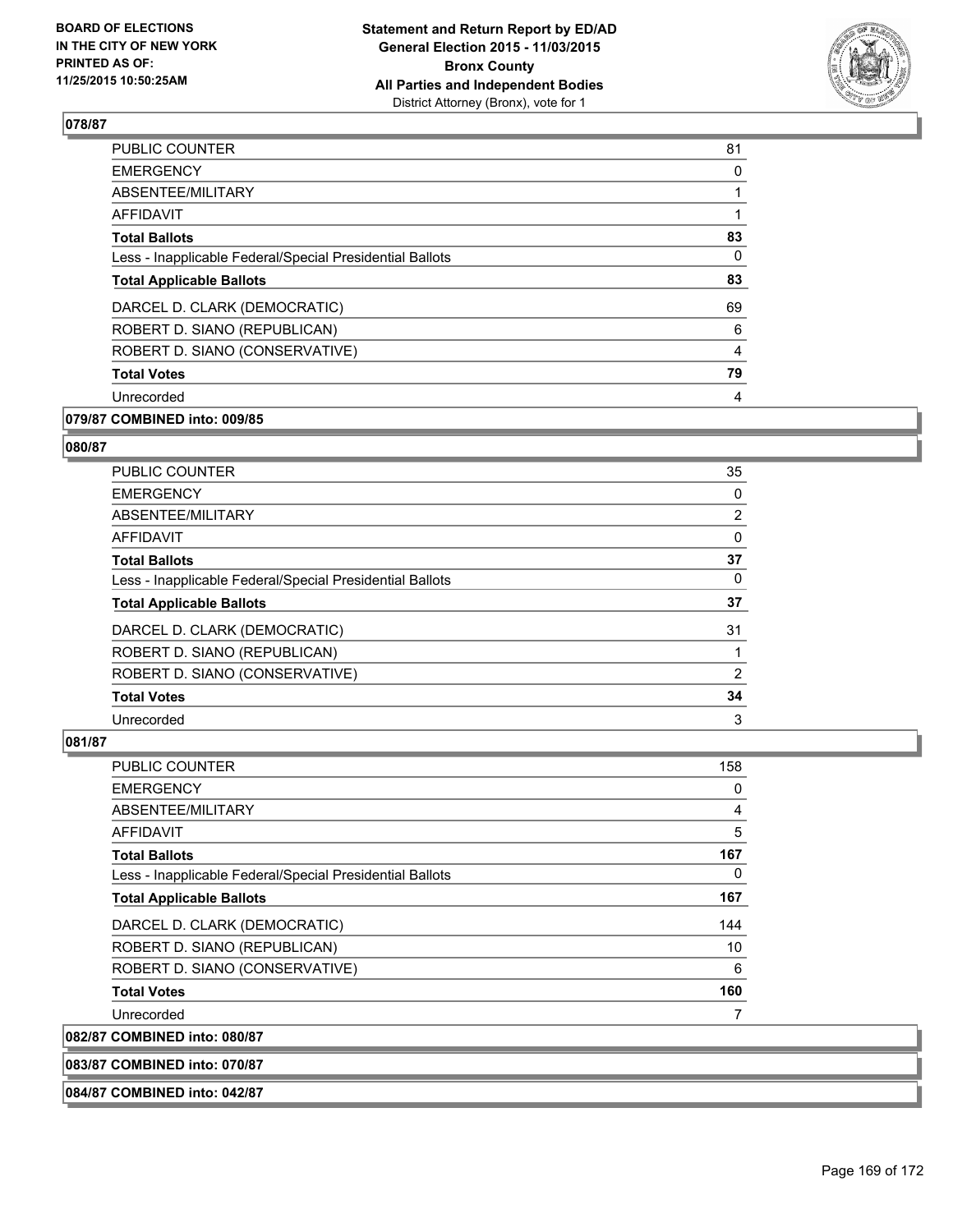

| <b>PUBLIC COUNTER</b>                                    | 58             |
|----------------------------------------------------------|----------------|
| <b>EMERGENCY</b>                                         | 0              |
| ABSENTEE/MILITARY                                        | $\overline{2}$ |
| <b>AFFIDAVIT</b>                                         |                |
| <b>Total Ballots</b>                                     | 61             |
| Less - Inapplicable Federal/Special Presidential Ballots | 0              |
| <b>Total Applicable Ballots</b>                          | 61             |
| DARCEL D. CLARK (DEMOCRATIC)                             | 52             |
| ROBERT D. SIANO (REPUBLICAN)                             |                |
| ROBERT D. SIANO (CONSERVATIVE)                           | $\overline{2}$ |
| UNATTRIBUTABLE WRITE-IN (WRITE-IN)                       |                |
| <b>Total Votes</b>                                       | 56             |
| Unrecorded                                               | 5              |
|                                                          |                |

# **086/87 COMBINED into: 078/87**

### **087/87 COMBINED into: 081/87**

#### **088/87**

| <b>PUBLIC COUNTER</b>                                    | 62 |
|----------------------------------------------------------|----|
| <b>EMERGENCY</b>                                         | 0  |
| ABSENTEE/MILITARY                                        |    |
| <b>AFFIDAVIT</b>                                         |    |
| <b>Total Ballots</b>                                     | 64 |
| Less - Inapplicable Federal/Special Presidential Ballots | 0  |
| <b>Total Applicable Ballots</b>                          | 64 |
| DARCEL D. CLARK (DEMOCRATIC)                             | 53 |
| ROBERT D. SIANO (REPUBLICAN)                             | 5  |
| ROBERT D. SIANO (CONSERVATIVE)                           |    |
| <b>Total Votes</b>                                       | 59 |
| Unrecorded                                               | 5  |

## **089/87**

| <b>PUBLIC COUNTER</b>                                    | 40             |
|----------------------------------------------------------|----------------|
| <b>EMERGENCY</b>                                         | 0              |
| ABSENTEE/MILITARY                                        | $\overline{4}$ |
| AFFIDAVIT                                                | 0              |
| <b>Total Ballots</b>                                     | 44             |
| Less - Inapplicable Federal/Special Presidential Ballots | 0              |
| <b>Total Applicable Ballots</b>                          | 44             |
| DARCEL D. CLARK (DEMOCRATIC)                             | 36             |
| ROBERT D. SIANO (REPUBLICAN)                             | 2              |
| ROBERT D. SIANO (CONSERVATIVE)                           | 1              |
| <b>Total Votes</b>                                       | 39             |
| Unrecorded                                               | 5              |
| 090/87 COMBINED into: 001/87                             |                |

# **091/87 COMBINED into: 001/87**

### **092/87 COMBINED into: 001/87**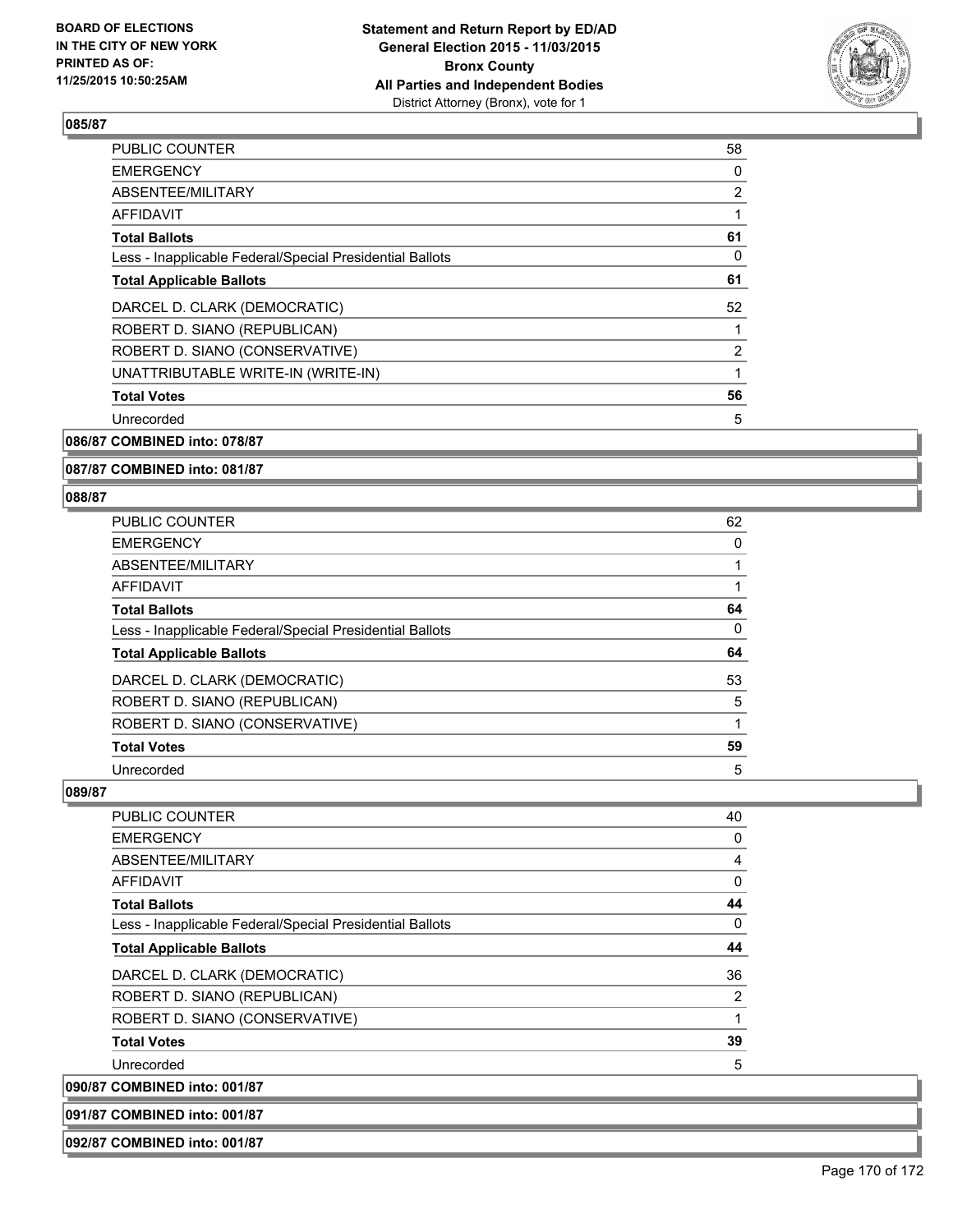

**093/87 COMBINED into: 009/87**

**094/87 COMBINED into: 023/82**

**095/87 COMBINED into: 074/87**